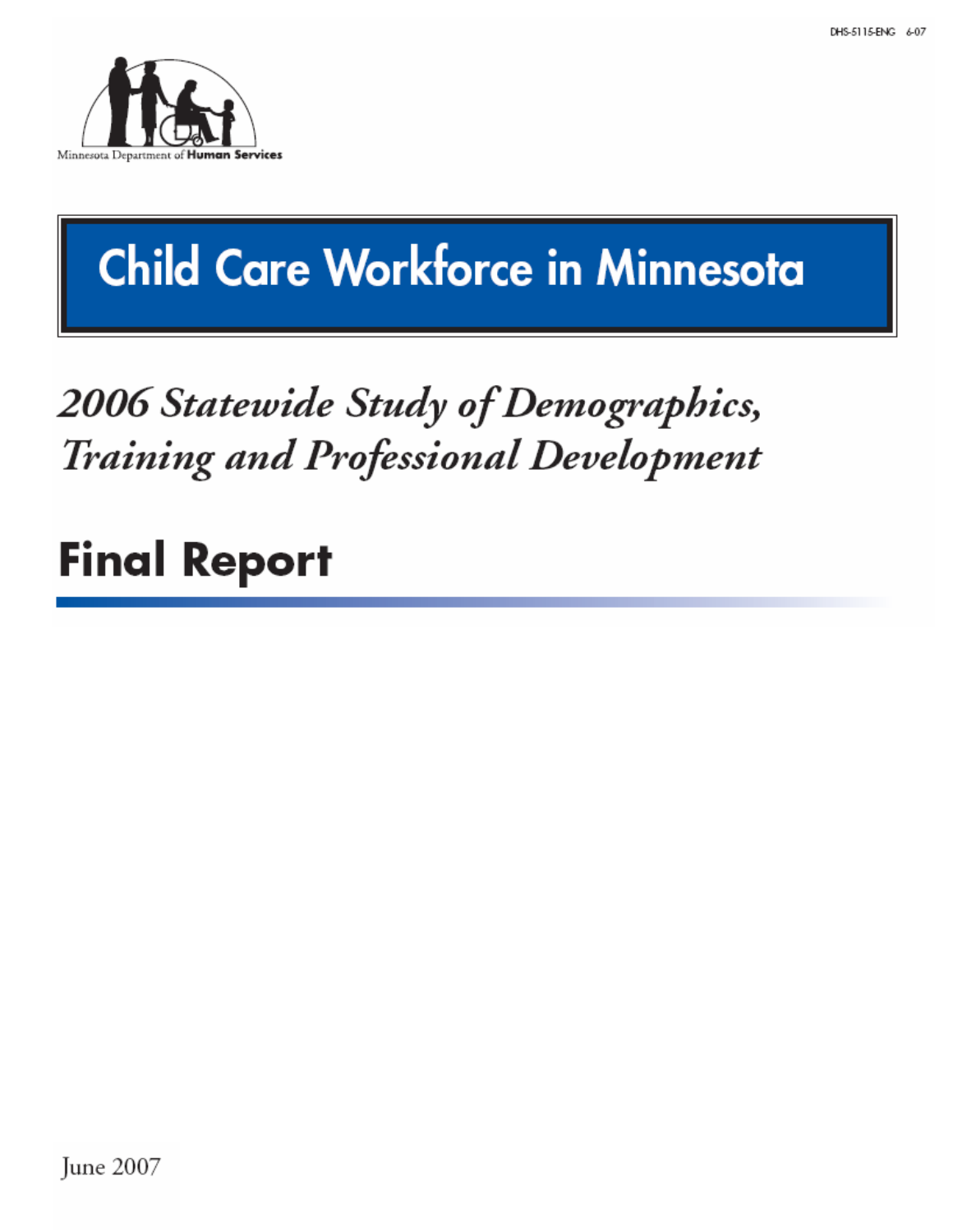This information is available in other forms to people with disabilities by contacting us at (651) 431-4671 (voice).<br>TTY/TDD users can call the Minnesota Relay at 711 or (800) 627-3529. For the Speech-to-Speech Relay, call (877) 627-3848.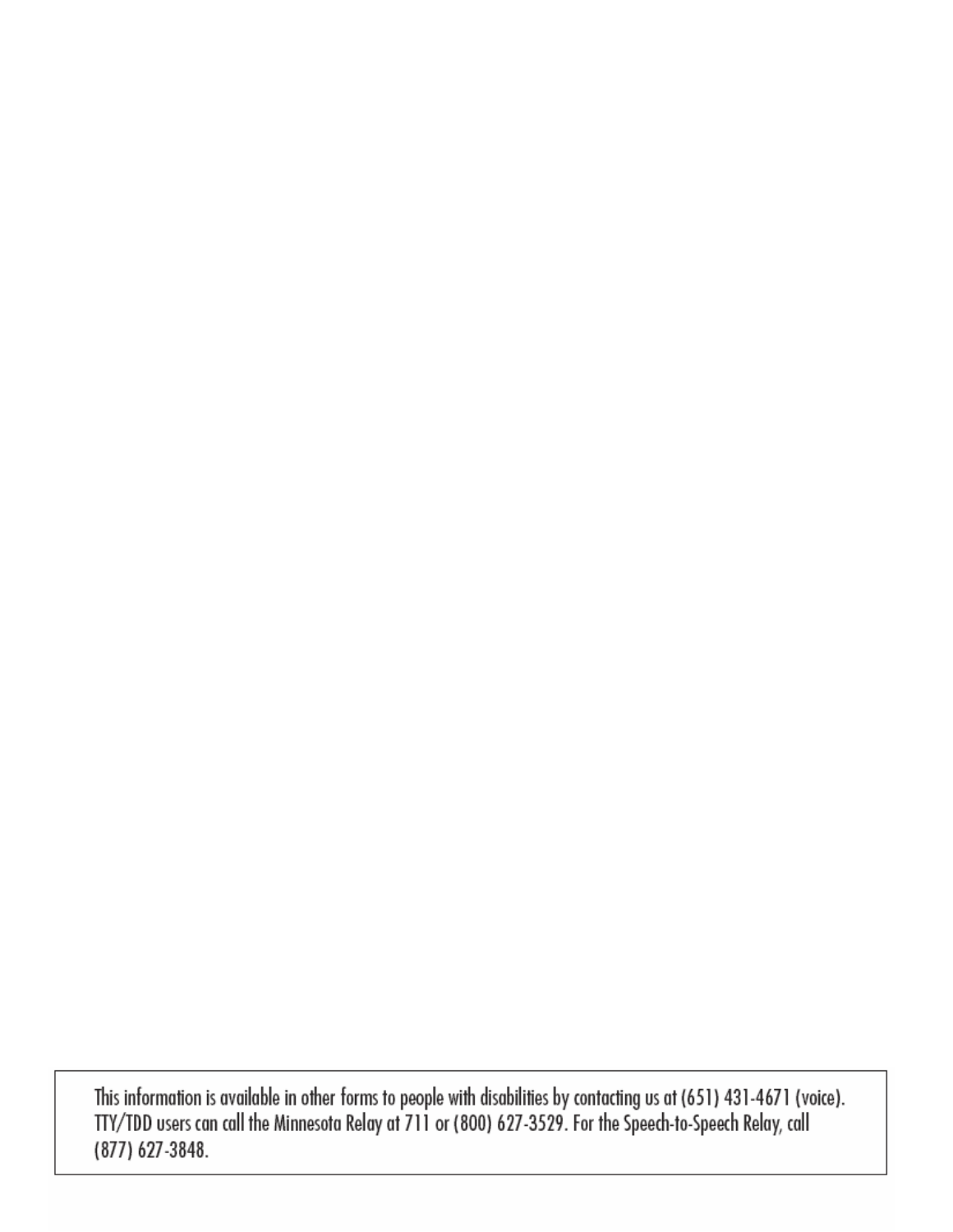# **Child Care Workforce in Minnesota**

# *2006 Statewide Study of Demographics, Training and Professional Development*

June 2007

**Prepared for the Minnesota Department of Human Services by:**  Richard Chase, Christopher Moore, Sandi Pierce and Joanne Arnold

Wilder Research 1295 Bandana Boulevard North, Suite 210 Saint Paul, Minnesota 55108 651-647-4600 www.wilder.org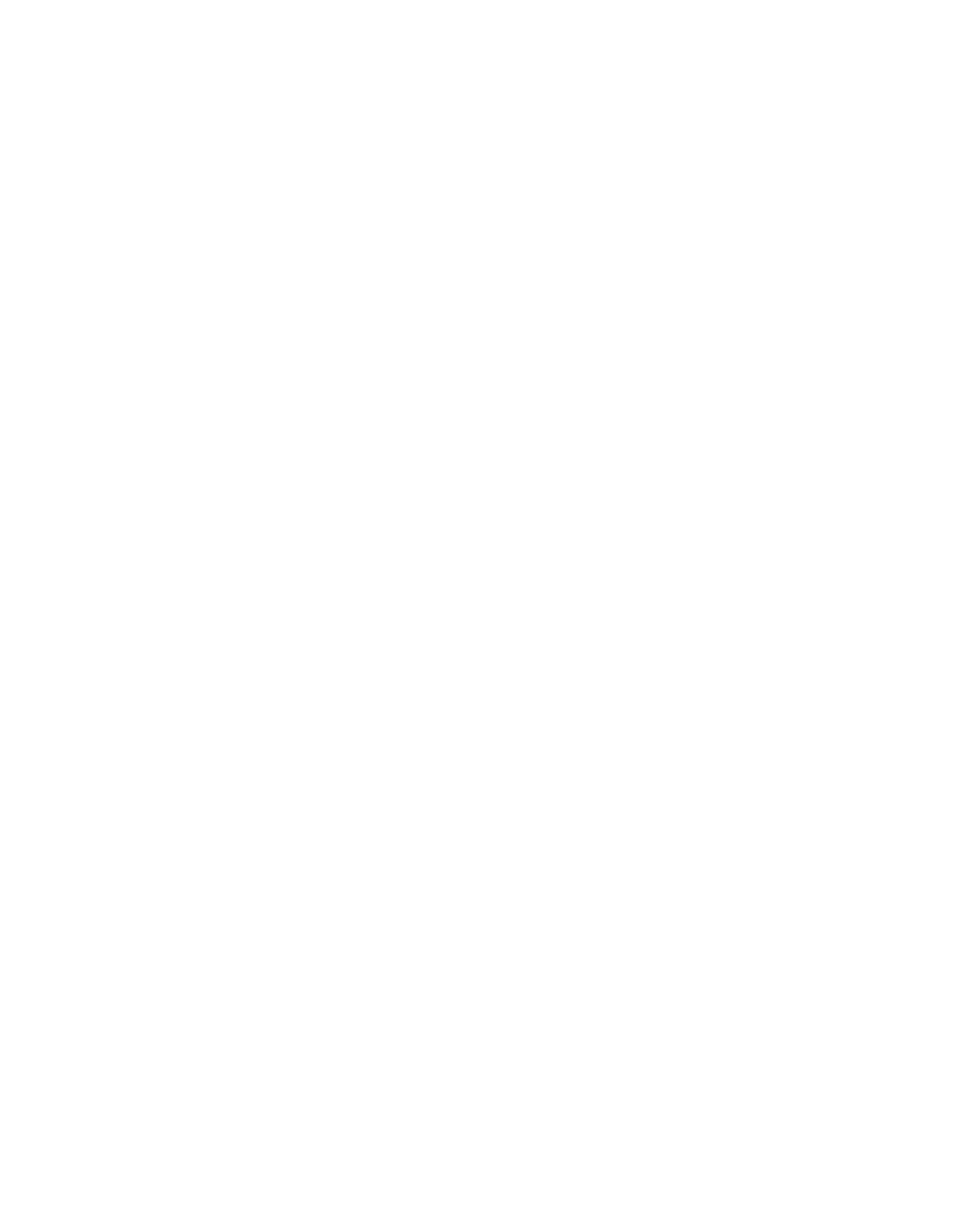# **Contents**

| Number of licensed family child care providers and center-based programs 22           |
|---------------------------------------------------------------------------------------|
| Number of partners and paid assistants among licensed family child care providers  23 |
| Number of center-based staff by type of position and hours worked per week  24        |
|                                                                                       |
|                                                                                       |
| Characteristics of licensed family child care providers and center-based programs  31 |
|                                                                                       |
|                                                                                       |
|                                                                                       |
|                                                                                       |
|                                                                                       |
| Caring for children through the Child Care Assistance Program  41                     |
|                                                                                       |
|                                                                                       |
|                                                                                       |
|                                                                                       |
|                                                                                       |
|                                                                                       |
|                                                                                       |
|                                                                                       |
|                                                                                       |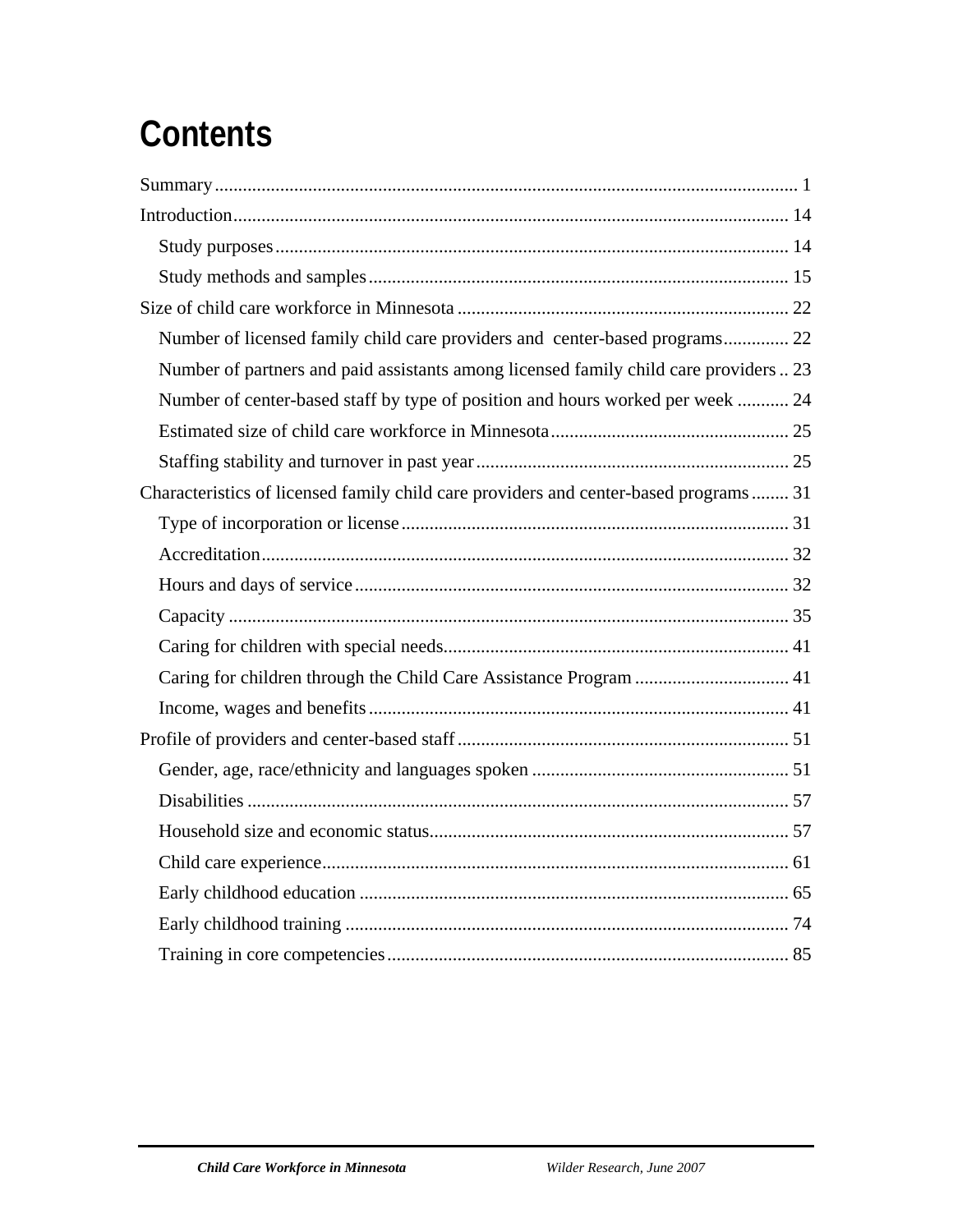# **Contents (continued)**

| Details of core content training for licensed family child care providers and center- |  |
|---------------------------------------------------------------------------------------|--|
|                                                                                       |  |
|                                                                                       |  |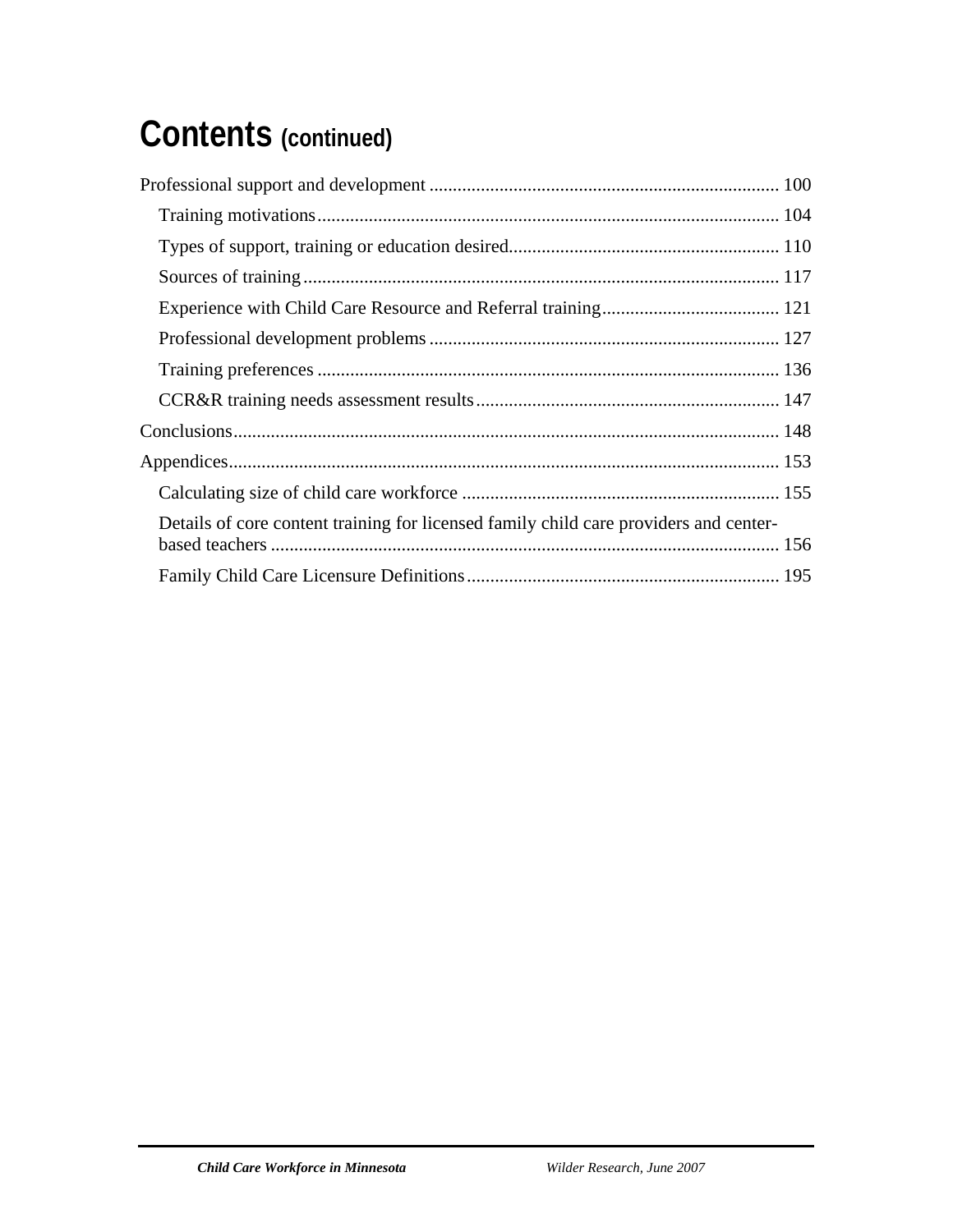# **Figures**

| 1.  |                                                                                      |  |
|-----|--------------------------------------------------------------------------------------|--|
| 2.  | Number of licensed family child care providers and center-based programs 22          |  |
| 3.  | Number of partners and paid assistants among licensed family child care providers 23 |  |
| 4.  |                                                                                      |  |
| 5.  |                                                                                      |  |
| 6.  | Number of center-based staff employed, hired and leaving in 2005  28                 |  |
| 7.  |                                                                                      |  |
| 8.  | Proportion of center-based programs experiencing staff turnover in past year  29     |  |
| 9.  |                                                                                      |  |
| 10. |                                                                                      |  |
| 11. |                                                                                      |  |
| 12. | Hours, days and weeks of service among licensed family child care providers 33       |  |
| 13. |                                                                                      |  |
| 14. | Own children at home among licensed family child care providers 36                   |  |
| 15. |                                                                                      |  |
| 16. |                                                                                      |  |
| 17. | Proportions of center-based programs by age groups for which care is provided 40     |  |
| 18. |                                                                                      |  |
| 19. |                                                                                      |  |
| 20. |                                                                                      |  |
| 21. | Health insurance coverage for licensed family child care providers 46                |  |
| 22. | Availability of health and dental insurance for center-based program staff 47        |  |
|     |                                                                                      |  |
| 24. | Gender, age, race/ethnicity and languages spoken - licensed family child care        |  |
| 25. | Gender, age, race/ethnicity and languages spoken for center-based staff  54          |  |
| 26. | Household size and economic status of licensed family child care providers 58        |  |
| 27. |                                                                                      |  |
| 28. |                                                                                      |  |
| 29. |                                                                                      |  |
| 30. | Degrees and certificates completed by licensed family child care providers  66       |  |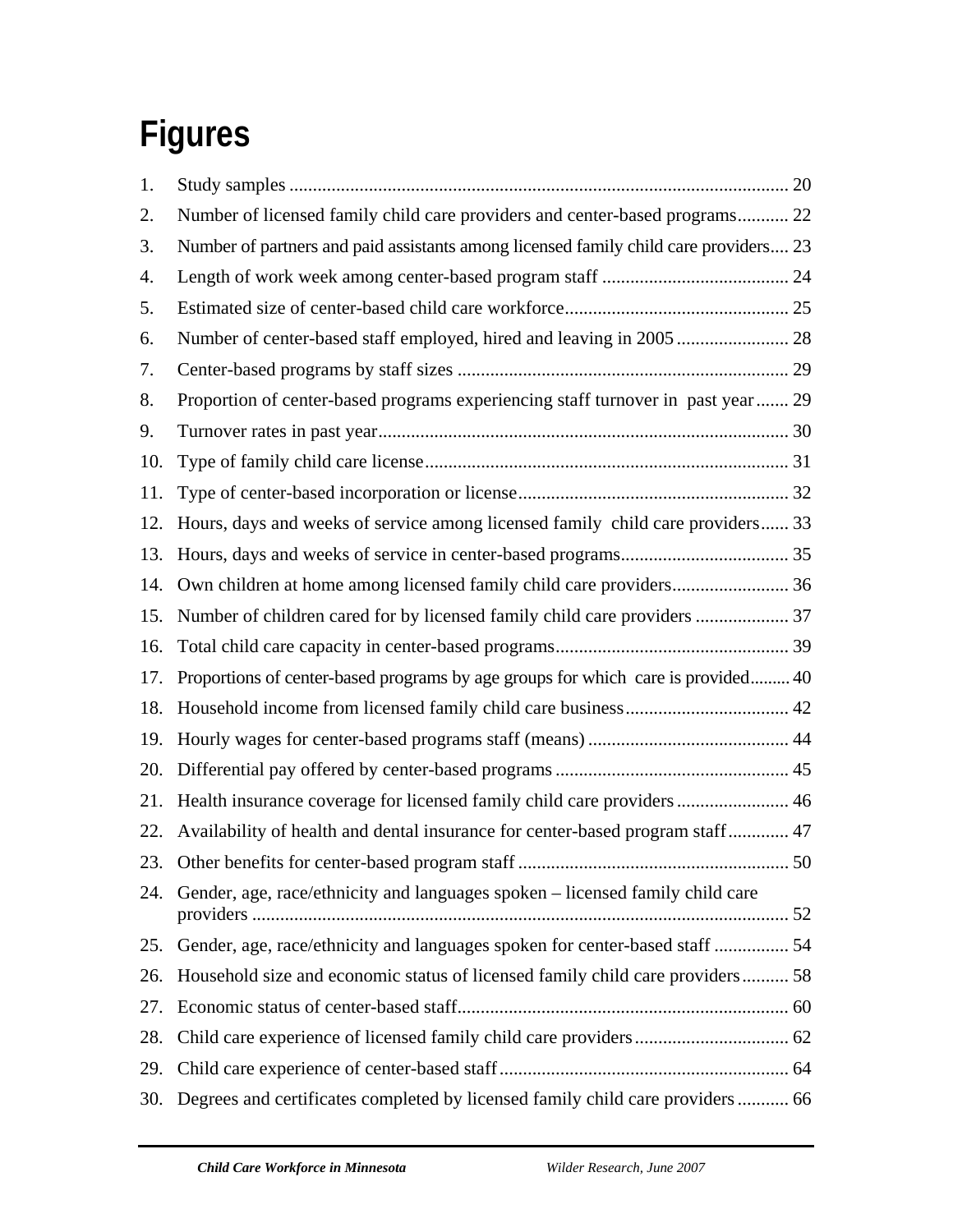# **Figures (continued)**

| 32. | Early childhood college education of licensed family child care providers  69      |
|-----|------------------------------------------------------------------------------------|
| 33. |                                                                                    |
| 34. |                                                                                    |
| 35. |                                                                                    |
| 36. | Core content training completed by licensed family child care providers in past    |
| 37. | Core content training completed by center-based staff in past two years 94         |
| 38. | Sources and sponsors of core competency training among family child care           |
| 39. | Sources and sponsors of core competency trainings among center-based staff  97     |
| 40. |                                                                                    |
| 41. |                                                                                    |
| 42. | Professional development and training motivations of licensed family child care    |
| 43. | Professional development and training motivations of center-based staff  107       |
| 44. | Types of support, training or education desired by licensed family child care      |
| 45. | Types of support, training or education desired by center-based program staff 113  |
| 46. | Training received through CCR&R by licensed family child care providers 117        |
| 47. |                                                                                    |
| 48. | Experience with CCR&R among licensed family child care providers  122              |
| 49. |                                                                                    |
|     | 50. Professional development problems and training barriers among licensed family  |
| 51. | Professional development problems among center-based program staff  131            |
| 52. | Professional development training barriers among center-based program staff 133    |
| 53. | Favorite training or professional development experience and preferred methods     |
|     | 54. Favorite training or professional development experience and preferred methods |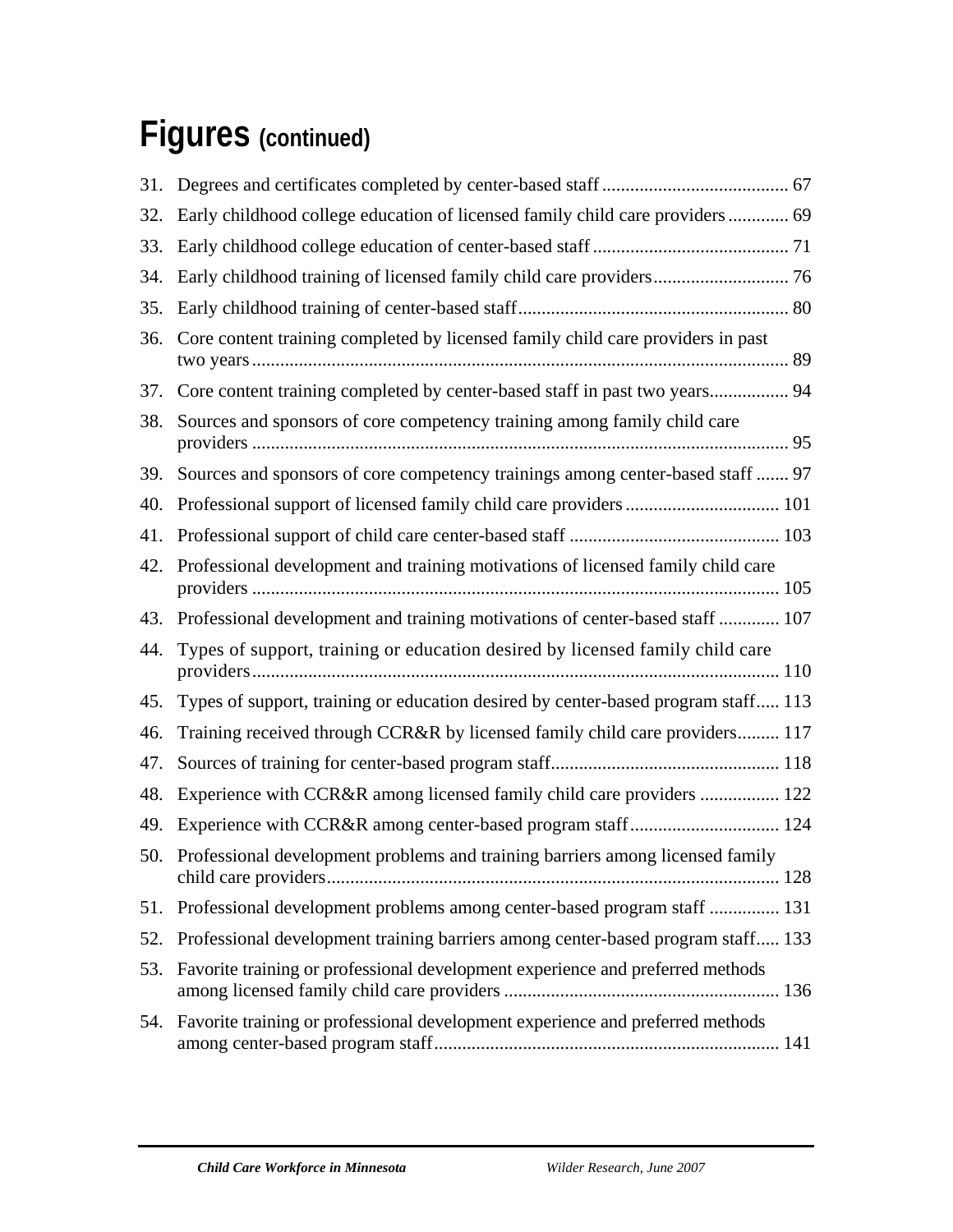# **Acknowledgments**

The Minnesota Department of Human Services and Wilder Research thank the many family child care providers and center-based directors, teachers, assistant teachers and aides who responded to this survey and who participated in focus groups. Thank you also to the study advisory committee for its assistance in refining the study questionnaires and in reviewing the preliminary report. Advisory committee members are: Sameerah Bilal-Roby (Early Childhood Resource and Training Center), Margaret Boyer (Alliance of Early Childhood Professionals), Scott Chazdon (formerly, Minnesota Department of Human Services), Huda Farah, Beth Mork (Minnesota Licensed Family Child Care Association), Charlotte Nitardy (Metropolitan State University – Early Childhood Program), Valerie Peterson (Child Care Resource and Referral), Audrey Roy (MNTRECC), Brian Siverson-Hall (Minnesota School-Age Care Alliance), Kathyrn Tout (Child Trends), Avisia Whiteman (Minnesota Department of Education) and Dan Wielinski (Minnesota Association for the Education of Young Children).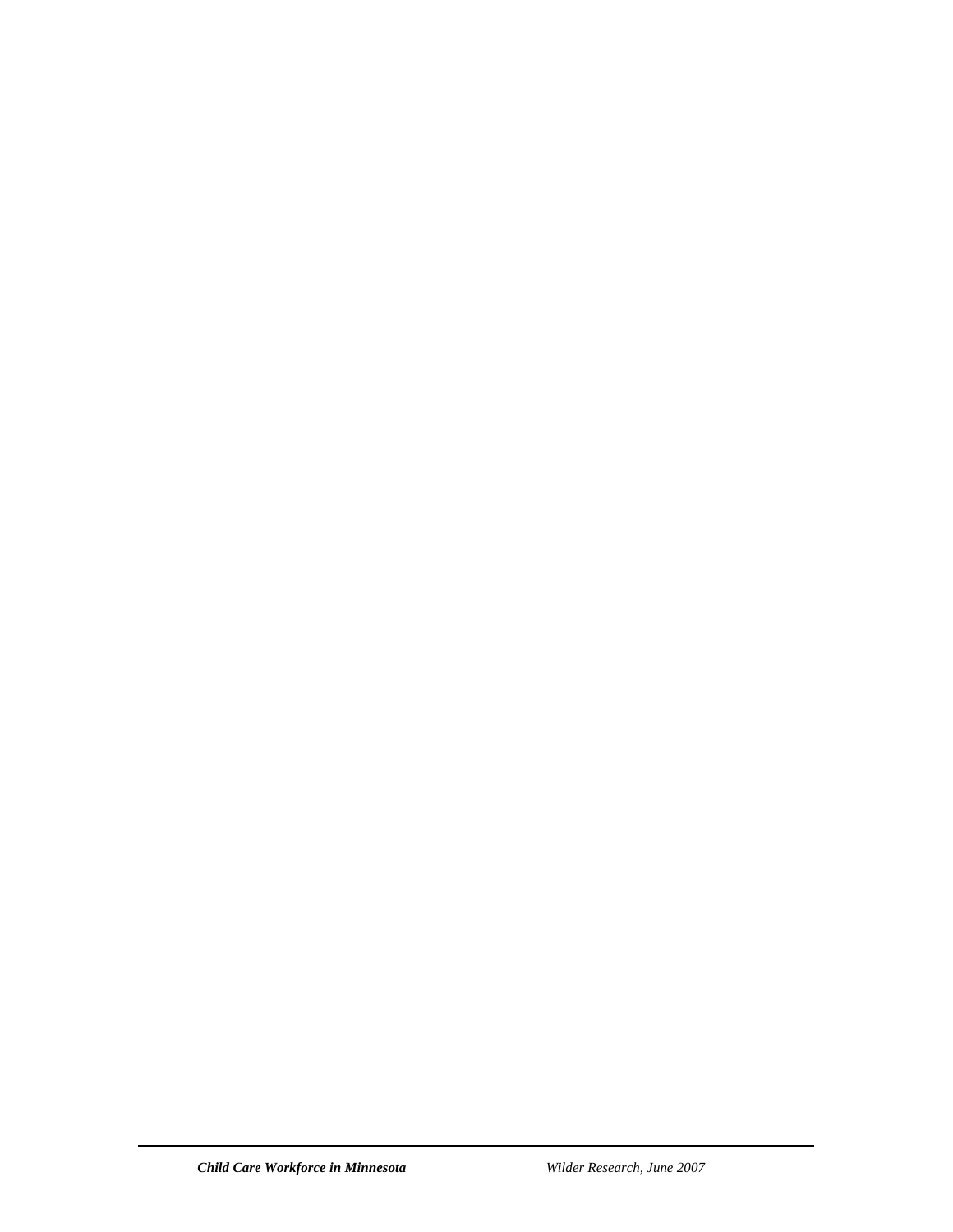# <span id="page-10-0"></span>**Summary**

# *Study purposes and methods*

The Minnesota Department of Human Services commissioned this study of the child care workforce in Minnesota to inform the design of the child care professional development system and to ensure that professional development opportunities are inclusive of and accessible to all providers. The study provides updated information about the size, stability and the demographics of those serving children in licensed family child care homes, child care centers, preschools and school-age care programs. It also assesses needs and motivations for participating in training and professional development opportunities.

The Minnesota Child Care Resource and Referral (CCR&R) Network provided a data file of all the current providers and center-based programs. Researchers stratified the providers and programs by metropolitan area and greater Minnesota and then randomized the lists.

The study included surveys with 354 randomly selected licensed family child care providers and an over-sample of 149 American Indian, Hmong, Latino and Somali licensed family child care providers; a two-part survey with 328 center-based programs and 1,162 directors and teaching staff; and nine focus groups with 77 providers and teachers. Details on sample sizes, response rates and strengths and limitations of the study samples are in the Introduction to the full report.

The randomly-selected licensed family child care providers were surveyed by telephone from June through October 2006, with the over-sample surveyed from December 2006 through March 2007. Surveys were conducted in English, Hmong, Somali and Spanish.

The center-based program survey had two parts. First, directors were mailed questionnaires with business reply envelopes to gather program-level data, as well as pertinent information about the director. Researchers then worked with center directors to distribute and collect individual self-administered questionnaires for center staff to gather their demographic and training characteristics. The center-based program and staff survey started in July 2006 and continued until the end of January 2007.

From June to September 2006, researchers also conducted nine focus groups with 77 licensed child care providers as part of a larger study of Minnesota's child care workforce regarding training experiences, barriers to training, and training needs. The focus groups were purposely not representative of the child care workforce as a whole, but intended to complement the information gathered from the child care workforce survey.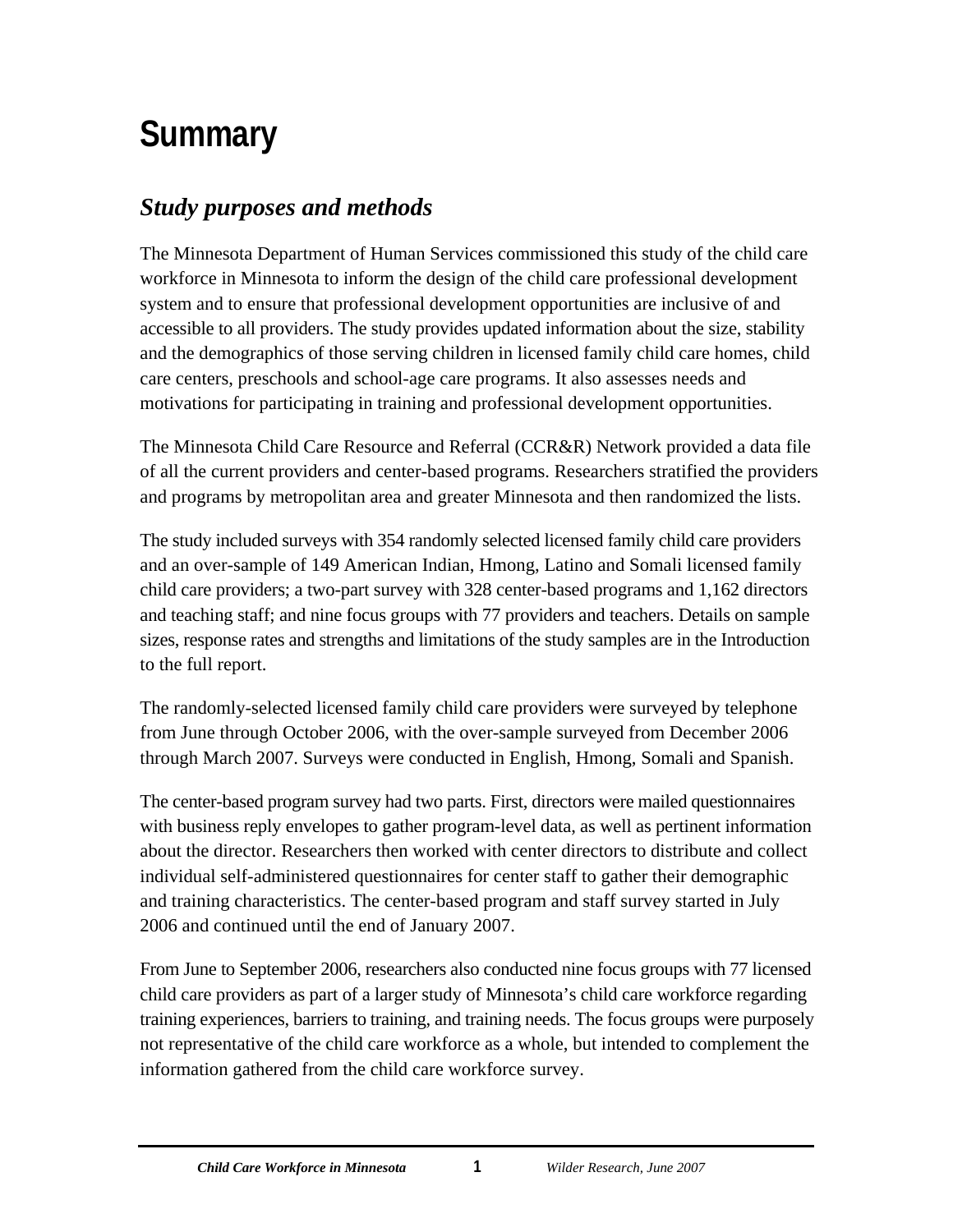Some program and demographic characteristics and the experience and training levels of family child care providers were available from CCR&R administrative data and merged with the survey data. Researchers also reviewed and analyzed data from a CCR&R district-level training needs assessment.

### *Size and stability of the child care workforce*

#### Estimated size of child care workforce in Minnesota

Minnesota has an estimated 12,334 licensed family child care providers and center-based programs. Most licensed family child care homes (61 percent) are located in greater Minnesota, while most child care centers (68 percent) and school-age care programs (65 percent) are located in the seven-county metropolitan area. Preschools are about evenly split between greater Minnesota and the metropolitan area.

The estimated size of Minnesota's child care workforce is 36,500, which includes about 14,700 providers and paid assistants in the licensed home-based workforce and about 21,800 staff in the center-based workforce, including 2,050 directors, 9,150 teachers, 5,000 assistant teachers and 5,600 aides.

The estimated 5,500 teachers in child care centers are mostly (83 percent) full-time staff (35 or more hours per week). Fewer of the 1,460 teachers in preschools (34 percent) and the 2,200 teachers in school-age programs (48 percent) are full-time staff.

#### Staffing stability and turnover rates

According to the Minnesota Department of Human Services, the rate of licensed family child care business turnover in Minnesota was 15 percent in 1999, 16.4 percent in 2005, and 12.5 percent in 2006.

For the full year prior to this study, 84 percent of child care centers had some type of staff turnover, followed by school-age care programs (66 percent). Fewer preschools experienced some type of staff turnover in 2005 (39 percent).

Aides in child care centers have the highest mean turnover rates (30 percent), similar to 1999 turnover rates.<sup>1</sup> The turnover rate for aides in preschools (18 percent) and school-age care sites (19 percent) is lower than the turnover rates in 1999 (about 32 percent). Turnover rates for assistant teachers in centers (21 percent), preschools (10 percent) and school-age

 $\overline{a}$ 1 Comparison data from 1999 cited throughout this report are from Chase, R. (2001). *Staff Recruitment and Retention in Early Childhood Care and Education and School-age Care.* St. Paul, MN: Wilder Research.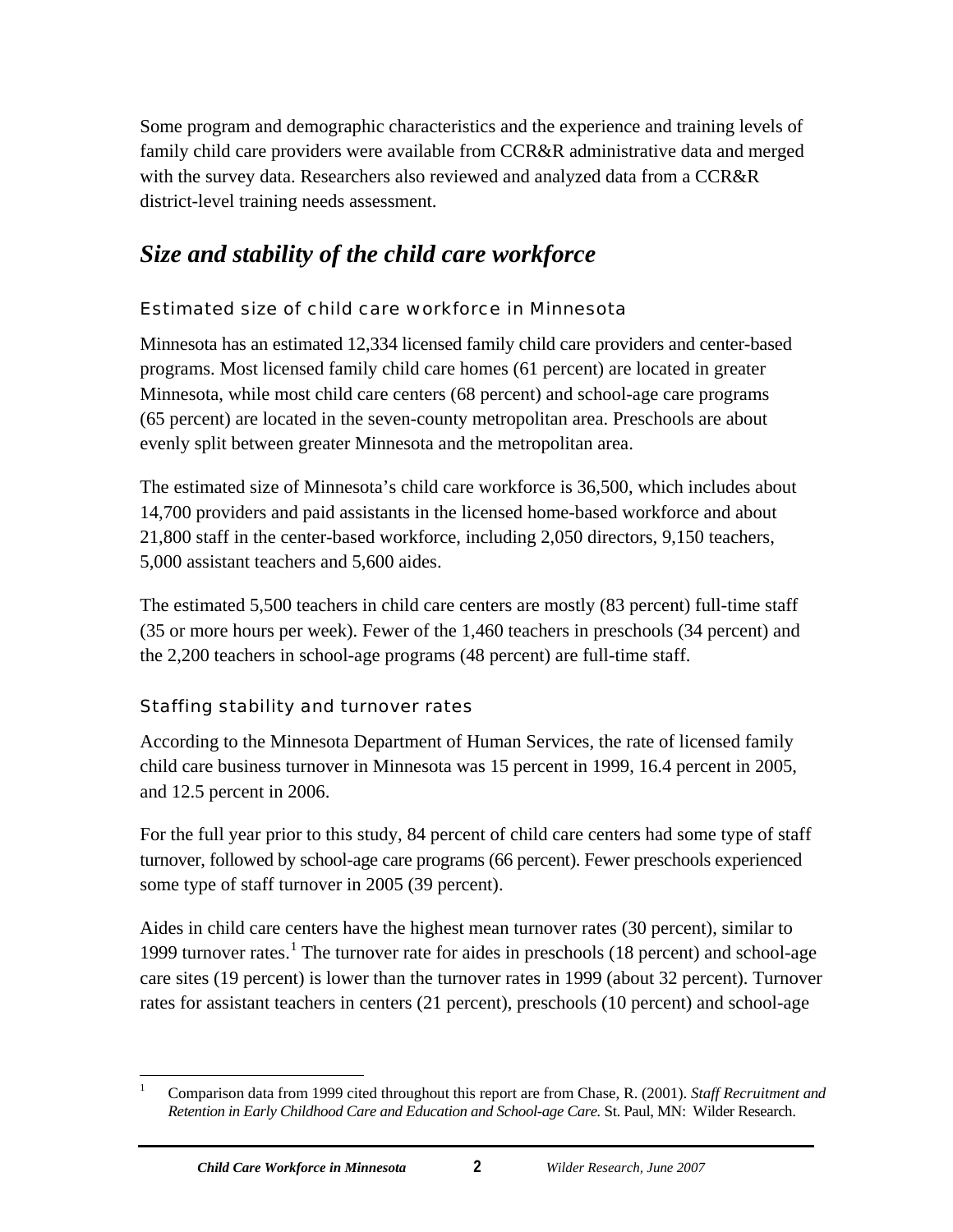care sites (17 percent) is also lower than the turnover rates reported in 1999 (about 32 percent). As in 1999, the lowest mean turnover rates are among program directors.

The mean turnover rates for teachers overall (all types combined) are 20 percent in child care centers, 18 percent in school-age care sites and 6 percent in preschools. In 1999, these rates were 23 percent in child care centers and preschools, and 20 percent in schoolage care sites.

### *Demographics of the child care workforce*

Licensed family child care providers are nearly all female, with an average age of 42. Ninety-four percent are White. Fourteen percent report employment in addition to child care. The other jobs are primarily part time, averaging about 14 hours per week.

Among center-based teachers, child care center teachers have an average age of 35, and 89 percent are White; preschool teachers have an average age of 43, and 98 percent are White; and school-age program teachers have an average age of 34, and 92 percent are White.

In center-based programs, assistant teachers and aides are more diverse than teachers and directors with respect to race, ethnicity and language, particularly Spanish, and have shown the only apparent increases in diversity since 2000. The increased diversity appears mostly due to an increase in the percentage of staff self-identifying as multi-racial.

Among center-based teachers, 21 percent of those in child care centers, 18 percent in preschools and 23 percent in school-age programs report employment in addition to child care. The other jobs are primarily part time, averaging about 13 to 16 hours per week.

# *Child care experience*

Licensed family child care providers and preschool teachers have a few more years of child care experience, on average, than center and school-age teachers.

Licensed family child care providers have worked, on average, 14 or 15 years in the early childhood or school-age care and education field, about four years longer than reported in 1999. They have been licensed family child care providers for an average of 11 or 12 years. Preschool teachers have worked, on average, about 15 years in the early childhood or school-age care and education field, and have worked in a center-based program for an average of 10 years.

Center teachers have worked, on average, about 11 years in the early childhood or school-age care and education field and have worked in a center-based program for an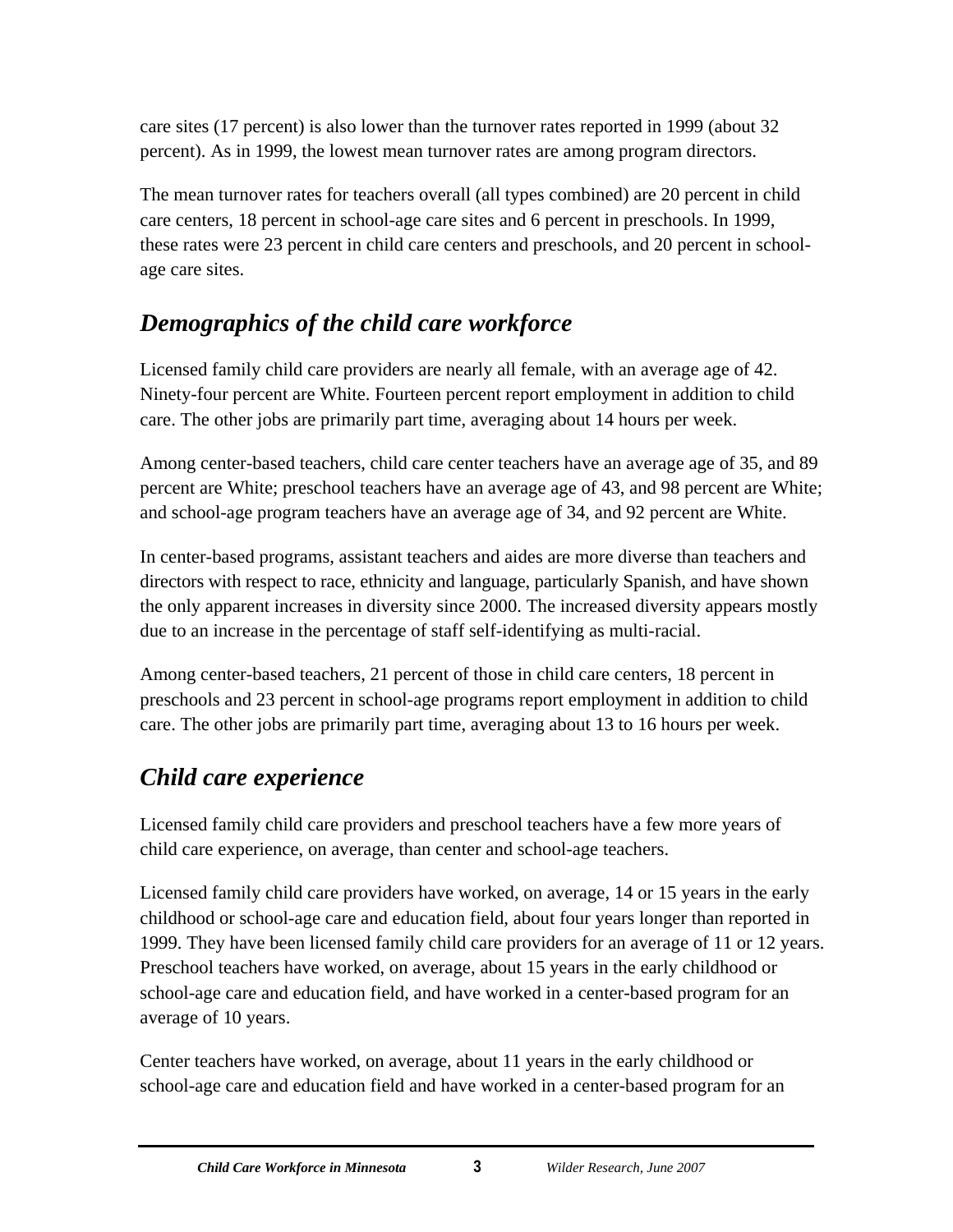average of about 10 years. School-age care teachers have worked, on average, about 10 years in the early childhood or school-age care and education field, and have worked in a center-based program for an average of 8 or 9 years.

Ninety-one percent of school-age teachers, about three-quarters of center teachers, about 62 percent of preschool teachers and 44 percent of licensed family child care providers say they have experience serving children with special needs.

## *Early childhood education*

#### Degrees and certificates completed

Among licensed family child care providers, about 24 percent have bachelor's degrees or higher, including 10 percent having child-related degrees. In 1999, 7 percent had early childhood college degrees. Among center-based teachers, 45 percent in child care centers report having bachelor's degrees or higher, including 34 percent with child-related degrees; about 78 percent in preschools report having bachelor's degrees or higher, including 68 percent with child-related degrees; and 55 percent in school-age care programs report having bachelor's degrees or higher, including 40 percent with child-related degrees.

Eighteen percent of center teachers report having Child Development Associate credentials or CDAs, followed by 14 percent of school-age program teachers, 10 percent of preschool teachers and 3 percent of licensed family child care providers.

Among center-based directors, 67 percent in child care centers report having bachelor's degrees or higher, including 45 percent with child-related degrees; 81 percent in preschools report having bachelor's degrees or higher, including 73 percent with child-related degrees; and about 59 percent in school-age care programs report having bachelor's degrees or higher, including 46 percent with child-related degrees.

#### Continuing early childhood education

Twenty percent of licensed family child care providers report completing any continuing education college classes in child development or early childhood in the last 12 months, with a wide range of hours and a median number of 8 or 9 hours.

As reported by center-based teachers, the percentage completing any continuing education college classes in child development or early childhood in the last 12 months is as follows: 50 percent in child care centers, with a wide range of hours and a median of 30 hours; 43 percent in preschools, with a wide range of hours and a median of 17 hours; and 51 percent in school-age programs, with a wide range of hours and a median of 14 hours.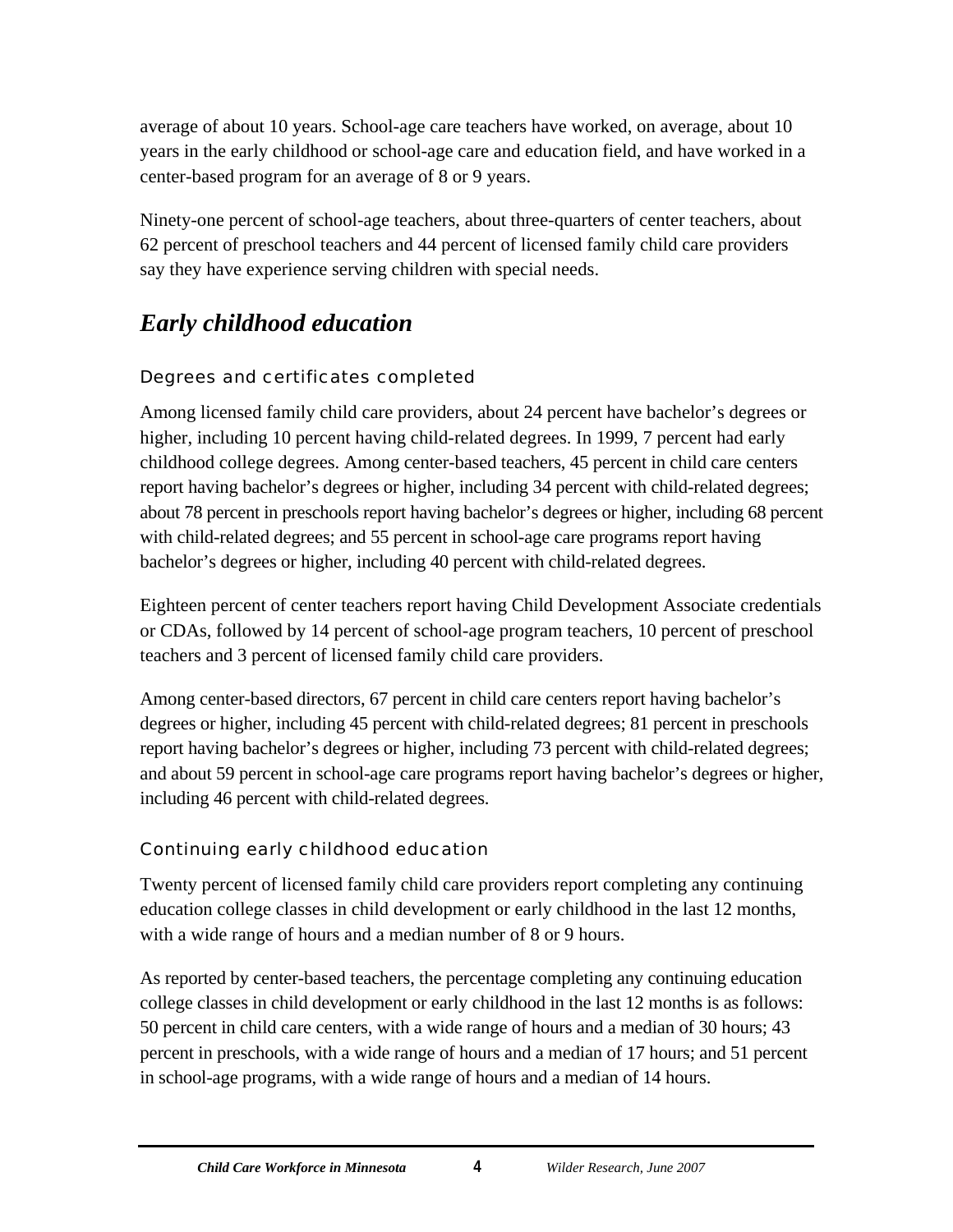### *Child care training*

#### Child care training completed in past two years

On average, child care center teachers report completing 65 hours of training related to child care in the past two years, followed by 59 hours for school-age program teachers, 43 hours for preschool teachers and 28 hours for licensed family child care providers.

#### Training in core competencies

Respondents reported the training they have received in the past two years in core content areas or competencies as described in the Minnesota Core Competencies for Early Childhood Education and Care Practitioners and the Minnesota School-Age Core Competencies.<sup>2</sup>

Nearly all licensed family child care providers report completing health, safety and nutrition training in the past two years. Training on child growth and development is the next most common type of training (completed by 73 percent of licensed family child care providers), followed by training on how to establish an environment that provides learning experiences to meet each child's needs, capabilities and interests (completed by 66 percent). The least common types of training include program planning and evaluation (25 percent), professionalism and leadership (25 percent), how to work with families and communities regarding early care and education (30 percent), and assessment and addressing individual developmental and learning needs (35 percent).

As with licensed family child care providers, center-based staff most commonly complete training on health, safety and nutrition; child growth and development; and learning environments and curriculum.

Child Care Resource and Referral (32 percent) tops the duplicated list of dozens of sources of core content training mentioned by licensed family child care providers, followed by counties (11 percent) and Providers Choice, Inc. (10 percent).

Of the dozens of sources of core content training mentioned, child care center teachers most commonly turn to local associations and other local sources (24 percent), their own

 $\frac{1}{2}$  Kurz-Riemer, K, editor. (September 2004). *Minnesota Core Competencies for Early Childhood Education and Care Practitioners who work with children birth through age eight and their families.*  St. Paul, MN: Minnesota Association for the Education of Young Children in collaboration with the Minnesota Professional Development Council.

Kurz-Riemer, K, editor. (February 2006). *Minnesota Core Competencies for School-Age and Youth Care Practitioners who work with children age 5 through 12 and their families.* St. Paul, MN: Minnesota Association for the Education of Young Children in partnership with the Minnesota Professional Development Council and the Minnesota School-Age Care Alliance.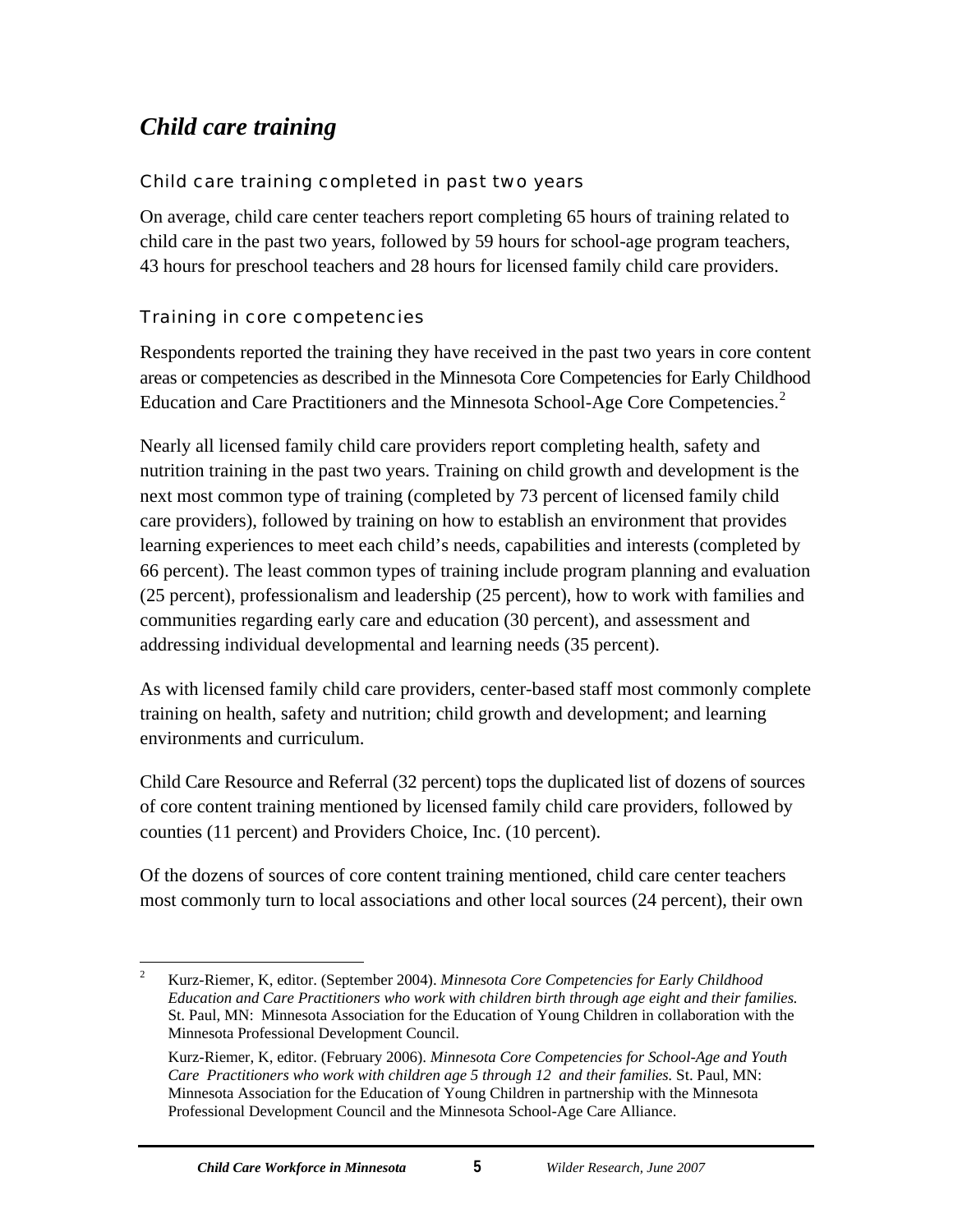centers (16 percent), CCR&R (15 percent) and higher education (14 percent). These are also the most common sources of core content training for other child care center staff.

Of the dozens of sources of core content training mentioned, preschool teachers most commonly turn to local associations and other local sources (26 percent) and higher education (14 percent). These are also the common sources of core content training for other preschool staff.

Of the dozens of sources of core content training mentioned, school-age care program teachers also most commonly turn to local associations and other local sources (22 percent), their own centers (16 percent) and higher education (15 percent). These are also common sources of core content training for other school-age care program staff. In addition, schoolage program directors commonly receive training from Minnesota School-Age Care Alliance (MNSACA) (22 percent), and assistant teachers commonly receive training from their school districts (36 percent).

## *Professional support and development*

Eighteen percent of teachers in centers and preschools, about 15 percent of teachers in school-age programs and 12 percent of licensed family child care providers report using a mentor, coach or consultant in the past two years. Twenty-six percent of child care center directors report using a mentor, coach or consultant in the past two years, the highest percentage of any type of center-based staff.

Ninety percent of licensed family child care providers have Internet access, up from 71 percent in the 1999 survey. Nearly all center-based teachers have Internet access.

About half (46 percent) of the licensed family child care providers report belonging to their county licensed family child care association, about a quarter (27 percent) to a local provider support group or network and about a quarter (23 percent) to the Minnesota Licensed Family Child Care Association (MLFCCA). Two-thirds of licensed family child care providers report one or more memberships in professional groups, the same as reported in 1999.

About a quarter of child care center directors and about a fifth of preschool directors report belonging to the Minnesota and the National Association for the Education of Young Children (MnAEYC and NAEYC). Fewer child care center and preschool teachers report belonging to MnAEYC (12 and 13 percent) and NAEYC (17 and 9 percent). The largest group of school-age directors (57 percent) and teachers (40 percent) report belonging to Minnesota School-Age Care Alliance.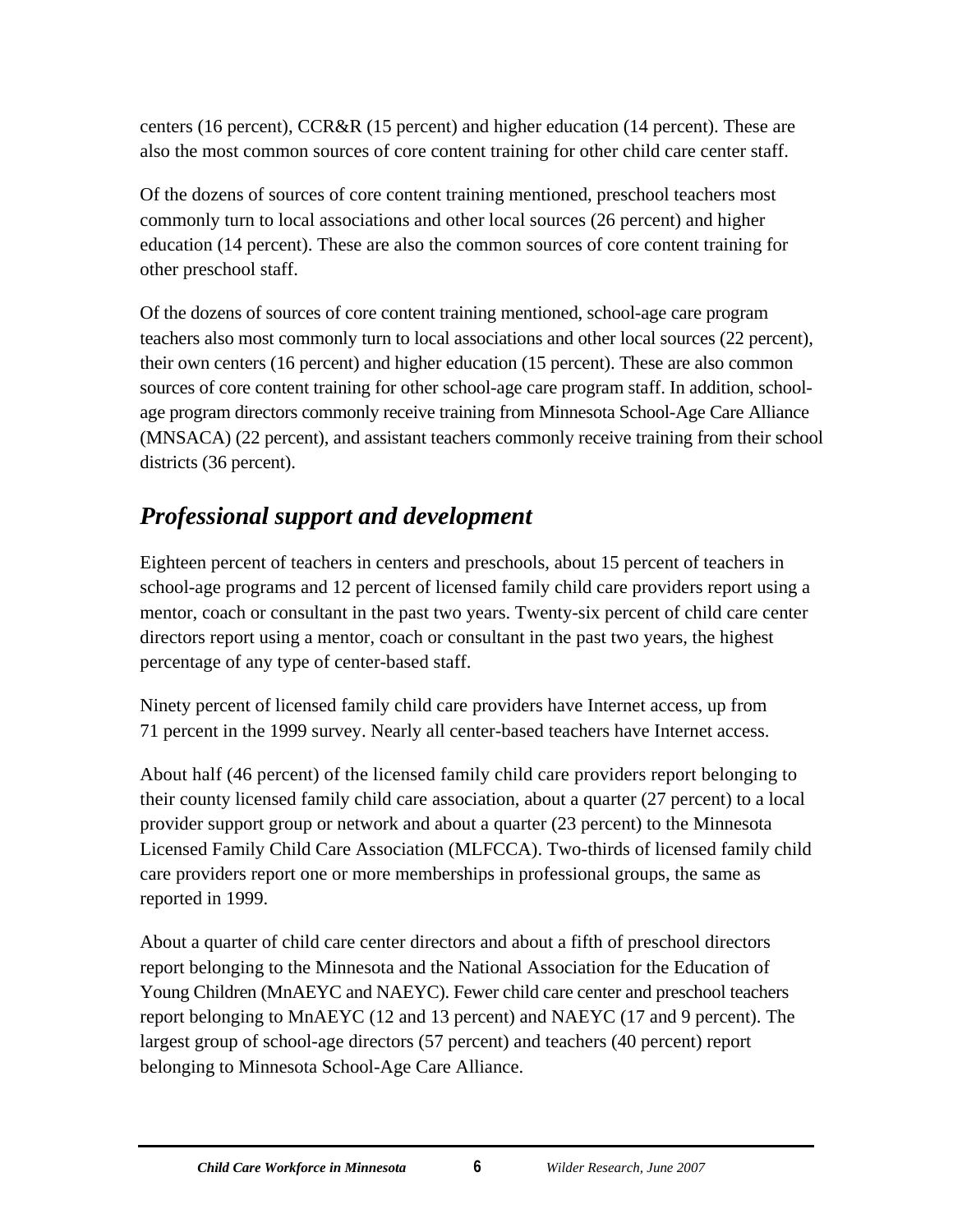#### Training motivations

Among licensed family child care providers, about half report that they are motivated to improve the quality of the care in order to generally help children, and about a third are motivated by licensure or regulatory requirements.

To generally grow professionally and to improve their performance are the most common motivations for center-based staff, generally followed by an interest in a new or different topic.

In every focus group, participants described their primary motivations for involvement in child care training and education as emphatically child centered, with their interest in specific types of training directly linked to the needs of the children in their care.

#### Types of support, training or education desired

In all of the focus groups, participants most frequently requested training that would result in direct benefits to the children in their care. These included training to help them recognize emotional and developmental "red flags" that are outside the range of normal development, training on specific ways to support children with a wide variety of special needs and training on how to discuss a child's needs with parents in a way that engages parents in solutions, especially children from troubled families or homes. The child care providers emphasized that in these types of trainings, they want to receive very detailed, action-oriented information about how to ensure positive outcomes for special needs children – what to do, when to do it and how to do it.

Similar to training needs identified in the focus groups, some teachers want training on how to work with specific needs of children and with specific age groups. For licensed family child care providers and center-based staff, reasons for preferring their favorite trainings include the information was helpful and something they can use with their children and the trainer was interesting and not boring.

#### Sources of training

Among licensed family child care providers, 85 percent report they have received some (64 percent) or all (21 percent) of their training in the past two years through CCR&R. Among teachers in center-based programs, 46 percent in child care centers, 30 percent in preschools and 41 percent in school-age care programs report they have received some or all of their training in the past two years through CCR&R.

A third of child care centers and 12 percent of preschools report that they do all or most of their training in-house, but most do at least some training in-house. Nearly all schoolage programs do at least some training in house, including 45 percent all or most of it. Forty-four percent of child care centers, 14 percent of preschools and 51 percent of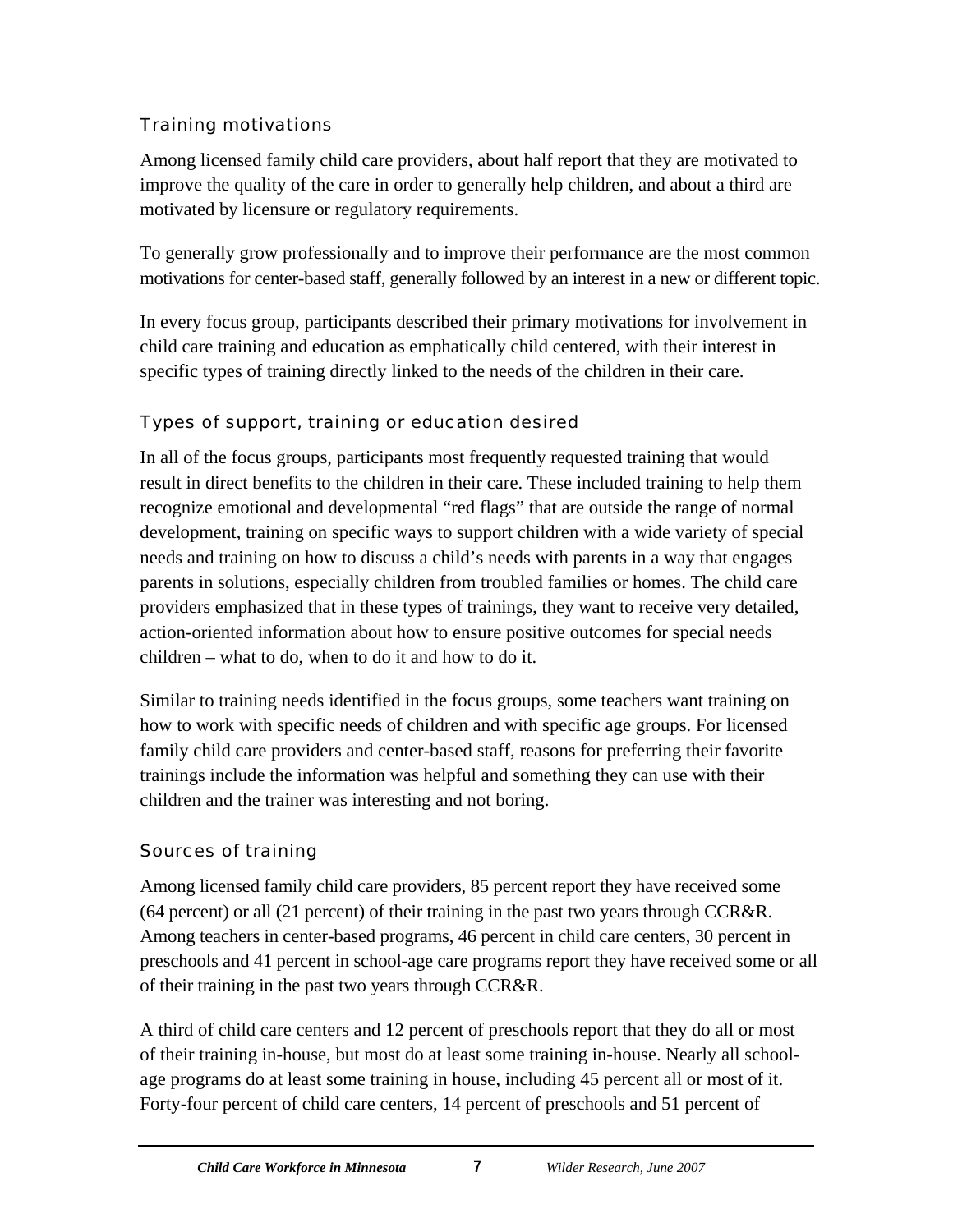school-age programs contract with CCR&R to deliver in-house training. Eighty-seven percent of child care centers, 80 percent of preschools and 90 percent of school-age programs say they encourage staff to use or attend CCR&R trainings.

Metropolitan area child care centers are more likely than those in greater Minnesota to do all or most of their training in house (40 percent compared with 23 percent).

#### Experience with Child Care Resource and Referral training

Among those who have received training through a CCR&R, 85 percent of licensed family child care providers, 75 percent of child care center directors and 51 percent of child care center teachers say they felt welcome, included or comfortable at the trainings. In addition, 93 percent of licensed family child care providers, 96 percent of center directors and 71 percent of center teachers report being very satisfied or somewhat satisfied with the training overall.

Among licensed family child care providers, center directors and center teachers dissatisfied with the training offered by CCR&R, the most common reasons are the location (58 percent, 25 percent and 12 percent) and the time of training (32 percent, 18 percent and 11 percent).

Center directors and teachers dissatisfied with CCR&R trainings most commonly attend trainings elsewhere because training is available at their centers (25 percent and 34 percent). In addition, directors say the trainings do not meet their specific needs or interests (18 percent), and teachers say they lack awareness about CCR&R trainings (29 percent) or they prefer to get college credits (14 percent).

#### Professional development problems and barriers

More licensed family child care providers report problems accessing affordable and quality professional development opportunities in this survey than in the 1999 survey. About a third report those are problems at least somewhat, compared with about a quarter who reported those were problems in the 1999 survey.

The most common barrier to training and education, identified by two-thirds of the licensed family child care providers, is the day and time when opportunities are available. Transportation (15 percent) and cost (14 percent) are other key barriers.

Finding affordable and quality professional development opportunities is a bigger problem for center-based staff, with more than half of the directors and teachers reporting it at least somewhat of a problem.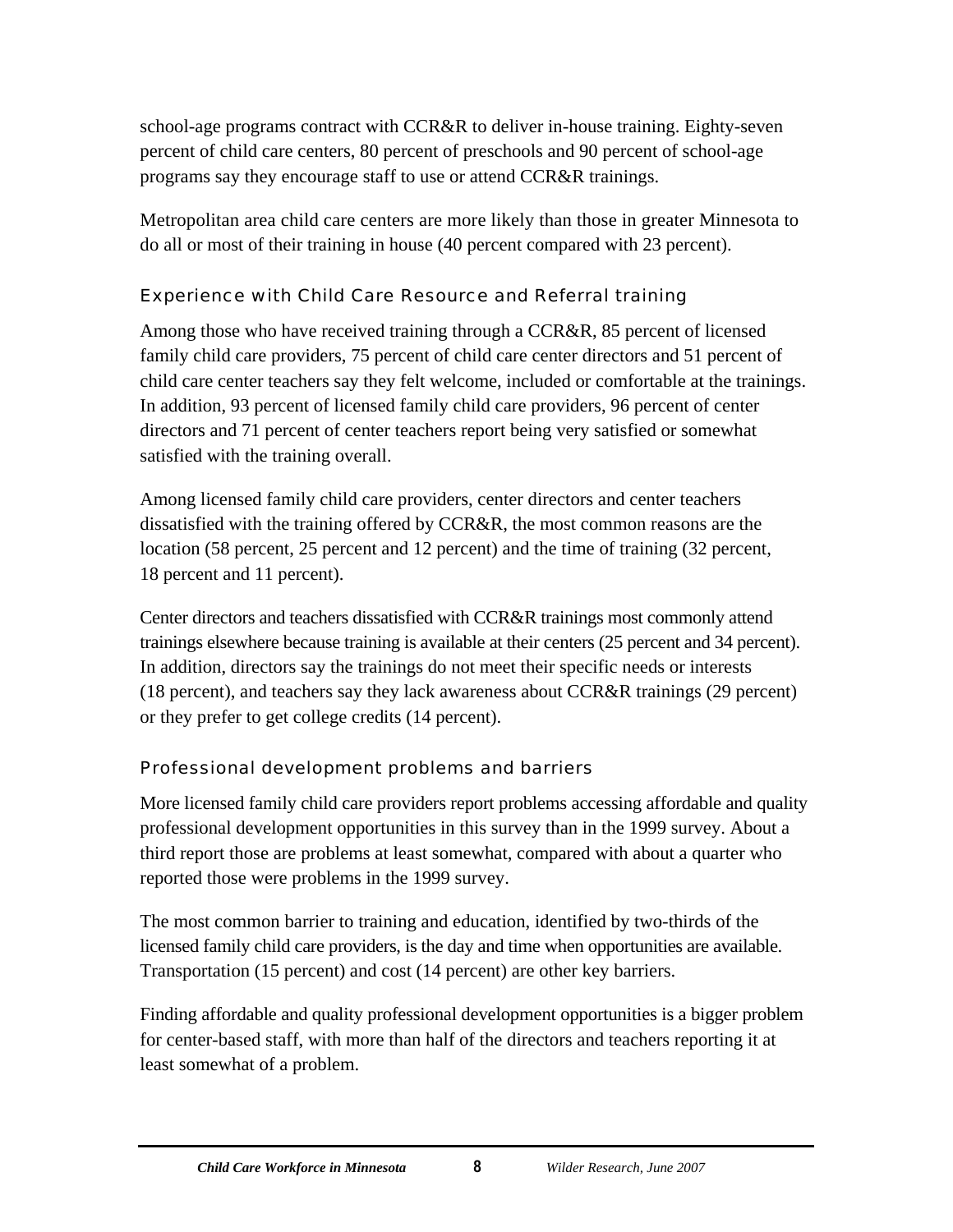Cost and scheduling are also key barriers for center-based staff reported by child care center directors (33 percent and 19 percent), child care center teachers (22 percent and 21 percent), preschool teachers (21 percent and 16 percent), school-age program directors (24 percent and 22 percent) and school-age program teachers (25 percent and 17 percent). Another common barrier reported by center-based staff is finding the time to get away when they would prefer to spend time with their families.

Cost, time and location (which can add more time and costs) were the major barriers described by participants in all nine focus groups. Other barriers include problems with accessing full or cancelled classes, scheduling conflicts, language barriers, negative training experiences with poor-quality trainers or trainings that either did not deliver what was advertised or did not advertise a particular focus on a specific age group or type of child care provider and general disinterest because the child care provider is either dissatisfied with the training they have received to date or with the options that are currently available.

# *Key findings regarding American Indian, Hmong, Latina and Somali licensed family child care providers*

On average, compared with licensed family child care providers overall, American Indian, Hmong, Latina and Somali providers tend to provide slightly more care per day, per week, and per year. Hmong and Somali providers tend to be newer to the field (average of about 6 years) and to the licensed family child care profession (average of about 4 or 5 years).

Nearly all Hmong licensed family child care providers report speaking and preferring to be trained in Hmong; 69 percent of Somali providers report a preference to be trained in Somali, and 19 percent of Latina providers report a preference to be trained in Spanish.

Higher proportions of American Indian (40 percent), Hmong (25 percent), Latina (42 percent) and Somali (20 percent) providers report using mentors, coaches or consultants in the past two years compared with licensed family child care providers overall (12 percent).

American Indian, Hmong, Latina and Somali providers, similar to licensed family child care providers overall, are motivated to improve the quality of their care to generally help children and to meet licensure or regulatory requirements. They also are motivated by wanting to learn more about behavior management and to support early literacy. These providers also expressed interest in training on behavior management; some American Indian, Hmong and Latina providers expressed interest in training on working with parents; and some American Indian, Latina and Somali providers expressed interest in training on business management.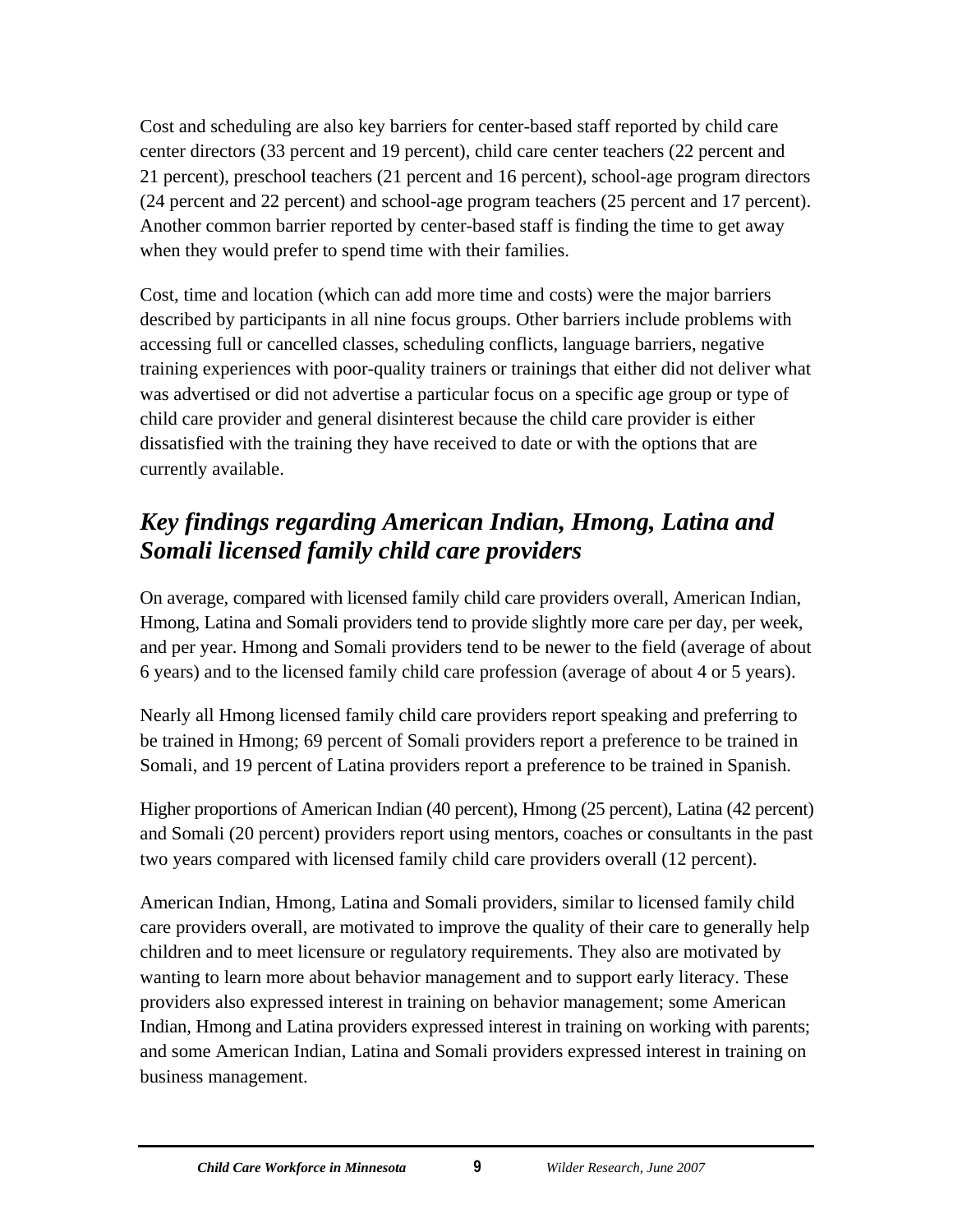American Indian, Hmong, Latina and Somali providers report feeling welcome and satisfied with CCR&R training. However, large proportions of Hmong providers report receiving no training from CCR&R (79 percent) and express a lack of awareness about CCR&R and its offerings (71 percent).

# *Key findings comparing metropolitan area and greater Minnesota child care centers*

Child care centers in the metropolitan area are more likely than those in greater Minnesota to do all of their training in-house. Child care teachers in greater Minnesota complete more training hours, on average, than those in the metropolitan area and are more likely to be trained on child assessments.

Child care center teachers in the metropolitan area have higher wages and more experience, on average, than those in greater Minnesota. They also are more likely to have memberships in professional associations.

# *Key changes since 1999*

Compared with data from previous studies of the child care workforce in Minnesota, licensed family child care providers are more experienced caregivers and have increased access to the Internet. Among center-based staff, turnover rates are lower, and diversity has increased among assistant teachers and aides.

# *Recommendations*

Based on survey and focus group discussion results and discussion with the study advisory committee, researchers offer the following recommendations to ensure that the child care professional development delivery system is effective and that opportunities are inclusive of and accessible to all providers.

#### **1. Implement an accountability process that ensures delivery of quality training through rigorous evaluation and regular assessment of trainers and the organizations responsible for training.**

Perhaps more than anything, child care teachers and licensed providers want their professional development and training experiences to be worth the time and money. To that end, trainers should be rigorously evaluated or credentialed. In addition, the professional development system should be accountable to regularly assess and review the extent to which the training needs of the child care workforce are being met in each region of the state.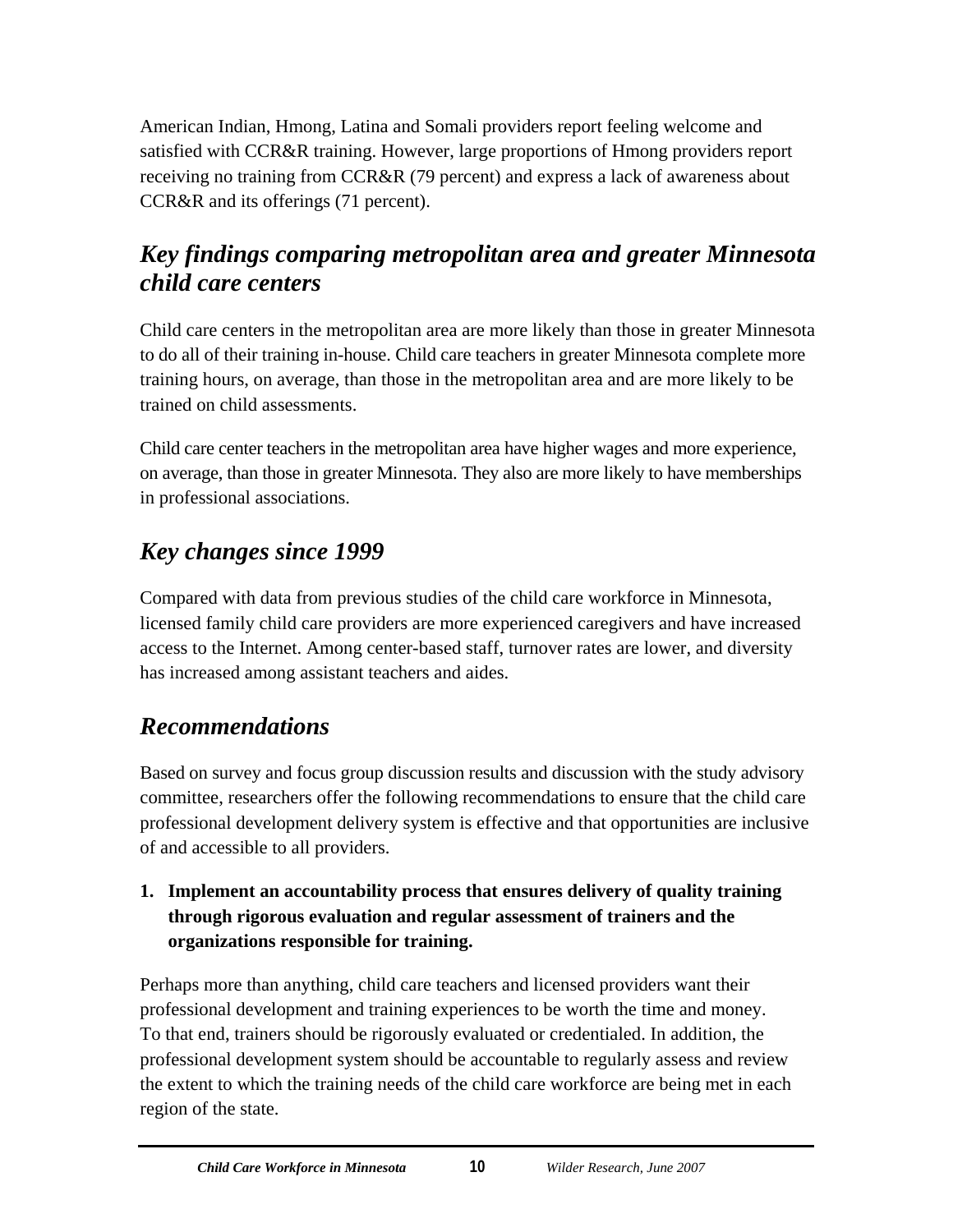#### **2. Implement and maintain a standard method for documenting completion of training hours by core content.**

Even when providers and teachers keep a training record, categorizing their training experience by core content area is largely up to them. Ideally, the professional development system would have a registry of approved high-quality trainings categorized by core content and a method for recording completion of the training by individuals in the child care workforce. Documenting completion of training this way would require individual providers and teachers only to report their participation in trainings not included in the training registry.

#### **3. Improve the quality of trainers and training content.**

Trainers must engage training participants in ways that respect their time, culture and intelligence. Trainers must have recent experience working in a child care setting or with children in addition to degrees or other credentials, and must be able to effectively facilitate the learning of child care providers from a wide variety of backgrounds.

Trainers should provide innovative approaches and strategies for supporting child development, with a much heavier focus on specific skills and techniques for meeting specific needs of children, rather than on broad theoretical overviews. Providers requested a larger number and greater variety of training options on specific topics to ensure that they are able to choose those that are relevant to their particular needs, especially options for different age groups and different child care settings.

Providers and teachers want trainings to deliver new ideas and new approaches, not refresher courses, especially for experienced providers who have taken the same required course multiple times.

Providers and teachers prefer training methods that are interactive and include opportunities to apply and practice what they are learning. They also want handouts, examples and/or samples that they can try with children in their care. They tend to not like trainings that are didactic and that use videos as their main method.

#### **4. Improve access to professional development and training opportunities.**

Provide and publicize more local training options. Hold trainings on a regular basis in several regular sites in each district that do not require extensive travel. Offer a variety of dates and times for each training, especially for mandatory trainings and trainings in Hmong, Spanish and Somali languages.

Since nearly all providers have Internet access, support more online training options, especially as a way to increase the number of trainings available in remote areas and for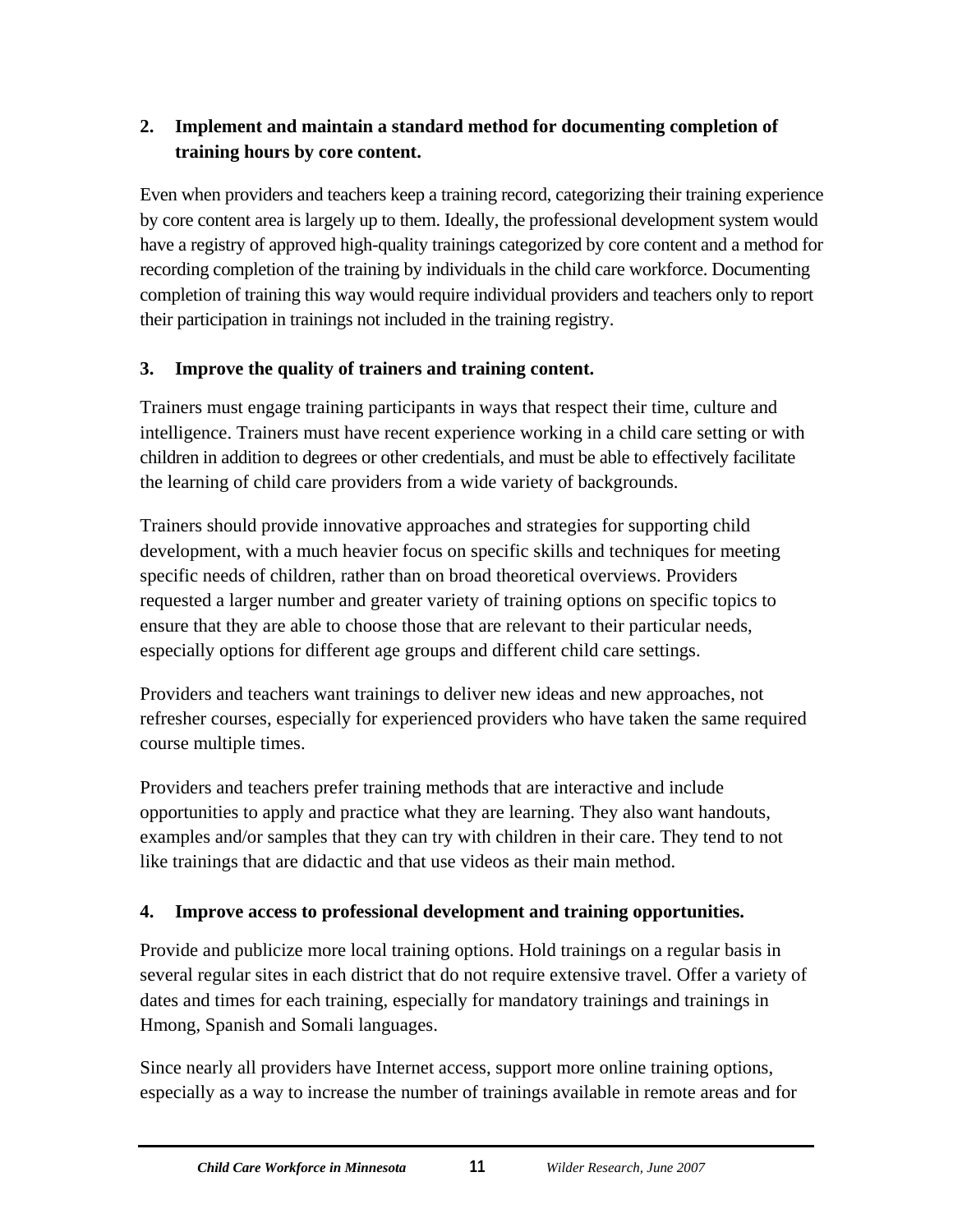very specific topics or interests. However, do not increase online options at the expense of hands-on trainings, which most providers and teachers prefer.

If classes are offered evenings during the work week, start them after 6:30 p.m. to allow enough travel time, taking into account the usual child pick-up times.

Hmong, Somali and Spanish speakers asked for more trainings and a greater variety of trainings in their languages. In particular, these groups, along with American Indian providers, expressed interest in training on behavior management, early literacy and working with parents.

Increase financial assistance to improve access to required first aid and CPR training. Simplify the process and guidelines for training grants and scholarships, and provide support and training on how to prepare the grant application.

Because providers typically cannot be reimbursed for a training until after they have completed it, providers would like a different approach to training registration that does not require payment months in advance, which requires them to carry the cost of training personally until they can be reimbursed.

Finally, the use of relationship-based professional development, which includes on-site mentoring and coaching, should be encouraged, supported and eligible for receiving credit hours. At present, fewer than one in five providers and teachers report using a mentor, coach or consultant in the past two years. This training approach addresses issues of access while delivering training in ways that are attractive to child care providers and teachers (i.e., hands-on and specific to their language, cultural and other needs).

#### **5. Improve information about training.**

Provide Hmong, Somali and Spanish-speaking providers training calendars and newsletters in their languages and far enough in advance so they can make arrangements, to attend.

Ensure that training advertisements are an accurate representation of what will be offered in the training, including specific information about the training topic and the trainer, as well as the children's age group, type of child care setting, and types of activities that will be focused on in the training. When possible, training should be advertised directly to center-based teachers and aides rather than through directors to ensure timely notification.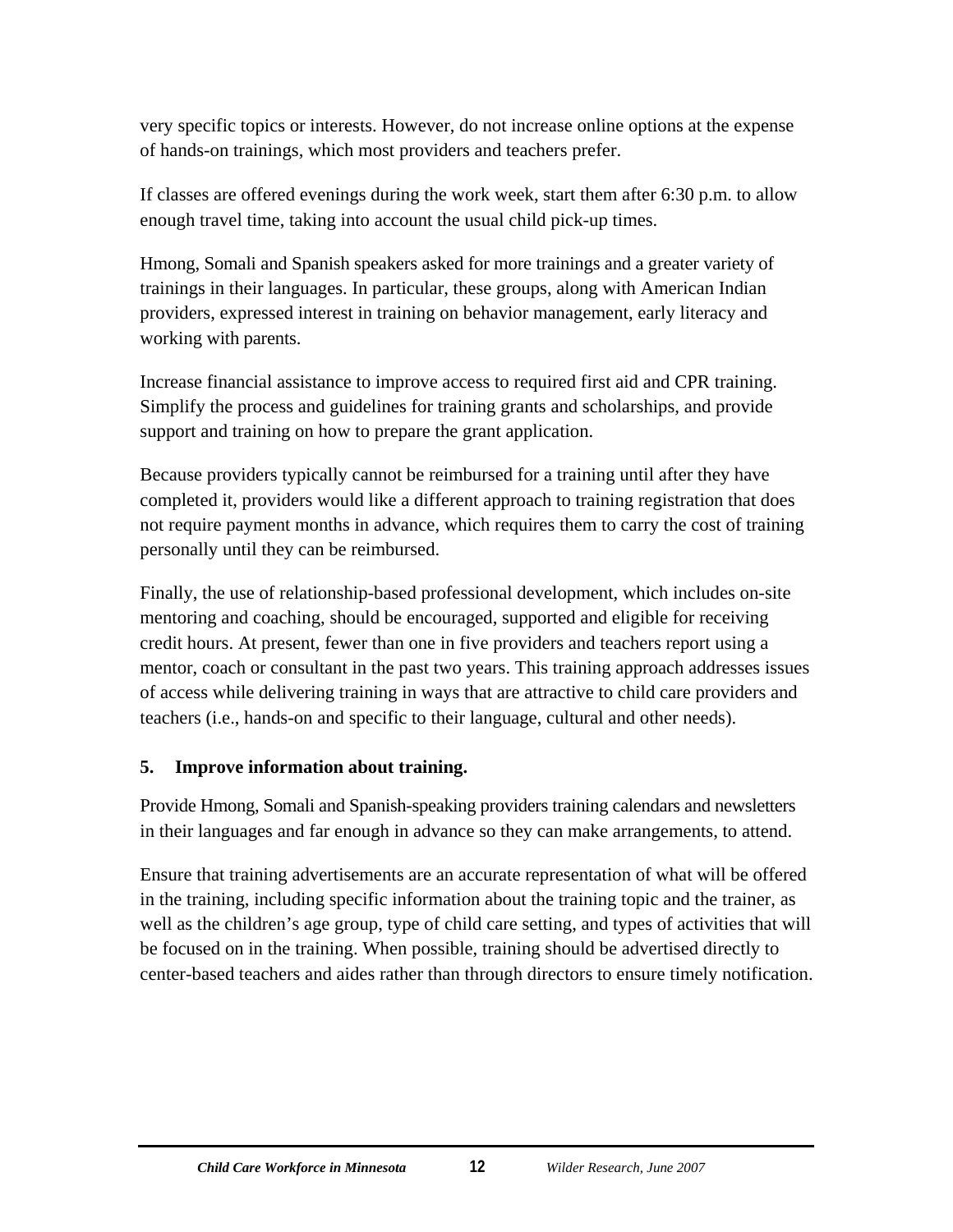#### **6. Continue and support public and private efforts to enhance the knowledge and skills of the child care workforce.**

While Minnesota has a highly experienced child care workforce, with providers and teachers averaging 10 or more years in the field, the educational achievement levels are not as high. For example, about a third of child care center teachers and 10 percent of licensed family child care providers have child care-related bachelor's degrees or higher.

One way to increase these educational levels is by supporting Teacher Education And Compensation Helps (T.E.A.C.H.), a scholarship program that helps child care providers earn a college degree in early childhood education or child development. The scholarship pays for a large portion of college tuition and books and also provides assistance with transportation and costs of hiring substitutes. Successful scholarship recipients also qualify for a pay raise or bonus upon completion of their scholarship contract.

In addition to encouraging the child care workforce to attain college degrees, efforts should be supported to inform providers and teachers about all the core competencies and to obtain training in all core content areas. The basics of health, safety and nutrition; child growth and development; and effective learning environments for young children are fairly well covered. More attention should be paid to encouraging providers to seek training in child assessments and lesson planning for individual developmental needs and trainings that involve working with families and communities.

#### **7. Support public and private efforts to increase the diversity of the child care workforce.**

The child care workforce has seen some small gains with respect to diversity in the past six or seven years. This study found that assistant teachers and aides in center-based programs are more diverse than teachers and directors with respect to race, ethnicity and language, particularly Spanish, and have shown the only apparent increases in diversity since 2000.

Encourage and support licensed family child care providers and center-based assistant teachers and aides from various cultural communities to attain more education, training and teaching responsibility while at the same time supporting the development of culturespecific center-based programs.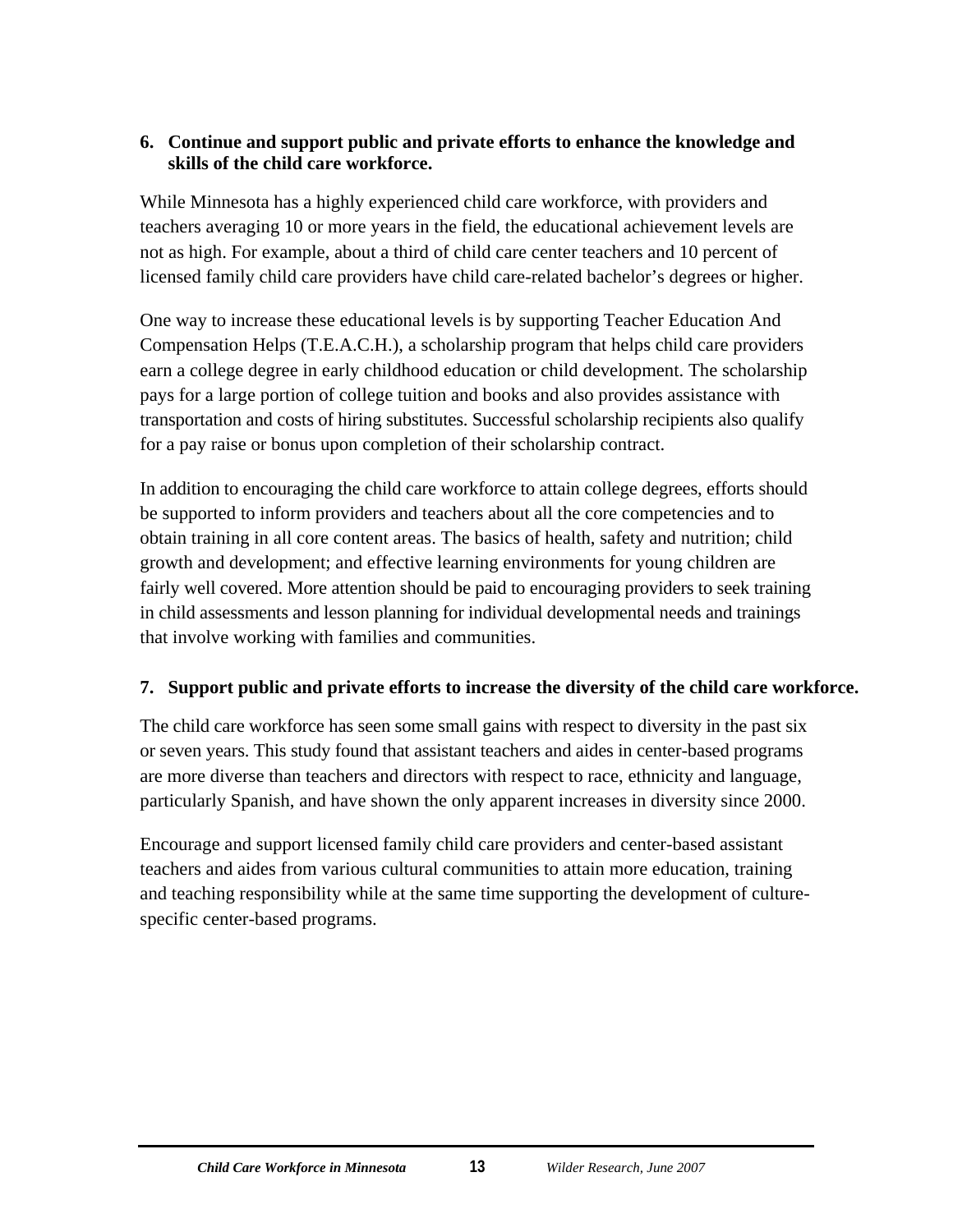# <span id="page-23-0"></span>**Introduction**

# *Study purposes*

The Minnesota Department of Human Services (DHS), through its Community Partnerships Division, commissioned this study of the child care workforce in Minnesota to inform the development and assessment of policies and programs related to Minnesota's early childhood and school-age care system. Study findings are intended to be useful for designing a child care professional development system that ensures professional development opportunities are inclusive of and accessible to all providers, including providers from underserved communities. Moreover, study findings are intended to be useful to community programs that provide support for child care programs and providers to better understand the populations they serve, to better reach underserved communities and to assess success in reaching all communities. The study information will also be used in training needs assessments, and in efforts to provide targeted recruitment and retention strategies in local communities.

The goals of this study are twofold: 1) to provide updated demographic information about the child care workforce, including its size, stability and the demographics of those working in the child care field, and 2) to provide an assessment of providers' needs and motivations for participating in training and professional development opportunities.

#### Study groups

This study includes child care and education professionals who are involved in the dayto-day lives of children enrolled in their programs. This includes:

- Providers in 10,491 licensed family child care homes in Minnesota, defined as programs that are licensed by the state or by tribal governments to provide care and education for children in their home.
- Staff in 1,843 center-based child care programs operating in Minnesota, including 829 licensed child care centers, 519 licensed preschools and 4,954 school-age programs. The study includes directors and assistant directors, teachers and assistant teachers, and aides in all programs licensed as a center by the state or tribal governments, as well as in school-age or preschool programs that are legally unlicensed.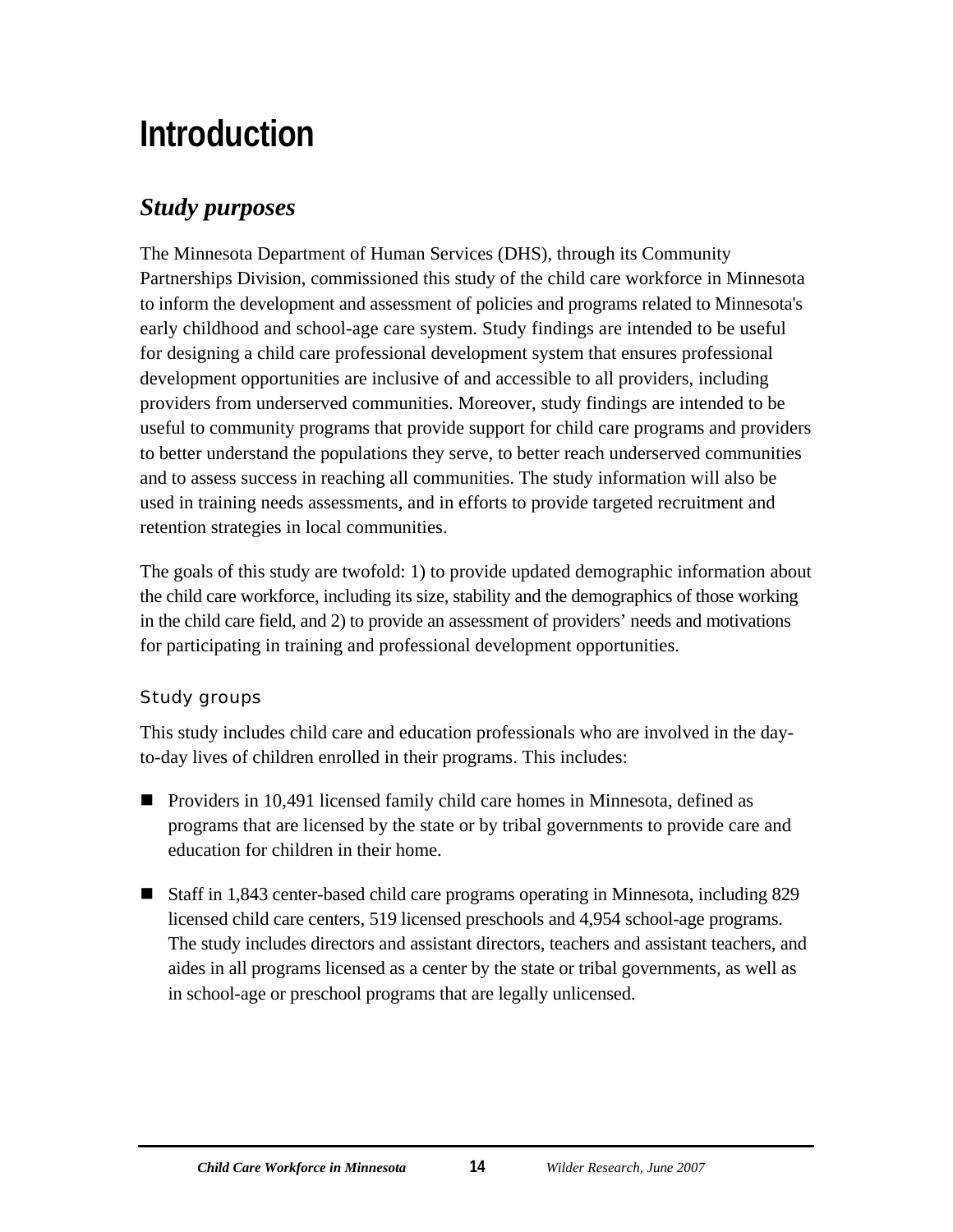# <span id="page-24-0"></span>*Study methods and samples*

#### Focus group process

Researchers conducted nine focus groups from June to September 2006 with 77 child care providers to gather more detailed information from underserved communities about their training experiences, barriers to training, and professional development needs. The locations of the focus groups and the methods for recruiting participants were chosen to ensure broad representation from urban and rural communities, as well as racial and ethnic communities. The focus groups were held with:

- American Indian licensed child care center, school-age program, and licensed family home child care providers in the Cass Lake area
- Hmong licensed family home child care providers in St. Paul
- Latino center and licensed family home child care providers in St. Paul and its suburbs
- Licensed child care center teachers in low-income urban areas in the Twin Cities (two groups, one in south Minneapolis and one in the North End/Payne-Phalen area of St. Paul
- Remote rural licensed child care center teachers and licensed family home child care providers in northern and southern Minnesota (two groups, one in Virginia and one in Marshall)
- Suburban licensed child care center teachers and licensed family home child care providers (Eagan)
- Somali licensed family home child care providers (Rochester).

When recruiting for each of the focus groups, researchers selected specific zip codes in which the target population for each group was concentrated, based on the data file provided by the Child Care Resource and Referral (CCR&R) system. The description of each group, its location and participants, and the list of zip codes used for each group are shown in the Appendix.

For the five general population focus groups (two low-income urban, one suburban, and two remote rural), researchers screened providers during recruitment calls for how strongly potential focus group participants were connected to the CCR&R system for their training needs. The goal was to have a good mix of providers in each focus group by recruiting those with varying levels of connection to CCR&R training. The screening categories used to balance the groups were: connected and satisfied, connected and not satisfied, and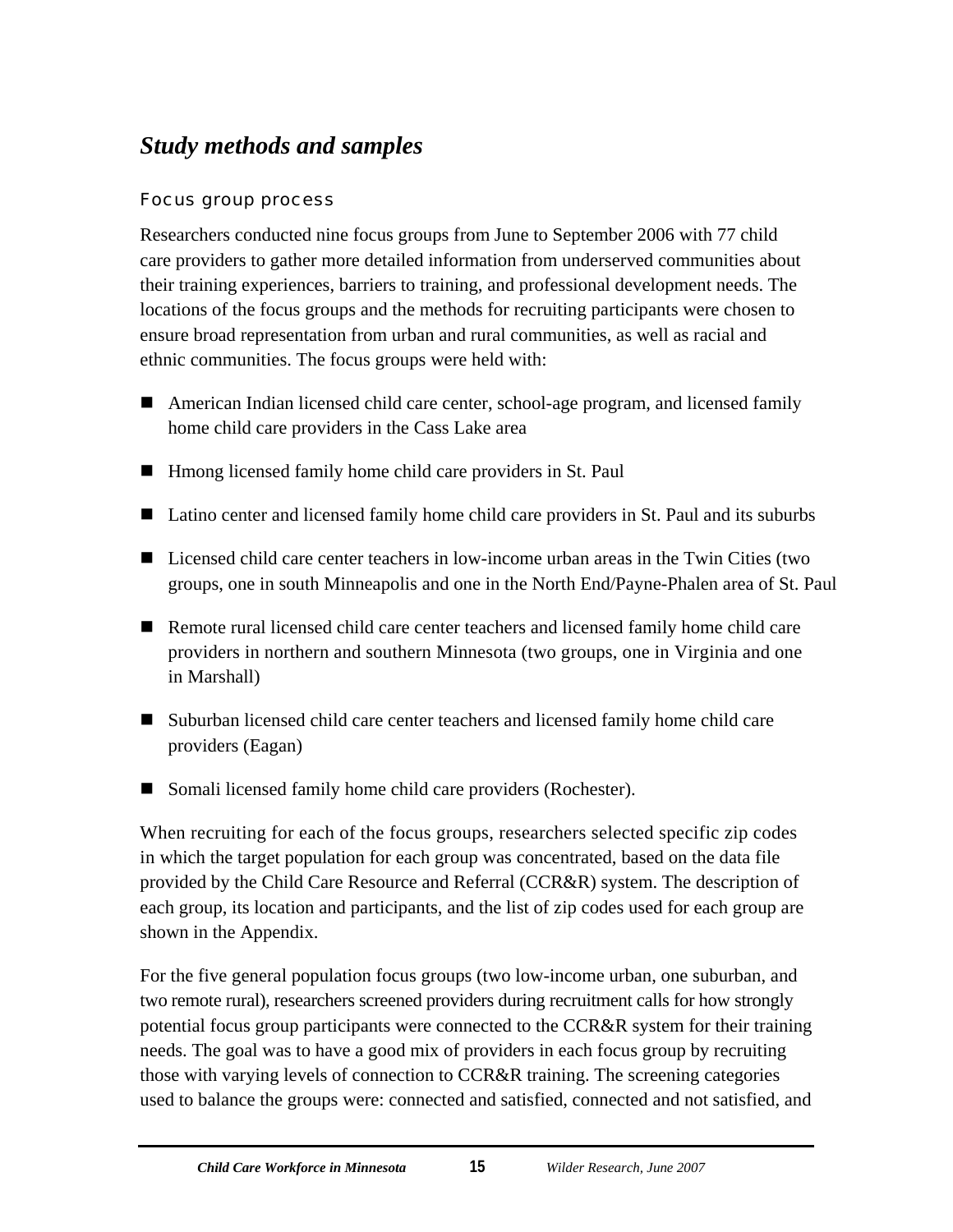not connected. Because the number of licensed American Indian, Hmong, Latino and Somali providers is relatively small, they were not screened in order to recruit as many participants as possible.

Focus group participants received a \$40 cash stipend for attending a 90-minute group. Snacks or a light meal and drinks were provided.

Focus groups were conducted in English, Hmong, Somali and Spanish as needed. Researchers recorded each of the focus group conversations and transcribed those recordings into English. To supplement the Hmong focus group, researchers called providers who had confirmed they would come but did not to conduct telephone interviews using the focus group questions with those who consented. Their responses were added to the transcript prior to analysis.

The nine transcripts were loaded into Atlas TI, a computer software program used specifically for the coding and analysis of qualitative data. A team of three researchers developed a consistent and replicable coding scheme, and coded all of the transcripts. Two coders cross-checked each other's coded transcripts to ensure agreement. Researchers generated all transcript sections for each of the codes and analyzed the output for major themes.

#### Questionnaire development

Researchers developed three questionnaires, one for family child care providers, one for center-based programs and one for center-based program staff. The questionnaires build upon surveys developed by Wilder Research for the 2001 staff recruitment and retention study conducted for the Minnesota Department of Children, Families & Learning. For that study, researchers modified copyrighted surveys from the 1998 Minnesota Early Childhood Workforce Study by the Alliance of Early Childhood Professionals with permission from the Alliance. The definitions, measures and categories for data elements used in the three questionnaires are consistent with professional development work conducted by the Child Care Bureau, Child Trends and the Minnesota Child Care Resource and Referral Network. Other sources of items for the questionnaires developed for this study include core content areas or core competencies as described in the Minnesota Core Competencies for Early Childhood Education and Care Practitioners and the Minnesota School Age Core Competencies, items from the Quality Interventions for Early Care and Education (QUINCE) Project Family Child Care Provider Interview, as well as suggestions from the study advisory committee.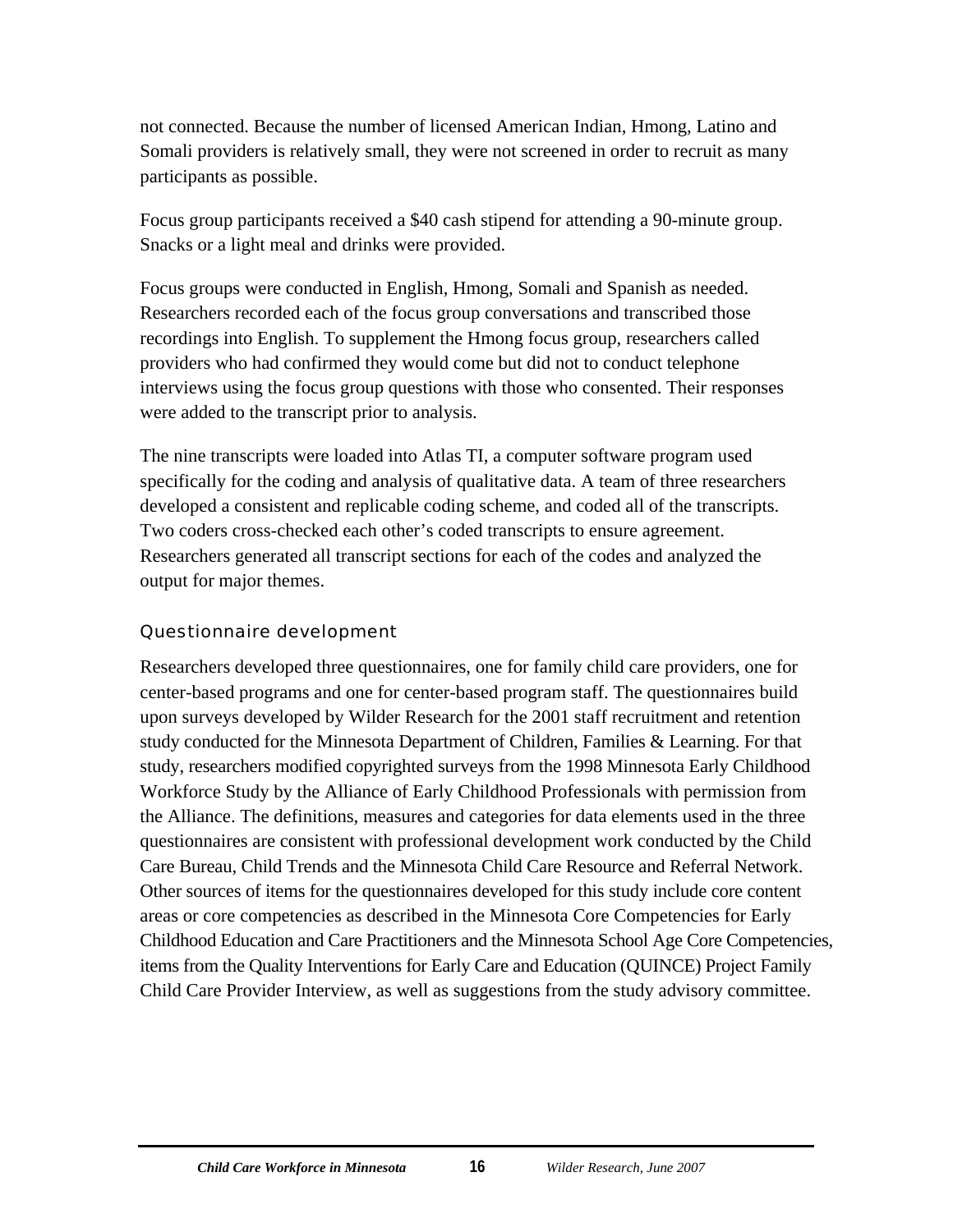#### Study samples

The Minnesota CCR&R Network provided Wilder Research a data file with all the current licensed family child care providers, child care centers, preschool sites and school-age care sites, including names, addresses, and phone numbers. The lists were stratified by metro area and greater Minnesota and then randomized. From the randomized lists, researchers initially contacted the first 500 center-based programs and 577 licensed family homes, and added more as needed to achieve the desired final number of completed surveys. The goal was to complete surveys with 325 center-based programs and 375 licensed family child care homes. (The goal of 375 licensed homes was later reduced to 350 after the number of eligible providers was reduced.) The initial and supplemental samples were in proportion to their numbers in the Twin Cities and greater Minnesota for each type.

The center-based survey gathered information at the site level. If a selected site turned out to be a central site or an administrative site, and no individual sites were listed in the database, researchers worked with the director at the central site to identify and select one of their program sites for the survey.

To ensure the inclusion of providers from underserved communities in the study, those who were not contacted from the randomized list were also added to the study sample.

#### Survey data collection process

The selected programs and providers first received a letter that described the purpose of the study and the type of information to prepare for participation in the study. The licensed family child care providers were then contacted by telephone to determine if they were eligible (currently in business) and to complete their questionnaires at a time convenient to their schedules. Using computer-assisted scheduling, researchers called each randomly selected provider at least 10 times at different times of the day and on different days of the week, including Saturday mornings and Sunday evenings. Surveys were conducted in English, Hmong, Somali and Spanish.

Providers asked for and had the option of completing questionnaire items about their training record on a self-administered grid and returning it by business reply mail.

The center-based program survey had two parts. First, directors were mailed questionnaires and business reply envelopes to gather program-level data as well as pertinent information about the director. Then, researchers phoned center directors to follow-up with those who did not return surveys and worked with them on how to best distribute and collect individual self-administered questionnaires with the center staff to gather their demographic and training characteristics. Those individual questionnaires were sent to center directors in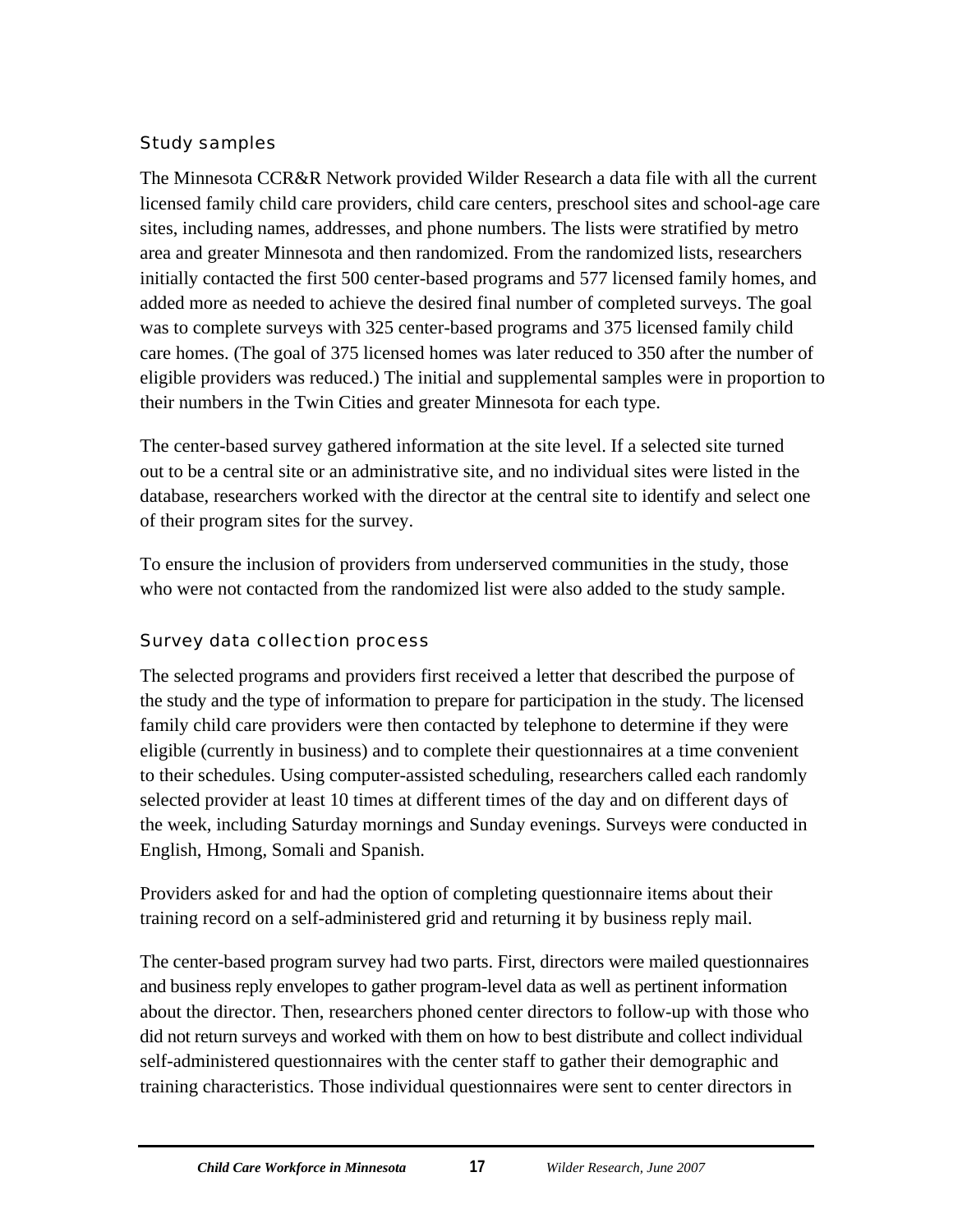batches and returned in bulk by program directors or individually by staff with business reply envelopes addressed to Wilder Research. Program directors were called, on average, six times to remind and coax them to return the completed program and staff surveys.

As incentives to participate, programs were entered into a drawing with a chance to win a \$250 cash gift, and individual staff and providers were entered into a drawing for 10 chances to win \$50.

The survey of licensed family child care providers ran from June through October 2006. The center-based program and staff survey started in July 2006. To boost the number of completed surveys and to gather as much information as possible from programs that did not return completed questionnaires by mail, researchers completed 29 truncated surveys by telephone that collected basic information needed for projecting the size of the child care workforce. Researchers also added sample in November and continued following up until the end of January 2007. The supplemental survey of American Indian, Hmong, Latino and Somali licensed family child care providers ran from December 2006 through early March 2007.

Some program and demographic characteristics and the experience and training levels of family child care providers were available from CCR&R administrative data and were merged with the survey data.

Researchers also reviewed and analyzed data from a CCR&R district-level training needs assessment.

#### Strengths and limitations of survey samples

Figure 1 shows the number of each type of provider or program listed in the CCR&R database, the percentage in the seven-county metropolitan area, the number randomly sampled for this study, the response rate for each subgroup, and the percent of respondents who are from the seven-county metropolitan area. The figure also shows the sampling errors for each subgroup, ranging from 5 percent to 11 percent.

Response rates were higher than average for metropolitan area preschools and greater Minnesota child care centers (62 percent).

These sample sizes and response rates provide the best data accuracy for licensed family child care homes and fairly accurate data for preschools and child care centers. The expected number of preschools responded but slightly over-represents preschools in the metropolitan area. The results for school-age care sites should be interpreted with caution because of the lower response rate and the over-representation of greater Minnesota in the responses.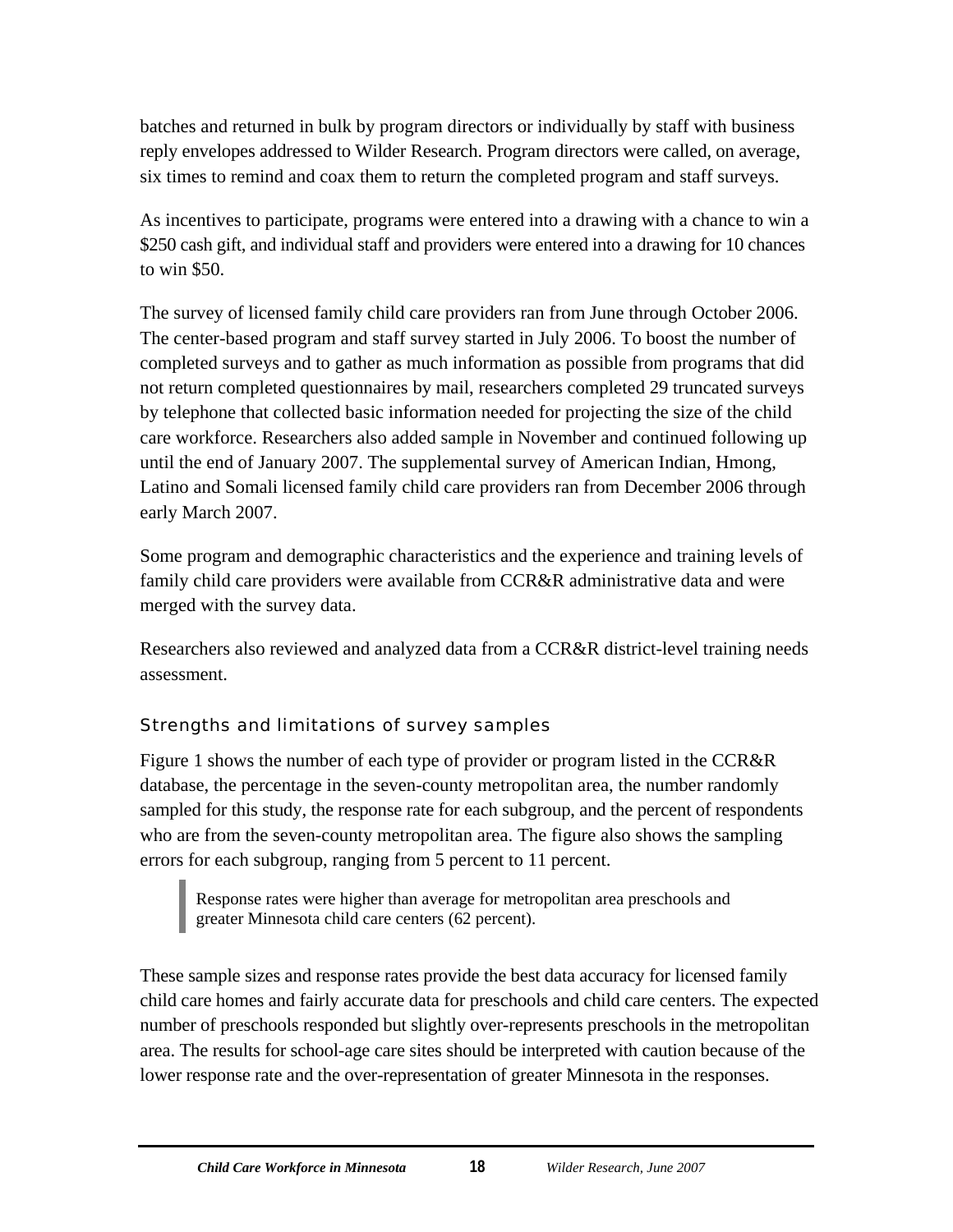To test the representativeness of the licensed family child care sample, researchers compared respondents, non-respondents, and non-sampled providers on three variables.

The three groups are statistically similar with regard to race/ethnicity and the proportion who care for children through the Child Care Assistance Program.

The respondents over-represent providers caring for children with special needs (26 percent, compared with 16 percent for non-respondents and 22 percent for the non-sampled providers).

The number of licensed family child care providers included in the supplemental survey of American Indian, Hmong, Latino and Somali licensed family child care providers and the response rates for each subgroup are also in Figure 1. The response rates are quite acceptable, ranging from 63 percent to 73 percent.

Figure 1 also shows the number of center-based programs that participated in the second part of the center-based survey (distributing and returning questionnaires from individual staff) and the number of questionnaires returned for each type of staff. This part of the data collection posed the greatest challenge. In the end, a fairly high percentage of centerbased programs that participated in the first part of the survey also participated in the second part and returned staff surveys (64 percent of centers, 72 percent of preschools and 71 percent of school-age care programs). However, the results should be interpreted with caution because the responding center-based programs represent smaller proportions of the initial samples of center-based programs, and because the centers and the school-age care programs that responded slightly over-represent greater Minnesota.

The center-based staff who completed questionnaires probably represent the most engaged professionals in the child care workforce who have something to show for their efforts. They also probably represent more stable and well-functioning center-based programs. Being overwhelmed with their workload was a common reason provided by directors for not participating in the survey.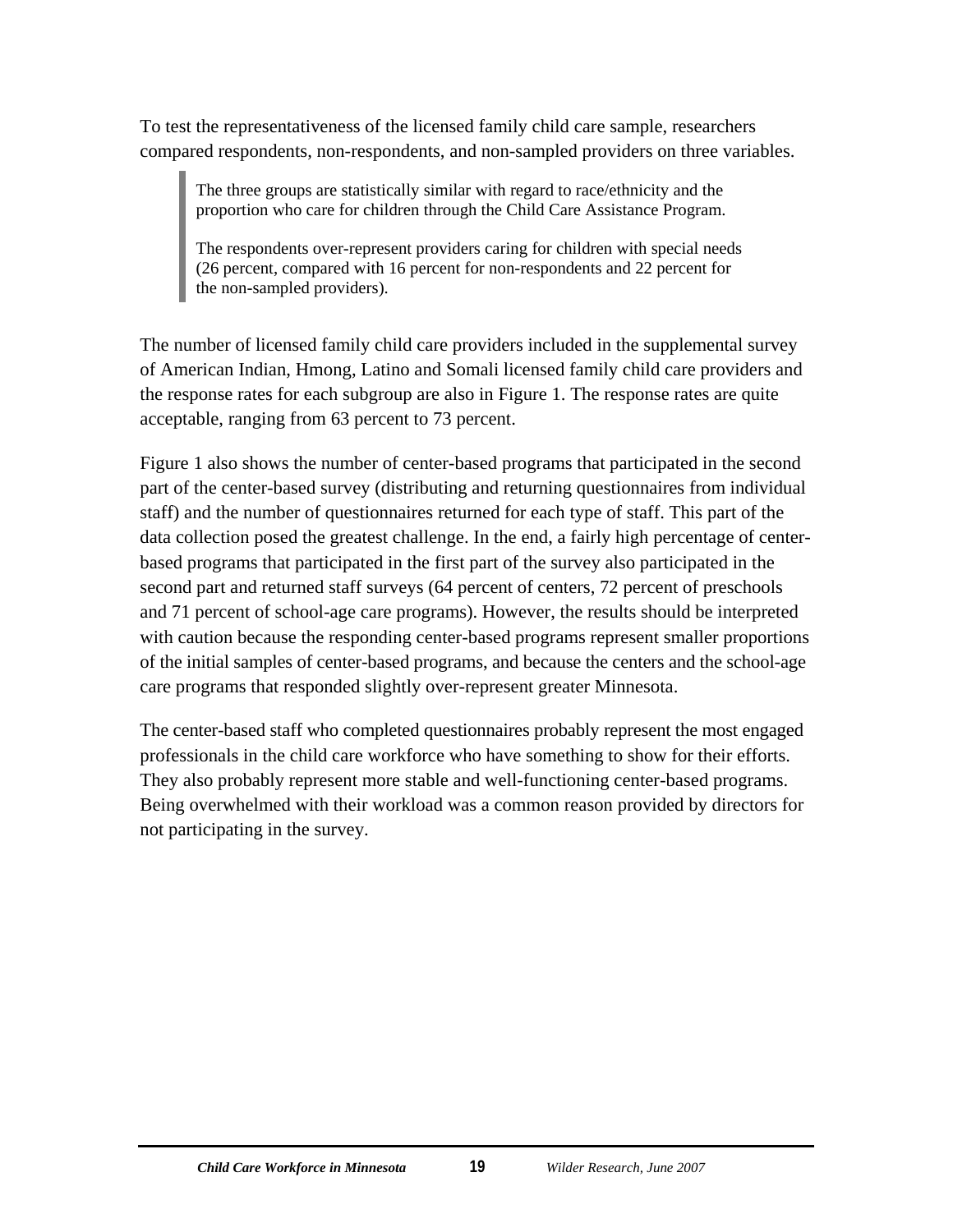#### Report structure

This report presents results in figures for licensed family child care providers as a whole and separately for American Indian, Hmong, Latino and Somali licensed family home providers; three types of center-based programs (child care centers, preschools and schoolage care programs), and four types of staff within each type of center-based program (directors, teachers, assistant teachers and aides). Column totals in these figures may not total 100 percent due to rounding or, as noted, when multiple responses are allowed. The text primarily focuses on licensed family child care providers and teachers in centerbased programs.

One American Indian licensed provider, five Hmong licensed providers and two Latina licensed providers were surveyed as part of the random sample of all licensed family child care providers. These eight providers are included in both the random sample results and the supplemental survey results.

Summary findings from the focus groups are incorporated throughout this report. Detailed focus group findings are presented in a separate report.

Researchers conducted statistical tests to see if results differed by location (seven-county Twin Cities metropolitan area versus greater Minnesota), whether or not the program or provider cares for children enrolled in the Child Care Assistance Program, and whether or not the program or provider cares for children with special needs.

The statistically significant differences  $(p<0.05)$  are indented in this format at the end of each topical section.

Researchers also analyzed results to assess changes in the child care workforce from 1999 to 2006, comparing data from this study with data from the 1999 child care workforce study conducted by Wilder Research (*Staff Recruitment and Retention in Early Childhood Care and Education and School-age Care,* released in 2001) plus data from the Urban Coalition survey conducted in 2000 that documented the race, ethnicity and languages spoken by child care staff working in centers (*Study of Racial, Ethnic and Linguistic Diversity in Minnesota's Center-Based Child Care Programs*, released in 2001).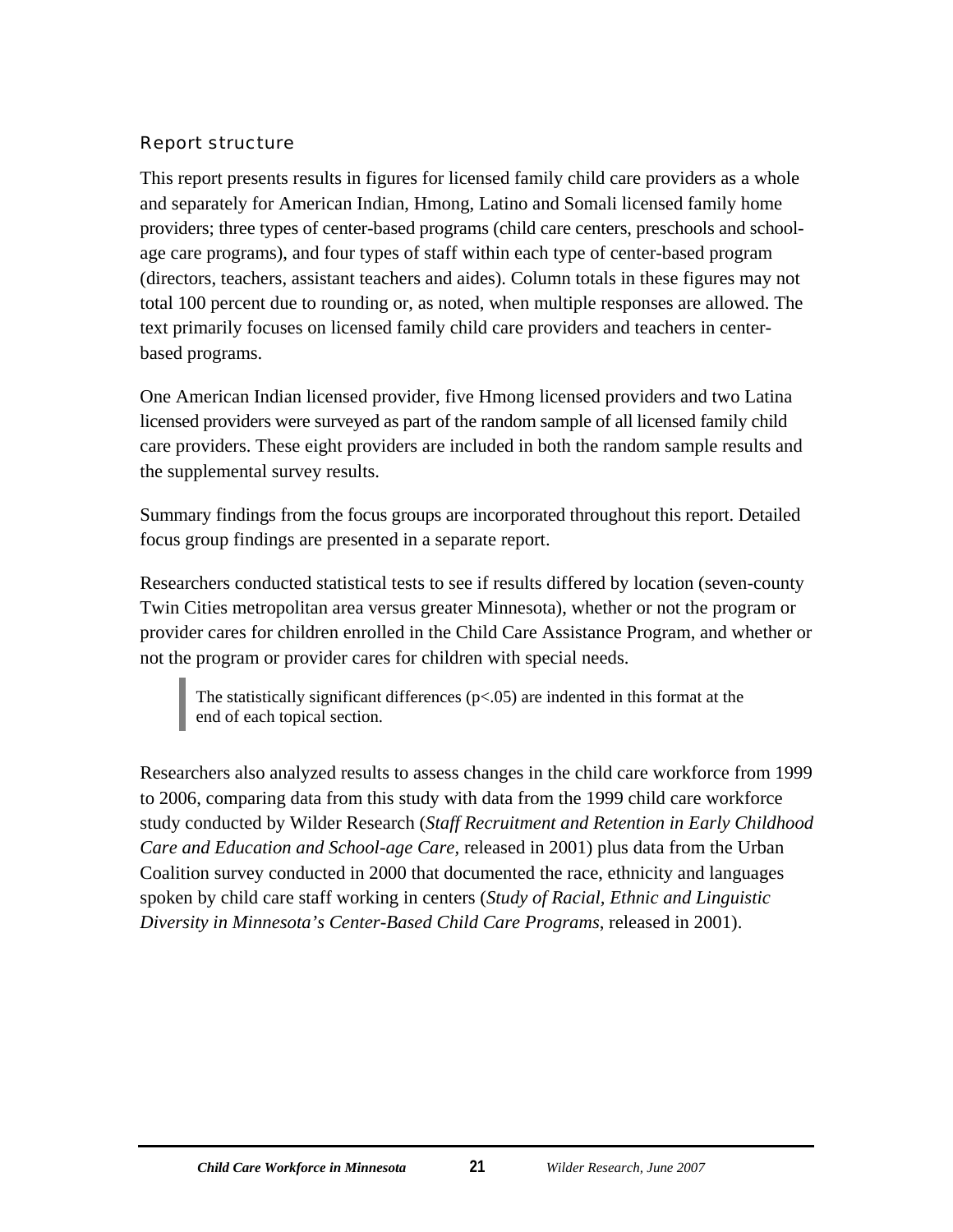# <span id="page-30-0"></span>**Size of child care workforce in Minnesota**

### *Number of licensed family child care providers and center-based programs*

Starting with the number of providers and programs listed in the Minnesota CCR&R database in 2006 and deducting the proportions of each type found to be not providing child care at the time of the survey, researchers estimate Minnesota has a total of 12,334 licensed family child care providers and center-based programs, as shown in Figure 2. Most licensed family child care homes (61 percent) are located in greater Minnesota, while most child care centers (68 percent) and school-age care programs (65 percent) are located in the seven-county metropolitan area. Preschools are about evenly split between greater Minnesota and the metropolitan area.

#### **2. Number of licensed family child care providers and center-based programs**

|                                      |        | Percentage<br>metro area |
|--------------------------------------|--------|--------------------------|
| Licensed family child care providers | 10,491 | 39%                      |
| Child care centers                   | 829    | 68%                      |
| Preschools                           | 519    | 53%                      |
| School-age care programs             | 495    | 65%                      |
| Total                                | 12.334 | 43%                      |

*Note: Adjusted from original numbers provided by Minnesota CCR&R based on percent eligible in samples.*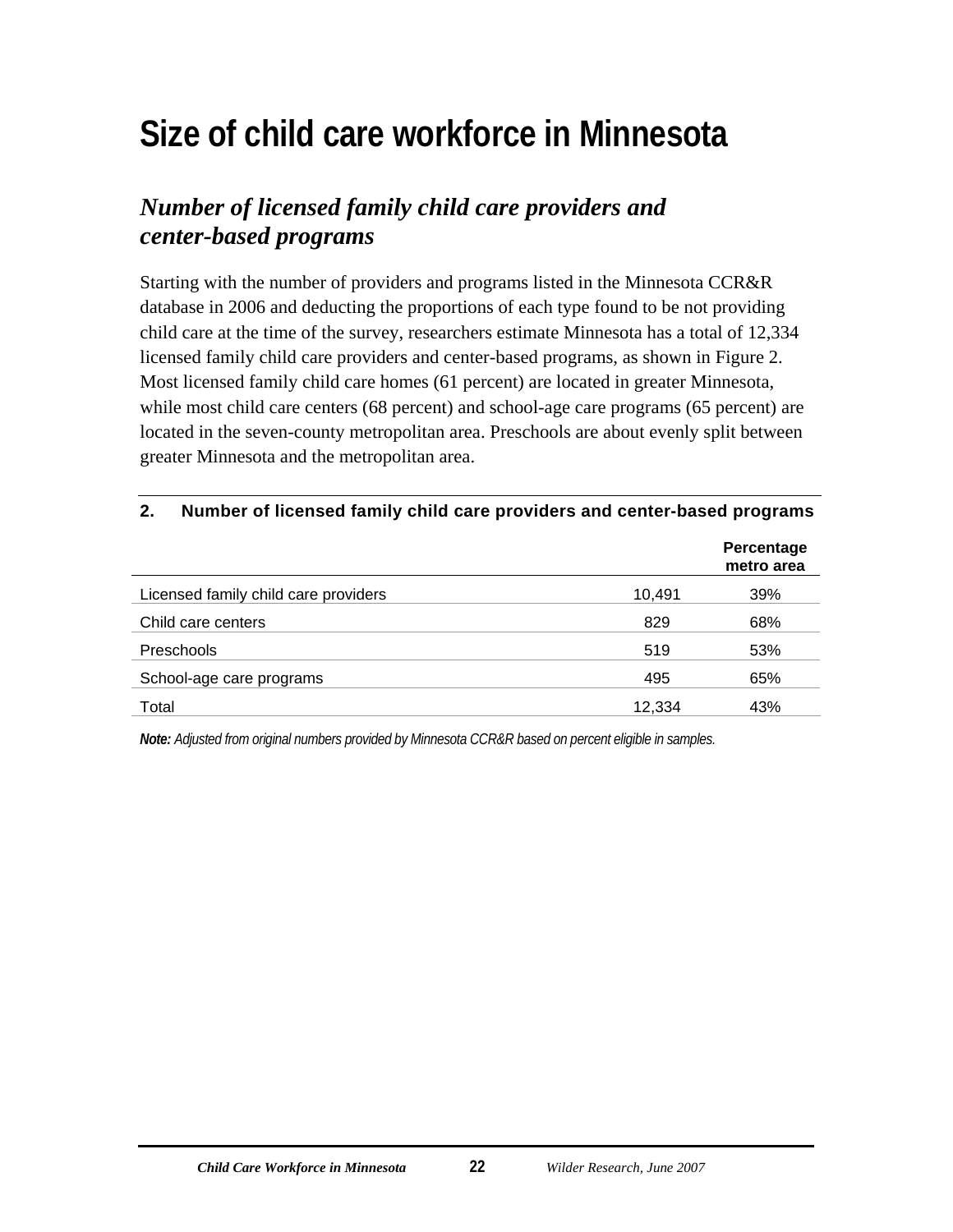#### **1. Study samples**

| <b>Providers and programs</b>    | <b>Number</b><br>(adjusted)* | <b>Percent</b><br>metro area | <b>Number</b><br>sampled and<br>eligible | Number and<br>percent<br>responding | <b>Percent</b><br>metro area | <b>Margin of error</b><br>(plus or minus) |
|----------------------------------|------------------------------|------------------------------|------------------------------------------|-------------------------------------|------------------------------|-------------------------------------------|
| Licensed family child care homes | 10.491                       | 39%                          | 572/499                                  | (71%)<br>354                        | 40%                          | 5.1%                                      |
| Child care centers               | 829                          | 68%                          | 331/318                                  | (53%)<br>169                        | 68%                          | 6.7%                                      |
| Preschools                       | 519                          | 53%                          | 176/159                                  | $(60\%)$<br>96                      | 59%                          | 9.0%                                      |
| School-age care programs         | 495                          | 65%                          | 216/178                                  | (35%)<br>63                         | 52%                          | 11.5%                                     |

| Licensed family child care<br>homes (over-sample) | <b>Number</b><br>(adjusted)* | <b>Number and</b><br>percent<br>responding |
|---------------------------------------------------|------------------------------|--------------------------------------------|
| American Indian                                   | 45                           | (73%)<br>33                                |
| Hmong                                             | 98                           | (63%)<br>62                                |
| Latino                                            | 58                           | (71%)<br>41                                |
| Somali                                            | 20                           | (65%)                                      |

#### **Number of center-based programs and staff responding**

|                    | <b>Programs</b><br>responding | <b>Directors</b> | Teachers | <b>Assistant</b><br>teachers | <b>Aides</b> |
|--------------------|-------------------------------|------------------|----------|------------------------------|--------------|
| Child care centers | 108                           | 92               | 352      | 118                          | 135          |
| <b>Preschools</b>  | 69                            | 48               | 126      | 33                           | 31           |
| School-age care    | 45                            | 55               | 65       | 45                           | 62           |

*\* Adjusted from original numbers provided by Minnesota Child Care Resource and Referral based on percent screened as eligible in sample.*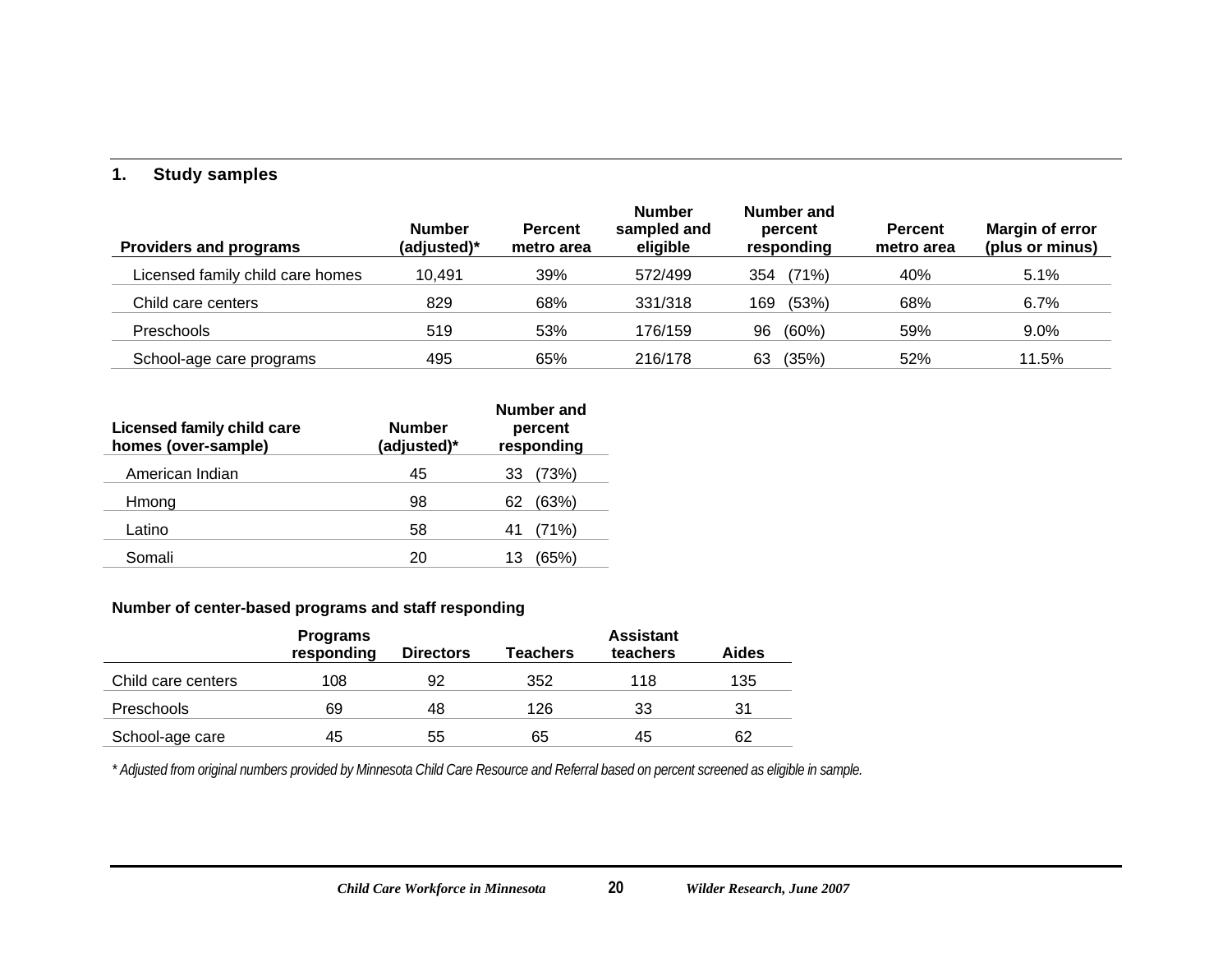### *Number of partners and paid assistants among licensed family child care providers*

Ten percent of licensed family child care providers have business partners who provide care with them. When there is a business partner, it is usually just one. Nineteen percent have one or more paid assistants, up from 10 percent in the 1999 survey.

Business partners are more common among Hmong (51 percent) and American Indian (24 percent) providers. Somali providers (46 percent) are more likely than other providers to work with paid assistant caregivers.

#### **3. Number of partners and paid assistants among licensed family child care providers**

| Number of partners, not including paid assistants, who provide child care | $N = 353$ |
|---------------------------------------------------------------------------|-----------|
| None                                                                      | 89%       |
| One                                                                       | 8.5%      |
| Two                                                                       | 1%        |
| Three or more                                                             | 1%        |
| Number of paid assistant caregivers                                       | $N = 354$ |
| None                                                                      | 81%       |
|                                                                           |           |
| One                                                                       | 13%       |
| Two                                                                       | 4%        |

**American** 

| Number of partners, not including paid<br>assistants, who provide child care | American<br>Indian<br>$N = 34$ | Hmong<br>$N=67$ | Latina<br>$N=43$ | Somali<br>$N=13$ |
|------------------------------------------------------------------------------|--------------------------------|-----------------|------------------|------------------|
| None                                                                         | 76.5%                          | 49%             | 93%              | 85%              |
| One                                                                          | 23.5%                          | 49%             | 7%               | 8%               |
| Two                                                                          | 0%                             | 1.5%            | 0%               | 8%               |
| Three or more                                                                | 0%                             | $0\%$           | 0%               | 0%               |
| Number of paid assistant caregivers                                          |                                |                 |                  |                  |
| None                                                                         | 79%                            | 82%             | 84%              | 54%              |
| One                                                                          | 15%                            | 7.5%            | 9%               | 23%              |
| Two                                                                          | 3%                             | 7.5%            | 7%               | 15%              |
| Three or more                                                                | 3%                             | 3%              | 0%               | 8%               |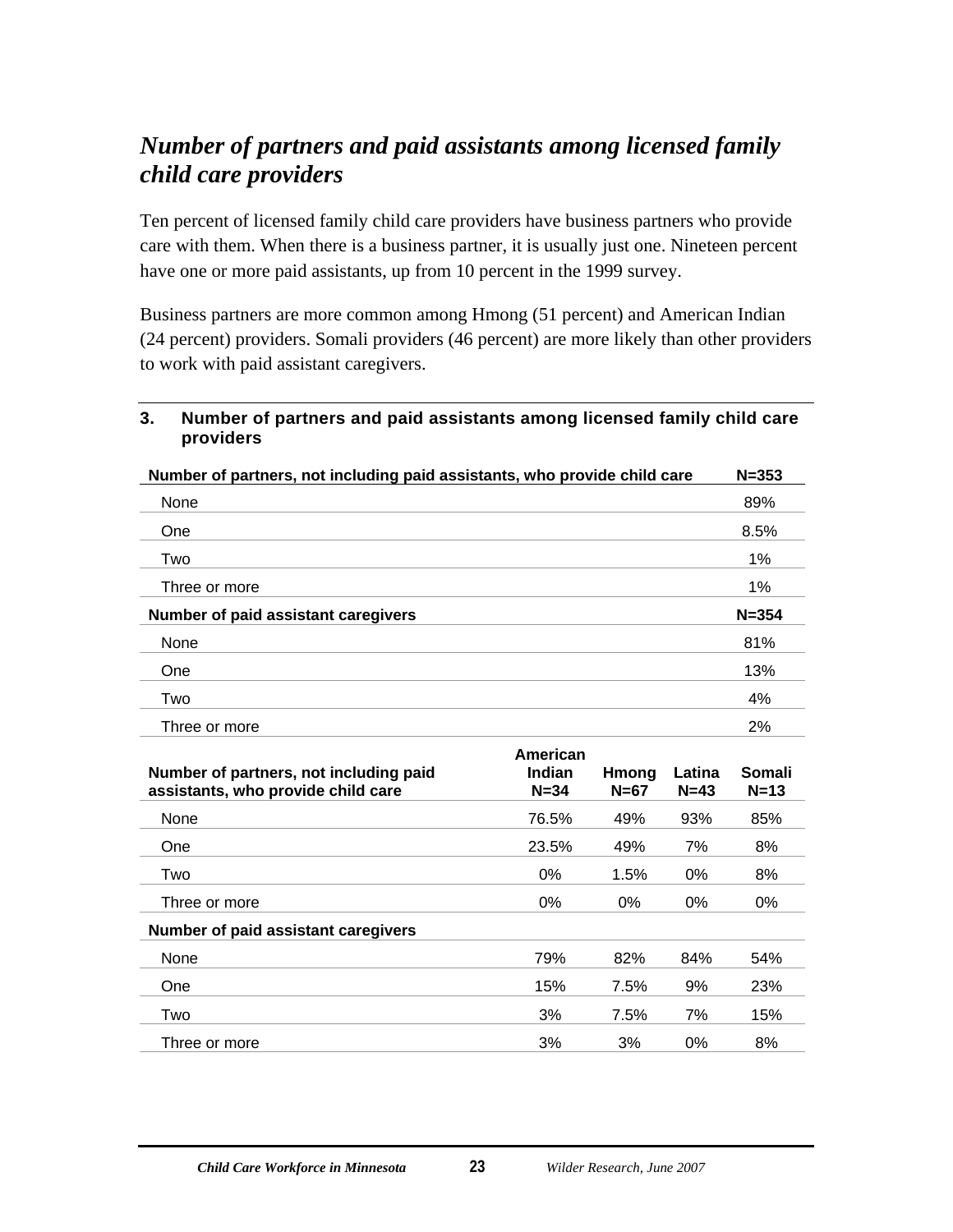### *Number of center-based staff by type of position and hours worked per week*

Figure 4 shows that, as reported by directors for all their staff, teachers in child care centers (83 percent) are mostly full-time staff (35 or more hours per week). Fewer teachers in preschools (34 percent) and school-age programs (48 percent) are full-time staff. Aides in preschools (67 percent) and school-age care programs (62 percent) tend to work fewer hours (20 hours or fewer per week) than do aides in child care centers (36 percent).

| Hours per week work for pay | <b>Directors</b>            | <b>Teachers</b>              | <b>Assistant</b><br>teachers | <b>Aides</b>                |
|-----------------------------|-----------------------------|------------------------------|------------------------------|-----------------------------|
| <b>Centers</b>              | <b>Percent</b><br>$N = 216$ | <b>Percent</b><br>$N = 1118$ | <b>Percent</b><br>$N = 444$  | <b>Percent</b><br>$N = 637$ |
| Less than 10 hrs/wk         | $< 1\%$                     | 1%                           | 2%                           | 8%                          |
| 10-20 hrs/wk                | 2%                          | 4%                           | 14%                          | 28%                         |
| 21-34 hrs/wk                | 6%                          | 12%                          | 22%                          | 22%                         |
| 35-40 hrs/wk                | 37%                         | 78%                          | 59%                          | 41%                         |
| 41-50 hrs/wk                | 38%                         | 4%                           | 2%                           | $< 1\%$                     |
| Over 50 hrs/wk              | 16%                         | 1%                           | 1%                           | $< 1\%$                     |
| <b>Preschools</b>           | $N=96$                      | $N = 270$                    | $N=86$                       | $N = 113$                   |
| Less than 10 hrs/wk         | 12.5%                       | 3%                           | 5%                           | 17%                         |
| 10-20 hrs/wk                | 16%                         | 36%                          | 49%                          | 50%                         |
| 21-34 hrs/wk                | 28%                         | 27%                          | 28%                          | 22%                         |
| 35-40 hrs/wk                | 27%                         | 31%                          | 17%                          | 11%                         |
| 41-50 hrs/wk                | 10%                         | 3%                           | 1%                           | 0%                          |
| Over 50 hrs/wk              | 6%                          | 0%                           | 0%                           | 0%                          |
| School-age                  | $N=60$                      | $N = 281$                    | $N = 300$                    | $N = 236$                   |
| Less than 10 hrs/wk         | 7%                          | 10%                          | 10%                          | 11%                         |
| 10-20 hrs/wk                | 22%                         | 21%                          | 57%                          | 51%                         |
| 21-34 hrs/wk                | 7%                          | 21%                          | 24%                          | 25%                         |
| 35-40 hrs/wk                | 48%                         | 44%                          | 9%                           | 12%                         |
| 41-50 hrs/wk                | 15%                         | 4%                           | 1%                           | 1%                          |
| Over 50 hrs/wk              | 2%                          | 0%                           | 0%                           | 0%                          |

#### **4. Length of work week among center-based program staff**

*Note: Ns represent number of staff reported by center-based program directors in survey.*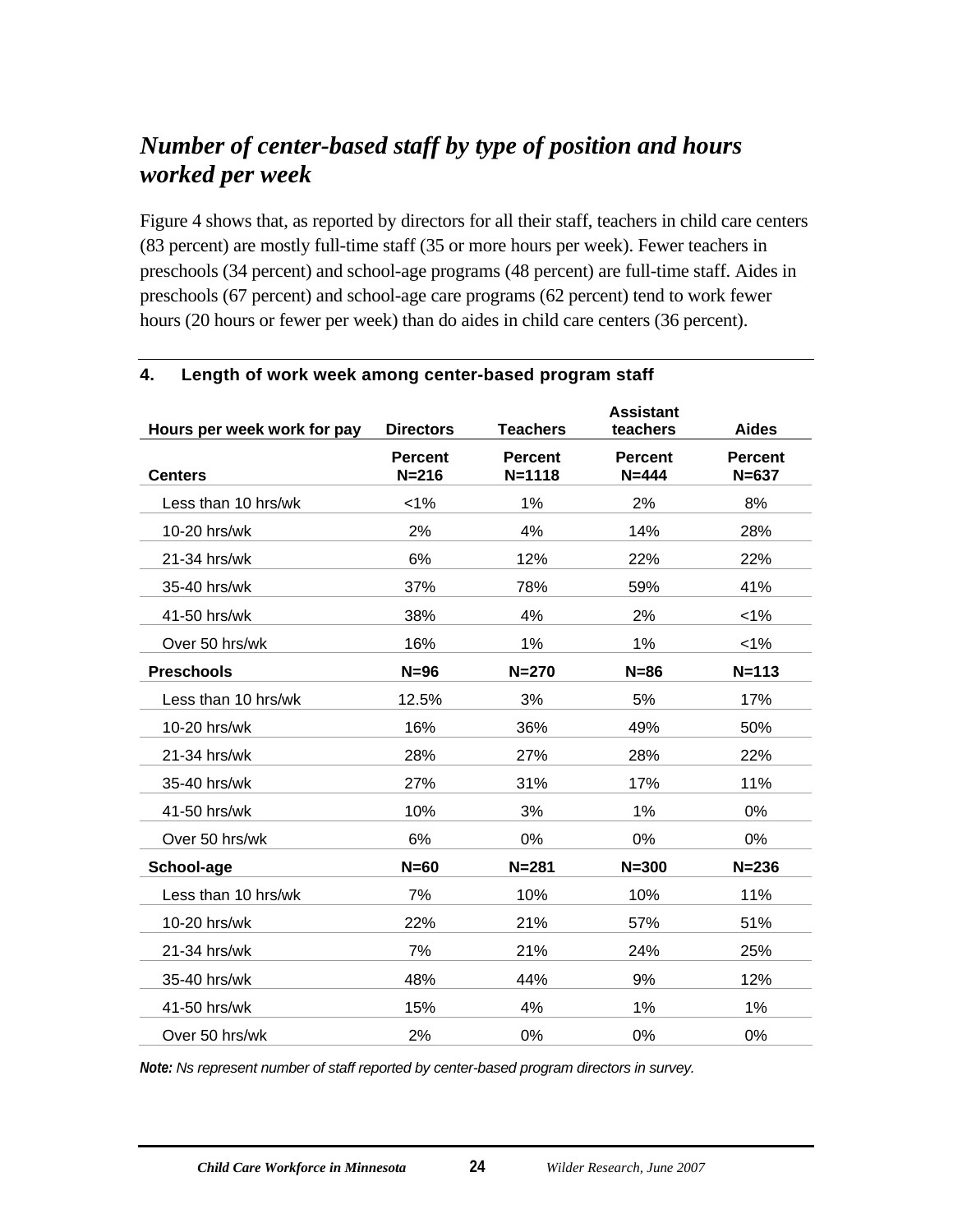# *Estimated size of child care workforce in Minnesota*

Researchers estimate the size of the child care workforce in Minnesota at 36,479 in 12,334 sites (see Appendix for calculations). This number includes 14,687 providers and paid assistants in the licensed family child care workforce and 21,792 staff in the centerbased child care workforce.

|                   | <b>Directors</b> | Teachers | <b>Assistant</b><br><b>Teachers</b> | <b>Aides</b> | Total  |
|-------------------|------------------|----------|-------------------------------------|--------------|--------|
| Centers           | 1.060            | 5.484    | 2.178                               | 3.125        | 11,847 |
| <b>Preschools</b> | 519              | 1.460    | 465                                 | 611          | 3,055  |
| School-age        | 471              | 2.208    | 2,357                               | 1.854        | 6,890  |
| Total             | 2,050            | 9,152    | 5,000                               | 5,590        | 21,792 |

#### **5. Estimated size of center-based child care workforce**

*Note: Size of the center-based child care workforce was derived by multiplying the average number of staff for each type of position (i.e., number of current staff divided by the corresponding number of completed surveys) times the total number of programs.* 

## *Staffing stability and turnover in past year*

Studies have shown that stable relationships with non-parental caregivers can be a positive factor for children's growth and development.<sup>3</sup> Child care staffing stability is associated with caregiver responsiveness and the ability of children to develop secure attachments with adults. Thus, low staff turnover is considered an indicator of quality child care.

In recent years, center-based staff turnover in the United States has been estimated at about 30 percent annually, which is one of the highest turnover rates among all professions and markedly higher than the 7 to 10 percent national rate cited for public school teachers.<sup>4</sup> The Alliance for Excellent Education (2005) conducted a secondary analysis of U.S.

 $\frac{1}{3}$  Ahnert, L., Pinquart, M., & Lamb, M. E. (2006). Security of children's relationships with nonparental care providers: A meta-analysis. *Child development, 77*, 664-679.

Whitebook, M., & Sakai, L. (2003). Turnover begets turnover: An examination of job and occupational instability among child care center staff. *Early Childhood Research Quarterly, 18*, 273.

<sup>4</sup> Whitebook, M., & Sakai, L. (2003).

Shellenbarger, S. (2006). Notable absence: High teacher turnover can take emotional toll on preschoolers. *Wall Street Journal - Eastern Edition, 248*(5), D1-D1.

Marvel, J., Lyter, D.M., Peltola, P., Strizek, G.A., and Morton, B.A. (2006). *Teacher Attrition and Mobility: Results from the 2004–05 Teacher Follow-up Survey* (NCES 2007–307). U.S. Department of Education, National Center for Education Statistics. Washington, DC: U.S. Government Printing Office.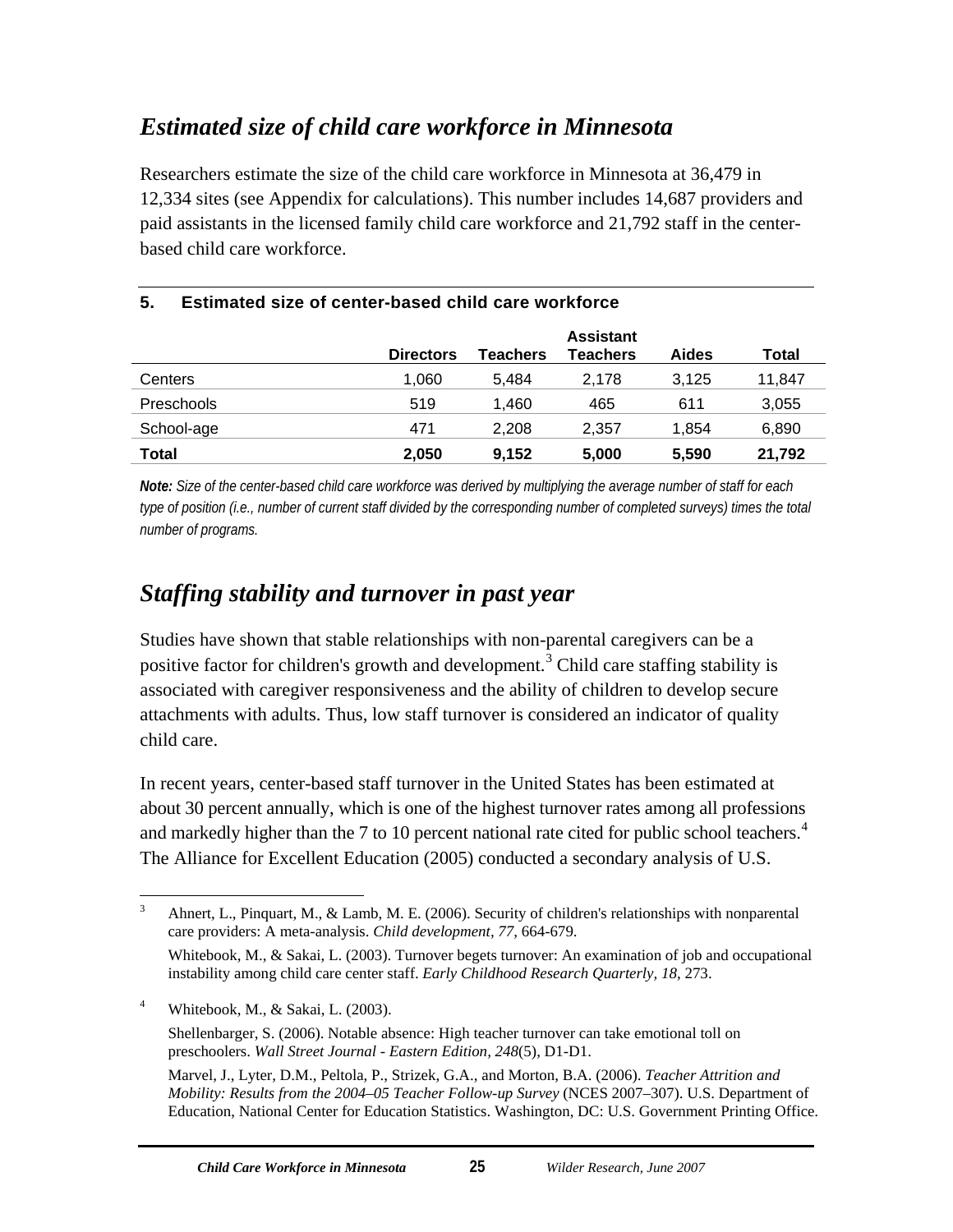Department of Education data and found a 13 percent attrition rate among Minnesota's public school teachers.<sup>5</sup> (This attrition rate does not account for new teachers in a given year, which could either raise or lower the percentage.)

For additional perspective on center-based staff turnover, the rate of family child care business turnover in Minnesota was 15 percent in 1999, 16.4 percent in 2005, and 12.5 percent in 2006, according to the Minnesota Department of Human Services.

Because the center-based program survey began in July 2006, to examine staffing stability and turnover for a full year, center-based program directors provided staffing information for the full year of 2005 as shown in Figure 6. On average, child care centers had 13 or 14 staff employed on January 1, 2005, added four or five new staff during 2005 and lost about four staff during 2005. Preschools, on average, had five or six staff employed on January 1, 2005, added one new staff during 2005, and lost about one staff during 2005. School-age care sites, on average, had 13 staff employed on January 1, 2005, added four or five new staff during 2005, and lost about three staff during 2005. As in 1999, the highest average number of staff leaving are aides, ranging as high as 15 leaving a single program.

Figure 8 shows that 84 percent of child care centers had some type of staff turnover in 2005, followed by school-age care programs (66 percent). Fewer preschools experienced some type of staff turnover in 2005 (39 percent).

#### Turnover rates

Researchers calculated turnover rates using this formula and definition:

*Number of staff (both part-time and full-time) who left a program altogether in 2005 or who stayed in the program but are no longer in a teaching or aide position* 

*--------------------------------------------------------------------------------------------------------------------------------- Number of staff employed on January 1, 2005, plus the number of staff hired during 2005* 

Aides in child care centers have the highest mean turnover rates (30 percent), similar to 1999 turnover rates. The turnover rate for aides in preschools (18 percent) and school-age care sites (19 percent) is lower than the turnover rates in 1999 (about 32 percent). Turnover rates for assistant teachers in centers (21 percent), preschools (10 percent) and school-age care sites (17 percent) is also lower than the turnover rates reported in 1999 (about 32 percent). As in 1999, the lowest mean turnover rates are among program directors.

The mean turnover rates for teachers overall (all age-groups combined) are 20 percent in child care centers, 18 percent in school-age care sites and 6 percent in preschools (Figure

 5 Alliance for Excellent Education. (2005). *Teacher attrition: A costly loss to the nation and to the states* (Issue Brief). Washington, D.C.: Alliance for Excellent Education. from http://www.all4ed.org/publications/TeacherAttrition.pdf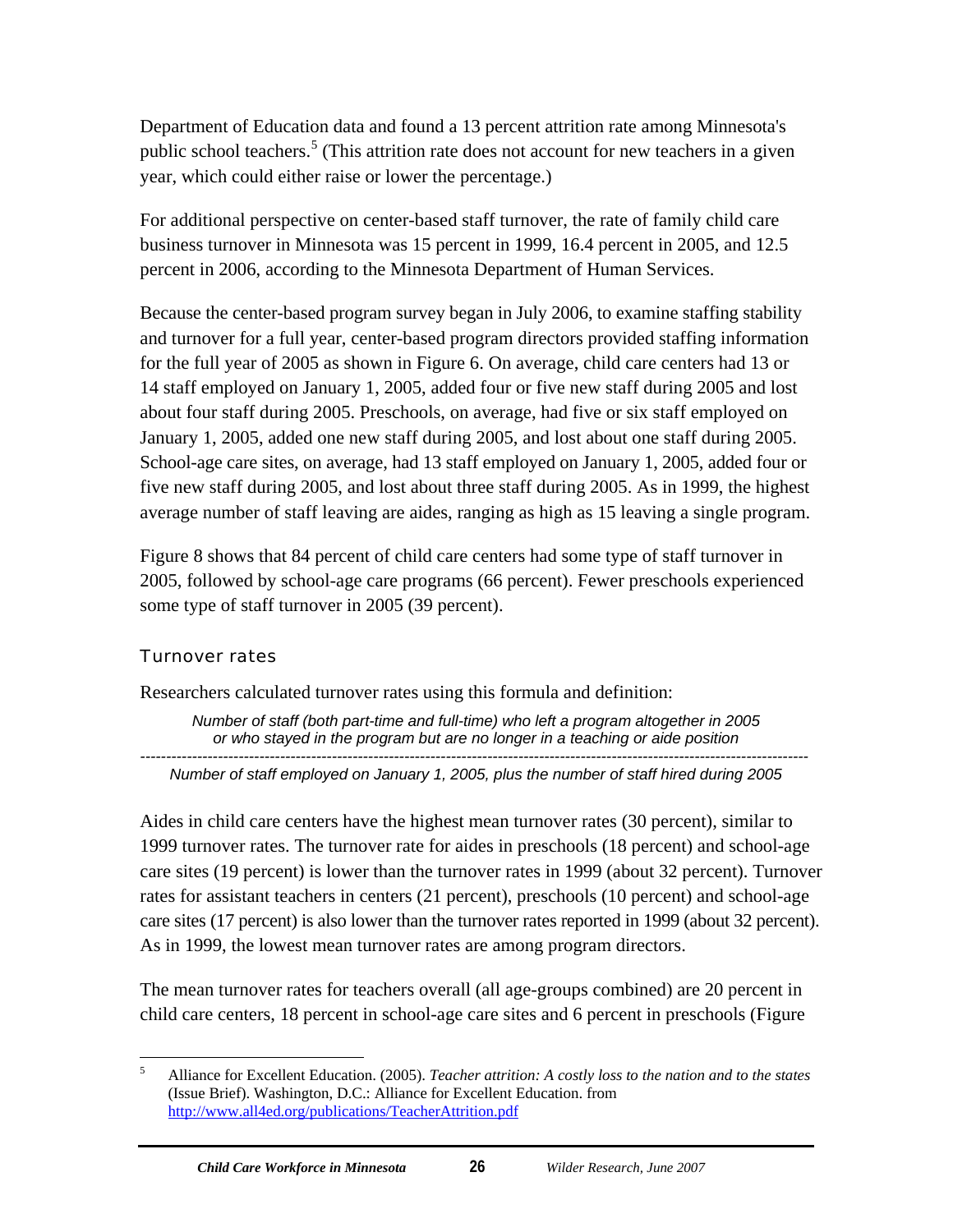9). These rates in 1999 were 23 percent in child care centers and preschools combined and 20 percent in school-age care sites.

#### **Factors associated with teacher turnover**

Some studies have shown that lower teacher turnover is correlated with higher wages and health insurance benefits.<sup>6</sup> Policymakers and advocates for at-risk children are concerned that teacher turnover may be higher in programs serving children through the Minnesota Child Care Assistance Program and children with special needs. And since turnover is considered an indicator of quality, perhaps accredited programs may exhibit lower turnover. Within this context, researchers conducted tests of statistical difference to examine factors associated with teacher turnover.

Teacher turnover in preschools (6 percent) is lower than in centers (20 percent) and school-based programs (18 percent).

Teacher turnover is similar in greater Minnesota and the metropolitan area. In 1999, teacher turnover was found to be higher in the metropolitan area (28 percent) than elsewhere in Minnesota (18 percent).

Teacher turnover is not related to wage levels. In 1999, teacher turnover was inversely related to wages.

Teacher turnover is similar in accredited and non-accredited programs. In 1999, teacher turnover appeared lower in accredited centers and preschools than in those without accreditation (16 percent versus 24 percent).

Teacher turnover is not associated with whether a program is serving children through the Minnesota Child Care Assistance Program or children with special needs.

 $\overline{a}$ 

<sup>6</sup> Whitebook, M., & Sakai, L. (2003).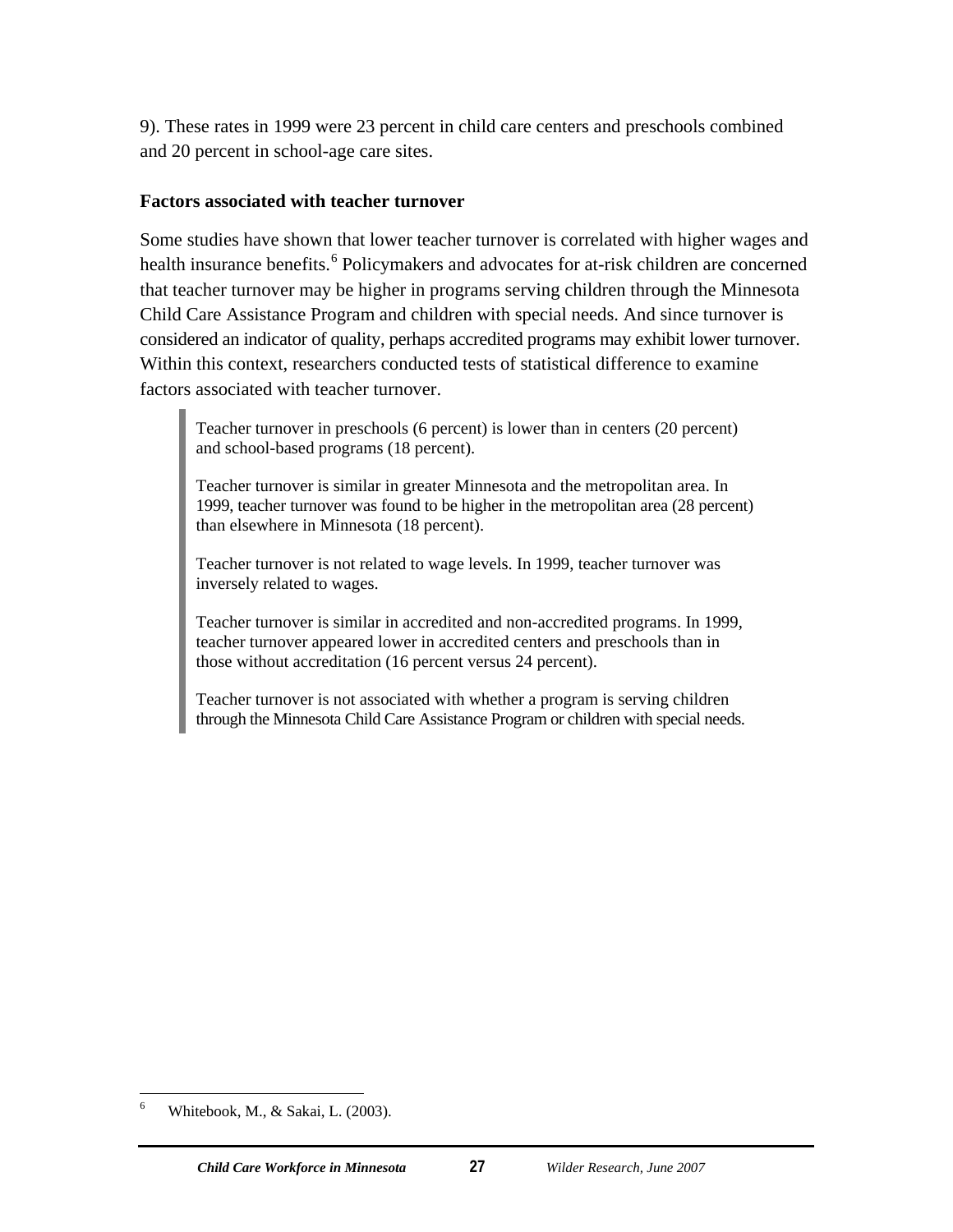|                           | <b>Number of staff</b><br>employed on<br><b>January 1, 2005</b> |          |      | Number of staff<br>hired during 2005 |             | <b>Number of staff</b><br>who left or ceased<br>teaching during<br>2005 |
|---------------------------|-----------------------------------------------------------------|----------|------|--------------------------------------|-------------|-------------------------------------------------------------------------|
|                           | Mean                                                            | Range    | Mean | Range                                | <b>Mean</b> | Range                                                                   |
| Centers (N=167)           |                                                                 |          |      |                                      |             |                                                                         |
| <b>Directors</b>          | 1.2                                                             | $0 - 4$  | 0.2  | $0 - 2$                              | 0.1         | $0 - 2$                                                                 |
| Infant teachers           | 1.8                                                             | $0 - 15$ | 0.45 | $0 - 5$                              | 0.4         | $0 - 4$                                                                 |
| <b>Toddler teachers</b>   | 1.8                                                             | $0 - 15$ | 0.6  | $0 - 8$                              | 0.5         | $0 - 8$                                                                 |
| Preschool teachers        | 2.9                                                             | $0 - 15$ | 0.8  | $0-9$                                | 0.7         | $0-5$                                                                   |
| School age teachers       | 0.8                                                             | $0 - 15$ | 0.2  | $0 - 3$                              | 0.2         | $0 - 3$                                                                 |
| <b>Assistant teachers</b> | 2.2                                                             | $0 - 18$ | 0.8  | $0 - 12$                             | 0.7         | $0 - 10$                                                                |
| Aides                     | 2.9                                                             | $0 - 19$ | 1.5  | $0 - 20$                             | 1.5         | $0 - 15$                                                                |
| Preschools (N=96)         |                                                                 |          |      |                                      |             |                                                                         |
| <b>Directors</b>          | 1.0                                                             | $0 - 3$  | 0.1  | $0 - 2$                              | 0.1         | $0 - 2$                                                                 |
| Infant teachers           | 0.03                                                            | $0 - 2$  | 0.04 | $0 - 2$                              | 0.02        | $0 - 1$                                                                 |
| <b>Toddler teachers</b>   | 0.2                                                             | $0 - 4$  | 0.1  | $0 - 4$                              | 0.03        | $0 - 2$                                                                 |
| Preschool teachers        | 2.5                                                             | $0 - 15$ | 0.25 | $0 - 2$                              | 0.2         | $0 - 2$                                                                 |
| School age teachers       | 0.2                                                             | $0 - 5$  | 0.02 | $0 - 1$                              | 0.02        | $0 - 1$                                                                 |
| Assistant teachers        | 0.8                                                             | $0 - 14$ | 0.2  | $0 - 2$                              | 0.1         | $0 - 2$                                                                 |
| Aides                     | 1.0                                                             | $0 - 8$  | 0.2  | $0 - 4$                              | 0.2         | $0 - 2$                                                                 |
| School-age (N=61)         |                                                                 |          |      |                                      |             |                                                                         |
| <b>Directors</b>          | 1.0                                                             | $0 - 3$  | 0.05 | $0 - 1$                              | 0.05        | $0 - 1$                                                                 |
| Infant teachers           | 0.2                                                             | $0 - 4$  | 0.1  | $0 - 2$                              | 0.1         | $0 - 2$                                                                 |
| <b>Toddler teachers</b>   | 0.1                                                             | $0 - 3$  | 0.02 | $0 - 1$                              | 0.0         | $0-0$                                                                   |
| Preschool teachers        | 0.75                                                            | $0 - 8$  | 0.2  | $0 - 2$                              | 0.1         | $0 - 2$                                                                 |
| School age teachers       | 3.4                                                             | $0 - 20$ | 0.7  | $0 - 4$                              | 0.6         | $0 - 3$                                                                 |
| Assistant teachers        | 4.4                                                             | $0 - 35$ | 1.4  | $0 - 17$                             | 1.0         | $0 - 8$                                                                 |
| Aides                     | 3.3                                                             | $0 - 25$ | 2.1  | $0 - 15$                             | 1.2         | $0 - 10$                                                                |

#### **6. Number of center-based staff employed, hired and leaving in 2005**

*Note: Includes full-time and part-time staff. Floaters are included in position they float to most often. Ns for centers vary from 164-167. Ns for preschools vary from 95-96.*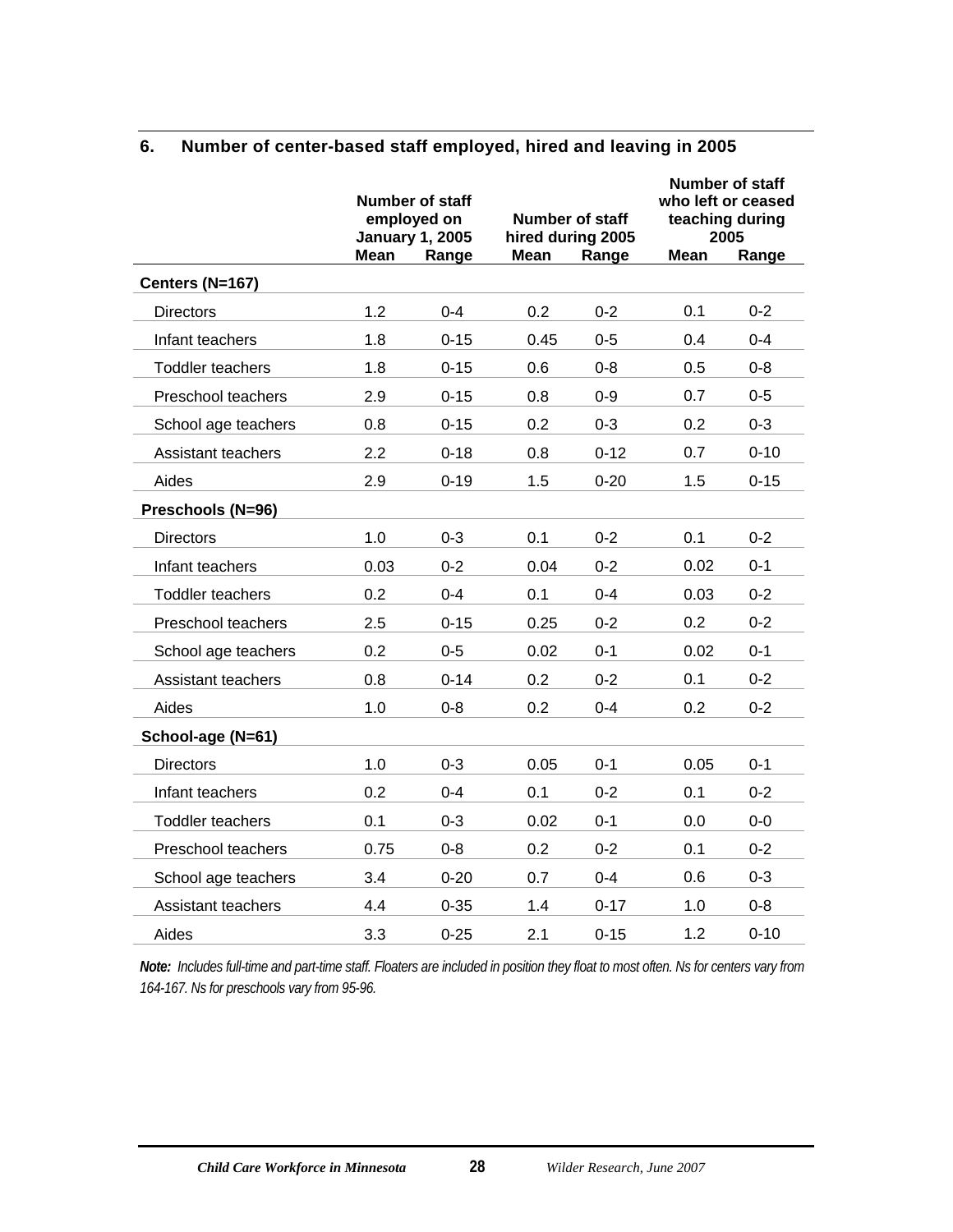#### **7. Center-based programs by staff sizes**

|                                            | <b>Centers</b><br>$N = 168$ | <b>Preschools</b><br>$N=96$ | School-age<br>$N=61$ |
|--------------------------------------------|-----------------------------|-----------------------------|----------------------|
| Mean of total staff size                   | 14.4                        | 5.9                         | 14.4                 |
| <b>Median of total staff size</b>          | 13                          | 4                           | 8                    |
| Proportion of programs by total staff size |                             |                             |                      |
| $1 - 3$                                    | 5%                          | 40%                         | 13%                  |
| $4 - 8$                                    | 23%                         | 41%                         | 38%                  |
| $9 - 13$                                   | 27%                         | 12%                         | 16%                  |
| 14-18                                      | 20%                         | 4%                          | 8%                   |
| 19 or more                                 | 24%                         | 4%                          | 25%                  |

#### **8. Proportion of center-based programs experiencing staff turnover in past year**

|                     | <b>Centers</b><br>$N = 167$ | <b>Preschools</b><br>$N=95$ | School-age<br>$N=61$ |
|---------------------|-----------------------------|-----------------------------|----------------------|
| Any staff           | 84%                         | 39%                         | 66%                  |
| <b>Directors</b>    | 8%                          | 11%                         | 5%                   |
| Infant teachers     | 31%                         | 2%                          | 8%                   |
| Toddler teachers    | 34%                         | 2%                          | $0\%$                |
| Preschool teachers  | 46%                         | 17%                         | 7%                   |
| School-age teachers | 14%                         | 2%                          | 33%                  |
| Assistant teachers  | 38%                         | 7%                          | 32%                  |
| Aides               | 57%                         | 16%                         | 39%                  |

*Note: Ns for child care centers vary from 165-167. Ns for School age programs vary from 60-61.*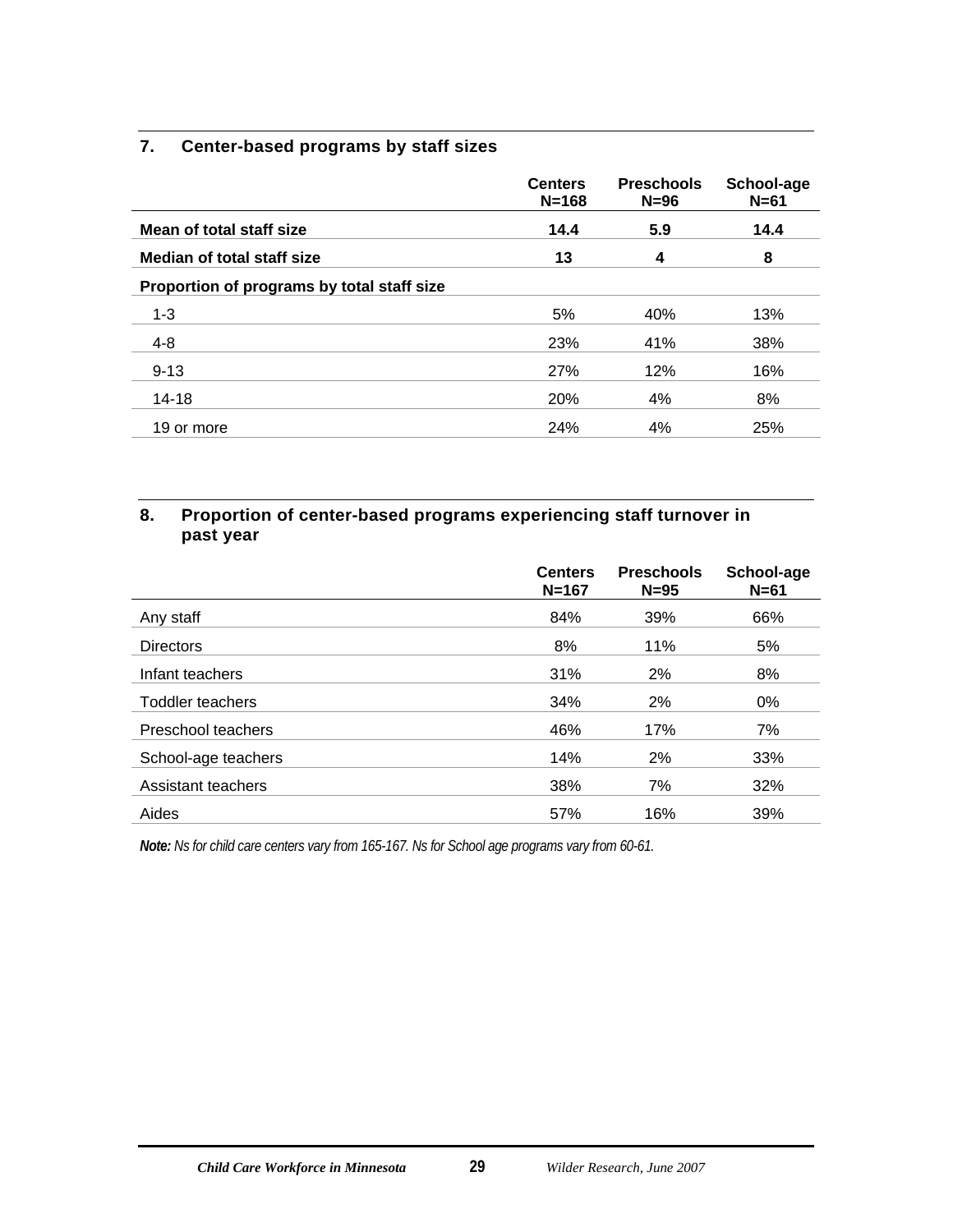#### **9. Turnover rates in past year**

|                                                                                    |     | <b>Centers</b> |    | <b>Preschools</b> |    | School-age  |
|------------------------------------------------------------------------------------|-----|----------------|----|-------------------|----|-------------|
|                                                                                    | N   | Mean           | N  | Mean              | N  | <b>Mean</b> |
| <b>Directors</b>                                                                   | 159 | 5%             | 86 | 9%                | 52 | 6%          |
| Infant teachers                                                                    | 116 | 19%            | 4  | 25%               | 5  | 47%         |
| Toddler teachers                                                                   | 135 | 19%            | 8  | 10%               | 5  | $0\%$       |
| Preschool teachers                                                                 | 154 | 20%            | 86 | 5%                | 14 | 7%          |
| School-age teachers                                                                | 86  | 16%            | 8  | 25%               | 52 | 21%         |
| Assistant teachers                                                                 | 118 | 21%            | 41 | 10%               | 45 | 17%         |
| Aides                                                                              | 127 | 30%            | 49 | 18%               | 42 | 19%         |
| <b>Teachers combined (excluding</b><br>directors, assistant teachers<br>and aides) | 158 | <b>20%</b>     | 86 | 6%                | 54 | 18%         |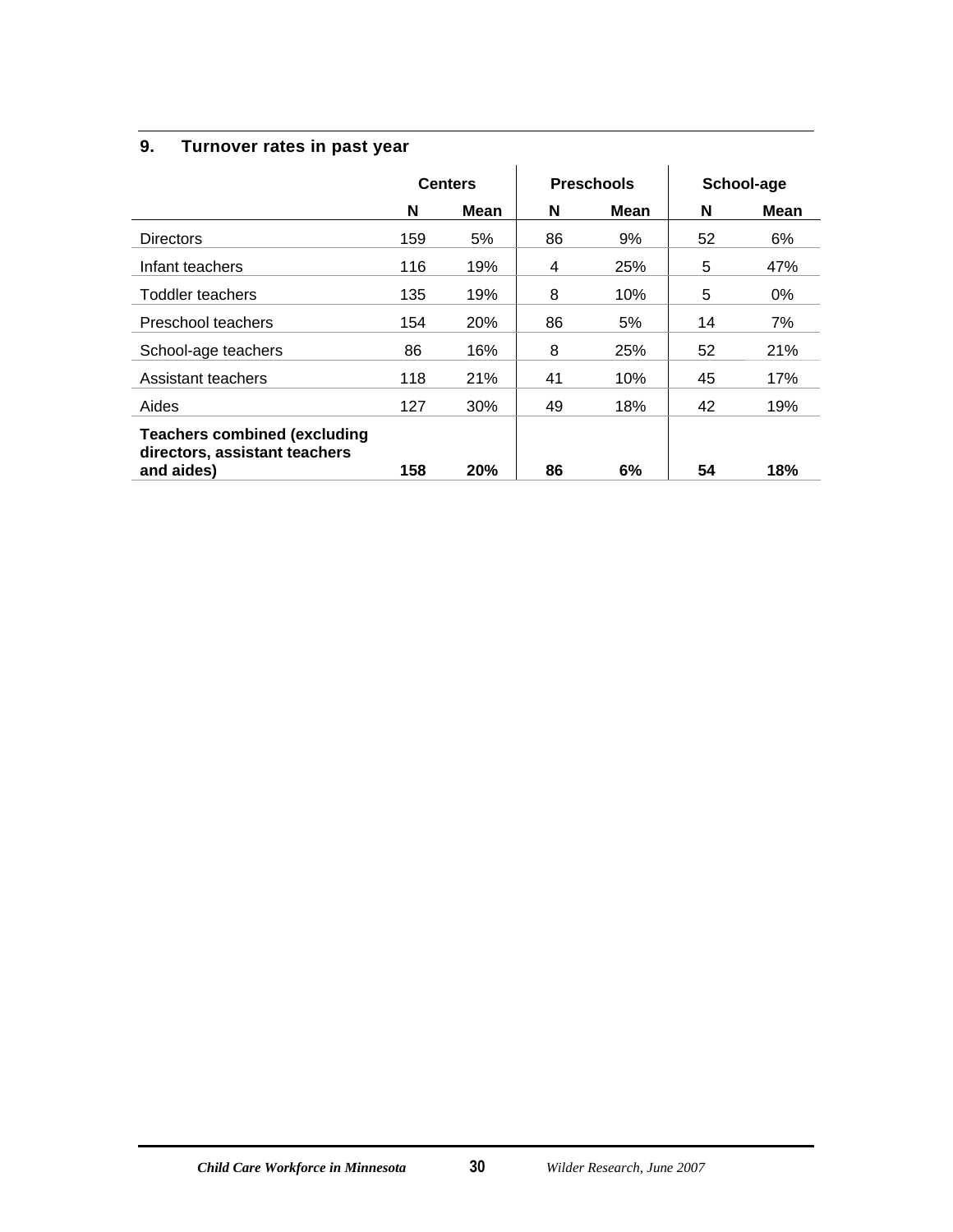# **Characteristics of licensed family child care providers and center-based programs**

# *Type of incorporation or license*

Among licensed family child care providers (Figure 10), the most common types of licenses are C.2--Group License (36 percent), C.1--Group License (25 percent) and C.3--Group License (21 percent). This is a change compared with 1999 when the most common types of license was A--Family License (30 percent), followed by C.2--Group License (29 percent), and C.1--Group License (26 percent). Definitions of these licenses are in the Appendix.

The family A. License is the most common type among Somali (69 percent) and Hmong (61 percent) providers. American Indian providers tend to have the C.2 and C.3 group licenses, and Latina providers tend to have a variety of license types.

Child care centers in this study have a variety of incorporations, including 31 percent independent or small for-profit local chains, 23 percent independent non-profits, 18 percent non-profits within a faith or service organization, and 17 percent for-profit national or larger chains (Figure 11). The preschools are primarily non-profits within a faith or service organization (64 percent), and the school-age care sites are primarily within the public school system (79 percent).

#### **10. Type of family child care license**

|                                               | $N = 354$ |
|-----------------------------------------------|-----------|
| Family child care home - A. License           | 17%       |
| Family child care home – B.1. License         | $< 1\%$   |
| Family child care home – B.2. License         | 1%        |
| Group family child care home – C.1. License   | 25%       |
| Group family child care home – C.2. License   | 36%       |
| Group family child care home $-$ C.3. License | 21%       |
| Group family child care home – D. License     | $< 1\%$   |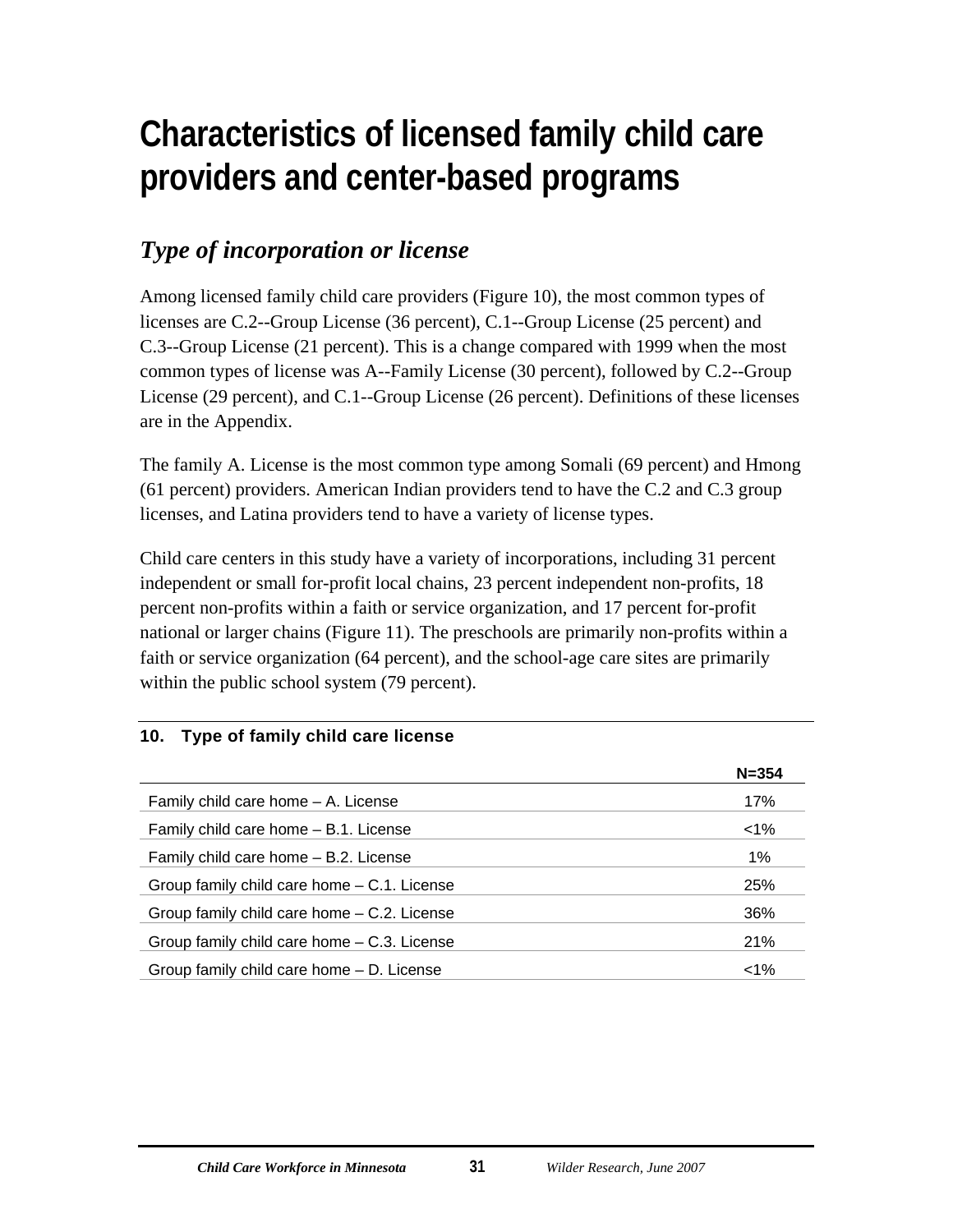#### **10. Type of family child care license (continued)**

| Somali<br>$N=13$ |
|------------------|
| 69%              |
| $0\%$            |
| $0\%$            |
| 15%              |
| 8%               |
| 8%               |
| $0\%$            |
|                  |

*Source: Child Care Resource and Referral database.* 

#### **11. Type of center-based incorporation or license**

|                                                                      | <b>Centers</b><br>$N = 167$ | <b>Preschools</b><br>$N=95$ | School-age<br>$N=62$ |
|----------------------------------------------------------------------|-----------------------------|-----------------------------|----------------------|
| Not incorporated                                                     | 6%                          | 5%                          | 2%                   |
| For-profit independent or local chain with 1-3 sites                 | 31%                         | 8%                          | $0\%$                |
| For-profit national or local chain with 4 or more sites              | 17%                         | $0\%$                       | $0\%$                |
| Within the public school system                                      | 5%                          | 6%                          | 79%                  |
| Non-profit, separately incorporated                                  | 23%                         | 16%                         | 13%                  |
| Non-profit, part of a church, synagogue, or multi-<br>service agency | 18%                         | 64%                         | 6.5%                 |

### *Accreditation*

Twenty-three percent of child care centers and 5 percent of preschools are accredited through a variety of accrediting organizations, lower than reported in 1999 (30 percent). Six percent of school-age programs are accredited.

# *Hours and days of service*

Figure 12 shows that, on average, licensed family child care providers provide child care 11 hours per day, five days per week and 50 weeks per year. This amount of service is the same as reported in the 1999 survey. On average, American Indian, Hmong, Latina and Somali providers tend to provide slightly more care per day, per week and per year.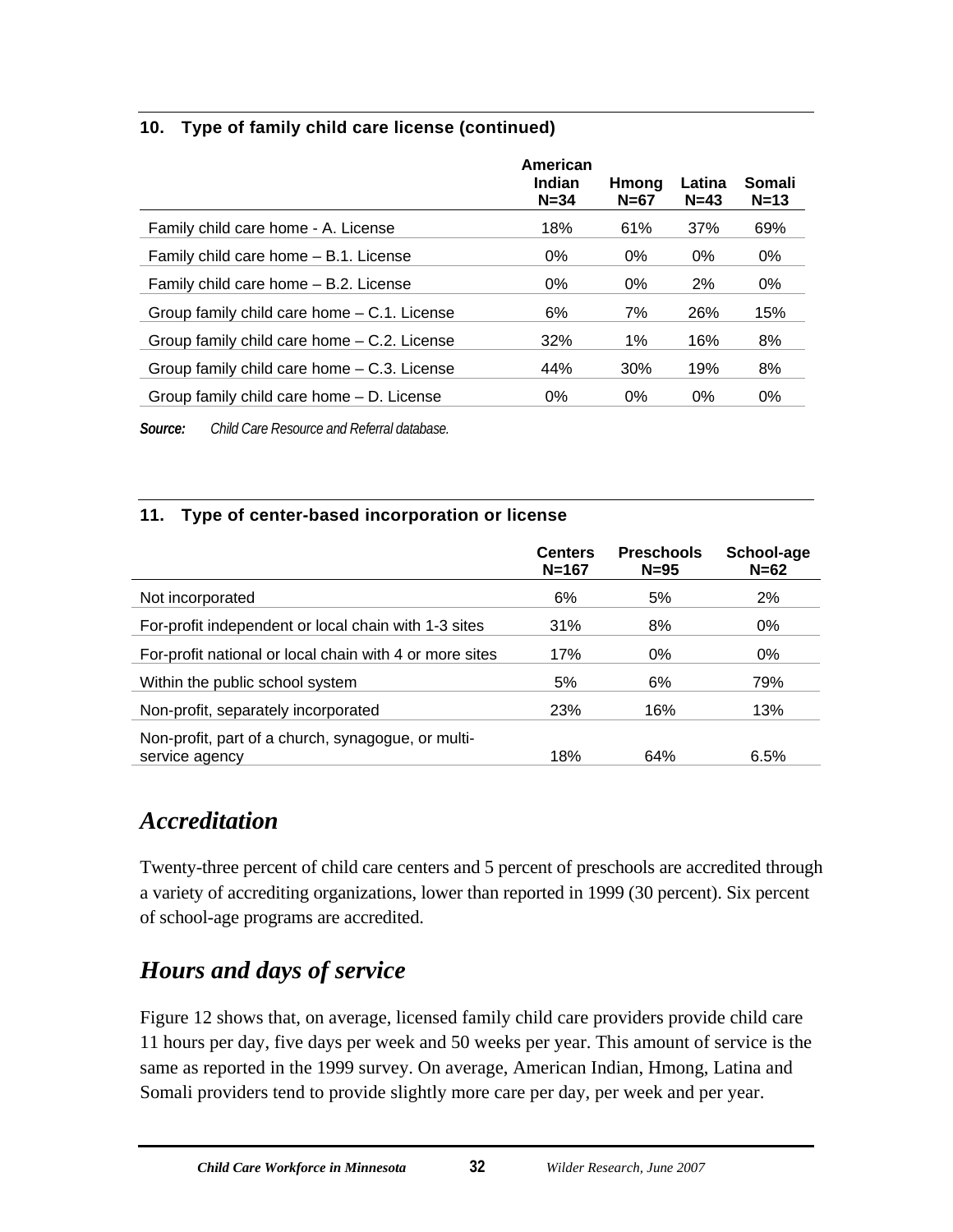Figure 13 shows that, on average, child care centers are open 11 or 12 hours per day, five days per week, almost year round; preschools are open six hours per day, four or five days per week, 38 weeks per year; and school-age programs are open about nine hours per day, five days per week, 47 or 48 weeks per year. These results are comparable to those reported in the 1999 survey.

| Child care service by licensed family child care providers | $N = 354$ |
|------------------------------------------------------------|-----------|
| Number of hours per day                                    |           |
| Less than 10                                               | 8%        |
| $10 - 12$                                                  | 86%       |
| $13 - 18$                                                  | 4%        |
| $19 - 23$                                                  | 0%        |
| 24 hours                                                   | 1%        |
| Mean                                                       | 11.0      |
| Median                                                     | 11        |
| Number of days per week                                    |           |
| $1 - 2$                                                    | $< 1\%$   |
| $3 - 4$                                                    | 3%        |
| 5                                                          | 95%       |
| 6                                                          | 1%        |
| $\overline{7}$                                             | 2%        |
| Mean                                                       | 5.0       |
| Median                                                     | 5         |
| Number of weeks per year                                   |           |
| Less than 30                                               | 1%        |
| $30 - 39$                                                  | 1%        |
| $40 - 49$                                                  | 16%       |
| 50                                                         | 36%       |
| 51                                                         | 18%       |
| 52                                                         | 29%       |
| Mean                                                       | 50.0      |
| Median                                                     | 50        |

#### **12. Hours, days and weeks of service among licensed family child care providers**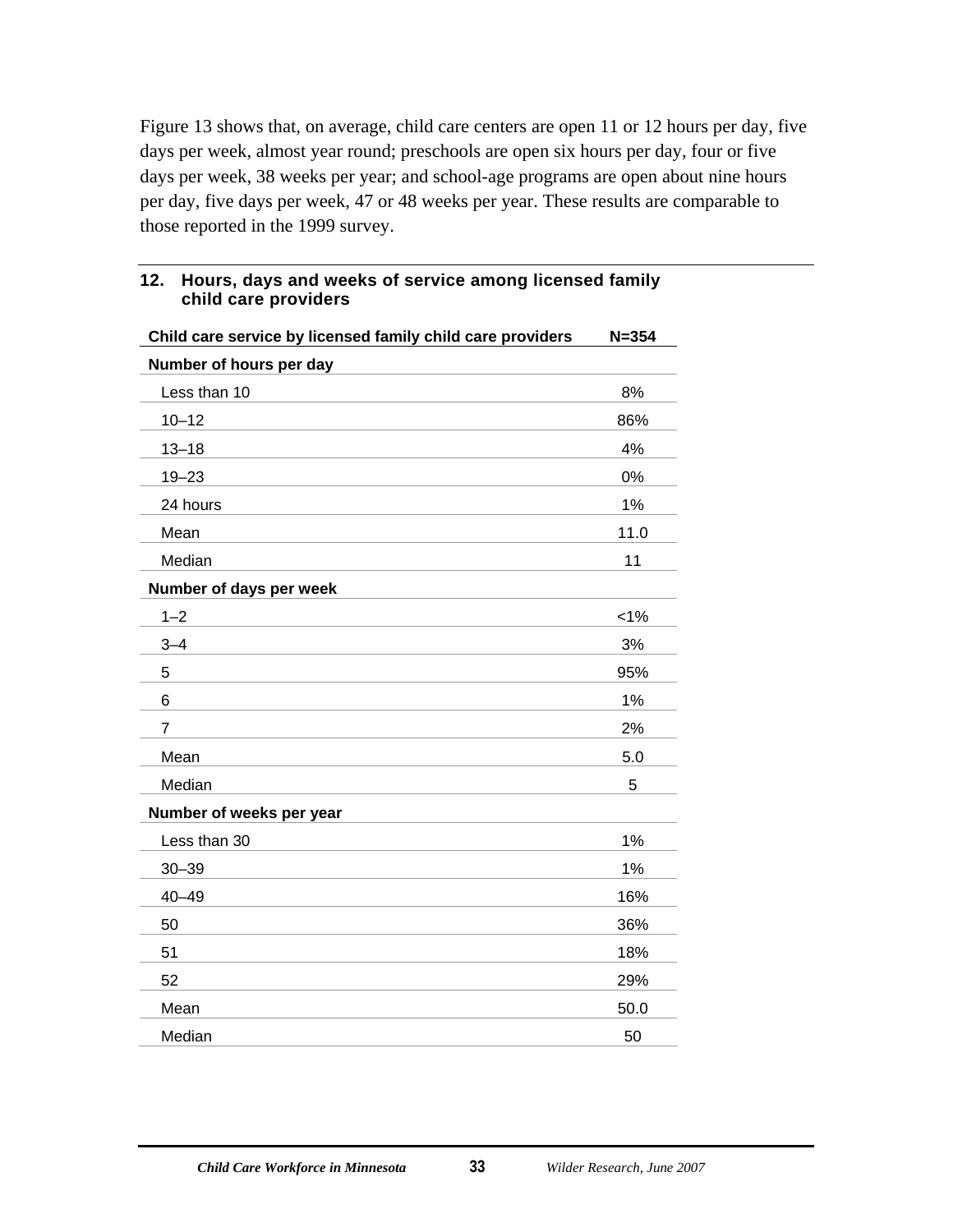#### **12. Hours, days and weeks of service among licensed family child care providers (continued)**

| Child care service by licensed family child care<br>providers | American<br>Indian | Hmong  | Latina | <b>Somali</b> |
|---------------------------------------------------------------|--------------------|--------|--------|---------------|
| Number of hours per day                                       | $N = 34$           | $N=67$ | $N=43$ | $N=13$        |
| Less than 10                                                  | 3%                 | 13%    | 5%     | 46%           |
| $10 - 12$                                                     | 76%                | 49%    | 84%    | 23%           |
| $13 - 18$                                                     | 21%                | 33%    | 12%    | 8%            |
| 19-23                                                         | 0%                 | 0%     | 0%     | 0%            |
| 24 hours                                                      | 0%                 | 4%     | 0%     | 23%           |
| Mean                                                          | 11.6               | 13.6   | 11.1   | 12.9          |
| Median                                                        | 11                 | 12     | 11     | 10            |
| Number of days per week                                       | $N=34$             | $N=67$ | $N=43$ | $N=13$        |
| $1 - 2$                                                       | 0%                 | 0%     | 0%     | 0%            |
| $3 - 4$                                                       | 0%                 | 0%     | 0%     | 8%            |
| 5                                                             | 85%                | 85%    | 91%    | 38%           |
| 6                                                             | 6%                 | 3%     | 2%     | 15%           |
| $\overline{7}$                                                | 9%                 | 12%    | 7%     | 38%           |
| Mean                                                          | 5.2                | 5.3    | 5.2    | 5.8           |
| Median                                                        | 5                  | 5      | 5      | 6             |
| Number of weeks per year                                      | $N=34$             | $N=67$ | $N=43$ | $N=12$        |
| Less than 30                                                  | 3%                 | 0%     | 0%     | 0%            |
| 30-39                                                         | 0%                 | 0%     | 0%     | 0%            |
| 40-49                                                         | 12%                | 3%     | 14%    | 0%            |
| 50                                                            | 24%                | 1%     | 42%    | 0%            |
| 51                                                            | 24%                | 0%     | 12%    | 8%            |
| 52                                                            | 38%                | 96%    | 33%    | 92%           |
| Mean                                                          | 49.9               | 51.7   | 50.5   | 51.9          |
| Median                                                        | 51                 | 52     | 50     | 52            |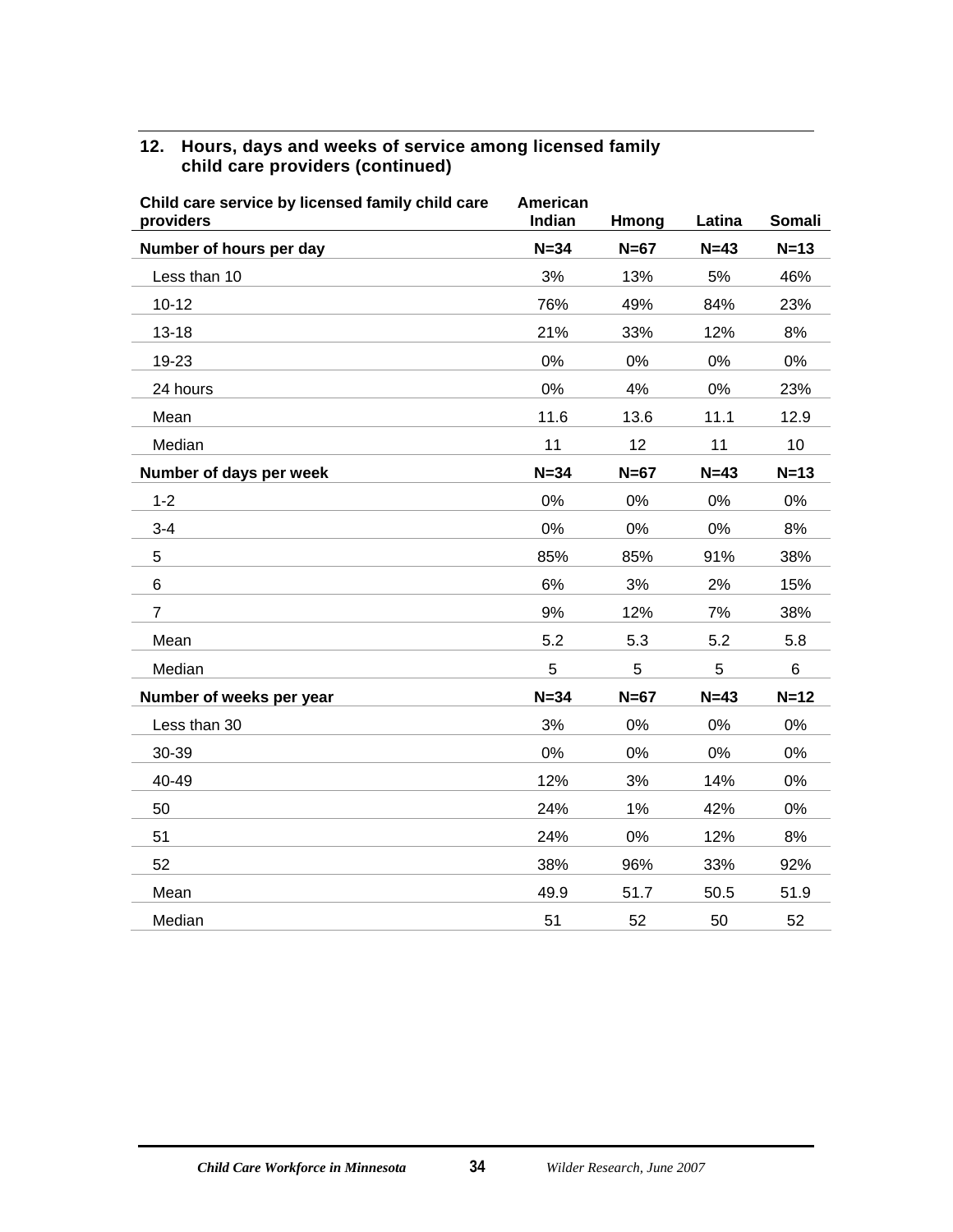| Number of hours per day  | <b>Centers</b><br>$N = 169$ | <b>Preschools</b><br>$N=96$ | School-age<br>$N=63$ |
|--------------------------|-----------------------------|-----------------------------|----------------------|
| Less than 10             | 5%                          | 90%                         | 44%                  |
| $10 - 12$                | 93%                         | 10%                         | 54%                  |
| $13 - 18$                | 2%                          | 0%                          | 2%                   |
| 19-23                    | 0%                          | 0%                          | 0%                   |
| 24 hours                 | 1%                          | 0%                          | 0%                   |
| Mean                     | 11.4                        | 6.0                         | 8.8                  |
| Median                   | 11.5                        | 6.0                         | 11.3                 |
| Number of days per week  |                             |                             |                      |
| Mean                     | 5.0                         | 4.6                         | 5.0                  |
| Median                   | 5.0                         | 5.0                         | 5.0                  |
| Number of weeks per year |                             |                             |                      |
| Mean                     | 51.1                        | 37.9                        | 47.5                 |
| Median                   | 52.0                        | 36.0                        | 50.0                 |

#### **13. Hours, days and weeks of service in center-based programs**

### *Capacity*

#### The children in family child care homes

More than half (57 percent) of licensed family child care providers have their own children age 12 or younger present while caring for other children. These children are most commonly age 6 to 12, and very few are infants.

In a typical week, the largest number of children in care at any one time (not counting their own children) averages eight to nine children for licensed family child care providers, ranging from 1 to 19 children. These numbers are slightly higher than reported in 1999.

Preschoolers and school-age children make up the largest groups of children in part-time care (25 hours or less per week); while preschoolers make up the largest group of children in full-time care, followed by toddlers and school-age children.

Figure 14 shows that results for American Indian, Hmong, Latino and Somali licensed family child care providers are similar to these results.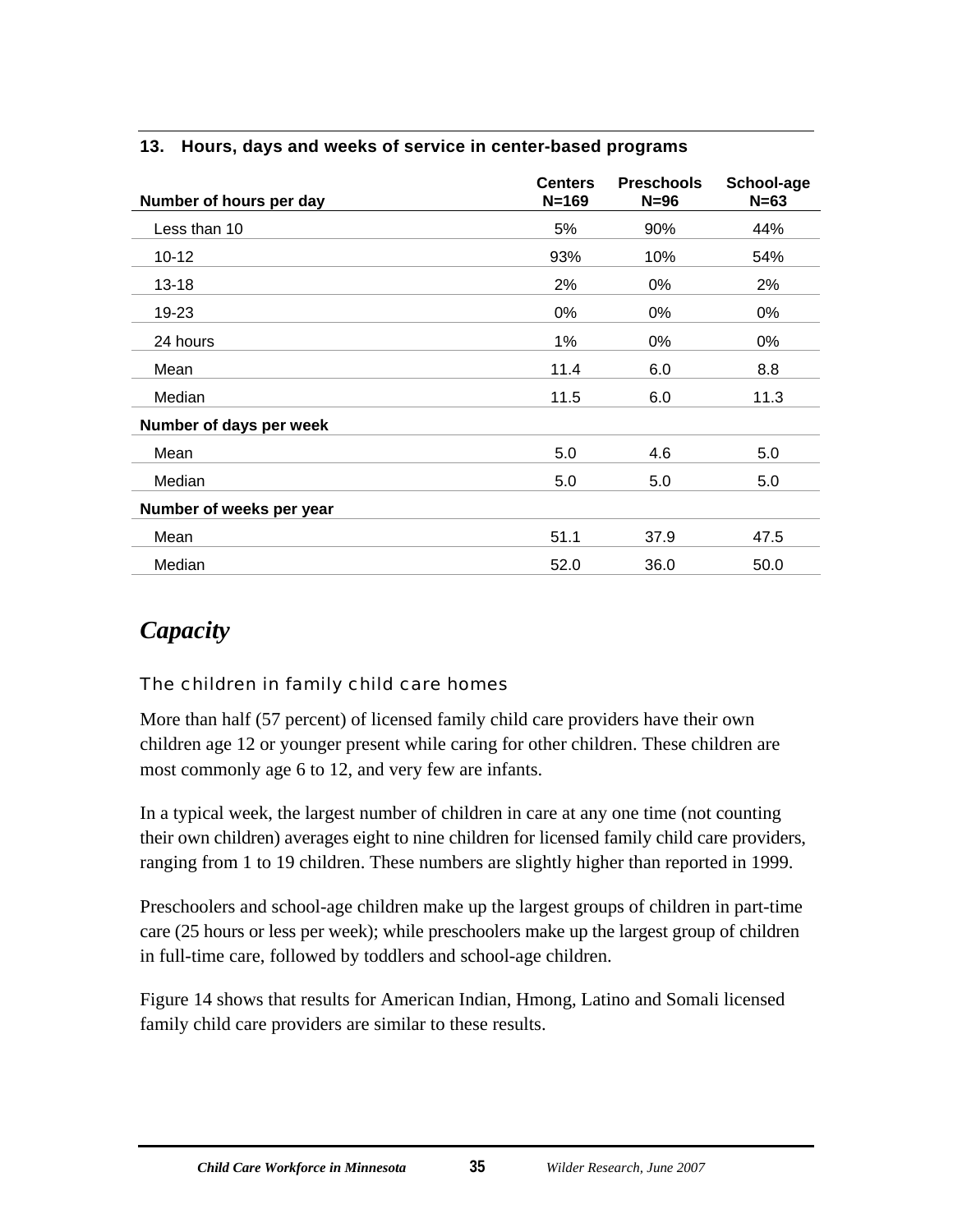#### **14. Own children at home among licensed family child care providers**

| Floviders who have own children age iz or younger present while caring for<br>other children  |                    |              |        | $N = 354$     |
|-----------------------------------------------------------------------------------------------|--------------------|--------------|--------|---------------|
| Yes                                                                                           |                    |              |        | 57%           |
| No.                                                                                           |                    |              |        | 43%           |
| Ages of own children present while caring for other children (multiple<br>responses possible) |                    |              |        | $N = 201$     |
| Less than 12 months                                                                           |                    |              |        | 10%           |
| 12-35 months (1 or 2 years)                                                                   |                    |              |        | 27%           |
| 3-5 years                                                                                     |                    |              |        | 41%           |
| 6-12 years                                                                                    |                    |              |        | 72%           |
|                                                                                               | American<br>Indian | <b>Hmong</b> | Latina | <b>Somali</b> |
| Providers who have own children age 12 or<br>younger present while caring for other children  | $N = 34$           | $N=67$       | $N=43$ | $N=13$        |
| Yes                                                                                           | 50%                | 46%          | 56%    | 38.5%         |
| <b>No</b>                                                                                     | 50%                | 54%          | 44%    | 61.5%         |
| Ages of own children present while caring for<br>other children (multiple responses possible) | $N=17$             | $N = 31$     | $N=24$ | $N=5$         |
| Less than 12 months                                                                           | 6%                 | 13%          | 12.5%  | 60%           |
| 12-35 months (1 or 2 years)                                                                   | 35%                | 16%          | 33%    | 20%           |
| 3-5 years                                                                                     | 59%                | 45%          | 58%    | 20%           |
| 6-12 years                                                                                    | 88%                | 77%          | 67%    | 80%           |

**Providers who have own children age 12 or younger present while caring for**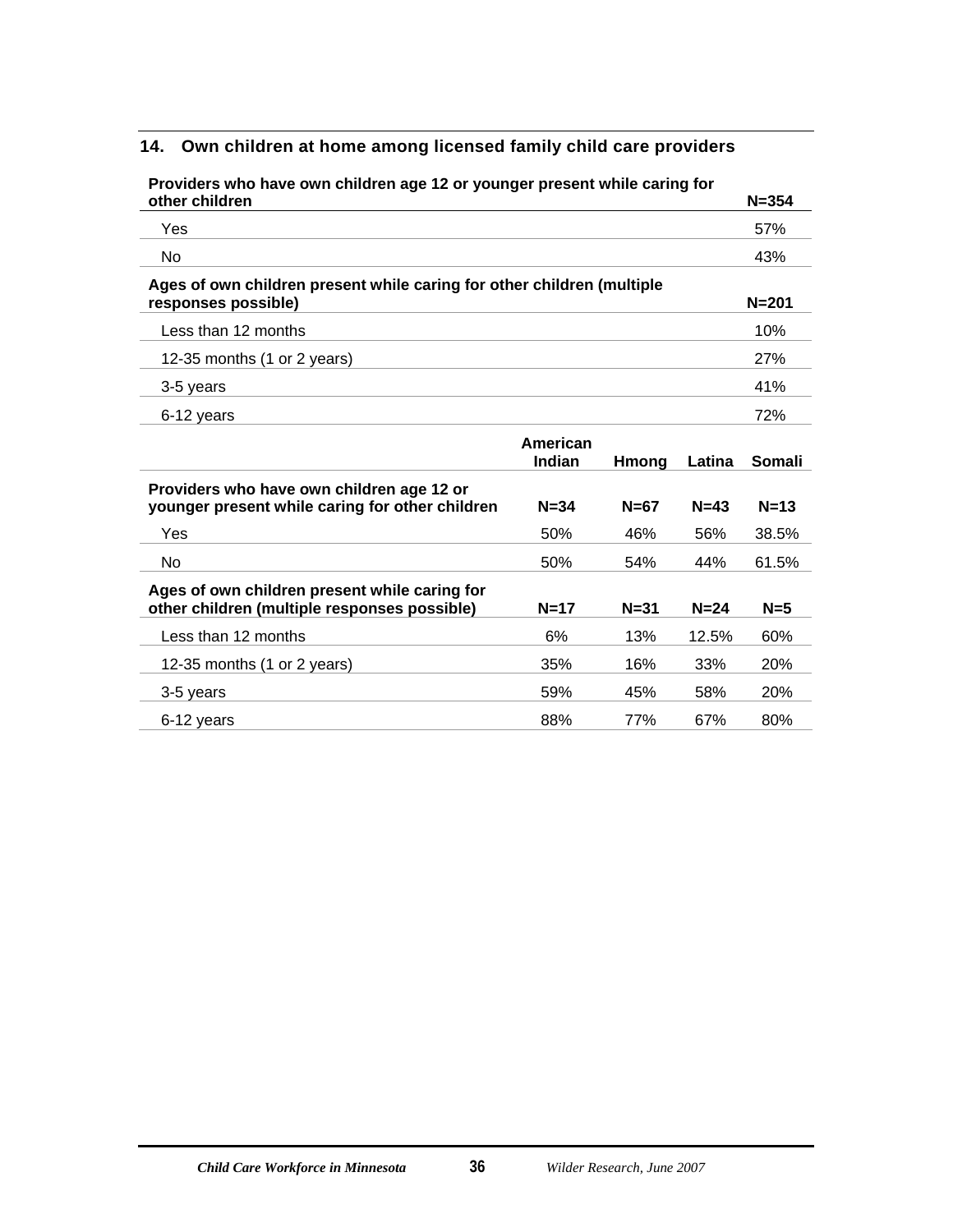#### **15. Number of children cared for by licensed family child care providers**

| (typical week)                                                                        |                                                            | $N = 354$                                                    |
|---------------------------------------------------------------------------------------|------------------------------------------------------------|--------------------------------------------------------------|
| 1 or 2 children                                                                       |                                                            | 2%                                                           |
| 3-5 children                                                                          |                                                            | 16%                                                          |
| 6-8 children                                                                          |                                                            | 30%                                                          |
| 9-11 children                                                                         |                                                            | 30%                                                          |
| 12-14 children                                                                        |                                                            | 21%                                                          |
| 15 or more children                                                                   |                                                            | 1%                                                           |
| Mean                                                                                  |                                                            | 8.6                                                          |
| Median                                                                                |                                                            | 9.0                                                          |
| Range                                                                                 |                                                            | $1 - 19$                                                     |
|                                                                                       |                                                            |                                                              |
| Children usually cared for at least once a week--not<br>counting own children (N=354) | Mean number<br>part time<br>(25 hours per<br>week or less) | Mean number<br>full time<br>(more than 25<br>hours per week) |
| Infants (6 weeks to 11 months)                                                        | .19                                                        | .73                                                          |
| Toddlers (12 to 24 months)                                                            | .38                                                        | 1.09                                                         |
| Preschoolers (25 months to 4 months before<br>Kindergarten entry)                     | .98                                                        | 2.97                                                         |
| Kindergarten age                                                                      | .35                                                        | .56                                                          |
| School age (age 6 to 9)                                                               | .89                                                        | 1.00                                                         |
| Older school age (age 10 to 12)                                                       | .20                                                        | .12                                                          |

### **Largest number of children in care at any time – not counting own children**

| Largest number of children in care at any time -<br>not counting own children (typical week) | American<br>Indian<br>$N = 34$ | Hmong<br>$N=67$ | Latina<br>$N=43$ | Somali<br>$N=13$ |
|----------------------------------------------------------------------------------------------|--------------------------------|-----------------|------------------|------------------|
| 1 or 2 children                                                                              | 3%                             | 0%              | $0\%$            | 0%               |
| 3-5 children                                                                                 | 9%                             | 7%              | 21%              | 31%              |
| 6-8 children                                                                                 | 47%                            | 39%             | 42%              | 46%              |
| 9-11 children                                                                                | 24%                            | 30%             | 26%              | 23%              |
| 12-14 children                                                                               | 15%                            | 16%             | 12%              | 0%               |
| 15 or more children                                                                          | 3%                             | 7%              | $0\%$            | $0\%$            |
| Mean                                                                                         | 8.6                            | 9.5             | 7.7              | 7.1              |
| Median                                                                                       | 8                              | 9               | 8                | 7                |
| Range                                                                                        | $1 - 18$                       | $3-20$          | $3 - 14$         | 4-11             |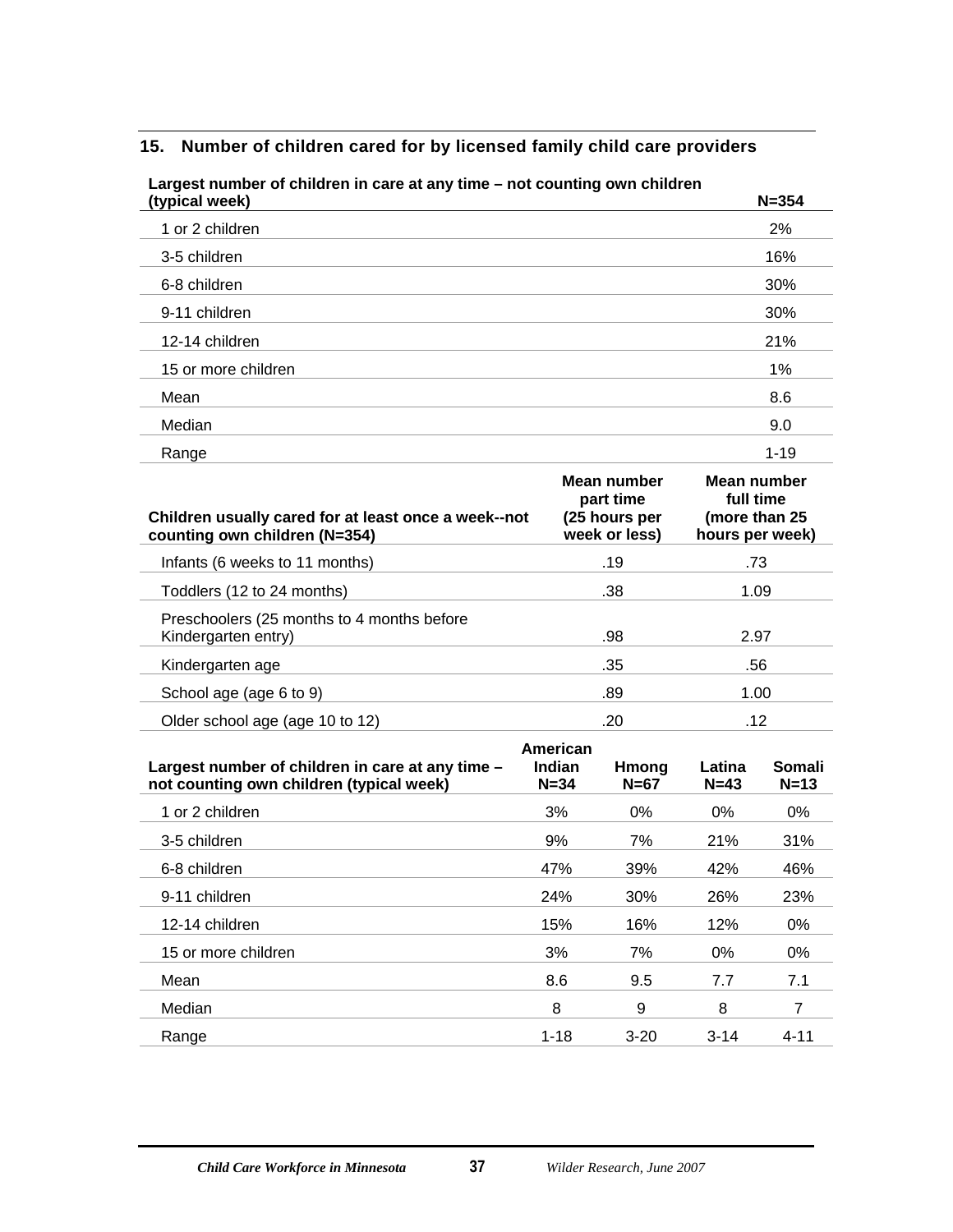|                                                                   | Mean number<br>part time<br>(25 hours per<br>week or less) | Mean number<br>full time<br>(more than 25<br>hours per week) |
|-------------------------------------------------------------------|------------------------------------------------------------|--------------------------------------------------------------|
| American Indian (N=34)                                            |                                                            |                                                              |
| Infants (6 weeks to 11 months)                                    | 0.2                                                        | 0.9                                                          |
| Toddlers (12 to 24 months)                                        | 0.4                                                        | 1.6                                                          |
| Preschoolers (25 months to 4 months before<br>Kindergarten entry) | 1.0                                                        | 2.6                                                          |
| Kindergarten age                                                  | 0.5                                                        | 0.6                                                          |
| School age (age 6 to 9)                                           | 0.6                                                        | 0.6                                                          |
| Older school age (age 10 to 12)                                   | 0.1                                                        | 0.1                                                          |
| Hmong $(N=67)$                                                    |                                                            |                                                              |
| Infants (6 weeks to 11 months)                                    | 0.2                                                        | 1.3                                                          |
| Toddlers (12 to 24 months)                                        | 0.3                                                        | 1.5                                                          |
| Preschoolers (25 months to 4 months before<br>Kindergarten entry) | 0.4                                                        | 2.0                                                          |
| Kindergarten age                                                  | 0.2                                                        | 0.7                                                          |
| School age (age 6 to 9)                                           | 1.1                                                        | 0.4                                                          |
| Older school age (age 10 to 12)                                   | 0.2                                                        | 0.1                                                          |
| Latina (N=43)                                                     |                                                            |                                                              |
| Infants (6 weeks to 11 months)                                    | 0.2                                                        | 1.0                                                          |
| Toddlers (12 to 24 months)                                        | 0.3                                                        | 1.5                                                          |
| Preschoolers (25 months to 4 months before<br>Kindergarten entry) | 0.7                                                        | 2.4                                                          |
| Kindergarten age                                                  | 0.4                                                        | 0.3                                                          |
| School age (age 6 to 9)                                           | 1.0                                                        | 0.4                                                          |
| Older school age (age 10 to 12)                                   | 0.2                                                        | 0.1                                                          |
| Somali (N=13)                                                     |                                                            |                                                              |
| Infants (6 weeks to 11 months)                                    | 0.3                                                        | 0.3                                                          |
| Toddlers (12 to 24 months)                                        | 0.4                                                        | 0.8                                                          |
| Preschoolers (25 months to 4 months before<br>Kindergarten entry) | 1.2                                                        | 0.3                                                          |
| Kindergarten age                                                  | 0.2                                                        | 0.7                                                          |
| School age (age 6 to 9)                                           | 0.9                                                        | 0.7                                                          |
| Older school age (age 10 to 12)                                   | 0.3                                                        | 0.3                                                          |

### **15. Number of children cared for by licensed family child care providers (continued)**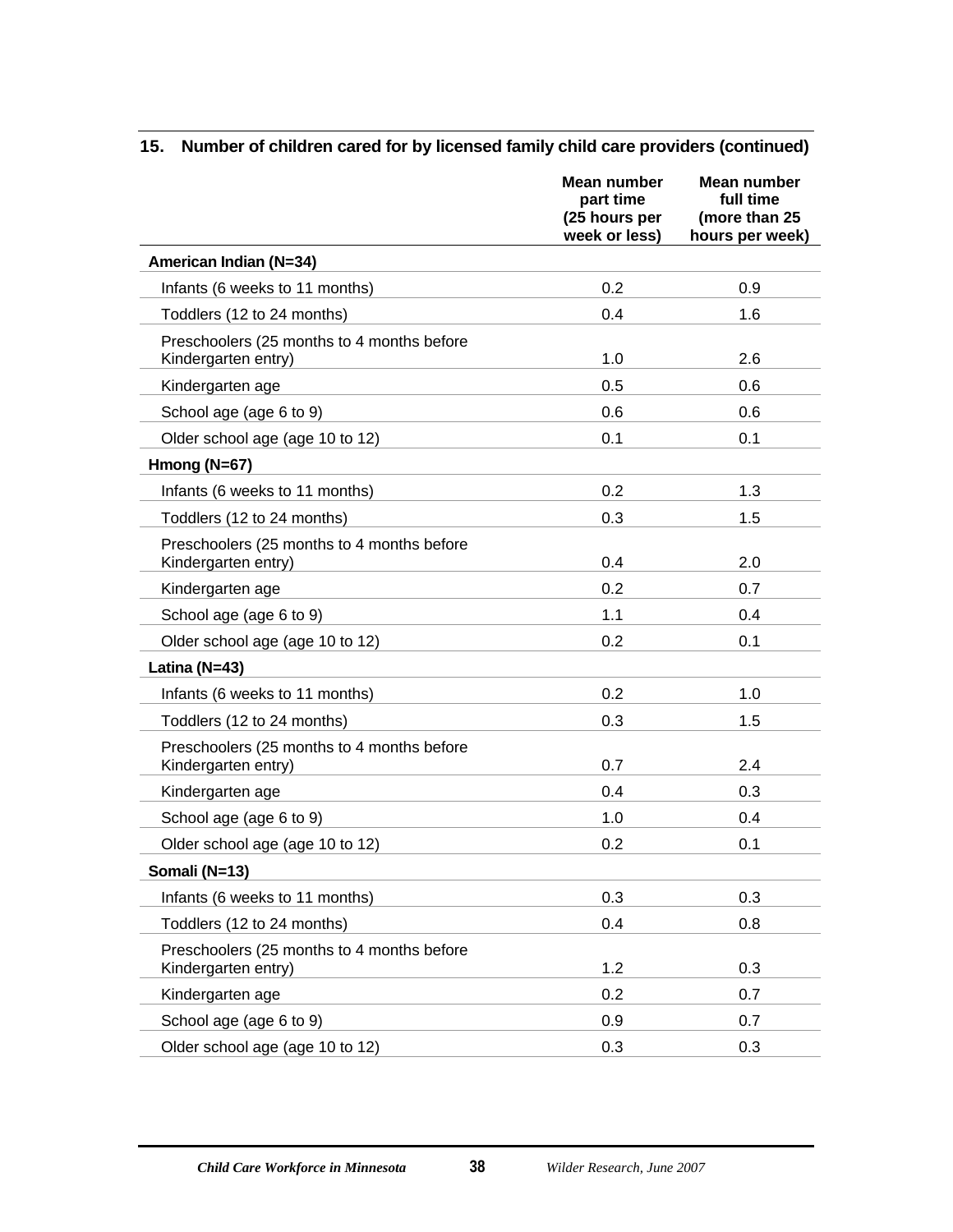#### Capacity levels and age groups served in center-based programs

Child care centers, on average, have a capacity for about 85 children, and serve approximately 23 children part time and 42 children full time. Centers are most commonly licensed to care for preschoolers and toddlers, more often serving them full time than part time.

Preschools, on average, have a capacity for about 59 children, and serve children primarily part time.

School-age care sites, on average, have a capacity for about 114 children, and serve about 73 children part time and about 44 children full time. School-age care sites serve about equal numbers of kindergarteners, school-age children and older school-age children (age 10 to 12).

|                   | <b>Total licensed or</b><br>regulated capacity<br>(spaces for<br>children) | Children enrolled<br>part time (25<br>hours/wk or less) | Children enrolled<br>full time (more<br>than 25 hours/wk) |
|-------------------|----------------------------------------------------------------------------|---------------------------------------------------------|-----------------------------------------------------------|
| Centers           | $N = 143$                                                                  | $N = 144$                                               | $N = 144$                                                 |
| Mean              | 85.1                                                                       | 22.9                                                    | 42.4                                                      |
| Median            | 74                                                                         | 13                                                      | 36.5                                                      |
| Range             | 8-287                                                                      | 0-595                                                   | $0 - 168$                                                 |
| <b>Preschools</b> | $N=90$                                                                     | $N=91$                                                  | $N=90$                                                    |
| Mean              | 58.89                                                                      | 62.5                                                    | 6.2                                                       |
| Median            | 40                                                                         | 40                                                      | 0                                                         |
| Range             | $0 - 350$                                                                  | $0 - 350$                                               | $0 - 180$                                                 |
| School-age        | $N=46$                                                                     | $N=49$                                                  | $N=49$                                                    |
| Mean              | 113.5                                                                      | 73.4                                                    | 43.9                                                      |
| Median            | 88.5                                                                       | 60                                                      | 12                                                        |
| Range             | $0 - 900$                                                                  | $0 - 304$                                               | $0 - 304$                                                 |

#### **16. Total child care capacity in center-based programs (derived by adding capacity for each age group served)**

*Note: A large proportion of respondents reported capacity figures across two or more age groups, which prevents reporting capacity by age groups but allows responses to be summed to derive total capacity. Preschools and school-age programs regulated by a school or other oversight organization are not required to be licensed by the Department of Human Services, which is why some reported zero licensed capacity.*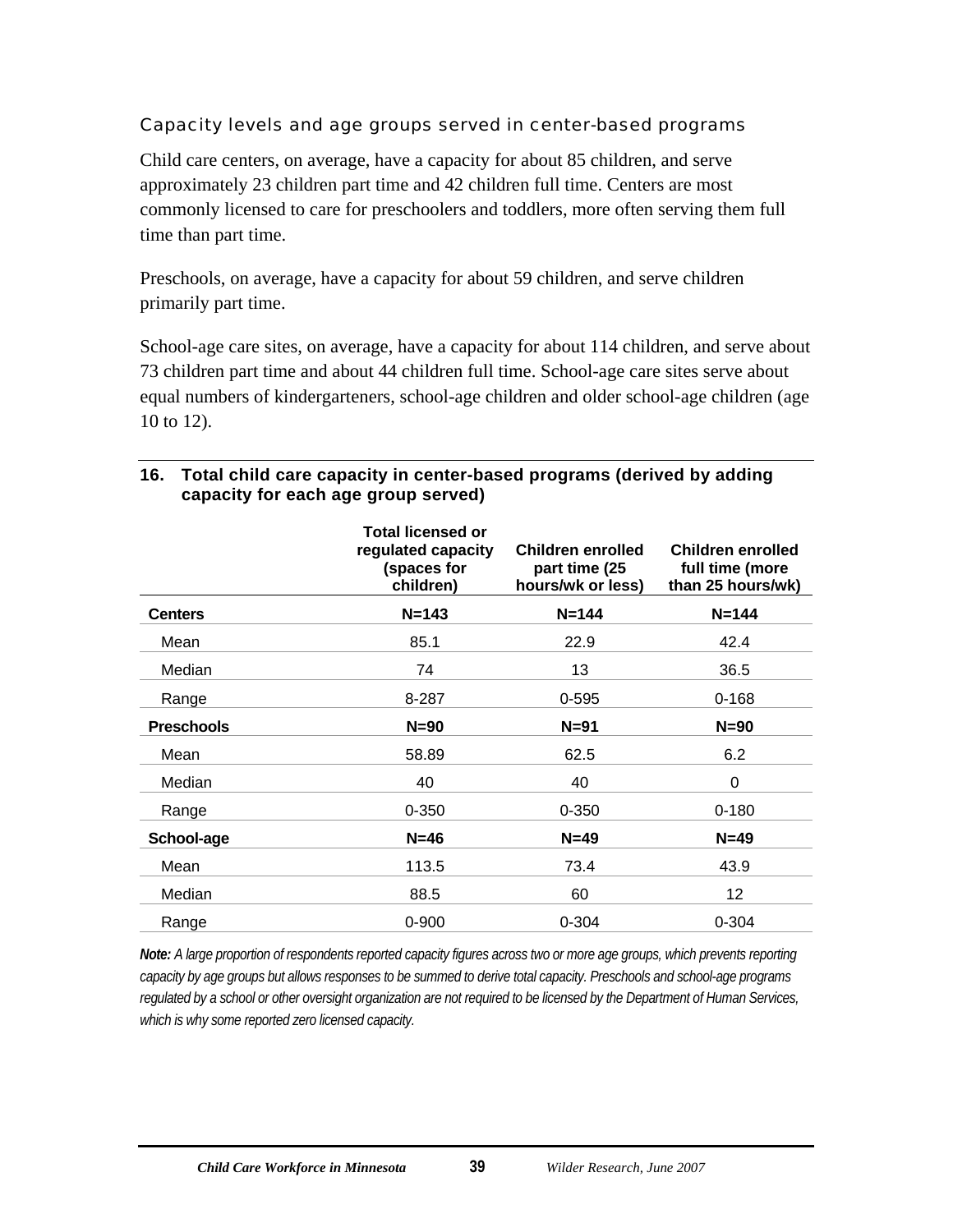| 17. Proportions of center-based programs by age groups for which |
|------------------------------------------------------------------|
| care is provided                                                 |

|                                            | <b>Licensed to</b><br>care for age | <b>Children enrolled</b><br>part time (25 | <b>Children enrolled</b><br>full time (more |
|--------------------------------------------|------------------------------------|-------------------------------------------|---------------------------------------------|
| Age groups                                 | group                              | hours/wk or less)                         | than 25 hours/wk)                           |
| Centers (N=148)                            |                                    |                                           |                                             |
| Infant (6 weeks to 15 months)              | 74%                                | 44%                                       | 68.5%                                       |
| Toddler (16 to 32 months)                  | 86%                                | 63%                                       | 78%                                         |
| Preschooler (33 months to<br>Kindergarten) | 98%                                | 73%                                       | 87%                                         |
| Kindergarten                               | 63%                                | 34%                                       | 39%                                         |
| School age (age 6 to 9)                    | 57.5%                              | 35%                                       | 31%                                         |
| Older school age (age 10 to 12)            | 43.5%                              | 19%                                       | 14%                                         |
| Preschools (N=91)                          |                                    |                                           |                                             |
| Infant (6 weeks to 15 months)              | 4%                                 | 2%                                        | 3%                                          |
| Toddler (16 to 32 months)                  | 9%                                 | 4%                                        | 4%                                          |
| Preschooler (33 months to<br>Kindergarten) | 98%                                | 93%                                       | 13%                                         |
| Kindergarten                               | 11%                                | 8%                                        | 3%                                          |
| School age (age 6 to 9)                    | 8%                                 | 3%                                        | 3%                                          |
| Older school age (age 10 to 12)            | 7%                                 | 3%                                        | 3%                                          |
| School-age (N=53)                          |                                    |                                           |                                             |
| Infant (6 weeks to 15 months)              | 6%                                 | 6%                                        | 4%                                          |
| Toddler (16 to 32 months)                  | 6%                                 | 4%                                        | 4%                                          |
| Preschooler (33 months to<br>Kindergarten) | 21%                                | 20%                                       | 18%                                         |
| Kindergarten                               | 79%                                | 84%                                       | 45%                                         |
| School age (age 6 to 9)                    | 83%                                | 90%                                       | 41%                                         |
| Older school age (age 10 to 12)            | 76%                                | 84%                                       | 35%                                         |

*Note: Ns for centers vary from 128-148, for preschools from 90-91, and for school-age programs from 46-53.*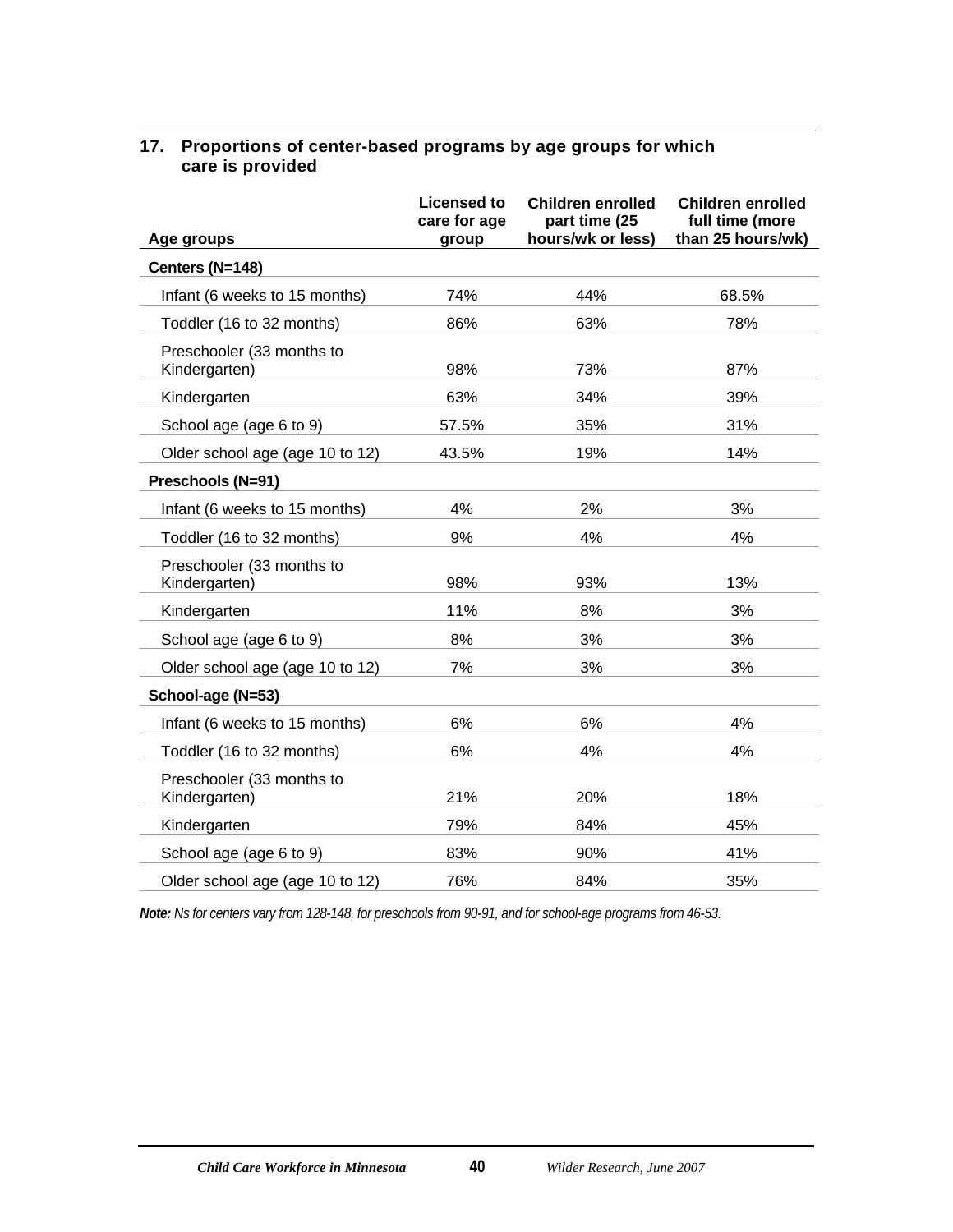# *Caring for children with special needs*

Twenty-six percent of licensed family child care providers, 58 percent of child care centers, 39 percent of preschools and 72 percent of school-age care programs report currently caring for children with special needs.

# *Caring for children through the Child Care Assistance Program*

Thirty-two percent of licensed family child care providers, 86 percent of child care centers, 18 percent of preschools and 74 percent of school-age care programs currently care for children through the Child Care Assistance Program.

Ten percent of licensed family child care providers, one percent of centers, 24 percent of preschools and no school-age care programs say they are not willing to care for children through the Child Care Assistance Program now or ever.

### *Income, wages and benefits*

#### Business income of family child care providers

Among licensed family child care providers, on average, 42 percent of their household income comes from child care. It appears that proportion is higher among Somali providers, averaging about 78 percent. As shown in Figure 18, in general, the lower the household income, the higher the proportion of income that comes from child care for all providers.

A 2005 legislative report by the Minnesota Department of Human Services found that family child care providers earned \$4.95 per hour on average in the metropolitan area and \$2.83 in greater Minnesota.<sup>7</sup>

 $\overline{a}$ 7 Minnesota Department of Human Services. (2005). *Cost of child care: Legislative report on cost containment options in the Child Care Assistance Program* (No. DHS-4350-ENG 1-05). St. Paul, MN: State of Minnesota. from http://edocs.dhs.state.mn.us/lfserver/Legacy/DHS-4350-ENG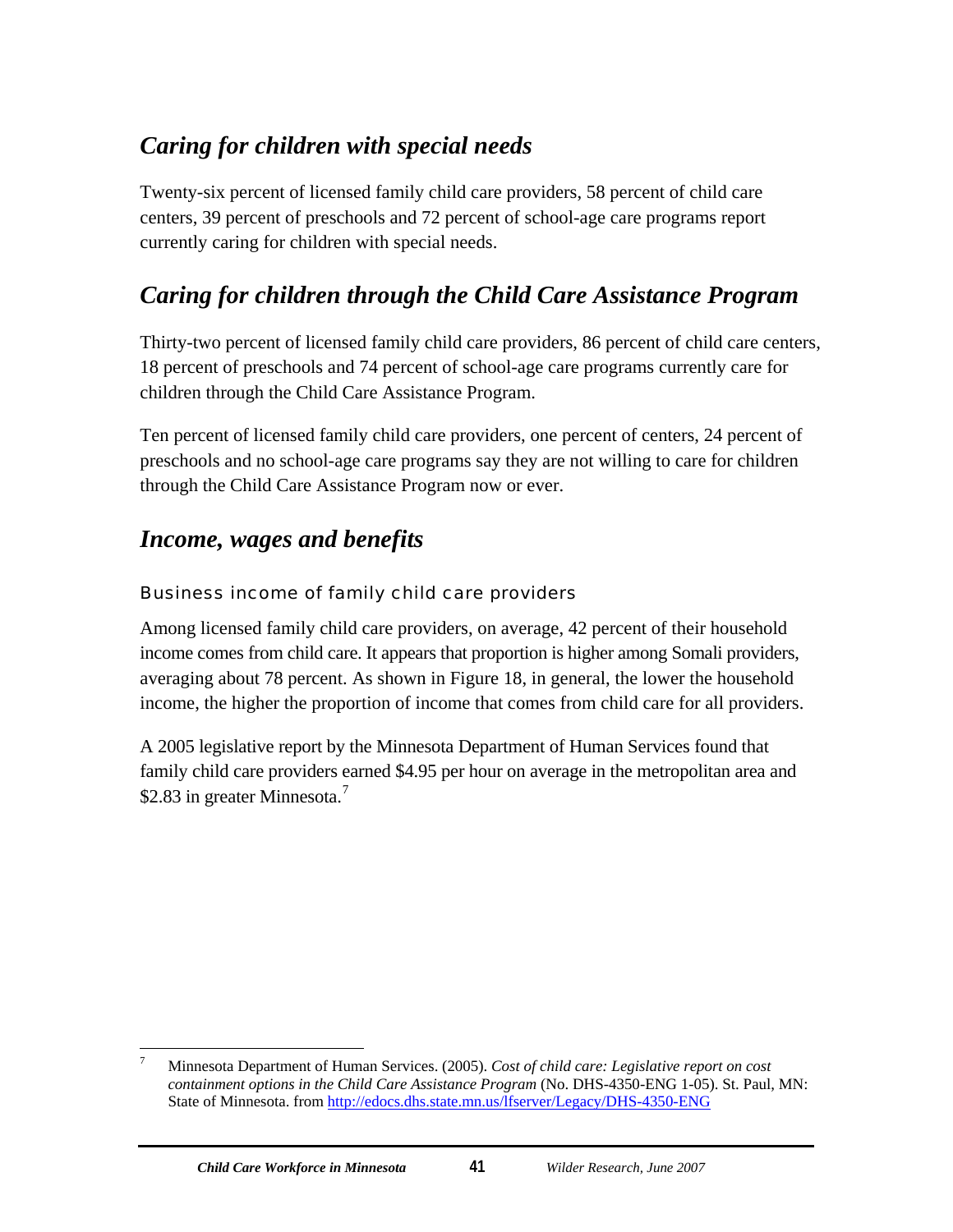|                                 | <b>Percent of</b><br>respondents | <b>Mean proportion</b><br>of income from |
|---------------------------------|----------------------------------|------------------------------------------|
| <b>Household income</b>         | $N = 318$                        | child care                               |
| Under \$20,000                  | 4%                               | 82%                                      |
| \$20,000 to under \$25,000      | 5%                               | 67%                                      |
| \$25,000 to under \$30,000      | 5%                               | 50%                                      |
| \$30,000 to under \$35,000      | 7%                               | 50%                                      |
| \$35,000 to under \$40,000      | 8%                               | 34%                                      |
| \$40,000 to under \$50,000      | 14%                              | 39%                                      |
| \$50,000 to under \$75,000      | 31%                              | 38%                                      |
| \$75,000 to under \$100,000     | 17%                              | 38%                                      |
| \$100,000 or more               | 10%                              | 31%                                      |
| <b>Mean for all respondents</b> |                                  | 42%                                      |
| American Indian (N=31)          |                                  |                                          |
| Under \$20,000                  | 6%                               | 43%                                      |
| \$20,000 to under \$25,000      | 6%                               | 100%                                     |
| \$25,000 to under \$30,000      | 3%                               | 100%                                     |
| \$30,000 to under \$35,000      | 13%                              | 70%                                      |
| \$35,000 to under \$40,000      | 6%                               | 23%                                      |
| \$40,000 to under \$50,000      | 23%                              | 63%                                      |
| \$50,000 to under \$75,000      | 26%                              | 20%                                      |
| \$75,000 to under \$100,000     | 10%                              | 39%                                      |
| \$100,000 or more               | 6%                               | 35%                                      |
| Mean for all respondents (N=32) |                                  | 48%                                      |
| Hmong (N=42)                    |                                  |                                          |
| Under \$20,000                  | 0%                               | 0%                                       |
| \$20,000 to under \$25,000      | 0%                               | 0%                                       |
| \$25,000 to under \$30,000      | 5%                               | 50%                                      |
| \$30,000 to under \$35,000      | 5%                               | 40%                                      |
| \$35,000 to under \$40,000      | 12%                              | 50%                                      |
| \$40,000 to under \$50,000      | 19%                              | 56%                                      |
| \$50,000 to under \$75,000      | 36%                              | 41%                                      |
| \$75,000 to under \$100,000     | 10%                              | 29%                                      |
| \$100,000 or more               | 14%                              | 58%                                      |
| Mean for all respondents (N=44) |                                  | 47%                                      |

#### **18. Household income from licensed family child care business**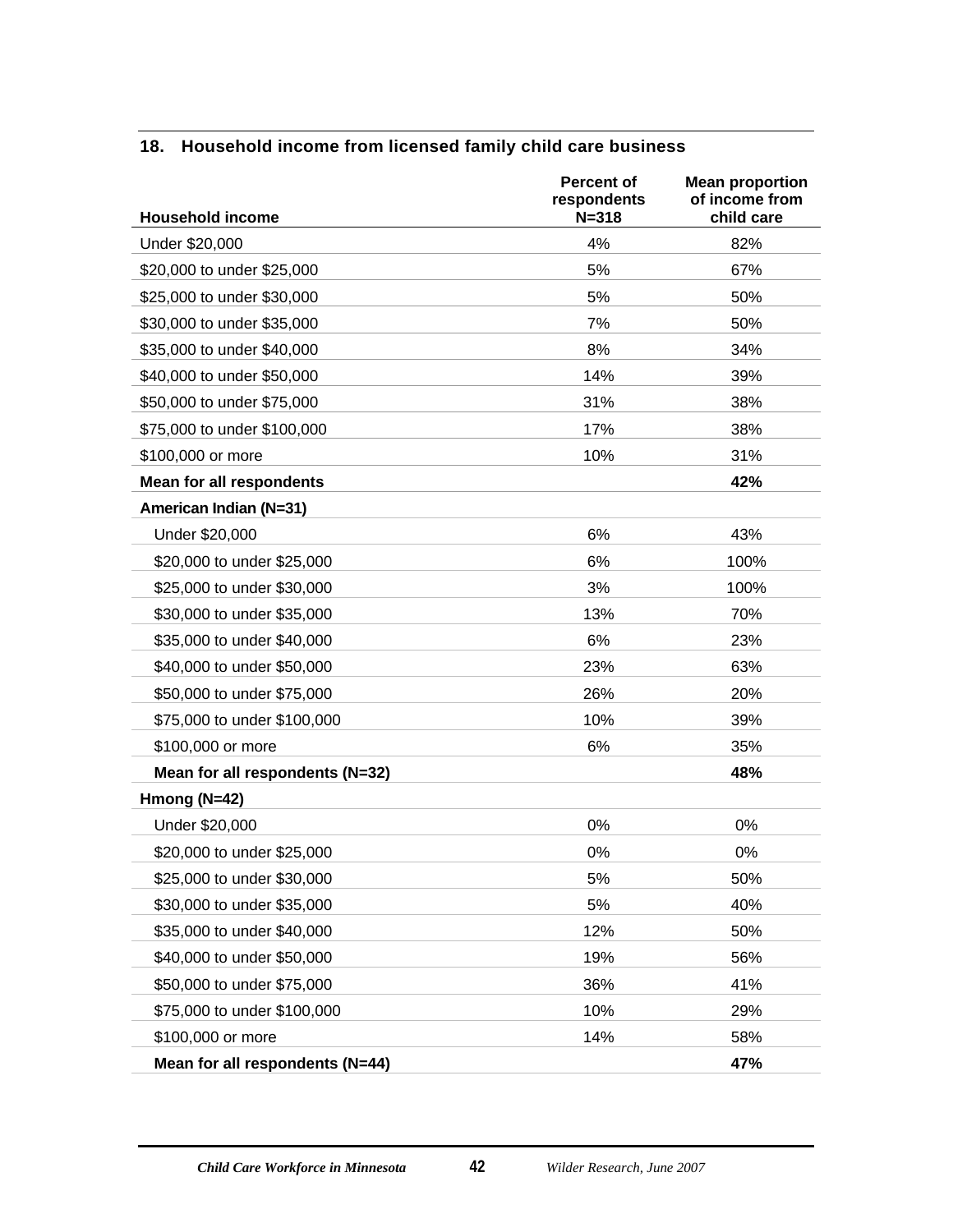| <b>Household income</b>         | <b>Percent of</b><br>respondents | <b>Mean proportion</b><br>of income from<br>child care |
|---------------------------------|----------------------------------|--------------------------------------------------------|
| Latina (N=41)                   |                                  |                                                        |
| Under \$20,000                  | 0%                               | 0%                                                     |
| \$20,000 to under \$25,000      | 7%                               | 66%                                                    |
| \$25,000 to under \$30,000      | 5%                               | 90%                                                    |
| \$30,000 to under \$35,000      | 2%                               | 50%                                                    |
| \$35,000 to under \$40,000      | 20%                              | 40%                                                    |
| \$40,000 to under \$50,000      | 15%                              | 48%                                                    |
| \$50,000 to under \$75,000      | 29%                              | 40%                                                    |
| \$75,000 to under \$100,000     | 17%                              | 35%                                                    |
| \$100,000 or more               | 5%                               | 45%                                                    |
| Mean for all respondents (N=42) |                                  | 45%                                                    |
| Somali (N=8)                    |                                  |                                                        |
| Under \$20,000                  | 38%                              | 100%                                                   |
| \$20,000 to under \$25,000      | 0%                               | 0%                                                     |
| \$25,000 to under \$30,000      | 0%                               | 0%                                                     |
| \$30,000 to under \$35,000      | 25%                              | 85%                                                    |
| \$35,000 to under \$40,000      | 25%                              | 25%                                                    |
| \$40,000 to under \$50,000      | 0%                               | 0%                                                     |
| \$50,000 to under \$75,000      | 13%                              | 100%                                                   |
| \$75,000 to under \$100,000     | 0%                               | $0\%$                                                  |
| \$100,000 or more               | 0%                               | 0%                                                     |
| Mean for all respondents (N=10) |                                  | 77.5%                                                  |

#### **18. Household income from licensed family child care business (continued)**

#### Annual salaries and hourly wages for center-based programs

For perspective, the Bureau of Labor Statistics (BLS) reports that child care workers in the United States earned a mean hourly wage of \$8.74 in 2005.<sup>8</sup> Preschool teachers, which BLS classifies as a distinct occupation from child care workers, earned significantly more per hour (\$12.09 on average). BLS reports that in Minnesota, child care workers earned an average of \$8.57 per hour and preschool teachers earned \$14.38 per hour in 2005.

 $\overline{a}$ 

<sup>8</sup> Bureau of Labor Statistics. *Occupational employment statistics.* Retrieved February 22, 2007, from http://www.bls.gov/OES/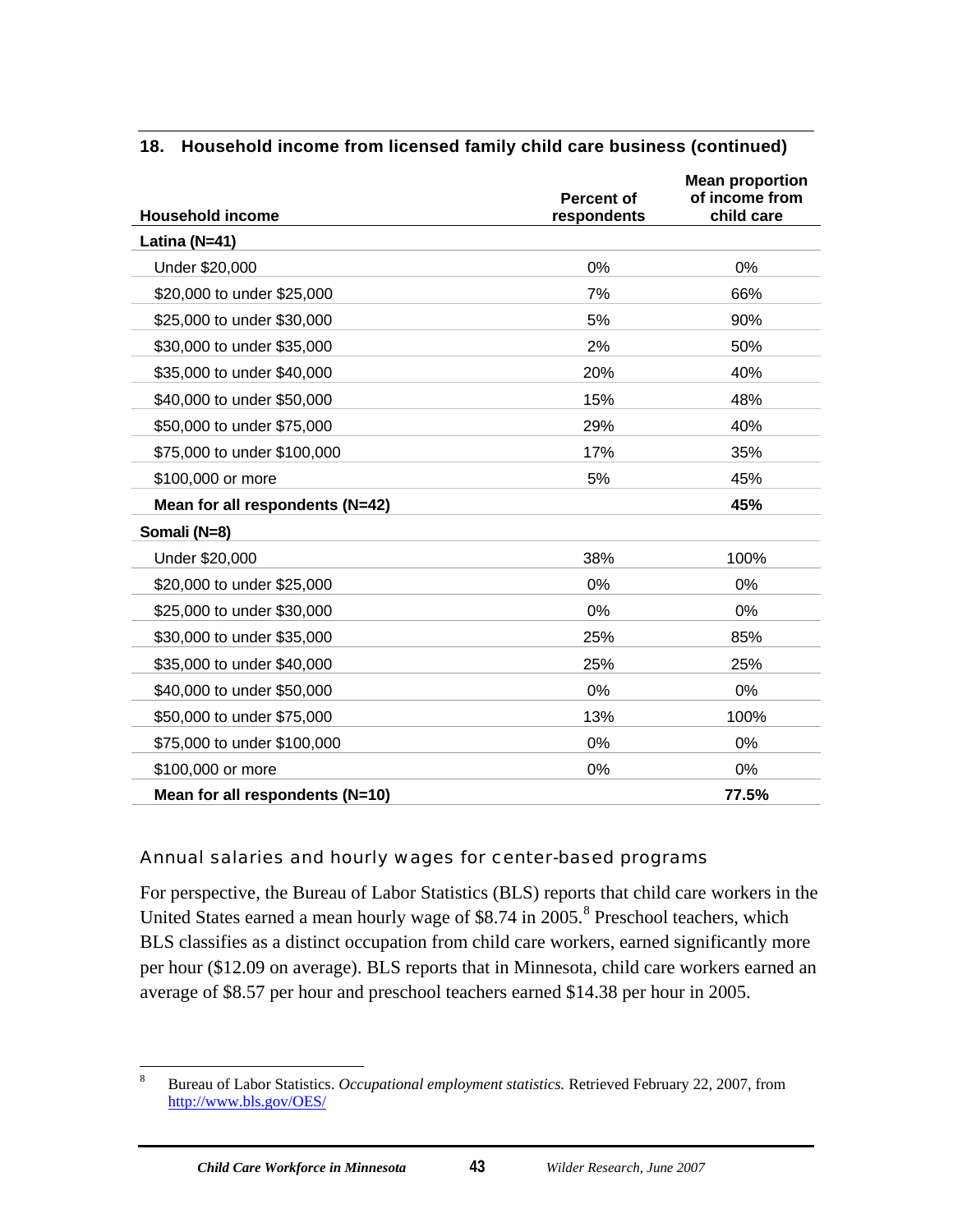Between 2000 and 2005, after adjusting for inflation, child care worker pay rates were basically flat. Preschool teachers, on the other hand, saw their pay rates increase by 10 percent nationally and 14 percent in Minnesota after adjusting for inflation.

The mean annual salary for elementary school teachers in Minnesota was \$45,560 in 2005.<sup>9</sup> This amount comes to \$21.90 per hour, assuming full-time year-round employment, or \$29.21 per hour assuming a full time nine-month work period.

Respondents in this study were asked to provide hourly wages or annual salaries. For this analysis, researchers converted annual salaries to hourly amounts (assuming 2,080 hours per year) to allow for comparison across groups. Many of the survey forms were incomplete on this item. Figure 19 shows how many responses were used when calculating the mean wages for each type of position.

Among teachers, those in preschools have the highest mean hourly wages (\$15.39), slightly more than teachers in school-age care programs and \$2 an hour more than the average hourly wage for child care center teachers.

Teacher pay is higher, on average, in the metropolitan area and in programs not caring for children served through the Child Care Assistance Program.

Teacher pay is not associated with accreditation or caring for children with special needs.

|                                             |                    |                     | <b>Assistant</b>    |                     |
|---------------------------------------------|--------------------|---------------------|---------------------|---------------------|
|                                             | <b>Directors</b>   | <b>Teachers</b>     | teachers            | <b>Aides</b>        |
| <b>Center staff wages</b>                   |                    |                     |                     |                     |
| Lowest starting hourly wage if hiring today | (n=107)<br>\$14.54 | (n=140)<br>\$10.57  | $(n=132)$<br>\$8.83 | $(n=133)$<br>\$7.36 |
|                                             | (n=111)            | $(n=138)$           | $(n=114)$           | $(n=120)$           |
| Highest starting hourly wage now paying     | \$17.95            | \$13.26             | \$10.33             | \$8.62              |
| <b>Preschool staff wages</b>                |                    |                     |                     |                     |
| Lowest starting hourly wage if hiring today | (n=44)<br>\$15.24  | (n=66)<br>\$12.38   | (n=37)<br>\$9.76    | (n=43)<br>\$8.47    |
| Highest starting hourly wage now paying     | (n=50)<br>\$17.80  | $(n=67)$<br>\$15.39 | (n=33)<br>\$11.53   | $(n=40)$<br>\$9.86  |
| School-age staff wages                      |                    |                     |                     |                     |
| Lowest starting hourly wage if hiring today | (n=42)<br>\$15.41  | (n=46)<br>\$11.56   | (n=45)<br>\$9.78    | $(n=48)$<br>\$7.83  |
| Highest starting hourly wage now paying     | (n=44)<br>\$19.46  | (n=46)<br>\$15.02   | (n=43)<br>\$11.67   | $(n=49)$<br>\$9.33  |

#### **19. Hourly wages for center-based programs staff (means)**

9 Bureau of Labor Statistics. *Occupational employment statistics.* Retrieved February 22, 2007, from http://www.bls.gov/OES/

 $\overline{a}$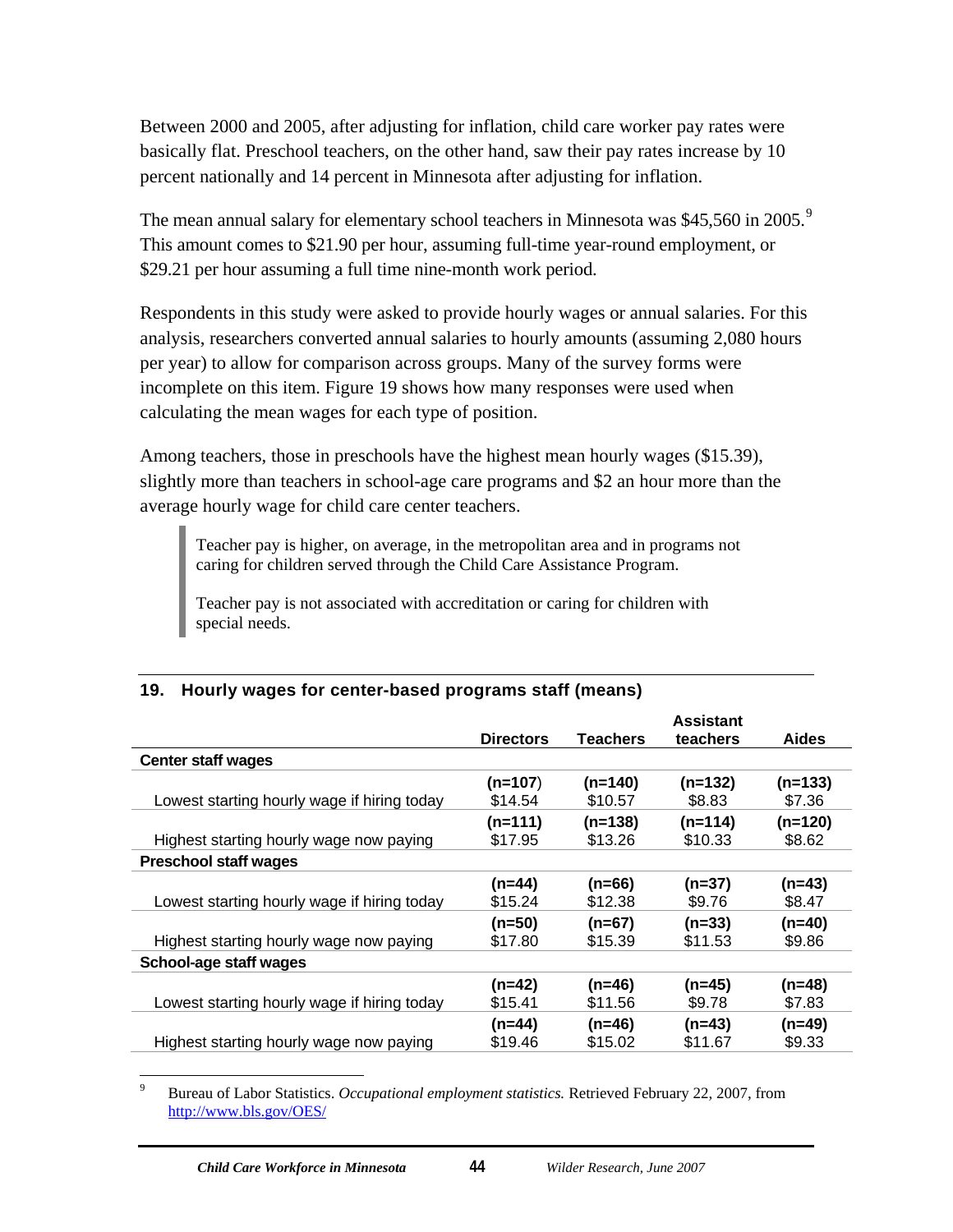#### Differential pay factors

For many centers (80 percent) and preschools (69 percent) and some school-age care programs (43 percent), level of education is the most common factor for differential pay, followed by type and amount of training. Other factors explored are listed in Figure 20.

#### **Factors on which differential pay is based (multiple responses allowed) Centers N=168 Preschools N=94 School-age N=63**  Level of education and the set of the set of education and the set of the set of education and the set of the s Type and amount of training 55% 44% 37% Previous experience and the set of the 13% 12% 12% 5% Demonstrated cultural competency and the computation of the state of the state of the state of the state of the state of the state of the state of the state of the state of the state of the state of the state of the state Languages spoken and the set of the set of the set of the set of the set of the set of the set of the set of t Longevity of employment at their center 1% 1% 3% 3% 2% Performance 1% 2% 2% Shifts/hours worked and the control of the control of the control of the control of the control of the control of the control of the control of the control of the control of the control of the control of the control of the Bargaining unit contract and the contract the contract of the contract of the contract of the contract of the contract of the contract of the contract of the contract of the contract of the contract of the contract of the Licensure 0% 1% 0%

#### **20. Differential pay offered by center-based programs**

#### Insurance coverage

Ninety-two percent of all licensed family child care providers report being covered by a health insurance or medical plan. Fewer (74 percent to 82 percent) American Indian, Hmong, Latina and Somali providers report having health insurance.

Overall, this health insurance most frequently is paid by a spouse or partner's employer in full (37 percent) or partially (29 percent). Twenty-six percent purchase their own health insurance with their child care income, compared with 14 percent in 1999. Eight percent of family child care providers are enrolled in MinnesotaCare or another public health insurance program, the same as in 1999.

Seventy-six percent of licensed family child care providers report having general liability business insurance or some type of umbrella coverage for their child care business.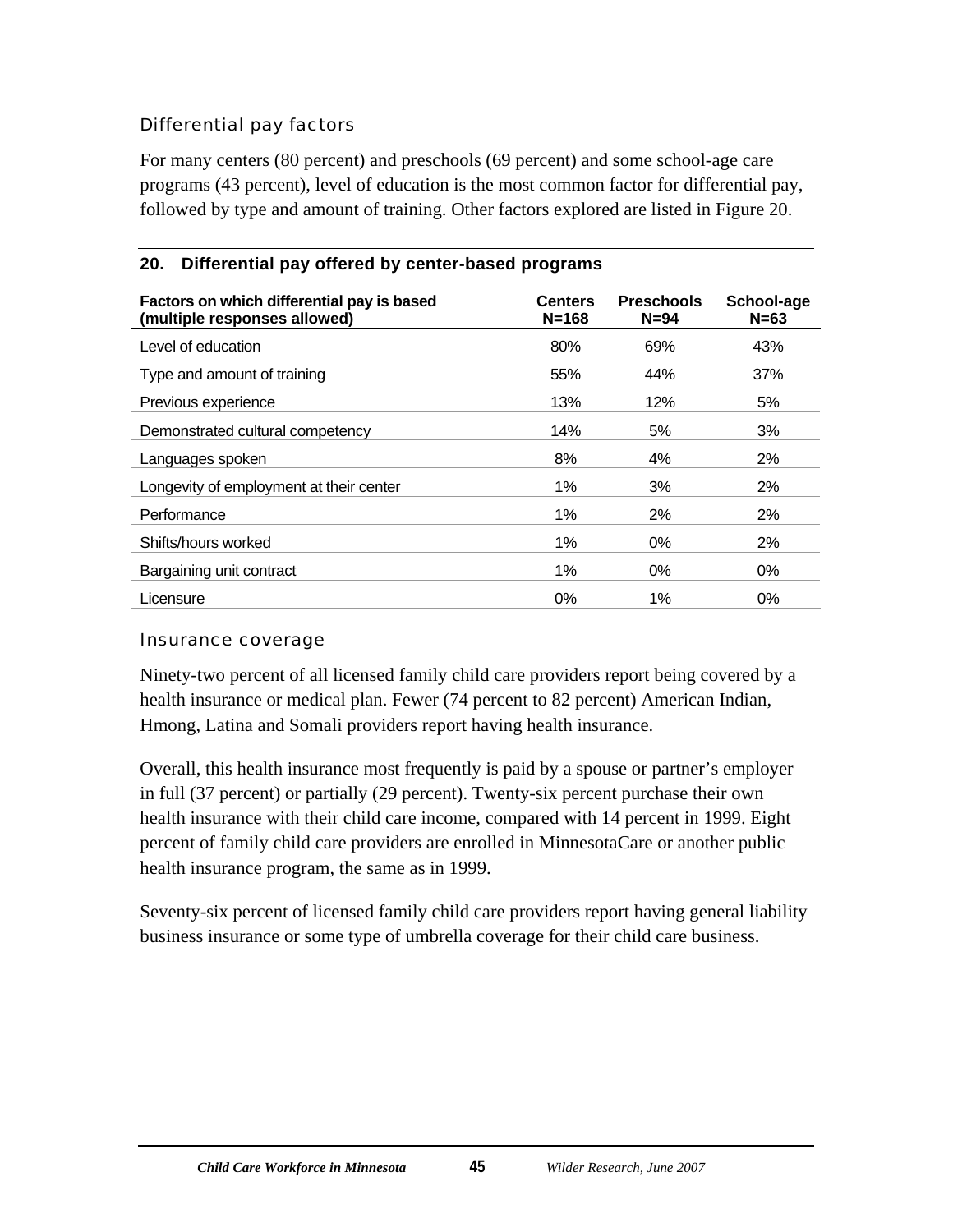#### **21. Health insurance coverage for licensed family child care providers**

|                                                                                                                 |                    |               |               | $N = 354$     |  |  |  |  |
|-----------------------------------------------------------------------------------------------------------------|--------------------|---------------|---------------|---------------|--|--|--|--|
| Covered by any kind of health insurance or medical plan                                                         |                    |               |               | 92%           |  |  |  |  |
| How health insurance is paid for (multiple responses allowed)                                                   |                    |               |               | $(N=326)$     |  |  |  |  |
| Spouse's or partner's employer pays 100%                                                                        |                    |               |               | 37%           |  |  |  |  |
| Spouse's or partner's employer pays a partial amount                                                            |                    |               |               | 29%           |  |  |  |  |
| Purchases own health insurance with child care income                                                           |                    |               |               | 26%           |  |  |  |  |
| Enrolled in MinnesotaCare                                                                                       |                    |               |               |               |  |  |  |  |
| Enrolled in another government or public program (MA, GAMC, Champus, VA or<br>Indian Health Services)           |                    |               |               |               |  |  |  |  |
| Another employer of provider pays 100%                                                                          |                    |               |               |               |  |  |  |  |
| Another employer pays a partial amount                                                                          |                    |               |               |               |  |  |  |  |
| Other                                                                                                           |                    |               |               |               |  |  |  |  |
|                                                                                                                 | American<br>Indian | Hmong         | Latina        | Somali        |  |  |  |  |
| Covered by any kind of health insurance or<br>medical plan                                                      | $N = 34$<br>76.5%  | $N=67$<br>82% | $N=43$<br>74% | $N=12$<br>75% |  |  |  |  |
| How health insurance is paid for (multiple<br>responses allowed)                                                | $N=26$             | $N=55$        | $N = 32$      | $N=9$         |  |  |  |  |
| Spouse's or partner's employer pays 100%                                                                        | 23%                | 51%           | 53%           | 22%           |  |  |  |  |
| Purchases own health insurance with child<br>care income                                                        | 23%                | 9%            | 13%           | 11%           |  |  |  |  |
| Another employer pays 100%                                                                                      | 0%                 | 4%            | 3%            | 0%            |  |  |  |  |
| Enrolled in Minnesota Care                                                                                      | 8%                 | 25%           | 6%            | 33%           |  |  |  |  |
| Enrolled in another government or public program<br>(MA, GAMC, Champus, VA or Indian<br><b>Health Services)</b> | 8%                 | 11%           | 0%            | 33%           |  |  |  |  |
| Spouse's or partner's employer pays a<br>partial amount                                                         | 38%                | 0%            | 25%           | 0%            |  |  |  |  |

#### Availability of health and dental insurance for center-based staff

Figure 22 shows the availability of health and dental insurance for part-time and full-time staff in center-based programs. The percentages are based on survey forms with complete data. Many survey forms had missing or unusable data on these questions.

Among full-time teachers, health insurance is available in some form in 75 percent of child care centers, 62 percent of preschools and 89 percent of school-age care programs, compared with 74 percent in 1999 for centers and preschools, and 68 percent for school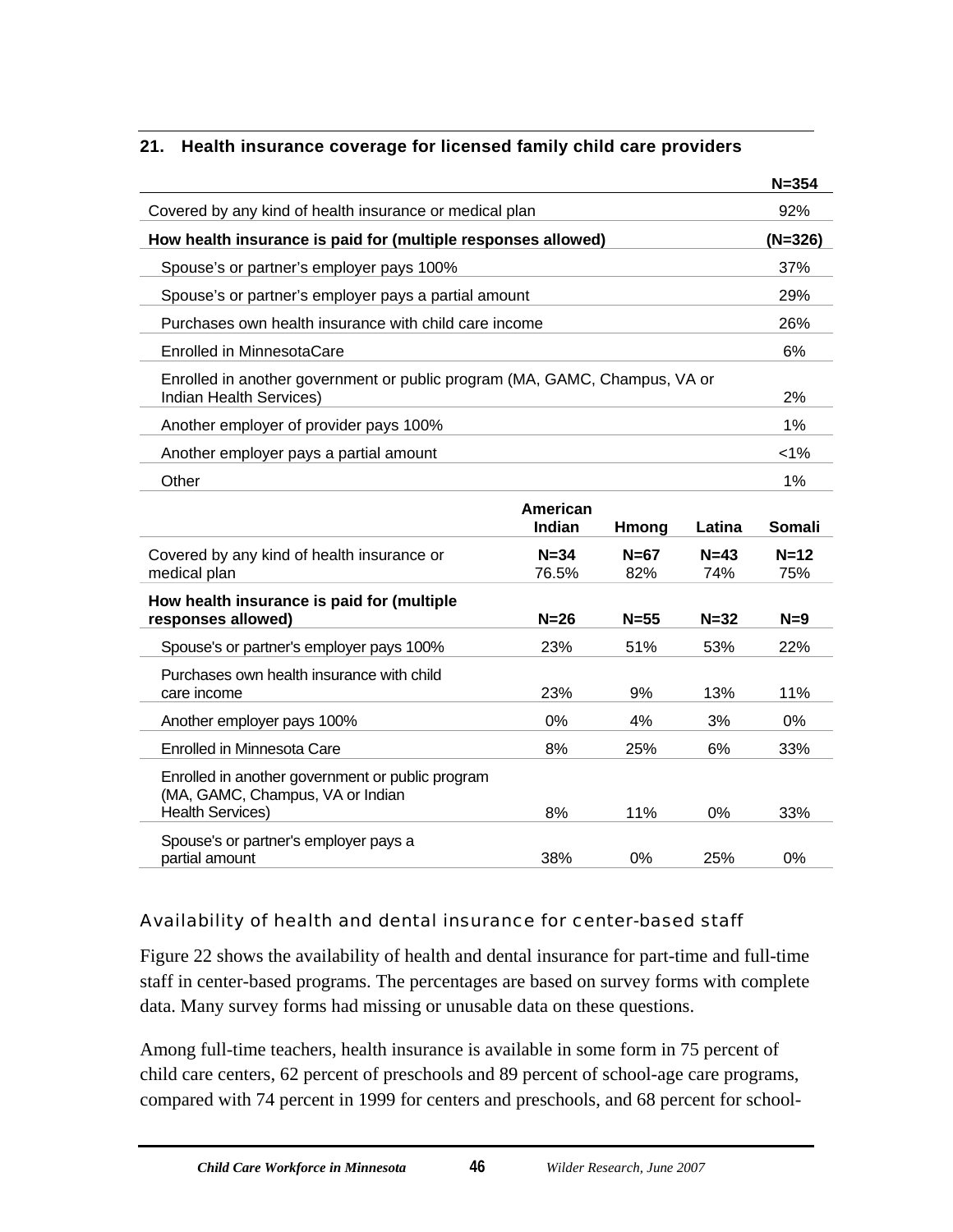age programs. Fully paid health insurance is available to full-time teachers in 13 percent of centers, 31 percent of preschools, and 36.5 percent of school-age programs. In 1999, the comparable percentages were 13 percent of centers and preschools and 16 percent of school-age programs.

In 61 percent of child care centers, 55 percent of preschools and 76 percent of school-age care programs, full-time teaching staff have some type of dental insurance available, compared with 48 percent of centers and preschools and 60 percent of school-age programs in 1999.

|                                                               |           | <b>Directors</b> |           | <b>Teachers</b> |           |           |           | <b>Assistant</b><br>teachers |  | <b>Aides</b> |  |
|---------------------------------------------------------------|-----------|------------------|-----------|-----------------|-----------|-----------|-----------|------------------------------|--|--------------|--|
| <b>Center staff</b>                                           | <b>PT</b> | <b>FT</b>        | <b>PT</b> | <b>FT</b>       | <b>PT</b> | <b>FT</b> | <b>PT</b> | <b>FT</b>                    |  |              |  |
| <b>Health insurance</b>                                       | $N=76$    | $N = 137$        | $N = 81$  | $N = 138$       | $N = 83$  | $N = 129$ | $N=77$    | $N = 125$                    |  |              |  |
| Fully paid insurance for employee<br>and dependents           | 4%        | 4%               | 1%        | 1%              | 0%        | 1%        | 0%        | 1%                           |  |              |  |
| Fully paid insurance for<br>employees only (no dependents)    | 8%        | 15%              | 6%        | 12%             | 6%        | 10%       | 4%        | 7%                           |  |              |  |
| Partially paid insurance for<br>employee and dependents       | 8%        | 23%              | 7%        | 22%             | 7%        | 21%       | 6.5%      | 22%                          |  |              |  |
| Partially paid insurance for<br>employee only (no dependents) | 12%       | 29%              | 14%       | 35.5%           | 13%       | 33%       | 13%       | 34%                          |  |              |  |
| Health insurance is available<br>but unpaid                   | 3%        | 4%               | 6%        | 4%              | 7%        | 5%        | 6.5%      | 5%                           |  |              |  |
| Health insurance is not available                             | 66%       | 25.5%            | 65%       | 25%             | 66%       | 31%       | 70%       | 32%                          |  |              |  |
| <b>Dental insurance</b>                                       | $N=79$    | $N = 138$        | $N=82$    | $N = 137$       | $N=82$    | $N = 134$ | $N=78$    | $N = 130$                    |  |              |  |
| Fully paid insurance for employee<br>and dependents           | 2.5%      | 4%               | 1%        | 2%              | 0%        | 1.5%      | 0%        | 1.5%                         |  |              |  |
| Fully paid insurance for<br>employees only (no dependents)    | 2.5%      | 9%               | 5%        | 8%              | 4%        | 7.5%      | 1%        | 5%                           |  |              |  |
| Partially paid insurance for<br>employee and dependents       | 8%        | 22.5%            | 6%        | 22%             | 6%        | 19%       | 4%        | 19%                          |  |              |  |
| Partially paid insurance for<br>employee only (no dependents) | 5%        | 18%              | 6%        | 20%             | 6%        | 19%       | 6%        | 20%                          |  |              |  |
| Dental insurance is available<br>but unpaid                   | 8%        | 9%               | 8.5%      | 9%              | 8.5%      | 9%        | 9%        | 9%                           |  |              |  |
| Dental insurance is not available                             | 75%       | 38%              | 73%       | 39%             | 76%       | 43%       | 79.5%     | 45%                          |  |              |  |

#### **22. Availability of health and dental insurance for center-based program staff**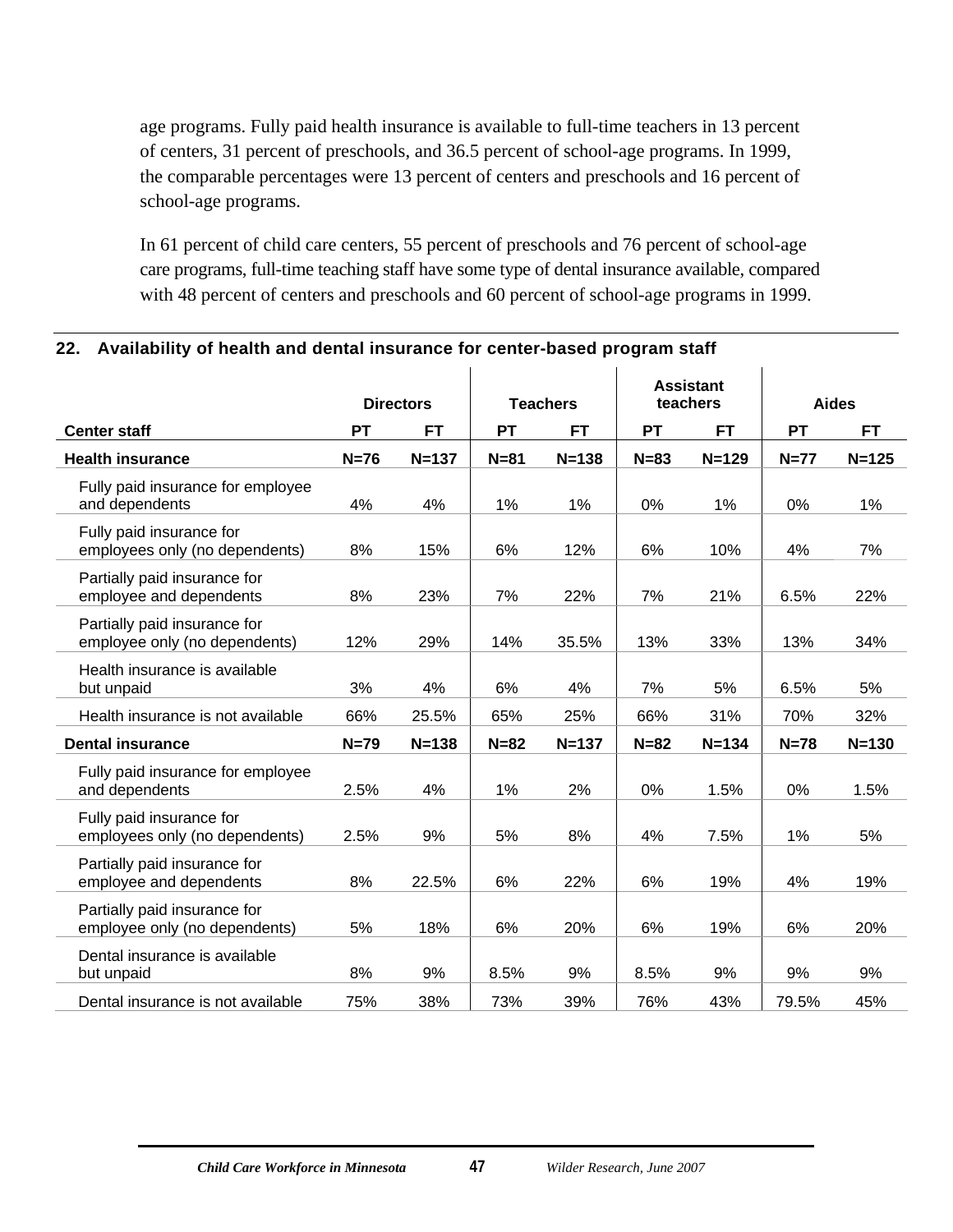#### **22. Availability of health and dental insurance for center-based program staff (continued)**

|                                                               |           | <b>Directors</b> | <b>Teachers</b> |        | <b>Assistant</b><br>teachers |           | <b>Aides</b> |           |
|---------------------------------------------------------------|-----------|------------------|-----------------|--------|------------------------------|-----------|--------------|-----------|
| <b>Preschool staff</b>                                        | <b>PT</b> | FT               | <b>PT</b>       | FT     | <b>PT</b>                    | <b>FT</b> | <b>PT</b>    | <b>FT</b> |
| <b>Health insurance</b>                                       | $N=45$    | $N=54$           | $N=55$          | $N=58$ | $N=44$                       | $N = 34$  | $N=47$       | $N=37$    |
| Fully paid insurance for employee<br>and dependents           | 2%        | 6%               | 0%              | 7%     | 0%                           | 3%        | 0%           | 3%        |
| Fully paid insurance for<br>employees only (no dependents)    | 2%        | 22%              | 2%              | 24%    | 2%                           | 9%        | 0%           | 3%        |
| Partially paid insurance for<br>employee and dependents       | 4%        | 17%              | 7%              | 14%    | 9%                           | 18%       | 4%           | 16%       |
| Partially paid insurance for<br>employee only (no dependents) | 4%        | 13%              | 7%              | 15.5%  | 7%                           | 15%       | 6%           | 22%       |
| Health insurance is available<br>but unpaid                   | 7%        | 6%               | 5.5%            | 2%     | 7%                           | 6%        | 6%           | 3%        |
| Health insurance is not available                             | 80%       | 37%              | 78%             | 38%    | 75%                          | 50%       | 83%          | 54%       |
| <b>Dental insurance</b>                                       | $N=47$    | $N=55$           | $N=55$          | $N=58$ | $N=45$                       | $N=35$    | $N=47$       | $N=37$    |
| Fully paid insurance for employee<br>and dependents           | 2%        | 5.5%             | 0%              | 7%     | 0%                           | 3%        | 0%           | 3%        |
| Fully paid insurance for<br>employees only (no dependents)    | 4%        | 14.5%            | 4%              | 17%    | 2%                           | 9%        | 0%           | 0%        |
| Partially paid insurance for<br>employee and dependents       | 4%        | 16%              | 7%              | 15.5%  | 9%                           | 14%       | 4%           | 22%       |
| Partially paid insurance for<br>employee only (no dependents) | 4%        | 7%               | 5.5%            | 7%     | 7%                           | 11%       | 4%           | 11%       |
| Dental insurance is available<br>but unpaid                   | 6%        | 9%               | 5.5%            | 9%     | 7%                           | 6%        | 6%           | 8%        |
| Dental insurance is not available                             | 79%       | 47%              | 78%             | 45%    | 76%                          | 57%       | 85%          | 57%       |
| School-age staff                                              |           |                  |                 |        |                              |           |              |           |
| <b>Health insurance</b>                                       | $N=25$    | $N=46$           | $N=35$          | $N=46$ | $N=36$                       | $N=41$    | $N=41$       | $N = 35$  |
| Fully paid insurance for employee<br>and dependents           | 0%        | 11%              | 0%              | 6.5%   | 0%                           | 5%        | 0%           | 3%        |
| Fully paid insurance for<br>employees only (no dependents)    | 32%       | 33%              | 20%             | 30%    | 19%                          | 27%       | 17%          | 26%       |
| Partially paid insurance for<br>employee and dependents       | 16%       | 39%              | 20%             | 39%    | 17%                          | 29%       | 5%           | 14%       |
| Partially paid insurance for<br>employee only (no dependents) | 4%        | 9%               | 11%             | 11%    | 3%                           | 10%       | 2%           | 6%        |
| Health insurance is available<br>but unpaid                   | $0\%$     | 0%               | 3%              | 2%     | 11%                          | 7%        | 5%           | 6%        |
| Health insurance is not available                             | 48%       | $9\%$            | 46%             | 11%    | 50%                          | 22%       | 71%          | 46%       |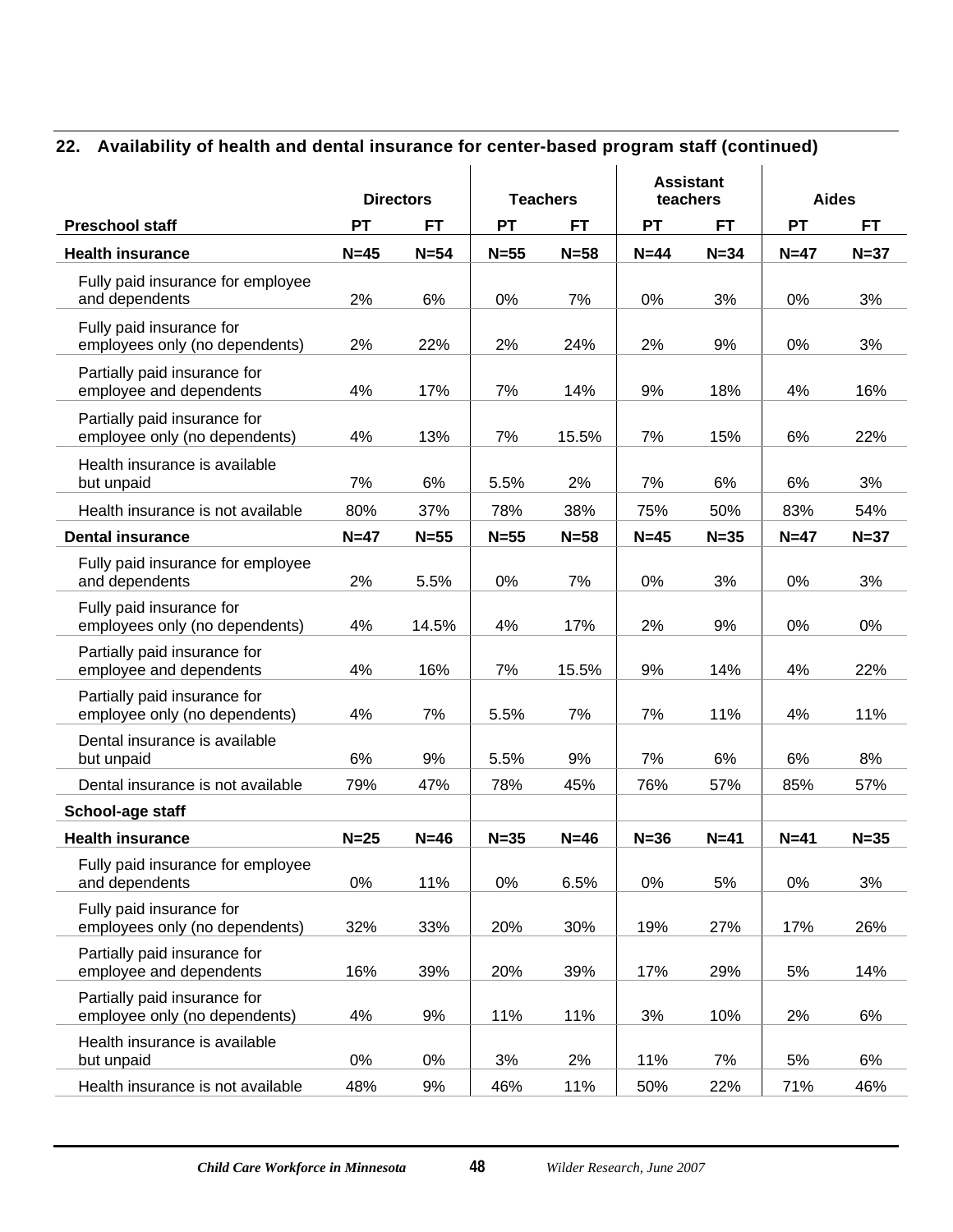#### **Directors Teachers Assistant teachers Aides**  School-age staff **PT** FT PT FT PT FT PT FT PT FT **Dental insurance N=22 N=44 N=29 N=45 N=32 N=38 N=33 N=33**  Fully paid insurance for employee and dependents 0% 39% 3% 31% 0% 26% 0% 21% Fully paid insurance for employees only (no dependents) 4.5% 11% | 3% 16% | 3% 16% | 3% 12% Partially paid insurance for employee and dependents 18% 27% | 17% 22% | 12.5% 13% | 6% 3% Partially paid insurance for employee only (no dependents) 4.5% 2% 3% 4% 3% 3% 3% 0% 0% Dental insurance is available but unpaid 4.5% 2% 10% 2% 19% 10.5% 6% 9% Dental insurance is not available 68% 18% 62% 24% 62.5% 32% 85% 54.5%

#### **22. Availability of health and dental insurance for center-based program staff (continued)**

#### Other benefits for center-based program staff

Figure 23 shows the availability of other benefits for part-time and full-time staff in center-based programs as reported by program directors. Overall, these benefits are available to center staff more than to preschool and school-based staff.

For full-time teachers, about 80 percent of centers provide financial assistance for in-service trainings and professional development opportunities, compared with 48 percent of preschools and 57 percent of school-age care programs. In addition, about 45 percent of centers provide full-time teachers financial assistance to cover tuition, compared with 18 percent of preschools and 19 percent of school-age care sites. Twenty-three percent of centers provide formal mentoring for full-time teachers, compared with 10 percent of preschools and 16 percent of school-age care programs.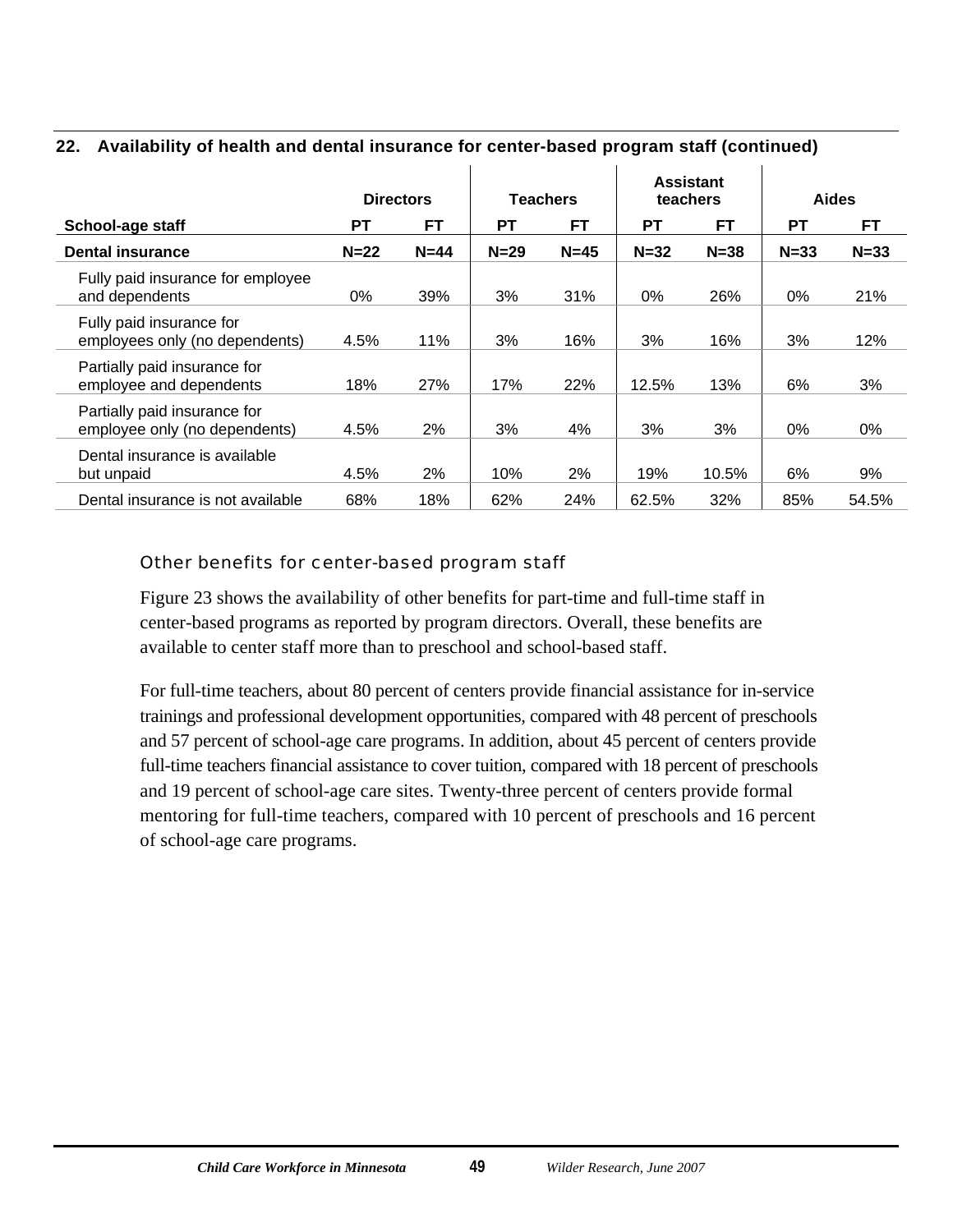#### **23. Other benefits for center-based program staff**

|                                                                                   | <b>Directors</b> |           |           | <b>Teachers</b> | <b>Assistant</b><br>teachers |           | <b>Aides</b> |           |
|-----------------------------------------------------------------------------------|------------------|-----------|-----------|-----------------|------------------------------|-----------|--------------|-----------|
|                                                                                   | <b>PT</b>        | <b>FT</b> | <b>PT</b> | <b>FT</b>       | <b>PT</b>                    | <b>FT</b> | <b>PT</b>    | <b>FT</b> |
| <b>Center staff</b>                                                               | $N = 146$        | $N = 146$ | $N = 146$ | $N = 146$       | $N = 146$                    | $N = 146$ | $N = 146$    | $N = 146$ |
| Financial assistance for in-service<br>workshops, conferences, etc.               | 39%              | 79.5%     | 53%       | 79.5%           | 53%                          | 70.5%     | 55.5%        | 68.5%     |
| Financial assistance to cover<br>credit-based courses or tuition<br>reimbursement | 18%              | 44.5%     | 22%       | 44.5%           | 20.5%                        | 38%       | 19%          | 35%       |
| Formal mentoring                                                                  | 12%              | 20.5%     | 15%       | 23%             | 14%                          | 19%       | 14%          | 17%       |
| Wage supplement based on<br>training and experience                               | 15%              | 24%       | 20.5%     | 31%             | 17%                          | 25%       | 16%          | 23%       |
| Short-term disability insurance                                                   | 13%              | 40%       | 12%       | 37%             | 12%                          | 32%       | 11%          | 32%       |
| Long-term disability insurance                                                    | 11%              | 38%       | 11%       | 35%             | 10%                          | 30%       | 10%          | 30%       |
| <b>Preschool staff</b>                                                            | $N=89$           | $N = 89$  | $N=89$    | $N = 89$        | $N = 89$                     | $N=89$    | $N = 89$     | $N = 89$  |
| Financial assistance for in-service<br>workshops, conferences, etc.               | 44%              | 46%       | 62%       | 48%             | 40%                          | 26%       | 36%          | 25%       |
| Financial assistance to cover<br>credit-based courses or tuition<br>reimbursement | 9%               | 17%       | 15%       | 18%             | 7%                           | 6%        | 9%           | 6%        |
| Formal mentoring                                                                  | 3%               | 6%        | 9%        | 10%             | 7%                           | 7%        | 4.5%         | 6%        |
| Wage supplement based on<br>training and experience                               | 3%               | 7%        | 6%        | 8%              | 3%                           | 2%        | 2%           | 3%        |
| Short-term disability insurance                                                   | 10%              | 22.5%     | 9%        | 24%             | 8%                           | 11%       | 6%           | 13.5%     |
| Long-term disability insurance                                                    | 8%               | 20%       | 8%        | 20%             | 8%                           | 8%        | 3%           | 10%       |
| School-age staff                                                                  | $N=58$           | $N=58$    | $N=58$    | $N = 58$        | $N=58$                       | $N=58$    | $N=58$       | $N=58$    |
| Financial assistance for in-service<br>workshops, conferences, etc.               | 31%              | 55%       | 59%       | 57%             | 53%                          | 45%       | 53%          | 40%       |
| Financial assistance to cover<br>credit-based courses or tuition<br>reimbursement | 9%               | 17%       | 12%       | 19%             | 14%                          | 12%       | 14%          | 14%       |
| Formal mentoring                                                                  | 12%              | 17%       | 14%       | 15.5%           | 15.5%                        | 15.5%     | 17%          | 17%       |
| Wage supplement based on<br>training and experience                               | 3%               | 15.5%     | 14%       | 21%             | 12%                          | 14%       | 14%          | 12%       |
| Short-term disability insurance                                                   | 19%              | 40%       | 26%       | 41%             | 22%                          | 31%       | 17%          | 19%       |
| Long-term disability insurance                                                    | 34.5%            | 62%       | 40%       | 65.5%           | 36%                          | 53%       | 28%          | 40%       |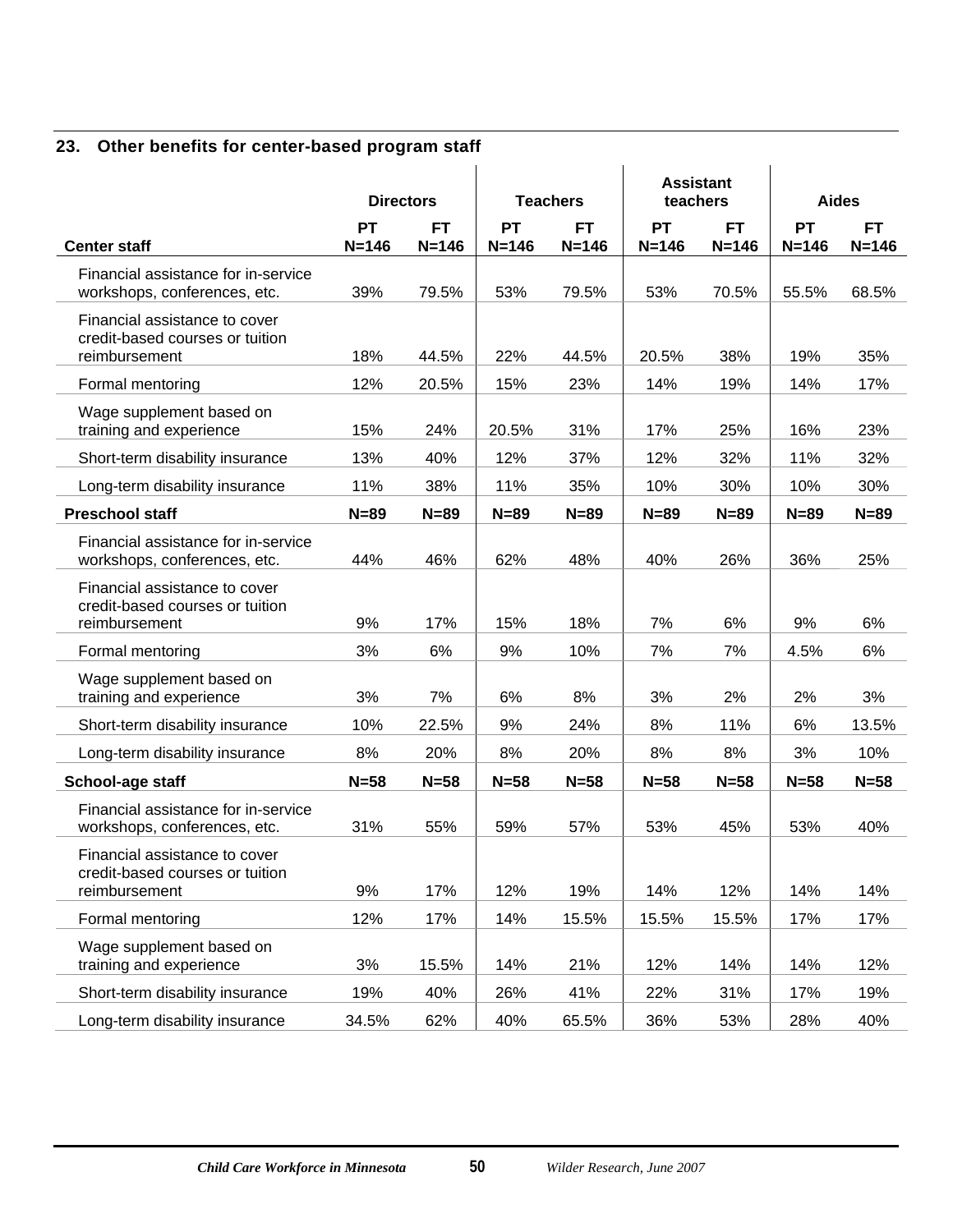# **Profile of providers and center-based staff**

## *Gender, age, race/ethnicity and languages spoken*

Licensed family child care providers are nearly all female, with an average age of about 42. Ninety-four percent are White in the overall sample.

Nearly all Hmong licensed family child care providers report speaking and preferring to be trained in Hmong; 69 percent of Somali providers report a preference to be trained in Somali, and 19 percent of Latina providers report a preference to be trained in Spanish.

Among center-based teachers, those in child care centers have an average age of 35, and 89 percent are White; preschool teachers have an average age of 43, and 98 percent are White; and school-age program teachers have an average age of 34, and 92 percent are White. Assistant teachers and aides in center-based programs are more diverse than teachers with respect to race/ethnicity and languages spoken, particularly Spanish.

To assess changes in the racial, ethnic and linguistic make-up of the child care workforce, researchers compared results from this study with the Urban Coalition's *Study on Racial, Ethnic and Linguistic Diversity in Minnesota's Center-Based Child Care Programs* conducted in 2000. These comparisons provide a general picture but are not exact because the Urban Coalition's study reported results for center-based programs combined, including Head Start centers, school-age programs and other child care centers.

In both 2000 and 2006, White or European American make up the largest group of all types of staff, followed by African American, then Asian, Hispanic and American Indian. Comparing the center-based programs in 2000 with child care centers only from this study, the percentages of White staff appear unchanged for directors and teachers but lower in 2006 than in 2000 for assistant teachers and aides, indicating a slight increase in racial and ethnic diversity. For example, the percentage of White assistant teachers was 88 percent in 2000, compared with 80 percent in 2006; and the percentage of White aides was 86 percent in 2000, compared with 81 percent in 2006. The increased diversity appears mostly due to an increase in the percentage of staff self-identifying as multi-racial.

The 2000 study by the Urban Coalition also found that 3 to 5 percent of center-based staff spoke Spanish, with "no clear pattern of relationship between linguistic diversity and staff position." In this study, while 3 to 5 percent of child care center directors and teachers report speaking Spanish, 15 percent of assistant teachers and 11 percent of aides in child care centers report speaking Spanish, again indicating a greater and growing linguistic diversity among these staff.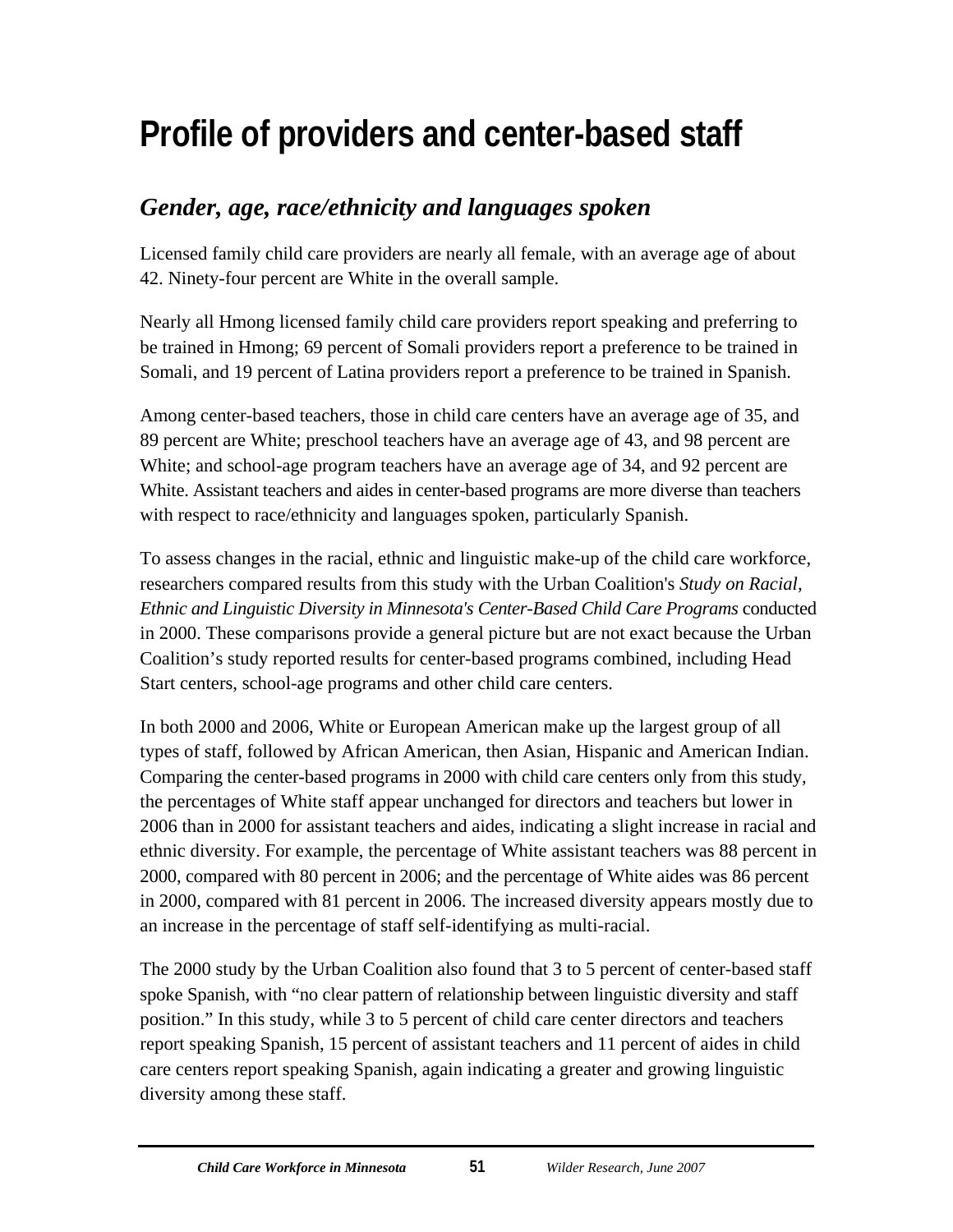In sum, in center-based programs, assistant teachers and aides are more diverse than teachers and directors with respect to race, ethnicity and language and have shown the only apparent increases in diversity since 2000.

| Age (N=351)                                          | <b>Percent</b> |
|------------------------------------------------------|----------------|
| Under 21 years old                                   | 0%             |
| 21-29 years old                                      | 11%            |
| 30-39 years old                                      | 36%            |
| 40-49 years old                                      | 28%            |
| 50-59 years old                                      | 19%            |
| 60 and older                                         | 6%             |
| Mean age                                             | 42             |
| Female (N=354)                                       | 99%            |
| Racial/ethnic identity (N=354)                       |                |
| African American                                     | 1%             |
| American Indian                                      | 1%             |
| Asian                                                | 2%             |
| Hispanic or Latina                                   | 1%             |
| White                                                | 94%            |
| Multi-racial, other                                  | 3%             |
| Languages spoken (multiple responses allowed, N=343) |                |
| English                                              | 98%            |
| Spanish                                              | 4%             |
| American Sign Language                               | 2%             |
| Other European origin languages                      | 2%             |
| Hmong                                                | 1%             |
| Other                                                | 1%             |
| African origin languages                             | 1%             |

#### **24. Gender, age, race/ethnicity and languages spoken – licensed family child care providers**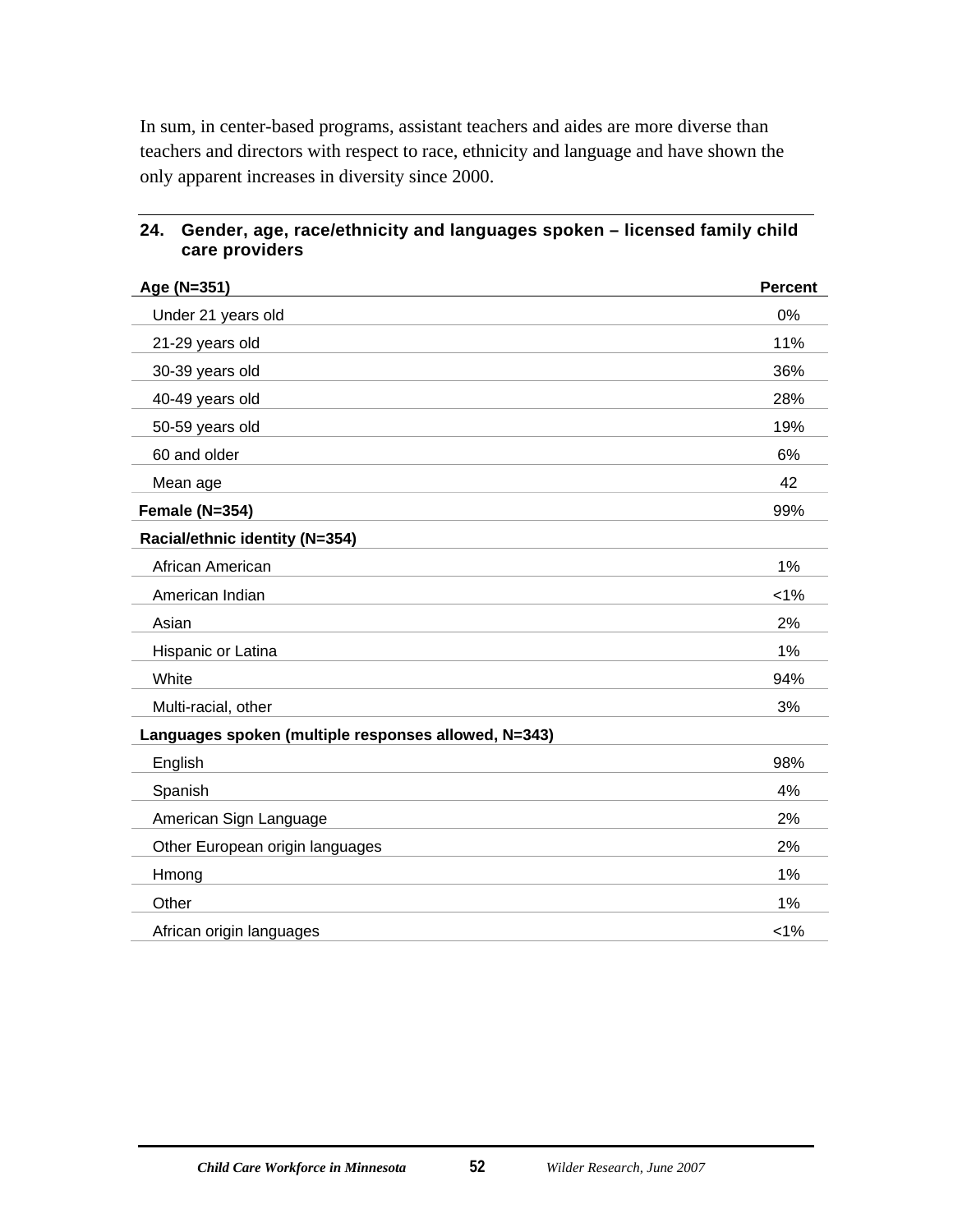| 24. Gender, age, race/ethnicity and languages spoken – licensed family child |
|------------------------------------------------------------------------------|
| care providers (continued)                                                   |

|                                             | American<br>Indian | <b>Hmong</b>    | Latina         | <b>Somali</b>  |
|---------------------------------------------|--------------------|-----------------|----------------|----------------|
| Age                                         | $N = 34$           | $N=66$          | $N=43$         | $N=13$         |
| Under 21 years old                          | $0\%$              | 0%              | 0%             | 0%             |
| 21-29 years old                             | 9%                 | 8%              | 12%            | 8%             |
| 30-39 years old                             | 32%                | 27%             | 40%            | 31%            |
| 40-49 years old                             | 35%                | 35%             | 28%            | 38%            |
| 50-59 years old                             | 18%                | 27%             | 16%            | 8%             |
| 60 and older                                | 6%                 | 3%              | 5%             | 15%            |
| Mean age                                    | 42.4               | 43.9            | 41             | 42.5           |
| Female                                      | $N = 34$<br>97%    | $N=67$<br>92.5% | $N=43$<br>100% | $N=13$<br>100% |
| Languages spoken and preferred for training | $N = 34$           | $N=66$          | $N=43$         | $N=13$         |
| English                                     | 100%               | 3%              | 77%            | 31%            |
| Hmong                                       | 0%                 | 97%             | 0%             | 0%             |
| Somali                                      | 0%                 | 0%              | 0%             | 69%            |
| Spanish                                     | 0%                 | 0%              | 19%            | 0%             |
| English and Spanish equally                 | 0%                 | 0%              | 5%             | 0%             |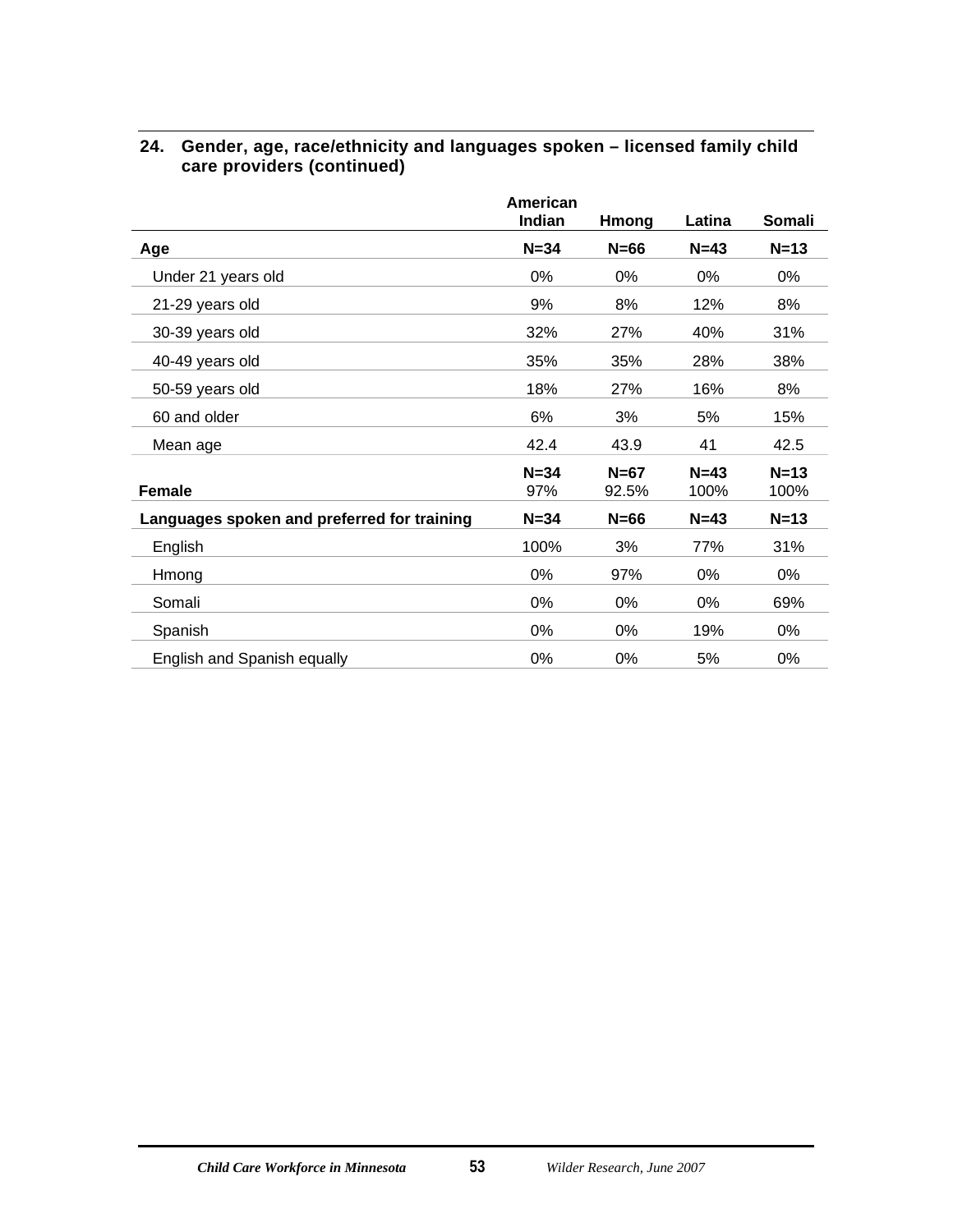| <b>Center staff</b>                   | <b>Directors</b> | <b>Teachers</b>  | <b>Assistant</b><br><b>Teachers</b> | <b>Aides</b>     |
|---------------------------------------|------------------|------------------|-------------------------------------|------------------|
| Age                                   | $N=92$           | $N = 352$        | $N = 118$                           | $N = 135$        |
| Under 21 years old                    | 0%               | 2%               | 7%                                  | 28%              |
| 21-29 years old                       | 23%              | 38%              | 55%                                 | 27%              |
| 30-39 years old                       | 28%              | 24%              | 14%                                 | 10%              |
| 40-49 years old                       | 29%              | 18%              | 11%                                 | 14%              |
| 50-59 years old                       | 14%              | 11%              | 12%                                 | 8%               |
| 60 and older                          | 4%               | 2%               | 1%                                  | 7%               |
| Missing/refused                       | 1%               | 5%               | 0%                                  | 6%               |
| Mean age                              | 39.5             | 35.0             | 31.3                                | 31.9             |
| <b>Female</b>                         | $N=92$<br>96%    | $N = 347$<br>96% | $N = 118$<br>97%                    | $N = 134$<br>96% |
| <b>Primary racial/ethnic identity</b> | $N=92$           | $N = 348$        | $N = 117$                           | $N = 129$        |
| African American                      | 2%               | 3%               | 5%                                  | 10%              |
| American Indian                       | 0%               | 1%               | 0%                                  | 1%               |
| Asian                                 | 2%               | 3%               | 5%                                  | 1%               |
| Hispanic or Latina                    | 0%               | 1%               | 3%                                  | 1%               |
| White                                 | 92%              | 89%              | 80%                                 | 81%              |
| Multi-racial, other                   | 3%               | 3.5%             | 7%                                  | 6%               |
| Languages spoken (multiple responses  |                  |                  |                                     |                  |
| allowed)                              | $N=91$           | $N = 349$        | $N = 116$                           | $N = 133$        |
| English                               | 100%             | 99%              | 100%                                | 99%              |
| Spanish                               | 3%               | 5%               | 15%                                 | 10.5%            |
| Hmong                                 | 0%               | 0%               | 0%                                  | 0%               |
| Somali                                | 0%               | 0%               | 0%                                  | 2%               |
| Lao                                   | 0%               | $< 1\%$          | 2%                                  | 1%               |
| Russian                               | 0%               | 1%               | 0%                                  | 1%               |
| Ojibwe                                | 0%               | 1%               | 0%                                  | 1%               |
| Lakota                                | 0%               | 0%               | 0%                                  | $0\%$            |
| Arabic                                | 0%               | $< 1\%$          | 0%                                  | $0\%$            |
| American Sign Language                | 2%               | 4%               | 3%                                  | 4.5%             |
| Other African                         | 0%               | 0%               | 0%                                  | $0\%$            |
| Other American Indian                 | 0%               | $< 1\%$          | 0%                                  | $0\%$            |
| Other Asian                           | 0%               | 2%               | 3%                                  | $0\%$            |
| Other European                        | 2%               | 2%               | 5%                                  | 3%               |

#### **25. Gender, age, race/ethnicity and languages spoken for center-based staff**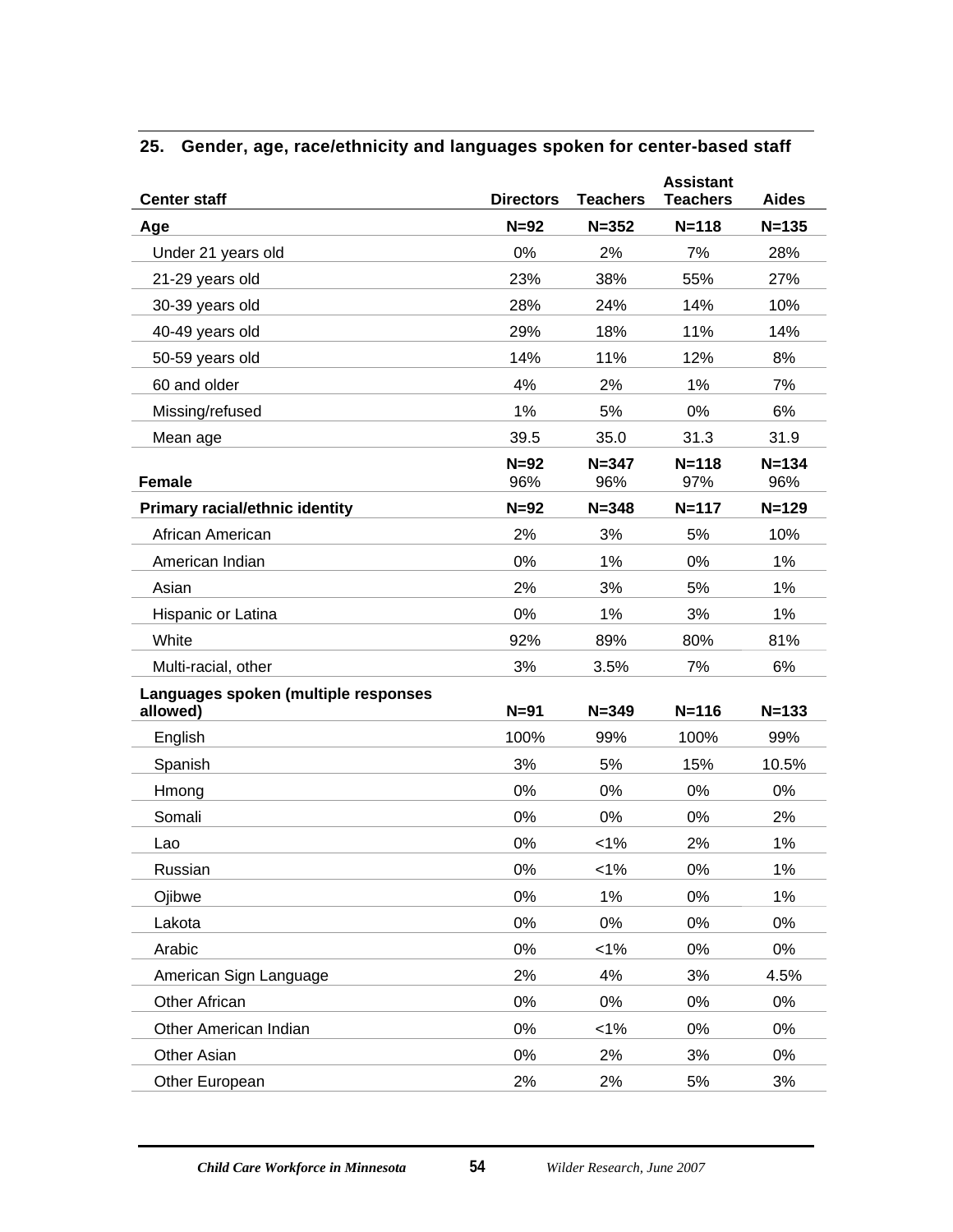| 25. Gender, age, race/ethnicity and languages spoken for center-based staff |
|-----------------------------------------------------------------------------|
| (continued)                                                                 |

| <b>Preschool staff</b>                | <b>Directors</b> | <b>Teachers</b>  | <b>Assistant</b><br><b>Teachers</b> | <b>Aides</b> |
|---------------------------------------|------------------|------------------|-------------------------------------|--------------|
| Age                                   | $N = 48$         | $N = 126$        | $N = 33$                            | $N = 31$     |
| Under 21 years old                    | 0%               | 1%               | 0%                                  | 3%           |
| 21-29 years old                       | 6%               | 17%              | 21%                                 | 16%          |
| 30-39 years old                       | 15%              | 17%              | 12%                                 | 23%          |
| 40-49 years old                       | 29%              | 30%              | 36%                                 | 32%          |
| 50-59 years old                       | 35%              | 25%              | 24%                                 | 16%          |
| 60 and older                          | 13%              | 6%               | 6%                                  | 3%           |
| Missing/refused                       | 2%               | 5%               | 0%                                  | 6%           |
| Mean age                              | 48.3             | 43.1             | 42.4                                | 40.8         |
| <b>Female</b>                         | $N=48$<br>96%    | $N = 125$<br>99% | $N = 33$                            | $N = 31$     |
|                                       |                  |                  | 100%                                | 100%         |
| <b>Primary racial/ethnic identity</b> | $N=48$           | $N = 125$        | $N = 33$                            | $N=30$       |
| African American                      | 0%               | 0%               | 0%                                  | 0%           |
| American Indian                       | 0%               | 0%               | 0%                                  | 0%           |
| Asian                                 | 0%               | 0%               | 3%                                  | 3%           |
| Hispanic or Latina                    | 0%               | 1%               | 0%                                  | 7%           |
| White                                 | 100%             | 98%              | 97%                                 | 90%          |
| Multi-racial, other                   | 0%               | 2%               | 0%                                  | 0%           |
| Languages spoken (multiple responses) | $N = 48$         | $N = 125$        | $N = 33$                            | $N = 31$     |
| English                               | 100%             | 100%             | 100%                                | 100%         |
| Spanish                               | 4%               | 3%               | 3%                                  | 6.5%         |
| Hmong                                 | 0%               | 0%               | 3%                                  | 0%           |
| Somali                                | 0%               | 0%               | 0%                                  | 0%           |
| Lao                                   | 0%               | 0%               | 0%                                  | 0%           |
| Russian                               | 0%               | 0%               | 0%                                  | 0%           |
| Ojibwe                                | 0%               | 0%               | 0%                                  | 0%           |
| Lakota                                | 0%               | 0%               | 0%                                  | 0%           |
| Arabic                                | 0%               | 0%               | 0%                                  | $0\%$        |
| American Sign Language                | 2%               | 4%               | 3%                                  | 4.5%         |
| Other African                         | 0%               | 0%               | $0\%$                               | $0\%$        |
| Other American Indian                 | 0%               | 0%               | $0\%$                               | $0\%$        |
| Other Asian                           | 0%               | 0%               | 3%                                  | 3%           |
| Other European                        | $0\%$            | 0%               | 2%                                  | $0\%$        |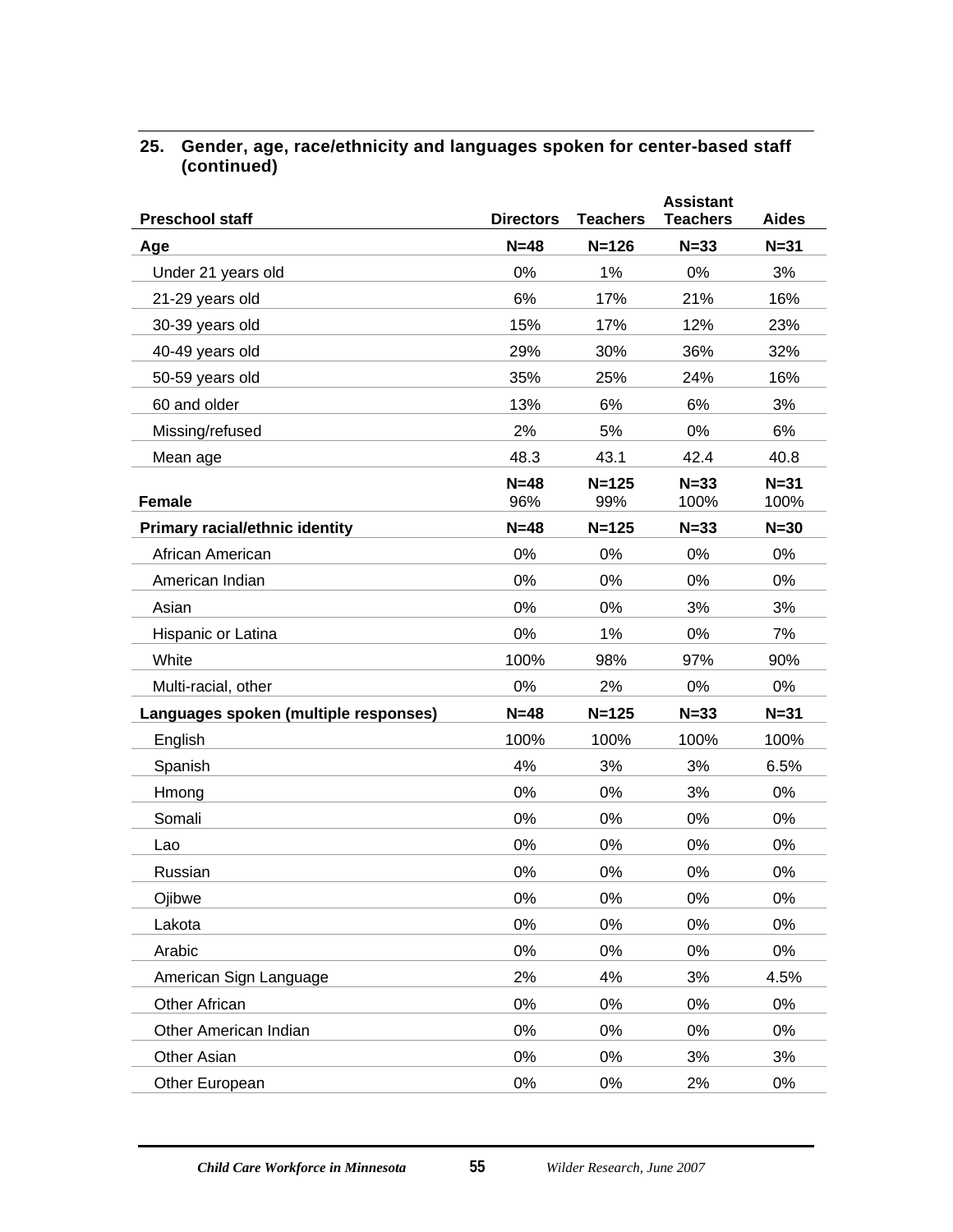| 25. Gender, age, race/ethnicity and languages spoken for center-based staff |
|-----------------------------------------------------------------------------|
| (continued)                                                                 |

| School-age staff                                 | <b>Directors</b> | <b>Teachers</b> | <b>Assistant</b><br><b>Teachers</b> | <b>Aides</b>  |
|--------------------------------------------------|------------------|-----------------|-------------------------------------|---------------|
| Age                                              | $N=55$           | $N=65$          | $N=45$                              | $N=62$        |
| Under 21 years old                               | 0%               | 0%              | 22%                                 | 47%           |
| 21-29 years old                                  | 27%              | 40%             | 38%                                 | 18%           |
| 30-39 years old                                  | 27%              | 22%             | 18%                                 | 10%           |
| 40-49 years old                                  | 22%              | 18%             | 4%                                  | 3%            |
| 50-59 years old                                  | 13%              | 9%              | 11%                                 | 5%            |
| 60 and older                                     | 5%               | 0%              | 2%                                  | 11%           |
| Missing/refused                                  | 5%               | 11%             | 4%                                  | 6%            |
| Mean age                                         | 38.4             | 34.2            | 31.0                                | 29.1          |
| <b>Female</b>                                    | $N=55$<br>82%    | $N=61$<br>93%   | $N=43$<br>88%                       | $N=61$<br>87% |
| <b>Primary racial/ethnic identity</b>            | $N=55$           | $N=61$          | $N=40$                              | $N=62$        |
| African American                                 | 0%               | 0%              | 3%                                  | 0%            |
| American Indian                                  | 0%               | 0%              | 0%                                  | 0%            |
| Asian                                            | 0%               | 0%              | 0%                                  | 3%            |
| Hispanic or Latina                               | 0%               | 2%              | 3%                                  | 2%            |
| White                                            | 98%              | 92%             | 90%                                 | 95%           |
| Multi-racial, other                              | 2%               | 7%              | 5%                                  | $0\%$         |
| Languages spoken (multiple responses<br>allowed) | $N=54$           | $N=63$          | $N=44$                              | $N=62$        |
| English                                          | 100%             | 100%            | 98%                                 | 100%          |
| Spanish                                          | 7%               | 5%              | 11%                                 | 18%           |
| Hmong                                            | 0%               | 0%              | 0%                                  | 0%            |
| Somali                                           | 0%               | 0%              | 0%                                  | 0%            |
| Lao                                              | 0%               | 0%              | 0%                                  | 0%            |
| Russian                                          | 0%               | 0%              | 4.5%                                | 3%            |
| Ojibwe                                           | 0%               | 0%              | 2%                                  | 0%            |
| Lakota                                           | 0%               | 0%              | 0%                                  | $0\%$         |
| Arabic                                           | 0%               | 0%              | 0%                                  | 0%            |
| American Sign Language                           | 6%               | 3%              | 9%                                  | 3%            |
| Other African                                    | 0%               | 0%              | $0\%$                               | $0\%$         |
| Other American Indian                            | 0%               | 0%              | 0%                                  | 0%            |
| Other Asian                                      | 0%               | 2%              | $0\%$                               | 2%            |
| Other European                                   | 2%               | 5%              | 2%                                  | $0\%$         |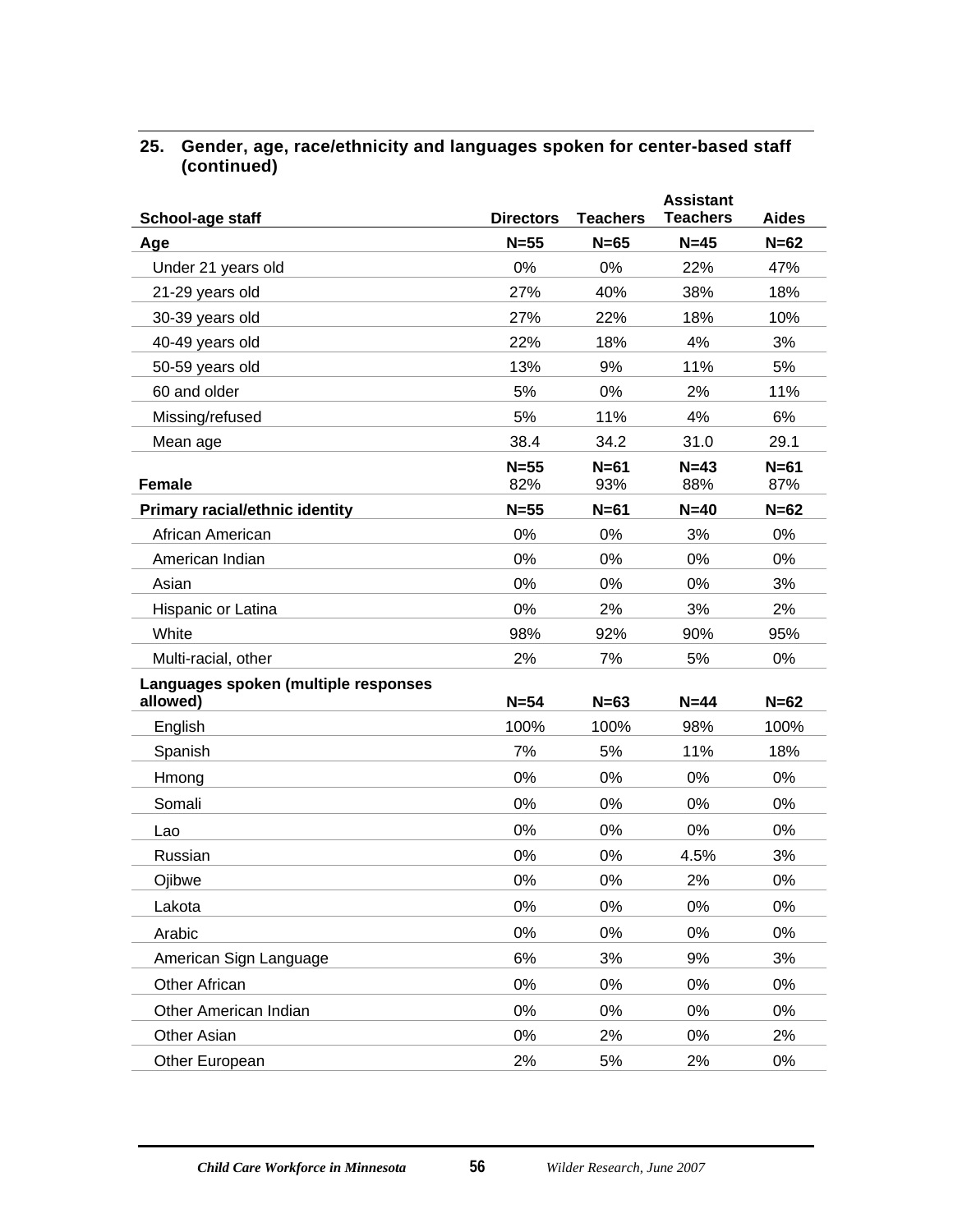# *Disabilities*

One percent of licensed family child care providers and one percent of center-based staff report having a special disability need that requires accommodations for training. These disabilities include Attention Deficit Disorder, hearing loss, dyslexic comprehension and allergies.

# *Household size and economic status*

Among licensed family child care providers, 53 percent report total household income, including child care income, of \$50,000 or more, similar to 1999. Fourteen percent report other employment in addition to child care. The other jobs are primarily part time, averaging about 14 hours per week. These results are similar to those reported in 1999.

Compared to all other licensed family child care providers, Hmong and Somali providers tend to have more adults in their household; a lower proportion of Somali providers (16 percent) live in households that earn \$50,000 or more; and Latina providers are least likely to have employment in addition to child care (5 percent).

Among center-based teachers, 55 percent of child care center teachers report total household income of \$40,000 or less. Twenty-one percent report other employment in addition to child care. The other jobs are primarily part time, averaging about 13 hours per week. Fifty-four percent of preschool teachers report total household income of \$50,000 or more. Eighteen percent report other employment in addition to child care. The other jobs are primarily part time, averaging about 13 hours per week. Thirty-six percent of schoolage program teachers report total household income of \$40,000 or less. Twenty-three percent report other employment in addition to child care. The other jobs are primarily part time, averaging about 16 hours per week.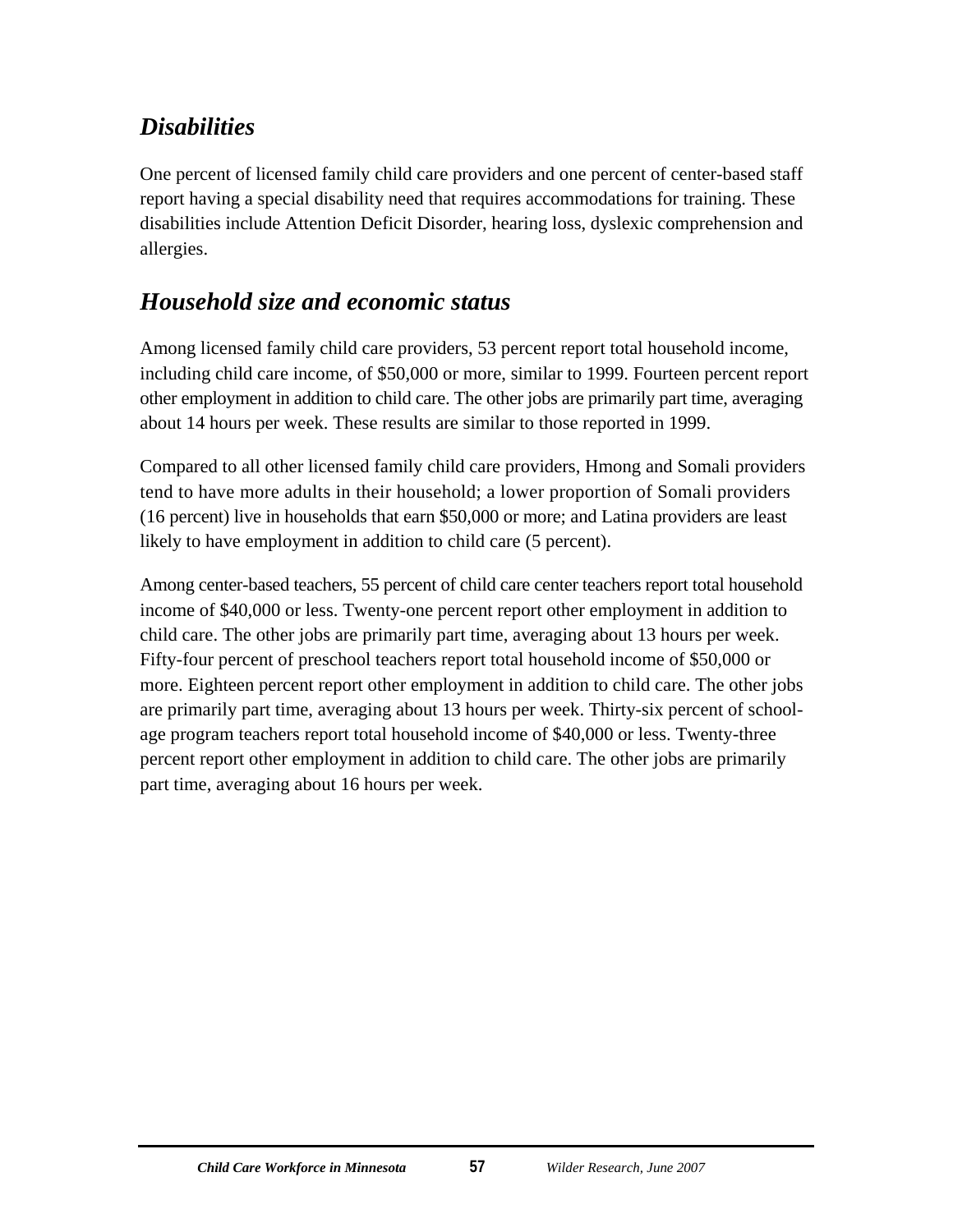| Number of other adults (18 years and older) in household                | $N = 354$ |
|-------------------------------------------------------------------------|-----------|
| None                                                                    | 12%       |
| One adult                                                               | 66%       |
| Two adults                                                              | 15%       |
| Three adults                                                            | 6%        |
| Four or five adults                                                     | $1\%$     |
| Total gross household income (income from child care business included) | $N = 354$ |
| Under \$20,000                                                          | 4%        |
| \$20,000 - \$29,999                                                     | 8%        |
| \$30,000 - \$39,999                                                     | 13%       |
| \$40,000 - \$49,999                                                     | 14%       |
| \$50,000 - \$74,999                                                     | 28%       |
| \$75,000 - \$99,000                                                     | 16%       |
| \$100,000 or more                                                       | 9%        |
| Refused/do not know                                                     | 8%        |
| Has other employment, in addition to child care                         | 14%       |
| Number of hours per week, on average, spent on that job(s)              | $N=48$    |
| Mean                                                                    | 14.3      |
| Median                                                                  | 8.5       |
| Range                                                                   | $1 - 45$  |

#### **26. Household size and economic status of licensed family child care providers**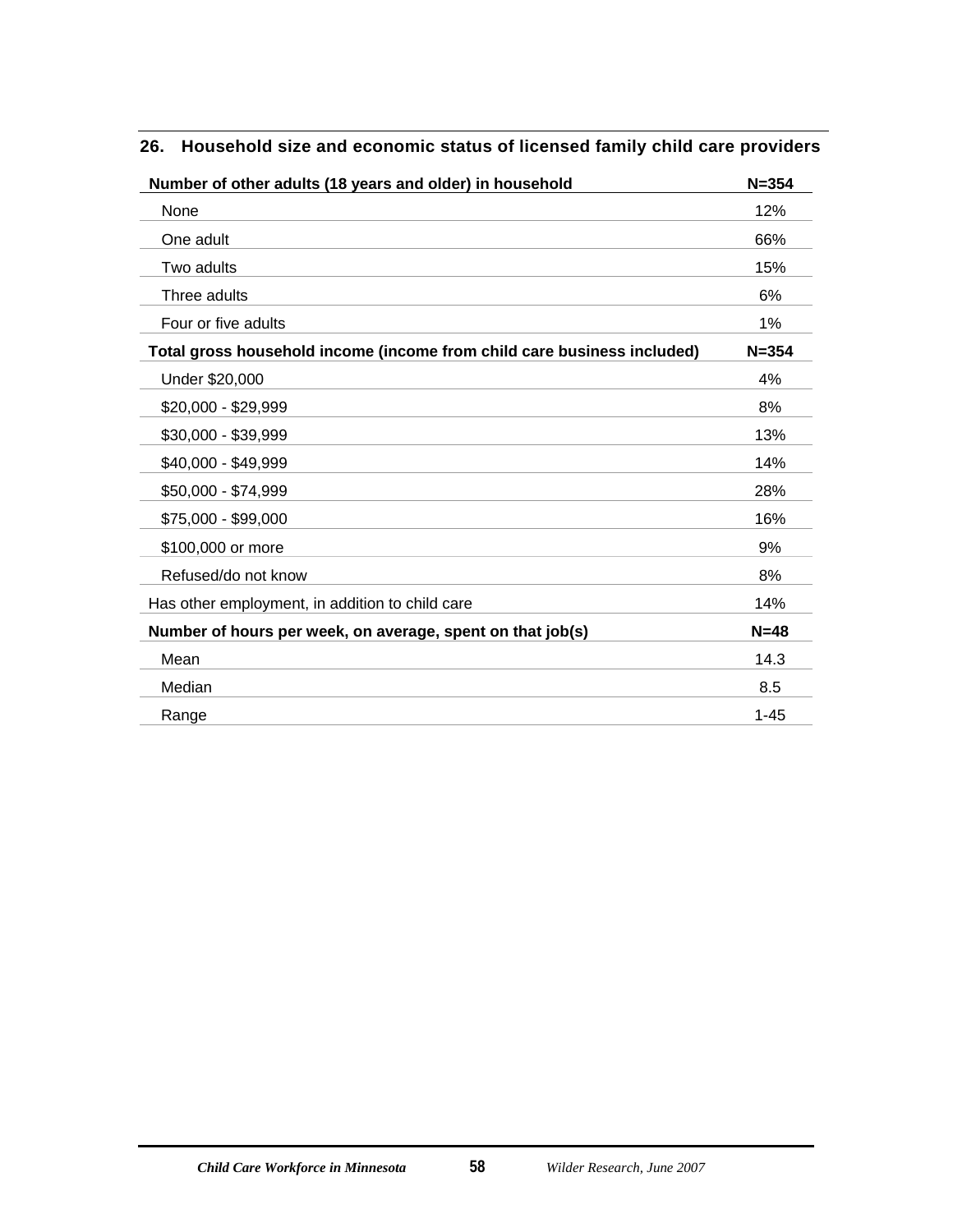|                                                 | American<br><b>Indian</b> | Hmong    | Latina | <b>Somali</b> |
|-------------------------------------------------|---------------------------|----------|--------|---------------|
| Number of other adults (18 years and older) in  |                           |          |        |               |
| household                                       | $N = 34$                  | $N=66$   | $N=43$ | $N=13$        |
| None                                            | 15%                       | 0%       | 12%    | 8%            |
| One adult                                       | 65%                       | 6%       | 77%    | 38%           |
| Two adults                                      | 18%                       | 44%      | 9%     | 31%           |
| Three adults                                    | 3%                        | 20%      | 2%     | 15%           |
| Four or more adults                             | 0%                        | 30%      | 0%     | 8%            |
| Total gross household income (income from child |                           |          |        |               |
| care business included)                         | $N = 34$                  | $N=67$   | $N=43$ | $N=13$        |
| Under \$20,000                                  | 6%                        | 1%       | $0\%$  | 23%           |
| \$20,000 - \$29,999                             | 12%                       | 3%       | 12%    | 8%            |
| \$30,000 - \$39,999                             | 15%                       | 4%       | 2%     | 23%           |
| \$40,000 - \$49,999                             | 6%                        | 10%      | 19%    | 15%           |
| \$50,000 - \$74,999                             | 21%                       | 13%      | 14%    | 8%            |
| \$75,000 - \$99,000                             | 24%                       | 30%      | 28%    | 8%            |
| \$100,000 or more                               | 9%                        | 6%       | 16%    | 0%            |
| Refused/do not know                             | 0%                        | 22%      | 5%     | 0%            |
| Has other employment, in addition to child care | 15%                       | 22%      | 5%     | 23%           |
| Number of hours per week, on average, spent in  |                           |          |        |               |
| other employment                                | $N=5$                     | $N=15$   | $N=2$  | $N = 3$       |
| Mean                                            | 16.2                      | 24.1     | 30.0   | 21.0          |
| Median                                          | 8                         | 25       | 30     | 20            |
| Range                                           | $1 - 36$                  | $6 - 40$ | 25-35  | $8 - 35$      |

#### **26. Household size and economic status of licensed family child care providers (continued)**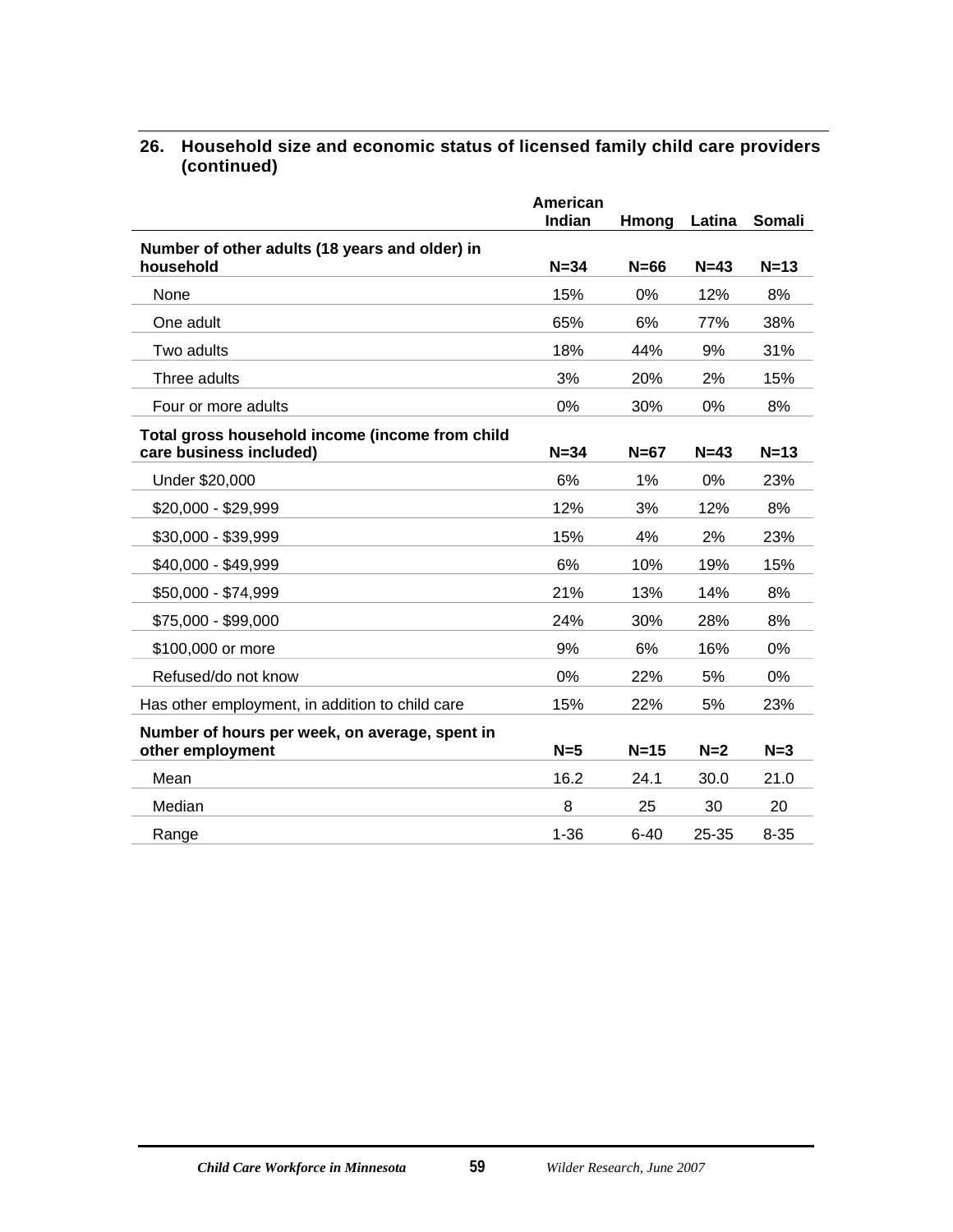#### **27. Economic status of center-based staff**

| <b>Center staff</b>                                                | <b>Directors</b> | <b>Teachers</b> | <b>Assistant</b><br><b>Teachers</b> | <b>Aides</b> |
|--------------------------------------------------------------------|------------------|-----------------|-------------------------------------|--------------|
| <b>Total gross household income</b>                                | $N=92$           | $N = 352$       | $N = 118$                           | $N = 32$     |
| Under \$20,000                                                     | 4%               | 17%             | 43%                                 | 33%          |
| \$20,000 - \$40,000                                                | 21%              | 38%             | 19.5%                               | 25%          |
| \$40,000 - \$50,000                                                | 15%              | 11%             | 11%                                 | 7%           |
| \$50,000 - \$75,000                                                | 26%              | 14%             | 8.5%                                | 7%           |
| \$75,000 or more                                                   | 28%              | 10%             | 7%                                  | 4%           |
| Missing/refused/do not know                                        | 5%               | 10%             | 11%                                 | 24%          |
| Has other employment, in addition to child care                    | 16.5%            | 21%             | 29%                                 | 17%          |
| Number of hours per week, on average, spent in<br>other employment | $N=15$           | $N=64$          | $N=32$                              | $N=20$       |
| Mean                                                               | 17.5             | 12.8            | 15.5                                | 16.7         |
| Median                                                             | 20               | 10              | 14                                  | 16           |
| Range                                                              | $2 - 40$         | $2 - 40$        | $2 - 40$                            | $4 - 35$     |
| <b>Preschool staff</b>                                             |                  |                 |                                     |              |
| Total gross household income                                       | $N = 48$         | $N = 126$       | $N = 33$                            | $N=31$       |
| Under \$20,000                                                     | 2%               | 4%              | 15%                                 | 19%          |
| \$20,000 - \$40,000                                                | 4%               | 18%             | 18%                                 | 10%          |
| \$40,000 - \$50,000                                                | 8%               | 11%             | 18%                                 | 3%           |
| \$50,000 - \$75,000                                                | 35%              | 25%             | 9%                                  | 32%          |
| \$75,000 or more                                                   | 42%              | 29%             | 33%                                 | 16%          |
| Missing/refused/do not know                                        | 8%               | 12%             | 6%                                  | 19%          |
| Has other employment, in addition to child care                    | 25%              | 18%             | 37.5%                               | 23%          |
| Number of hours per week, on average, spent in<br>other employment | $N=10$           | $N=20$          | $N=12$                              | $N=6$        |
| Mean                                                               | 25.3             | 13.1            | 12.3                                | 18.3         |
| Median                                                             | 22               | 10              | 10                                  | 15           |
| Range                                                              | $3 - 50$         | $1 - 40$        | $2 - 25$                            | 10-30        |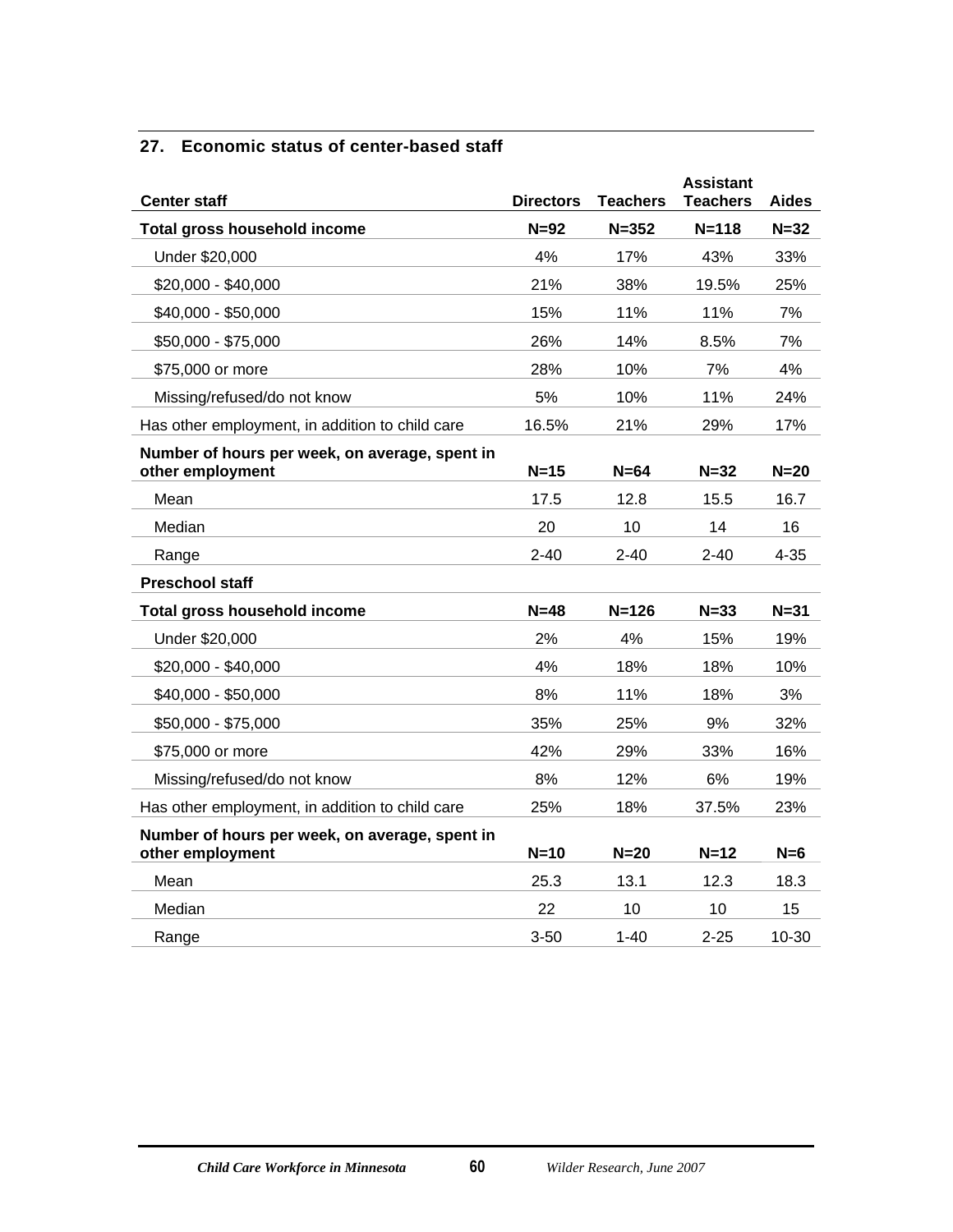|                                                 |                  |                 | <b>Assistant</b> |              |
|-------------------------------------------------|------------------|-----------------|------------------|--------------|
| School-age staff                                | <b>Directors</b> | <b>Teachers</b> | Teachers         | <b>Aides</b> |
| Total gross household income                    | $N = 55$         | $N = 65$        | $N = 45$         | $N = 62$     |
| Under \$20,000                                  | 4%               | 8%              | 42%              | 27%          |
| \$20,000 - \$40,000                             | 25.5%            | 28%             | 20%              | 23%          |
| $$40,000 - $50,000$                             | 11%              | 9%              | 7%               | 6.5%         |
| \$50,000 - \$75,000                             | 27%              | 23%             | 4%               | 8%           |
| \$75,000 or more                                | 20%              | 12%             | 11%              | 14.5%        |
| Missing/refused/do not know                     | 13%              | 20%             | 16%              | 21%          |
| Has other employment, in addition to child care | 24%              | 23%             | 29.5%            | 29%          |
| Number of hours per week, on average, spent     |                  |                 |                  |              |
| in other employment                             | $N = 11$         | $N=14$          | $N=13$           | $N=16$       |
| Mean                                            | 18.2             | 16.1            | 24.3             | 23.6         |
| Median                                          | 12               | 14              | 30               | 15.5         |
| Range                                           | $3 - 34$         | $4 - 40$        | $3-40$           | $3 - 55$     |

#### **27. Economic status of center-based staff (continued)**

### *Child care experience*

Licensed family child care providers overall have worked, on average, 14 or 15 years in the early childhood or school-age care and education field, about four years longer than reported in 1999. They have been licensed family child care providers for an average of 11 or 12 years. Hmong and Somali providers tend to be newer to the field (average of about six years) and to the licensed family child care profession (average of about four or five years).

Fewer than half (44 percent) of family child care providers have indicated, according to CCR&R data, that they have some experience caring for children with special needs. Based on survey responses, almost three-fourths (73 percent) of center teachers, 60 percent of preschool teachers and 90 percent of school-age teachers say they have some experience serving children with special needs.

Center teachers have worked, on average, about 11 years in the early childhood or school-age care and education field and have worked in a center-based program for an average of about 10 years. About three-quarters have experience serving children with special needs.

Center teachers in the metropolitan area have worked more years in center-based programs, on average, than those in greater Minnesota (11 years compared with 8 years).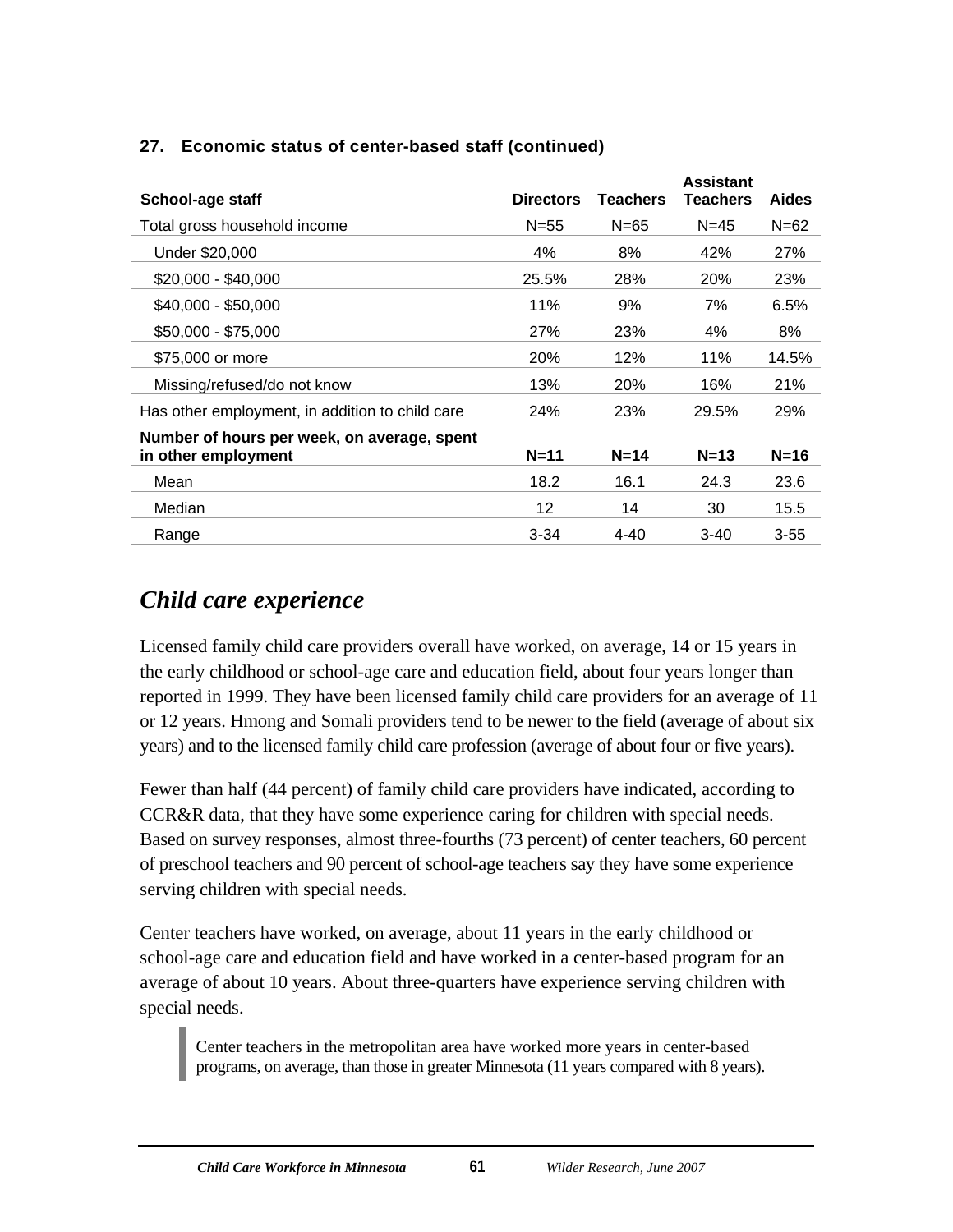Preschool teachers have worked, on average, about 15 years in the early childhood or school-age care and education field and have worked in a center-based program for an average of 10 years. About 62 percent have experience serving children with special needs.

School-age care teachers have worked, on average, about 10 years in the early childhood or school-age care and education field and have worked in a center-based program for an average of eight or nine years. Ninety-one percent have experience serving children with special needs.

Figure 29 also shows the child care experience levels for directors, assistant teachers and aides in center-based programs.

| Number of years worked in the early childhood or school-age care and<br>education field |          |
|-----------------------------------------------------------------------------------------|----------|
| 0 years                                                                                 | 2%       |
| 1-10 years                                                                              | 39%      |
| 11-20 years                                                                             | 36%      |
| 21-30 years                                                                             | 18%      |
| More than 30 years                                                                      | 6%       |
| Mean                                                                                    | 14.5     |
| Median                                                                                  | 13       |
| Range                                                                                   | $0 - 43$ |
| Number of years as a licensed family child care provider                                |          |
| 0 years                                                                                 | 2%       |
| 1-10 years                                                                              | 51%      |
| $11-20$ years                                                                           | 31%      |
| 21-30 years                                                                             | 13%      |
| More than 30 years                                                                      | 4%       |
| Mean                                                                                    | 11.6     |
| Median                                                                                  | 10       |
| Range                                                                                   | $0 - 39$ |

#### **28. Child care experience of licensed family child care providers**

**N=354**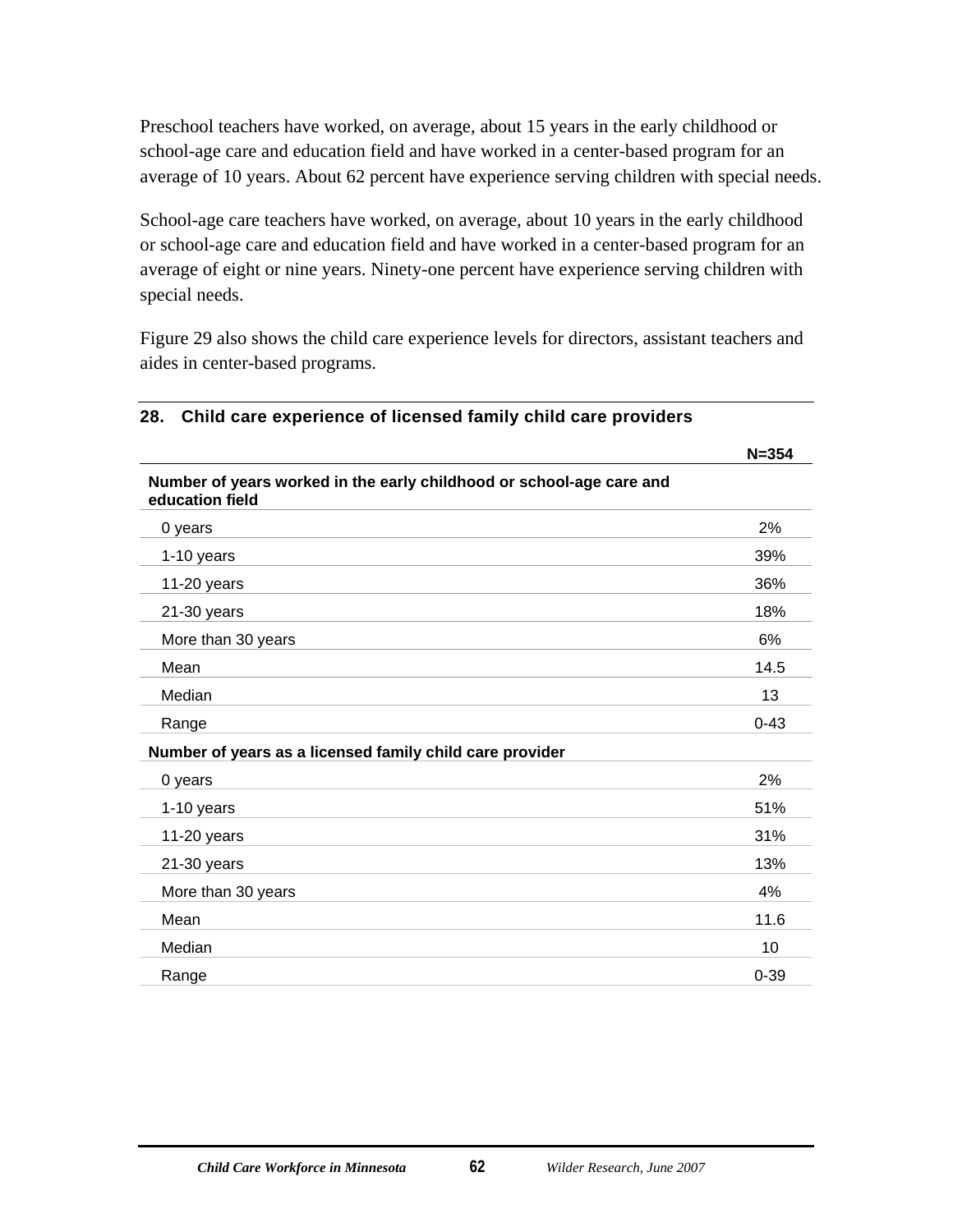|                                                 | American<br>Indian | Hmong    | Latina         | Somali   |
|-------------------------------------------------|--------------------|----------|----------------|----------|
| Number of years worked in the early childhood   |                    |          |                |          |
| or school-age care and education field          | $N = 33$           | $N=67$   | $N=43$         | $N=13$   |
| 0 years                                         | 0%                 | 1%       | 2%             | $0\%$    |
| $1-10$ years                                    | 12%                | 51%      | 35%            | 38%      |
| 11-20 years                                     | 58%                | 45%      | 40%            | 62%      |
| $21-30$ years                                   | 24%                | 3%       | 21%            | $0\%$    |
| More than 30 years                              | 6%                 | 0%       | 2%             | 0%       |
| Mean                                            | 13.3               | 5.7      | 10.1           | 6.5      |
| Median                                          | 11                 | 5        | $\overline{7}$ | 6        |
| Range                                           | $2 - 30$           | $0 - 20$ | $0 - 30$       | $1 - 15$ |
| Number of years as a licensed family child care |                    |          |                |          |
| provider                                        | $N = 34$           | $N=67$   | $N=43$         | $N=13$   |
| 0 years                                         | 0%                 | 1%       | 2%             | 0%       |
| 1-10 years                                      | 65%                | 91%      | 72%            | 100%     |
| 11-20 years                                     | 24%                | 7%       | 19%            | 0%       |
| $21-30$ years                                   | 12%                | 0%       | 7%             | 0%       |
| More than 30 years                              | 0%                 | 0%       | 0%             | 0%       |
| Mean                                            | 10.1               | 4.9      | 7.7            | 3.8      |
| Median                                          | $\overline{7}$     | 4        | 5              | 3        |
| Range                                           | $2 - 27$           | $0 - 20$ | $0 - 30$       | $1 - 8$  |
|                                                 |                    |          |                |          |

### **28. Child care experience of licensed family child care providers (continued)**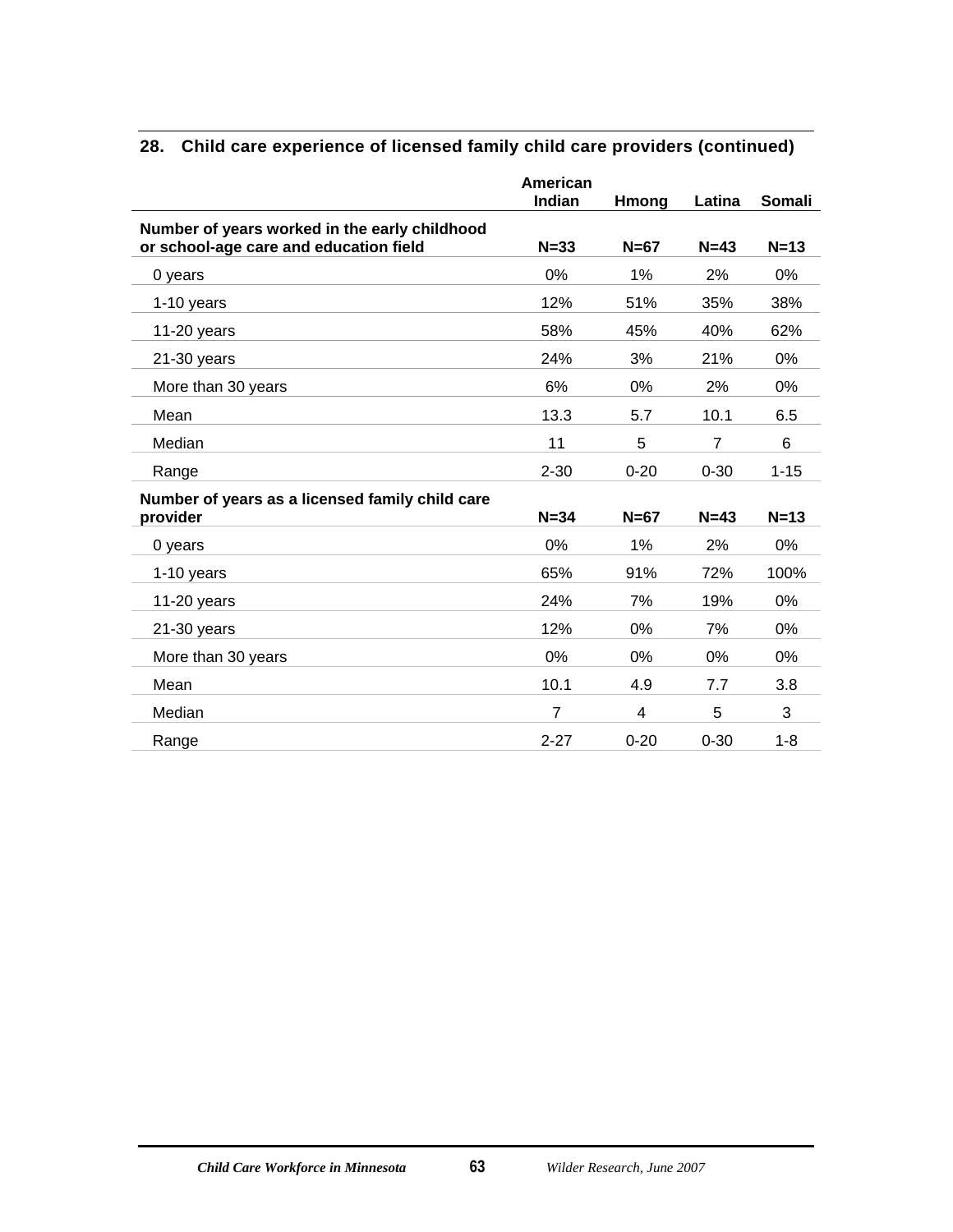### **29. Child care experience of center-based staff**

| <b>Center staff</b>                                                                      | <b>Directors</b> | <b>Teachers</b>    | <b>Assistant</b><br><b>Teachers</b> | <b>Aides</b>     |
|------------------------------------------------------------------------------------------|------------------|--------------------|-------------------------------------|------------------|
| Number of years worked in the early childhood or school-                                 |                  |                    |                                     |                  |
| age care and education field                                                             | $N=90$           | $N = 340$          | $N = 113$                           | $N = 130$        |
| Mean                                                                                     | 15.3             | 11.2               | 6.3                                 | 5.4              |
| Median                                                                                   | 14.5             | 9                  | 4                                   | 3.5              |
| Range                                                                                    | $< 1 - 38$       | $<1 - 41$          | $< 1 - 45$                          | $<$ 1 - 30       |
| Years in center-based program(s)                                                         | $N=90$           | $N = 341$          | $N = 116$                           | $N = 130$        |
| Mean                                                                                     | 13.6             | 9.8                | 5.2                                 | 4.5              |
| Median                                                                                   | 12               | 8                  | 3                                   | 3                |
| Range                                                                                    | $<$ 1 - 35       | $< 1 - 32$         | $< 1 - 45$                          | $< 1 - 30$       |
| Has experience serving special needs children                                            | $N=92$<br>78%    | $N = 346$<br>74%   | $N = 117$<br>68%                    | $N = 131$<br>50% |
| <b>Preschool staff</b>                                                                   |                  |                    |                                     |                  |
| Number of years worked in the early childhood or school-<br>age care and education field | $N=48$           | $N = 124$          | $N=32$                              | $N=28$           |
| Mean                                                                                     | 19.0             | 14.7               | 8.7                                 | 6.8              |
| Median                                                                                   | 18               | 14                 | 7.5                                 | 4.5              |
| Range                                                                                    | $<1 - 41$        | $< 1 - 47$         | $< 1 - 20$                          | $<$ 1 - 21       |
| Years in center-based program(s)                                                         | $N=48$           | $N = 122$          | $N = 31$                            | $N=29$           |
| Mean                                                                                     | 15.9             | 10                 | 7.2                                 | 5.7              |
| Median                                                                                   | 16.5             | 9                  | 5                                   | 3                |
| Range                                                                                    | $< 1 - 38$       | $< 1 - 40$         | $<1 - 22$                           | $<1 - 19$        |
| Has experience serving special needs children                                            | $N=48$<br>75%    | $N = 122$<br>61.5% | $N = 33$<br>61%                     | $N = 31$<br>39%  |
| School-age staff                                                                         |                  |                    |                                     |                  |
| Number of years worked in the early childhood or school-<br>age care and education field | $N=54$           | $N=64$             | $N=44$                              | $N=58$           |
| Mean                                                                                     | 11.3             | 9.7                | 6.6                                 | 6.0              |
| Median                                                                                   | 9                | 7.5                | $\overline{4}$                      | 2.5              |
| Range                                                                                    | $< 1 - 39$       | $< 1 - 25$         | $< 1 - 25$                          | $< 1 - 39$       |
| Years in center-based program(s)                                                         | $N=53$           | $N=63$             | $N=43$                              | $N=52$           |
| Mean                                                                                     | 9.3              | 8.5                | 4.7                                 | 3.4              |
| Median                                                                                   | 8                | $6\phantom{1}6$    | 3                                   | $\overline{2}$   |
| Range                                                                                    | $<1 - 23$        | $< 1 - 25$         | $< 1 - 18$                          | $<1 - 17$        |
| Has experience serving special needs children                                            | $N=55$<br>96%    | $N=65$<br>91%      | $N=44$<br>77%                       | $N=59$<br>64%    |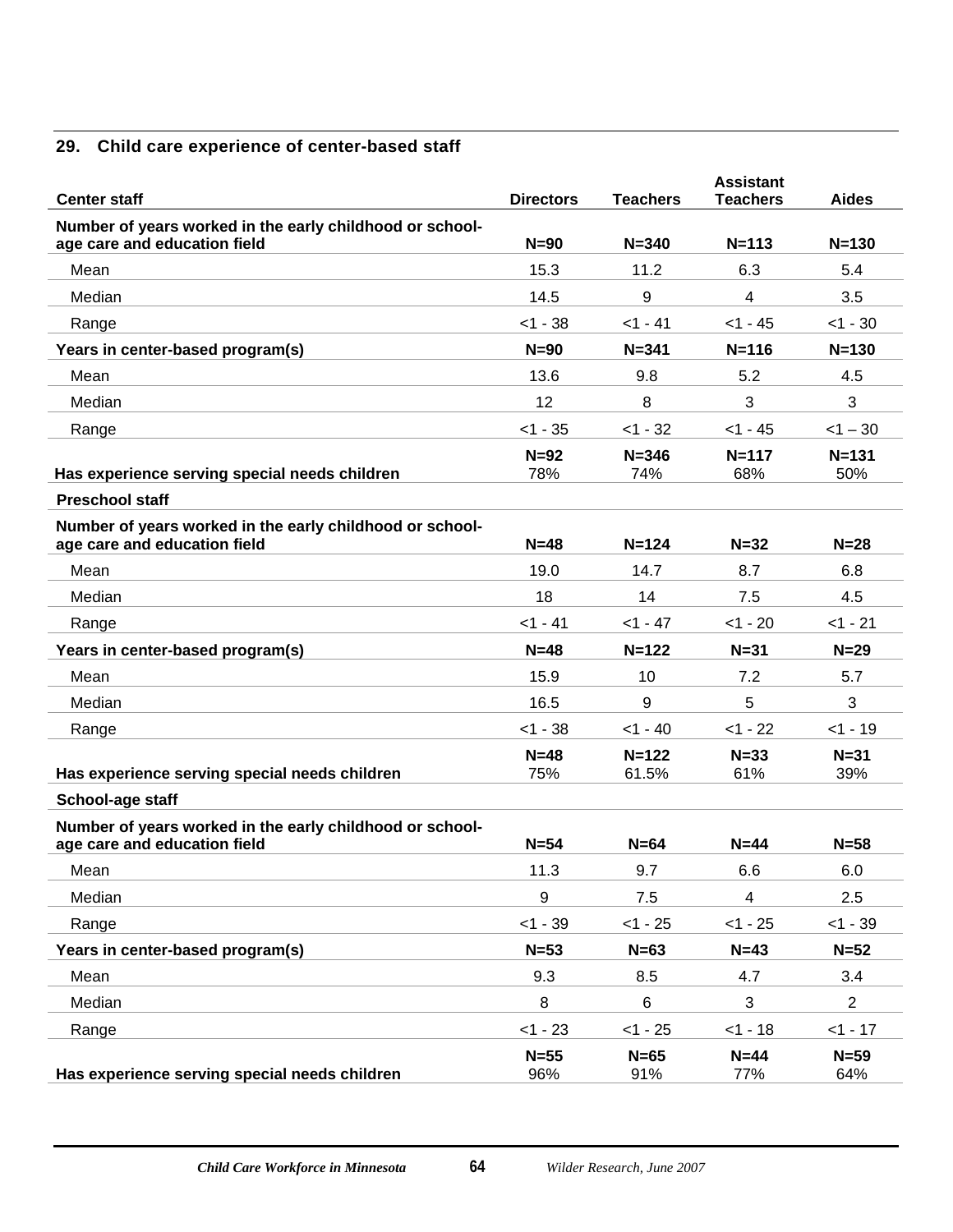# *Early childhood education*

### Degrees and certificates completed

Among licensed family child care providers overall, about 24 percent have bachelor's degrees or higher, including 10 percent with child-related degrees. In 1999, 7 percent had early childhood degrees. A larger proportion of Latina providers report having bachelor's degrees or higher (35 percent), including 16 percent with child-related degrees.

Among center-based teachers, 45 percent in child care centers report having bachelor's degrees or higher, including 34 percent with child-related degrees; about 78 percent in preschools report having bachelor's degrees or higher, including 68 percent with childrelated degrees; and 55 percent in school-age care programs report having bachelor's degrees or higher, including 40 percent child-related degrees.

Eighteen percent of center teachers report having a Child Development Associate (CDA) credential, followed by 14 percent of school-age program teachers, 10 percent of preschool teachers and 3 percent of licensed family child care providers. An additional 4 percent of family child care providers, 9 percent of center teachers, 8 percent of preschool teachers, and 9 percent of school-age teachers have earned some other type of child-related associate degrees.

Among center-based directors, 67 percent in child care centers report having bachelor's degrees or higher, including 45 percent with child-related degrees; 81 percent in preschools report having bachelor's degrees or higher, including 73 percent with child-related degrees; and about 59 percent in school-age care programs report having bachelor's degrees or higher, including 46 percent with child-related degrees.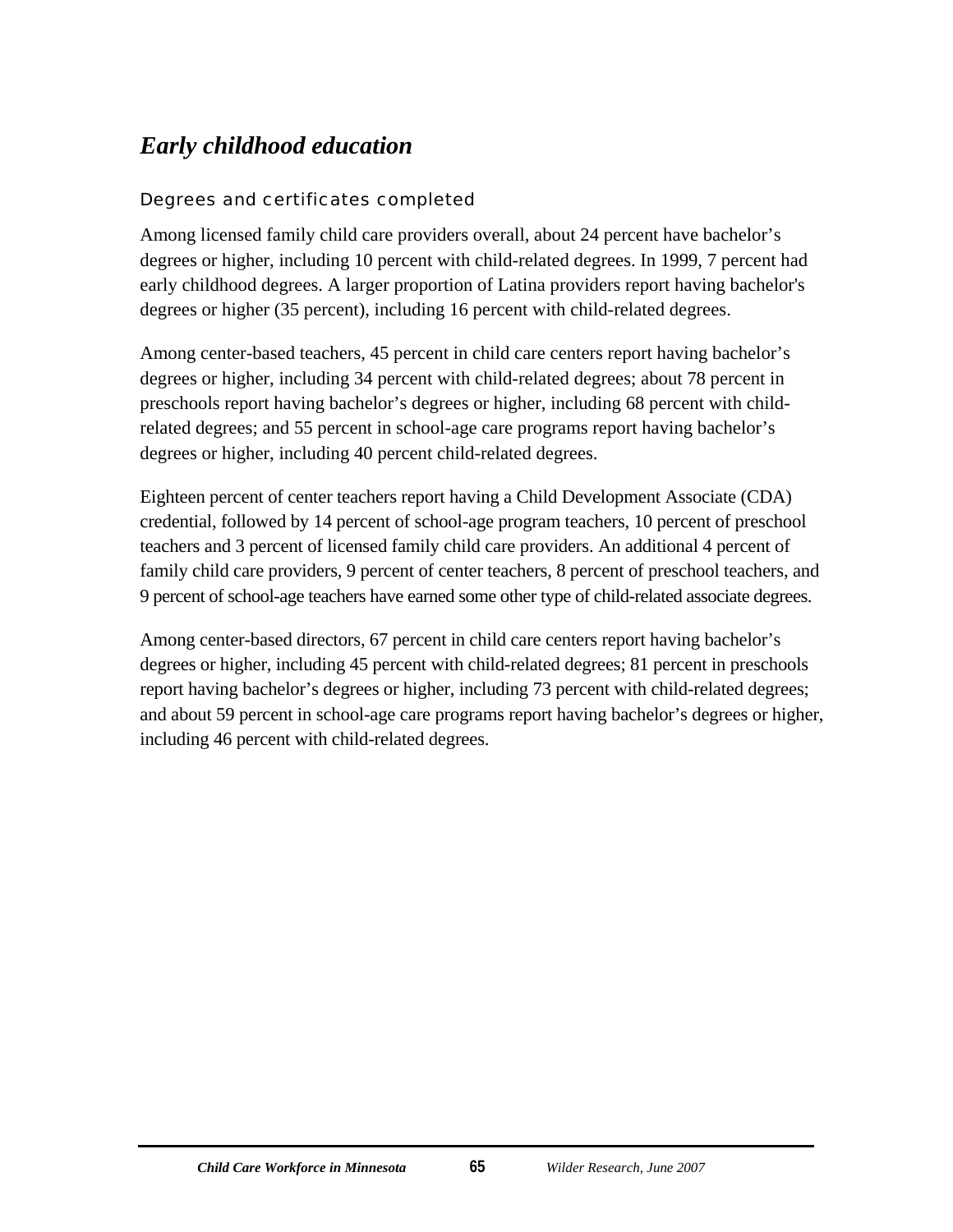| 30. Degrees and certificates completed by licensed family child care |
|----------------------------------------------------------------------|
| providers                                                            |

| Multiple responses allowed                      | $N = 333$ |
|-------------------------------------------------|-----------|
| High school diploma or GED                      | 99%       |
| Some child development college courses          | 31%       |
| 1-year child-related certificate                | 5%        |
| Child Development Associate (CDA) credential    | 3%        |
| 2-year child-related degree                     | 5%        |
| 4-year child-related degree                     | 10%       |
| MA degree or higher, child-related              | 1%        |
| RN or LPN degree                                | 3%        |
| Special education degree                        | 2%        |
| BA/BS or higher degree, not child-related       | 11%       |
| <b>Unduplicated responses</b>                   |           |
| Child-related bachelor's degree or higher       | 10%       |
| Bachelor's degree or higher - not child related | 13.5%     |

|                                                   | American |        |        |        |
|---------------------------------------------------|----------|--------|--------|--------|
|                                                   | Indian   | Hmong  | Latina | Somali |
| <b>Multiple responses allowed</b>                 | $N = 34$ | $N=67$ | $N=43$ | $N=13$ |
| High school diploma or GED                        | 94%      | 43%    | 91%    | 46%    |
| Some child development college courses            | 44%      | 12%    | 47%    | 31%    |
| 1-year child-related certificate                  | 3%       | 7%     | 5%     | $0\%$  |
| <b>Child Development Associate</b>                |          |        |        |        |
| (CDA) credential                                  | 3%       | 3%     | 0%     | 0%     |
| 2-year child-related degree                       | 3%       | 1.5%   | 0%     | 0%     |
| 4-year child-related degree                       | 9%       | 3%     | 12%    | 8%     |
| MA degree or higher, child-related                | $0\%$    | 0%     | 7%     | $0\%$  |
| RN or LPN degree                                  | 6%       | 0%     | 2%     | $0\%$  |
| Special education degree                          | $0\%$    | 0%     | 0%     | $0\%$  |
| BA/BS or higher degree, not child-related         | 3%       | 1%     | 19%    | 0%     |
| Education level not reported (missing)            | 3%       | 54%    | 9%     | 46%    |
| <b>Unduplicated responses</b>                     |          |        |        |        |
| Child-related bachelor's degree or higher         | 9%       | 3%     | 16%    | 8%     |
| Bachelor's degree or higher, not<br>child-related | 9%       | 0%     | 19%    | $0\%$  |

*Source: Child Care Resource and Referral database.* 

*Note: Cases indicating an associate degree or higher were recoded as having a diploma or GED. Cases indicating a childrelated degree were recoded as having some child development coursework in college.*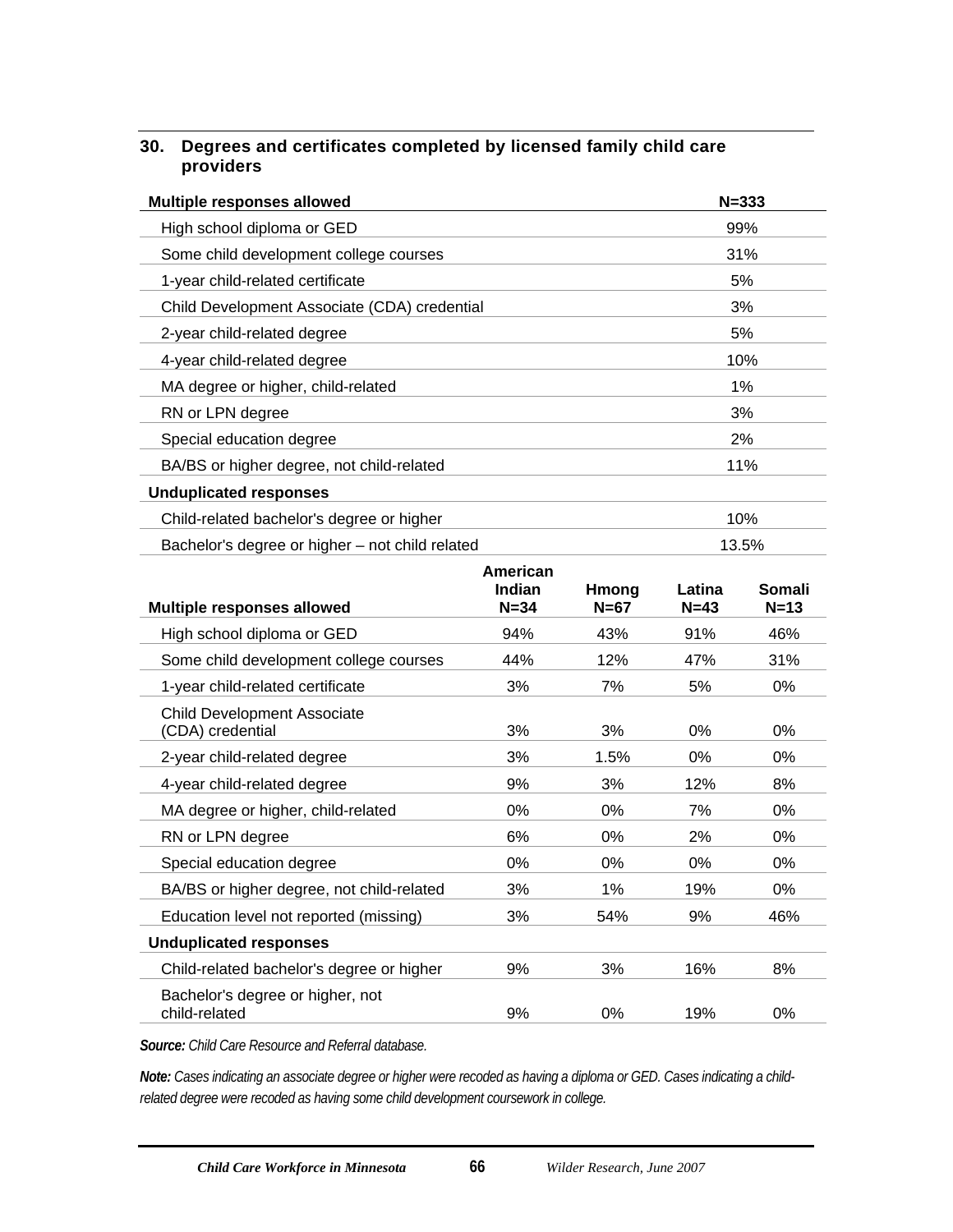### **31. Degrees and certificates completed by center-based staff**

|                                                | <b>Directors</b> | <b>Teachers</b> | <b>Assistant</b><br><b>Teachers</b> | <b>Aides</b> |
|------------------------------------------------|------------------|-----------------|-------------------------------------|--------------|
| <b>Center staff</b>                            | $N=91$           | $N = 351$       | $N = 116$                           | $N = 119$    |
| <b>Multiple responses allowed</b>              |                  |                 |                                     |              |
| High school diploma or GED                     | 100%             | 99%             | 99%                                 | 96%          |
| Some child development college courses         | 94.5%            | 88%             | 84.5%                               | 24%          |
| 1-year child-related certificate               | 7%               | 15%             | 10%                                 | 4%           |
| Child Development Associate (CDA) credential   | 11%              | 18%             | 7%                                  | 1%           |
| 2-year child-related degree                    | 18%              | 13%             | 9.5%                                | 1%           |
| 4-year child-related degree                    | 44%              | 33%             | 15.5%                               | 2.5%         |
| MA degree or higher, child-related             | 3%               | 3%              | 3%                                  | 0%           |
| RN or LPN degree                               | 0%               | 1%              | 1%                                  | 2%           |
| Special education degree                       | 3%               | 2%              | 2%                                  | 2%           |
| BA/BS or higher degree, not child-related      | 18%              | 14.5%           | 19%                                 | 4%           |
| <b>Unduplicated responses</b>                  |                  |                 |                                     |              |
| Child-related bachelor's degree or higher      | 45%              | 34%             | 17%                                 | 35%          |
| Bachelor's degree or higher, not child-related | 12%              | 11%             | 17%                                 | 5%           |
| <b>Preschool staff</b>                         | $N=48$           | $N = 126$       | $N = 33$                            | $N = 31$     |
| <b>Multiple responses allowed</b>              |                  |                 |                                     |              |
| High school diploma or GED                     | 98%              | 100%            | 100%                                | 100%         |
| Some child development college courses         | 90%              | 96%             | 58%                                 | 42%          |
| 1-year child-related certificate               | 6%               | 6%              | 3%                                  | 3%           |
| Child Development Associate (CDA) credential   | 4%               | 9.5%            | 12%                                 | 6.5%         |
| 2-year child-related degree                    | 8%               | 8%              | 6%                                  | 0%           |
| 4-year child-related degree                    | 69%              | 66%             | 15%                                 | 3%           |
| MA degree or higher, child-related             | 21%              | 3%              | 3%                                  | 0%           |
| RN or LPN degree                               | 0%               | 0%              | 0%                                  | 0%           |
| Special education degree                       | 6%               | 5%              | 9%                                  | 0%           |
| BA/BS or higher degree, not child-related      | 17%              | 14%             | 27%                                 | 26%          |
| <b>Unduplicated responses</b>                  |                  |                 |                                     |              |
| Child-related bachelor's degree or higher      | 73%              | 67.5%           | 18%                                 | 3%           |
| Bachelor's degree or higher, not child-related | 8%               | 10%             | 27%                                 | 23%          |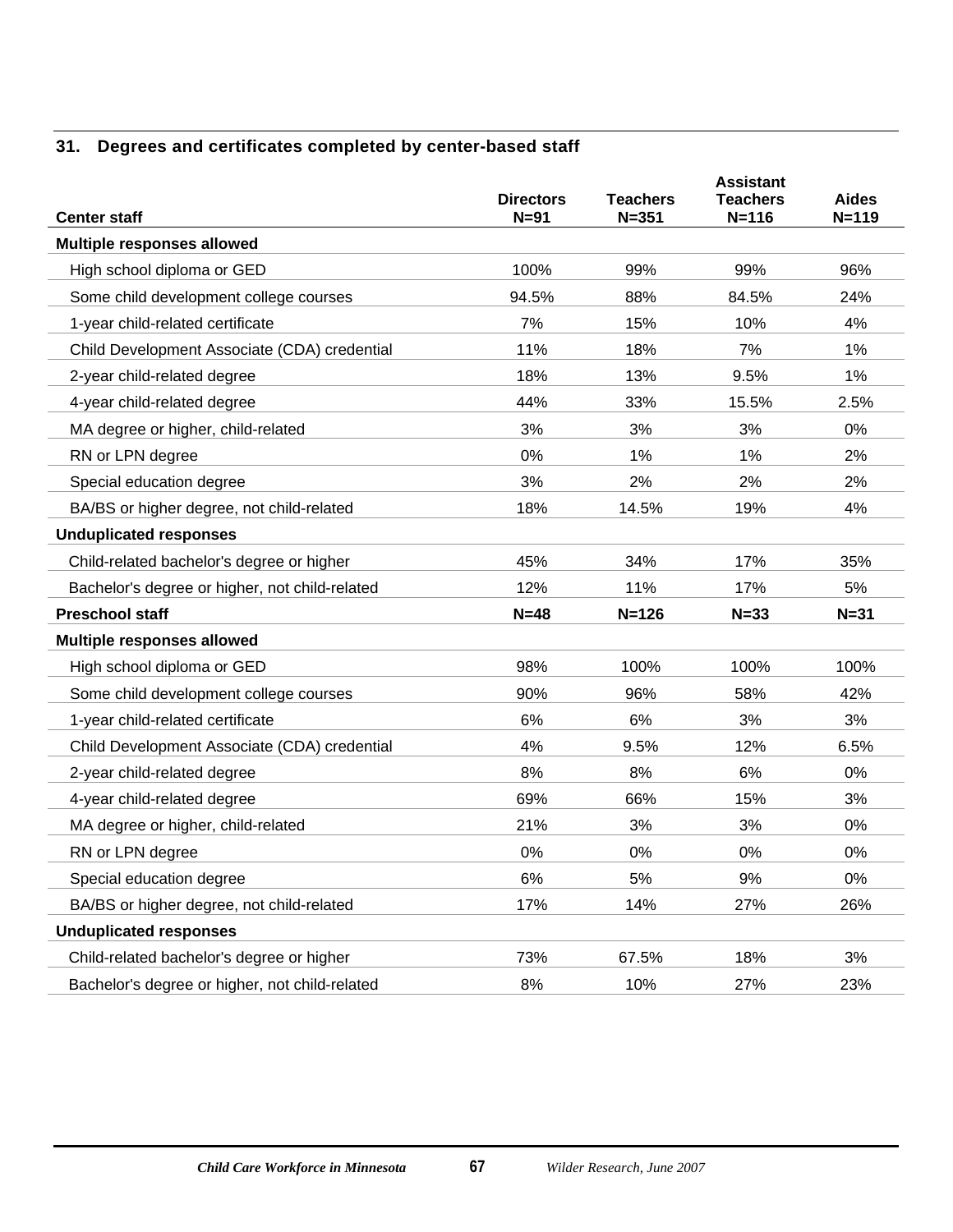#### **31. Degrees and certificates completed by center-based staff (continued)**

| School-age staff                             | <b>Directors</b><br>$N=55$ | <b>Teachers</b><br>$N=65$ | <b>Assistant</b><br><b>Teachers</b><br>$N=44$ | <b>Aides</b><br>$N=44$ |
|----------------------------------------------|----------------------------|---------------------------|-----------------------------------------------|------------------------|
| Multiple responses allowed                   |                            |                           |                                               |                        |
| High school diploma or GED                   | 100%                       | 100%                      | 96.5%                                         | 100%                   |
| Some child development college courses       | 87%                        | 83%                       | 57%                                           | 34%                    |
| 1-year child-related certificate             | 5.5%                       | 9%                        | 4.5%                                          | 7%                     |
| Child Development Associate (CDA) credential | 11%                        | 14%                       | 2%                                            | 2%                     |
| 2-year child-related degree                  | 4%                         | 15%                       | 2%                                            | 4.5%                   |
| 4-year child-related degree                  | 42%                        | 40%                       | 11%                                           | 2%                     |
| MA degree or higher, child-related           | 2%                         | 1.5%                      | 2%                                            | 0%                     |
| RN or LPN degree                             | 0%                         | 0%                        | 0%                                            | 4.5%                   |
| Special education degree                     | 5.5%                       | 1.5%                      | 4.5%                                          | $0\%$                  |
| BA/BS or higher degree, not child-related    | 18%                        | 18.5%                     | 11%                                           | 7%                     |
| <b>Unduplicated responses</b>                |                            |                           |                                               |                        |
| Child-related bachelor's degree or higher    | 45.5%                      | 40%                       | 16%                                           | 2%                     |
| Bachelor's degree or higher, child-related   | 13%                        | 15%                       | 4.5%                                          | 11%                    |

*Note: Overall, 12 percent of center-based respondents who indicated a child-related associate degree or higher did not indicate receiving a high school diploma or GED or taking some child development college courses. Cases indicating an associate degree or higher were recoded as having a diploma or GED. Cases indicating a child-related degree were recoded as having some child development coursework in college.* 

#### Continuing early childhood education

Twenty percent of licensed family child care providers overall report completing any continuing education college classes in child development or early childhood in the last 12 months, with a median of eight or nine hours. Few Hmong providers (2 percent) report completing any continuing education classes at the college level.

As reported by center-based teachers, the percentage completing any continuing education college classes in child development or early childhood in the last 12 months is as follows: 50 percent in child care centers, with a wide range of hours and a median of 30 hours; 43 percent in preschools, with a wide range of hours and a median of 17 hours; and 51 percent in school-age programs, with a wide range of hours and a median of 14 hours.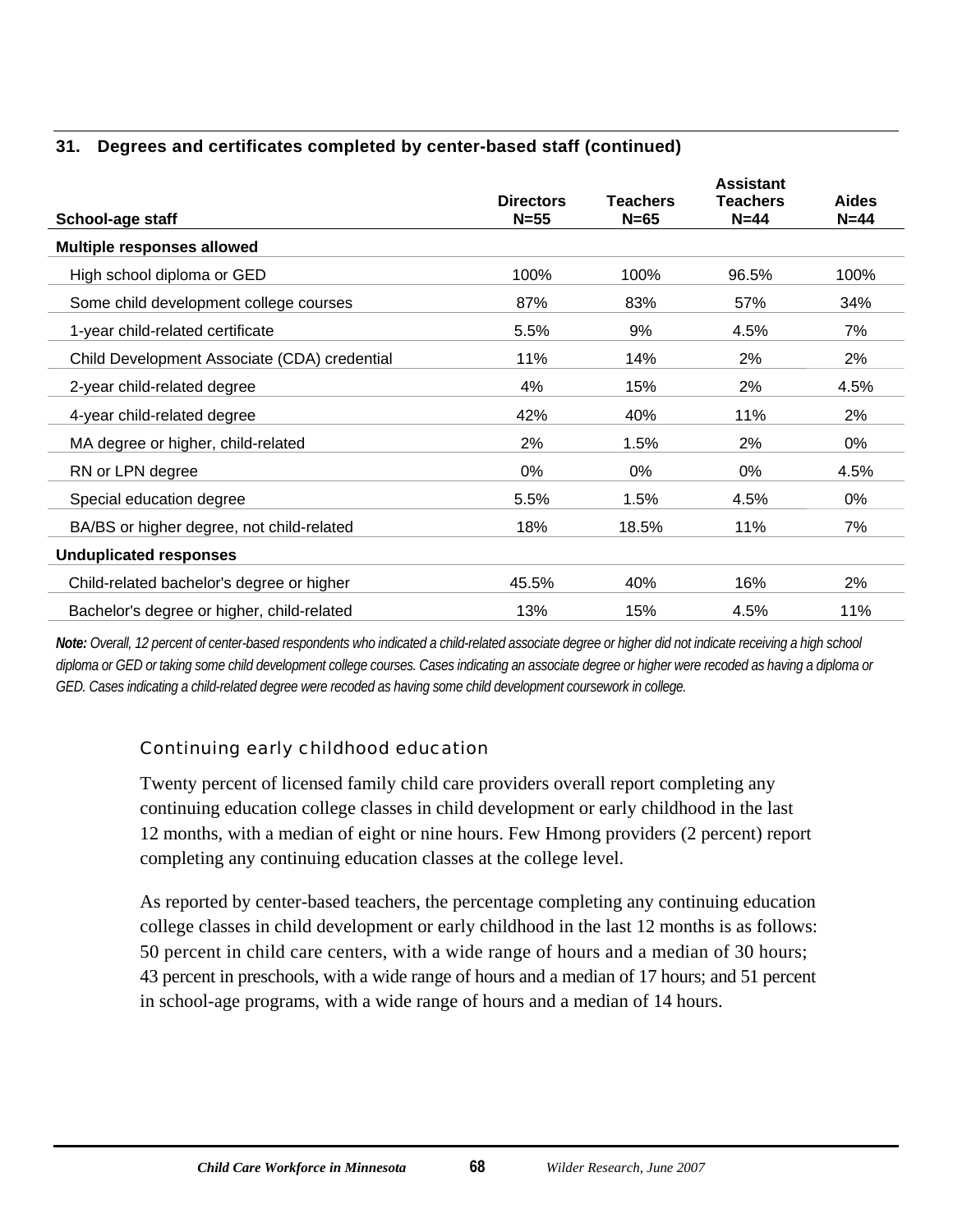#### **32. Early childhood college education of licensed family child care providers**

| $\alpha$ or conege courses completed in early childrood or child<br>development in past 7 years                                | $N = 352$    |
|--------------------------------------------------------------------------------------------------------------------------------|--------------|
| 0 courses                                                                                                                      | 81%          |
| 1-3 courses                                                                                                                    | 10%          |
| 4-8 courses                                                                                                                    | 4%           |
| 9-12 courses                                                                                                                   | 3%           |
| More than 12 courses                                                                                                           | 3%           |
| Mean                                                                                                                           | 1.1 courses  |
| Median                                                                                                                         | 0 courses    |
| Range                                                                                                                          | 0-21 courses |
| Number of college semester credits completed in early childhood or<br>child development in past 7 years                        | $N=54$       |
| 1-10 credits                                                                                                                   | 57%          |
| 11-20 credits                                                                                                                  | 22%          |
| 21-40 credits                                                                                                                  | 13%          |
| More than 40 credits                                                                                                           | 7%           |
| Mean                                                                                                                           | 14.2 credits |
| Median                                                                                                                         | 7.5 credits  |
| Range                                                                                                                          | 1-80 credits |
| Number of hours of continuing education college classes on child<br>development or early childhood completed in last 12 months | $N = 353$    |
| 0 hours                                                                                                                        | 80%          |
| 1-9 hours                                                                                                                      | 10%          |
| 10-30 hours                                                                                                                    | 7%           |
| 31-80 hours                                                                                                                    | 3%           |
| More than 80 hours                                                                                                             | 1%           |
| Respondents reporting one or more hours                                                                                        | $N=68$       |
| Mean                                                                                                                           | 14.7 hours   |
| Median                                                                                                                         | 8.5 hours    |
| Range                                                                                                                          | 1-50 hours   |

# **Number of college courses completed in early childhood or child**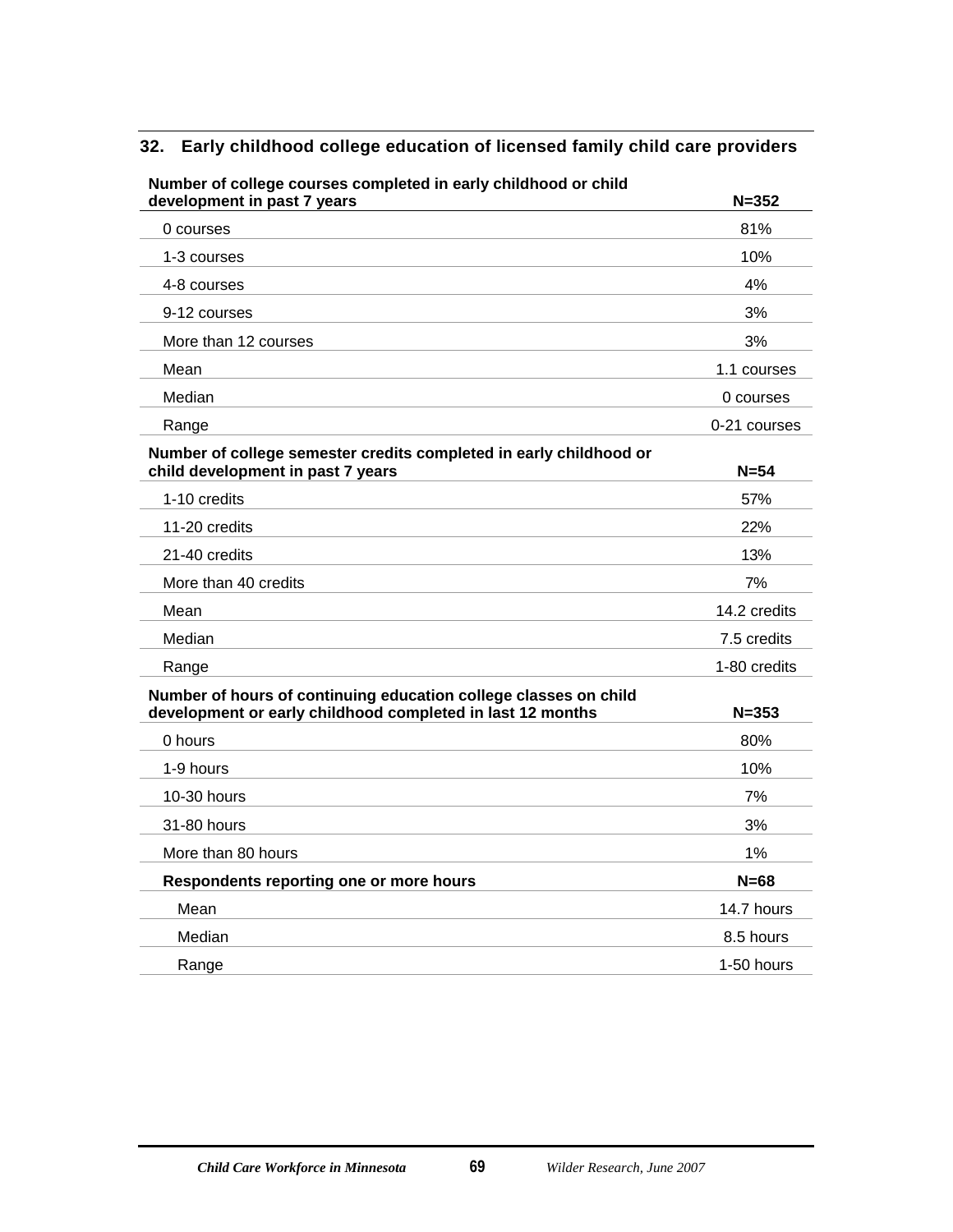|                                                                                                                                   | American<br>Indian | Hmong    | Latina    | <b>Somali</b> |
|-----------------------------------------------------------------------------------------------------------------------------------|--------------------|----------|-----------|---------------|
| Number of college courses completed in early<br>childhood or child development in past 7 years                                    | $N=32$             | $N=65$   | $N=42$    | $N=10$        |
| 0 courses                                                                                                                         | 69%                | 97%      | 86%       | 70%           |
| 1-3 courses                                                                                                                       | 13%                | 0%       | 7%        | 20%           |
| 4-8 courses                                                                                                                       | 13%                | 0%       | 5%        | 0%            |
| 9-12 courses                                                                                                                      | 0%                 | 3%       | 0%        | 10%           |
| More than 12 courses                                                                                                              | 6%                 | $0\%$    | 2%        | 0%            |
| Mean                                                                                                                              | 1.6                | 0.3      | 0.7       | 1.4           |
| Median                                                                                                                            | $\mathbf 0$        | $\Omega$ | $\Omega$  | $\Omega$      |
| Range                                                                                                                             | $0 - 14$           | $0 - 12$ | $0 - 16$  | $0-9$         |
| Number of college semester credits completed<br>in early childhood or child development in past 7                                 |                    |          |           |               |
| years                                                                                                                             | $N=9$              | $N=2$    | $N=5$     | $N=3$         |
| 1-10 credits                                                                                                                      | 56%                | $0\%$    | 20%       | 67%           |
| 11-20 credits                                                                                                                     | 22%                | 0%       | 40%       | 0%            |
| 21-40 credits                                                                                                                     | 22%                | 0%       | 0%        | 0%            |
| More than 40 credits                                                                                                              | 0%                 | 100%     | 40%       | 33%           |
| Mean                                                                                                                              | 13.8               | 44.0     | 24.4      | 37.3          |
| Median                                                                                                                            | 10                 | 44       | 16        | 11            |
| Range                                                                                                                             | $1 - 39$           | 42-46    | $4 - 48$  | 11-90         |
| Number of hours of continuing education<br>college classes on child development or early<br>childhood completed in last 12 months | $N = 34$           | $N=65$   | $N=43$    | $N=8$         |
| 0 hours                                                                                                                           | 76%                | 98%      | 81%       | 13%           |
| 1-9 hours                                                                                                                         | 12%                | 0%       | 2%        | 0%            |
| 10-30 hours                                                                                                                       | 6%                 | 0%       | 12%       | 63%           |
| 31-80 hours                                                                                                                       | 6%                 | $0\%$    | 2%        | $0\%$         |
| More than 80 hours                                                                                                                | 0%                 | 2%       | 2%        | 25%           |
| Respondents reporting one or more hours                                                                                           | $N=8$              | $N=0$    | $N=7$     | $N=5$         |
| Mean                                                                                                                              | 26.6               |          | 21.4      | 20.2          |
| Median                                                                                                                            | 17                 |          | 14        | 18            |
| Range                                                                                                                             | $3 - 78$           |          | $11 - 62$ | 16-30         |

#### **32. Early childhood college education of licensed family child care providers (continued)**

*Note: College continuing education credit hours greater than or equal to 80 hours in the past year were treated as outliers and excluded from the mean, median and range above.*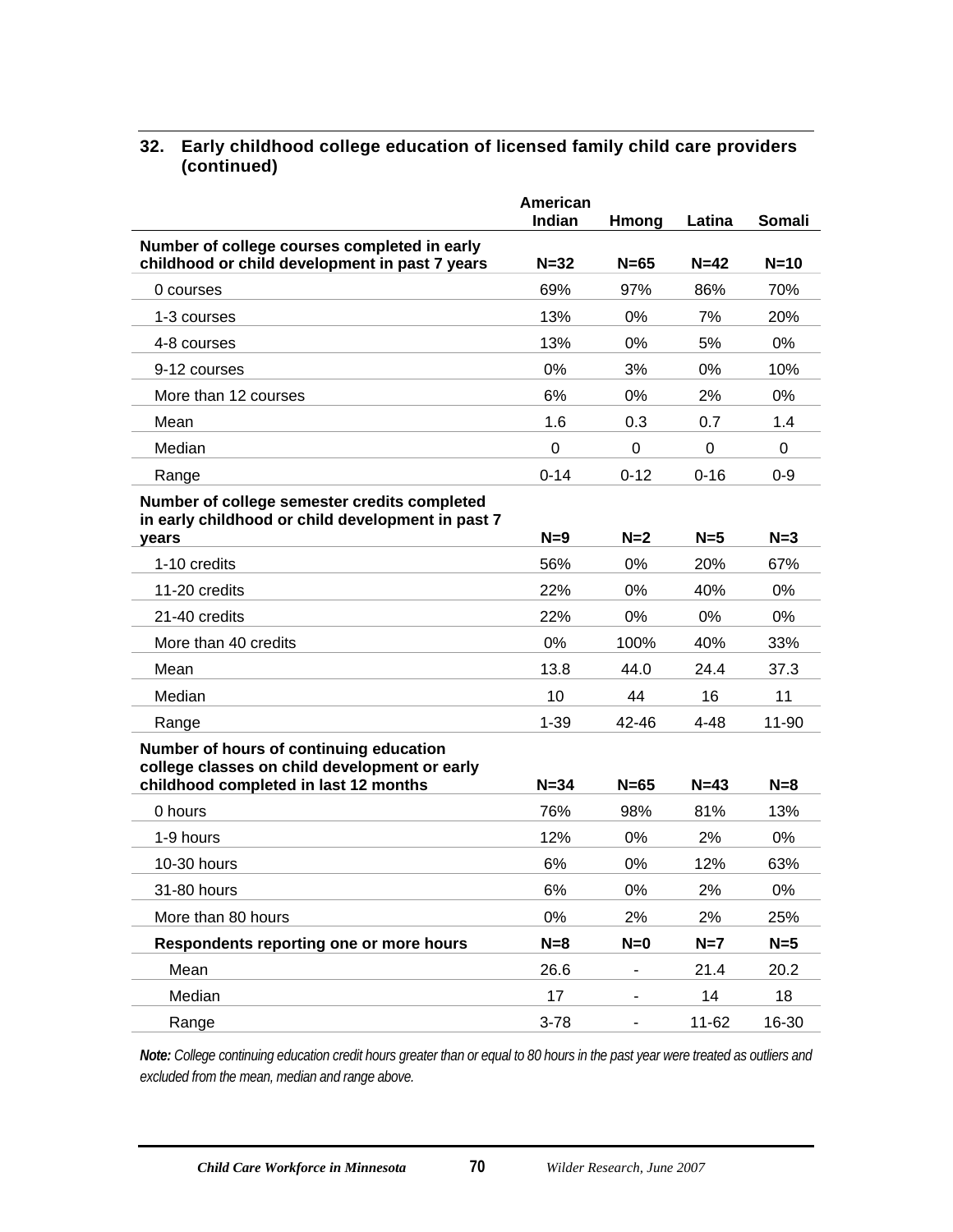### **33. Early childhood college education of center-based staff**

| <b>Center staff</b>                                                                                                                       | <b>Directors</b> | <b>Teachers</b> | <b>Assistant</b><br><b>Teachers</b> | <b>Aides</b> |
|-------------------------------------------------------------------------------------------------------------------------------------------|------------------|-----------------|-------------------------------------|--------------|
| Number of college courses completed in early childhood or child<br>development in past 7 years                                            | $N=73$           | $N = 229$       | $N=87$                              | $N = 100$    |
| 0 courses                                                                                                                                 | 68%              | 49%             | 32%                                 | 87%          |
| 1-3 courses                                                                                                                               | 15%              | 15%             | 28%                                 | 9%           |
| 4-8 courses                                                                                                                               | 11%              | 16%             | 24%                                 | 3%           |
| 9-12 courses                                                                                                                              | 3%               | 7%              | 6%                                  | 1%           |
| More than 12 courses                                                                                                                      | 3%               | 13%             | 10%                                 | 0%           |
| Mean                                                                                                                                      | 1.7              | 5.4             | 6.1                                 | 0.4          |
| Median                                                                                                                                    | 0                | 1               | 3                                   | 0            |
| Range                                                                                                                                     | $0 - 20$         | $0 - 60$        | $0 - 69$                            | $0 - 11$     |
| Number of college semester credits completed in early childhood or<br>child development in past 7 years (respondents who indicated one or |                  |                 |                                     |              |
| more courses)                                                                                                                             | $N=27$           | $N = 130$       | $N=66$                              | $N=10$       |
| 1-10 credits                                                                                                                              | 41%              | 28%             | 39%                                 | 60%          |
| 11-20 credits                                                                                                                             | 26%              | 18%             | 29%                                 | 30%          |
| 21-40 credits                                                                                                                             | 19%              | 26%             | 15%                                 | 10%          |
| More than 40 credits                                                                                                                      | 15%              | 27%             | 17%                                 | 0%           |
| Mean                                                                                                                                      | 21.2             | 33.5            | 25.2                                | 11           |
| Median                                                                                                                                    | 12               | 24              | 13                                  | 6            |
| Range                                                                                                                                     | $3 - 100$        | $1 - 160$       | $1 - 156$                           | $3 - 40$     |
| Number of hours of continuing education college classes on child<br>development or early childhood completed in last 12 months            | $N = 84$         | $N = 280$       | $N=92$                              | $N = 108$    |
| 0 hours                                                                                                                                   | 45%              | 50%             | 62%                                 | 85%          |
| 1-9 hours                                                                                                                                 | 6%               | 5%              | 9%                                  | 4%           |
| 10-30 hours                                                                                                                               | 20%              | 20%             | 13%                                 | 7%           |
| 31-80 hours                                                                                                                               | 25%              | 22%             | 13%                                 | 3%           |
| More than 80 hours                                                                                                                        | 4%               | 2%              | 3%                                  | 1%           |
| Respondents reporting one or more hours                                                                                                   | $N=43$           | $N = 132$       | $N=32$                              | $N=15$       |
| Mean                                                                                                                                      | 29.5             | 28.8            | 23.7                                | 20.5         |
| Median                                                                                                                                    | 30               | 30              | 20                                  | 20           |
| Range                                                                                                                                     | $2 - 55$         | $1 - 68$        | $1 - 62$                            | $3 - 40$     |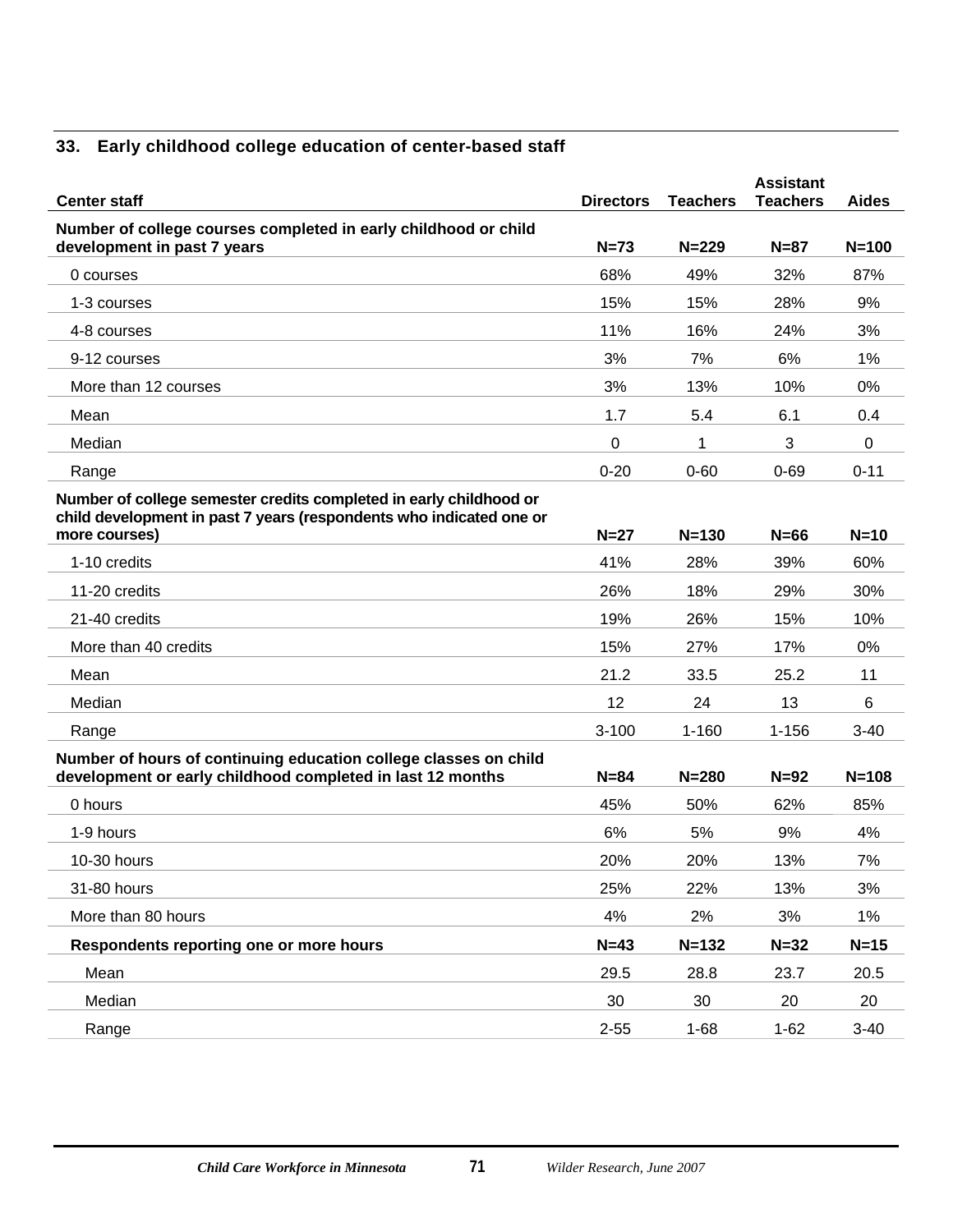### **33. Early childhood college education of center-based staff (continued)**

| <b>Preschool staff</b>                                                                                                                                     | <b>Directors</b> | <b>Teachers</b> | <b>Assistant</b><br><b>Teachers</b> | <b>Aides</b> |
|------------------------------------------------------------------------------------------------------------------------------------------------------------|------------------|-----------------|-------------------------------------|--------------|
| Number of college courses completed in early childhood or child<br>development in past 7 years                                                             | $N=39$           | $N = 102$       | $N=22$                              | $N=25$       |
| 0 courses                                                                                                                                                  | 72%              | 66%             | 86%                                 | 72%          |
| 1-3 courses                                                                                                                                                | 18%              | 9%              | 14%                                 | 12%          |
| 4-8 courses                                                                                                                                                | 8%               | 11%             | 0%                                  | 12%          |
| 9-12 courses                                                                                                                                               | 3%               | 6%              | 0%                                  | 4%           |
| More than 12 courses                                                                                                                                       | 0%               | 9%              | 0%                                  | 0%           |
| Mean                                                                                                                                                       | 1.3              | 3.7             | 0.4                                 | 1.2          |
| Median                                                                                                                                                     | 0                | 0               | 0                                   | 0            |
| Range                                                                                                                                                      | $0 - 17$         | $0 - 50$        | $0 - 3$                             | $0 - 10$     |
| Number of college semester credits completed in early childhood or<br>child development in past 7 years (respondents who indicated one or<br>more courses) | $N=11$           | $N = 36$        | $N=4$                               | $N=6$        |
| 1-10 credits                                                                                                                                               | 55%              | 28%             | $\blacksquare$                      |              |
| 11-20 credits                                                                                                                                              | 18%              | 19%             |                                     |              |
| 21-40 credits                                                                                                                                              | 18%              | 22%             |                                     |              |
| More than 40 credits                                                                                                                                       | 9%               | 31%             |                                     |              |
| Mean                                                                                                                                                       | 16.2             | 38.2            |                                     |              |
| Median                                                                                                                                                     | 10               | 21              |                                     |              |
| Range                                                                                                                                                      | $2 - 68$         | $1 - 200$       |                                     |              |
| Number of hours of continuing education college classes on child<br>development or early childhood completed in last 12 months                             | $N=43$           | $N = 108$       | $N=26$                              | $N=25$       |
| 0 hours                                                                                                                                                    | 58%              | 57%             | 58%                                 | 72%          |
| 1-9 hours                                                                                                                                                  | 5%               | 9%              | 4%                                  | 8%           |
| 10-30 hours                                                                                                                                                | 21%              | 25%             | 27%                                 | 16%          |
| 31-80 hours                                                                                                                                                | 14%              | 6%              | 8%                                  | 4%           |
| More than 80 hours                                                                                                                                         | 2%               | 3%              | 4%                                  | 0%           |
| Respondents reporting one or more hours                                                                                                                    | $N=17$           | $N=42$          | $N=10$                              | $N=7$        |
| Mean                                                                                                                                                       | 26.3             | 19.2            | 18.7                                |              |
| Median                                                                                                                                                     | 24               | 17              | 13                                  |              |
| Range                                                                                                                                                      | $2 - 60$         | $1 - 70$        | $8 - 50$                            |              |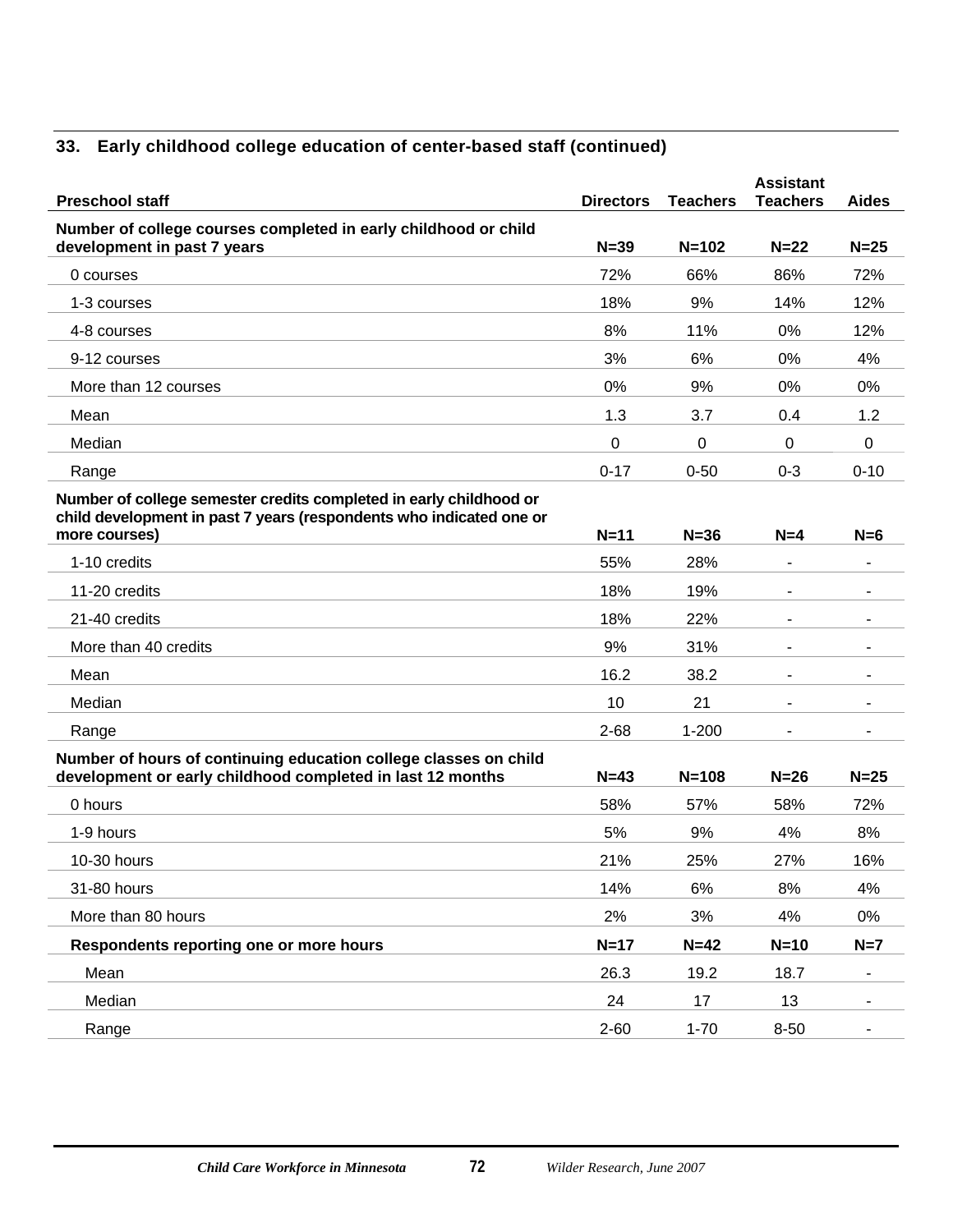#### **33. Early childhood college education of center-based staff (continued)**

| School-age staff                                                                                                                                           | <b>Directors</b> | <b>Teachers</b> | <b>Assistant</b><br><b>Teachers</b> | Aides    |
|------------------------------------------------------------------------------------------------------------------------------------------------------------|------------------|-----------------|-------------------------------------|----------|
| Number of college courses completed in early childhood or child<br>development in past 7 years                                                             | $N=40$           | $N=53$          | $N=32$                              | $N=50$   |
| 0 courses                                                                                                                                                  | 63%              | 55%             | 50%                                 | 80%      |
| 1-3 courses                                                                                                                                                | 18%              | 9%              | 22%                                 | 4%       |
| 4-8 courses                                                                                                                                                | 10%              | 17%             | 13%                                 | 10%      |
| 9-12 courses                                                                                                                                               | 5%               | 2%              | 3%                                  | 4%       |
| More than 12 courses                                                                                                                                       | 5%               | 17%             | 13%                                 | 2%       |
| Mean                                                                                                                                                       | 3.1              | 5.6             | 6.3                                 | 1.4      |
| Median                                                                                                                                                     | 0                | 0               | .5                                  | 0        |
| Range                                                                                                                                                      | $0 - 45$         | $0 - 50$        | $0 - 100$                           | $0 - 22$ |
| Number of college semester credits completed in early childhood or<br>child development in past 7 years (respondents who indicated one or<br>more courses) | $N=18$           | $N=24$          | $N=17$                              | $N=9$    |
| 1-10 credits                                                                                                                                               | 50%              | 25%             | 47%                                 |          |
| 11-20 credits                                                                                                                                              | 22%              | 25%             | 18%                                 |          |
| 21-40 credits                                                                                                                                              | 17%              | 13%             | 18%                                 |          |
| More than 40 credits                                                                                                                                       | 11%              | 38%             | 18%                                 |          |
| Mean                                                                                                                                                       | 26.4             | 33.3            | 18.7                                |          |
| Median                                                                                                                                                     | 10.5             | 18              | 12                                  |          |
| Range                                                                                                                                                      | $1 - 135$        | $1 - 100$       | $2 - 60$                            |          |
| Number of hours of continuing education college classes on child<br>development or early childhood completed in last 12 months                             | $N=46$           | $N=57$          | $N = 36$                            | $N=50$   |
| 0 hours                                                                                                                                                    | 54%              | 49%             | 53%                                 | 78%      |
| 1-9 hours                                                                                                                                                  | 15%              | 16%             | 3%                                  | 10%      |
| 10-30 hours                                                                                                                                                | 22%              | 18%             | 36%                                 | 8%       |
| 31-80 hours                                                                                                                                                | 7%               | 9%              | 6%                                  | 2%       |
| More than 80 hours                                                                                                                                         | 2%               | 9%              | 3%                                  | 2%       |
| Respondents reporting one or more hours                                                                                                                    | $N=20$           | $N=23$          | $N=16$                              | $N=10$   |
| Mean                                                                                                                                                       | 16.0             | 18.5            | 17.9                                | 15.1     |
| Median                                                                                                                                                     | 13               | 14              | 14.5                                | 9        |
| Range                                                                                                                                                      | $1 - 45$         | $1 - 76$        | $2 - 53$                            | $3 - 75$ |

*Note: Overall, 3 percent of center-based staff reported taking 80 or more college continuing education credit hours in the past year. These cases were treated as outliers and excluded from the means, medians and ranges above. Statistics are not listed for instances of nine or less respondents to a particular item.*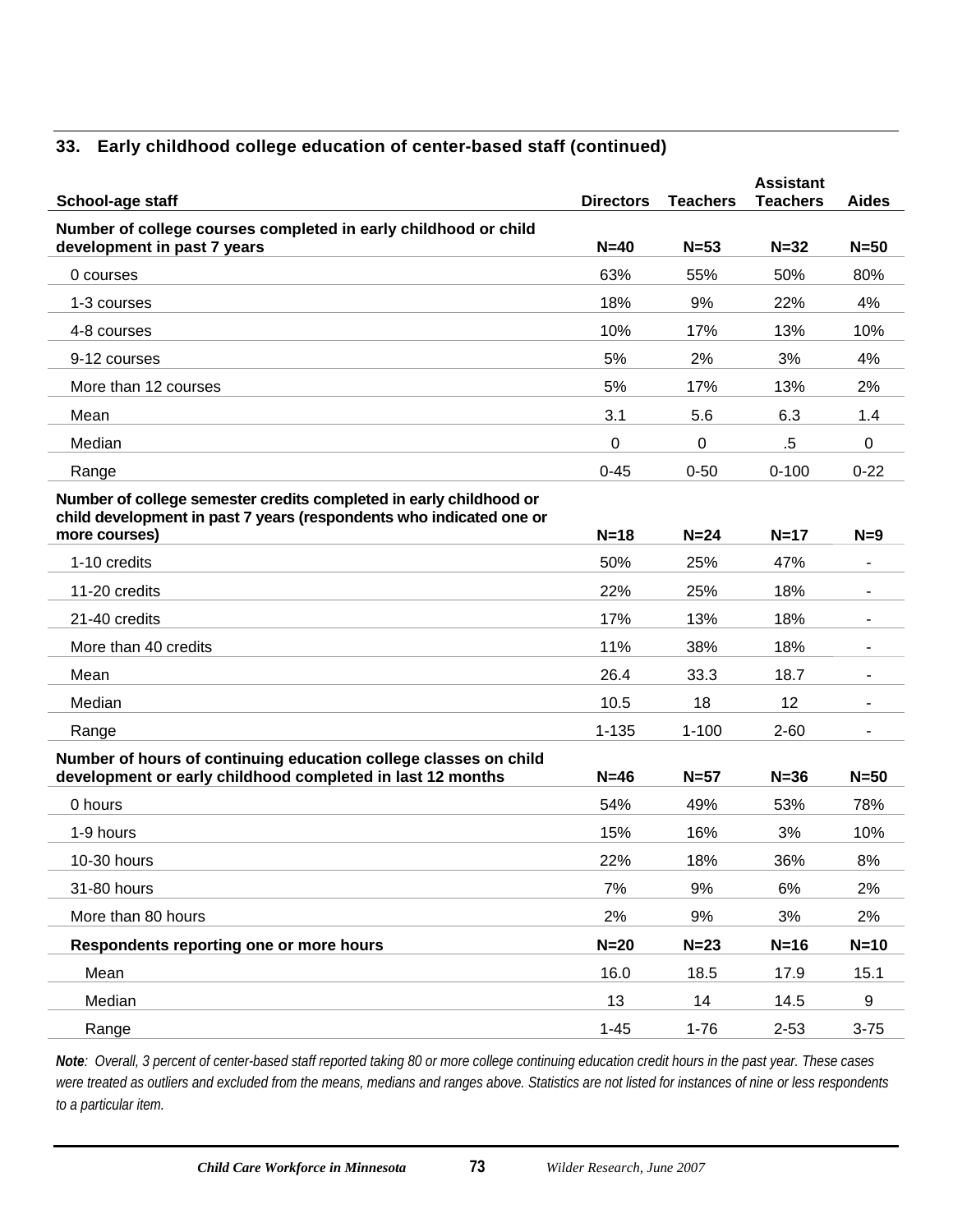# *Early childhood training*

Licensed family child care providers are expected to complete eight hours of training per year to maintain their license. (The number of required hours of training was increased from six to eight hours during the 2006 legislative session.) Center-based staff, working full time, are generally required to complete 40 hours of training each year, although staff that meet a higher standard of qualification may complete as few as 20 hours.

#### **Licensed family child care providers**

Nearly all licensed family child care providers report keeping a training log, except for Hmong providers (51 percent). On average, providers overall report completing 28 hours of training related to child care in the past two years, with a wide range of hours and a median of 20 hours. Forty-three percent of the providers overall completed this training through multi-session courses. American Indian, Hmong, Latina and Somali providers tend to report a slightly higher average number of hours of child care-related training in the past two years.

Licensed family child care providers serving children with special needs have more hours of child-care related training in the past two years, on average, than those not serving children with special needs (35 hours compared with 26 hours).

Based on data provided by the CCR&R system regarding training taken at anytime in their career, about 22 percent of licensed family child care providers report taking Building Cultural Connections training; 20 percent report taking Module 1 of the Infant/Toddler Training Intensive (ITTI), and 14 percent report taking Project Exceptional training. Most of the data regarding the completion of these trainings is missing, however. $10$ 

 $10\,$ 10 ITTI Training curriculum is designed for anyone who works with young children. Its goal is to promote responsive, caring relationships for infants and toddlers in emotionally secure and intellectually appropriate settings. The series of trainings, based on sound research and best practices, addresses infant and toddler social/emotional growth and socialization; learning and development; group care; and culture, family and providers.

Project EXCEPTIONAL training provides activities and materials in workshops that are designed for individuals who are interested in expanding their knowledge about inclusion of special needs children in early childhood and school-age settings. Its goal is to increase the number and quality of inclusive early care and education and schoolage care programs for young children with special needs in Minnesota.

The Building Cultural Connections curriculum is designed to train child care providers and other early childhood and school-age care professionals as well as community members in the importance, respect and celebration of culture in the healthy development of all children. Each training offers participants the opportunity to develop a greater awareness of their own culture, learn how to help children grow up with healthy attitudes about cultural differences, work effectively with families, develop skills in cross-cultural communication, and recognize and address discrimination before it starts.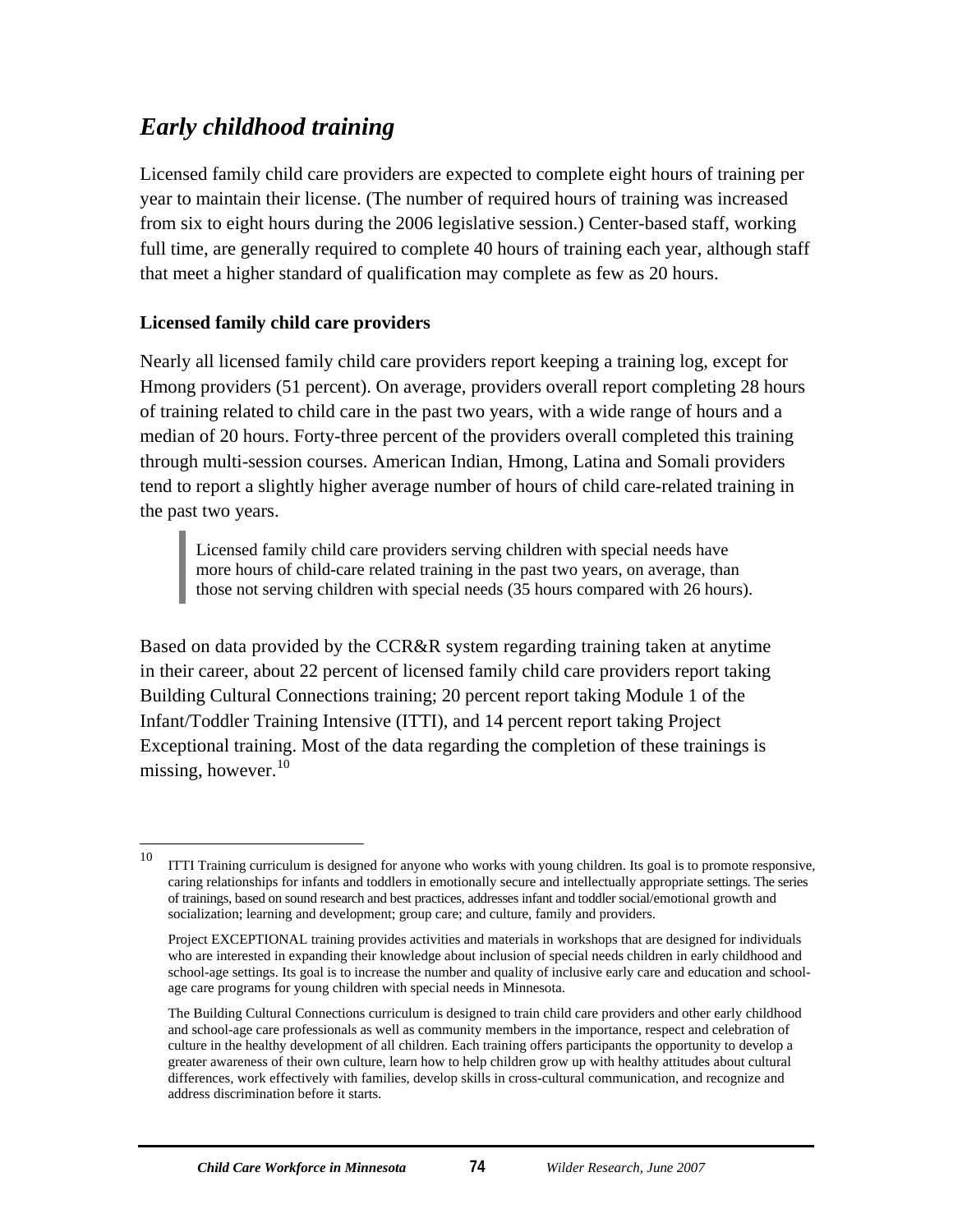Six percent are or have been a professional child care trainer, but fewer than 1 percent have training credentials. A higher proportion of Somali and American Indian providers report being a trainer at some point in time.

#### **Child care center teachers**

Eighty-three percent of center teachers report keeping a training log. On average, they report completing 65 hours of training related to child care in the past two years, with a wide range and a median of 62 hours.

Center teachers in greater Minnesota have more hours of child care related training in the past two years, on average, than those in the metropolitan area (74 hours compared with 59 hours).

Based on self-reporting regarding training taken at anytime in their career, 19 percent of center teachers report taking Building Cultural Connections training; 19 percent report taking Module 1 of ITTI training, and 15 percent report taking Project Exceptional training.

Four percent are or have been a professional child care trainer, but 9 percent say they have training credentials.

#### **Preschool teachers**

Ninety-one percent of preschool teachers report keeping a training log. On average, they report completing about 43 hours of training related to child care in the past two years, with a wide range of hours and a median of 35 hours.

Based on self-report regarding training taken at anytime in their career, 19 percent of preschool teachers report taking Building Cultural Connections training; 6 percent report taking Module 1 of ITTI training, and 4 percent report they have taken Project Exceptional training.

None of these preschool teachers report being professional child care trainers.

#### **School-age program teachers**

Eighty-six percent of school-age program teachers report keeping a training log. On average, they report completing about 59 hours of training related to child care in the past two years, with a wide range and a median of 40 hours.

Based on self-reporting regarding training taken at anytime in their career, 12 percent of school-age program teachers report taking Building Cultural Connections training;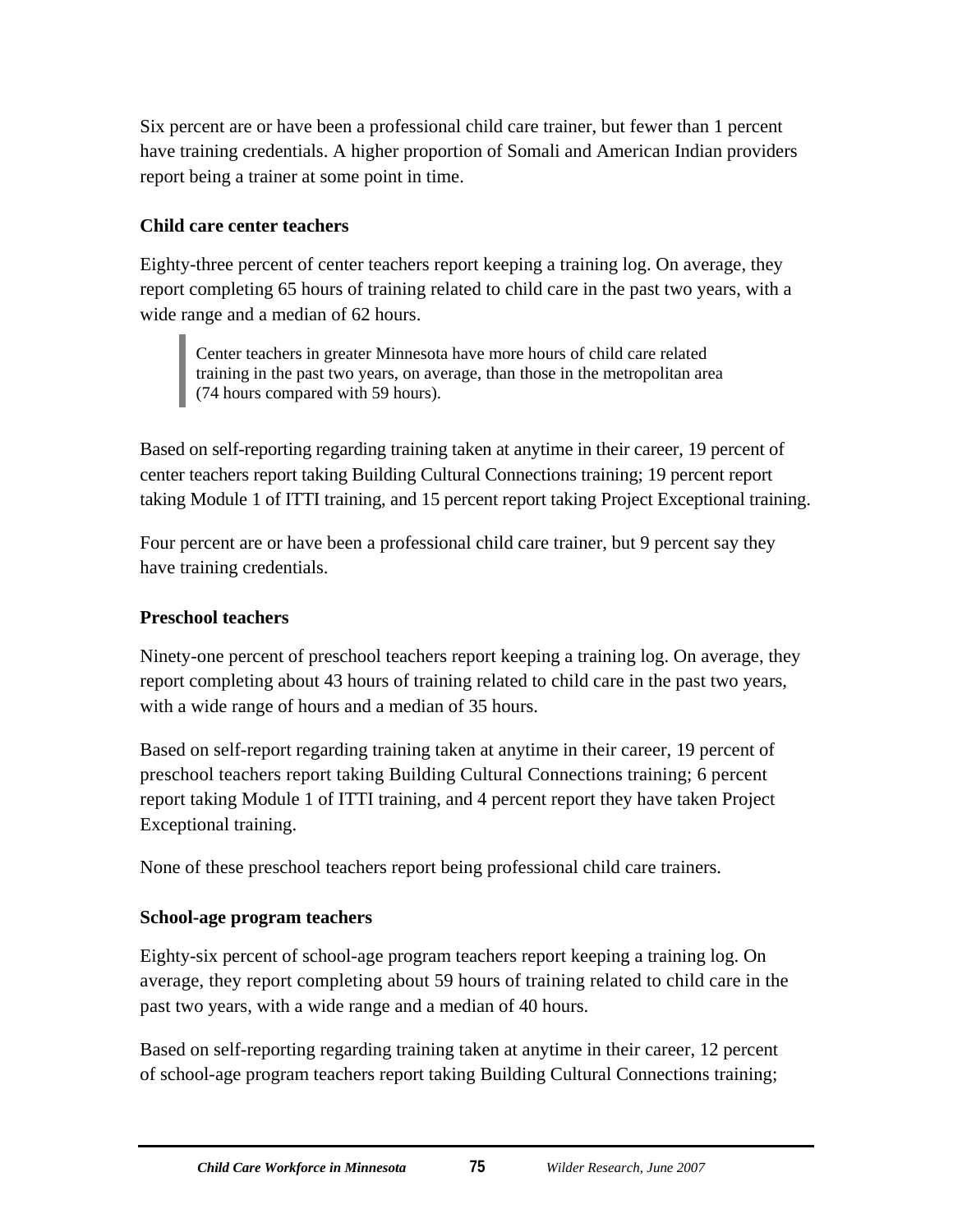14 percent report taking Module 1 of ITTI training, and 8 percent say they have taken Project Exceptional training.

None of these teachers report being professional child care trainers.

As shown in Figure 34, taking Building Cultural Connections training is more commonly reported by directors in child care centers (30 percent), preschools (27 percent) and school-age programs (25 percent).

| Number of hours of child care related training completed in past 2 years                       | $N = 352$   |
|------------------------------------------------------------------------------------------------|-------------|
| 0 hours                                                                                        | $0\%$       |
| 1-10 hours                                                                                     | 7%          |
| 11-20 hours                                                                                    | 47%         |
| 21-30 hours                                                                                    | 19%         |
| 31-40 hours                                                                                    | 10%         |
| 41-50 hours                                                                                    | 7%          |
| More than 50 hours                                                                             | 10%         |
| Mean                                                                                           | 28 hours    |
| Median                                                                                         | 20 hours    |
| Range                                                                                          | 2-220 hours |
| Completed training through multi-session courses (N=349)                                       | 43%         |
| Keeps a log of trainings completed (N=354)                                                     | 98%         |
| Has CBTA credential (completed the Competency-Based Training and<br><b>Assessment process)</b> | $N = 348$   |
| Yes                                                                                            | 5%          |
| <b>No</b>                                                                                      | 94.5%       |
| In process                                                                                     | 1%          |

#### **34. Early childhood training of licensed family child care providers**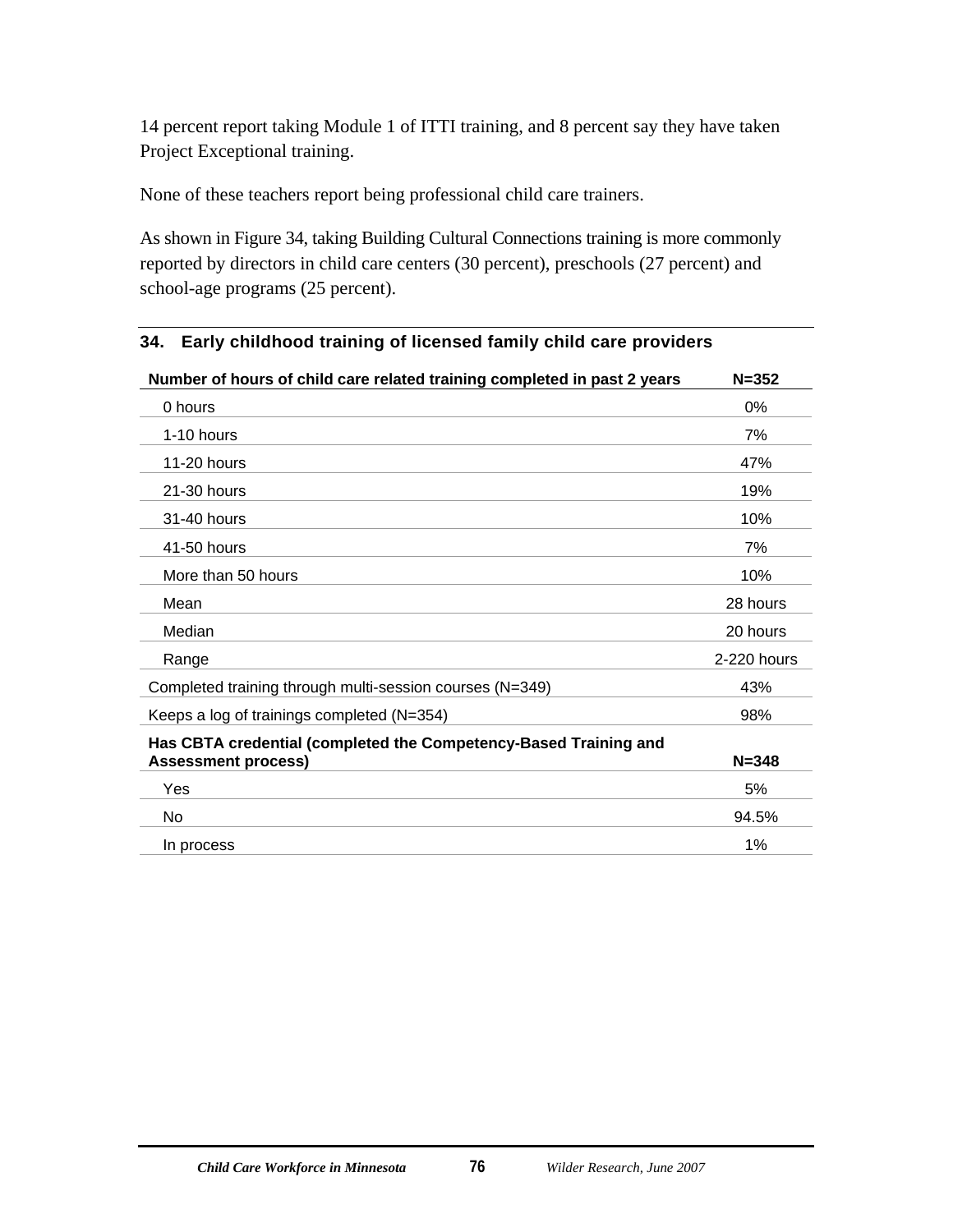| Training taken anytime in career (multiple responses allowed)                             | $N = 354$  |
|-------------------------------------------------------------------------------------------|------------|
| <b>Building Cultural Connections training</b>                                             |            |
| Yes                                                                                       | 21.5%      |
| No/Missing                                                                                | 78.5%      |
| <b>Infant/Toddler Training Intensive Program</b>                                          |            |
| <b>Module 1 (Social-Emotional Growth and Socialization)</b>                               |            |
| Yes                                                                                       | <b>20%</b> |
| No/Missing                                                                                | 80%        |
| <b>Module 2 (Group Care)</b>                                                              |            |
| Yes                                                                                       | 12%        |
| No/Missing                                                                                | 88%        |
| <b>Module 3 (Learning and Development)</b>                                                |            |
| Yes                                                                                       | 11%        |
| No/Missing                                                                                | 89%        |
| <b>Module 4 (Culture, Family and Providers)</b>                                           |            |
| Yes                                                                                       | 6%         |
| No/Missing                                                                                | 94%        |
| <b>Project Exceptional</b>                                                                |            |
| Yes                                                                                       | 14%        |
| No/Missing                                                                                | 86%        |
| Is now or has been a professional child care trainer                                      | $N = 354$  |
| Yes, now                                                                                  | 3%         |
| Yes, in past                                                                              | 3%         |
| <b>No</b>                                                                                 | 95%        |
| Has Minnesota Early Childhood and School-Age Trainers Association<br>(MECSATA) credential | $< 1\%$    |

### **34. Early childhood training of licensed family child care providers (continued)**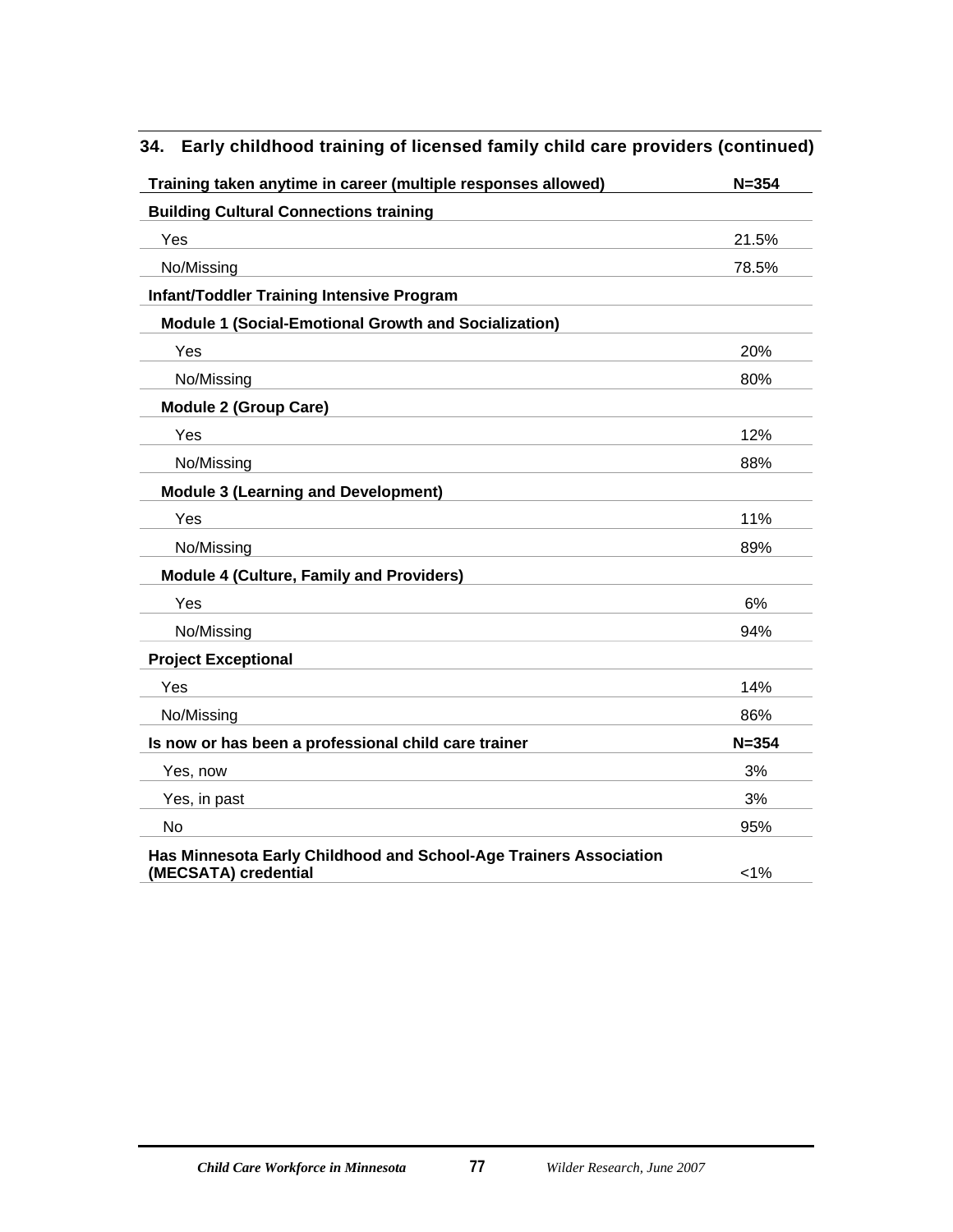|                                                                                                   | American          |               |               |               |
|---------------------------------------------------------------------------------------------------|-------------------|---------------|---------------|---------------|
|                                                                                                   | Indian            | Hmona         | Latina        | <b>Somali</b> |
| Number of hours of child care related training                                                    |                   |               |               |               |
| completed in past 2 years                                                                         | $N = 32$          | $N=56$        | $N=43$        | $N=8$         |
| 0 hours                                                                                           | 0%                | 0%            | 0%            | $0\%$         |
| 1-10 hours                                                                                        | 3%                | 2%            | 7%            | 13%           |
| 11-20 hours                                                                                       | 34%               | 16%           | 40%           | 13%           |
| 21-30 hours                                                                                       | 22%               | 36%           | 23%           | 25%           |
| 31-40 hours                                                                                       | 16%               | 32%           | 9%            | 13%           |
| 41-50 hours                                                                                       | 3%                | 4%            | 7%            | 25%           |
| More than 50 hours                                                                                | 22%               | 11%           | 14%           | 13%           |
| Mean                                                                                              | 37.4              | 34.2          | 34.6          | 50.6          |
| Median                                                                                            | 26                | 30            | 24            | 31            |
| Range                                                                                             | 10-134            | 10-105        | $8 - 105$     | $8 - 200$     |
| Has completed training through multi-session<br>courses                                           | $N = 33$<br>54.5% | $N=67$<br>24% | $N=42$<br>55% | $N=13$<br>92% |
|                                                                                                   | $N = 34$          | $N=67$        | $N=43$        | $N=12$        |
| Keeps a log of trainings completed                                                                | 97%               | 51%           | 98%           | 83%           |
| Has CBTA credential (completed the<br><b>Competency-Based Training and Assessment</b><br>process) | $N = 33$          | $N=61$        | $N=43$        | $N=6$         |
| Yes                                                                                               | 3%                | 2%            | 5%            | 33%           |
| No                                                                                                | 97%               | 98%           | 95%           | 50%           |
| In process                                                                                        | 0%                | 0%            | 0%            | 17%           |
|                                                                                                   |                   |               |               |               |

### **34. Early childhood training of licensed family child care providers (continued)**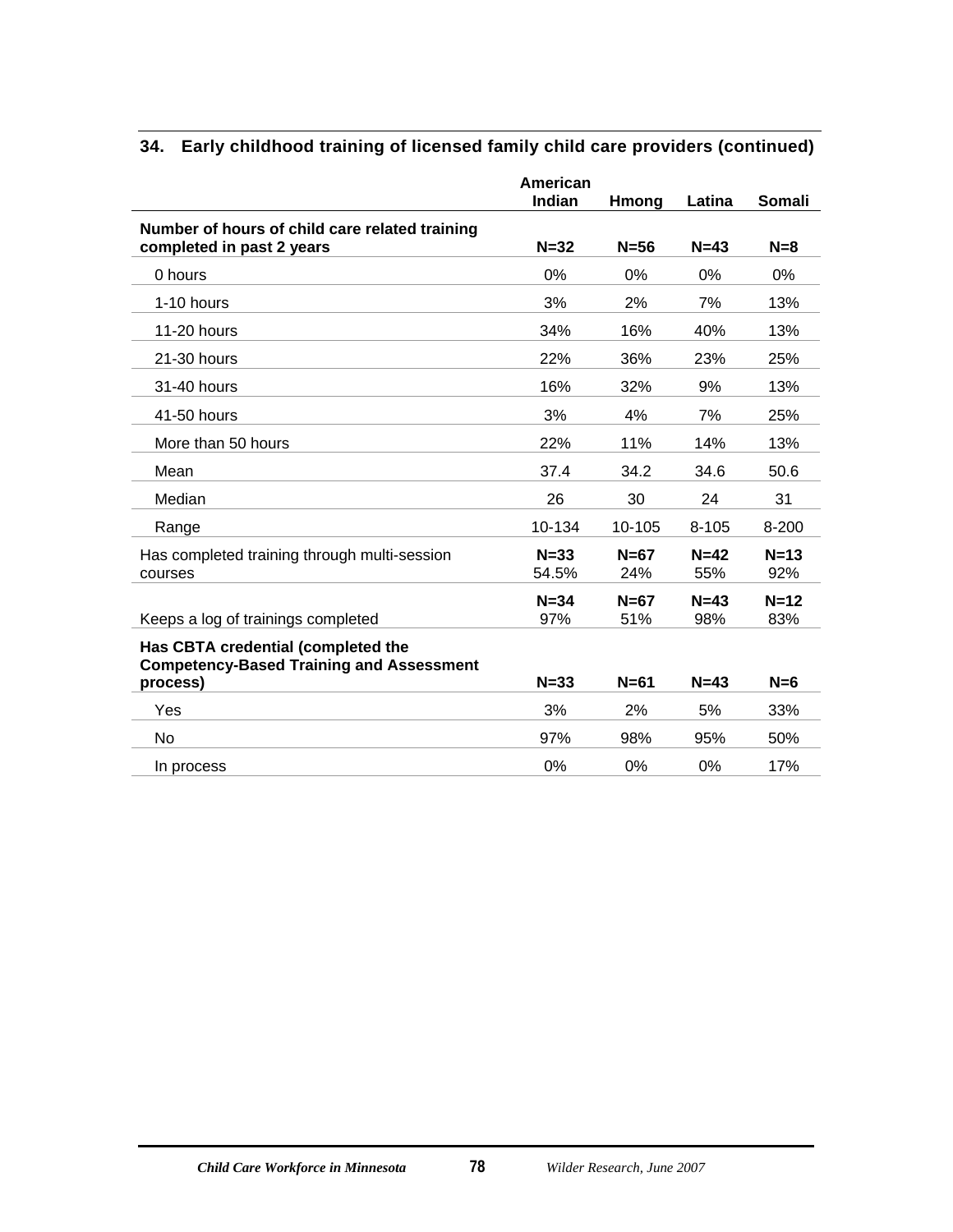|                                                                                                  | American<br>Indian | Hmong  | Latina | <b>Somali</b> |
|--------------------------------------------------------------------------------------------------|--------------------|--------|--------|---------------|
| Training taken anytime in career (multiple<br>responses allowed)                                 | $N = 34$           | $N=67$ | $N=43$ | $N=13$        |
| <b>Building Cultural Connections training</b>                                                    |                    |        |        |               |
| Yes                                                                                              | 21%                | 24%    | 35%    | 8%            |
| No/Missing                                                                                       | 79%                | 76%    | 65%    | 92%           |
| <b>Infant/Toddler Training Intensive Program</b>                                                 |                    |        |        |               |
| <b>Module 1 (Social-Emotional Growth</b><br>and Socialization)                                   |                    |        |        |               |
| Yes                                                                                              | 9%                 | 31%    | 33%    | 46%           |
| No/Missing                                                                                       | 91%                | 69%    | 67%    | 54%           |
| <b>Module 2 (Group Care)</b>                                                                     |                    |        |        |               |
| Yes                                                                                              | 9%                 | 21%    | 23%    | 31%           |
| No/Missing                                                                                       | 91%                | 79%    | 77%    | 69%           |
| <b>Module 3 (Learning and Development)</b>                                                       |                    |        |        |               |
| Yes                                                                                              | 3%                 | 16%    | 19%    | 31%           |
| No/Missing                                                                                       | 97%                | 84%    | 81%    | 69%           |
| <b>Module 4 (Culture, Family and Providers)</b>                                                  |                    |        |        |               |
| Yes                                                                                              | 0%                 | 10%    | 14%    | 8%            |
| No/Missing                                                                                       | 100%               | 90%    | 86%    | 92%           |
| <b>Project Exceptional</b>                                                                       |                    |        |        |               |
| Yes                                                                                              | 9%                 | 16%    | 19%    | 15%           |
| No/Missing                                                                                       | 91%                | 84%    | 81%    | 85%           |
| Is now or has been a professional child<br>care trainer                                          | $N = 34$           | $N=67$ | $N=43$ | $N=13$        |
| Yes, now                                                                                         | 6%                 | 1%     | 5%     | 15%           |
| Yes, in past                                                                                     | 12%                | 3%     | 5%     | 8%            |
| No                                                                                               | 82%                | 96%    | 91%    | 77%           |
| Has MECSATA credential (Minnesota Early<br><b>Childhood and School-Age Trainers Association)</b> | 0%                 | 0%     | 2%     | 8%            |

#### **34. Early childhood training of licensed family child care providers (continued)**

*Sources: Child Care Workforce in Minnesota Survey, except training taken anytime in career, which was provided by the Minnesota Child Care Resource and Referral (CCR&R) Network.* 

*Note: Responses of "no" and missing are indistinguishable in the CCR&R Network data regarding training taken any time in career.*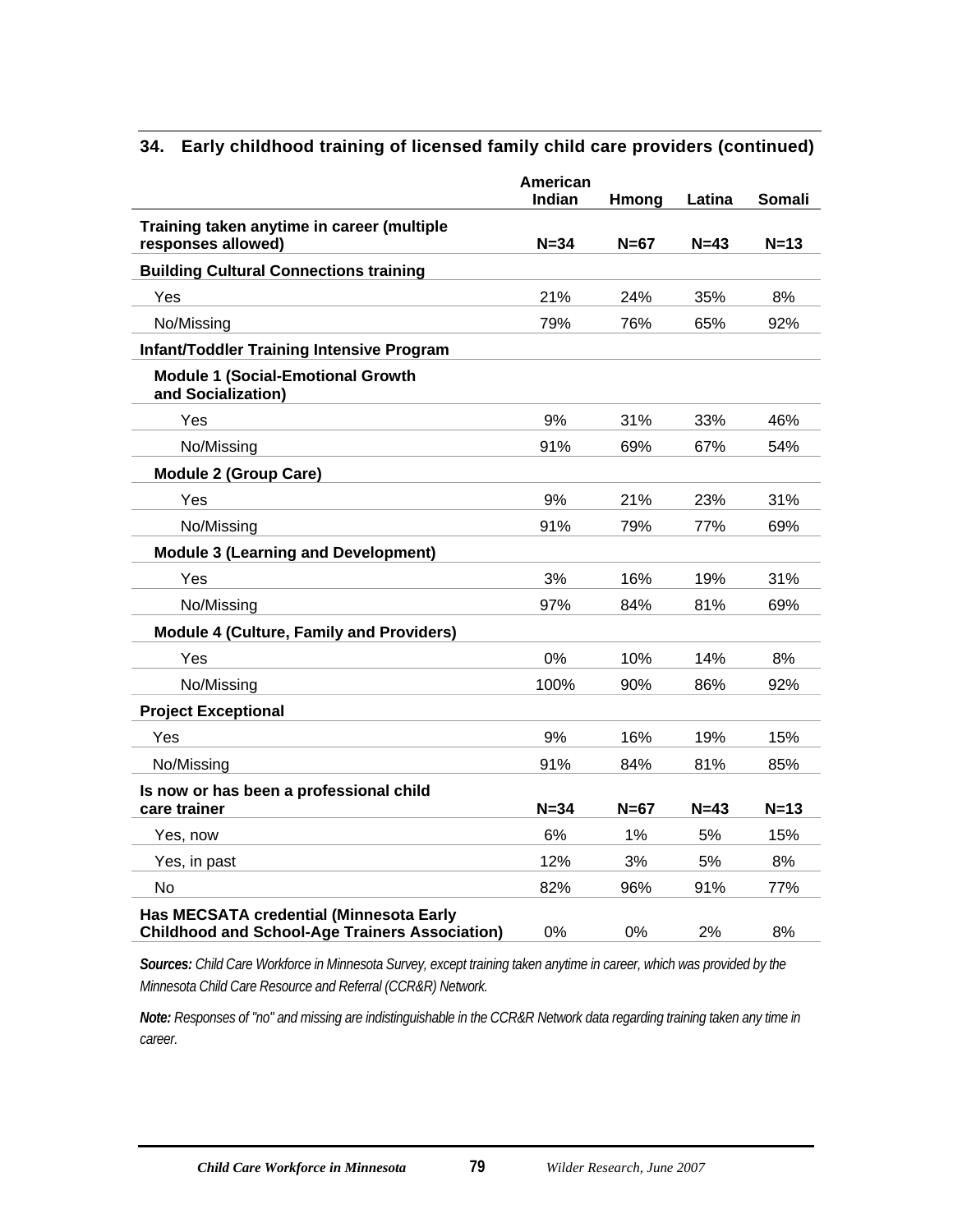### **35. Early childhood training of center-based staff**

| <b>Center staff</b>                                                                     | <b>Directors</b> | Teachers  | <b>Assistant</b><br><b>Teachers</b> | <b>Aides</b> |
|-----------------------------------------------------------------------------------------|------------------|-----------|-------------------------------------|--------------|
| Number of hours of child care related training completed in<br>past 2 years             | $N=83$           | $N = 281$ | $N=79$                              | $N = 85$     |
| 0 hours                                                                                 | 0%               | 4%        | 8%                                  | 19%          |
| 1-10 hours                                                                              | 2%               | 3%        | 19%                                 | 9%           |
| 11-20 hours                                                                             | 2%               | 7%        | 11%                                 | 12%          |
| 21-30 hours                                                                             | 4%               | 7%        | 8%                                  | 7%           |
| 31-40 hours                                                                             | 10%              | 10%       | 8%                                  | 8%           |
| 41-50 hours                                                                             | 1%               | 10%       | 5%                                  | 7%           |
| More than 50 hours                                                                      | 81%              | 59%       | 42%                                 | 38%          |
| Mean                                                                                    | 75.5             | 64.9      | 53.1                                | 45.4         |
| Median                                                                                  | 80               | 62        | 35                                  | 40           |
| Range                                                                                   | 4-274            | 0-768     | $0 - 704$                           | $0 - 400$    |
| Keeps a log of trainings completed                                                      | $N=92$           | $N = 345$ | $N = 114$                           | $N = 127$    |
| Yes                                                                                     | 98%              | 83%       | 72%                                 | 67%          |
| Has CBTA credential (completed the Competency-Based Training<br>and Assessment process) | $N = 91$         | $N = 351$ | $N = 116$                           | $N = 119$    |
| Yes                                                                                     | 1%               | 3%        | 5%                                  | 0%           |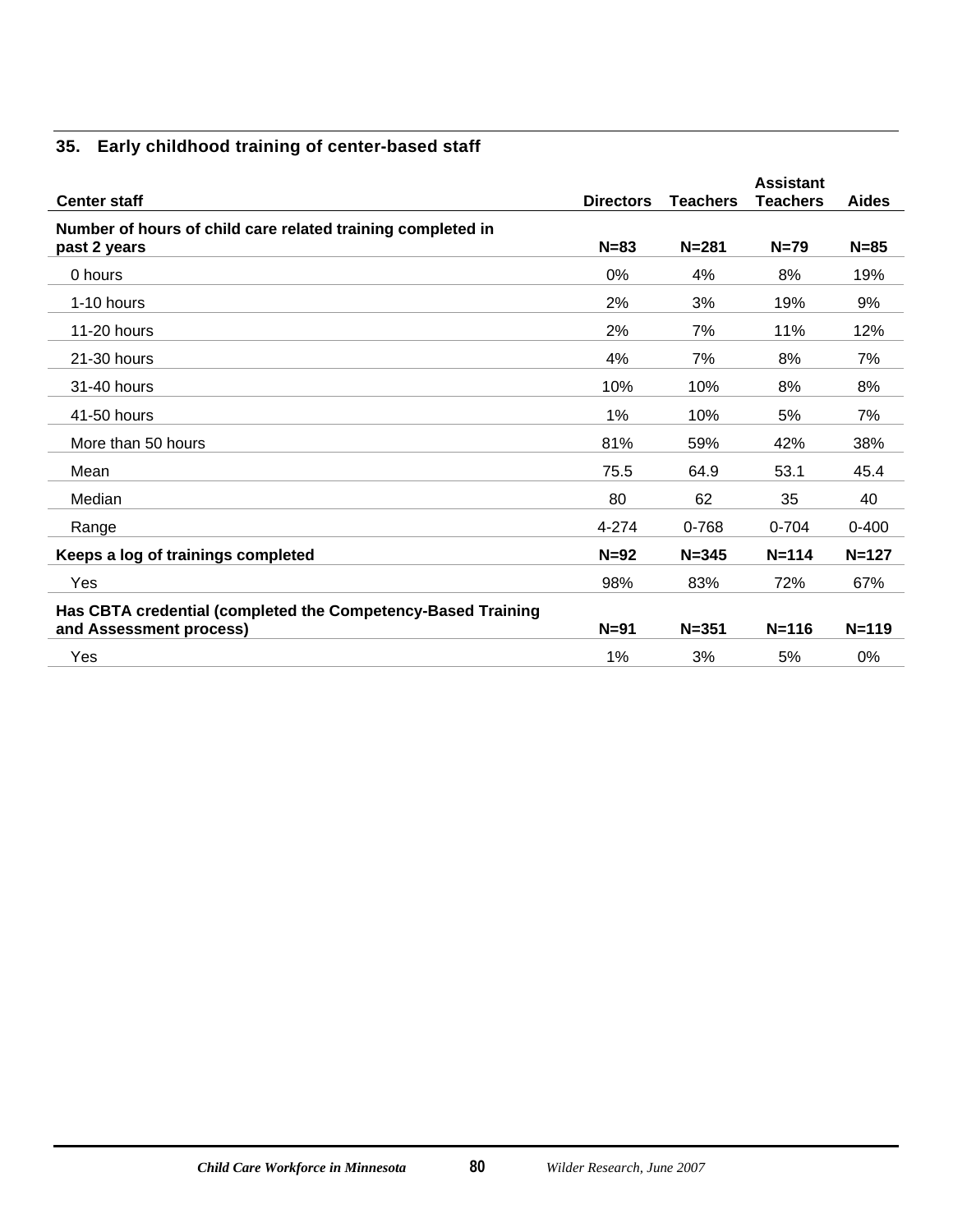| <b>Center staff</b>                                                                         | <b>Directors</b> | <b>Teachers</b> | <b>Assistant</b><br><b>Teachers</b> | <b>Aides</b> |
|---------------------------------------------------------------------------------------------|------------------|-----------------|-------------------------------------|--------------|
| Training taken anytime in career (multiple responses allowed)                               | $N=92$           | $N = 352$       | $N = 118$                           | $N = 135$    |
| <b>Building Cultural Connections training</b>                                               |                  |                 |                                     |              |
| Yes                                                                                         | 30%              | 19%             | 17%                                 | 9%           |
| No                                                                                          | 42%              | 54%             | 53%                                 | 56%          |
| Missing                                                                                     | 27%              | 28%             | 30%                                 | 35%          |
| <b>Infant/Toddler Training Intensive Program</b>                                            |                  |                 |                                     |              |
| Module 1 (Social-Emotional Growth and Socialization)                                        |                  |                 |                                     |              |
| Yes                                                                                         | 18%              | 19%             | 14%                                 | 7%           |
| No                                                                                          | 39%              | 46%             | 45%                                 | 53%          |
| Missing                                                                                     | 42%              | 36%             | 42%                                 | 41%          |
| <b>Module 2 (Group Care)</b>                                                                |                  |                 |                                     |              |
| Yes                                                                                         | 13%              | 15%             | 8%                                  | 4%           |
| No                                                                                          | 42%              | 46%             | 46%                                 | 53%          |
| Missing                                                                                     | 45%              | 39%             | 46%                                 | 43%          |
| <b>Module 3 (Learning and Development)</b>                                                  |                  |                 |                                     |              |
| Yes                                                                                         | 15%              | 18%             | 14%                                 | 6%           |
| No                                                                                          | 40%              | 46%             | 45%                                 | 53%          |
| Missing                                                                                     | 45%              | 37%             | 41%                                 | 41%          |
| <b>Module 4 (Culture, Family and Providers)</b>                                             |                  |                 |                                     |              |
| Yes                                                                                         | 14%              | 15%             | 10%                                 | 4%           |
| No                                                                                          | 41%              | 47%             | 46%                                 | 53%          |
| Missing                                                                                     | 45%              | 38%             | 44%                                 | 43%          |
| <b>Project Exceptional</b>                                                                  |                  |                 |                                     |              |
| Yes                                                                                         | 18%              | 15%             | 11%                                 | 3%           |
| No                                                                                          | 45%              | 52%             | 53%                                 | 55%          |
| Missing                                                                                     | 37%              | 33%             | 36%                                 | 42%          |
| Is now or has been a professional child care trainer                                        | $N=85$           | $N = 318$       | $N = 112$                           | $N = 120$    |
| Yes, now                                                                                    | 7%               | 4%              | 3%                                  | 2%           |
| Credentialed by MECSATA (Minnesota Early Childhood and School-<br>Age Trainers Association) | 0%               | 9%              | 0%                                  | 0%           |
| Yes, in past                                                                                | 6%               | 2%              | 1%                                  | 1%           |
| No                                                                                          | 87%              | 94%             | 96%                                 | 97.5%        |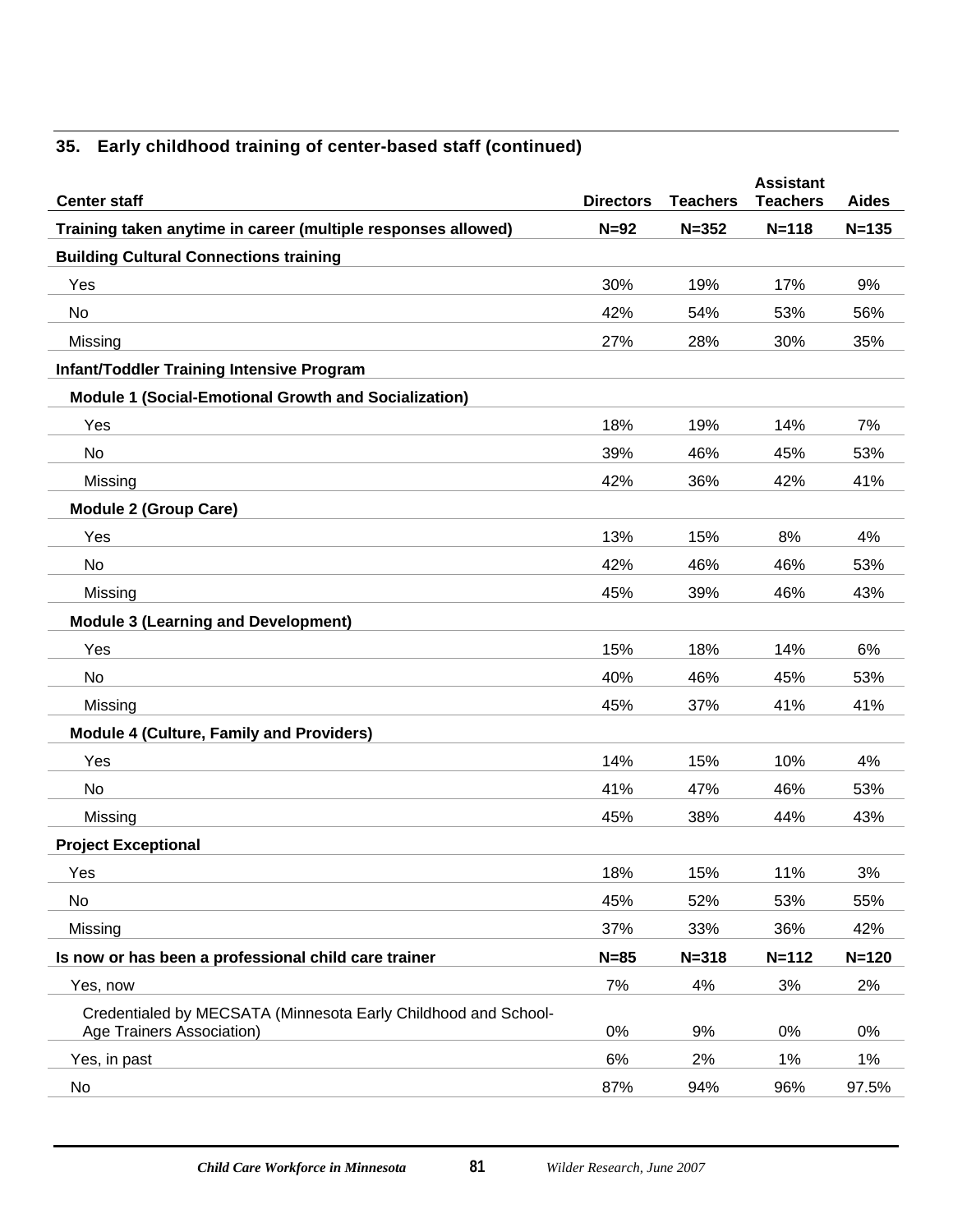| <b>Preschool staff</b>                                                                  | <b>Directors</b> | <b>Teachers</b> | <b>Assistant</b><br><b>Teachers</b> | <b>Aides</b> |
|-----------------------------------------------------------------------------------------|------------------|-----------------|-------------------------------------|--------------|
| Number of hours of child care related training completed in<br>past 2 years             | $N=44$           | $N = 99$        | $N=22$                              | $N=21$       |
| 0 hours                                                                                 | 9%               | 8%              | 18%                                 | 10%          |
| 1-10 hours                                                                              | 2%               | 4%              | 9%                                  | 19%          |
| 11-20 hours                                                                             | 11%              | 13%             | 18%                                 | 43%          |
| 21-30 hours                                                                             | 14%              | 17%             | 14%                                 | 14%          |
| 31-40 hours                                                                             | 20%              | 19%             | 27%                                 | 5%           |
| 41-50 hours                                                                             | 16%              | 15%             | 0%                                  | 0%           |
| More than 50 hours                                                                      | 27%              | 23%             | 14%                                 | 10%          |
| Mean                                                                                    | 40.4             | 43.1            | 29.6                                | 22.0         |
| Median                                                                                  | 40               | 35              | 27                                  | 19           |
| Range                                                                                   | $0 - 100$        | $0 - 240$       | $0 - 130$                           | $0 - 101$    |
| Keeps a log of trainings completed                                                      | $N=47$           | $N = 124$       | $N = 33$                            | $N=27$       |
| Yes                                                                                     | 94%              | 91%             | 85%                                 | 70%          |
| Has CBTA credential (completed the Competency-Based Training<br>and Assessment process) | $N=48$           | $N = 126$       | $N = 33$                            | $N = 31$     |
| Yes                                                                                     | 0%               | 2%              | 3%                                  | 3%           |
| Training taken anytime in career (multiple responses allowed)                           | $N = 48$         | $N = 126$       | $N = 33$                            | $N = 31$     |
| <b>Building Cultural Connections training</b>                                           |                  |                 |                                     |              |
| Yes                                                                                     | 27%              | 19%             | 9%                                  | 13%          |
| No                                                                                      | 56%              | 58%             | 64%                                 | 58%          |
| Missing                                                                                 | 17%              | 23%             | 27%                                 | 29%          |
| <b>Infant/Toddler Training Intensive Program</b>                                        |                  |                 |                                     |              |
| Module 1 (Social-Emotional Growth and Socialization)                                    |                  |                 |                                     |              |
| Yes                                                                                     | 10%              | 6%              | 3%                                  | 0%           |
| No                                                                                      | 60%              | 58%             | 67%                                 | 52%          |
| Missing                                                                                 | 29%              | 37%             | 30%                                 | 48%          |
| <b>Module 2 (Group Care)</b>                                                            |                  |                 |                                     |              |
| Yes                                                                                     | $6\%$            | 5%              | 3%                                  | 0%           |
| No                                                                                      | 63%              | 58%             | 67%                                 | 52%          |
| Missing                                                                                 | 31%              | 37%             | 30%                                 | 48%          |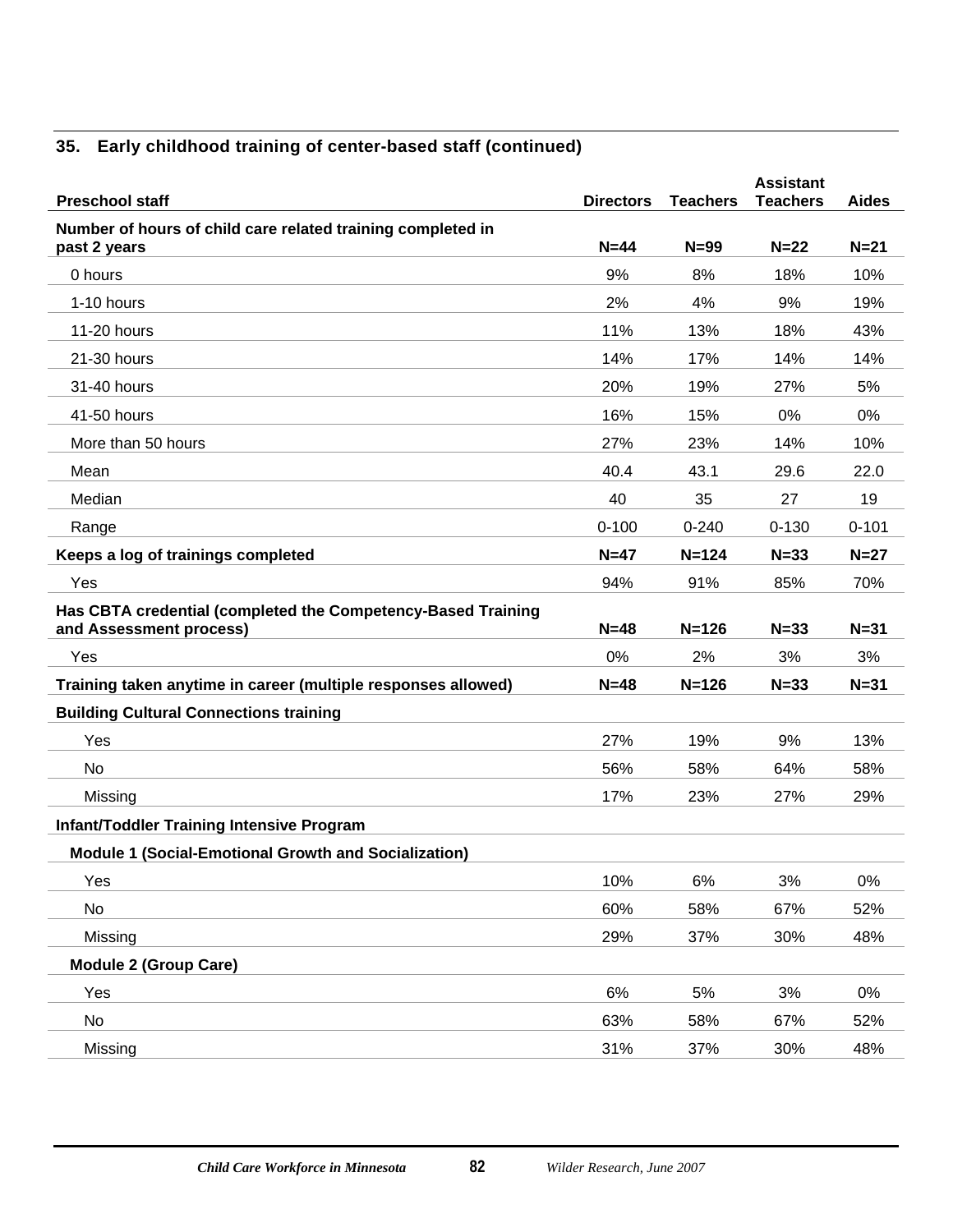| <b>Preschool staff</b>                                                                      | <b>Directors</b> | <b>Teachers</b> | <b>Assistant</b><br><b>Teachers</b> | <b>Aides</b> |
|---------------------------------------------------------------------------------------------|------------------|-----------------|-------------------------------------|--------------|
| <b>Module 3 (Learning and Development)</b>                                                  | $N = 48$         | $N = 126$       | $N = 33$                            | $N = 31$     |
| Yes                                                                                         | 8%               | 55              | 3%                                  | 0%           |
| No                                                                                          | 60%              | 58%             | 67%                                 | 52%          |
| Missing                                                                                     | 31%              | 37%             | 30%                                 | 48%          |
| <b>Module 4 (Culture, Family and Providers)</b>                                             |                  |                 |                                     |              |
| Yes                                                                                         | 8%               | 5%              | 3%                                  | 0%           |
| No                                                                                          | 60%              | 58%             | 67%                                 | 52%          |
| Missing                                                                                     | 31%              | 37%             | 30%                                 | 48%          |
| <b>Project Exceptional</b>                                                                  |                  |                 |                                     |              |
| Yes                                                                                         | 6%               | 4%              | 9%                                  | 3%           |
| No                                                                                          | 69%              | 63%             | 64%                                 | 55%          |
| Missing                                                                                     | 25%              | 33%             | 27%                                 | 42%          |
| Is now or has been a professional child care trainer                                        | $N=45$           | $N = 117$       | $N = 31$                            | $N=28$       |
| Yes, now                                                                                    | 2%               | 0%              | 0%                                  | 0%           |
| Credentialed by MECSATA (Minnesota Early Childhood and School-<br>Age Trainers Association) | 0%               | 0%              | 0%                                  | 0%           |
| Yes, in past                                                                                | 4%               | 3%              | 3%                                  | 0%           |
| No                                                                                          | 93%              | 97%             | 97%                                 | 100%         |
| School-age staff                                                                            |                  |                 |                                     |              |
| Number of hours of child care related training completed in                                 |                  |                 |                                     |              |
| past 2 years                                                                                | $N=47$           | $N=52$          | $N=29$                              | $N = 38$     |
| 0 hours                                                                                     | 9%               | 8%              | 17%                                 | 37%          |
| 1-10 hours                                                                                  | 4%               | 6%              | 14%                                 | 18%          |
| 11-20 hours                                                                                 | 13%              | 13%             | 17%                                 | 18%          |
| 21-30 hours                                                                                 | 19%              | 4%              | 10%                                 | 13%          |
| 31-40 hours                                                                                 | 11%              | 23%             | 17%                                 | 5%           |
| 41-50 hours                                                                                 | 9%               | 12%             | 0%                                  | 3%           |
| More than 50 hours                                                                          | 36%              | 35%             | 24%                                 | 5%           |
| Mean                                                                                        | 50.4             | 59.1            | 35.5                                | 17.0         |
| Median                                                                                      | 40               | 40              | 24                                  | 9.5          |
| Range                                                                                       | 0-340            | 0-750           | $0 - 150$                           | $0 - 150$    |
| Keeps a log of trainings completed                                                          | $N=54$           | $N=65$          | $N=45$                              | $N=59$       |
| Yes                                                                                         | 67%              | 86%             | 62%                                 | 56%          |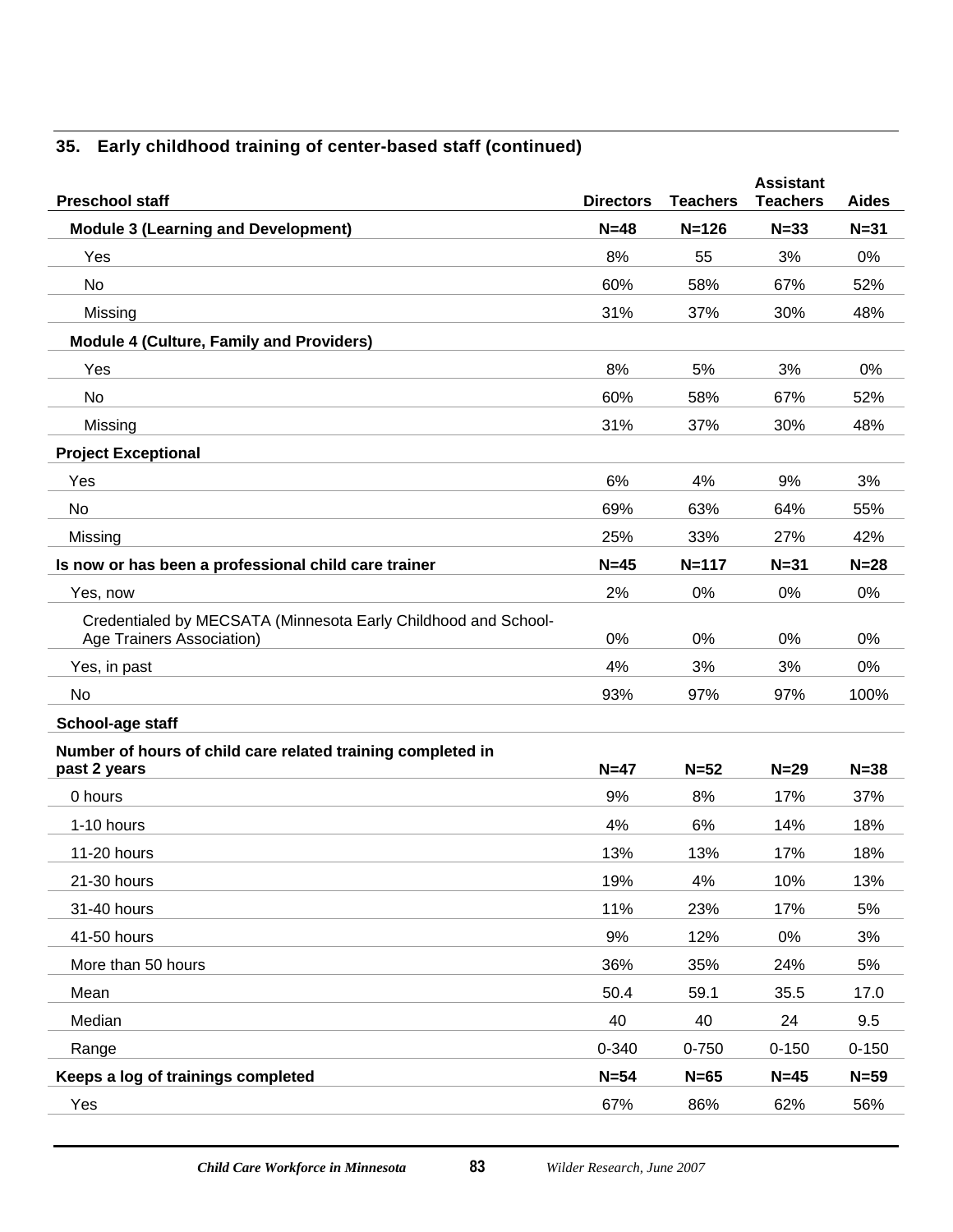| School-age staff                                               | <b>Directors</b> | <b>Teachers</b> | <b>Assistant</b><br><b>Teachers</b> | <b>Aides</b> |
|----------------------------------------------------------------|------------------|-----------------|-------------------------------------|--------------|
| Has CBTA credential (completed the Competency-Based Training   |                  |                 |                                     |              |
| and Assessment process)                                        | $N=55$           | $N=65$          | $N=44$                              | $N=44$       |
| Yes                                                            | 4%               | 3%              | 4.5%                                | 0%           |
| Training taken anytime in career (multiple responses allowed)  | $N=55$           | $N=65$          | $N=45$                              | $N=62$       |
| <b>Building Cultural Connections training</b>                  |                  |                 |                                     |              |
| Yes                                                            | 25%              | 12%             | 20%                                 | 10%          |
| No                                                             | 51%              | 65%             | 40%                                 | 58%          |
| Missing                                                        | 24%              | 23%             | 40%                                 | 32%          |
| <b>Infant/Toddler Training Intensive Program</b>               |                  |                 |                                     |              |
| Module 1 (Social-Emotional Growth and Socialization)           |                  |                 |                                     |              |
| Yes                                                            | 7%               | 14%             | 13%                                 | 5%           |
| <b>No</b>                                                      | 53%              | 60%             | 47%                                 | 60%          |
| Missing                                                        | 40%              | 26%             | 40%                                 | 35%          |
| <b>Module 2 (Group Care)</b>                                   |                  |                 |                                     |              |
| Yes                                                            | 5%               | 8%              | 9%                                  | 3%           |
| No                                                             | 53%              | 62%             | 49%                                 | 60%          |
| Missing                                                        | 42%              | 31%             | 42%                                 | 37%          |
| <b>Module 3 (Learning and Development)</b>                     |                  |                 |                                     |              |
| Yes                                                            | 7%               | 11%             | 11%                                 | 3%           |
| <b>No</b>                                                      | 53%              | 60%             | 47%                                 | 61%          |
| Missing                                                        | 40%              | 29%             | 42%                                 | 35%          |
| <b>Module 4 (Culture, Family and Providers)</b>                |                  |                 |                                     |              |
| Yes                                                            | 9%               | 11%             | 9%                                  | 5%           |
| No                                                             | 53%              | 60%             | 49%                                 | 60%          |
| Missing                                                        | 38%              | 29%             | 42%                                 | 35%          |
| <b>Project Exceptional</b>                                     |                  |                 |                                     |              |
| Yes                                                            | 16%              | $8%$            | 9%                                  | 6%           |
| <b>No</b>                                                      | 36%              | 66%             | 44%                                 | 58%          |
| Missing                                                        | 47%              | 26%             | 47%                                 | 35%          |
| Is now or has been a professional child care trainer           | $N=49$           | $N=57$          | $N=40$                              | $N=61$       |
| Yes, now                                                       | 6%               | 0%              | 10%                                 | 0%           |
| Credentialed by MECSATA (Minnesota Early Childhood and School- |                  |                 |                                     |              |
| Age Trainers Association)                                      | 33%              | 0%              | 67%                                 | 0%           |
| Yes, in past                                                   | 6%               | 3.5%            | 2.5%                                | 0%           |
| No                                                             | 88%              | 96.5%           | 87.5%                               | 100%         |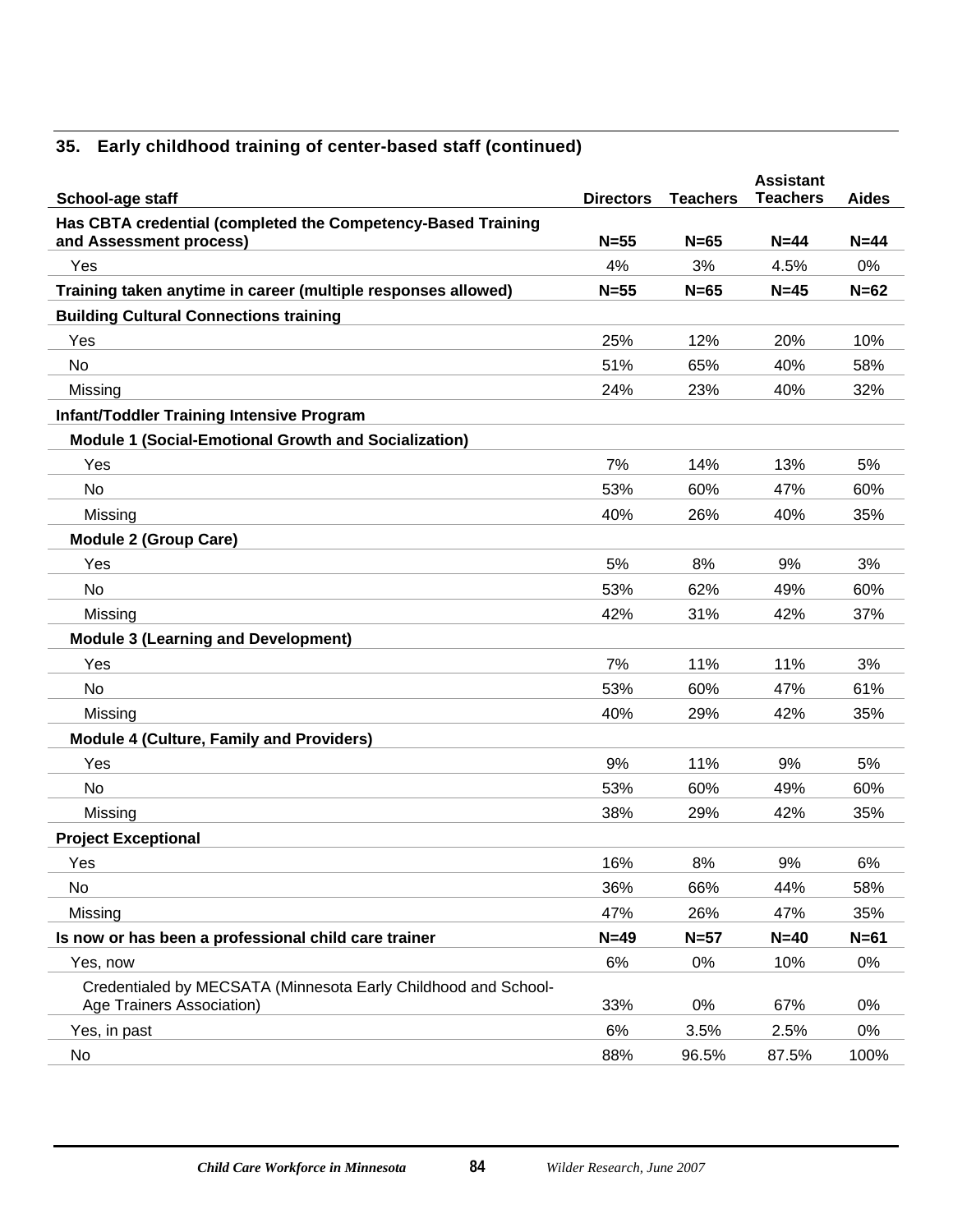# *Training in core competencies*

The next section describes the child care training respondents report receiving in the past 2 years in nine core content areas or core competencies as described in the *Minnesota Core Competencies for Early Childhood Education and Care Practitioners* and the *Minnesota School Age Core Competencies*. The core content areas are:

- Child growth and development trainings that teach about how children gain language and develop physically, cognitively, emotionally and socially
- $\blacksquare$  Learning environment and curriculum how to establish an environment that provides learning experiences to meet each child's needs, capabilities and interests
- Assessment and planning for individual needs how to observe and assess what children know and can do in order to provide curriculum and instruction that addresses their developmental and learning needs
- Interactions with children trainings on how to establish supportive relationships with children and guide them as individuals and as part of a group
- $\blacksquare$  Families and communities trainings on how to work collaboratively with families and organizations to meet children's needs and to encourage the community's involvement with early childhood education and care
- $\blacksquare$  Health, safety and nutrition trainings on how to establish and maintain an environment that ensures children's health, safety and nourishment
- **Program planning and evaluation how to establish, implement, evaluate, and** enhance operation of an early childhood education and care program
- Professional development and leadership training on how to serve children and families in a professional manner and participate in the community as a representative of early childhood education and care
- Business planning and record-keeping training on how to establish an on-going system for running and planning a child care business.

Respondents were mailed a worksheet to facilitate collecting information for each core content area on the number of sessions, the total hours and where they completed the training (the name of the training, the source or the sponsor). Respondents were provided a list of 24 sponsors and modes of delivery as well as the option to name or write in others not listed. The worksheet noted that trainings could have been completed on their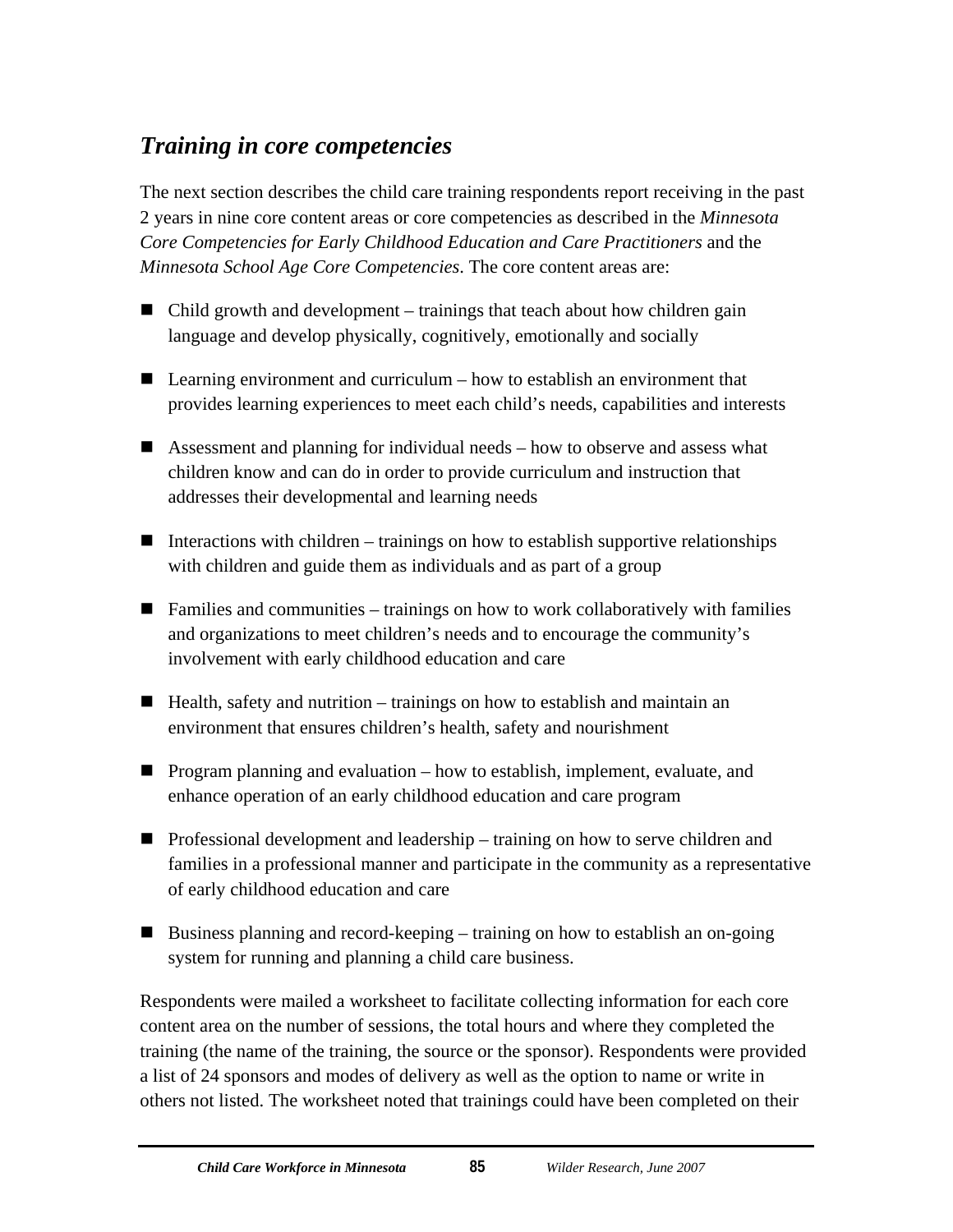own with a book, video or Web pages; with a coach, mentor, or consultant; through online classes; at provider or professional association meetings; through a teleconference or conference; or in a classroom or workshop. If a single training covered more than one content area, respondents were asked to split the total hours into the separate content areas, and if they received training through several places or sources, to report only the main one where they spent the most hours.

Figure 36 shows that 98 percent of licensed family child care providers report completing health, safety and nutrition training in the past two years. Training on child growth and development is the next most common type of training (completed by 73 percent of licensed family child care providers), followed by training on how to establish an environment that provides learning experiences to meet each child's needs, capabilities and interests (completed by 66 percent). These are also the most common types of core content training reported by American Indian, Hmong, Latina and Somali providers.

The least common types of training include program planning and evaluation (25 percent), professionalism and leadership (25 percent), how to work with families and communities regarding early care and education (30 percent) and assessment and addressing individual developmental and learning needs (35 percent).

Licensed family child care providers in greater Minnesota are more likely than those in the metropolitan area to complete training on assessment and addressing individual developmental and learning needs (40 percent compared with 28 percent).

Licensed family child care providers caring for children though the Child Care Assistance Program are more likely than those not doing so to complete training on business planning (52 percent compared with 39 percent), interactions with children (64 percent compared with 51 percent) and learning environments and curriculum (74 percent compared with 62 percent).

Figure 37 shows the percent of each type of center-based staff completing each type of core content training. As with licensed family child care providers, health, safety and nutrition; child growth and development; and learning environments and curriculum are the most common types of training completed by center-based staff.

Child care center teachers in greater Minnesota are more likely than those in the metropolitan area to complete training on assessment and addressing individual developmental and learning needs (69 percent compared with 52 percent).

Child care center teachers caring for children though the Child Care Assistance Program are more likely than those not doing so to complete training on assessment and addressing individual developmental and learning needs (63 percent compared with 38 percent), program planning and evaluation (45 percent compared with 28 percent) and families and communities (58 percent compared with 35 percent).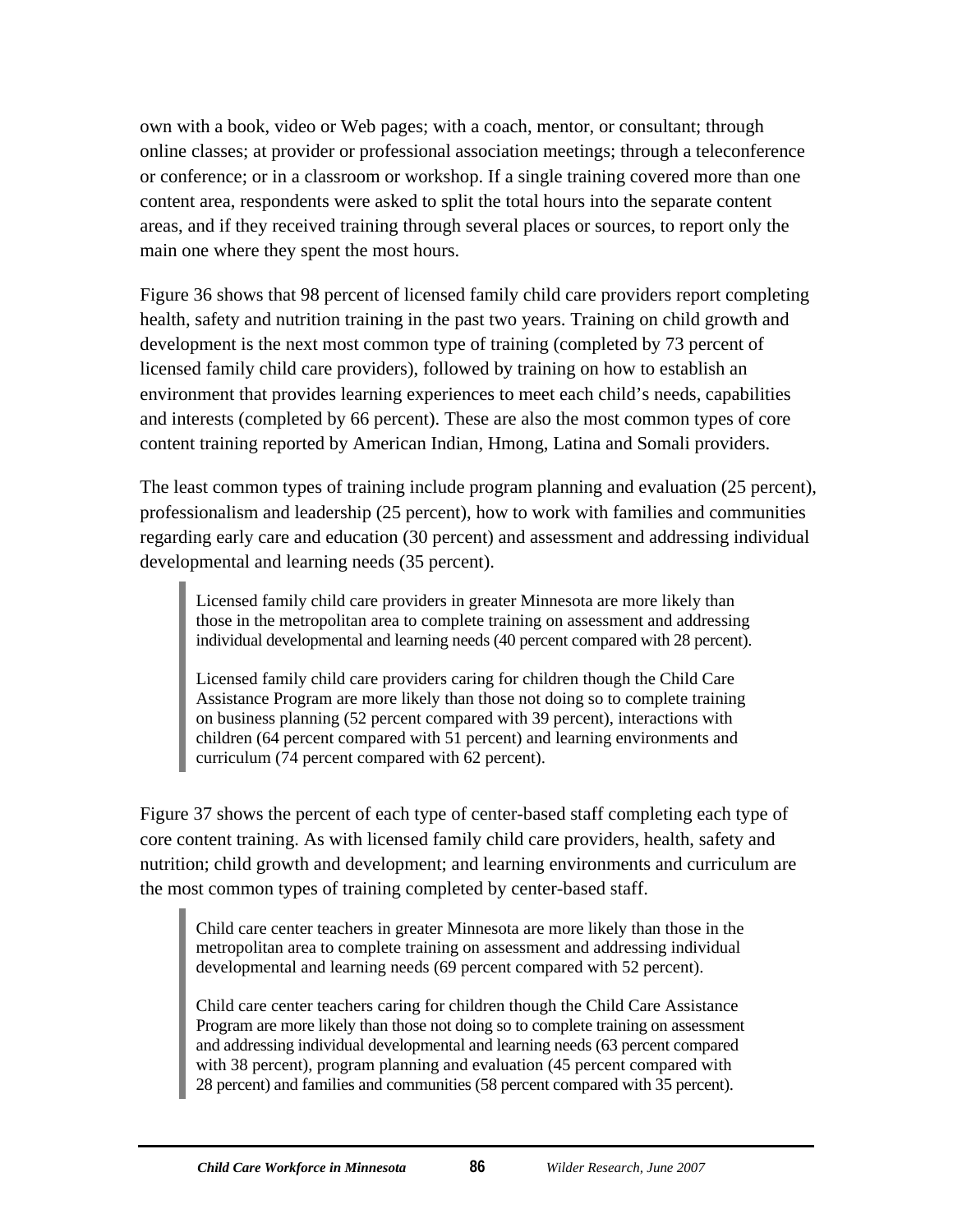Preschool teachers in greater Minnesota are more likely than those in the metropolitan area to complete training on health, safety and nutrition (96 percent compared with 72 percent), program planning and evaluation (57 percent compared with 35 percent) and professional development and leadership 48 percent compared with 26 percent).

Preschool teachers caring for children though the Child Care Assistance Program are more likely than those not doing so to complete training on families and communities (71 percent compared with 17 percent).

Figures 38 and 39 show the duplicated lists of all the sources of core content training mentioned by providers and teachers for the core content areas combined. CCR&R (32 percent) tops the duplicated list of dozens of sources mentioned by licensed family child care providers, followed by counties (11 percent) and Providers Choice, Inc. (10 percent). CCR&R is also the top source among American Indian (29 percent), Hmong (83 percent), Latina (39 percent), and Somali (40 percent) providers.

Of the dozens of sources of core content training mentioned, child care center teachers most commonly turn to local associations and other local sources (24 percent), their own centers (16 percent), CCR&R (15 percent) and higher education (14 percent). These are also the most common sources of core content training for other child care center staff.

Of the dozens of sources of core content training mentioned, preschool teachers most commonly turn to local associations and other local sources (26 percent) and higher education (14 percent). These are also the common sources of core content training for other preschool staff.

Of the dozens of sources of core content training mentioned, school-age care program teachers also most commonly turn to local associations and other local sources (22 percent), their own centers (16 percent) and higher education (15 percent). These are also common sources of core content training for other school-age care program staff. In addition, schoolage program directors commonly receive training from MNSACA (22 percent), and assistant teachers commonly receive training from their school districts (36 percent).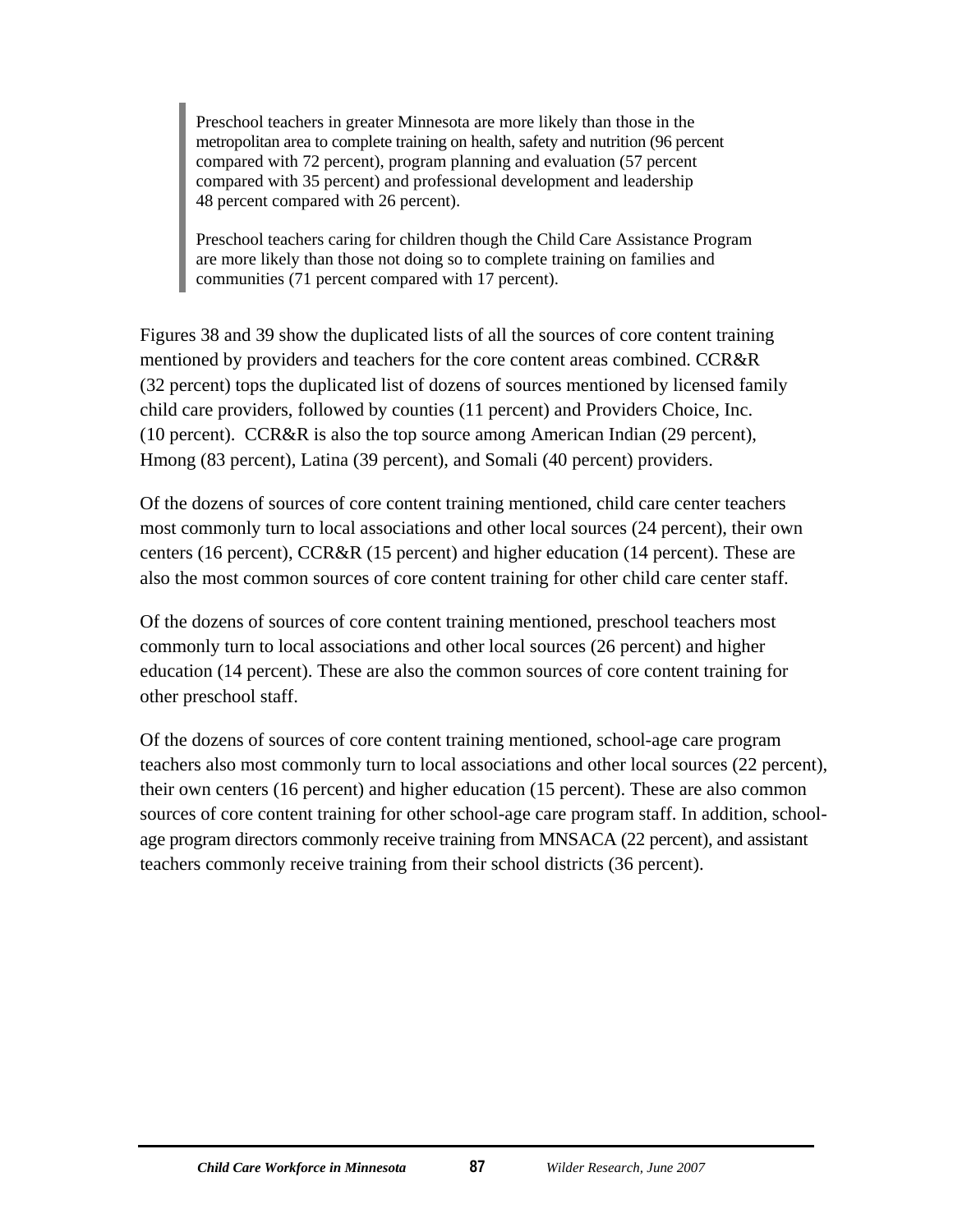Details on the core content training completed by licensed family child care providers and center-based teachers are in the Appendix. Figures A1-A39 show the number of sessions, total hours and main training sources or sponsors for licensed family child care providers and center-based teachers and for each core content area.

Licensed family child care providers report CCR&R as the main source of training for each of the content areas but not ever the primary source. Health, safety and nutrition training has the largest number of providers served by Providers Choice, Inc. (34 percent) and Red Cross (28 percent). For child care center teachers, CCR&R, higher education, and their own centers are the usual sources of training, each accounting for about a fifth of the training sources for each content area.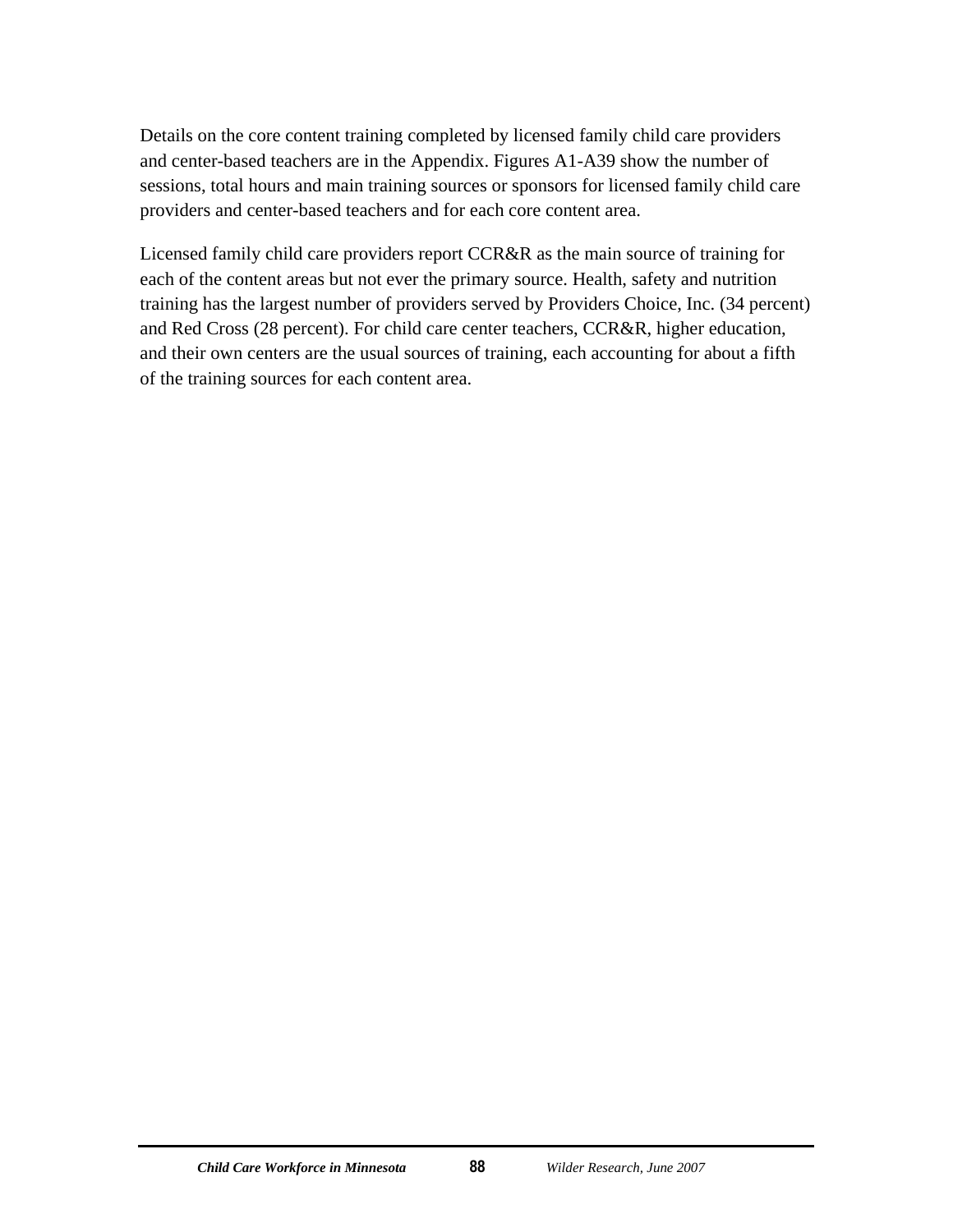#### **36. Core content training completed by licensed family child care providers in past two years**

|                                                 | <b>Number of sessions</b>     |                                 |                                      |                                               |                | <b>Hours of training</b> |                                 |                                   |                                            |                |                                                    |
|-------------------------------------------------|-------------------------------|---------------------------------|--------------------------------------|-----------------------------------------------|----------------|--------------------------|---------------------------------|-----------------------------------|--------------------------------------------|----------------|----------------------------------------------------|
| Core content training area                      | <b>Mean</b><br>(all<br>cases) | <b>Median</b><br>(all<br>cases) | Mean<br>(one or<br>more<br>sessions) | <b>Median</b><br>(one or<br>more<br>sessions) | <b>Maximum</b> | Mean (all<br>cases)      | <b>Median</b><br>(all<br>cases) | Mean<br>(one or<br>more<br>hours) | <b>Median</b><br>(one or<br>more<br>hours) | <b>Maximum</b> | <b>Percent</b><br>with any<br>hours of<br>training |
| Child growth and development                    | $(n=292)$                     |                                 | $(n=214)$                            |                                               |                | $(n=293)$                |                                 | $(n=215)$                         |                                            |                |                                                    |
|                                                 | 2.6                           | 2                               | 3.5                                  | $\overline{2}$                                | 24             | 6.0                      | 3                               | 8.2                               | 4                                          | 60             | 73%                                                |
| Learning environment and<br>curriculum          | $(n=292)$                     |                                 | $(n=191)$                            |                                               |                | $(n=293)$                |                                 | $(n=192)$                         |                                            |                |                                                    |
|                                                 | 2.0                           |                                 | 3.1                                  | $\overline{2}$                                | 38             | 5.0                      | $\overline{2}$                  | 7.6                               | 4                                          | 132            | 65.5%                                              |
| Assessment and planning for<br>individual needs | $(n=291)$                     |                                 | $(n=101)$                            |                                               |                | $(n=292)$                |                                 | $(n=102)$                         |                                            |                |                                                    |
|                                                 | 1.0                           | 0                               | 3.0                                  | $\overline{2}$                                | 32             | 2.3                      | 0                               | 6.6                               | 4                                          | 48             | 35%                                                |
| Interactions with children                      | $(n=292)$                     |                                 | $(n=160)$                            |                                               |                | $(n=293)$                |                                 | $(n=161)$                         |                                            |                |                                                    |
|                                                 | 1.3                           | 1                               | 2.3                                  | 1                                             | 24             | 2.7                      | $\overline{2}$                  | 4.9                               | 3                                          | 48             | 55%                                                |
| Families and communities                        | $(n=293)$                     |                                 | $(n=87)$                             |                                               |                | $(n=293)$                |                                 | $(n=87)$                          |                                            |                |                                                    |
|                                                 | 0.8                           | 0                               | 2.8                                  | 1                                             | 24             | 1.9                      | 0                               | 6.3                               | 3                                          | 48             | 30%                                                |
| Health, safety and nutrition                    | $(n=293)$                     |                                 | $(n=287)$                            |                                               |                | $(n=293)$                |                                 | $(n=287)$                         |                                            |                |                                                    |
|                                                 | 4.1                           | 4                               | 4.2                                  | 4                                             | 15             | 9.6                      | 9                               | 9.8                               | 9                                          | 49             | 98%                                                |
| Program planning and<br>evaluation              | $(n=292)$                     |                                 | $(n=71)$                             |                                               |                | $(n=293)$                |                                 | $(n=72)$                          |                                            |                |                                                    |
|                                                 | 0.6                           | 0                               | 2.6                                  | 1                                             | 24             | 1.6                      | 0                               | 6.3                               | $\overline{2}$                             | 48             | 25%                                                |
| Professional development<br>and leadership      | $(n=293)$                     |                                 | $(n=74)$                             |                                               |                | $(n=293)$                |                                 | $(n=74)$                          |                                            |                |                                                    |
|                                                 | 0.8                           | 0                               | 3.2                                  | $\overline{2}$                                | 22             | 2.0                      | 0                               | 8.1                               | 4                                          | 92             | 25%                                                |
| Business planning and<br>record-keeping         | $(n=293)$                     |                                 | $(n=126)$                            |                                               |                | $(n=293)$                |                                 | $(n=126)$                         |                                            |                |                                                    |
|                                                 | 0.9                           | 0                               | 2.0                                  |                                               | 13             | 1.9                      | 0                               | 4.5                               | $\mathbf{2}$                               | 36             | 43%                                                |

*Note: Ns vary by core content area due to missing responses. Ns for medians are equivalent to sample sizes shown for corresponding means.*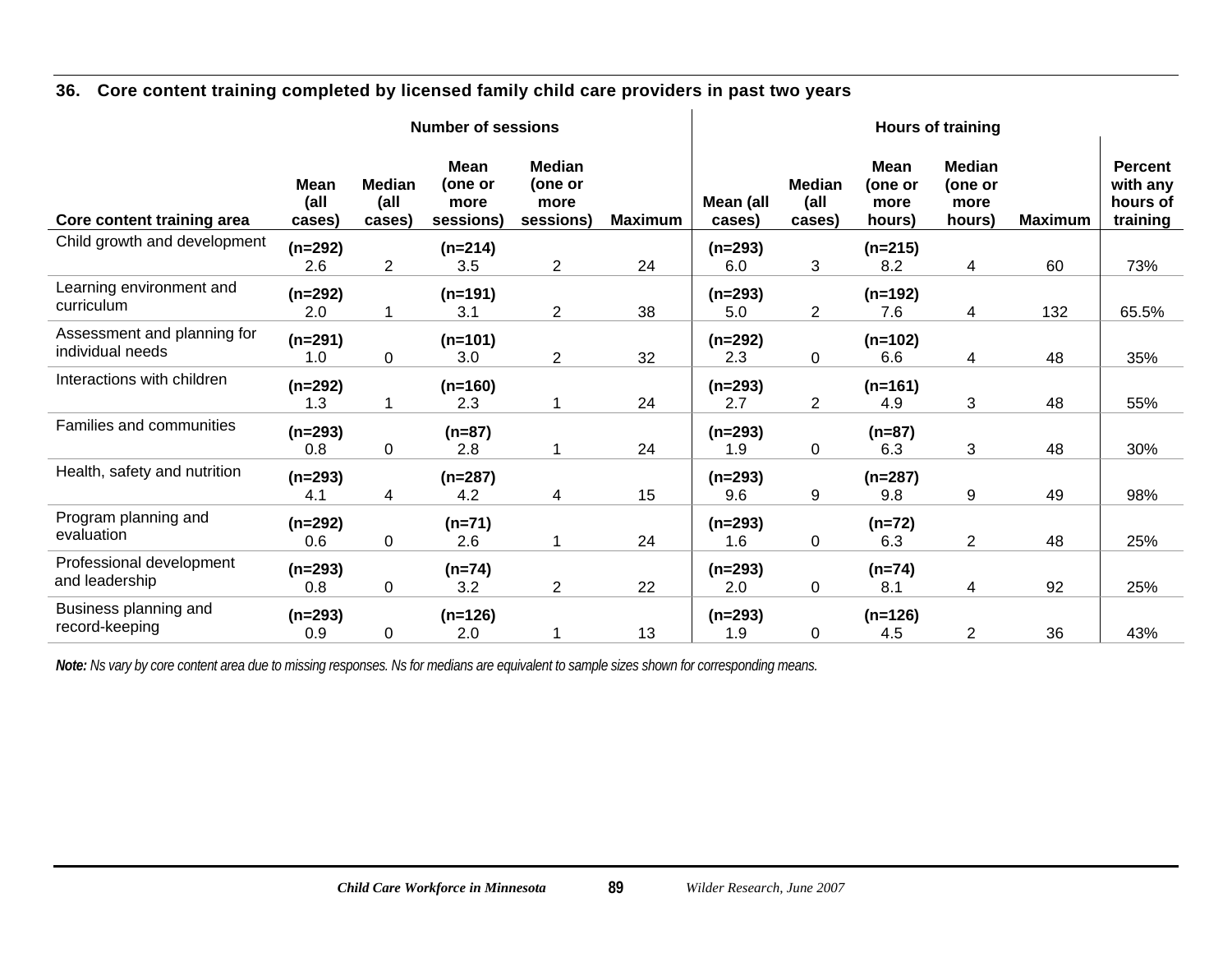#### **36. Core content training completed by American Indian licensed family child care providers in past two years (continued)**

|                                                 | <b>Number of sessions</b>     |                                 |                                             |                                               |                |                         | <b>Hours of training</b>        |                                          |                                            |                |                                                    |
|-------------------------------------------------|-------------------------------|---------------------------------|---------------------------------------------|-----------------------------------------------|----------------|-------------------------|---------------------------------|------------------------------------------|--------------------------------------------|----------------|----------------------------------------------------|
| Core content training area                      | <b>Mean</b><br>(all<br>cases) | <b>Median</b><br>(all<br>cases) | <b>Mean</b><br>(one or<br>more<br>sessions) | <b>Median</b><br>(one or<br>more<br>sessions) | <b>Maximum</b> | Mean (all<br>cases)     | <b>Median</b><br>(all<br>cases) | <b>Mean</b><br>(one or<br>more<br>hours) | <b>Median</b><br>(one or<br>more<br>hours) | <b>Maximum</b> | <b>Percent</b><br>with any<br>hours of<br>training |
| Child growth and development                    | $(n=30)$<br>3.3               |                                 | $(n=25)$<br>3.9                             | $\overline{2}$                                | 20             | $(n=30)$                |                                 | $(n=25)$                                 | 6                                          | 48             | 83%                                                |
| Learning environment<br>and curriculum          | $(n=30)$<br>1.6               | $\overline{2}$<br>1             | $(n=18)$<br>2.6                             | $\overline{2}$                                | 10             | 10.4<br>$(n=30)$<br>4.5 | 4<br>3                          | 12.5<br>$(n=18)$<br>7.6                  | 5                                          | 27             | 60%                                                |
| Assessment and planning for<br>individual needs | $(n=30)$<br>0.6               | 0                               | $(n=10)$<br>1.9                             | 1.5                                           | $\overline{4}$ | $(n=30)$<br>2.3         | 0                               | $(n=10)$<br>7.0                          | 4                                          | 25             | 33%                                                |
| Interactions with children                      | $(n=30)$<br>0.8               | $\pmb{0}$                       | $(n=12)$<br>2.0                             |                                               | $\overline{7}$ | $(n=30)$<br>2.1         | $\mathbf 0$                     | (n=12)<br>5.2                            | 3                                          | 20             | 40%                                                |
| Families and communities                        | $(n=30)$<br>0.7               | 0                               | $(n=8)$<br>2.8                              | $\overline{2}$                                | $\overline{7}$ | $(n=30)$<br>2.2         | $\mathbf 0$                     | $(n=8)$<br>8.4                           | 6                                          | 22             | 27%                                                |
| Health, safety and nutrition                    | $(n=30)$<br>3.7               | 3.5                             | $(n=30)$<br>3.7                             | 3.5                                           | 10             | $(n=30)$<br>10.6        | 8                               | $(n=30)$<br>10.6                         | 8                                          | 40             | 100%                                               |
| Program planning and<br>evaluation              | $(n=30)$<br>0.6               | 0                               | $(n=6)$<br>2.8                              | 1.5                                           | 10             | $(n=30)$<br>1.4         | 0                               | $(n=6)$<br>7.0                           | 4                                          | 20             | 20%                                                |
| Professional development<br>and leadership      | $(n=30)$<br>0.9               | 0                               | $(n=8)$<br>3.4                              | 1.5                                           | 10             | $(n=30)$<br>2.0         | $\mathbf 0$                     | $(n=8)$<br>7.4                           | 3                                          | 22             | 27%                                                |
| Business planning and<br>record-keeping         | $(n=30)$<br>0.4               | 0                               | $(n=9)$<br>1.3                              |                                               | $\overline{2}$ | $(n=30)$<br>1.5         | 0                               | $(n=9)$<br>4.9                           | 4                                          | 16             | 30%                                                |

*Note: Ns for medians are equivalent to sample sizes shown for corresponding means.*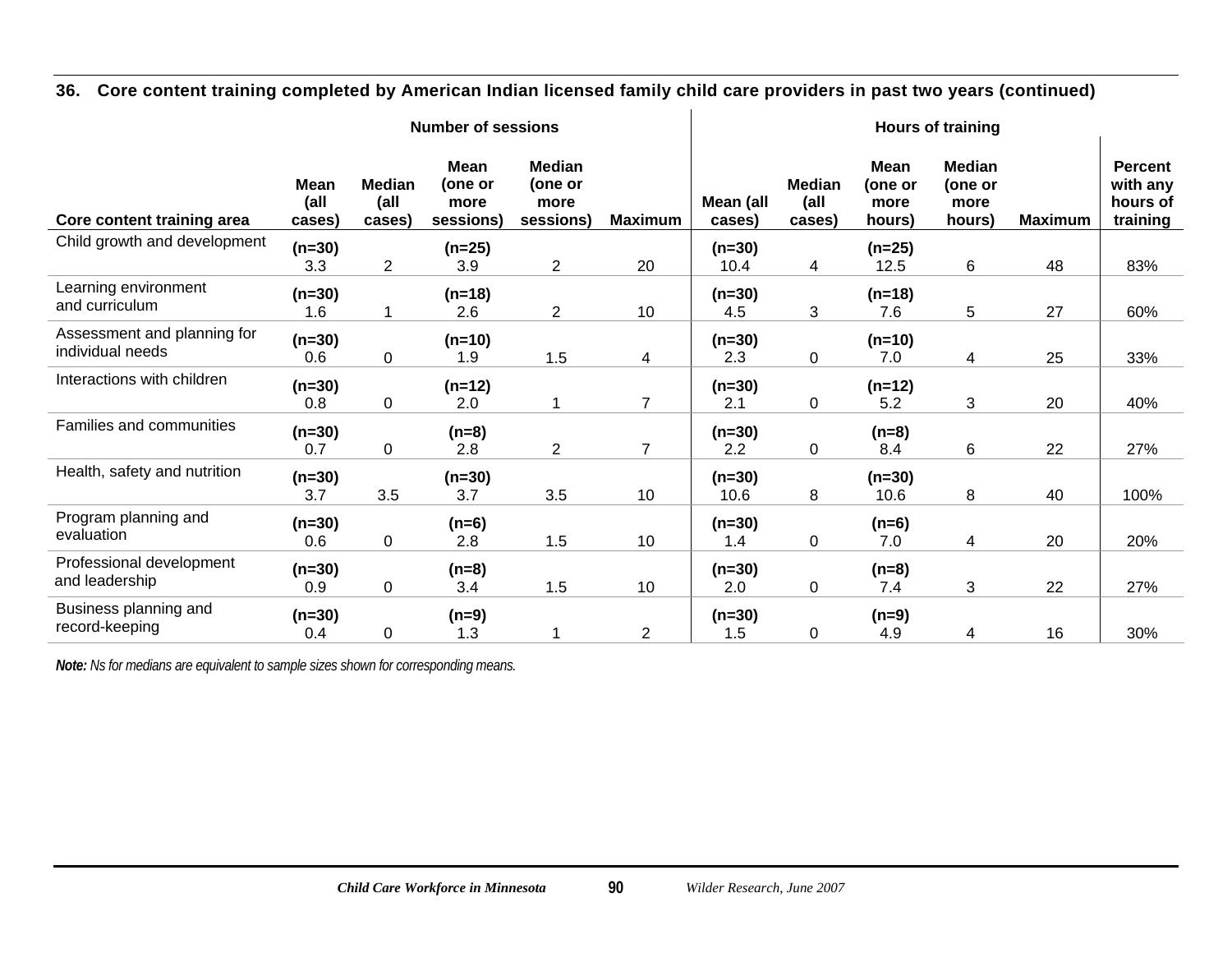#### **36. Core content training completed by Hmong licensed family child care providers in past two years (continued)**

|                                                 | <b>Number of sessions</b>     |                                 |                                             |                                               |                |                     |                                 |                                          | <b>Hours of training</b>                   |                |                                                    |  |  |
|-------------------------------------------------|-------------------------------|---------------------------------|---------------------------------------------|-----------------------------------------------|----------------|---------------------|---------------------------------|------------------------------------------|--------------------------------------------|----------------|----------------------------------------------------|--|--|
| Core content training area                      | <b>Mean</b><br>(all<br>cases) | <b>Median</b><br>(all<br>cases) | <b>Mean</b><br>(one or<br>more<br>sessions) | <b>Median</b><br>(one or<br>more<br>sessions) | <b>Maximum</b> | Mean (all<br>cases) | <b>Median</b><br>(all<br>cases) | <b>Mean</b><br>(one or<br>more<br>hours) | <b>Median</b><br>(one or<br>more<br>hours) | <b>Maximum</b> | <b>Percent</b><br>with any<br>hours of<br>training |  |  |
| Child growth and development                    | $(n=62)$<br>2.3               | $\overline{2}$                  | $(n=54)$<br>2.6                             | $\overline{2}$                                | 9              | $(n=62)$<br>5.5     | 4                               | $(n=54)$<br>6.3                          | 4.5                                        | 27             | 87%                                                |  |  |
| Learning environment<br>and curriculum          | $(n=62)$<br>1.8               | $\overline{2}$                  | $(n=47)$<br>2.4                             | $\overline{2}$                                | $\, 8$         | $(n=62)$<br>4.8     | 4                               | $(n=47)$<br>6.3                          | 4                                          | 22             | 76%                                                |  |  |
| Assessment and planning for<br>individual needs | $(n=62)$<br>1.3               | 1                               | $(n=43)$<br>1.9                             | $\overline{2}$                                | 4              | $(n=62)$<br>2.9     | $\overline{2}$                  | $(n=43)$<br>4.1                          | $\overline{4}$                             | 10             | 69%                                                |  |  |
| Interactions with children                      | $(n=61)$<br>1.8               | 1                               | $(n=52)$<br>2.1                             | $\overline{2}$                                | 10             | $(n=61)$<br>4.3     | 3                               | $(n=52)$<br>5.0                          | 4                                          | 20             | 85%                                                |  |  |
| Families and communities                        | $(n=61)$<br>1.0               | 1                               | $(n=32)$<br>1.9                             | $\overline{2}$                                | $\overline{7}$ | $(n=61)$<br>2.4     | $\overline{2}$                  | $(n=32)$<br>4.6                          | 4                                          | 14             | 52%                                                |  |  |
| Health, safety and nutrition                    | $(n=61)$<br>4.4               | 4                               | $(n=59)$<br>4.5                             | 4                                             | 13             | $(n=61)$<br>12.9    | 11                              | $(n=59)$<br>13.4                         | 12                                         | 47             | 97%                                                |  |  |
| Program planning and<br>evaluation              | $(n=59)$<br>0.9               | 1                               | $(n=35)$<br>1.5                             | 1                                             | $\overline{5}$ | $(n=59)$<br>2.0     | $\overline{2}$                  | $(n=35)$<br>3.4                          | 3                                          | 10             | 59%                                                |  |  |
| Professional development<br>and leadership      | $(n=61)$<br>0.7               | 0                               | $(n=23)$<br>1.8                             | 1                                             | 4              | $(n=61)$<br>1.7     | 0                               | $(n=23)$<br>4.4                          | 3                                          | 10             | 38%                                                |  |  |
| Business planning and<br>record-keeping         | $(n=62)$<br>1.0               |                                 | $(n=36)$<br>1.7                             |                                               | 5              | $(n=62)$<br>2.4     | $\overline{2}$                  | $(n=36)$<br>4.1                          | 3                                          | 16             | 58%                                                |  |  |

*Note: Ns vary by core content area due to missing responses. Ns for medians are equivalent to sample sizes shown for corresponding means.*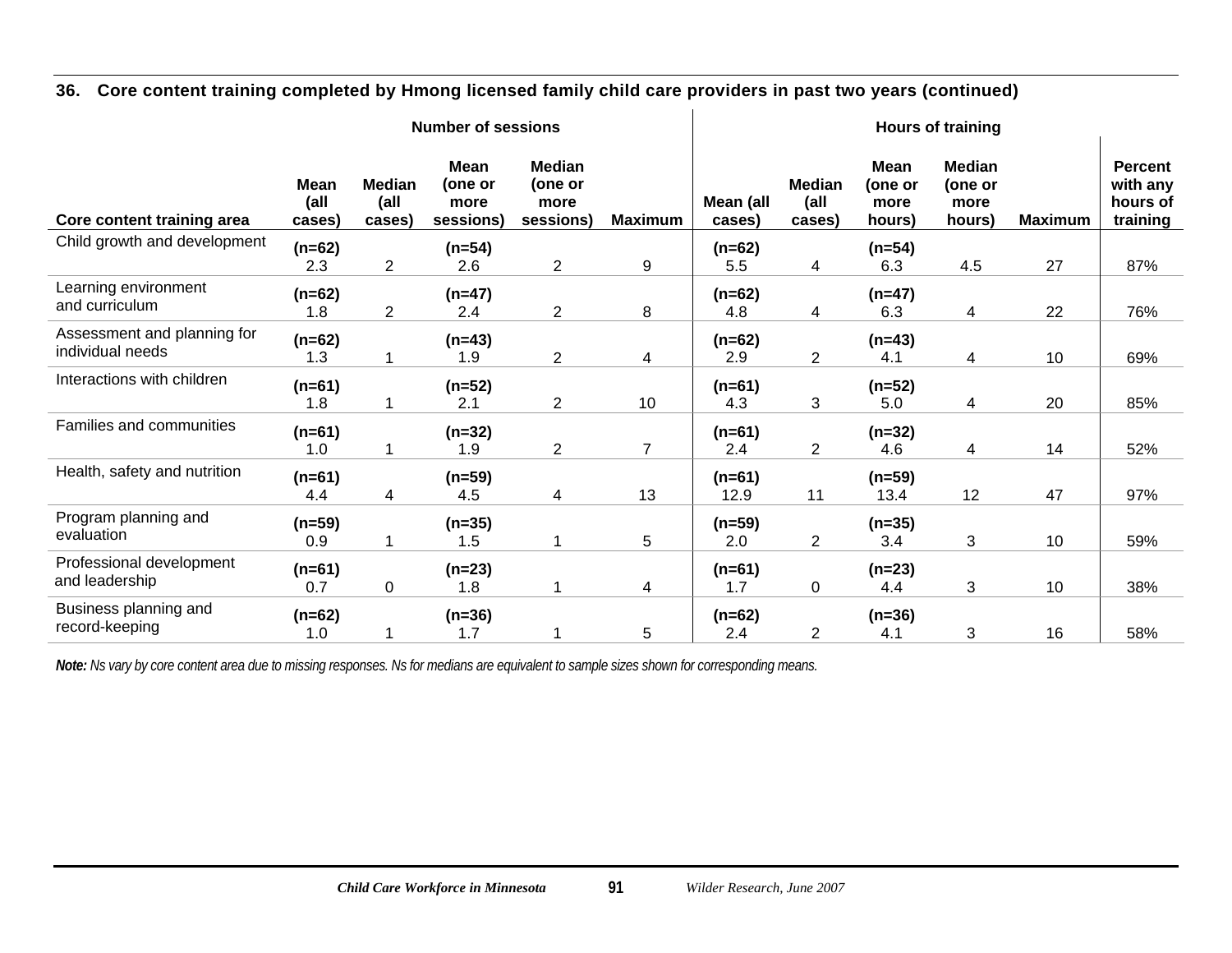#### **36. Core content training completed by Latina licensed family child care providers in past two years (continued)**

|                                                 | <b>Number of sessions</b>     |                                 |                                             |                                               | <b>Hours of training</b> |                     |                                 |                                          |                                            |                |                                                    |
|-------------------------------------------------|-------------------------------|---------------------------------|---------------------------------------------|-----------------------------------------------|--------------------------|---------------------|---------------------------------|------------------------------------------|--------------------------------------------|----------------|----------------------------------------------------|
| Core content training area                      | <b>Mean</b><br>(all<br>cases) | <b>Median</b><br>(all<br>cases) | <b>Mean</b><br>(one or<br>more<br>sessions) | <b>Median</b><br>(one or<br>more<br>sessions) | <b>Maximum</b>           | Mean (all<br>cases) | <b>Median</b><br>(all<br>cases) | <b>Mean</b><br>(one or<br>more<br>hours) | <b>Median</b><br>(one or<br>more<br>hours) | <b>Maximum</b> | <b>Percent</b><br>with any<br>hours of<br>training |
| Child growth and development                    | $(n=37)$                      |                                 | $(n=32)$                                    |                                               |                          | $(n=37)$            |                                 | $(n=32)$                                 |                                            |                |                                                    |
|                                                 | 4.6                           | $\overline{2}$                  | 5.3                                         | 3                                             | 60                       | 10.7                | 6                               | 12.4                                     | 6                                          | 80             | 86%                                                |
| Learning environment<br>and curriculum          | $(n=37)$<br>2.1               | $\overline{2}$                  | $(n=26)$<br>2.9                             | $\overline{2}$                                | 10                       | $(n=37)$<br>6.3     | 4                               | $(n=26)$<br>9.0                          | 6                                          | 40             | 70%                                                |
| Assessment and planning for<br>individual needs | $(n=37)$<br>0.8               | 0                               | $(n=18)$<br>1.7                             |                                               | 4                        | $(n=37)$<br>2.0     | 0                               | $(n=18)$<br>4.1                          | $\overline{2}$                             | 12             | 49%                                                |
| Interactions with children                      | $(n=37)$<br>0.9               | 0                               | $(n=16)$<br>2.0                             | $\overline{2}$                                | 4                        | $(n=37)$<br>1.5     | 0                               | $(n=16)$<br>3.5                          | 3.5                                        | 8              | 43%                                                |
| Families and communities                        | $(n=37)$<br>1.7               | 0                               | $(n=16)$<br>4.0                             |                                               | 24                       | $(n=37)$<br>3.5     | 0                               | $(n=16)$<br>8.1                          | 3.5                                        | 28             | 43%                                                |
| Health, safety and nutrition                    | $(n=37)$<br>3.6               | 3                               | $(n=37)$<br>3.6                             | 3                                             | 12                       | $(n=37)$<br>8.4     | $\overline{7}$                  | $(n=37)$<br>8.4                          | $\overline{7}$                             | 24             | 100%                                               |
| Program planning and<br>evaluation              | $(n=37)$<br>0.4               | 0                               | $(n=8)$<br>1.9                              | 1.5                                           | 4                        | $(n=37)$<br>0.9     | 0                               | $(n=8)$<br>4.3                           | 4.5                                        | 8              | 22%                                                |
| Professional development<br>and leadership      | $(n=37)$<br>0.5               | 0                               | $(n=10)$<br>1.7                             | 1.5                                           | 4                        | $(n=37)$<br>1.2     | 0                               | $(n=10)$<br>4.6                          | $\overline{2}$                             | 16             | 27%                                                |
| Business planning and<br>record-keeping         | $(n=37)$<br>0.8               | 0                               | $(n=18)$<br>1.6                             |                                               | 3                        | $(n=37)$<br>2.1     | 0                               | $(n=18)$<br>4.3                          | 3.5                                        | 10             | 49%                                                |

*Note: Ns for medians are equivalent to sample sizes shown for corresponding means.*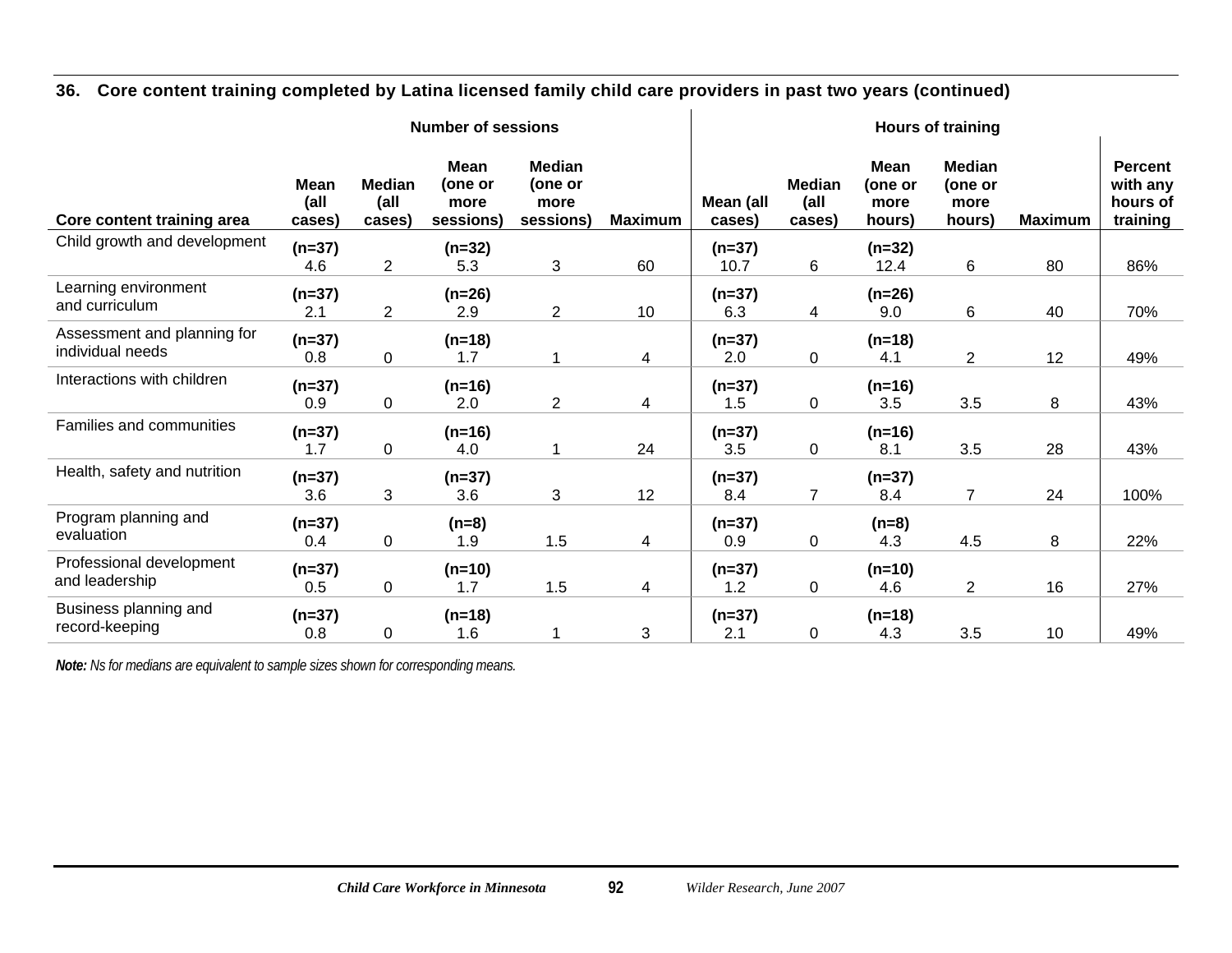#### **36. Core content training completed by Somali licensed family child care providers in past two years (continued)**

|                                                 | <b>Number of sessions</b>     |                                 |                                             |                                               | <b>Hours of training</b> |                     |                                 |                                          |                                            |                |                                                    |
|-------------------------------------------------|-------------------------------|---------------------------------|---------------------------------------------|-----------------------------------------------|--------------------------|---------------------|---------------------------------|------------------------------------------|--------------------------------------------|----------------|----------------------------------------------------|
| Core content training area                      | <b>Mean</b><br>(all<br>cases) | <b>Median</b><br>(all<br>cases) | <b>Mean</b><br>(one or<br>more<br>sessions) | <b>Median</b><br>(one or<br>more<br>sessions) | <b>Maximum</b>           | Mean (all<br>cases) | <b>Median</b><br>(all<br>cases) | <b>Mean</b><br>(one or<br>more<br>hours) | <b>Median</b><br>(one or<br>more<br>hours) | <b>Maximum</b> | <b>Percent</b><br>with any<br>hours of<br>training |
| Child growth and development                    | $(n=6)$<br>0.7                | 0.5                             | $(n=3)$<br>1.3                              | 1                                             | $\overline{2}$           | $(n=6)$<br>2.3      | 1                               | $(n=3)$<br>4.7                           | 3                                          | 9              | 50%                                                |
| Learning environment<br>and curriculum          | $(n=6)$<br>1.3                | 1.5                             | $(n=4)$<br>2.0                              | $\overline{2}$                                | 3                        | $(n=6)$<br>4.3      | 4                               | $(n=4)$<br>6.5                           | 5                                          | 12             | 67%                                                |
| Assessment and planning for<br>individual needs | $(n=5)$<br>0.6                | 0                               | $(n=2)$<br>1.5                              | 1.5                                           | $\overline{2}$           | $(n=5)$<br>2.0      | $\mathbf 0$                     | $(n=2)$<br>5.0                           | 5                                          | $\overline{7}$ | 40%                                                |
| Interactions with children                      | $(n=6)$<br>0.5                | 0                               | $(n=2)$<br>1.5                              | 1.5                                           | $\overline{c}$           | $(n=6)$<br>2.5      | 0                               | $(n=2)$<br>7.5                           | 7.5                                        | 12             | 33%                                                |
| Families and communities                        | $(n=6)$<br>0.5                | 0                               | $(n=2)$<br>1.5                              | 1.5                                           | $\overline{2}$           | $(n=6)$<br>1.5      | 0                               | $(n=2)$<br>4.5                           | 4.5                                        | 6              | 33%                                                |
| Health, safety and nutrition                    | $(n=6)$<br>1.5                | 1.5                             | $(n=6)$<br>1.5                              | 1.5                                           | $\overline{2}$           | $(n=6)$<br>3.5      | 3.5                             | $(n=6)$<br>3.5                           | 3.5                                        | 6              | 100%                                               |
| Program planning and<br>evaluation              | $(n=6)$<br>0.3                | 0                               | $(n=2)$<br>1.0                              | 1                                             | 1                        | $(n=6)$<br>1.3      | 0                               | $(n=2)$<br>4.0                           | 4                                          | 5              | 33%                                                |
| Professional development<br>and leadership      | $(n=6)$<br>0.8                | $\pmb{0}$                       | $(n=2)$<br>2.5                              | 2.5                                           | $\overline{\mathcal{A}}$ | $(n=6)$<br>3.0      | 0                               | $(n=2)$<br>9.0                           | 9                                          | 12             | 33%                                                |
| Business planning and<br>record-keeping         | $(n=6)$<br>0.3                | 0                               | $(n=2)$<br>1.0                              | 1                                             |                          | $(n=6)$<br>1.0      | 0                               | $(n=2)$<br>3.0                           | 3                                          | 3              | 33%                                                |

*Note: Ns vary by core content area due to missing responses. Ns for medians are equivalent to sample sizes shown for corresponding means.*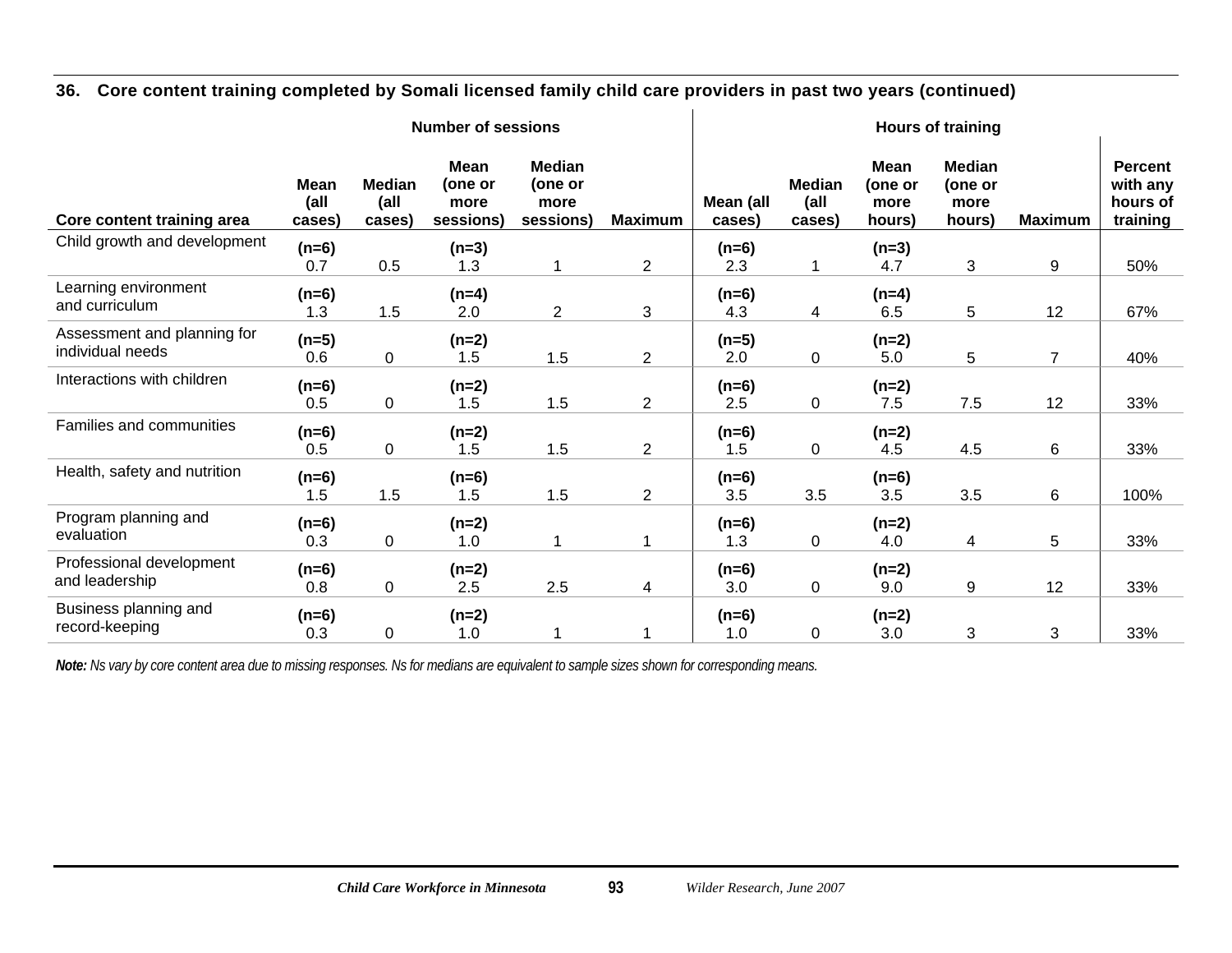#### **37. Core content training completed by center-based staff in past two years**

| Core content training area                      | Percent with any hours of training |                              |                                                      |                               |  |  |  |  |
|-------------------------------------------------|------------------------------------|------------------------------|------------------------------------------------------|-------------------------------|--|--|--|--|
| <b>Centers</b>                                  | <b>Directors</b><br>$N = 65 - 67$  | <b>Teachers</b><br>N=222-242 | <b>Assistant</b><br><b>Teachers</b><br>$N = 67 - 76$ | <b>Aides</b><br>$N = 60 - 63$ |  |  |  |  |
| Child growth and development                    | 82%                                | 77%                          | 76%                                                  | 75%                           |  |  |  |  |
| Learning environment and curriculum             | 80%                                | 76%                          | 63%                                                  | 52%                           |  |  |  |  |
| Assessment and planning for<br>individual needs | 70%                                | 59%                          | 41%                                                  | 38%                           |  |  |  |  |
| Interactions with children                      | 68%                                | 63%                          | 56%                                                  | 50%                           |  |  |  |  |
| <b>Families and communities</b>                 | 61%                                | 54%                          | 42%                                                  | 40%                           |  |  |  |  |
| Health, safety and nutrition                    | 90%                                | 81.5%                        | 80%                                                  | 85%                           |  |  |  |  |
| Program planning and evaluation                 | 51%                                | 42%                          | 31%                                                  | 27%                           |  |  |  |  |
| Professional development and leadership         | 71%                                | 53%                          | 44%                                                  | 41%                           |  |  |  |  |
| Business planning and record-keeping            | 40%                                | 12%                          | 15%                                                  | 13%                           |  |  |  |  |
| <b>Preschools</b>                               | $N = 32 - 34$                      | N=101-107                    | $N = 20 - 21$                                        | $N = 19 - 21$                 |  |  |  |  |
| Child growth and development                    | 70%                                | 78%                          | 86%                                                  | 70%                           |  |  |  |  |
| Learning environment and curriculum             | 70%                                | 74%                          | 62%                                                  | 57%                           |  |  |  |  |
| Assessment and planning for<br>individual needs | 67%                                | 61%                          | 33%                                                  | 35%                           |  |  |  |  |
| Interactions with children                      | 53%                                | 54%                          | 62%                                                  | 38%                           |  |  |  |  |
| <b>Families and communities</b>                 | 50%                                | 29%                          | 30%                                                  | 20%                           |  |  |  |  |
| Health, safety and nutrition                    | 76%                                | 78%                          | 76%                                                  | 74%                           |  |  |  |  |
| Program planning and evaluation                 | 44%                                | 41%                          | 38%                                                  | 29%                           |  |  |  |  |
| Professional development and leadership         | 50%                                | 32%                          | 29%                                                  | 33%                           |  |  |  |  |
| Business planning and record-keeping            | 29%                                | 7.5%                         | 9.5%                                                 | 4.5%                          |  |  |  |  |
| School-age programs                             | $N = 33 - 35$                      | $N = 44 - 48$                | $N = 16 - 22$                                        | $N = 26 - 28$                 |  |  |  |  |
| Child growth and development                    | 51.5%                              | 75%                          | 71%                                                  | 35%                           |  |  |  |  |
| Learning environment and curriculum             | 68%                                | 64%                          | 59%                                                  | 27%                           |  |  |  |  |
| Assessment and planning for<br>individual needs | 45.5%                              | 47%                          | 56%                                                  | 15%                           |  |  |  |  |
| Interactions with children                      | 61%                                | 63%                          | 50%                                                  | 31%                           |  |  |  |  |
| Families and communities                        | 44%                                | 47%                          | 50%                                                  | 8%                            |  |  |  |  |
| Health, safety and nutrition                    | 82%                                | 83%                          | 63%                                                  | 70%                           |  |  |  |  |
| Program planning and evaluation                 | 53%                                | 45%                          | 47%                                                  | 0%                            |  |  |  |  |
| Professional development and leadership         | 61%                                | 50%                          | 45%                                                  | 11%                           |  |  |  |  |
| Business planning and record-keeping            | 17%                                | 15%                          | 14%                                                  | 4%                            |  |  |  |  |

*Note: Ns vary by core content area due to missing responses.*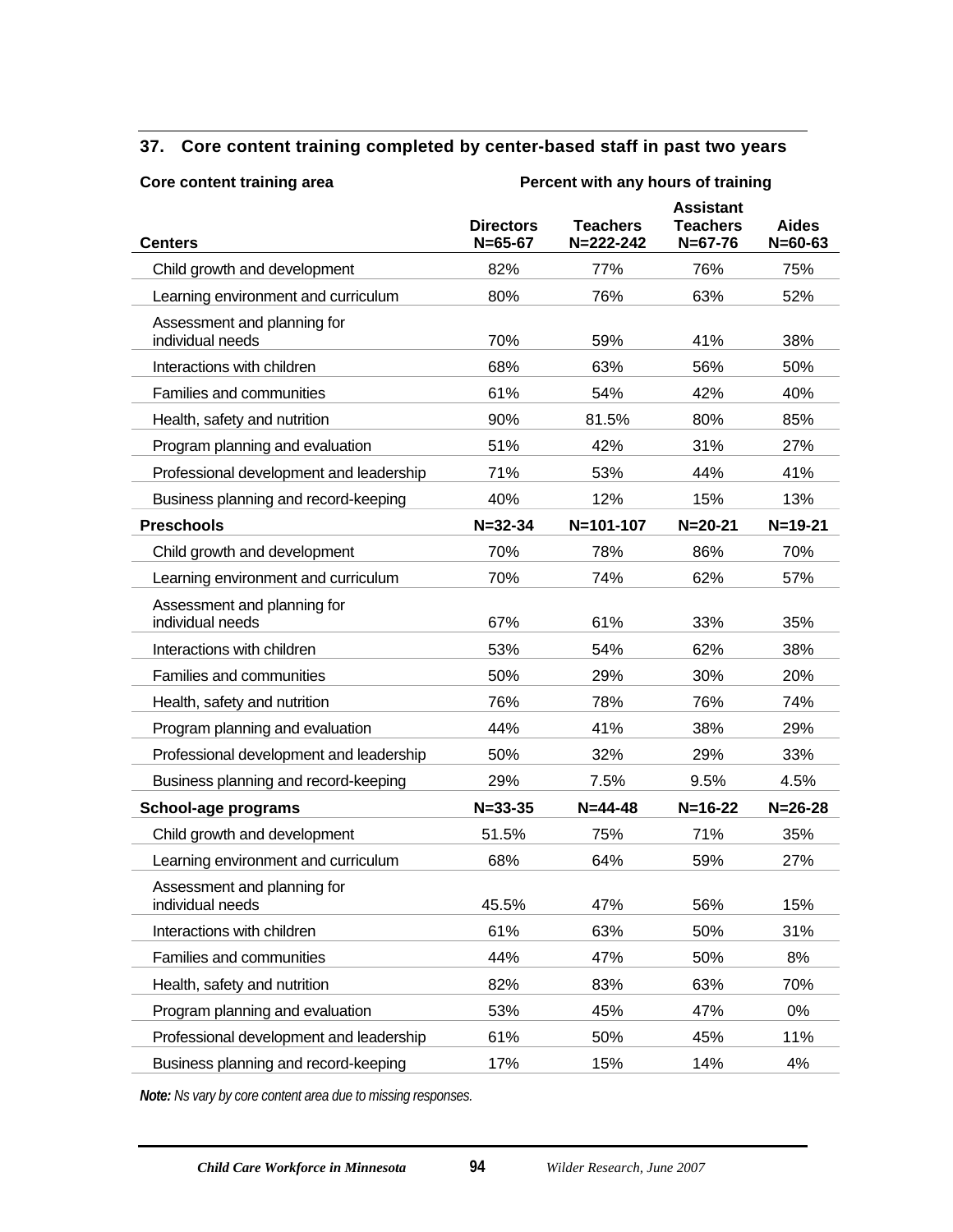#### **38. Sources and sponsors of core competency training among family child care providers**

|                                                                         | Percentage of<br>sources or<br>sponsors cited<br>(duplicated) for<br>core content<br>areas combined<br>$N=1,726$ |
|-------------------------------------------------------------------------|------------------------------------------------------------------------------------------------------------------|
| Child Care Resource and Referral agencies                               | 32%                                                                                                              |
| County                                                                  | 11%                                                                                                              |
| Providers Choice, Inc.                                                  | 10%                                                                                                              |
| Local associations and other local sources                              | 9%                                                                                                               |
| Higher education                                                        | 6%                                                                                                               |
| <b>Red Cross</b>                                                        | 5%                                                                                                               |
| Provider meeting                                                        | 4%                                                                                                               |
| Minnesota Licensed Family Child Care Association (MLFCCA)               | 4%                                                                                                               |
| Fire and police/hospital/public safety                                  | 2%                                                                                                               |
| Nutrition or food programs                                              | 2%                                                                                                               |
| Minnesota Department of Education                                       | 2%                                                                                                               |
| Public health                                                           | 2%                                                                                                               |
| Individual (self-study)                                                 | 1%                                                                                                               |
| CCR&R online course Eager to Learn                                      | 1%                                                                                                               |
| Proper name of trainer listed (org. unknown)                            | 1%                                                                                                               |
| None specified                                                          | 1%                                                                                                               |
| School (non-higher education)                                           | 1%                                                                                                               |
| Early Childhood and Family Education (ECFE)                             | 1%                                                                                                               |
| Do not know                                                             | 1%                                                                                                               |
| Disability-related organizations (PACER, ARC)                           | 1%                                                                                                               |
| Tribal child care (MnTRECC)                                             | 1%                                                                                                               |
| Coach, mentor or consultant                                             | 1%                                                                                                               |
| Center for Early Education and Development SEEDS literacy training      | 1%                                                                                                               |
| Accounting/bookkeeping                                                  | 1%                                                                                                               |
| Center for Inclusive Child Care                                         | $< 1\%$                                                                                                          |
| Minnesota Early Childhood and School-Age Trainers Association (MECSATA) | 1%                                                                                                               |
| Library                                                                 | $< 1\%$                                                                                                          |
| National Association for Family Child Care (NAFCC)                      | $< 1\%$                                                                                                          |
| Department of Human Services                                            | $< 1\%$                                                                                                          |
| <b>Head Start</b>                                                       | $< 1\%$                                                                                                          |
| Minnesota Association for the Education of Young Children (MnAEYC)      | $< 1\%$                                                                                                          |
| Cultural programs (not listed in responses)                             | $< 1\%$                                                                                                          |
| Minnesota School-Age Care Alliance (MnSACA)                             | $< 1\%$                                                                                                          |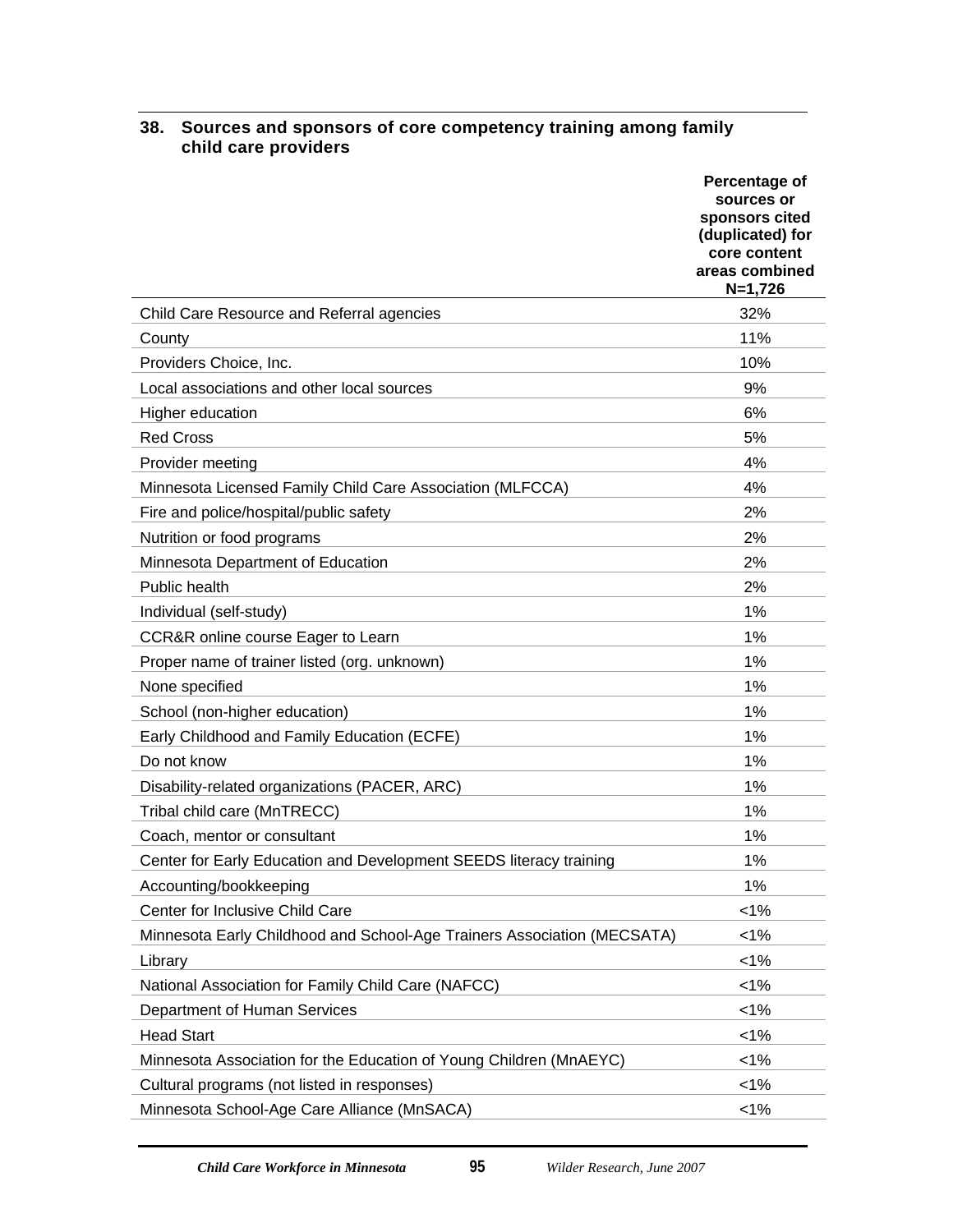#### **38. Sources and sponsors of core competency training among family child care providers (continued)**

|                                                                              | Percentage of sources or sponsors cited<br>(duplicated) for core content areas<br>combined |                    |                     |                  |  |  |  |
|------------------------------------------------------------------------------|--------------------------------------------------------------------------------------------|--------------------|---------------------|------------------|--|--|--|
|                                                                              | American<br>Indian<br>$N = 151$                                                            | Hmong<br>$N = 423$ | Latina<br>$N = 229$ | Somali<br>$N=19$ |  |  |  |
| Child Care Resource and Referral agencies                                    | 29%                                                                                        | 83%                | 39%                 | 40%              |  |  |  |
| Local associations and other local sources                                   | 8%                                                                                         | 4%                 | 9%                  | 20%              |  |  |  |
| County                                                                       | 7%                                                                                         | 1%                 | 10%                 | 8%               |  |  |  |
| Providers Choice, Inc.                                                       | 9%                                                                                         | 1%                 | 9%                  | 0%               |  |  |  |
| Higher education                                                             | 13%                                                                                        | 1%                 | 3%                  | 0%               |  |  |  |
| <b>Red Cross</b>                                                             | 3%                                                                                         | 8%                 | 4%                  | 0%               |  |  |  |
| Tribal child care (MnTRECC)                                                  | 13%                                                                                        | 0%                 | 0%                  | 0%               |  |  |  |
| Nutrition or food programs                                                   | 2%                                                                                         | 1%                 | 1%                  | 8%               |  |  |  |
| Provider meeting                                                             | 5%                                                                                         | 0%                 | 5%                  | 0%               |  |  |  |
| Minnesota Licensed Family Child Care<br>Association (MLFCCA)                 | 1%                                                                                         | 0%                 | 6%                  | 0%               |  |  |  |
| Fire and police/hospital/public safety                                       | 3%                                                                                         | 1%                 | 2%                  | 0%               |  |  |  |
| Minnesota Department of Education                                            | 1%                                                                                         | 0%                 | 3%                  | 0%               |  |  |  |
| Individual (self-study)                                                      | 2%                                                                                         | 0%                 | 1%                  | 0%               |  |  |  |
| Proper name of trainer listed (org. unknown)                                 | 0%                                                                                         | 1%                 | 2%                  | 0%               |  |  |  |
| CCR&R System online course Eager to Learn                                    | 2%                                                                                         | 0%                 | 1%                  | 0%               |  |  |  |
| School (non-higher education)                                                | 1%                                                                                         | 0%                 | $< 1\%$             | 0%               |  |  |  |
| <b>Head Start</b>                                                            | 1%                                                                                         | 0%                 | 0%                  | 0%               |  |  |  |
| Accounting/bookkeeping                                                       | 0%                                                                                         | $< 1\%$            | 1%                  | 0%               |  |  |  |
| Minnesota School-Age Care Alliance (MnSACA)                                  | 0%                                                                                         | 0%                 | 1%                  | 0%               |  |  |  |
| Minnesota Association for the Education of<br>Young Children (MnAEYC)        | 1%                                                                                         | 0%                 | 0%                  | 0%               |  |  |  |
| Center for Early Education and Development<br><b>SEEDS literacy training</b> | 0%                                                                                         | 0%                 | $< 1\%$             | 0%               |  |  |  |
| Library                                                                      | 0%                                                                                         | 0%                 | 1%                  | 0%               |  |  |  |
| Conference or workshop                                                       | 0%                                                                                         | 0%                 | $< 1\%$             | 0%               |  |  |  |
| <b>ECFE</b>                                                                  | 0%                                                                                         | 0%                 | $< 1\%$             | 0%               |  |  |  |
| Early Childhood Resource and Training<br>Center (ECRTC)                      | 0%                                                                                         | $< 1\%$            | 0%                  | $0\%$            |  |  |  |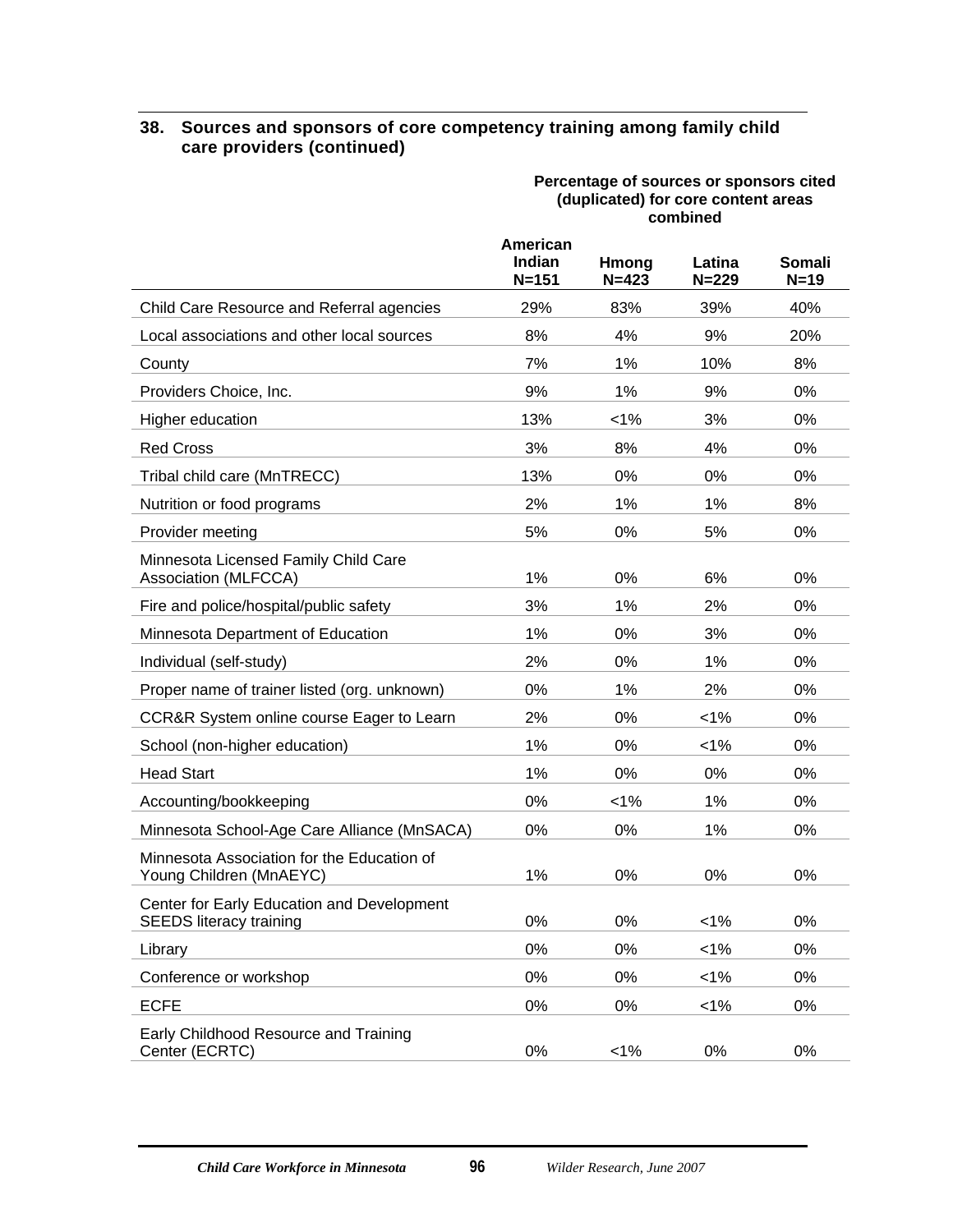#### **39. Sources and sponsors of core competency trainings among center-based staff**

#### **Percentage of sources or sponsors cited (duplicated) for core content areas combined**

| <b>Centers</b>                                                             | <b>Director</b><br>$N = 521$ | <b>Teachers</b><br>$N = 1419$ | <b>Assistant</b><br><b>Teachers</b><br>$N = 398$ | <b>Aides</b><br>$N = 287$ |
|----------------------------------------------------------------------------|------------------------------|-------------------------------|--------------------------------------------------|---------------------------|
| Local associations and other local sources                                 | 29%                          | 24%                           | 23%                                              | 35%                       |
| Own center or program (in-service led by director, staff, outside trainer) | 10%                          | 16%                           | 15%                                              | 14%                       |
| Child Care Resource and Referral agencies                                  | 21%                          | 15%                           | 14%                                              | 16%                       |
| Higher Education (MnSCU, tribal or community colleges)                     | 7%                           | 14%                           | 22%                                              | 6%                        |
| Conference/workshop                                                        | 4%                           | 5%                            | 1%                                               | 4%                        |
| Individual (self-study, including Internet)                                | 5%                           | 4%                            | 4%                                               | 3%                        |
| Minnesota Association for the Education of Young Children (MnAEYC)         | 3%                           | 3%                            | 2%                                               | 0%                        |
| School/district(non-higher education)                                      | 2%                           | 3%                            | 3%                                               | 5%                        |
| Fire & police department/hospital and EMS/Department of Public Safety      | 3%                           | 2%                            | 1%                                               | 2%                        |
| Center for Early Education and Development SEEDS literacy training         | 2%                           | 2%                            | 1%                                               | 2%                        |
| <b>Head Start</b>                                                          | 2%                           | 2%                            | 3%                                               | 4%                        |
| <b>Red Cross</b>                                                           | 2%                           | 2%                            | 3%                                               | 4%                        |
| County                                                                     | 1%                           | 1%                            | 1%                                               | 1%                        |
| A coach, mentor or consultant                                              | 1%                           | 1%                            | 2%                                               | 1%                        |
| National Association for the Education of Young Children (NAEYC)           | $< 1\%$                      | 1%                            | 1%                                               | 0%                        |
| Minnesota Department of Education (state programs)                         | 2%                           | 1%                            | 0%                                               | $< 1\%$                   |
| Public health                                                              | 1%                           | 1%                            | $< 1\%$                                          | $< 1\%$                   |
| <b>ECFE</b>                                                                | 1%                           | 1%                            | $< 1\%$                                          | 1%                        |
| Center for Inclusive Child Care (special needs, Project Exceptional)       | 2%                           | $< 1\%$                       | 0%                                               | 0%                        |
| Proper name of trainer listed (organization unknown)                       | 1%                           | $< 1\%$                       | 3%                                               | 1%                        |
| Minnesota School-Age Care Alliance (MNSACA)                                | 1%                           | $< 1\%$                       | 0%                                               | 0%                        |
| Nutrition or food programs                                                 | 1%                           | $< 1\%$                       | 0%                                               | $< 1\%$                   |
| CCR&R online course Eager to Learn                                         | 0%                           | $< 1\%$                       | 0%                                               | 0%                        |
| Cultural programs (not listed above)                                       | 0%                           | 1%                            | 0%                                               | 0%                        |
| Early Childhood Resource and Training Center (ECRTC)                       | $0\%$                        | 1%                            | 0%                                               | 0%                        |
| Providers Choice Food Network                                              | $0\%$                        | $< 1\%$                       | 0%                                               | 1%                        |
| Department of Human Services (including social services/licensing)         | 1%                           | $1\%$                         | 0%                                               | 0%                        |
| Disability-related organizations (PACER, ARC)                              | $1\%$                        | 1%                            | 1%                                               | $< 1\%$                   |
| Accounting/bookkeeping                                                     | $< 1\%$                      | 0%                            | 0%                                               | $0\%$                     |
| Tribal child care (MnTRECC, and other tribal services)                     | $<1\%$                       | 0%                            | 0%                                               | $0\%$                     |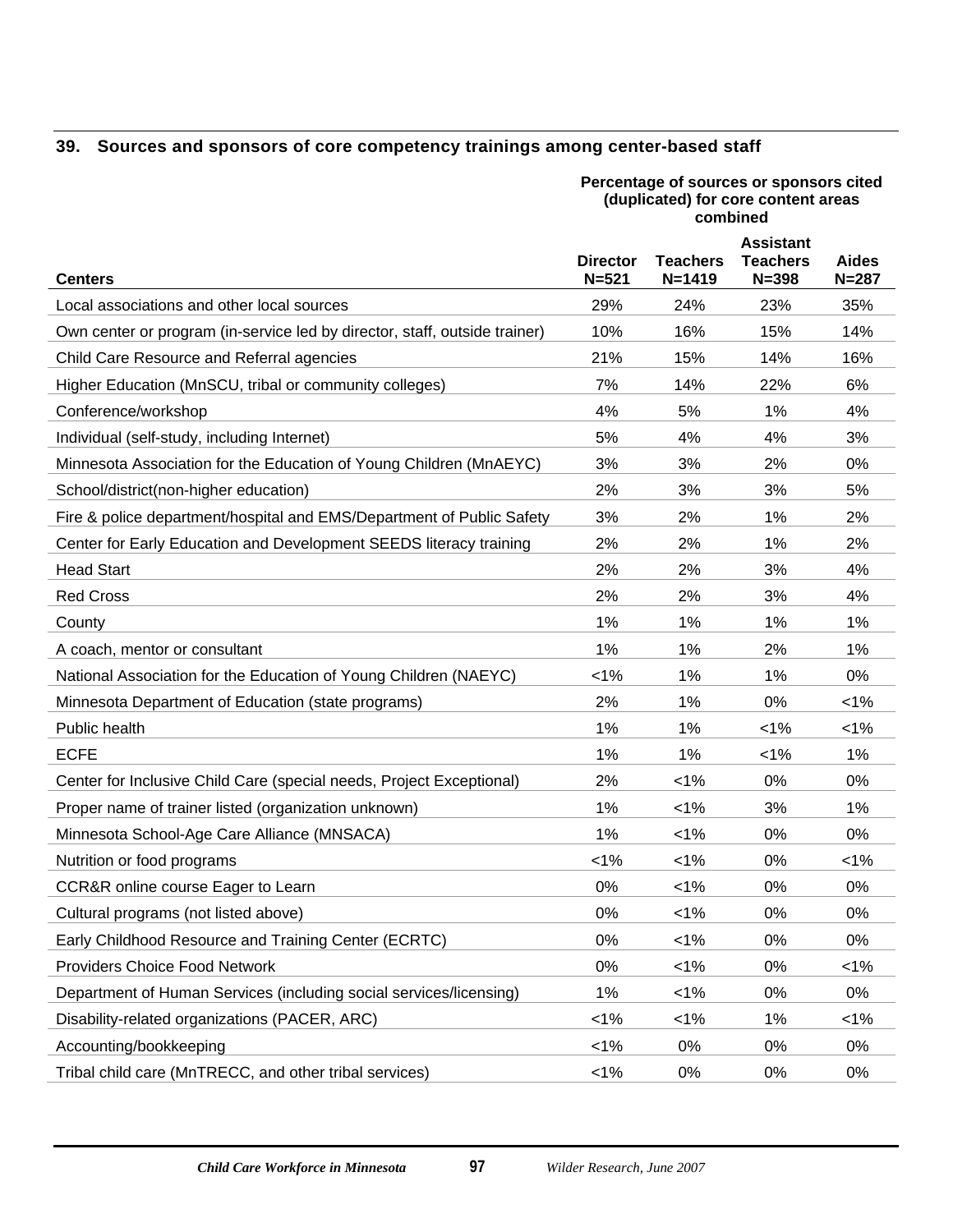#### **39. Sources and sponsors of core competency trainings among center-based staff (continued)**

#### **Percentage of sources or sponsors cited (duplicated) for core content areas combined**

| <b>Preschools</b>                                                          | <b>Director</b><br>$N = 214$ | <b>Teachers</b><br>$N = 604$ | <b>Assistant</b><br><b>Teachers</b><br>N=99 | Aides<br>$N=93$ |
|----------------------------------------------------------------------------|------------------------------|------------------------------|---------------------------------------------|-----------------|
| Local associations and other local sources                                 | 35%                          | 26%                          | 36%                                         | 29%             |
| Higher education (MnSCU, tribal or community colleges)                     | 3%                           | 14%                          | 7%                                          | 23%             |
| Own center or program (in-service led by director, staff, outside trainer) | 10%                          | 9%                           | 3%                                          | 14%             |
| Child Care Resource and Referral agencies                                  | 10%                          | 9%                           | 13%                                         | 8%              |
| Conference/workshop                                                        | 10%                          | 9%                           | 7%                                          | 4%              |
| <b>ECFE</b>                                                                | 1%                           | 6%                           | 0%                                          | 2%              |
| School/district(non-higher education)                                      | 4%                           | 5%                           | 2%                                          | 4%              |
| Fire & police department/hospital and EMS/Department of Public Safety      | 6%                           | 5%                           | 4%                                          | 4%              |
| <b>Red Cross</b>                                                           | 3%                           | 4%                           | 5%                                          | 3%              |
| Center for Early Education and Development SEEDS literacy training         | 2%                           | 3%                           | 0%                                          | 1%              |
| Minnesota Association for the Education of Young Children (MnAEYC)         | 4%                           | 2%                           | 5%                                          | 0%              |
| <b>Head Start</b>                                                          | 3%                           | 1%                           | 0%                                          | 0%              |
| Minnesota Department of Education (state programs)                         | 1%                           | 1%                           | 8%                                          | $0\%$           |
| Individual (self-study, including Internet)                                | 3%                           | 1%                           | 6%                                          | 1%              |
| County                                                                     | 2%                           | 1%                           | 2%                                          | 2%              |
| National Association for the Education of Young Children (NAEYC)           | 1%                           | 1%                           | 0%                                          | 0%              |
| A coach, mentor or consultant                                              | 0%                           | 1%                           | 0%                                          | 0%              |
| CCR&R online course Eager to Learn                                         | 0%                           | $< 1\%$                      | 0%                                          | 0%              |
| Department of Human Services (including social services/licensing)         | 0%                           | 1%                           | 0%                                          | 1%              |
| Proper name of trainer listed (organization unknown)                       | 0%                           | $< 1\%$                      | 0%                                          | 3%              |
| Public health                                                              | 0%                           | $< 1\%$                      | 0%                                          | 0%              |
| Disability-related organizations (PACER, ARC)                              | 1%                           | 1%                           | 1%                                          | 0%              |
| Nutrition or food programs                                                 | 0%                           | $< 1\%$                      | 0%                                          | 0%              |
| Minnesota School-Age Care Alliance (MNSACA)                                | 1%                           | $< 1\%$                      | 0%                                          | 0%              |
| Accounting/Bookkeeping                                                     | $< 1\%$                      | 0%                           | 0%                                          | 0%              |
| Minnesota Licensed Family Child Care Association (MLFCCA)                  | $< 1\%$                      | 0%                           | 0%                                          | 0%              |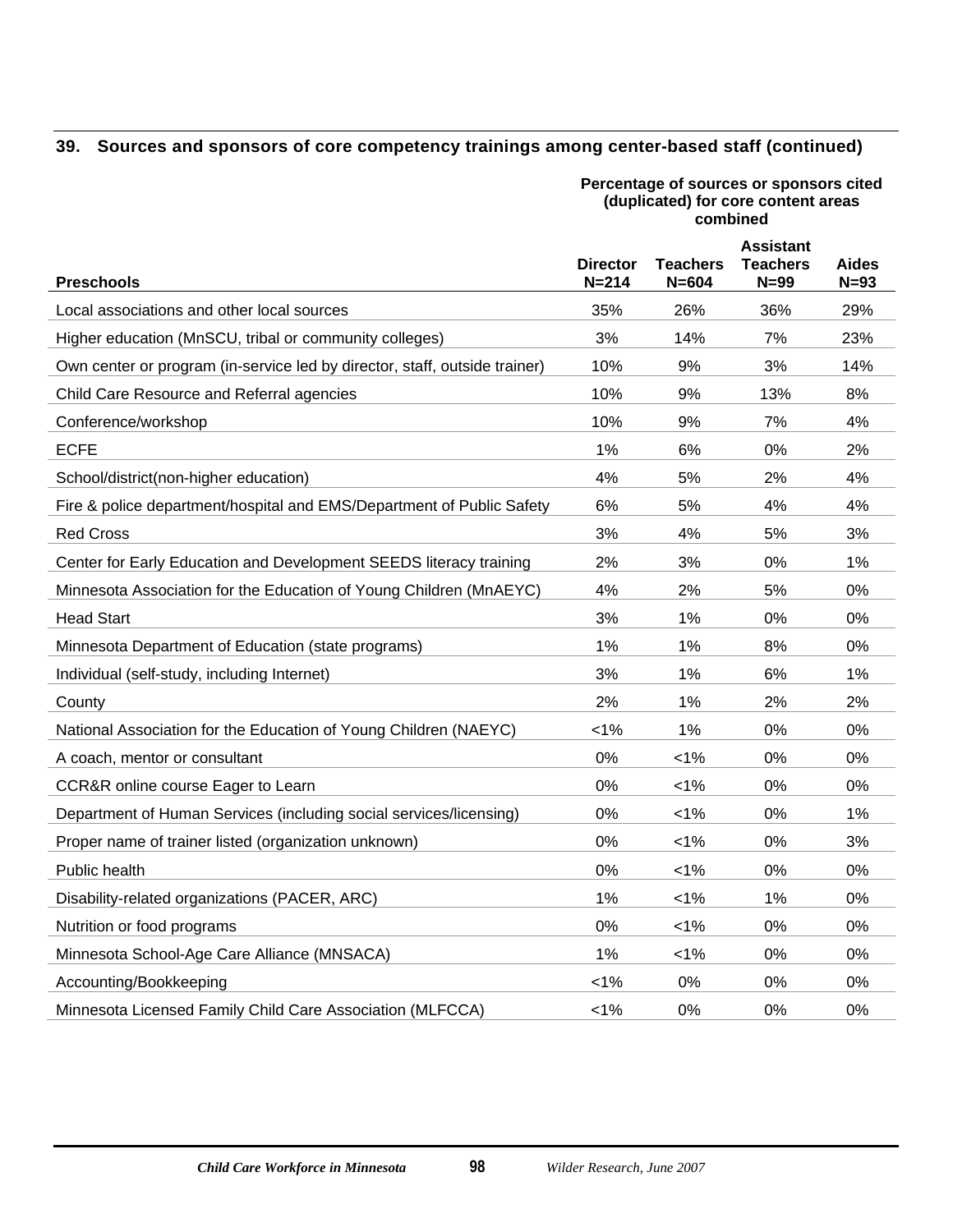#### **39. Sources and sponsors of core competency trainings among center-based staff (continued)**

#### **Percentage of sources or sponsors cited (duplicated) for core content areas combined**

|                                                                            |                              |                              | <b>Assistant</b>          |                        |
|----------------------------------------------------------------------------|------------------------------|------------------------------|---------------------------|------------------------|
| School-age programs                                                        | <b>Director</b><br>$N = 190$ | <b>Teachers</b><br>$N = 277$ | <b>Teachers</b><br>$N=97$ | <b>Aides</b><br>$N=60$ |
| Local associations and other local sources                                 | 25%                          | 22%                          | 33%                       | 30%                    |
| Own center or program (in-service led by director, staff, outside trainer) | 11%                          | 16%                          | 0%                        | 17%                    |
| Higher education (MnSCU, tribal or community colleges)                     | 5%                           | 15%                          | 19%                       | 22%                    |
| Minnesota School-Age Care Alliance (MNSACA)                                | 22%                          | 13%                          | 6%                        | $-9/6$                 |
| <b>Head Start</b>                                                          | 1%                           | 6%                           | 0%                        | 0%                     |
| Child Care Resource and Referral agencies                                  | 2%                           | 5%                           | 2%                        | 7%                     |
| Fire & police department/hospital and EMS/Department of Public Safety      | 4%                           | 5%                           | 0%                        | 0%                     |
| Conference/workshop                                                        | 12%                          | 4%                           | 0%                        | 0%                     |
| School/district(non-higher education)                                      | 11%                          | 4%                           | 36%                       | 13%                    |
| <b>ECFE</b>                                                                | 1%                           | 3%                           | 0%                        | 0%                     |
| <b>Red Cross</b>                                                           | 2%                           | 2%                           | 3%                        | 8%                     |
| Minnesota Department of Education (state programs)                         | $0\%$                        | 2%                           | 0%                        | 0%                     |
| Center for Early Education and Development SEEDS literacy training         | 0%                           | 1%                           | 0%                        | 0%                     |
| Public health                                                              | $0\%$                        | 1%                           | 0%                        | 0%                     |
| A coach, mentor or consultant                                              | 1%                           | 1%                           | 0%                        | 0%                     |
| Proper name of trainer listed (organization unknown)                       | $0\%$                        | $< 1\%$                      | 0%                        | 0%                     |
| Individual (self-study, including Internet)                                | 2%                           | $< 1\%$                      | 1%                        | 2%                     |
| Accounting/bookkeeping                                                     | 1%                           | 0%                           | 0%                        | 0%                     |
| CCR&R online course Eager to Learn                                         | 1%                           | 0%                           | 0%                        | 0%                     |
| County                                                                     | 1%                           | 0%                           | 0%                        | 0%                     |
| Cultural programs                                                          | 1%                           | 0%                           | 0%                        | 0%                     |
| Nutrition or food programs                                                 | 1%                           | 0%                           | 0%                        | 0%                     |
| Disability-related organizations (PACER, ARC)                              | 0%                           | 0%                           | $0\%$                     | 2%                     |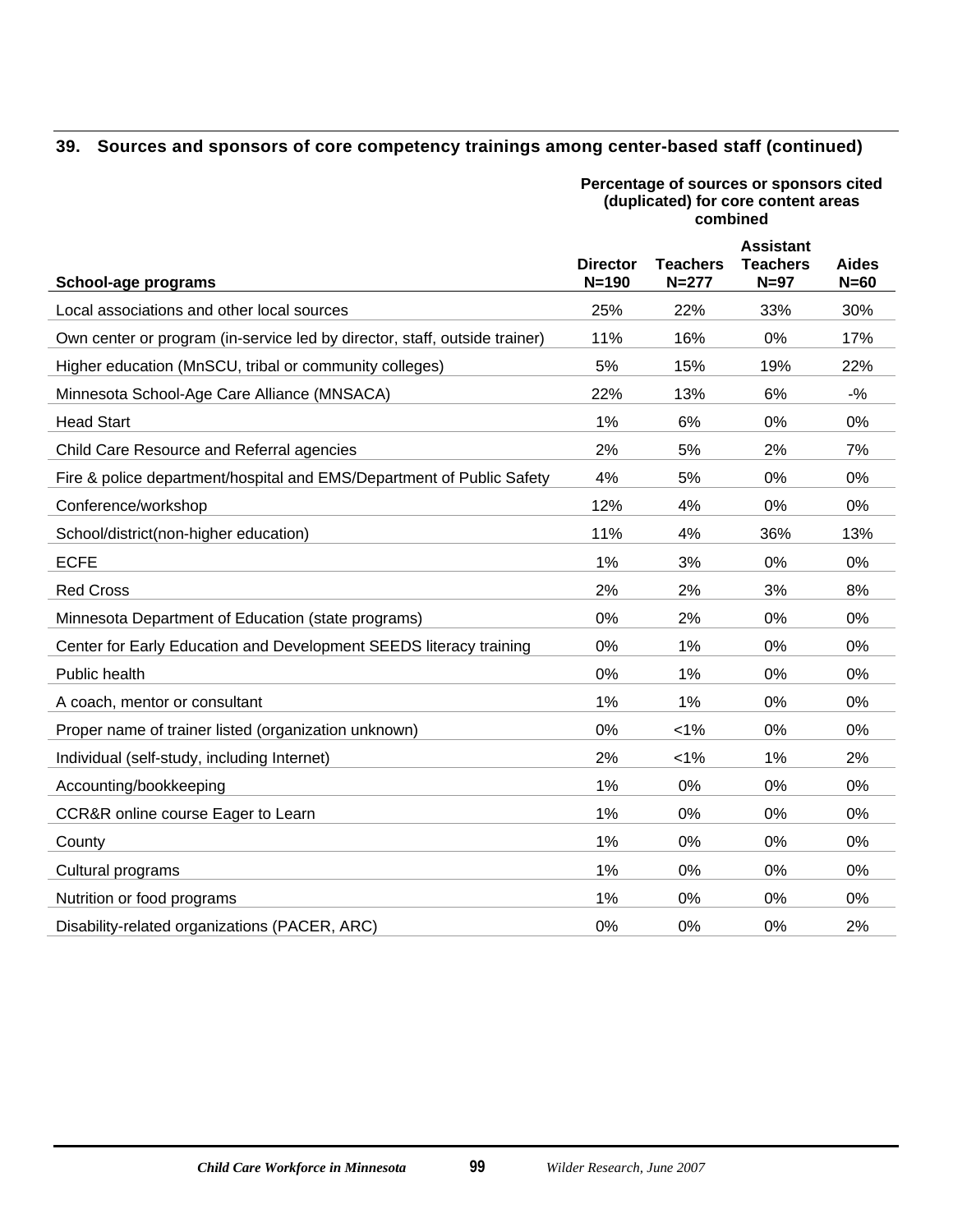# **Professional support and development**

Most (91 percent) licensed family child care providers have at least one other professional caregiver they can talk to about any work problems. Twelve percent have used a mentor, coach or consultant in the past two years. Higher proportions of American Indian (40 percent), Hmong (25 percent), Latina (42 percent) and Somali (20 percent) providers report using mentors, coaches or consultants in the past two years.

Eighteen percent of teachers in centers and preschools and about 15 percent in schoolage programs report using a mentor, coach or consultant in the past two years. Twenty-six percent of child care center directors report using a mentor, coach or consultant in the past 2 years, the highest percentage of any type of center-based staff.

Ninety percent of licensed family child care providers have Internet access, up from 71 percent in the 1999 survey. American Indian and Latina providers have about the same access to the Internet as providers overall, but Somali (54 percent) and Hmong (51 percent) providers have less access. Nearly all center-based teachers have Internet access.

Respondents were provided a list of professional groups and asked to indicate their memberships. About half (46 percent) of the licensed family child care providers report belonging to their county licensed family child care association, and about a quarter each belong to a local provider support group or network (27 percent) and to the Minnesota Licensed Family Child Care Association (MLFCCA) (23 percent). Two-thirds of licensed family child care providers report one or more memberships in professional groups, the same as reported in 1999. About three-quarters of Latina providers, two-thirds of Somali providers, half of American Indian providers and only 9 percent of Hmong providers report one or more memberships in professional groups.

Licensed family child care providers in the metropolitan area are more likely than those in greater Minnesota to have any affiliation with professional groups (75 percent compared with 61 percent).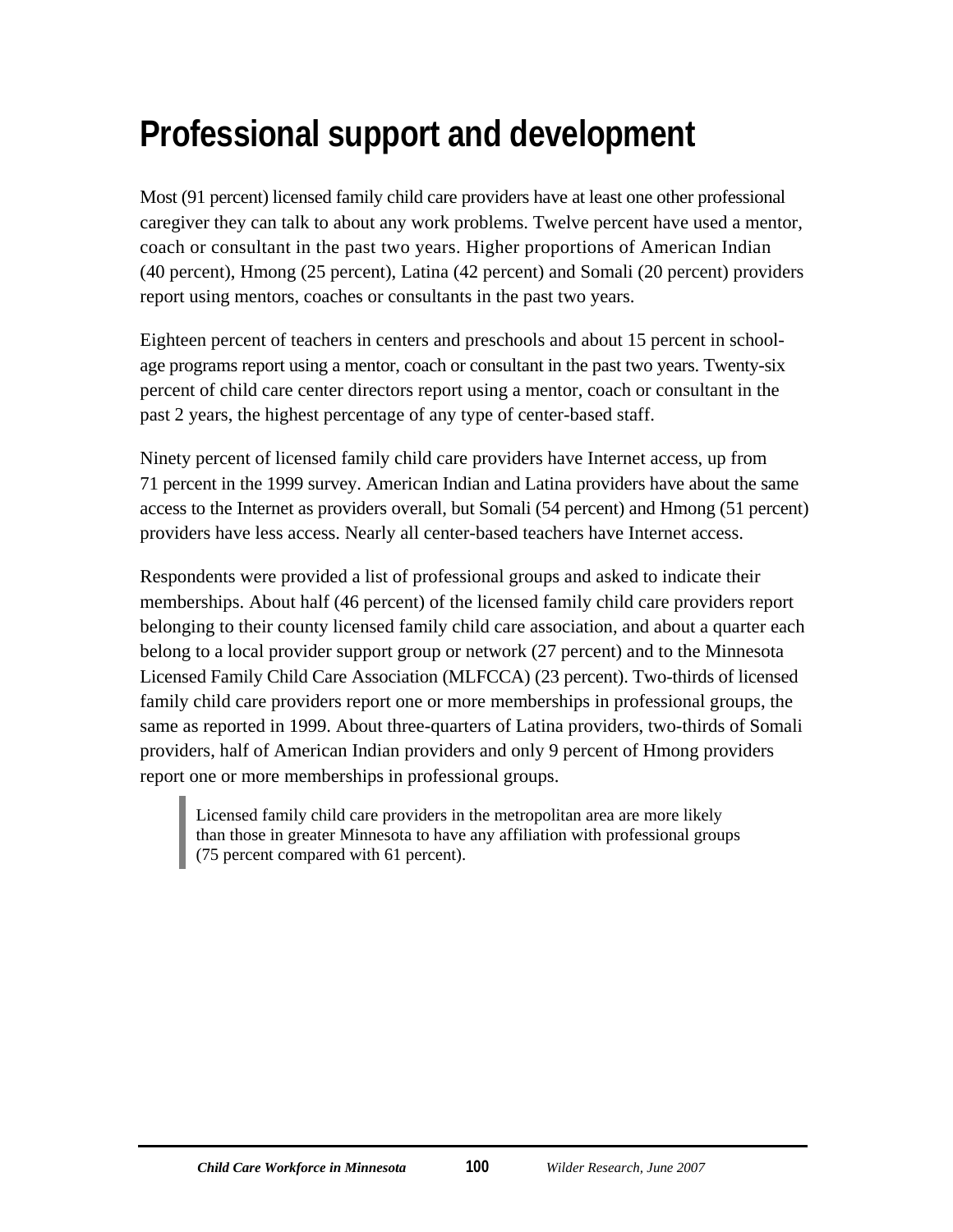About a quarter of child care center directors and about a fifth of preschool directors report belonging to both the Minnesota and the National Associations for the Education of Young Children (MnAEYC and NAEYC). Fewer child care center and preschool teachers report belonging to MnAEYC (12 and 13 percent) and NAEYC (17 and 9 percent). School-age directors (57 percent) and teachers (40 percent) report the highest rates of membership in the Minnesota School-Age Care Alliance.

Child care center teachers in the metropolitan area are more likely than those in greater Minnesota to have any professional association memberships (31 percent compared with 21.5 percent).

|                                                                                     | $N = 354$ |
|-------------------------------------------------------------------------------------|-----------|
| Has used a professional mentor, coach, or consultant in past two years              | 12%       |
| Has at least one other professional caregiver to talk to if has a work problem      | 91%       |
| Has access to the Internet                                                          | 90%       |
| Belongs to any of the following professional groups<br>(multiple responses allowed) |           |
| Their county licensed family child care association                                 | 46%       |
| Local provider support group or child care network                                  | 27%       |
| Minnesota Licensed Family Child Care Association (MLFCCA)                           | 23%       |
| National Association for Family Child Care (NAFCC)                                  | 10%       |
| Alliance for Early Childhood Professionals                                          | 5%        |
| Adult and Children Alliance (ACA)                                                   | 4%        |
| Minnesota Association for the Education of Young Children (MnAEYC)                  | 3%        |
| Minnesota Early Childhood and School-Age Trainers Association (MECSATA)             | 3%        |
| Minnesota School-Age Care Alliance (MNSACA)                                         | 2%        |
| The National Association for the Education of Young Children (NAEYC)                | 2%        |
| National After-school Association                                                   | $< 1\%$   |
| Other                                                                               | 15.5%     |

#### **40. Professional support of licensed family child care providers**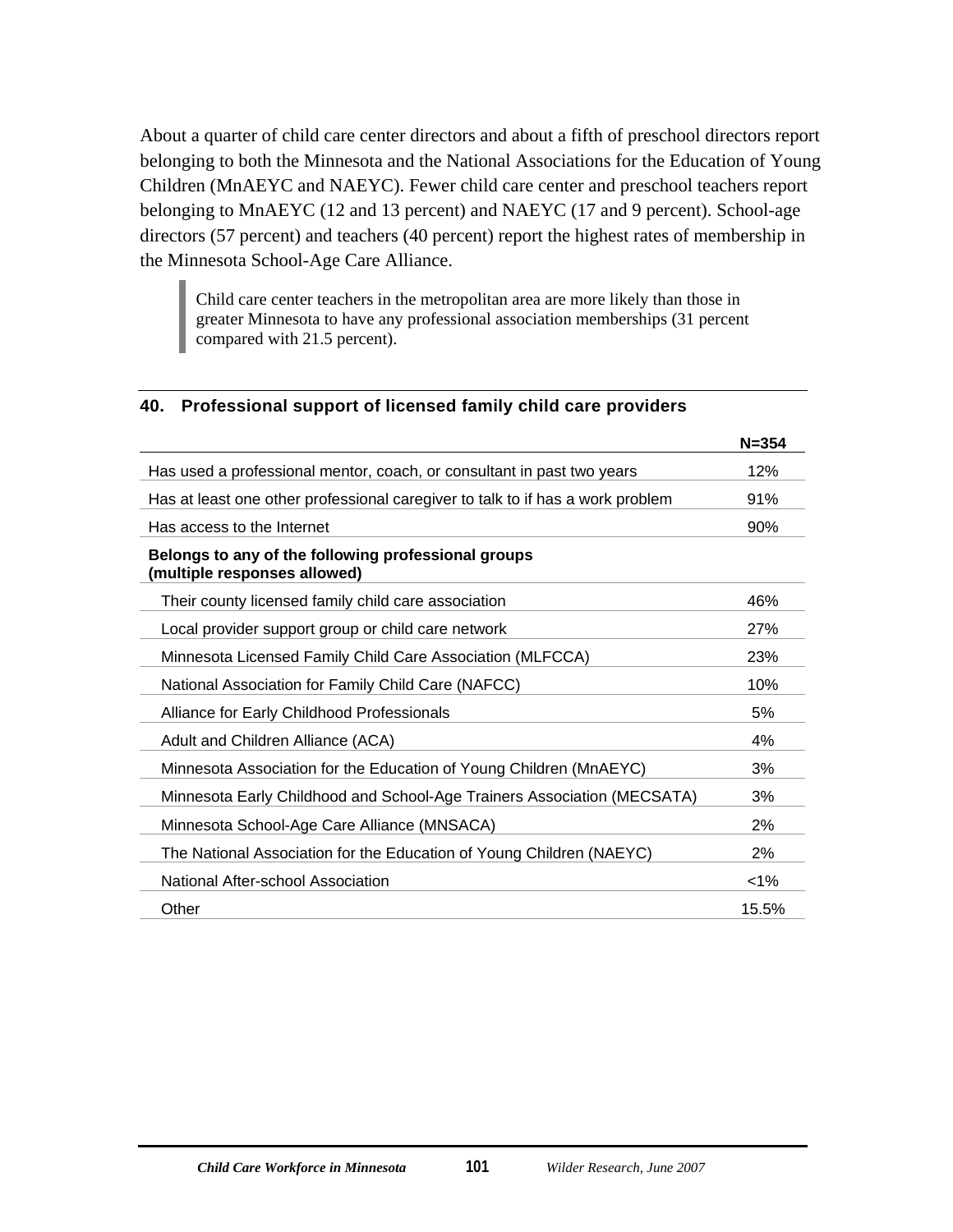# **40. Professional support of licensed family child care providers (continued)**

|                                                                                     | American<br>Indian | Hmong           | Latina          | Somali        |
|-------------------------------------------------------------------------------------|--------------------|-----------------|-----------------|---------------|
| Has used a professional mentor, coach, or<br>consultant in past two years           | $N = 30$<br>40%    | $N=53$<br>24.5% | $N = 36$<br>42% | $N=10$<br>20% |
| Has at least one other professional caregiver to talk<br>to if has a work problem   | $N = 34$<br>88%    | $N=67$<br>79%   | $N=43$<br>84%   | $N=13$<br>77% |
| Has access to the Internet                                                          | $N = 34$<br>91%    | $N=67$<br>51%   | $N=43$<br>86%   | $N=13$<br>54% |
| Belongs to any of the following professional<br>groups (multiple responses allowed) | $N = 34$           | $N=67$          | $N=43$          | $N=13$        |
| Their county Licensed Family Child Care<br>Association                              | 32%                | 1%              | 53%             | 54%           |
| Minnesota Licensed Family Child Care<br>Association (MLFCCA)                        | 18%                | 3%              | 26%             | 31%           |
| Local provider support group or child care network                                  | 18%                | 0%              | 35%             | 8%            |
| National Association for Family Child<br>Care (NAFCC)                               | 9%                 | 1%              | 2%              | 15%           |
| Minnesota Association for the Education of Young<br>Children (MnAEYC)               | 6%                 | 0%              | 5%              | 15%           |
| Alliance for Early Childhood Professionals                                          | 3%                 | 0%              | 14%             | 8%            |
| Minnesota Early Childhood and School-Age<br><b>Trainers Association (MECSATA)</b>   | 0%                 | 1%              | 7%              | 8%            |
| The National Association for the Education of<br>Young Children (NAEYC)             | 3%                 | 0%              | 7%              | 0%            |
| Minnesota School-Age Care Alliance (MNSACA)                                         | 0%                 | 1%              | 7%              | 0%            |
| Other                                                                               | 9%                 | 1%              | 12%             | 0%            |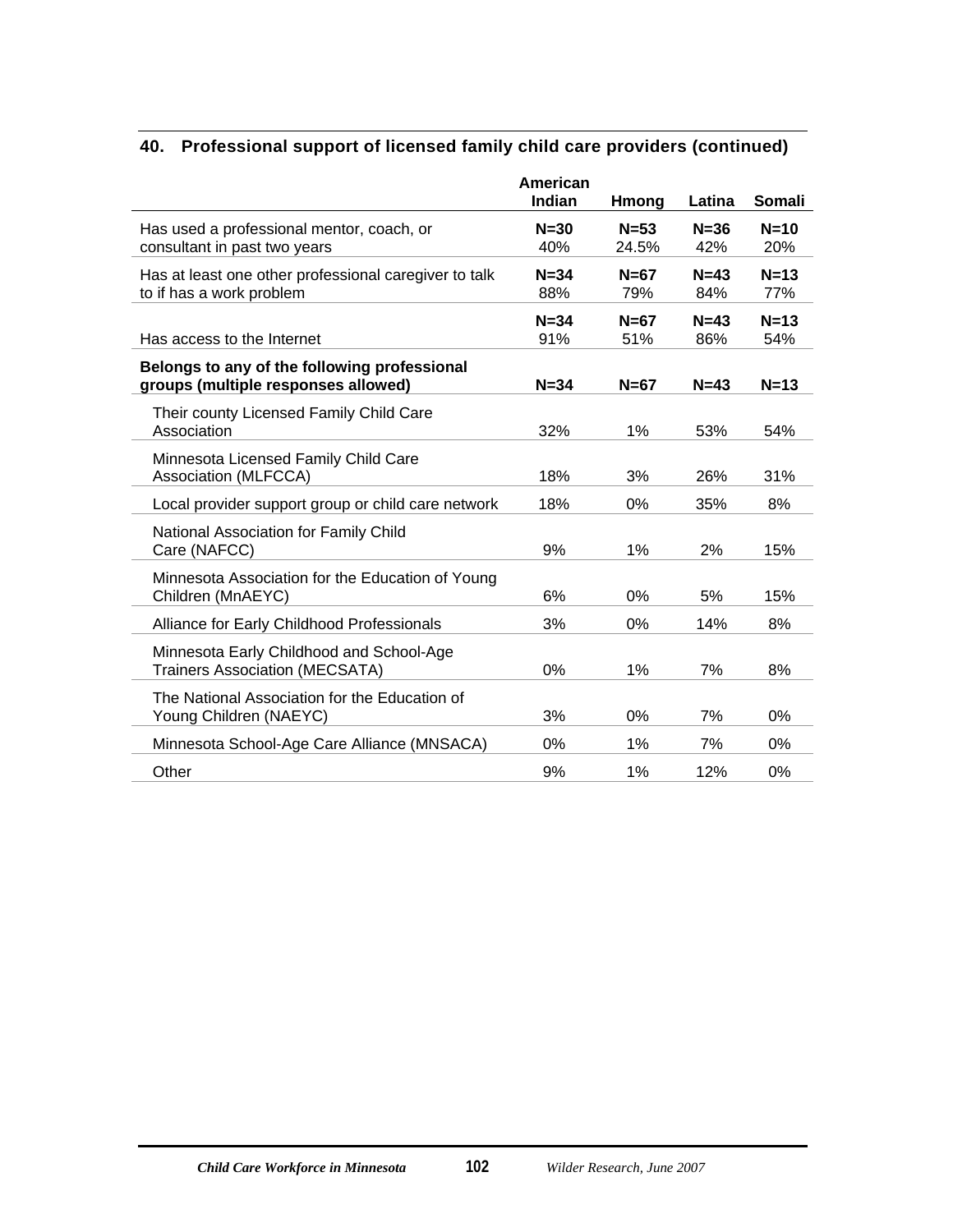| <b>Center staff</b>                                                                 | <b>Directors</b> | <b>Teachers</b>  | <b>Assistant</b><br><b>Teachers</b> | <b>Aides</b>     |
|-------------------------------------------------------------------------------------|------------------|------------------|-------------------------------------|------------------|
| Has used a professional mentor, coach, or<br>consultant in past two years           | $N=92$<br>26%    | $N = 339$<br>18% | $N = 114$<br>16%                    | $N = 132$<br>16% |
| Has access to the Internet                                                          | $N=92$<br>97%    | $N = 351$<br>95% | $N = 118$<br>90%                    | $N = 134$<br>88% |
| Belongs to any of the following professional<br>groups (multiple responses allowed) | $N = 89$         | $N = 338$        | $N = 112$                           | $N = 131$        |
| Minnesota Association for the Education of<br>Young Children (MnAEYC)               | 25%              | 12%              | 0%                                  | 2%               |
| Minnesota School-Age Care Alliance (MNSACA)                                         | 4.5%             | 1%               | 0%                                  | 1%               |
| National After-school Association                                                   | 0%               | 0%               | 0%                                  | 1%               |
| Local provider support group or child<br>care network                               | 17%              | 3%               | 3%                                  | 1%               |
| The National Association for the Education of<br>Young Children (NAEYC)             | 26%              | 17%              | 4%                                  | 1%               |
| Alliance for Early Childhood Professionals                                          | 0%               | $< 1\%$          | 1%                                  | 4%               |
| Minnesota Early Childhood and School-Age<br><b>Trainers Association (MECSATA)</b>   | 0%               | 1%               | 1%                                  | 1%               |
| Other                                                                               | 18%              | 5%               | 4%                                  | 1%               |
| <b>Preschool staff</b>                                                              |                  |                  |                                     |                  |
| Has used a professional mentor, coach, or<br>consultant in past two years           | $N=48$<br>15%    | $N = 124$<br>18% | $N = 32$<br>22%                     | $N = 31$<br>16%  |
| Has access to the Internet                                                          | $N=48$<br>90%    | $N = 126$<br>97% | $N = 33$<br>97%                     | $N = 31$<br>87%  |
| Belongs to any of the following professional<br>groups (multiple responses allowed) | $N=47$           | $N = 118$        | $N = 31$                            | $N = 30$         |
| Minnesota Association for the Education of<br>Young Children (MnAEYC)               | 21%              | 13%              | 6.5%                                | 0%               |
| Minnesota School-Age Care Alliance (MNSACA)                                         | 2%               | 1%               | 0%                                  | 0%               |
| National After-school Association                                                   | 0%               | 0%               | 0%                                  | 0%               |
| Local provider support group or child<br>care network                               | 8.5%             | 1%               | 0%                                  | 0%               |
| The National Association for the Education of<br>Young Children (NAEYC)             | 19%              | 8.5%             | 10%                                 | 0%               |
| Alliance for Early Childhood Professionals                                          | 0%               | 0%               | 0%                                  | 0%               |
| Minnesota Early Childhood and School-Age<br><b>Trainers Association (MECSATA)</b>   | 0%               | 0%               | 0%                                  | 0%               |
| Other                                                                               | 17%              | 9%               | 3%                                  | 7%               |

#### **41. Professional support of child care center-based staff**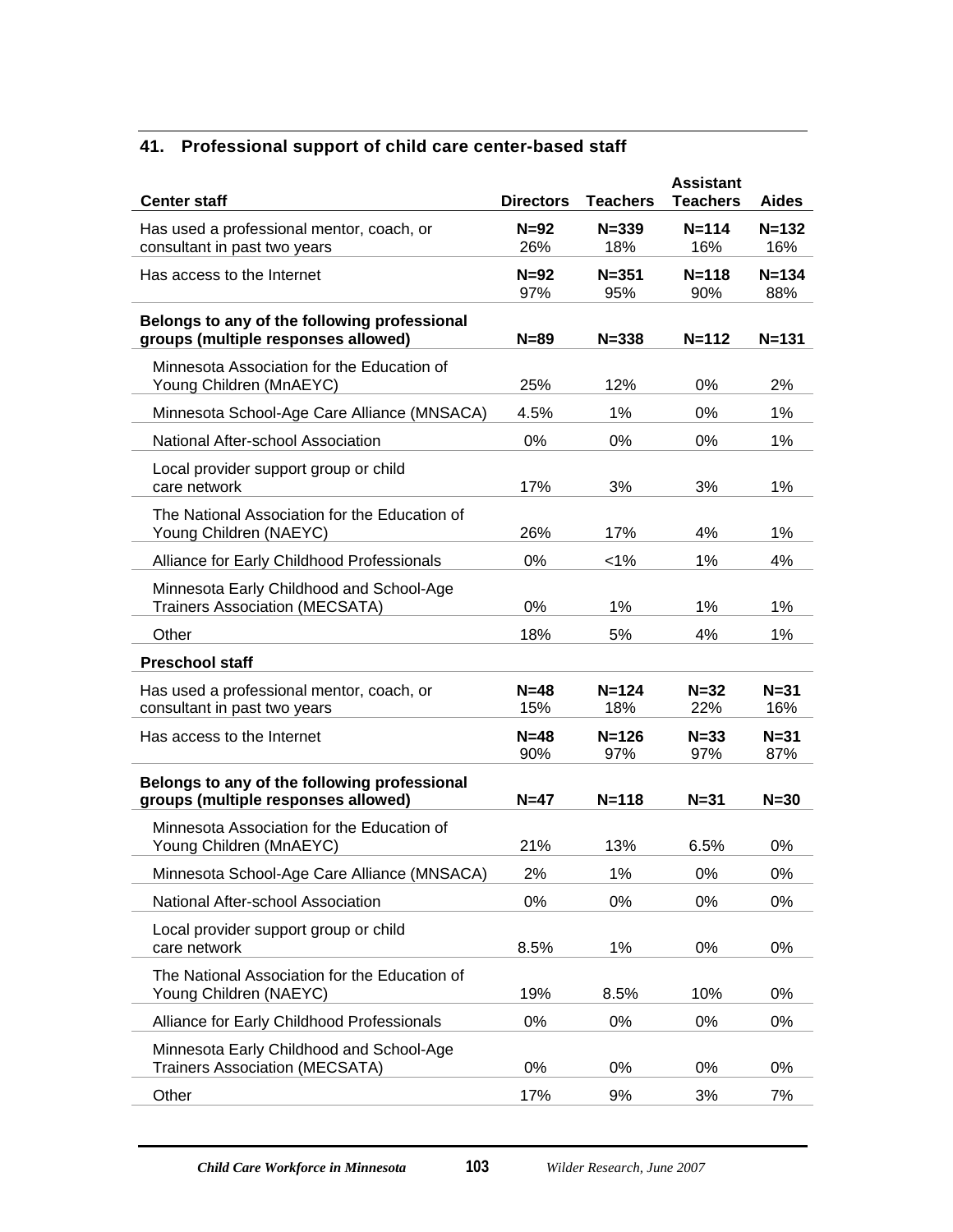| School-age staff                                                                    | <b>Directors</b> | <b>Teachers</b> | <b>Assistant</b><br>Teachers | <b>Aides</b>      |
|-------------------------------------------------------------------------------------|------------------|-----------------|------------------------------|-------------------|
| Has used a professional mentor, coach, or<br>consultant in past two years           | $N=53$<br>17%    | $N=62$<br>14.5% | $N=45$<br><b>20%</b>         | $N=57$<br>10.5%   |
| Has access to the Internet                                                          | $N=55$<br>96%    | $N=65$<br>100%  | $N=44$<br>89%                | $N = 61$<br>88.5% |
| Belongs to any of the following professional<br>groups (multiple responses allowed) | $N=54$           | $N=62$          | $N=43$                       | $N=56$            |
| Minnesota Association for the Education of<br>Young Children (MnAEYC)               | 4%               | 6.5%            | 5%                           | $0\%$             |
| Minnesota School-Age Care Alliance (MNSACA)                                         | 57%              | 40%             | 14%                          | 4%                |
| National After-school Association                                                   | 11%              | 2%              | 2%                           | 0%                |
| Local provider support group or child<br>care network                               | 13%              | 3%              | 0%                           | 4%                |
| The National Association for the Education of<br>Young Children (NAEYC)             | 4%               | 11%             | 2%                           | 0%                |
| Alliance for Early Childhood Professionals                                          | 0%               | $0\%$           | 0%                           | 0%                |
| Minnesota Early Childhood and School-Age<br><b>Trainers Association (MECSATA)</b>   | 2%               | 2%              | 0%                           | $0\%$             |
| Other                                                                               | 15%              | 6.5%            | 9%                           | 4%                |

#### **41. Professional support of child care center-based staff (continued)**

# *Training motivations*

Survey respondents were asked to describe in their own words the things that motivate them to get involved in professional development or training as a child care provider. Their responses, grouped into categories, are listed in Figures 42 and 43.

Among licensed family child care providers, about half report that they are motivated to improve the quality of care in order to generally help children, and about a third are motivated by licensure or regulatory requirements. These are also the top motivations among American Indian, Hmong, Latina and Somali providers, followed by wanting to learn more about behavior management and to support early literacy.

To generally grow professionally and to improve their performance are the most common motivations for center-based staff, generally followed by attraction to an interesting, new or different topic.

In every focus group, the first responses to a question about motivation focused on training in-service requirements to maintain licensing. However, this "because we have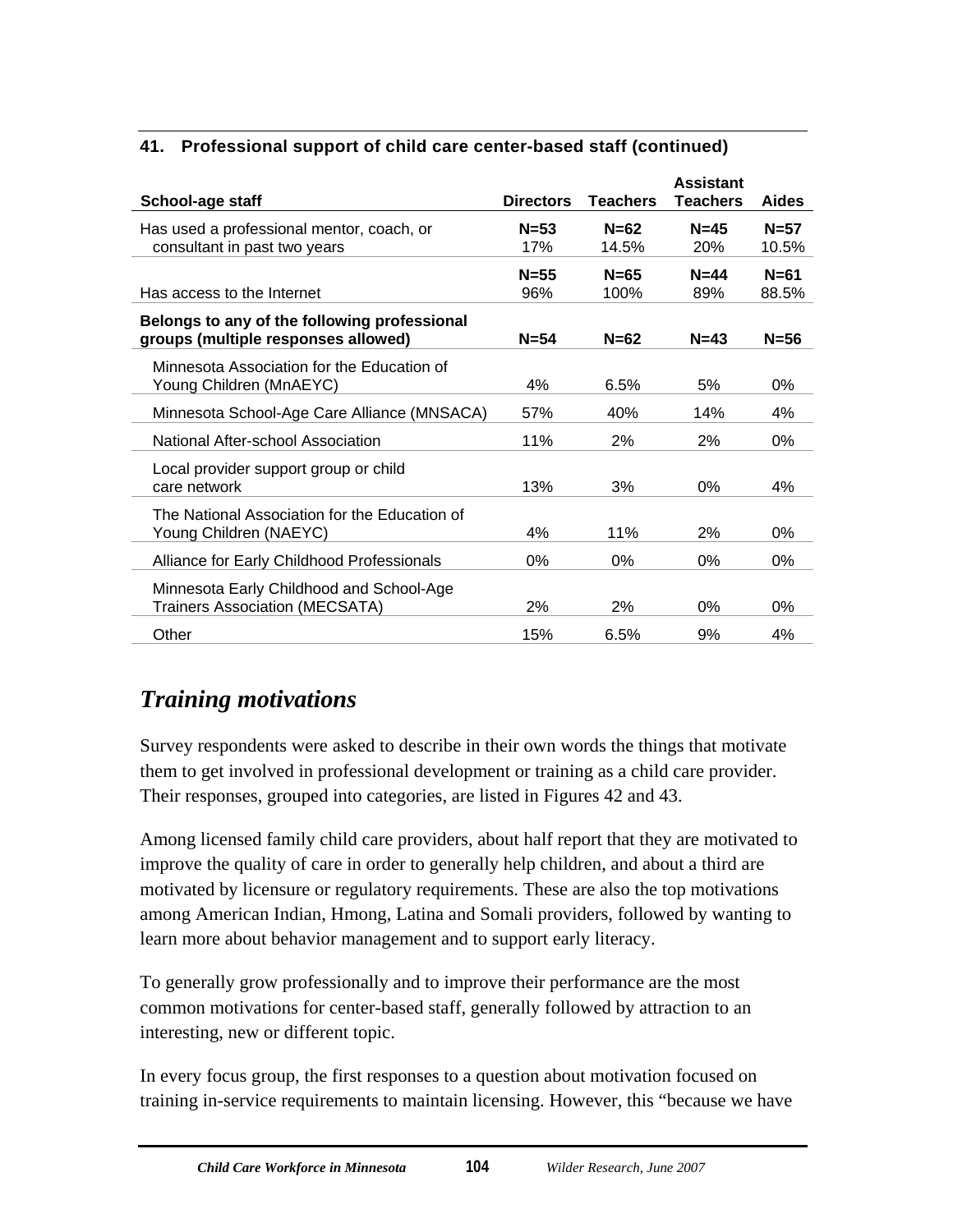to" response was immediately followed by much longer discussions about wanting to continue improving their knowledge and skills so they could help all children in their care feel safe, cared for and able to reach their full potential. The key theme from each focus group was that motivations for professional development are far more childcentered than career-centered.

| oolonal development and training motivations or hoehoed family<br>child care providers                                                 |           |
|----------------------------------------------------------------------------------------------------------------------------------------|-----------|
| Needs and motivations to get involved in professional development or training<br>(grouped into categories, multiple responses allowed) | $N = 354$ |
| To grow and improve job performance as a professional to help children                                                                 | 53%       |
| Licensure or regulatory requirements                                                                                                   | 32%       |
| To stay viable as a business                                                                                                           | 12%       |
| To gain skills for working with different age groups                                                                                   | 10%       |
| Topic was interesting, new or different                                                                                                | 9%        |
| To better meet children's special needs                                                                                                | 8%        |
| To improve quality rating                                                                                                              | 7%        |
| To learn more about behavior management                                                                                                | 6%        |
| Network with and meet other providers                                                                                                  | 6%        |
| To meet qualifications for accreditation                                                                                               | 5%        |
| Responses not related to needs or motivations                                                                                          | 4%        |
| To support early literacy                                                                                                              | 3%        |
| Training leads to promotion to higher level teaching position or higher pay                                                            | 3%        |
| Training met a specific need of provider                                                                                               | 3%        |
| Unable to identify a particular need or motivation                                                                                     | 3%        |
| Convenient time/location                                                                                                               | 2%        |
| To learn more about working with different cultural groups                                                                             | 2%        |
| To increase enrollment                                                                                                                 | 2%        |
| Linkage with formal system                                                                                                             | 1%        |
| To obtain a state or national credential                                                                                               | 1%        |
| Required or paid for by employer                                                                                                       | 1%        |
| Educating parents and other providers                                                                                                  | 1%        |
| To get grants or for grant requirements                                                                                                | 1%        |
| To be eligible to receive child care subsidies                                                                                         | 1%        |
| The classes are fun and hands-on                                                                                                       | 1%        |
| Help educate child and prepare them for school                                                                                         | 1%        |
| Affordable                                                                                                                             | $1\%$     |
| To get a degree                                                                                                                        | $< 1\%$   |

# **42. Professional development and training motivations of licensed family**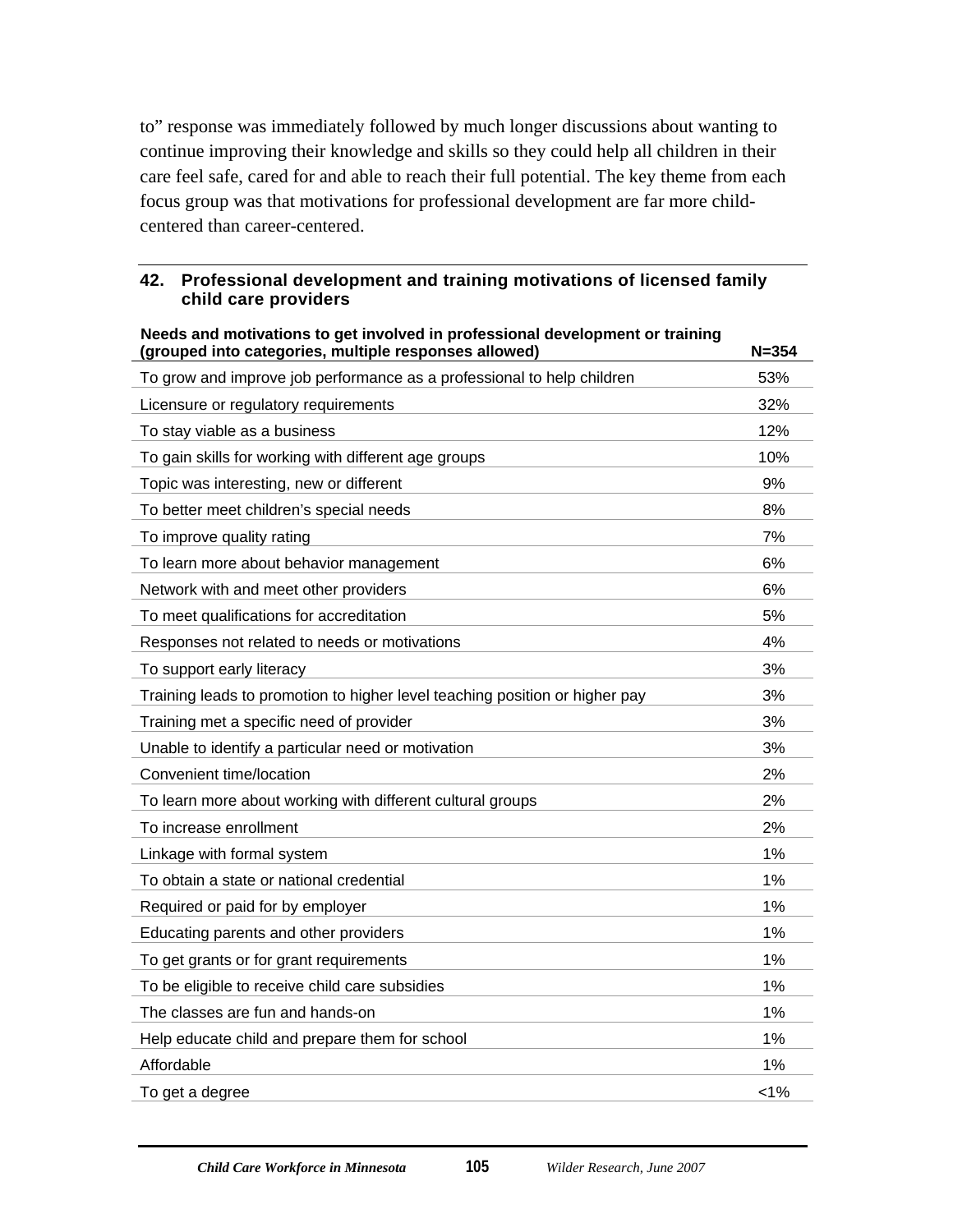#### **42. Professional development and training motivations of licensed family child care providers (continued)**

| Needs and motivations to get involved in<br>professional development or training (grouped<br>into categories, multiple responses allowed) | American<br>Indian<br>$N = 34$ | Hmong<br>$N=67$ | Latina<br>$N=43$ | Somali<br>$N=13$ |
|-------------------------------------------------------------------------------------------------------------------------------------------|--------------------------------|-----------------|------------------|------------------|
| To grow and improve job performance as a<br>professional to help children                                                                 | 68%                            | 66%             | 84%              | 77%              |
| Individual licensure requirements                                                                                                         | 29%                            | 28%             | 26%              | 15%              |
| To learn more about behavior management                                                                                                   | 18%                            | 12%             | 12%              | 38%              |
| To support early literacy                                                                                                                 | 18%                            | 10%             | 35%              | 0%               |
| To better meet children's special needs                                                                                                   | 15%                            | 10%             | 19%              | 8%               |
| To stay viable as a business                                                                                                              | 6%                             | 7%              | 21%              | 8%               |
| To gain skills for working with different age groups                                                                                      | 6%                             | 6%              | 12%              | 15%              |
| To learn more about working with different<br>cultural groups                                                                             | 12%                            | 4%              | 7%               | 15%              |
| To be promoted to higher level teaching position                                                                                          | 3%                             | 1%              | 16%              | 8%               |
| To improve quality rating                                                                                                                 | 6%                             | 4%              | 12%              | 0%               |
| To meet qualifications for accreditation                                                                                                  | 3%                             | 1%              | 9%               | 8%               |
| Program regulatory requirements                                                                                                           | 6%                             | 0%              | 7%               | 8%               |
| Training leads to advancement or higher pay                                                                                               | 0%                             | 3%              | 7%               | 8%               |
| To increase enrollment                                                                                                                    | 0%                             | 4%              | 2%               | 8%               |
| Required by employer                                                                                                                      | 0%                             | 0%              | 2%               | 8%               |
| Convenient time/location                                                                                                                  | 9%                             | 1%              | $< 1\%$          | $< 1\%$          |
| Topic was interesting, new, or different                                                                                                  | 6%                             | 1%              | 2%               | $< 1\%$          |
| Linkage with formal system                                                                                                                | 3%                             | 0%              | 5%               | 0%               |
| Non-responsive answer                                                                                                                     | 3%                             | 4%              | $< 1\%$          | $< 1\%$          |
| To better care for own children                                                                                                           | 1%                             | 4%              | 2%               | $< 1\%$          |
| Nothing                                                                                                                                   | 6%                             | 1%              | $< 1\%$          | $< 1\%$          |
| To be eligible to receive child care subsidies                                                                                            | 0%                             | 3%              | 0%               | 0%               |
| Network with and meet other providers                                                                                                     | 3%                             | 1%              | $< 1\%$          | 1%               |
| For a national credential                                                                                                                 | 0%                             | 0%              | 2%               | 0%               |
| For a state credential                                                                                                                    | 0%                             | 0%              | 2%               | 0%               |
| Educate parents and other providers                                                                                                       | 1%                             | 1%              | $< 1\%$          | 1%               |
| Employer paid for training and time off                                                                                                   | 0%                             | 0%              | 0%               | 0%               |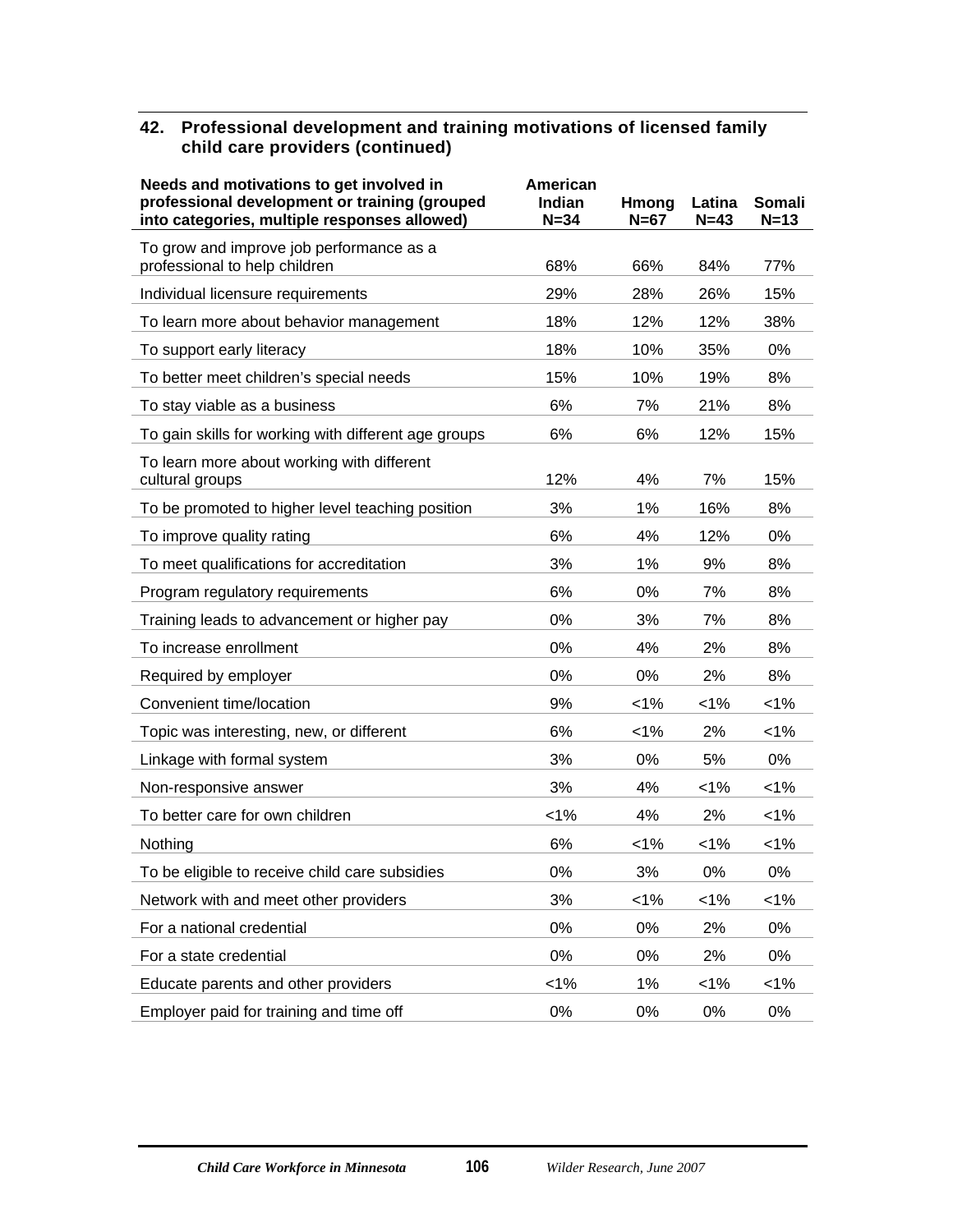# **43. Professional development and training motivations of center-based staff**

| <b>Center staff</b>                                                                                                                       | <b>Directors</b> | <b>Teachers</b> | <b>Assistant</b><br><b>Teachers</b> | <b>Aides</b> |
|-------------------------------------------------------------------------------------------------------------------------------------------|------------------|-----------------|-------------------------------------|--------------|
| Needs and motivations to get involved in professional<br>development or training (grouped into categories, multiple<br>responses allowed) | $N=74$           | $N = 300$       | $N = 104$                           | $N=96$       |
| To grow and improve job performance as<br>a professional                                                                                  | 54%              | 60%             | 63%                                 | 69%          |
| Topic was interesting, new or different                                                                                                   | 27%              | 21%             | 20%                                 | 8%           |
| Individual licensure requirements                                                                                                         | 9%               | 9%              | 4%                                  | 2%           |
| Training met a specific need of provider                                                                                                  | 12%              | 7%              | 6%                                  | 2%           |
| Required or paid for by employer                                                                                                          | 1%               | 5%              | 7%                                  | 10%          |
| To gain skills for working with different age groups                                                                                      | 0%               | 5%              | 0%                                  | 0%           |
| To better meet children's special needs                                                                                                   | 4%               | 4%              | 6%                                  | 0%           |
| The classes are fun and "hands on"                                                                                                        | 3%               | 4%              | 8%                                  | 5%           |
| Training leads to promotion to higher level teaching position<br>or higher pay                                                            | 1%               | 3%              | 2%                                  | 3%           |
| Network with and meet other providers                                                                                                     | 0%               | 3%              | 3%                                  | 2%           |
| It was affordable                                                                                                                         | 4%               | 3%              | 1%                                  | 0%           |
| Convenient time/location                                                                                                                  | 11%              | 2%              | 5%                                  | 3%           |
| Program regulatory requirements                                                                                                           | 0%               | 1%              | 0%                                  | 0%           |
| To support early literacy                                                                                                                 |                  | 1%              | 0%                                  | 1%           |
| For a state credential                                                                                                                    | 4%               | 1%              | 1%                                  | 0%           |
| Educate parents and other providers/passing on what they<br>have learned                                                                  | 7%               | 1%              | 0%                                  | 0%           |
| To learn more about behavior management                                                                                                   | 0%               | 1%              | 5%                                  | 1%           |
| Linkage with formal system                                                                                                                | 0%               | 1%              | 0%                                  | 0%           |
| Training by experienced professional/I like the instructor<br>or trainer                                                                  | $0\%$            | 1%              | $0\%$                               | 1%           |
| To learn more about working with different cultural groups                                                                                | $0\%$            | 1%              | 1%                                  | $0\%$        |
| To stay viable as a business                                                                                                              | 0%               | 1%              | 0%                                  | $0\%$        |
| To get a degree                                                                                                                           | 0%               | $< 1\%$         | 1%                                  | 1%           |
| Help educate child and prepare them for school                                                                                            | 0%               | $< 1\%$         | 2%                                  | 2%           |
| To obtain grants or for grant requirements                                                                                                | $0\%$            | $< 1\%$         | $0\%$                               | 0%           |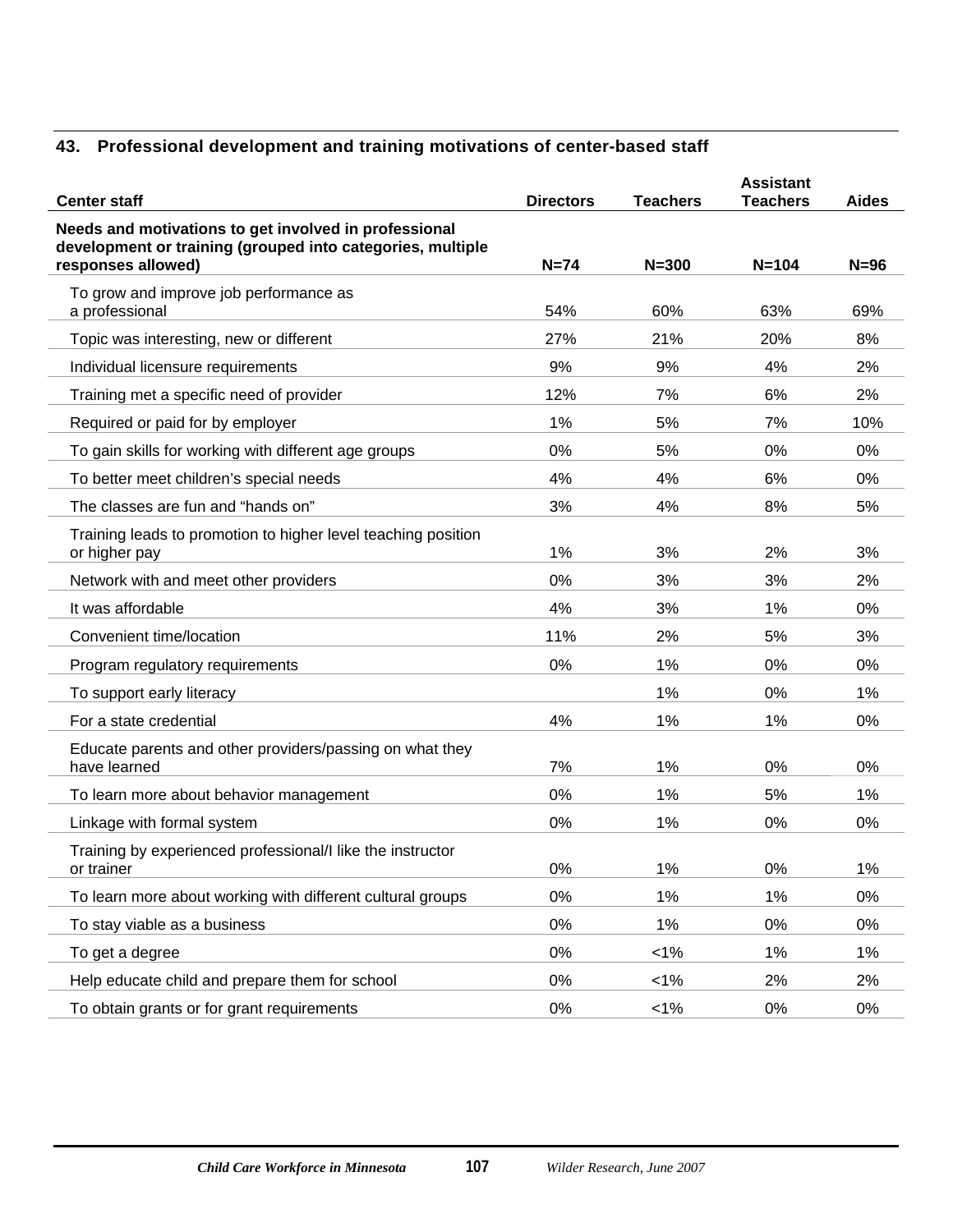# **43. Professional development and training motivations of center-based staff (continued)**

| <b>Preschool staff</b>                                                                                                                    | <b>Directors</b> | <b>Teachers</b> | <b>Assistant</b><br><b>Teachers</b> | <b>Aides</b> |
|-------------------------------------------------------------------------------------------------------------------------------------------|------------------|-----------------|-------------------------------------|--------------|
| Needs and motivations to get involved in professional<br>development or training (grouped into categories, multiple<br>responses allowed) | $N = 38$         | $N = 103$       | $N=27$                              | $N=23$       |
| To generally grow and improve job performance<br>as a professional                                                                        | 50%              | 52%             | 81%                                 | 70%          |
| Topic was interesting, new or different                                                                                                   | 29%              | 29%             | 26%                                 | 9%           |
| Individual licensure requirements                                                                                                         | 8%               | 17%             | 7%                                  | 4%           |
| Training met a specific need of provider                                                                                                  | 18%              | 12%             | 0%                                  | 0%           |
| Convenient time/location                                                                                                                  | 8%               | 7%              | 0%                                  | 9%           |
| It was affordable                                                                                                                         | 5%               | 7%              | 0%                                  | 4%           |
| Required by employer                                                                                                                      | 3%               | 5%              | 4%                                  | 9%           |
| Network with and meet other providers                                                                                                     | 5%               | 4%              | 7%                                  | 0%           |
| To support early literacy                                                                                                                 | 3%               | 4%              | 0%                                  | 4%           |
| To better meet special needs                                                                                                              | 3%               | 3%              | 4%                                  | 9%           |
| Educate parents and other providers/passing on what they<br>have learned                                                                  | 0%               | 2%              | 0%                                  | 0%           |
| For a state credential                                                                                                                    | 3%               | 1%              | 4%                                  | 0%           |
| Help educate child and prepare them for school                                                                                            | 3%               | 1%              | 4%                                  | 0%           |
| The classes are fun and "hands on"                                                                                                        | 3%               | 1%              | 0%                                  | 0%           |
| To get a degree                                                                                                                           | 0%               | 1%              | 0%                                  | 0%           |
| To improve quality rating                                                                                                                 | 3%               | 1%              | 0%                                  | 0%           |
| Training by experienced professional/I like the instructor<br>or trainer                                                                  | 0%               | 1%              | 0%                                  | 0%           |
| Program regulatory requirements                                                                                                           | 5%               | 0%              | 0%                                  | 0%           |
| To gain skills for working with different age groups                                                                                      | 0%               | 0%              | 4%                                  | 0%           |
| To learn more about behavior management                                                                                                   | 3%               | 0%              | 4%                                  | 4%           |
| To stay viable as a business                                                                                                              | 3%               | 0%              | 0%                                  | 0%           |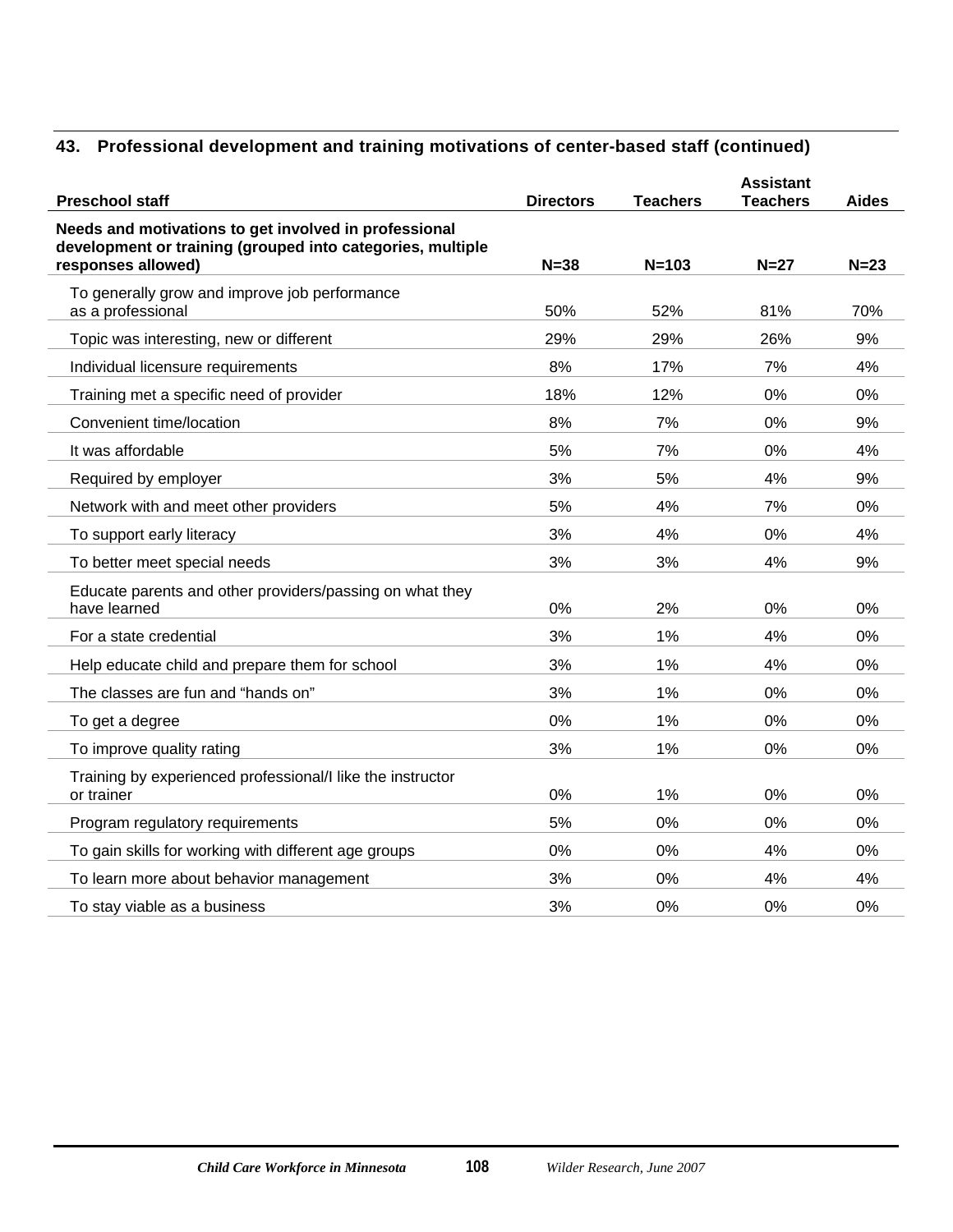# **43. Professional development and training motivations of center-based staff (continued)**

| School-age staff                                                                                                                         | <b>Directors</b> | <b>Teachers</b> | <b>Assistant</b><br><b>Teachers</b> | <b>Aides</b> |
|------------------------------------------------------------------------------------------------------------------------------------------|------------------|-----------------|-------------------------------------|--------------|
| Needs and motivations to get involved in professional<br>development or training (grouped into categories, multiple<br>responses allowed | $N=45$           | $N=54$          | $N = 33$                            | $N=42$       |
| Motivated to grow and improve job performance                                                                                            |                  |                 |                                     |              |
| as a professional                                                                                                                        | 42%              | 54%             | 82%                                 | 83%          |
| Convenient time/location                                                                                                                 | 13%              | 30%             | 9%                                  | 2%           |
| Topic was interesting, new or different                                                                                                  | 16%              | 28%             | 15%                                 | 5%           |
| It was affordable                                                                                                                        | 2%               | 11%             | 0%                                  | 2%           |
| Training met a specific need of provider                                                                                                 | 20%              | 11%             | 0%                                  | 0%           |
| Required by employer                                                                                                                     | 2%               | 6%              | 0%                                  | 7%           |
| Educate parents and other providers/passing on what they<br>have learned                                                                 | 0%               | 2%              | 0%                                  | 0%           |
| Individual licensure requirements                                                                                                        | 0%               | 2%              | 3%                                  | 0%           |
| To be promoted to higher level teaching position                                                                                         | 0%               | 2%              | $0\%$                               | 0%           |
| To better meet special needs                                                                                                             | 4%               | 2%              | 0%                                  | 0%           |
| To get a degree                                                                                                                          | 0%               | 2%              | 3%                                  | 0%           |
| Training by experienced professional/I like the instructor<br>or trainer                                                                 | 0%               | 2%              | 0%                                  | 0%           |
| Employer paid for training and time off                                                                                                  | 0%               | 0%              | 3%                                  | 0%           |
| To be eligible to receive child care subsidies                                                                                           | 0%               | 0%              | 0%                                  | 2%           |
| Help educate child and prepare them for school                                                                                           | 0%               | 0%              | 0%                                  | 5%           |
| Network with and meet other providers                                                                                                    | 7%               | 0%              | 0%                                  | 2%           |
| The classes are fun and "hands on"                                                                                                       | 7%               | 0%              | 0%                                  | 0%           |
| To improve quality rating                                                                                                                | 7%               | 0%              | 0%                                  | 0%           |
| To learn more about working with different cultural groups                                                                               | 2%               | 0%              | 0%                                  | 2%           |
| To stay viable as a business                                                                                                             | 2%               | 0%              | 0%                                  | 0%           |
| Training leads to promotion to higher level teaching position<br>or higher pay                                                           | 7%               | 0%              | 0%                                  | 0%           |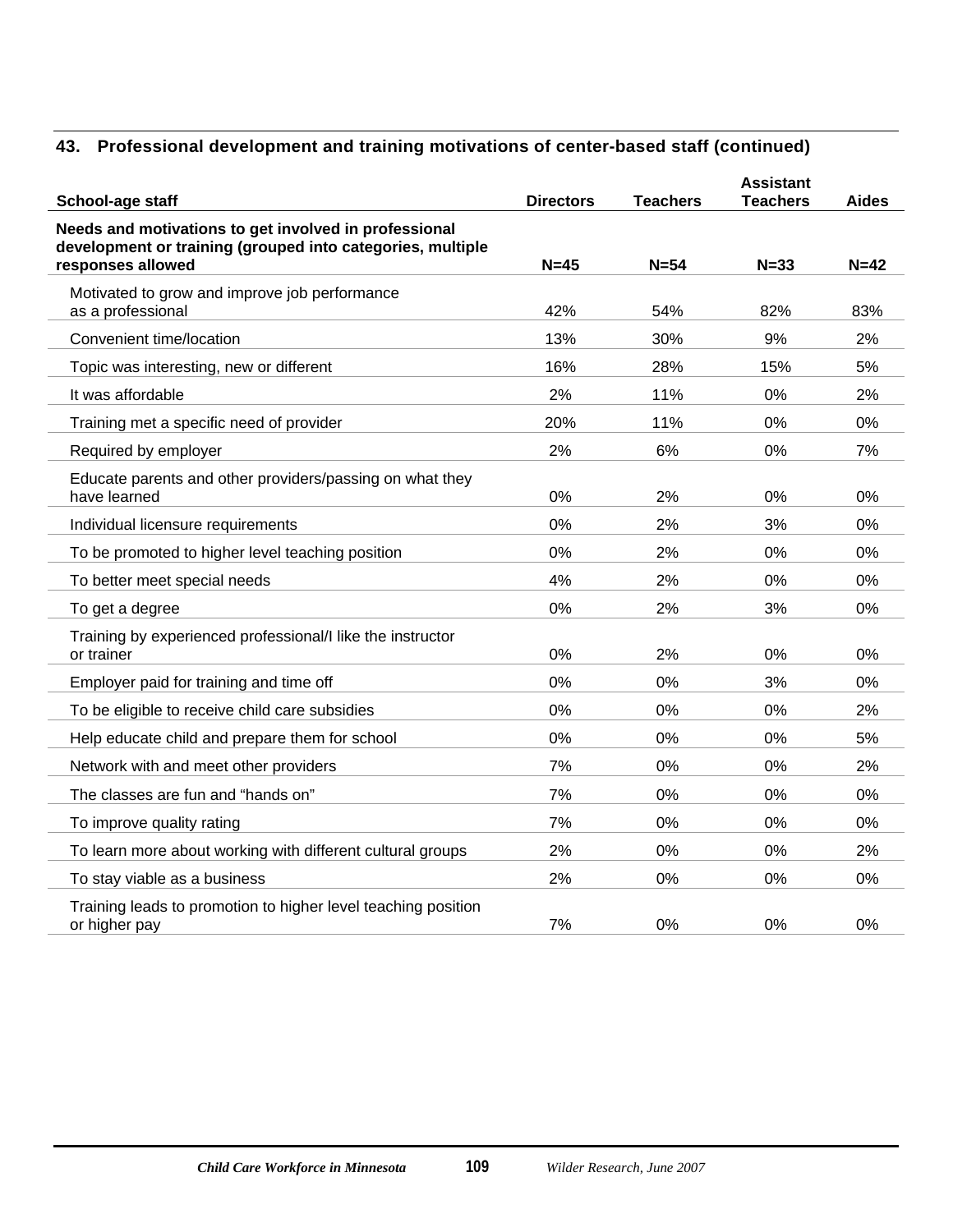# *Types of support, training or education desired*

In all of the focus groups, participants most frequently requested training that would result in direct benefits to the children in their care. These included training to help them recognize emotional and developmental "red flags" that are outside the range of normal development, training on specific ways to support children with a wide variety of special needs and training on how to discuss a child's needs with parents in a way that engages parents in solutions, especially children from troubled families or homes. Participants emphasized that they want to receive very detailed, action-oriented information about how to ensure positive outcomes for special needs children – what to do, when to do it and how to do it.

Survey respondents were asked to describe the types of support, training or education they could really use, would really like to get or are especially interested in. Their responses, grouped into categories, appear in Figures 44 and 45. No types of support, training or education emerged as desired by a sizable number of providers overall. However, some American Indian, Hmong, Latina and Somali providers expressed interest in training on behavior management; some American Indian, Hmong and Latina providers expressed interest in training on working with parents; and some American Indian, Latina and Somali providers expressed interest in training on business management.

Similar to training needs identified in the focus groups, some teachers want training on how to work with specific needs of children and with specific age groups.

#### **44. Types of support, training or education desired by licensed family child care providers**

**Types of support, training or education (grouped into categories, multiple** 

| . These or employed a multiple componion for employed the emotion intermediate<br>responses allowed) | $N = 353$ |
|------------------------------------------------------------------------------------------------------|-----------|
| Did not identify a particular type of support                                                        | 21%       |
| Working with specific behaviors, behavior management and guidance                                    | 8%        |
| Working with specific needs of children                                                              | 8%        |
| Working with parents                                                                                 | 7%        |
| Knowing what behaviors/abilities are part of 'normal' child development                              | 6%        |
| Bookkeeping, management, or billing                                                                  | 6%        |
| Working with specific age groups                                                                     | 6%        |
| Helping with school readiness and school success                                                     | 6%        |
| Use of formal curriculum                                                                             | 4%        |
| Responses not related to types of support                                                            | 4%        |
| More variety, new topics and new ideas                                                               | 3%        |
|                                                                                                      |           |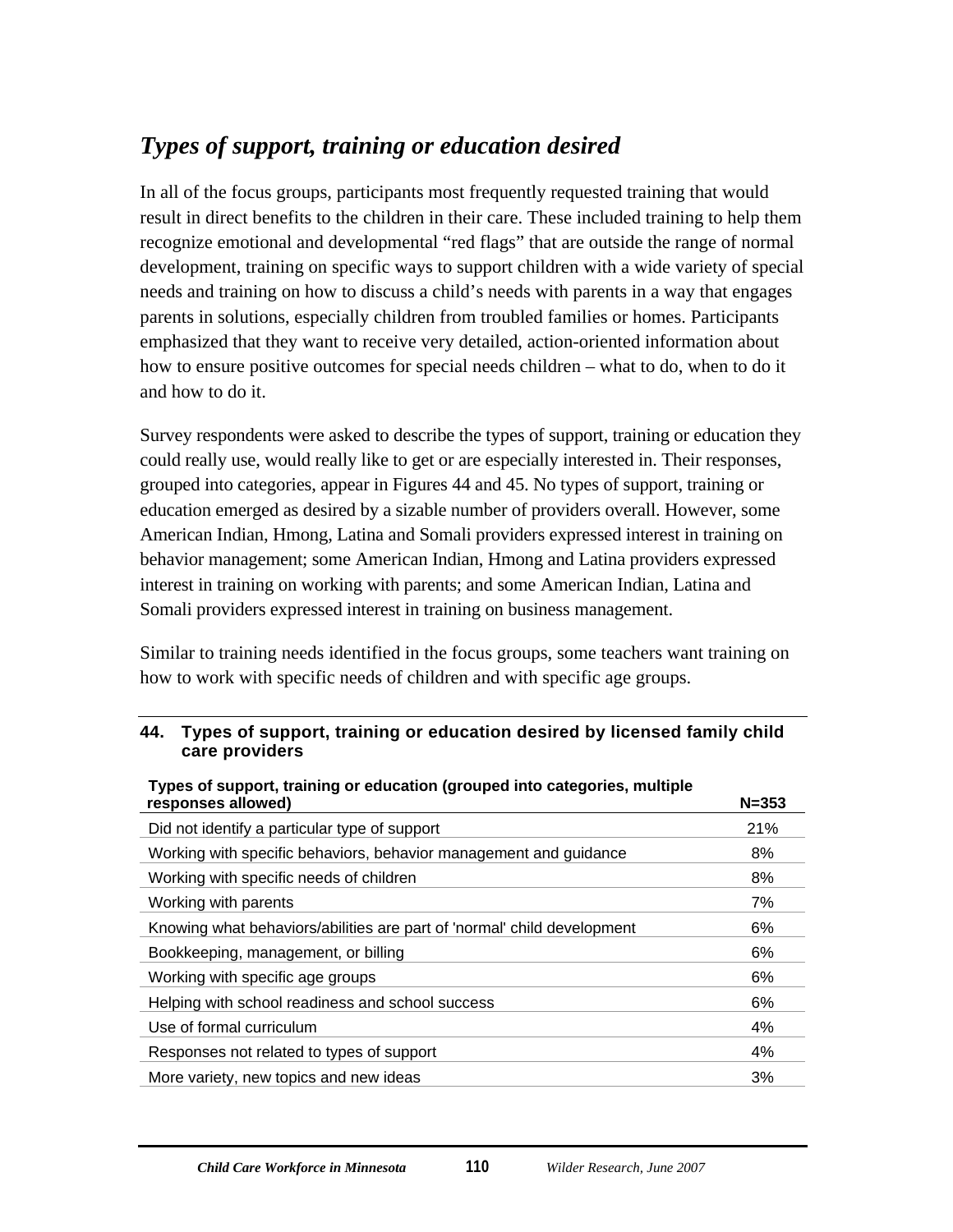| 44. Types of support, training or education desired by licensed family child |
|------------------------------------------------------------------------------|
| care providers (continued)                                                   |

| Types of support, training or education (grouped into categories, multiple<br>responses allowed) | $N = 353$ |
|--------------------------------------------------------------------------------------------------|-----------|
| Crafts and children's activities                                                                 | 3%        |
| Working with schools, other agencies, programs, or systems for referrals<br>and support          | 3%        |
| Learn sign language                                                                              | 2%        |
| More support from state/license bureau                                                           | 2%        |
| Accreditation                                                                                    | 2%        |
| How to open a new or larger child care                                                           | 1%        |
| Help in finding a network of providers                                                           | 1%        |
| Working with specific cultural groups                                                            | 1%        |
| Local associations and other local sources                                                       | 1%        |
| Safety/medical training                                                                          | 1%        |
| Advocacy for better wages/respect/work                                                           | 1%        |
| Getting a certificate                                                                            | 1%        |
| Stress management                                                                                | 1%        |
| Food and nutrition                                                                               | 1%        |
| Training on how to properly discipline                                                           | 1%        |
| Doing child assessments and observation                                                          | 1%        |
| Communication/language barriers                                                                  | 1%        |
| Having own children around while caring for children of others                                   | 1%        |
| Gender differences in behavior                                                                   | 1%        |
| How to find quality substitutes                                                                  | 1%        |
| Internet training                                                                                | 1%        |
| Training/education to attain a higher level                                                      | $< 1\%$   |
| Medication training/why children are on meds                                                     | $< 1\%$   |
| Support in becoming a trainer                                                                    | $< 1\%$   |
| The Minnesota core competencies                                                                  | <1%       |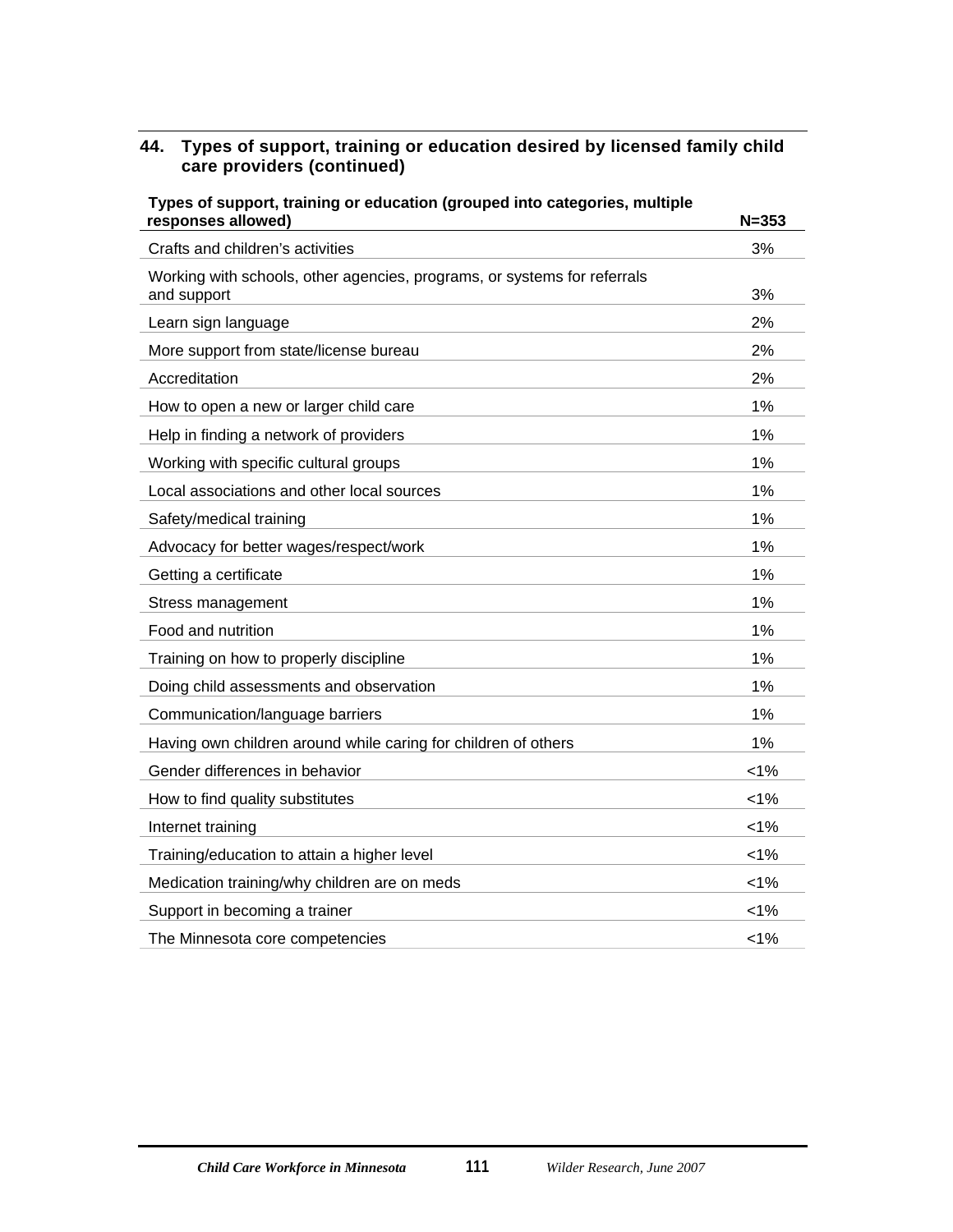#### **44. Types of support, training or education desired by licensed family child care providers (continued)**

| Types of support, training or education (grouped<br>into categories, multiple responses allowed) | American<br>Indian<br>$N = 34$ | Hmong<br>$N=67$ | Latina<br>$N=43$ | <b>Somali</b><br>$N=13$ |
|--------------------------------------------------------------------------------------------------|--------------------------------|-----------------|------------------|-------------------------|
| Did not identify a particular type of support                                                    | 35%                            | 37%             | 33%              | 15%                     |
| Working with specific behaviors, behavior<br>management and guidance                             | 18%                            | 13%             | 12%              | 23%                     |
| Working with parents                                                                             | 12%                            | 19%             | 14%              | 0%                      |
| Bookkeeping, management, or billing                                                              | 15%                            | 1%              | 12%              | 15%                     |
| Knowing what behaviors/abilities are part of 'normal'<br>child development                       | 12%                            | 3%              | 5%               | 23%                     |
| Working with specific age groups                                                                 | 6%                             | 15%             | 5%               | 15%                     |
| Helping with school readiness and school success                                                 | 3%                             | 9%              | 7%               | 15%                     |
| Working with specific needs of children                                                          | 6%                             | 12%             | 7%               | 0%                      |
| Working with specific cultural groups                                                            | 3%                             | 7%              | 5%               | 8%                      |
| Use of formal curriculum                                                                         | 3%                             | 9%              | 7%               | 0%                      |
| Communication/language barriers                                                                  | $< 1\%$                        | 1%              | $< 1\%$          | 15%                     |
| Working with schools, other agencies, programs, or<br>systems for referrals and support          | 9%                             | 3%              | 0%               | 0%                      |
| Doing child assessment and observation                                                           | 0%                             | 1%              | 2%               | 8%                      |
| Training/education to attain a higher level                                                      | $< 1\%$                        | $< 1\%$         | 2%               | 8%                      |
| Stress management                                                                                | 6%                             | 1%              | 2%               | 0%                      |
| Getting a certificate                                                                            | 0%                             | 1%              | 0%               | 8%                      |
| Non responsive answer                                                                            | 3%                             | 1%              | 5%               | $< 1\%$                 |
| Financial support                                                                                | 6%                             | $< 1\%$         | $< 1\%$          | $< 1\%$                 |
| Learning phrases in other languages                                                              | 3%                             | $< 1\%$         | 2%               | 1%                      |
| How to open a new or larger child care                                                           | $< 1\%$                        | $< 1\%$         | 5%               | 1%                      |
| Internet training                                                                                | 1%                             | 1%              | 2%               | 1%                      |
| Training on how to properly discipline                                                           | $< 1\%$                        | 1%              | 2%               | 1%                      |
| Safety/medical training                                                                          | $< 1\%$                        | 3%              | $< 1\%$          | 1%                      |
| Accreditation                                                                                    | 3%                             | 0%              | $0\%$            | 0%                      |
| Crafts and children's activities                                                                 | 3%                             | 1%              | $< 1\%$          | 1%                      |
| Food and nutrition                                                                               | 3%                             | 1%              | $< 1\%$          | 1%                      |
| Home courses (unspecified)                                                                       | 3%                             | $< 1\%$         | $< 1\%$          | 1%                      |
| Named specific training/cannot determine type                                                    | 3%                             | 1%              | 1%               | 1%                      |
| Learn sign language                                                                              | $< 1\%$                        | 1%              | 2%               | 1%                      |
| Having your own children around while caring for<br>children of others                           | 1%                             | 1%              | 2%               | 1%                      |
| Getting new ideas                                                                                | 1%                             | 1%              | $< 1\%$          | 1%                      |
| The Minnesota core competencies                                                                  | 0%                             | 0%              | 0%               | 0%                      |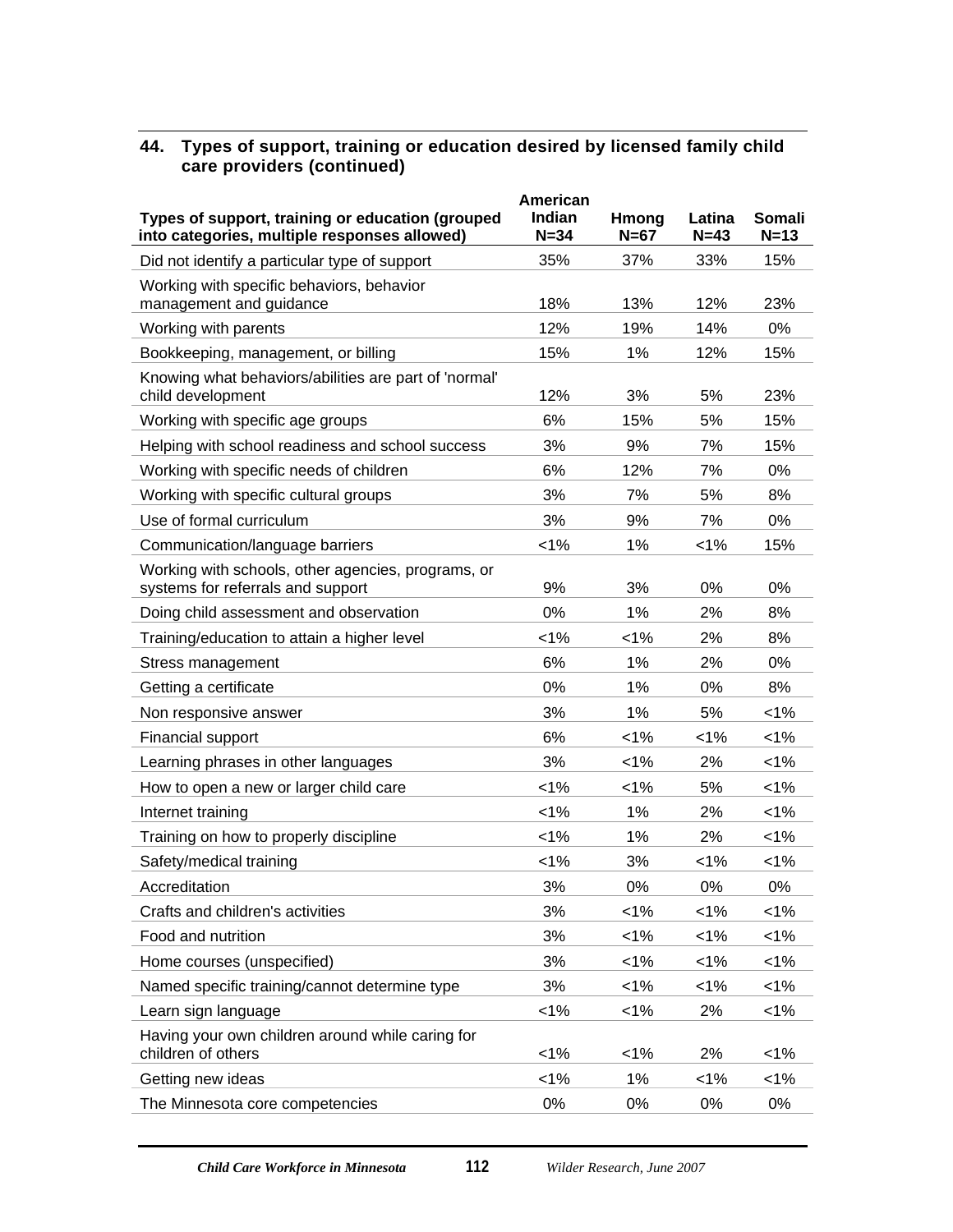# **45. Types of support, training or education desired by center-based program staff**

| <b>Centers</b>                                                                                           | <b>Directors</b> | <b>Teachers</b> | <b>Assistant</b><br><b>Teachers</b> | <b>Aides</b> |
|----------------------------------------------------------------------------------------------------------|------------------|-----------------|-------------------------------------|--------------|
| Types of support, training or education desired (grouped into<br>categories, multiple responses allowed) | $N=76$           | $N = 289$       | $N = 103$                           | $N=93$       |
| Working with specific needs of children                                                                  | 9%               | 18%             | 25%                                 | 9%           |
| Did not identify a particular type of support                                                            | 5%               | 12%             | 14%                                 | 19%          |
| Working with specific age groups                                                                         | 7%               | 12%             | 8%                                  | 2%           |
| Responses not related to types of support                                                                | 14%              | 11%             | 13%                                 | 22%          |
| Working with specific behaviors, behavior management and guidance                                        | 11%              | 11%             | 12%                                 | 12%          |
| Working with parents                                                                                     | 13%              | 8%              | 7%                                  | 2%           |
| Named specific training/cannot determine type                                                            | 5%               | 6%              | 2%                                  | 4%           |
| Learn sign language                                                                                      | 5%               | 5%              | 4%                                  | 2%           |
| Crafts and children's activities                                                                         | 2%               | 4%              | 4%                                  | 4%           |
| Getting new ideas/seeing new things                                                                      | 0%               | 4%              | 1%                                  | 1%           |
| Bookkeeping, management, or billing                                                                      | 13%              | 3%              | 0%                                  | 0%           |
| Working with specific cultural groups                                                                    | 7%               | 3%              | 1%                                  | 1%           |
| Knowing what behaviors/abilities are part of "normal"<br>child development                               | 5%               | 3%              | 10%                                 | 6%           |
| Helping with school readiness and school success                                                         | 4%               | 3%              | 1%                                  | 1%           |
| Communication/language barriers                                                                          | 0%               | 3%              | 1%                                  | 1%           |
| Training/education to attain a higher level teaching position                                            | 0%               | 3%              | 6%                                  | 7%           |
| Use of formal curriculum                                                                                 | 2%               | 2%              | 1%                                  | 1%           |
| Stress management                                                                                        | 9%               | 2%              | 1%                                  | 0%           |
| Early literacy and math                                                                                  | 2%               | 2%              | 1%                                  | 2%           |
| More variety and new topics (classes are the same over and<br>over again)                                | 2%               | 2%              | 1%                                  | 0%           |
| The Minnesota core competencies                                                                          | 2%               | 2%              | 0%                                  | 2%           |
| Working with schools, other agencies, programs, or systems<br>for referrals                              | 2%               | 2%              | 0%                                  | 0%           |
| How to advocate for better wages/respect/work conditions                                                 | 0%               | 2%              | 0%                                  | 0%           |
| Doing child assessments and observation                                                                  | 2%               | 1%              | 1%                                  | 0%           |
| Accreditation                                                                                            | 4%               | $1\%$           | 0%                                  | $1\%$        |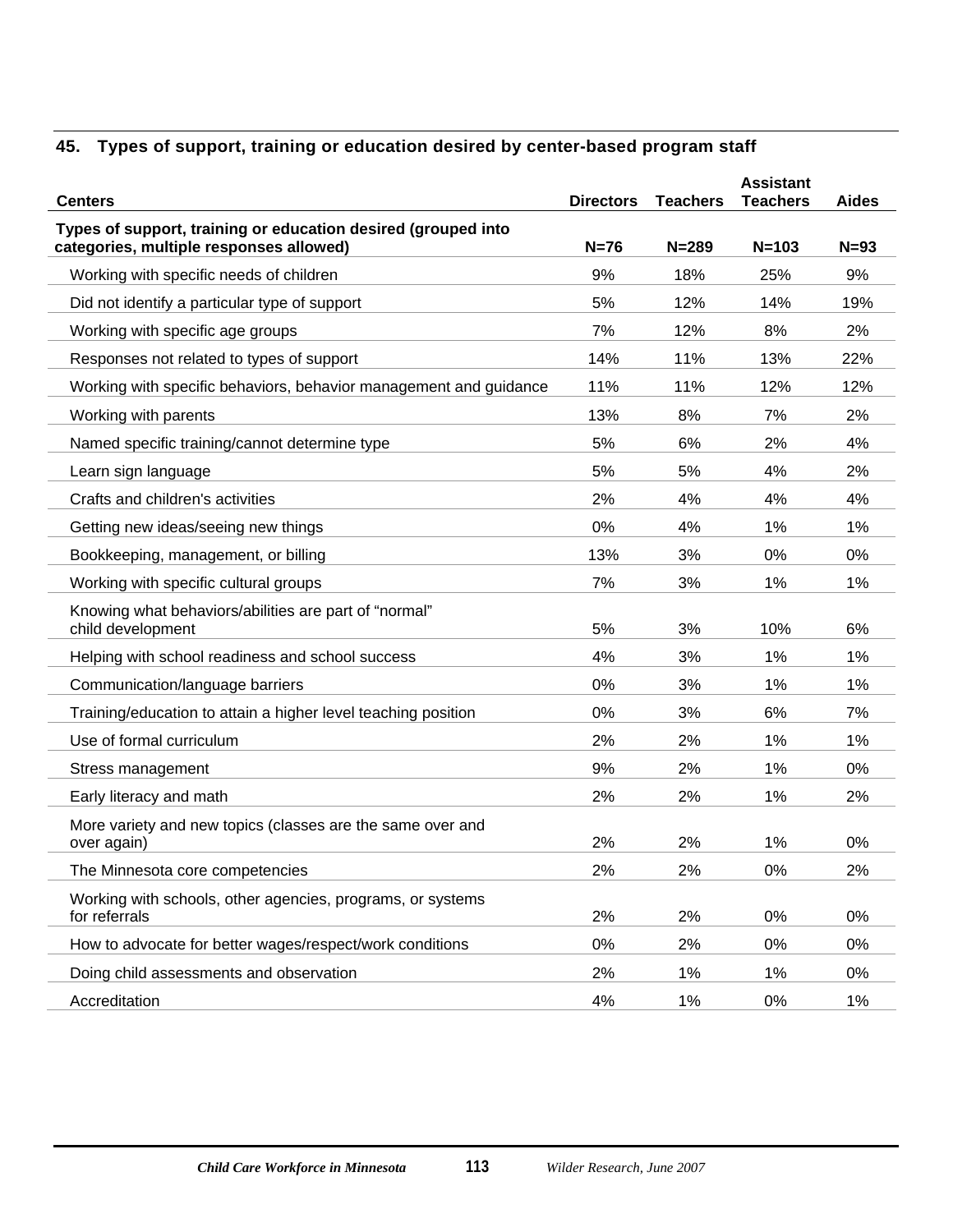# **45. Types of support, training or education desired by center-based program staff (continued)**

| <b>Centers</b>                                                                                           | <b>Directors</b> | <b>Teachers</b> | <b>Assistant</b><br><b>Teachers</b> | <b>Aides</b> |
|----------------------------------------------------------------------------------------------------------|------------------|-----------------|-------------------------------------|--------------|
| Types of support, training or education desired (grouped into<br>categories, multiple responses allowed) | $N=76$           | $N = 289$       | $N = 103$                           | $N=93$       |
| Financial support                                                                                        | 2%               | 1%              | 0%                                  | 1%           |
| Internet training                                                                                        | 2%               | 1%              | 0%                                  | 0%           |
| Safety/medical training                                                                                  | 2%               | 1%              | 4%                                  | 5%           |
| Staff relations/communication                                                                            | 2%               | 1%              | 0%                                  | 0%           |
| "Hands on" curriculum                                                                                    | 0%               | $< 1\%$         | 0%                                  | 0%           |
| Financial support from employer                                                                          | 0%               | $< 1\%$         | 0%                                  | 0%           |
| Getting a certificate                                                                                    | 0%               | $< 1\%$         | 1%                                  | 1%           |
| Home courses (unspecified)                                                                               | 0%               | $< 1\%$         | 0%                                  | 0%           |
| How to open a new or larger child care home/facility/program                                             | 0%               | $< 1\%$         | 0%                                  | 0%           |
| Mentoring system                                                                                         | 0%               | $< 1\%$         | 0%                                  | 1%           |
| Training on how to properly discipline                                                                   | 0%               | $< 1\%$         | 2%                                  | 1%           |
| More support from state/license bureau (answering questions)                                             | 4%               | 0%              | 0%                                  | 0%           |
| Staff motivation                                                                                         | 2%               | 0%              | 0%                                  | 0%           |
| Food and nutrition                                                                                       | 0%               | 0%              | 0%                                  | 2%           |
| <b>Preschools</b>                                                                                        |                  |                 |                                     |              |
| Types of support, training or education desired (grouped into<br>categories, multiple responses allowed) | $N=37$           | $N=98$          | $N=26$                              | $N=16$       |
| Helping with school readiness and school success                                                         | 4%               | 15%             | 0%                                  | 0%           |
| Did not identify a particular type of support                                                            | 15%              | 14%             | 20%                                 | 14%          |
| Responses not related to types of support                                                                | 7%               | 11%             | 10%                                 | 50%          |
| Working with specific behaviors, behavior management<br>and guidance                                     | 11%              | 10%             | 20%                                 | 7%           |
| Knowing what behaviors/abilities are part of "normal"<br>child development                               | 0%               | 10%             | 5%                                  | 7%           |
| Named specific training/cannot determine type                                                            | 7%               | 7%              | 5%                                  | $0\%$        |
| Working with specific age groups                                                                         | 4%               | 7%              | 20%                                 | 7%           |
| Communication/language barriers                                                                          | 0%               | 7%              | 5%                                  | 0%           |
| Doing child assessments and observation                                                                  | 7%               | 6%              | 0%                                  | 0%           |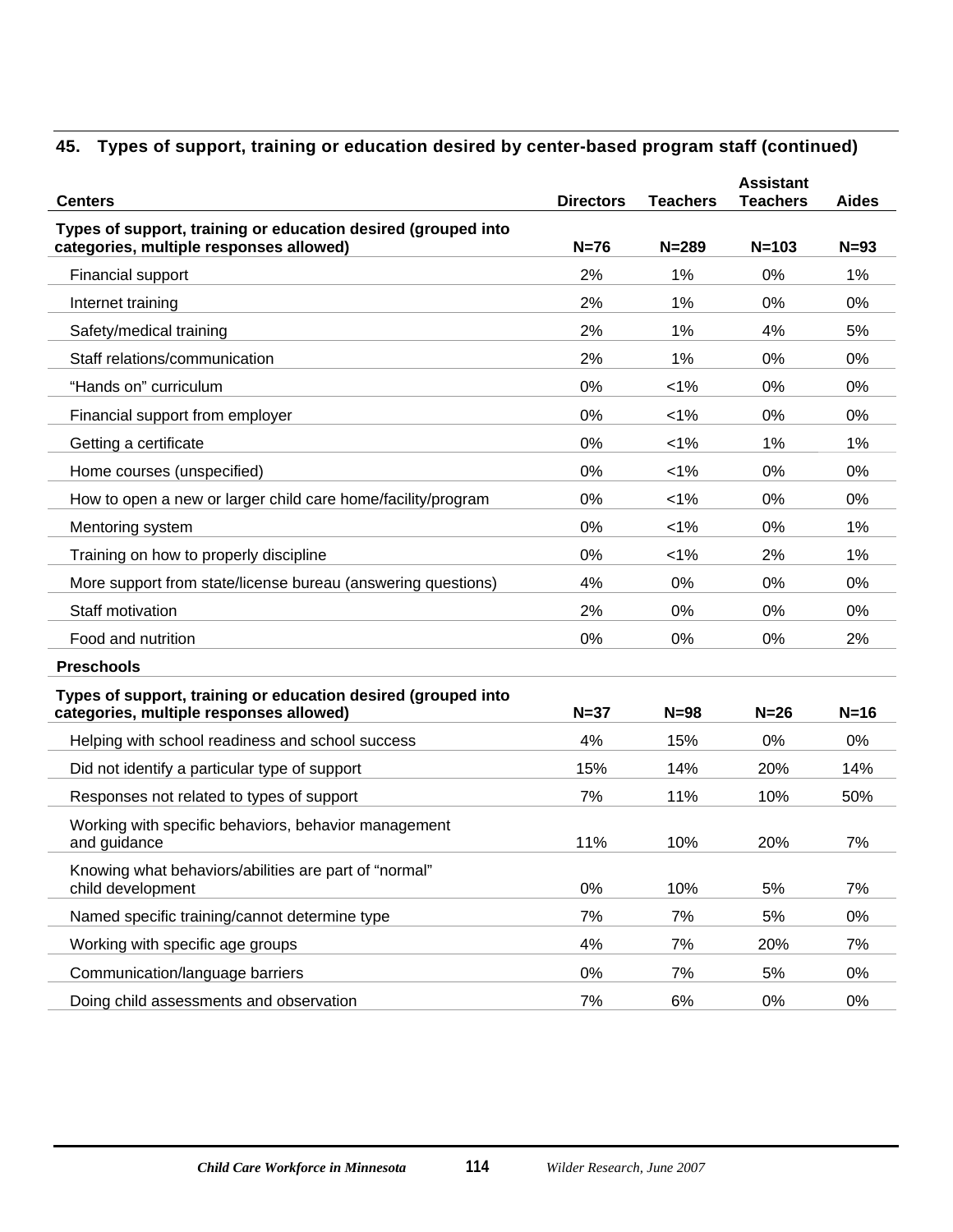# **45. Types of support, training or education desired by center-based program staff (continued)**

| <b>Preschools</b>                                                                                        | <b>Directors</b> | <b>Teachers</b> | <b>Assistant</b><br><b>Teachers</b> | <b>Aides</b> |
|----------------------------------------------------------------------------------------------------------|------------------|-----------------|-------------------------------------|--------------|
| Types of support, training or education desired (grouped into<br>categories, multiple responses allowed) | $N=37$           | $N=98$          | $N=26$                              | $N=16$       |
| Early literacy and math                                                                                  | 7%               | 6%              | 5%                                  | 0%           |
| Working with parents                                                                                     | 4%               | 4%              | 5%                                  | 7%           |
| Getting new ideas/seeing new things                                                                      | 7%               | 3%              | 0%                                  | 0%           |
| Working with schools, other agencies, programs, or systems<br>for referrals                              | 4%               | 3%              | 0%                                  | 0%           |
| Training/education to attain a higher level teaching position                                            | 0%               | 3%              | 0%                                  | 0%           |
| Use of formal curriculum                                                                                 | 0%               | 3%              | 0%                                  | 0%           |
| Getting a certificate                                                                                    | 0%               | 1%              | 5%                                  | 0%           |
| Learn sign language                                                                                      | 0%               | 1%              | 5%                                  | 0%           |
| Support in becoming a trainer                                                                            | 0%               | 1%              | 0%                                  | 0%           |
| Training on how to properly discipline                                                                   | 0%               | 1%              | 5%                                  | 0%           |
| Workplace diversity                                                                                      | 0%               | $< 1\%$         | 0%                                  | $0\%$        |
| Bookkeeping, management or billing                                                                       | 19%              | 0%              | 0%                                  | 0%           |
| Help in finding a network of providers                                                                   | 7%               | 0%              | 0%                                  | 0%           |
| Financial support                                                                                        | 4%               | 0%              | 0%                                  | 0%           |
| Food and nutrition                                                                                       | 4%               | 0%              | 0%                                  | 0%           |
| More support from state/license bureau (answering questions)                                             | 4%               | 0%              | 0%                                  | 0%           |
| Crafts and children's activities                                                                         | 0%               | 0%              | 5%                                  | 0%           |
| How to advocate for better wages/respect/work conditions                                                 | 0%               | 0%              | 0%                                  | 7%           |
| More variety and new topics (classes are the same over and<br>over again)                                | 0%               | 0%              | 5%                                  | 0%           |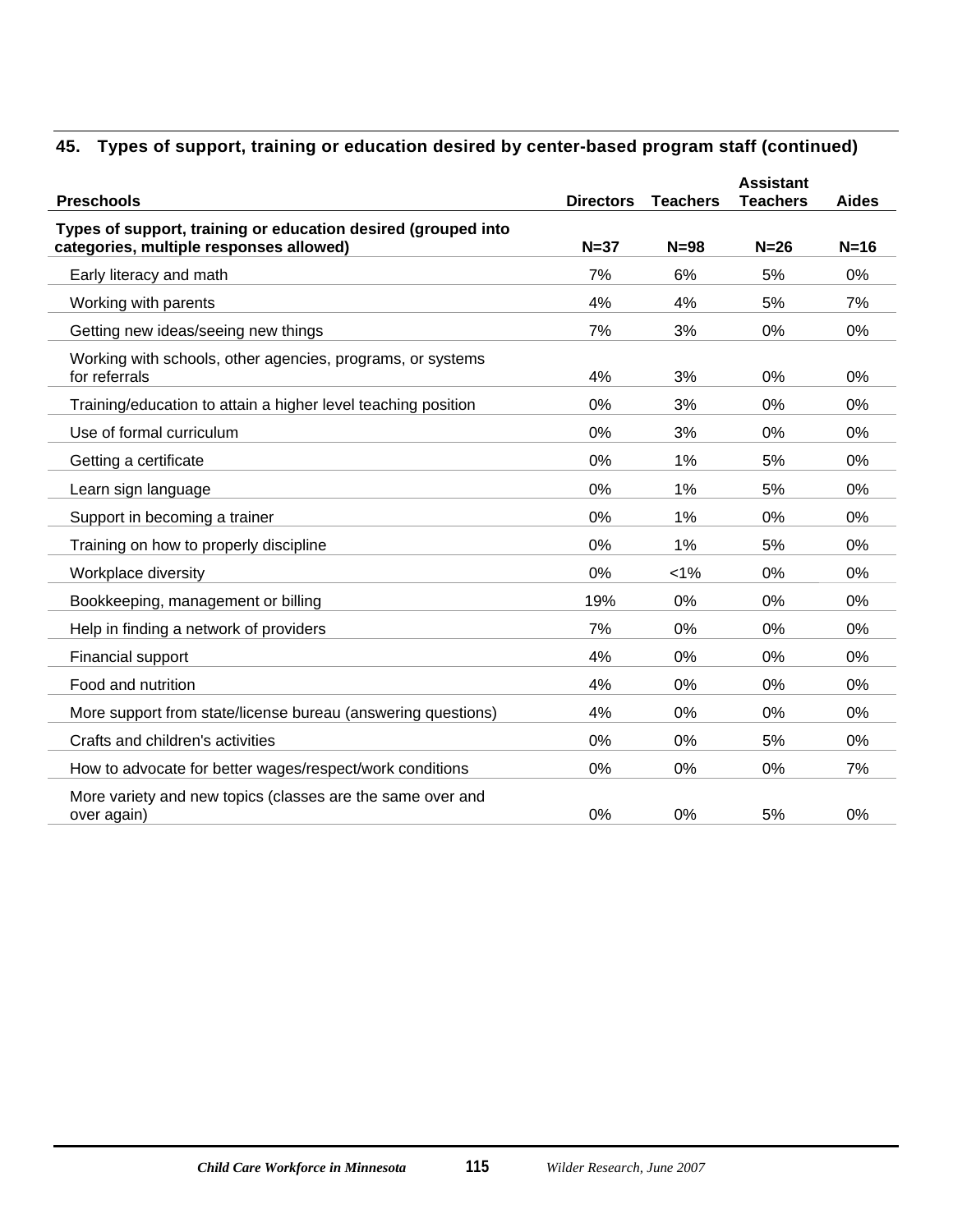# **45. Types of support, training or education desired by center-based program staff (continued)**

| <b>School-age programs</b>                                                                               | <b>Directors</b> | <b>Teachers</b> | <b>Assistant</b><br><b>Teachers</b> | <b>Aides</b> |
|----------------------------------------------------------------------------------------------------------|------------------|-----------------|-------------------------------------|--------------|
| Types of support, training or education desired (grouped into<br>categories, multiple responses allowed) | $N=44$           | $N = 54$        | $N=28$                              | $N=47$       |
| Working with specific needs of children                                                                  | 19%              | 21%             | 10%                                 | 7%           |
| Did not identify a particular type of support                                                            | 15%              | 16%             | 25%                                 | 27%          |
| Responses not related to types of support                                                                | 3%               | 12%             | 13%                                 | 8%           |
| Working with specific age groups                                                                         | 3%               | 12%             | 4%                                  | 0%           |
| Getting new ideas/seeing new things                                                                      | 3%               | 9%              | $0\%$                               | $0\%$        |
| Use of formal curriculum                                                                                 | 6%               | 7%              | 0%                                  | 0%           |
| Helping with school readiness and school success                                                         | 3%               | 7%              | $0\%$                               | 0%           |
| Learn sign language                                                                                      | 0%               | 7%              | 0%                                  | 0%           |
| Working with parents                                                                                     | 6%               | 5%              | 8%                                  | 5%           |
| Working with schools, other agencies, programs, or systems<br>for referrals                              | 3%               | 5%              | 0%                                  | 0%           |
| Working with specific cultural groups                                                                    | 4%               | 3%              | $0\%$                               | 7%           |
| Bookkeeping, management, or billing                                                                      | 15%              | 2%              | 0%                                  | 0%           |
| Communication/language barriers                                                                          | 0%               | 2%              | $0\%$                               | 0%           |
| Safety/medical training                                                                                  | 0%               | 2%              | 4%                                  | 16%          |
| Staff relations/communication                                                                            | 0%               | 2%              | $0\%$                               | 0%           |
| The Minnesota core competencies                                                                          | 0%               | 2%              | $0\%$                               | 0%           |
| Crafts and children's activities                                                                         | 6%               | 0%              | 17%                                 | 5%           |
| Knowing what behaviors/abilities are part of "normal"<br>child development                               | 6%               | 0%              | 8%                                  | 5%           |
| Named specific training/cannot determine type                                                            | 6%               | 0%              | 0%                                  | 0%           |
| Financial support                                                                                        | 3%               | 0%              | 4%                                  | 0%           |
| Having your own children around while caring for others                                                  | 3%               | 0%              | 0%                                  | 0%           |
| Help in finding a network of providers                                                                   | 3%               | 0%              | 0%                                  | 0%           |
| Training/education to attain a higher level teaching position                                            | 3%               | 0%              | 4%                                  | 3%           |
| Accreditation                                                                                            | 0%               | 0%              | 4%                                  | 0%           |
| Food and nutrition                                                                                       | 0%               | 0%              | 0%                                  | 3%           |
| Getting a certificate                                                                                    | 0%               | 0%              | 0%                                  | 3%           |
| How to spot child abuse/neglect                                                                          | 0%               | 0%              | 0%                                  | 3%           |
| Training on how to properly discipline                                                                   | $0\%$            | 0%              | 0%                                  | 3%           |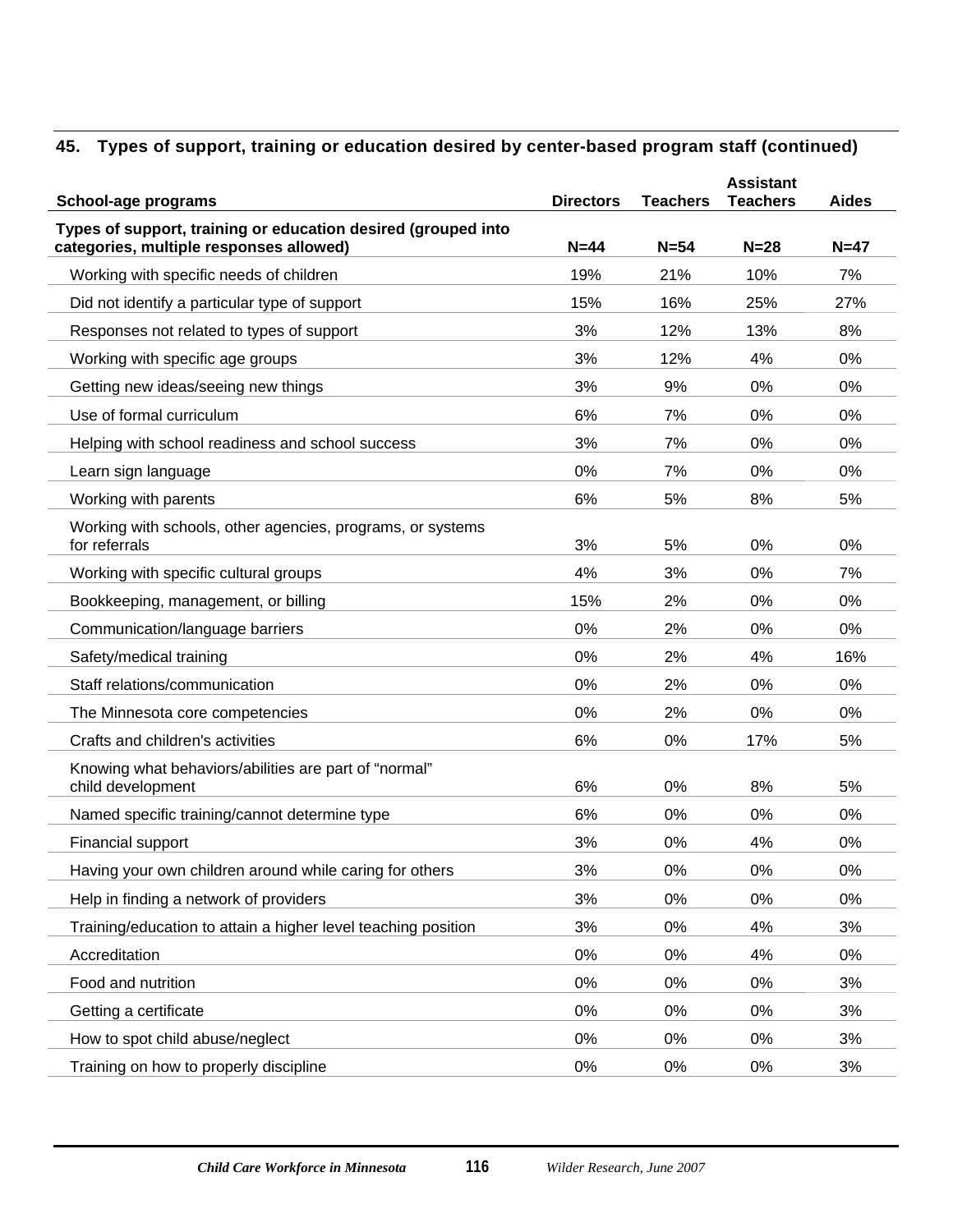# *Sources of training*

Among licensed family child care providers, 85 percent report they have received some (64 percent) or all (21 percent) of their training in the past two years through CCR&R. Hmong providers report receiving less training from CCR&R (22 percent receive some or all). Among teachers in center-based programs, 46 percent in child care centers, 30 percent in preschools and 41 percent in school-age care programs report they have received some or all of their training in the past two years through CCR&R.

As shown in Figure 47, 34 percent of child care centers and 12 percent of preschools report that they do all or most of their training in house, and 61 percent and 65 percent respectively do some training in house. Nearly all school-age programs do at least some training in house, including 45 percent all or most of it. Forty-four percent of child care centers, 14 percent of preschools and 51 percent of school-age programs contract with CCR&R to deliver in-house training. Eighty-seven percent of child care centers, 80 percent of preschools and 90 percent of school-age programs say they encourage staff to use or attend CCR&R trainings.

Metropolitan area child care centers are more likely than those in greater Minnesota to do all or most of their training in house (40 percent compared with 23 percent).

Figure 47 also shows the many ways center-based program directors say their programs support and encourage staff to develop professionally, including providing in-house training, paying for it, providing time off, and making them aware of training and development opportunities.

| Amount of child care training received through CCR&R in past 2 years               |                                       |                 |                  |                  |  |
|------------------------------------------------------------------------------------|---------------------------------------|-----------------|------------------|------------------|--|
| All                                                                                |                                       |                 |                  | 21%              |  |
| Some                                                                               |                                       |                 |                  | 64%              |  |
| None                                                                               |                                       |                 |                  | 15%              |  |
| Amount of child care training received through<br><b>CCR&amp;R</b> in past 2 years | American<br><b>Indian</b><br>$N = 34$ | Hmona<br>$N=56$ | Latina<br>$N=43$ | Somali<br>$N=10$ |  |
| All                                                                                | 24%                                   | 11%             | 23%              | 0%               |  |
| Some                                                                               | 59%                                   | 11%             | 63%              | 70%              |  |
| None                                                                               | 18%                                   | 79%             | 14%              | 30%              |  |

#### **46. Training received through CCR&R by licensed family child care providers**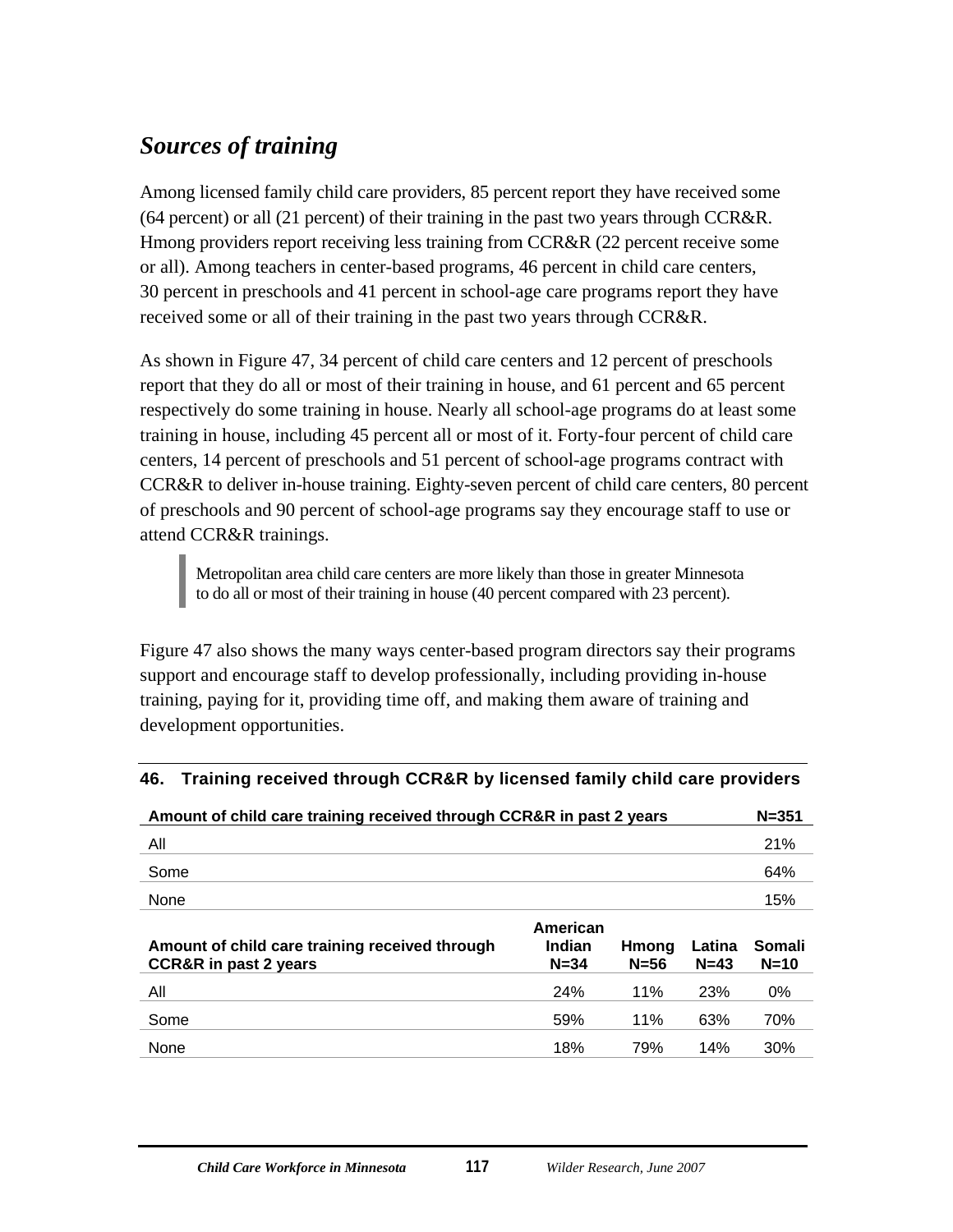# **47. Sources of training for center-based program staff**

| <b>Centers</b>                                                                                                                                      | <b>Directors</b> | <b>Teachers</b> | <b>Assistant</b><br><b>Teachers</b> | <b>Aides</b> |
|-----------------------------------------------------------------------------------------------------------------------------------------------------|------------------|-----------------|-------------------------------------|--------------|
| Amount of child care training individual staff received                                                                                             |                  |                 |                                     |              |
| through CCR&R in past 2 years                                                                                                                       | $N = 90$         | $N = 296$       | $N=85$                              | $N=78$       |
| All                                                                                                                                                 | 2%               | 4%              | 7%                                  | 10%          |
| Some                                                                                                                                                | 53%              | 42%             | 25%                                 | 36%          |
| None                                                                                                                                                | 44%              | 54%             | 68%                                 | 54%          |
| Amount of staff training done in house by center directors or other staff                                                                           |                  |                 |                                     | $N = 168$    |
| All                                                                                                                                                 |                  |                 |                                     | 1%           |
| Most                                                                                                                                                |                  |                 |                                     | 33%          |
| Some                                                                                                                                                |                  |                 |                                     | 61%          |
| None                                                                                                                                                |                  |                 |                                     | 5%           |
| Program contracts with CCR&R to deliver in-house training                                                                                           |                  |                 |                                     | $N = 164$    |
| Yes, frequently                                                                                                                                     |                  |                 |                                     | 9%           |
| Yes, sometimes                                                                                                                                      |                  |                 |                                     | 35%          |
| No                                                                                                                                                  |                  |                 |                                     | 56%          |
| Staff are encouraged by programs to use or attend CCR&R trainings                                                                                   |                  |                 |                                     | $N = 166$    |
| Yes, frequently                                                                                                                                     |                  |                 |                                     | 47%          |
| Yes, sometimes                                                                                                                                      |                  |                 |                                     | 40%          |
| <b>No</b>                                                                                                                                           |                  |                 |                                     | 13%          |
| According to directors, ways programs support and encourage staff professional development<br>(grouped into categories, multiple responses allowed) |                  |                 |                                     | $N = 241$    |
| Provide in-house/service training and development services                                                                                          |                  |                 |                                     | 39%          |
| Pay for training (unspecified whether full/partial/how much)                                                                                        |                  |                 |                                     | 23%          |
| Make staff aware of training and development opportunities available to them                                                                        |                  |                 |                                     | 22%          |
| Pay for a set amount of money/reimbursement per year for training and development                                                                   |                  |                 |                                     | 17%          |
| Provide time off for training and development/provide paid time off                                                                                 |                  |                 |                                     | 17%          |
| Encourage staff to seek out training opportunities                                                                                                  |                  |                 |                                     | 17%          |
| Bring in outside organizations to provide training and development services                                                                         |                  |                 |                                     | 13%          |
| Discuss goals for training and development at staff meetings/with employees                                                                         |                  |                 |                                     | 10%          |
| Give pay raises for staff who meet training and development goals (and C.E.U.'s)                                                                    |                  |                 |                                     | 5%           |
| Staff attend training and development courses as a group                                                                                            |                  |                 |                                     | 4%           |
| Reimburse staff some college courses/programs tuition                                                                                               |                  |                 |                                     | 4%           |
| Allow staff to attend a set number of hours/days of trainings or courses                                                                            |                  |                 |                                     | 3%           |
| Require staff to attend a specified number/hours of trainings per year                                                                              |                  |                 |                                     | 3%           |
| Have a resource room for staff/provide materials like movies and books                                                                              |                  |                 |                                     | 2%           |
| Provide transportation                                                                                                                              |                  |                 |                                     | 1%           |
| Provide time off and resources for people attending school                                                                                          |                  |                 |                                     | 1%           |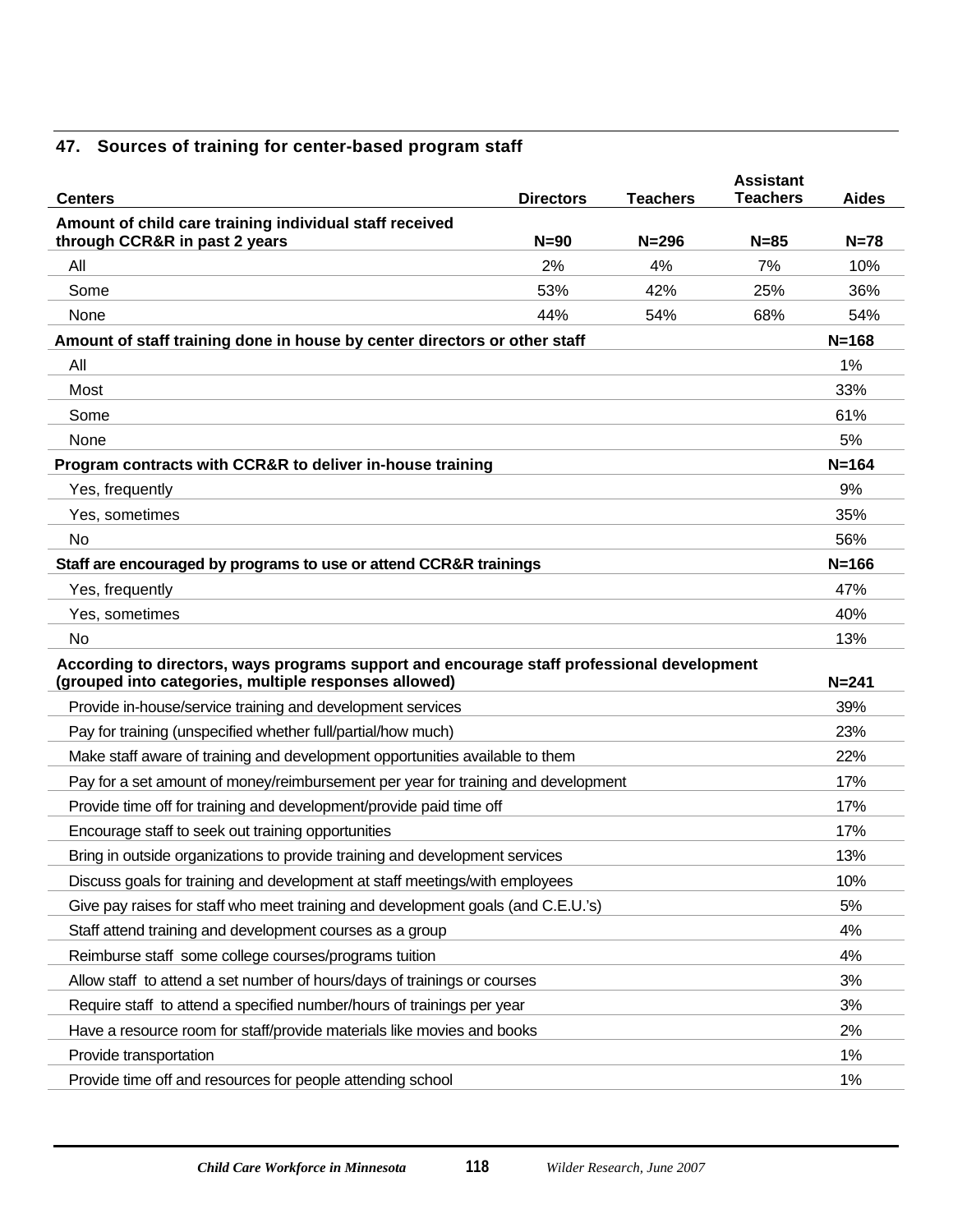# **47. Sources of training for center-based program staff (continued)**

| <b>Preschools</b>                                                                                                                                   | <b>Directors</b> | <b>Teachers</b> | <b>Assistant</b><br><b>Teachers</b> | Aides     |
|-----------------------------------------------------------------------------------------------------------------------------------------------------|------------------|-----------------|-------------------------------------|-----------|
| Amount of child care training individual staff received                                                                                             |                  |                 |                                     |           |
| through CCR&R in past 2 years                                                                                                                       | $N=44$           | $N = 112$       | $N=24$                              | $N=23$    |
| All                                                                                                                                                 | 0%               | 0%              | 12.5%                               | 0%        |
| Some                                                                                                                                                | 36%              | 30%             | 25%                                 | 35%       |
| None                                                                                                                                                | 64%              | 70%             | 62.5%                               | 65%       |
| Amount of staff training done in-house by center directors or other staff                                                                           |                  |                 |                                     | $N=96$    |
| All                                                                                                                                                 |                  |                 |                                     | 4%        |
| Most                                                                                                                                                |                  |                 |                                     | 8%        |
| Some                                                                                                                                                |                  |                 |                                     | 65%       |
| None                                                                                                                                                |                  |                 |                                     | 23%       |
| Program contracts with CCR&R to deliver in-house training                                                                                           |                  |                 |                                     | $N=92$    |
| Yes, frequently                                                                                                                                     |                  |                 |                                     | 1%        |
| Yes, sometimes                                                                                                                                      |                  |                 |                                     | 13%       |
| No                                                                                                                                                  |                  |                 |                                     | 86%       |
| Staff are encouraged by programs to use or attend CCR&R trainings                                                                                   |                  |                 |                                     | $N=92$    |
| Yes, frequently                                                                                                                                     |                  |                 |                                     | 26%       |
| Yes, sometimes                                                                                                                                      |                  |                 |                                     | 54%       |
| No                                                                                                                                                  |                  |                 |                                     | 20%       |
| According to directors, ways programs support and encourage staff professional development<br>(grouped into categories, multiple responses allowed) |                  |                 |                                     | $N = 151$ |
| Pay for a set amount of money/reimbursement per year for training and development                                                                   |                  |                 |                                     | 24%       |
| Provide time off for training and development/provide paid time off                                                                                 |                  |                 |                                     | 24%       |
| Pay for training (unspecified whether full/partial/how much)                                                                                        |                  |                 |                                     | 22%       |
| Provide in-house/service training and development services                                                                                          |                  |                 |                                     | 20%       |
| Encourage staff to seek out training opportunities                                                                                                  |                  |                 |                                     | 20%       |
| Make staff aware of training and development opportunities available to them                                                                        |                  |                 |                                     | 15%       |
| Have staff attend training and development courses as a group                                                                                       |                  |                 |                                     | 10%       |
| Require staff to attend a specified number/hours of trainings per year                                                                              |                  |                 |                                     | 10%       |
| Reimburse staff for some college courses/programs tuition                                                                                           |                  |                 |                                     | 9%        |
| Discuss goals for training and development at staff meetings/with employees                                                                         |                  |                 |                                     | 9%        |
| Allow staff to attend a set number of hours/days of trainings or courses                                                                            |                  |                 |                                     | 5%        |
| Bring in outside organizations to provide training and development services                                                                         |                  |                 |                                     | 5%        |
| Those who go to trainings share what was learned at training with other staff                                                                       |                  |                 |                                     | 4%        |
| Pay for staff to get certified teacher status                                                                                                       |                  |                 |                                     | 1%        |
| Have a resource room for staff/provide materials like movies and books                                                                              |                  |                 |                                     | 1%        |
|                                                                                                                                                     |                  |                 |                                     |           |
| Encourage staff to take online courses (eager to learn)                                                                                             |                  |                 |                                     | 1%        |
| Try to find free workshops/trainings that our staff can attend                                                                                      |                  |                 |                                     | 1%        |
| Do nothing/staff are responsible for their own development                                                                                          |                  |                 |                                     | 1%        |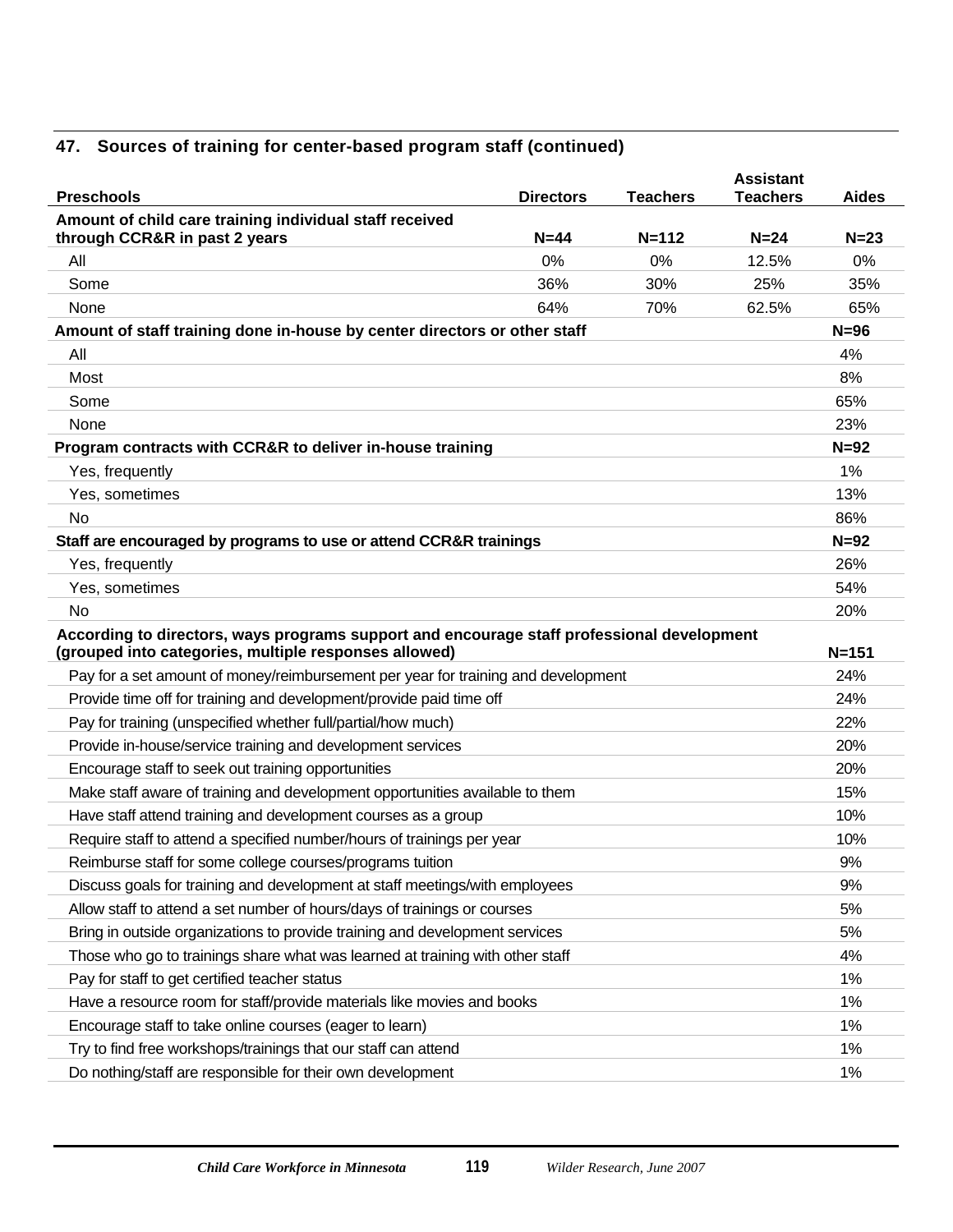# **47. Sources of training for center-based program staff (continued)**

| School-age programs<br><b>Directors</b>                                                                                                             | <b>Teachers</b> | <b>Assistant</b><br><b>Teachers</b> | <b>Aides</b> |
|-----------------------------------------------------------------------------------------------------------------------------------------------------|-----------------|-------------------------------------|--------------|
| Amount of child care training individual staff received                                                                                             |                 |                                     |              |
| through CCR&R in past 2 years<br>$N = 44$                                                                                                           | $N=56$          | $N=21$                              | $N = 32$     |
| All<br>2%                                                                                                                                           | 2%              | $0\%$                               | 9%           |
| 18%<br>Some                                                                                                                                         | 39%             | 9.5%                                | 16%          |
| 79.5%<br>None                                                                                                                                       | 59%             | 90.5%                               | 75%          |
| Amount of staff training done in-house by center directors or other staff                                                                           |                 |                                     | $N=63$       |
| All                                                                                                                                                 |                 |                                     | 8%           |
| Most                                                                                                                                                |                 |                                     | 36.5%        |
| Some                                                                                                                                                |                 |                                     | 54%          |
| None                                                                                                                                                |                 |                                     | 2%           |
| Program contracts with CCR&R to deliver in-house training                                                                                           |                 |                                     | $N = 58$     |
| Yes, frequently                                                                                                                                     |                 |                                     | 3%           |
| Yes, sometimes                                                                                                                                      |                 |                                     | 48%          |
| No                                                                                                                                                  |                 |                                     | 48%          |
| Staff are encouraged by programs to use or attend CCR&R trainings                                                                                   |                 |                                     | $N=58$       |
| Yes, frequently                                                                                                                                     |                 |                                     | 28%          |
| Yes, sometimes                                                                                                                                      |                 |                                     | 62%          |
| No                                                                                                                                                  |                 |                                     | 10%          |
| According to directors, ways programs support and encourage staff professional development<br>(grouped into categories, multiple responses allowed) |                 |                                     | $N = 88$     |
| Provide in-house/service training and development services                                                                                          |                 |                                     | 34%          |
| Require staff to attend a specified number/hours of trainings per year                                                                              |                 |                                     | 32%          |
| Pay for a set amount of money/reimbursement per year for training and development                                                                   |                 |                                     | 30%          |
| Provide time off for training and development/provide paid time off                                                                                 |                 |                                     | 23%          |
| Make staff aware of training and development opportunities available to them                                                                        |                 |                                     | 18%          |
| Bring in outside organizations to provide training and development services                                                                         |                 |                                     | 11%          |
| Encourage staff to seek out training opportunities                                                                                                  |                 |                                     | 11%          |
| Reimburse staff for some college courses/programs tuition                                                                                           |                 |                                     | 9%           |
| Pay for training (unspecified whether full/partial/how much)                                                                                        |                 |                                     | 7%           |
| Discuss goals for training and development at staff meetings/with employees                                                                         |                 |                                     | 7%           |
| Those who go to trainings share what was learned at training with other staff                                                                       |                 |                                     | 5%           |
| Staff attend training and development courses as a group                                                                                            |                 |                                     | 2%           |
| Give pay raises for staff who meet training and development goals (and C.E.U.'s)                                                                    |                 |                                     | 2%           |
| Encourage staff to take online courses (eager to learn)                                                                                             |                 |                                     | 2%           |
| Supervisors/directors attend trainings and/or conferences                                                                                           |                 |                                     | 2%           |
|                                                                                                                                                     |                 |                                     |              |
| Do nothing/staff are responsible for their own development                                                                                          |                 |                                     | 2%           |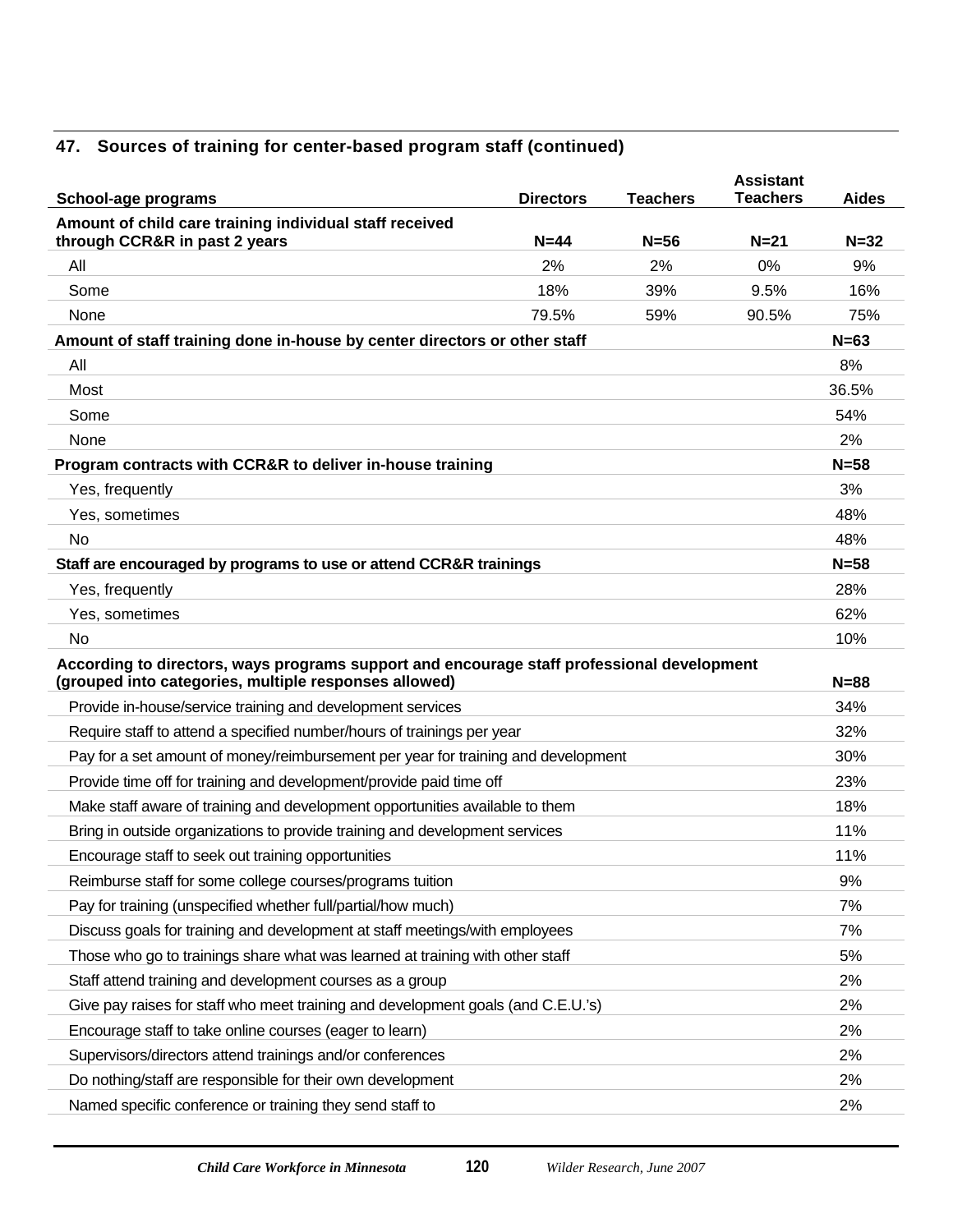# *Experience with Child Care Resource and Referral training*

Among licensed family child care providers who have received training through a CCR&R, 85 percent say they felt very welcome, included or comfortable at the trainings and the rest felt somewhat that way. In addition, 93 percent report being very satisfied (60 percent) or somewhat satisfied (33 percent) with the training overall. Among those dissatisfied with the training offered by CCR&R, the most common reasons are due to where the classes or workshops are held (58 percent) and when they are held (32 percent). American Indian, Hmong, Latina and Somali providers also expressed feeling welcome and satisfied with CCR&R training; however, a large proportion of Hmong providers expressed a lack of awareness about CCR&Rs and their offerings.

Among child care center staff who have received training through a CCR&R, 75 percent of directors and 51 percent of teachers say they felt welcome, included or comfortable at the trainings. In addition, 96 percent of directors and 71 percent of teachers report being very satisfied or somewhat satisfied with the training overall. Among directors and teachers, the most common reasons for being dissatisfied with the training offered by CCR&R are due to where the classes or workshops are held (25 percent and 12 percent) and when they are held (18 percent and 11 percent). Their most common reasons for attending training elsewhere are because training is available at their centers (25 percent and 34 percent). In addition, directors say the trainings do not meet their specific needs or interests (18 percent), and teachers say they lack awareness about CCR&R trainings (29 percent) or they prefer to get college credits (14 percent).

As shown in Figure 49, information provided by assistant teachers and aides in centers and preschool and school-based staff is more sketchy, with high percentages of missing information. However, these same patterns of responses emerge.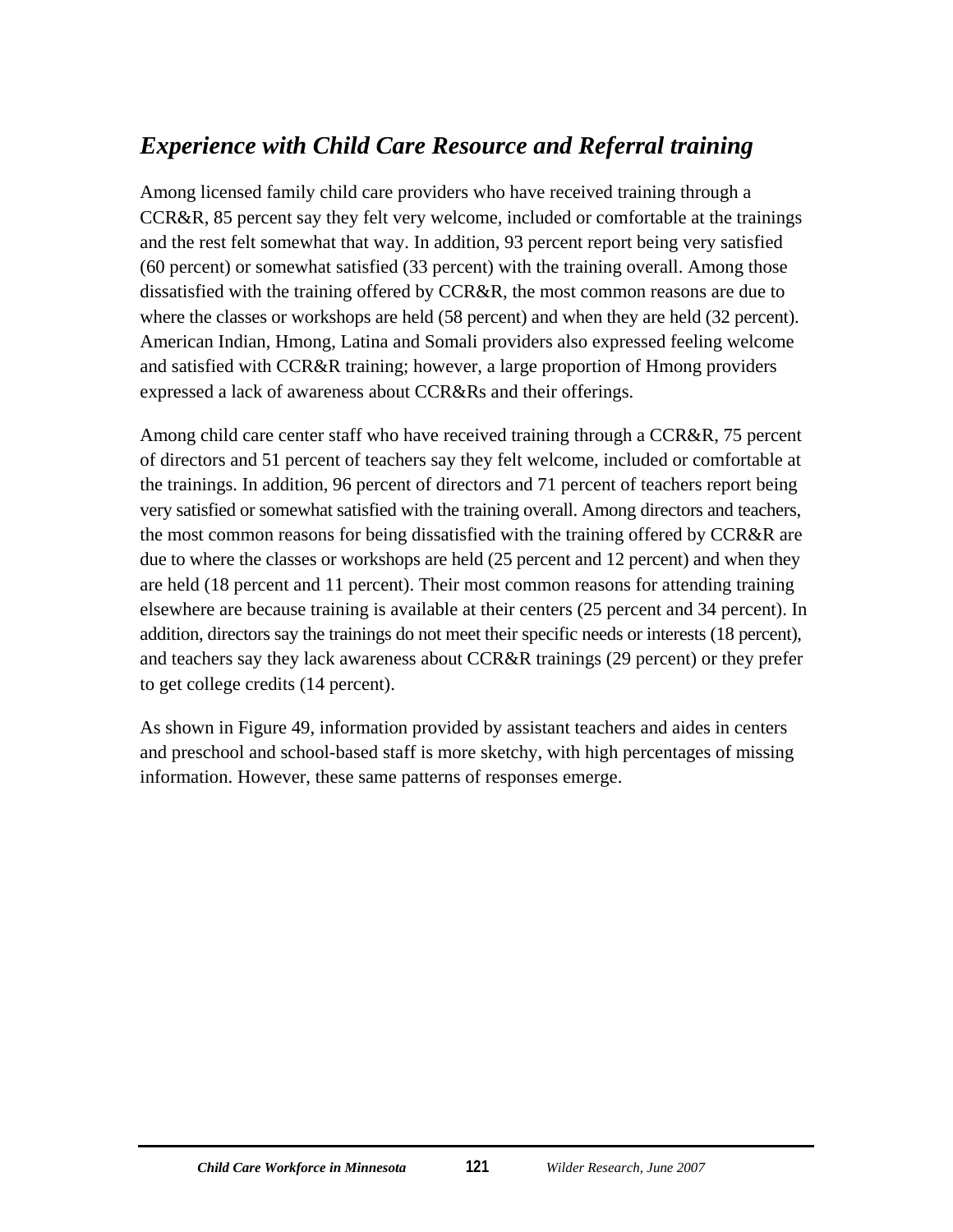| Degree felt welcome and included at CCR&R trainings                                                                                                                        | $N = 298$ |
|----------------------------------------------------------------------------------------------------------------------------------------------------------------------------|-----------|
| Very welcome, included or comfortable                                                                                                                                      | 85%       |
| Somewhat welcome, included or comfortable                                                                                                                                  | 14%       |
| Somewhat unwelcome, excluded or uncomfortable                                                                                                                              | $0\%$     |
| Very unwelcome, excluded or uncomfortable                                                                                                                                  | 0%        |
| Overall satisfaction with the CCR&R training, including content, when<br>offered, and how delivered                                                                        | $N = 300$ |
| Very satisfied                                                                                                                                                             | 60%       |
| Somewhat satisfied                                                                                                                                                         | 33%       |
| Somewhat dissatisfied                                                                                                                                                      | 7%        |
| Very dissatisfied                                                                                                                                                          | 0%        |
| Reasons dissatisfied with CCR&R training or reasons did not use CCR&R<br>training and went elsewhere for training (grouped into categories, multiple<br>responses allowed) | $N=71$    |
| Where the classes or workshops are held                                                                                                                                    | 58%       |
| When they are held                                                                                                                                                         | 32%       |
| Other places/programs are cheaper                                                                                                                                          | 7%        |
| Prefer all day training                                                                                                                                                    | 6%        |
| Instructors do not show up or cancel training                                                                                                                              | 6%        |
| Prefer to get college credits                                                                                                                                              | 4%        |
| Does not meet specific needs or interests                                                                                                                                  | 4%        |
| Lack of awareness about CCR&R and what they have to offer                                                                                                                  | 3%        |
| Prefer online/Web-based training                                                                                                                                           | 3%        |
| The way classes or workshops are structured                                                                                                                                | 3%        |
| Too boring, too much talking at audience                                                                                                                                   | 3%        |
| Too basic or too broad                                                                                                                                                     | 3%        |
| Instructor was not very good                                                                                                                                               | 3%        |
| Feel most comfortable getting training with friends and supportive peers                                                                                                   | 1%        |
| Prefer being coached, mentored or getting on-site consultation                                                                                                             | 1%        |
| Lack of transportation                                                                                                                                                     | 1%        |
| Prefer short/multiple meetings                                                                                                                                             | 1%        |
| Training was overcrowded                                                                                                                                                   | 1%        |
| When trainings are canceled money is credited for a future training, not refunded                                                                                          | 1%        |

#### **48. Experience with CCR&R among licensed family child care providers**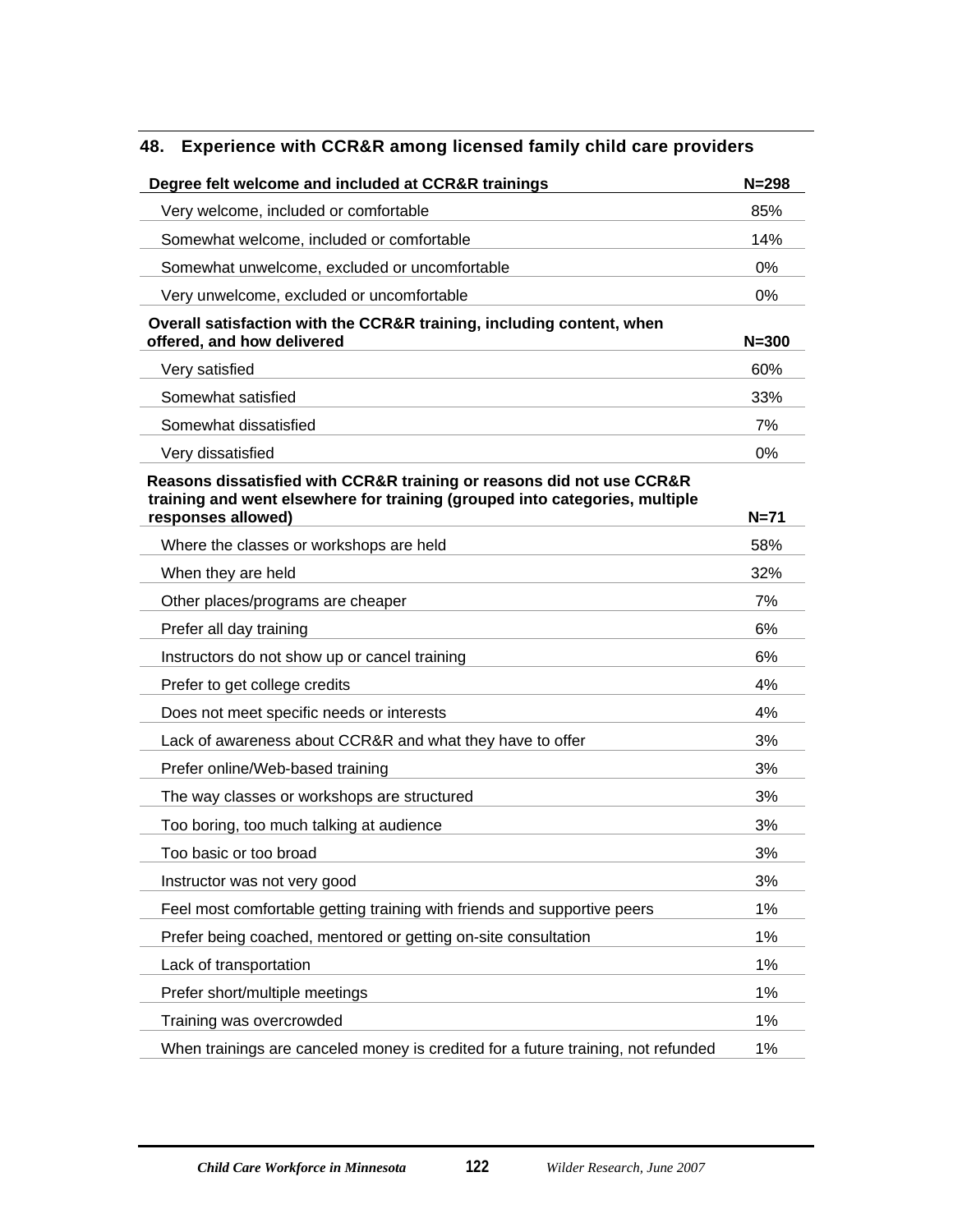#### **48. Experience with CCR&R among licensed family child care providers (continued)**

|                                                                                                                                                                               | American         |                 |                  |                        |
|-------------------------------------------------------------------------------------------------------------------------------------------------------------------------------|------------------|-----------------|------------------|------------------------|
| Degree felt welcome and included at CCR&R<br>trainings (Includes only those who attended)                                                                                     | Indian<br>$N=28$ | Hmong<br>$N=10$ | Latina<br>$N=37$ | <b>Somali</b><br>$N=7$ |
| Very welcome, included or comfortable                                                                                                                                         | 82%              | 50%             | 89%              | 100%                   |
| Somewhat welcome, included or comfortable                                                                                                                                     | 14%              | 50%             | 11%              | $0\%$                  |
| Somewhat unwelcome, excluded or uncomfortable                                                                                                                                 | 0%               | 0%              | 0%               | 0%                     |
| Very unwelcome, excluded or uncomfortable                                                                                                                                     | 4%               | 0%              | 0%               | 0%                     |
| Overall satisfaction with the CCR&R training,<br>including content, when offered, and how delivered                                                                           |                  |                 |                  |                        |
| Very satisfied                                                                                                                                                                | 61%              | 50%             | 68%              | 100%                   |
| Somewhat satisfied                                                                                                                                                            | 21%              | 50%             | 27%              | $0\%$                  |
| Somewhat dissatisfied                                                                                                                                                         | 14%              | 0%              | 5%               | 0%                     |
| Very dissatisfied                                                                                                                                                             | 4%               | 0%              | 0%               | 0%                     |
| Reasons dissatisfied with CCR&R training or<br>reasons did not use CCR&R training and went<br>elsewhere for training (grouped into categories,<br>multiple responses allowed) | $N=11$           | $N=44$          | $N=8$            | $N=3$                  |
| Lack of awareness about CCR&R and what they offer                                                                                                                             | 0%               | 91%             | 13%              | 100%                   |
| Where the classes or workshops are held                                                                                                                                       | 55%              | 0%              | 50%              | $0\%$                  |
| Other places/programs are cheaper                                                                                                                                             | 18%              | 0%              | 13%              | $0\%$                  |
| Too basic or too broad                                                                                                                                                        | 9%               | 0%              | 13%              | 0%                     |
| When they are held                                                                                                                                                            | 18%              | 2%              | 0%               | 0%                     |
| Instructor was not very good                                                                                                                                                  | 18%              | 0%              | 0%               | 0%                     |
| Feel most comfortable getting training with friends and<br>supportive peers                                                                                                   | $0\%$            | 0%              | 13%              | $0\%$                  |
| Does not meet specific needs or interests                                                                                                                                     | 0%               | 0%              | 13%              | 0%                     |
| Instructors do not show up or cancel training                                                                                                                                 | 0%               | 0%              | 13%              | 0%                     |
| Employer provides training                                                                                                                                                    | $0\%$            | 0%              | 13%              | $0\%$                  |
| Prefer to get college credits                                                                                                                                                 | 9%               | 0%              | 0%               | 0%                     |
| The information does not fit culture or culture of<br>children in care                                                                                                        | 9%               | 0%              | 0%               | $0\%$                  |
| Too boring, too much talking at audience                                                                                                                                      | 9%               | 0%              | 0%               | 0%                     |
| Lack of transportation                                                                                                                                                        | 9%               | 0%              | 0%               | 0%                     |
| Training was overcrowded                                                                                                                                                      | 9%               | 0%              | 0%               | 0%                     |
| When trainings are canceled money is credited for<br>future training, not refunded                                                                                            | 9%               | 0%              | 0%               | 0%                     |
| Language barriers                                                                                                                                                             | 0%               | 7%              | 0%               | 0%                     |
| Responses not related to dissatisfaction or reasons for<br>training elsewhere                                                                                                 | $0\%$            | 2%              | 0%               | 0%                     |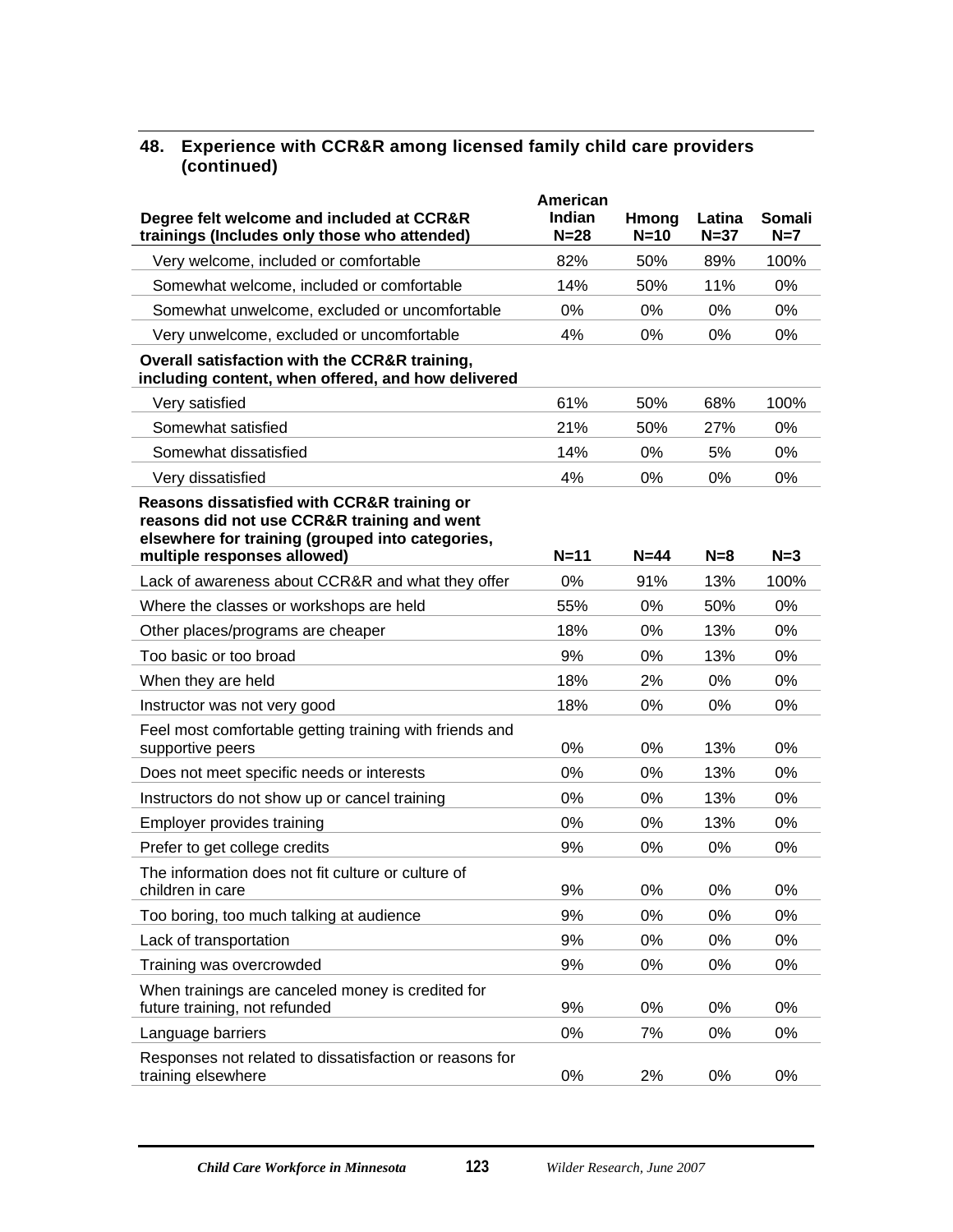# **49. Experience with CCR&R among center-based program staff**

| <b>Centers</b>                                                                                                                                                             | <b>Directors</b> | <b>Teachers</b> | <b>Assistant</b><br><b>Teachers</b> | <b>Aides</b> |
|----------------------------------------------------------------------------------------------------------------------------------------------------------------------------|------------------|-----------------|-------------------------------------|--------------|
| Degree felt welcome and included at CCR&R trainings                                                                                                                        | $N=52$           | $N = 193$       | $N=60$                              | $N=93$       |
| Very welcome, included or comfortable                                                                                                                                      | 75%              | 51%             | 32%                                 | 28%          |
| Somewhat welcome, included or comfortable                                                                                                                                  | 19%              | 20%             | 15%                                 | 13%          |
| Somewhat unwelcome, excluded or uncomfortable                                                                                                                              | 2%               | 1%              | 0%                                  | 1%           |
| Very unwelcome, excluded or uncomfortable                                                                                                                                  | 0%               | 0%              | 0%                                  | 0%           |
| No response                                                                                                                                                                | 4%               | 28%             | 53%                                 | 58%          |
| Overall satisfaction with the CCR&R training, including content, when<br>offered, and how delivered                                                                        | $N=52$           | $N = 193$       | $N=60$                              | $N=93$       |
| Very satisfied                                                                                                                                                             | 52%              | 32%             | 25%                                 | 24%          |
| Somewhat satisfied                                                                                                                                                         | 44%              | 39%             | 22%                                 | 17%          |
| Somewhat dissatisfied                                                                                                                                                      | 0%               | 3%              | 0%                                  | 2%           |
| Very dissatisfied                                                                                                                                                          | 0%               | 0%              | 0%                                  | 0%           |
| No response                                                                                                                                                                | 4%               | 26%             | 53%                                 | 57%          |
| Reasons dissatisfied with CCR&R training or reasons did not use<br>CCR&R training and went elsewhere for training (grouped into<br>categories, multiple responses allowed) | $N=28$           | $N = 117$       | $N=42$                              | $N=30$       |
| Employer provides training or contracts with a training organization                                                                                                       | 25%              | 34%             | 26%                                 | 40%          |
| Lack of awareness about CCR&R and what they offer                                                                                                                          | 4%               | 29%             | 31%                                 | 23%          |
| Prefer to get college credits                                                                                                                                              | 7%               | 14%             | 31%                                 | 3%           |
| Where the classes or workshops are held                                                                                                                                    | 25%              | 12%             | 7%                                  | 20%          |
| When they are held                                                                                                                                                         | 18%              | 11%             | 5%                                  | 7%           |
| The information provided does not meet specific needs or interests                                                                                                         | 18%              | 3%              | 5%                                  | 0%           |
| Other places/programs are cheaper                                                                                                                                          | 7%               | 3%              | 0%                                  | 3%           |
| Too basic or too broad                                                                                                                                                     | 11%              | 2%              | 0%                                  | 3%           |
| Prefer all day training (not short/multiple meetings)                                                                                                                      | 4%               | 2%              | 0%                                  | 3%           |
| Feel most comfortable getting training with friends and supportive peers                                                                                                   | 11%              | 1%              | 0%                                  | 0%           |
| Prefer to get training through organization that focuses on specific needs                                                                                                 | 0%               | 1%              | 0%                                  | 0%           |
| Prefer online/Web-based training/technical assistance                                                                                                                      | 0%               | 1%              | 2%                                  | 0%           |
| The way CCR&R classes or workshops are structured (delivery style)                                                                                                         | 0%               | 1%              | 0%                                  | 0%           |
| Not enough variety                                                                                                                                                         | 0%               | 1%              | 0%                                  | 0%           |
| Instructor(s) was not very good                                                                                                                                            | 0%               | 1%              | 0%                                  | 0%           |
| Instructor(s) do not show up or cancel trainings                                                                                                                           | 0%               | 1%              | 0%                                  | 0%           |
| Too boring, too much talking at audience (want discussion and                                                                                                              |                  |                 |                                     |              |
| practical application)                                                                                                                                                     | 4%               | 0%              | 0%                                  | 0%           |
| Training was overcrowded                                                                                                                                                   | 4%               | 0%              | 0%                                  | 0%           |
| Prefer to be coached, mentored or get on-site consultation                                                                                                                 | 0%               | 0%              | 5%                                  | 3%           |
| Lack of transportation                                                                                                                                                     | 0%               | 0%              | 2%                                  | 3%           |
| Prefer books/correspondence courses                                                                                                                                        | 0%               | 0%              | $0\%$                               | 3%           |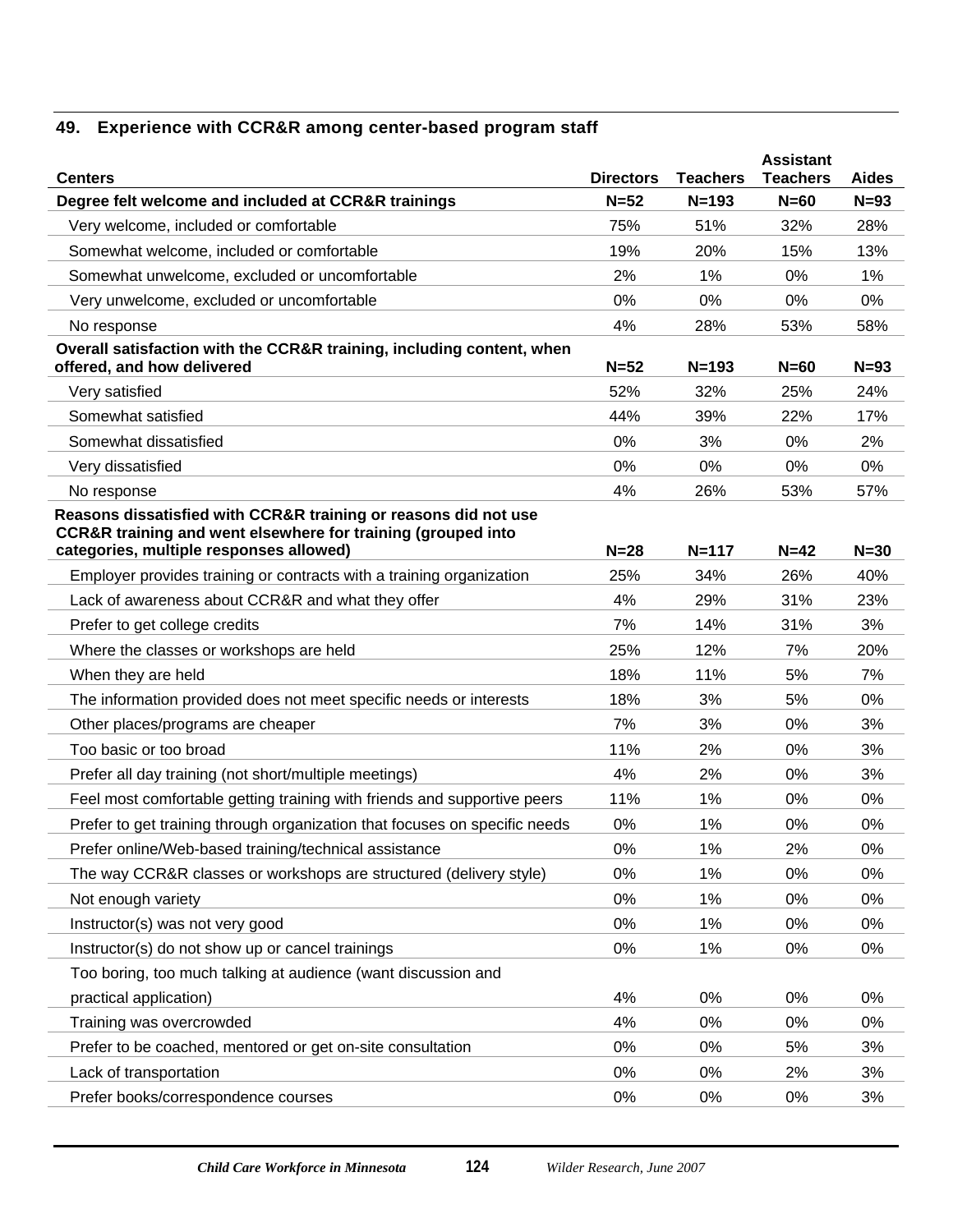# **49. Experience with CCR&R among center-based program staff (continued)**

| <b>Preschools</b>                                                                                                                                                          | <b>Directors</b> | <b>Teachers</b> | <b>Assistant</b><br><b>Teachers</b> | <b>Aides</b> |
|----------------------------------------------------------------------------------------------------------------------------------------------------------------------------|------------------|-----------------|-------------------------------------|--------------|
| Degree felt welcome and included at CCR&R trainings                                                                                                                        | $N=20$           | $N=48$          | $N=18$                              | $N=16$       |
| Very welcome, included or comfortable                                                                                                                                      | 55%              | 44%             | 44%                                 | 38%          |
| Somewhat welcome, included or comfortable                                                                                                                                  | 25%              | 25%             | 6%                                  | 19%          |
| Somewhat unwelcome, excluded or uncomfortable                                                                                                                              | 0%               | $0\%$           | 0%                                  | $0\%$        |
| Very unwelcome, excluded or uncomfortable                                                                                                                                  | 0%               | 0%              | 0%                                  | 0%           |
| No response                                                                                                                                                                | 20%              | 31%             | 50%                                 | 44%          |
| Overall satisfaction with the CCR&R training, including content, when<br>offered, and how delivered                                                                        | $N=20$           | $N=48$          | $N=18$                              | $N=16$       |
| Very satisfied                                                                                                                                                             | 25%              | 25%             | 33%                                 | 19%          |
| Somewhat satisfied                                                                                                                                                         | 40%              | 38%             | 17%                                 | 31%          |
| Somewhat dissatisfied                                                                                                                                                      | 15%              | 6%              | 0%                                  | 6%           |
| Very dissatisfied                                                                                                                                                          | 0%               | 0%              | 0%                                  | 0%           |
| No response                                                                                                                                                                | 20%              | 31%             | 50%                                 | 44%          |
| Reasons dissatisfied with CCR&R training or reasons did not use<br>CCR&R training and went elsewhere for training (grouped into<br>categories, multiple responses allowed) | $N=25$           | $N=66$          | $N=14$                              | $N=8$        |
| Employer provides training or contracts with a training organization                                                                                                       | 24%              | 41%             | 21%                                 | 25%          |
| Lack of awareness about CCR&R and what they offer                                                                                                                          | 12%              | 18%             | 29%                                 | 25%          |
| Where the classes or workshops are held                                                                                                                                    | 12%              | 17%             | 14%                                 | 13%          |
| The information provided does not meet specific needs or interests                                                                                                         | 16%              | 14%             | 7%                                  | 0%           |
| When they are held                                                                                                                                                         | 16%              | 14%             | 14%                                 | $0\%$        |
| Prefer to get college credits                                                                                                                                              | 4%               | 8%              | 14%                                 | 13%          |
| Prefer all day training (not short/multiple meetings)                                                                                                                      | 4%               | 5%              | 7%                                  | 13%          |
| Feel most comfortable getting training with friends and supportive peers                                                                                                   | 4%               | 3%              | 0%                                  | $0\%$        |
| Prefer being coached, mentored or getting on-site consultation                                                                                                             | 0%               | 3%              | 0%                                  | 0%           |
| Too basic or too broad                                                                                                                                                     | 8%               | 2%              | $0\%$                               | 13%          |
| Prefer to get training through organization that focuses on specific needs                                                                                                 | 4%               | 2%              | 7%                                  | 0%           |
| The way CCR&R classes or workshops are structured (delivery style)                                                                                                         | 0%               | 2%              | 0%                                  | 0%           |
| Not enough variety                                                                                                                                                         | 4%               | 2%              | 0%                                  | 13%          |
| Instructor(s) was not very good                                                                                                                                            | 4%               | 2%              | 0%                                  | 13%          |
| Other places/programs are cheaper                                                                                                                                          | 4%               | 1%              | 0%                                  | $0\%$        |
| Instructor(s) do not show up or cancel trainings                                                                                                                           | $0\%$            | 1%              | 0%                                  | 0%           |
| Too boring, too much talking at audience (want discussion and                                                                                                              |                  |                 |                                     |              |
| practical application)                                                                                                                                                     | $0\%$            | 0%              | 0%                                  | 0%           |
| Training was overcrowded                                                                                                                                                   | 0%               | 0%              | 0%                                  | 0%           |
| Lack of transportation                                                                                                                                                     | 0%               | 0%              | 0%                                  | 0%           |
| The information does not fit culture or culture of children in care                                                                                                        | 4%               | 0%              | 0%                                  | $0\%$        |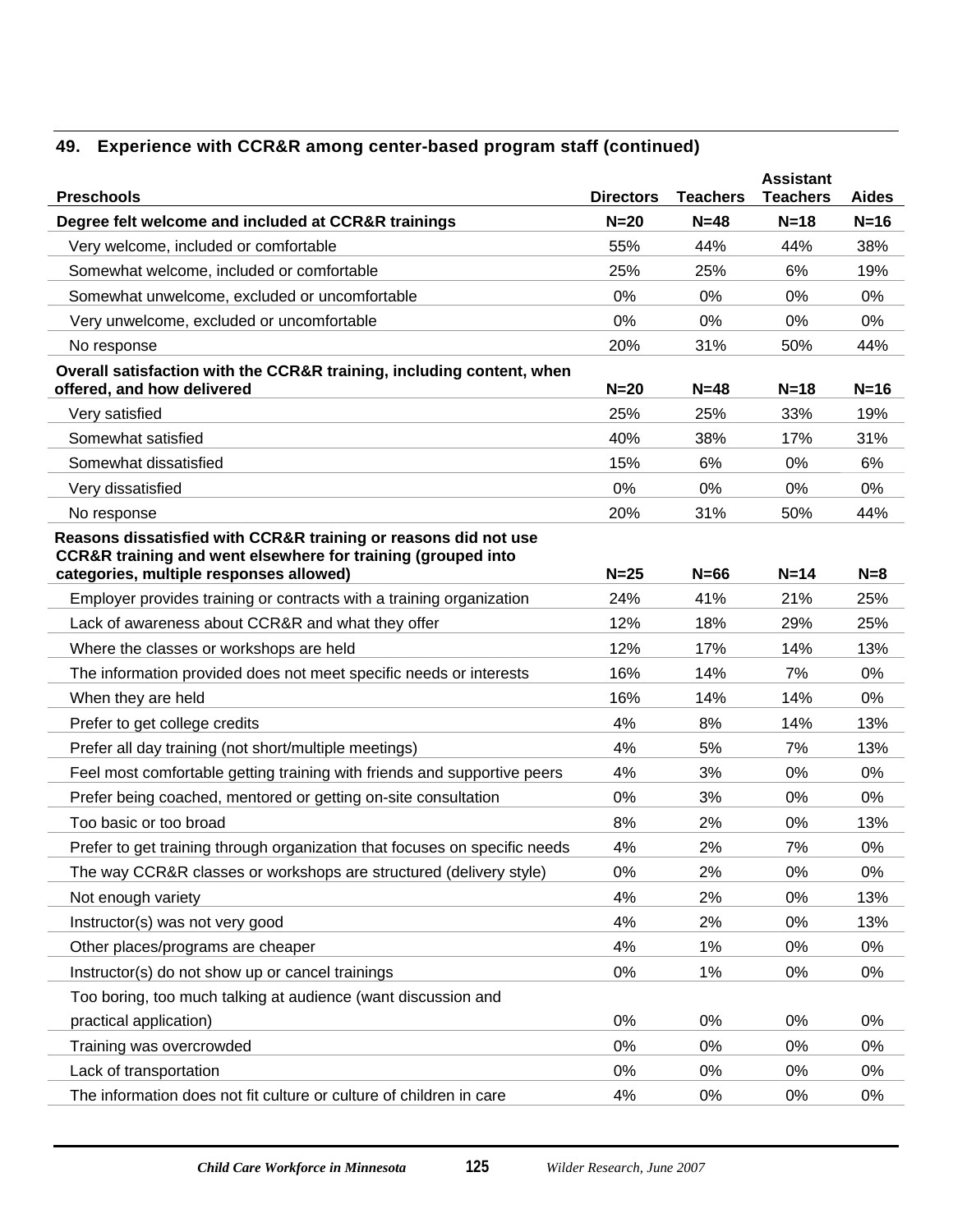# **49. Experience with CCR&R among center-based program staff (continued)**

| School-age programs                                                                                                                                                        | <b>Directors</b> | <b>Teachers</b> | <b>Assistant</b><br><b>Teachers</b> | <b>Aides</b> |
|----------------------------------------------------------------------------------------------------------------------------------------------------------------------------|------------------|-----------------|-------------------------------------|--------------|
| Degree felt welcome and included at CCR&R trainings                                                                                                                        | $N=20$           | $N = 31$        | $N=26$                              | $N = 38$     |
| Very welcome, included or comfortable                                                                                                                                      | 40%              | 45%             | 8%                                  | 13%          |
| Somewhat welcome, included or comfortable                                                                                                                                  | 5%               | 26%             | 0%                                  | 3%           |
| Somewhat unwelcome, excluded or uncomfortable                                                                                                                              | 0%               | 3%              | 0%                                  | 0%           |
| Very unwelcome, excluded or uncomfortable                                                                                                                                  | 0%               | 0%              | 0%                                  | 0%           |
| No response                                                                                                                                                                | 55%              | 26%             | 92%                                 | 84%          |
| Overall satisfaction with the CCR&R training, including content, when<br>offered, and how delivered                                                                        | $N=20$           | $N = 31$        | $N=26$                              | $N = 38$     |
| Very satisfied                                                                                                                                                             | 10%              | 35%             | 4%                                  | 8%           |
| Somewhat satisfied                                                                                                                                                         | 25%              | 26%             | 0%                                  | 5%           |
| Somewhat dissatisfied                                                                                                                                                      | 5%               | 13%             | 4%                                  | 0%           |
| Very dissatisfied                                                                                                                                                          | 0%               | 0%              | 0%                                  | 0%           |
| No response                                                                                                                                                                | 60%              | 26%             | 92%                                 | 87%          |
| Reasons dissatisfied with CCR&R training or reasons did not use<br>CCR&R training and went elsewhere for training (grouped into<br>categories, multiple responses allowed) | $N=26$           | $N=25$          | $N=13$                              | $N=13$       |
| Employer provides training or contracts with a training organization                                                                                                       | 38%              | 36%             | 31%                                 | 23%          |
| Lack of awareness about CCR&R and what they offer                                                                                                                          | 19%              | 20%             | 0%                                  | 54%          |
| Prefer to get college credits                                                                                                                                              | 8%               | 20%             | 31%                                 | 8%           |
| Where the classes or workshops are held                                                                                                                                    | 8%               | 20%             | 23%                                 | 8%           |
| Just started/no training yet                                                                                                                                               | 0%               | 16%             | 0%                                  | 0%           |
| When they are held                                                                                                                                                         | 0%               | 8%              | 8%                                  | 8%           |
| The information provided does not meet specific needs or interests                                                                                                         | 12%              | 4%              | 0%                                  | 8%           |
| Too basic or too broad                                                                                                                                                     | 4%               | 4%              | 0%                                  | 0%           |
| Not enough variety                                                                                                                                                         | 0%               | 4%              | $0\%$                               | 0%           |
| When trainings canceled, money is credited, not refunded                                                                                                                   | 0%               | 4%              | $0\%$                               | 0%           |
| Prefer to be coached, mentored or get on-site consultation                                                                                                                 | 12%              | 0%              | 0%                                  | 0%           |
| Not enough variety                                                                                                                                                         | 4%               | $0\%$           | 0%                                  | 0%           |
| Other places/programs are cheaper                                                                                                                                          | 4%               | 0%              | 8%                                  | 0%           |
| Instructor(s) do not show up or cancel trainings                                                                                                                           | 4%               | 0%              | $0\%$                               | $0\%$        |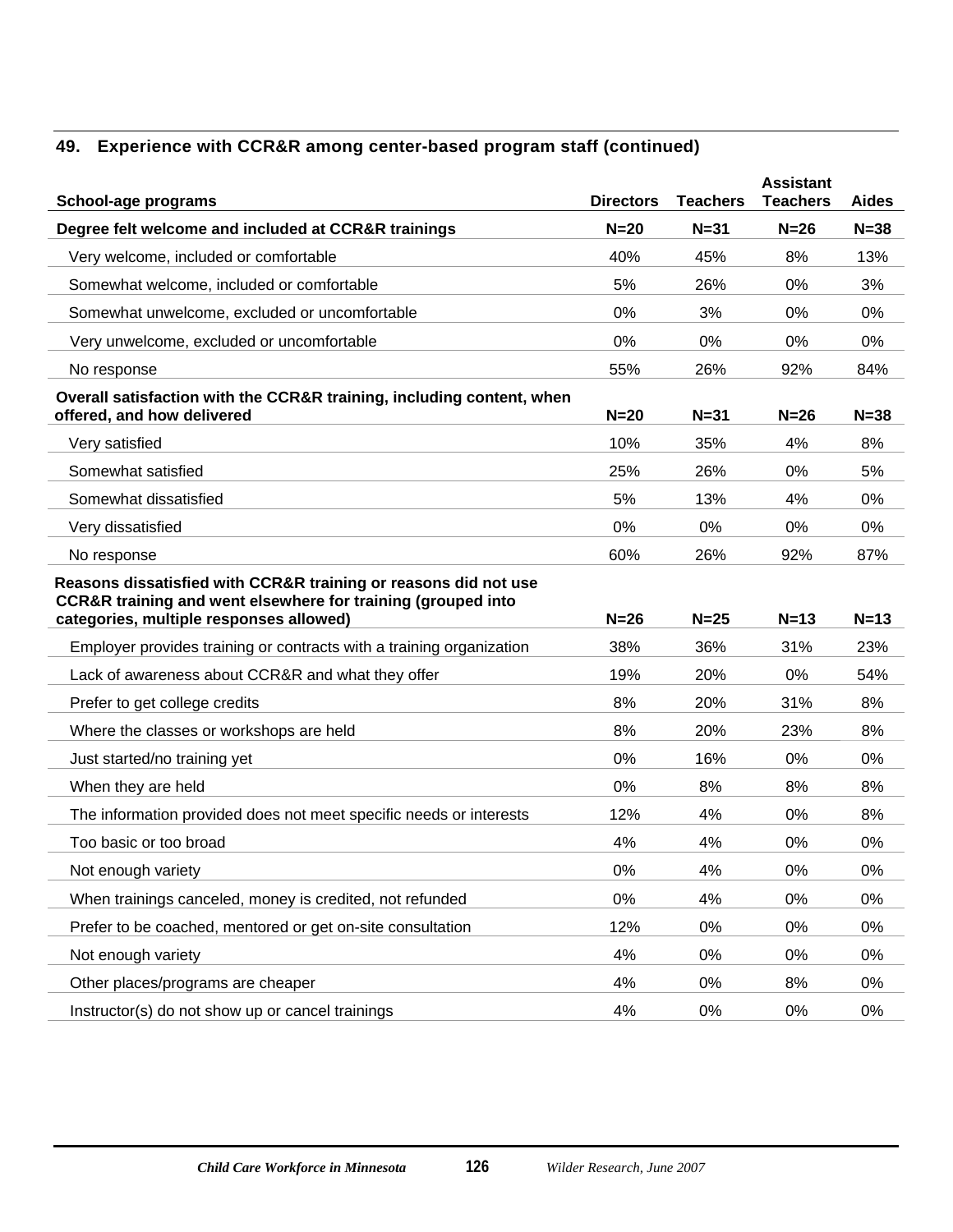# *Professional development problems*

About a third of licensed family child care providers report that finding affordable and quality professional development opportunities are a problem at least somewhat, compared with about a quarter who reported those problems in the 1999 survey. A higher proportion of Somali providers (54 percent) report that finding affordable training is at least somewhat of a problem.

Licensed family child care providers serving children with special needs and those serving children through the Child Care Assistance Program are more likely than those not doing so to report some or major problems finding affordable professional development.

As shown in Figure 51, finding affordable and quality professional development opportunities is a bigger problem for center-based staff, reported as a problem at least somewhat by more than half of center-based directors and teachers.

Preschool teachers in greater Minnesota are more likely than those in the metropolitan area to report some or major problems finding affordable professional development.

The most common barrier to training and education, identified by two-thirds of the licensed family child care providers, is the day and time when opportunities are available. Transportation (15 percent) and cost (14 percent) are other key barriers. American Indian, Hmong, Latina and Somali providers report similar barriers.

Cost and scheduling are also key barriers for center-based staff reported, for example, by child care center directors (33 percent and 19 percent), child care center teachers (22 percent and 21 percent), preschool teachers (21 percent and 16 percent), school-age program directors (24 percent and 22 percent) and school-age program teachers (25 percent and 17 percent). As shown in Figure 52, another common barrier reported by center-based staff is finding the time to get away when they would prefer to spend time with their families, reported, for example, by about a third of child care center directors (33 percent), child care teachers (29 percent) and preschool directors (38 percent) and nearly half of preschool teachers (45 percent).

Focus groups participants were also asked if there is anything keeping them from getting more training or education as a child care professional. Cost, time and location (which can add more time and costs) were the major barriers described by participants in every focus group. Other barriers include problems with accessing full or cancelled classes, scheduling conflicts, language barriers, prior negative training experiences, and general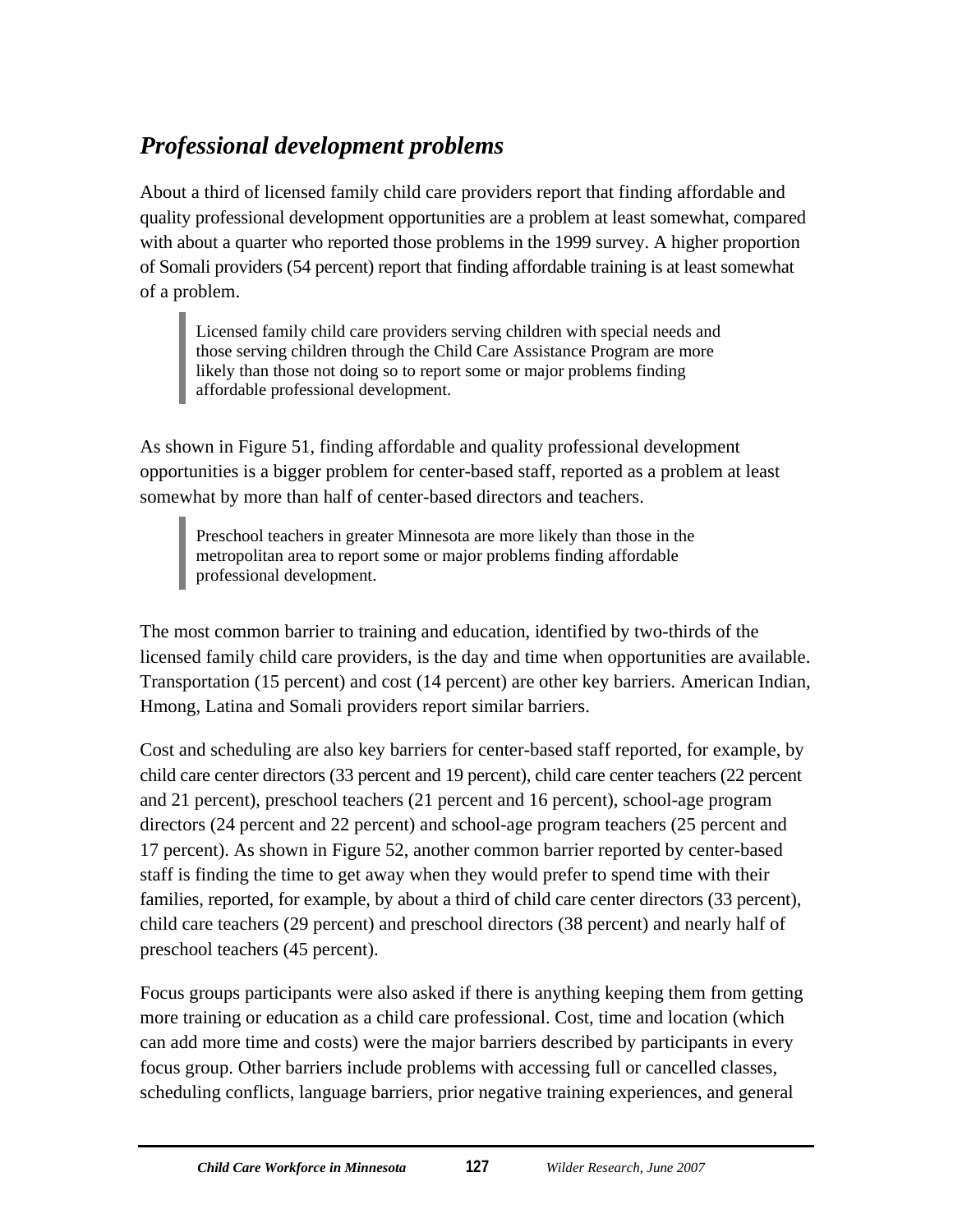disinterest because the child care provider is either dissatisfied with the training they have received to date or with the options that are currently available.

#### **50. Professional development problems and training barriers among licensed family child care providers**

|                                                                                                      |                  | <b>Somewhat</b> |                  |
|------------------------------------------------------------------------------------------------------|------------------|-----------------|------------------|
| Degree to which providers say the following are problems (N=354)                                     | Major<br>problem | of a<br>problem | Not a<br>problem |
| Finding opportunities for professional development                                                   | 4%               | 28%             | 69%              |
| Finding affordable professional development                                                          | 6%               | 32%             | 62%              |
| Finding quality professional development                                                             | 5%               | 29%             | 67%              |
| Barriers to getting more training or education (grouped into categories, multiple responses allowed) |                  |                 | $N = 354$        |
| Timing/schedule of available opportunities                                                           |                  |                 | 67%              |
| Transportation/too far away                                                                          |                  |                 | 15%              |
| Cost                                                                                                 |                  |                 | 14%              |
| No one to watch provider's own children/not being able to get a substitute                           |                  |                 | 7%               |
| Do not have time                                                                                     |                  |                 | 5%               |
| Do not like the location where opportunities are offered                                             |                  |                 | 4%               |
| Not useful or helpful enough to be worth the time and energy                                         |                  |                 | 4%               |
| Child care not viewed as a long-term career path                                                     |                  |                 | 4%               |
| I have nothing more to learn                                                                         |                  |                 | 3%               |
| Do not like the delivery method/the way information is provided                                      |                  |                 | 2%               |
| No incentive; do not get reimbursed for trainings, paid time off or higher pay                       |                  |                 | 2%               |
| Not available in area                                                                                |                  |                 | 1%               |
| It's hard enough just to meet the requirements for licensing                                         |                  |                 | 1%               |
| Not knowing where to go for information, not knowing what's currently available                      |                  |                 | 1%               |
| No access                                                                                            |                  |                 | 1%               |
| Cultural relevance concerns                                                                          |                  |                 | 1%               |
| No motivation/lazy                                                                                   |                  |                 | 1%               |
| Need training in other languages                                                                     |                  |                 | 1%               |
| More trainings require Internet access                                                               |                  |                 | 1%               |
| Do not know where to go to find out                                                                  |                  |                 | 1%               |
| Do not like the organization/do not like the trainer(s)                                              |                  |                 | 1%               |
| The classes are always full                                                                          |                  |                 | 1%               |
| They do not return my calls and inquires                                                             |                  |                 | $< 1\%$          |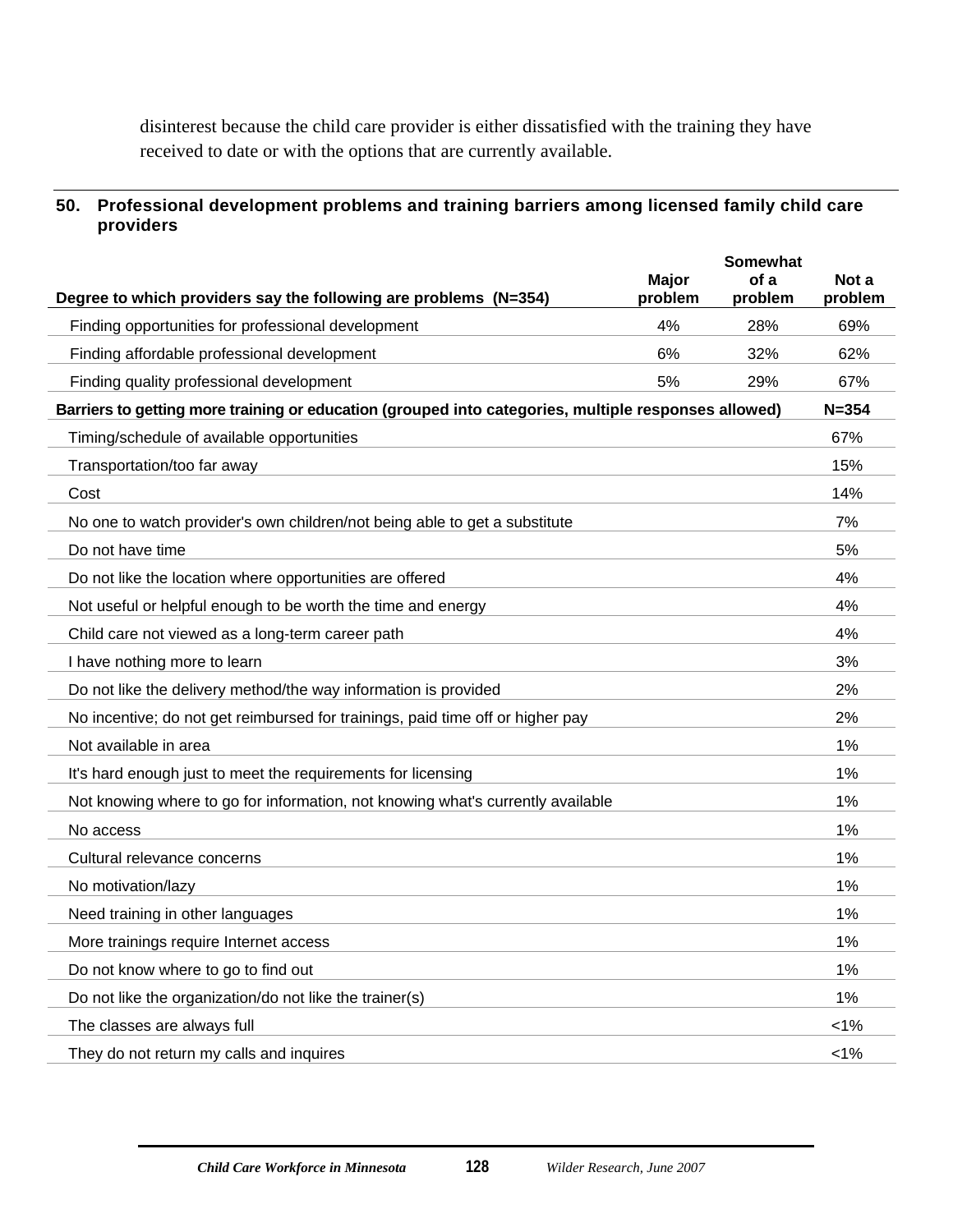#### **50. Professional development problems and training barriers among licensed family child care providers (continued)**

|                                                             |                  | <b>Somewhat</b> |                  |
|-------------------------------------------------------------|------------------|-----------------|------------------|
| Degree to which providers say the following<br>are problems | Major<br>problem | of a<br>problem | Not a<br>problem |
| American Indian (N=34)                                      |                  |                 |                  |
| Finding opportunities for professional development          | 15%              | 21%             | 65%              |
| Finding affordable professional development                 | 9%               | 9%              | 82%              |
| Finding quality professional development                    | 6%               | 24%             | 71%              |
| <b>Hmong</b>                                                |                  |                 |                  |
| Finding opportunities for professional development (N=67)   | 6%               | 25%             | 69%              |
| Finding affordable professional development (N=66)          | 8%               | 33%             | 59%              |
| Finding quality professional development (N=67)             | 9%               | 22%             | 69%              |
| Latina (N=43)                                               |                  |                 |                  |
| Finding opportunities for professional development          | 2%               | 16%             | 81%              |
| Finding affordable professional development                 | 2%               | 37%             | 60%              |
| Finding quality professional development                    | 5%               | 29%             | 67%              |
| Somali (N=13)                                               |                  |                 |                  |
| Finding opportunities for professional development          | 0%               | 23%             | 77%              |
| Finding affordable professional development                 | 23%              | 31%             | 46%              |
| Finding quality professional development                    | 8%               | 23%             | 69%              |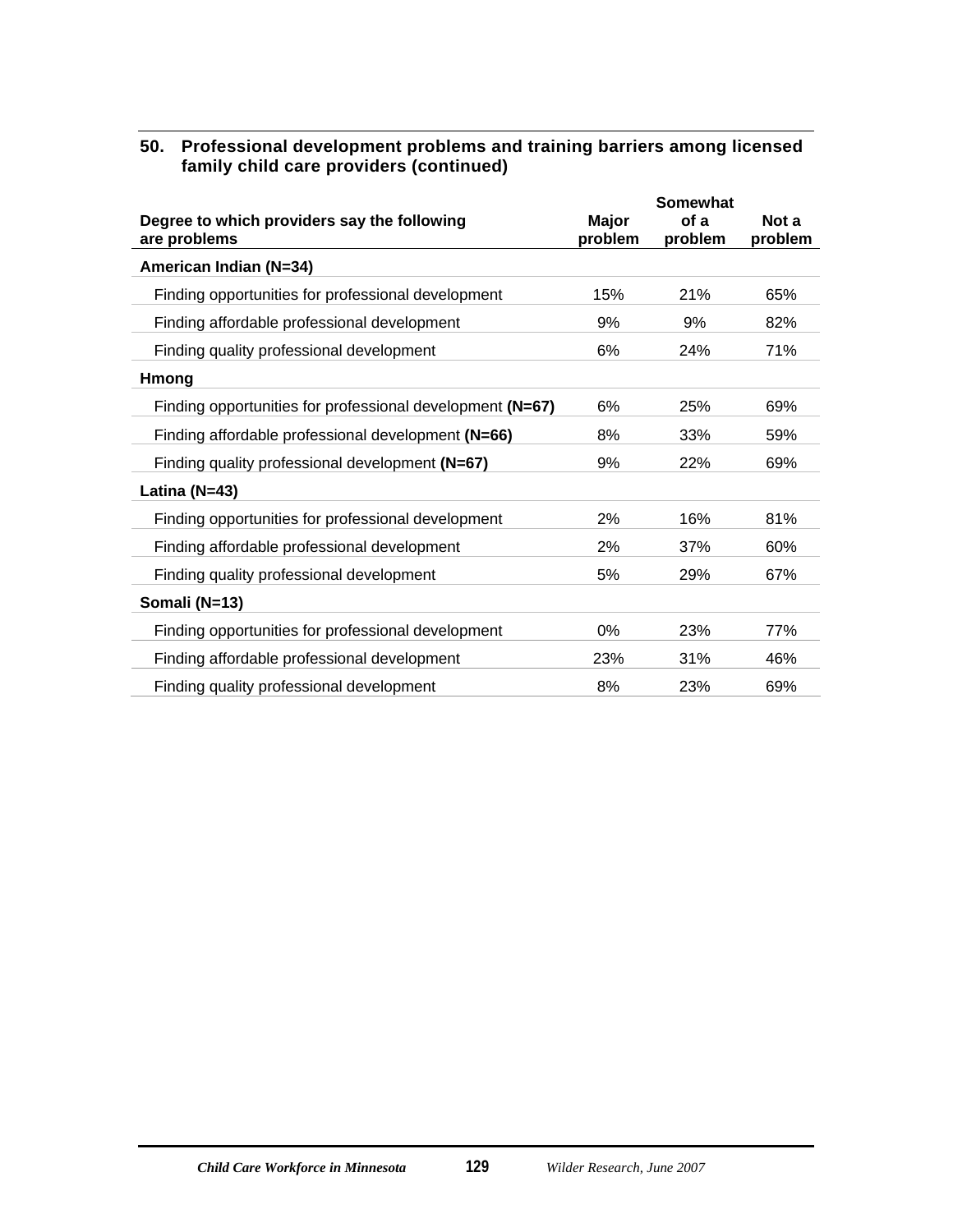#### **50. Professional development problems and training barriers among licensed family child care providers (continued)**

| Barriers to getting more training or education<br>(grouped into categories, multiple responses<br>allowed) | American<br><b>Indian</b><br>$N = 34$ | <b>Hmong</b><br>$N=67$ | Latina<br>$N=43$ | Somali<br>$N=13$ |
|------------------------------------------------------------------------------------------------------------|---------------------------------------|------------------------|------------------|------------------|
| Timing/schedule of available opportunities                                                                 | 59%                                   | 28%                    | 58%              | 62%              |
| Do not have time                                                                                           | 29%                                   | $< 1\%$                | 7%               | 31%              |
| Cost                                                                                                       | 15%                                   | 13%                    | 28%              | 8%               |
| No one to watch provider's own children/not able to<br>get a substitute                                    | 6%                                    | 9%                     | 9%               | 38%              |
| Transportation/too far away                                                                                | 24%                                   | 3%                     | 21%              | 0%               |
| Not available in area                                                                                      | 9%                                    | 3%                     | 2%               | 0%               |
| Need training in other languages                                                                           | 1%                                    | 9%                     | 5%               | 1%               |
| No access                                                                                                  | 3%                                    | 10%                    | 0%               | 0%               |
| Not knowing where to go for information, not<br>knowing what's currently available                         | 3%                                    | 1%                     | 2%               | 0%               |
| Not useful or helpful enough to be worth the time<br>and energy                                            | 0%                                    | 0%                     | 5%               | 0%               |
| Do not know where to go to find out                                                                        | 0%                                    | 4%                     | 0%               | 0%               |
| Do not like the organization/do not like<br>the trainer(s)                                                 | 3%                                    | 0%                     | 0%               | 0%               |
| Do not like the location where opportunities<br>are offered                                                | 3%                                    | 0%                     | 0%               | 0%               |
| Child care not viewed as a long-term career path                                                           | 0%                                    | 0%                     | 2%               | 0%               |
| Cultural relevance concerns                                                                                | 0%                                    | 0%                     | 2%               | 0%               |
| Topics of interest are not offered                                                                         | 1%                                    | $< 1\%$                | 2%               | $< 1\%$          |
| It is hard enough just to meet the requirements<br>for licensing                                           | 0%                                    | 1%                     | 0%               | 0%               |
| The classes are always full                                                                                | 1%                                    | 1%                     | 1%               | 1%               |
| Do not like the delivery method/the way<br>information is provided                                         | 0%                                    | 0%                     | 0%               | 0%               |
| No barriers cited                                                                                          | 12%                                   | 48%                    | 19%              | 31%              |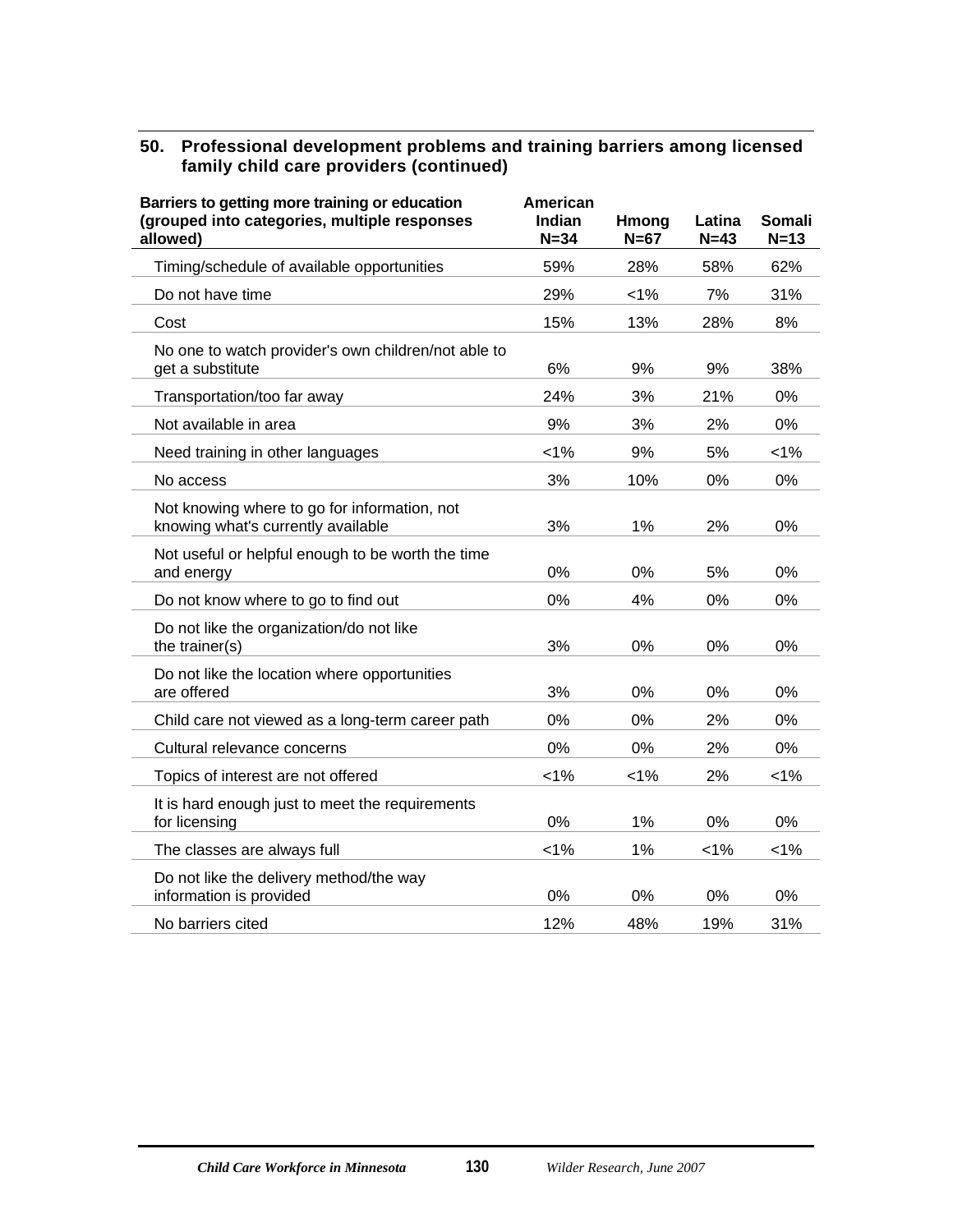# **51. Professional development problems among center-based program staff**

| <b>Centers</b>                                                                                                   | Major<br>problem | Somewhat of<br>a problem | Not a<br>problem |
|------------------------------------------------------------------------------------------------------------------|------------------|--------------------------|------------------|
| Degree to which center directors say the following are problems                                                  |                  |                          |                  |
| Finding opportunities for professional development nearby (N=165)                                                | 13%              | 44%                      | 44%              |
| Finding affordable professional development (N=167)                                                              | 19%              | 45%                      | 36%              |
| Finding quality professional development (N=164)                                                                 | 21%              | 32%                      | 47%              |
| Finding qualified staff (N=168)                                                                                  | 30%              | 51%                      | 20%              |
| Finding qualified staff with abilities to teach and nurture children with special<br>needs $(N=162)$             | 30%              | 42%                      | 28%              |
| Finding culturally competent staff with abilities to teach and nurture children<br>from diverse families (N=164) | 21%              | 43%                      | 37%              |
| Degree to which teachers and aides say the following are problems                                                |                  |                          |                  |
| <b>Teachers</b>                                                                                                  |                  |                          |                  |
| Finding opportunities for professional development (N=324)                                                       | 9%               | 44%                      | 47%              |
| Finding affordable professional development (N=327)                                                              | 20%              | 47%                      | 33%              |
| Finding quality professional development (N=325)                                                                 | 11%              | 46%                      | 43%              |
| <b>Assistant Teachers</b>                                                                                        |                  |                          |                  |
| Finding opportunities for professional development (N=109)                                                       | 4%               | 45%                      | 51%              |
| Finding affordable professional development (N=109)                                                              | 16%              | 50%                      | 35%              |
| Finding quality professional development (N=108)                                                                 | 8%               | 43%                      | 49%              |
| <b>Aides</b>                                                                                                     |                  |                          |                  |
| Finding opportunities for professional development (N=110)                                                       | 6%               | 31%                      | 63%              |
| Finding affordable professional development (N=111)                                                              | 14%              | 37%                      | 49%              |
| Finding quality professional development (N=111)                                                                 | 4%               | 29%                      | 68%              |
| <b>Preschools</b>                                                                                                |                  |                          |                  |
| Degree to which center directors say the following are problems                                                  |                  |                          |                  |
| Finding opportunities for professional development nearby (N=95)                                                 | 9.5%             | 37%                      | 54%              |
| Finding affordable professional development (N=95)                                                               | 13%              | 47%                      | 40%              |
| Finding quality professional development (N=95)                                                                  | 9.5%             | 42%                      | 48%              |
| Finding qualified staff (N=94)                                                                                   | 7%               | 46%                      | 47%              |
| Finding qualified staff with abilities to teach and nurture children with special<br>needs (N=90)                | 10%              | 46%                      | 44%              |
| Finding culturally competent staff with abilities to teach and nurture children<br>from diverse families (N=91)  | 10%              | 38.5%                    | 52%              |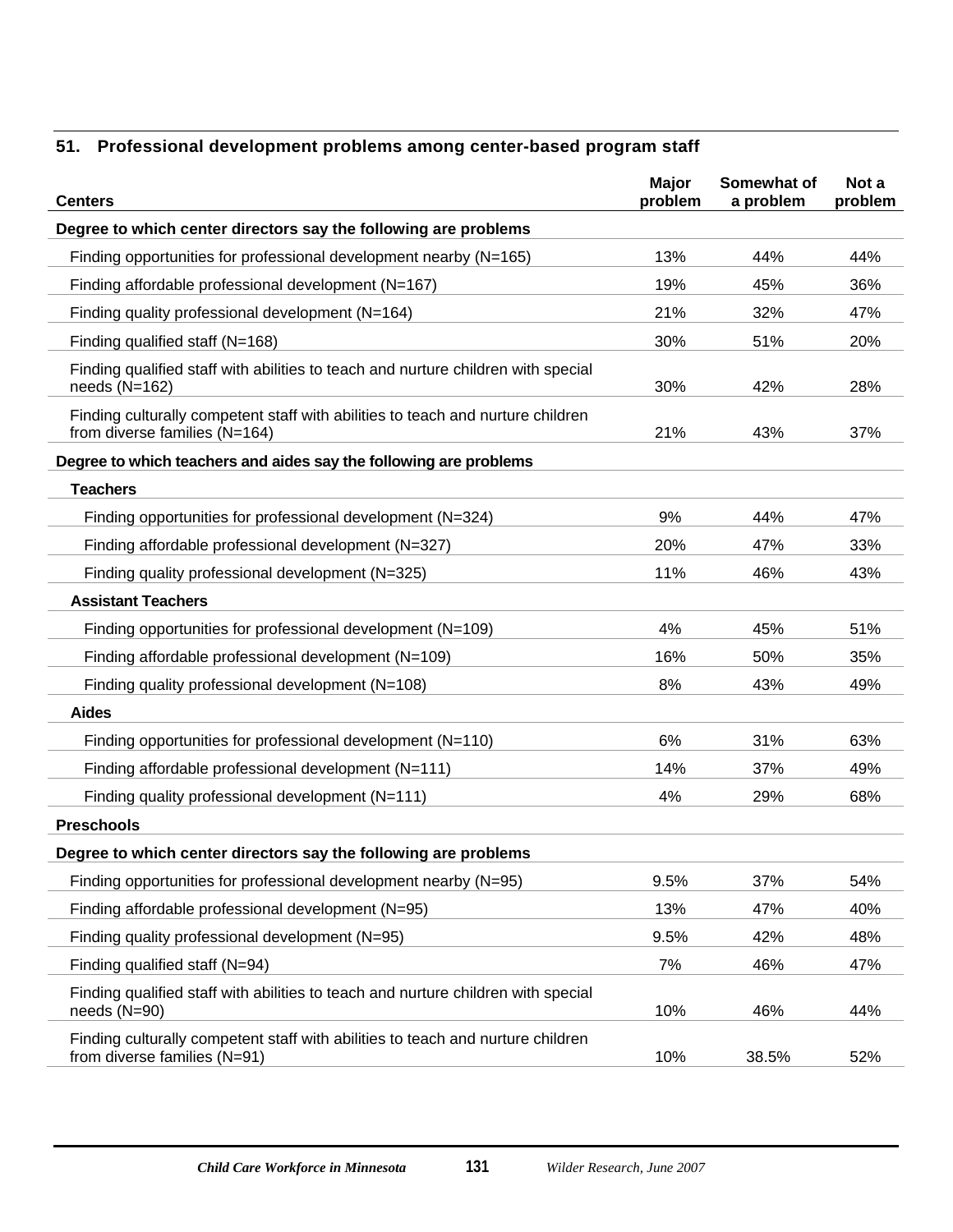| <b>Preschools</b>                                                                                               | Major<br>problem | Somewhat of<br>a problem | Not a<br>problem |
|-----------------------------------------------------------------------------------------------------------------|------------------|--------------------------|------------------|
| Degree to which teachers and aides say the following are problems                                               |                  |                          |                  |
| <b>Teachers</b>                                                                                                 |                  |                          |                  |
| Finding opportunities for professional development (N=116)                                                      | 6%               | 41%                      | 53%              |
| Finding affordable professional development (N=118)                                                             | 15%              | 42%                      | 42%              |
| Finding quality professional development (N=116)                                                                | 9%               | 43%                      | 48%              |
| <b>Assistant Teachers</b>                                                                                       |                  |                          |                  |
| Finding opportunities for professional development (N=30)                                                       | 7%               | 33%                      | 60%              |
| Finding affordable professional development (N=29)                                                              | 17%              | 38%                      | 45%              |
| Finding quality professional development (N=29)                                                                 | 7%               | 34%                      | 59%              |
| <b>Aides</b>                                                                                                    |                  |                          |                  |
| Finding opportunities for professional development (N=27)                                                       | 7%               | 37%                      | 56%              |
| Finding affordable professional development (N=27)                                                              | 11%              | 30%                      | 59%              |
| Finding quality professional development (N=26)                                                                 | 4%               | 27%                      | 69%              |
| School-age programs                                                                                             |                  |                          |                  |
| Degree to which center directors say the following are problems                                                 |                  |                          |                  |
| Finding opportunities for professional development nearby (N=61)                                                | 16%              | 31%                      | 52.5%            |
| Finding affordable professional development (N=60)                                                              | 15%              | 43%                      | 42%              |
| Finding quality professional development (N=61)                                                                 | 23%              | 39%                      | 38%              |
| Finding qualified staff (N=60)                                                                                  | 22%              | 50%                      | 28%              |
| Finding qualified staff with abilities to teach and nurture children with special<br>needs (N=61)               | 33%              | 43%                      | 25%              |
| Finding culturally competent staff with abilities to teach and nurture children<br>from diverse families (N=60) | 28%              | 47%                      | 25%              |
| Degree to which teachers and aides say the following are problems                                               |                  |                          |                  |
| <b>Teachers</b>                                                                                                 |                  |                          |                  |
| Finding opportunities for professional development (N=60)                                                       | 10%              | 52%                      | 38%              |
| Finding affordable professional development (N=60)                                                              | 17%              | 57%                      | 27%              |
| Finding quality professional development (N=59)                                                                 | 5%               | 61%                      | 34%              |
| <b>Assistant Teachers</b>                                                                                       |                  |                          |                  |
| Finding opportunities for professional development (N=32)                                                       | 0%               | 31%                      | 69%              |
| Finding affordable professional development (N=32)                                                              | 0%               | 38%                      | 63%              |
| Finding quality professional development (N=32)                                                                 | 0%               | 41%                      | 59%              |
| <b>Aides</b>                                                                                                    |                  |                          |                  |
| Finding opportunities for professional development (N=51)                                                       | 10%              | 39%                      | 51%              |
| Finding affordable professional development (N=50)                                                              | 24%              | 36%                      | 40%              |
| Finding quality professional development (N=50)                                                                 | 4%               | 44%                      | 52%              |

#### **51. Professional development problems among center-based program staff (continued)**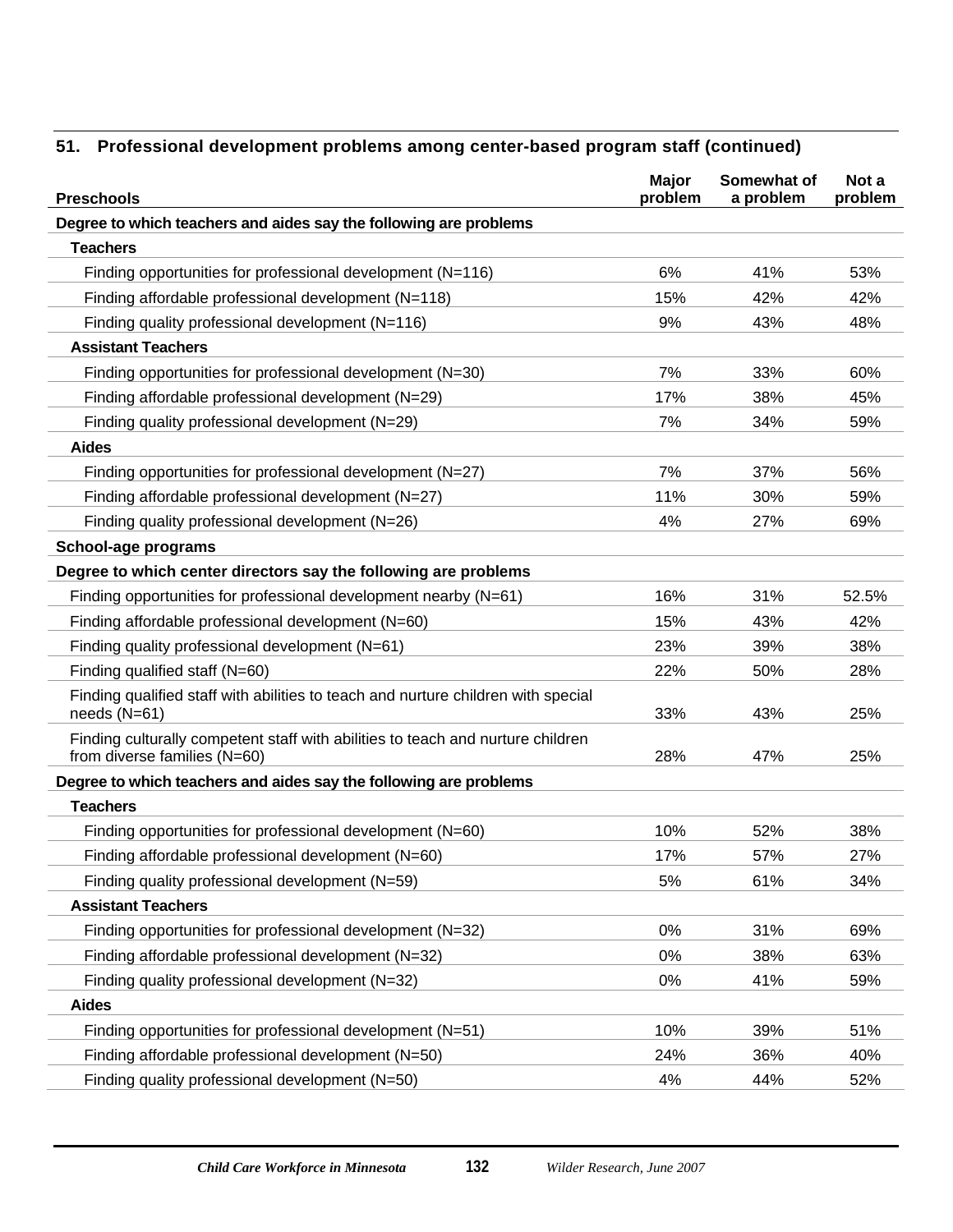# **52. Professional development training barriers among center-based program staff**

| <b>Centers</b>                                                                                          | <b>Directors</b><br>$N=72$ | <b>Teachers</b><br>$N = 276$ | <b>Assistant</b><br><b>Teachers</b><br>$N=89$ | <b>Aides</b><br>$N=86$ |
|---------------------------------------------------------------------------------------------------------|----------------------------|------------------------------|-----------------------------------------------|------------------------|
| Barriers to getting more training or education (grouped into<br>categories, multiple responses allowed) |                            |                              |                                               |                        |
| Do not have time/would rather spend time with family                                                    | 33%                        | 29%                          | 27%                                           | 19%                    |
| Cost                                                                                                    | 33%                        | 22%                          | 22%                                           | 21%                    |
| Time or timing/schedule of available opportunities                                                      | 19%                        | 21%                          | 16%                                           | 9%                     |
| Do not know where to go to find out/do not know what's available                                        | 3%                         | 12%                          | 6%                                            | 5%                     |
| Transportation/too far away/not available in area                                                       | 11%                        | 8%                           | 6%                                            | 10%                    |
| Not useful or helpful enough to be worth the time and energy                                            | 7%                         | 4%                           | 1%                                            | 0%                     |
| Already going to school or getting training                                                             | 4%                         | 3%                           | 3%                                            | 2%                     |
| Do not like the location where opportunities are offered                                                | 7%                         | 3%                           | 2%                                            | 3%                     |
| No incentive, unlike center staff, do not get trainings paid for                                        | 3%                         | 3%                           | 1%                                            | 1%                     |
| No one to watch provider's own children/not being able to get<br>a substitute                           | 3%                         | 3%                           | 2%                                            | 1%                     |
| Topics of interest are not offered/topics are not interesting                                           | 4%                         | 2%                           | 1%                                            | 1%                     |
| Employer provides training or contracts with a training organization                                    | 4%                         | 2%                           | 1%                                            | 1%                     |
| No financial incentive/salaries too low                                                                 | 1%                         | 1%                           | 1%                                            | 0%                     |
| Do not like the delivery method/the way information is provided                                         | 3%                         | 1%                           | 2%                                            | 1%                     |
| Need training in other languages                                                                        | 0%                         | 1%                           | 0%                                            | 0%                     |
| More trainings require Internet access                                                                  | 0%                         | 1%                           | 0%                                            | 0%                     |
| It is hard enough just to meet the requirements for licensing                                           | 1%                         | 1%                           | 1%                                            | 0%                     |
| Nothing more to learn                                                                                   | 0%                         | 1%                           | 0%                                            | 0%                     |
| No access                                                                                               | 1%                         | 1%                           | 0%                                            | 1%                     |
| No motivation, lazy                                                                                     | 0%                         | $< 1\%$                      | 1%                                            | 0%                     |
| Just started, have not had the opportunity                                                              | 0%                         | $< 1\%$                      | 0%                                            | $0\%$                  |
| Do not like the location/do not like the trainer(s)                                                     | 3%                         | $0\%$                        | $0\%$                                         | 2%                     |
| Child care not viewed as a long-term career path                                                        | 0%                         | 0%                           | 3%                                            | 6%                     |
| Not required                                                                                            | 0%                         | 0%                           | 0%                                            | 2%                     |
| Responses not related to types of barriers                                                              | 1%                         | 2%                           | 3%                                            | 6%                     |
| No barriers cited                                                                                       | 14%                        | 14%                          | 22%                                           | 21%                    |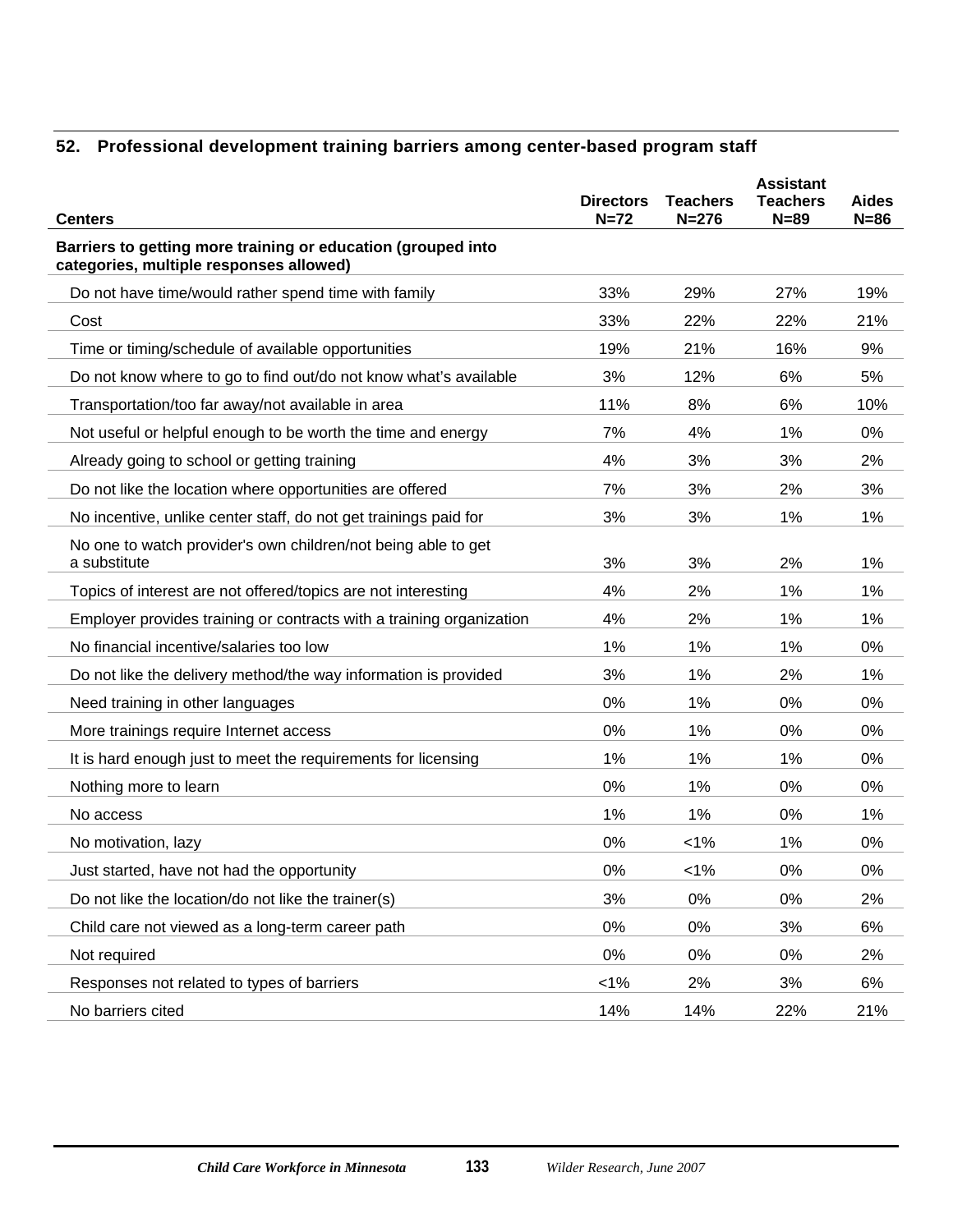# **52. Professional development training barriers among center-based program staff (continued)**

| <b>Preschools</b>                                                                                       | <b>Directors</b><br>$N = 37$ | <b>Teachers</b><br>$N=96$ | <b>Assistant</b><br><b>Teachers</b><br>$N=23$ | <b>Aides</b><br>$N=20$ |
|---------------------------------------------------------------------------------------------------------|------------------------------|---------------------------|-----------------------------------------------|------------------------|
| Barriers to getting more training or education (grouped into<br>categories, multiple responses allowed) |                              |                           |                                               |                        |
| Do not have time/would rather spend time with family                                                    | 38%                          | 45%                       | 35%                                           | 45%                    |
| Cost                                                                                                    | 16%                          | 21%                       | 22%                                           | 40%                    |
| Time or timing/schedule of available opportunities                                                      | 16%                          | 16%                       | 26%                                           | 10%                    |
| Not useful or helpful enough to be worth the time and energy                                            | 11%                          | 8%                        | 0%                                            | 0%                     |
| Do not know where to go to find out/do not know what's available                                        | 5%                           | 7%                        | 13%                                           | 5%                     |
| Transportation/too far away/not available in area                                                       | 3%                           | 6%                        | 17%                                           | 5%                     |
| Already going to school or getting training                                                             | 3%                           | 4%                        | $0\%$                                         | 5%                     |
| Do not like the location where opportunities are offered                                                | 0%                           | 3%                        | 4%                                            | 0%                     |
| Do not like the location/do not like the trainer(s)                                                     | 0%                           | 2%                        | $0\%$                                         | 0%                     |
| Employer provides training or contracts with a training organization                                    | 0%                           | 2%                        | $0\%$                                         | 5%                     |
| Do not like the delivery method/the way information is provided                                         | 3%                           | 1%                        | $0\%$                                         | 0%                     |
| It is hard enough just to meet the requirements for licensing                                           | 0%                           | 1%                        | 0%                                            | 0%                     |
| No one to watch provider's own children/not being able to get<br>a substitute                           | 0%                           | 1%                        | $0\%$                                         | 0%                     |
| No incentive, unlike center staff, do not get trainings paid for                                        | 0%                           | 0%                        | $0\%$                                         | 5%                     |
| More trainings require Internet access                                                                  | 3%                           | 0%                        | 0%                                            | 0%                     |
| Responses not related to types of barriers                                                              | 3%                           | 4%                        | $0\%$                                         | 0%                     |
| No barriers cited                                                                                       | 16%                          | 10%                       | 17%                                           | 15%                    |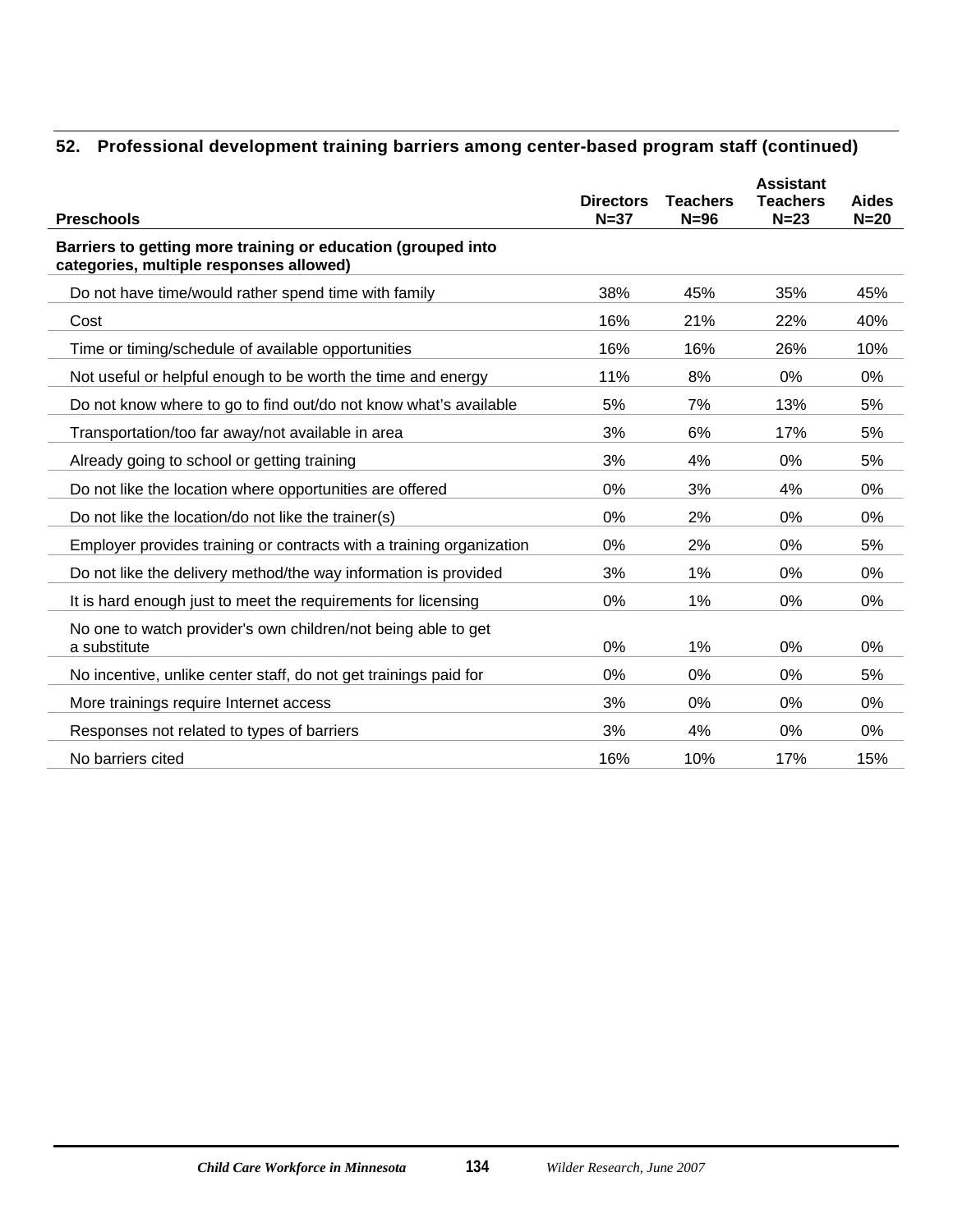# **52. Professional development training barriers among center-based program staff (continued)**

| School-age programs                                                                                     | <b>Directors</b><br>$N = 37$ | <b>Teachers</b><br>$N=52$ | <b>Assistant</b><br><b>Teachers</b><br>$N=24$ | <b>Aides</b><br>$N=44$ |
|---------------------------------------------------------------------------------------------------------|------------------------------|---------------------------|-----------------------------------------------|------------------------|
| Barriers to getting more training or education (grouped into<br>categories, multiple responses allowed) |                              |                           |                                               |                        |
| Cost                                                                                                    | 24%                          | 25%                       | 13%                                           | 16%                    |
| Do not have time/would rather spend time with family                                                    | 19%                          | 23%                       | 13%                                           | 36%                    |
| Transportation/too far away/not available in area                                                       | 11%                          | 19%                       | 8%                                            | 2%                     |
| Time or timing/schedule of available opportunities                                                      | 22%                          | 17%                       | 17%                                           | 18%                    |
| Do not like the location where opportunities are offered                                                | 5%                           | 10%                       | 4%                                            | 0%                     |
| Already going to school or getting training                                                             | 5%                           | 10%                       | 8%                                            | 0%                     |
| Topics of interest are not offered/topics are not interesting                                           | 0%                           | 8%                        | 0%                                            | 0%                     |
| Do not know where to go to find out/do not know what is available                                       | 11%                          | 6%                        | 8%                                            | 9%                     |
| Not useful or helpful enough to be worth the time and energy                                            | 11%                          | 4%                        | 0%                                            | 2%                     |
| No one to watch provider's own children/not being able to get<br>a substitute                           | 0%                           | 4%                        | 0%                                            | 0%                     |
| No incentive, unlike center staff, do not get trainings paid for                                        | 0%                           | 2%                        | 0%                                            | 0%                     |
| Employer provides training or contracts with a training organization                                    | 3%                           | 2%                        | 8%                                            | 0%                     |
| Do not like the location/do not like the trainer(s)                                                     | 5%                           | 0%                        | 0%                                            | 0%                     |
| Child care not viewed as a long-term career path                                                        | 3%                           | 0%                        | 8%                                            | 7%                     |
| Nothing more to learn                                                                                   | 0%                           | 0%                        | 0%                                            | 2%                     |
| No access                                                                                               | 0%                           | 0%                        | 0%                                            | 2%                     |
| Not required                                                                                            | 3%                           | $0\%$                     | 0%                                            | 0%                     |
| No financial incentive/salaries to low                                                                  | 0%                           | 0%                        | 4%                                            | 0%                     |
| Just started, have not had the opportunity                                                              | 0%                           | $0\%$                     | 0%                                            | 2%                     |
| Too young                                                                                               | 0%                           | 0%                        | 0%                                            | 2%                     |
| Responses not related to types of barriers                                                              | 0%                           | 2%                        | 13%                                           | 2%                     |
| No barriers cited                                                                                       | 19%                          | 15%                       | 21%                                           | 18%                    |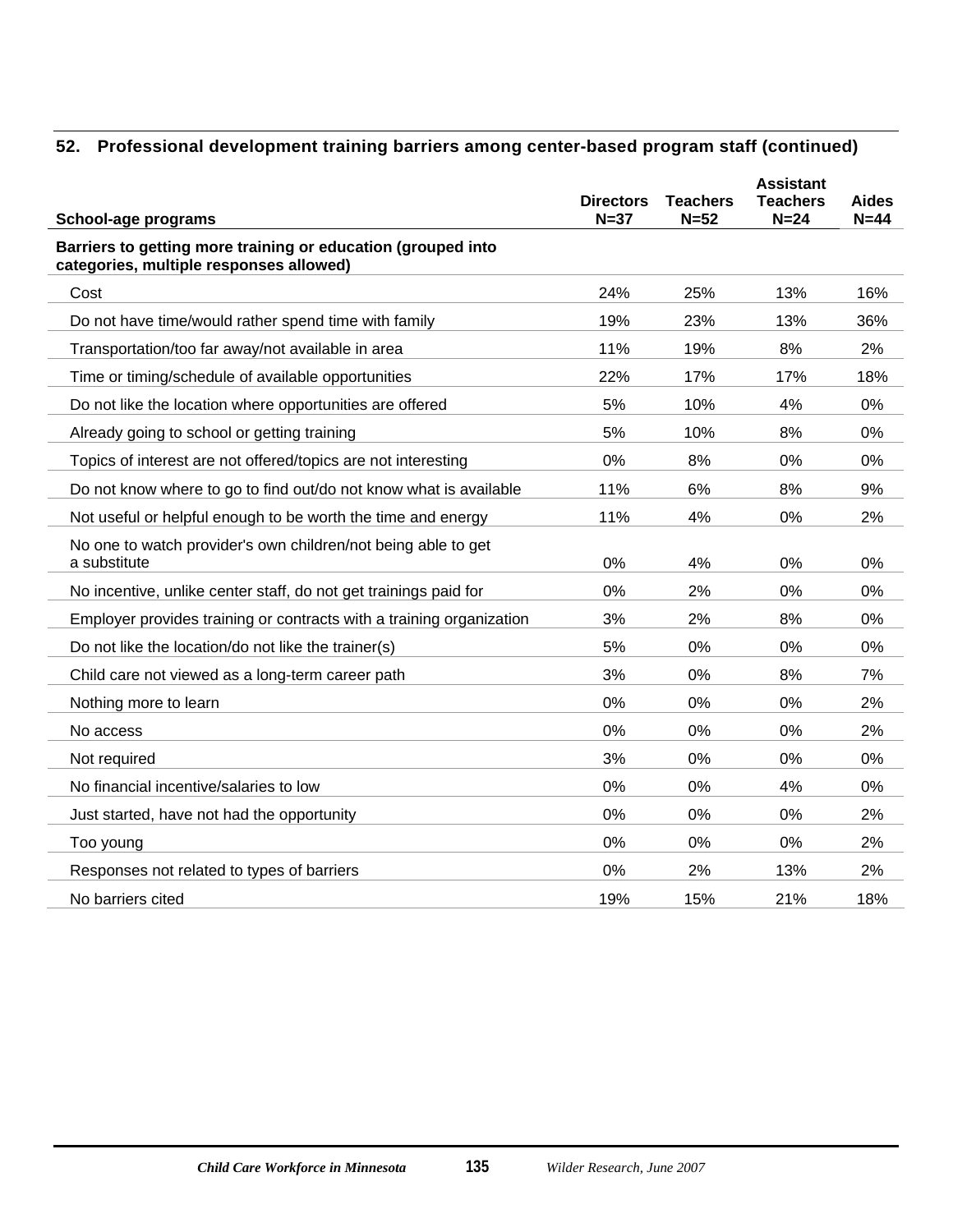# *Training preferences*

Among licensed family child care providers overall, almost everyone has their own favorite training, with no single type mentioned by more than 8 percent of the respondents. CPR and first aid training is a favorite training reported by some American Indian, Hmong, Latina and Somali providers. Personal favorite specific classes and conferences top the list of a large variety of favorite trainings described by child care center and preschool directors and teachers.

For licensed family child care providers and center-based staff, several reasons for preferring their favorite trainings include the information was helpful and something they can use with their children and the trainer was interesting and not boring. All the reasons, grouped into categories, are listed in Figures 53 and 54.

# **53. Favorite training or professional development experience and preferred methods among licensed family child care providers**

| categories, multiple responses allowed)               | $N = 354$ |
|-------------------------------------------------------|-----------|
| Named a specific class or program                     | 10%       |
| CPR/first aid                                         | 8%        |
| Nutrition/food programs                               | 7%        |
| Arts and crafts (hands on)                            | 6%        |
| Creative activities, keeping children entertained     | 5%        |
| Have no favorite                                      | 5%        |
| Record keeping/business management                    | 5%        |
| Training to work with special needs children          | 5%        |
| Infant-Toddler training (ITTI)                        | 4%        |
| Responses not related to types of favorite training   | 4%        |
| Conferences                                           | 4%        |
| Child growth and development                          | 4%        |
| Sign language                                         | 4%        |
| All day trainings/programs                            | 3%        |
| Learning about age groups and age-specific activities | 3%        |
| School readiness                                      | 2%        |
| Stress management/relaxation (pamper the provider)    | 2%        |
| How to deal/work with parents                         | 2%        |
|                                                       |           |

**Favorite training or professional development experience** (grouped into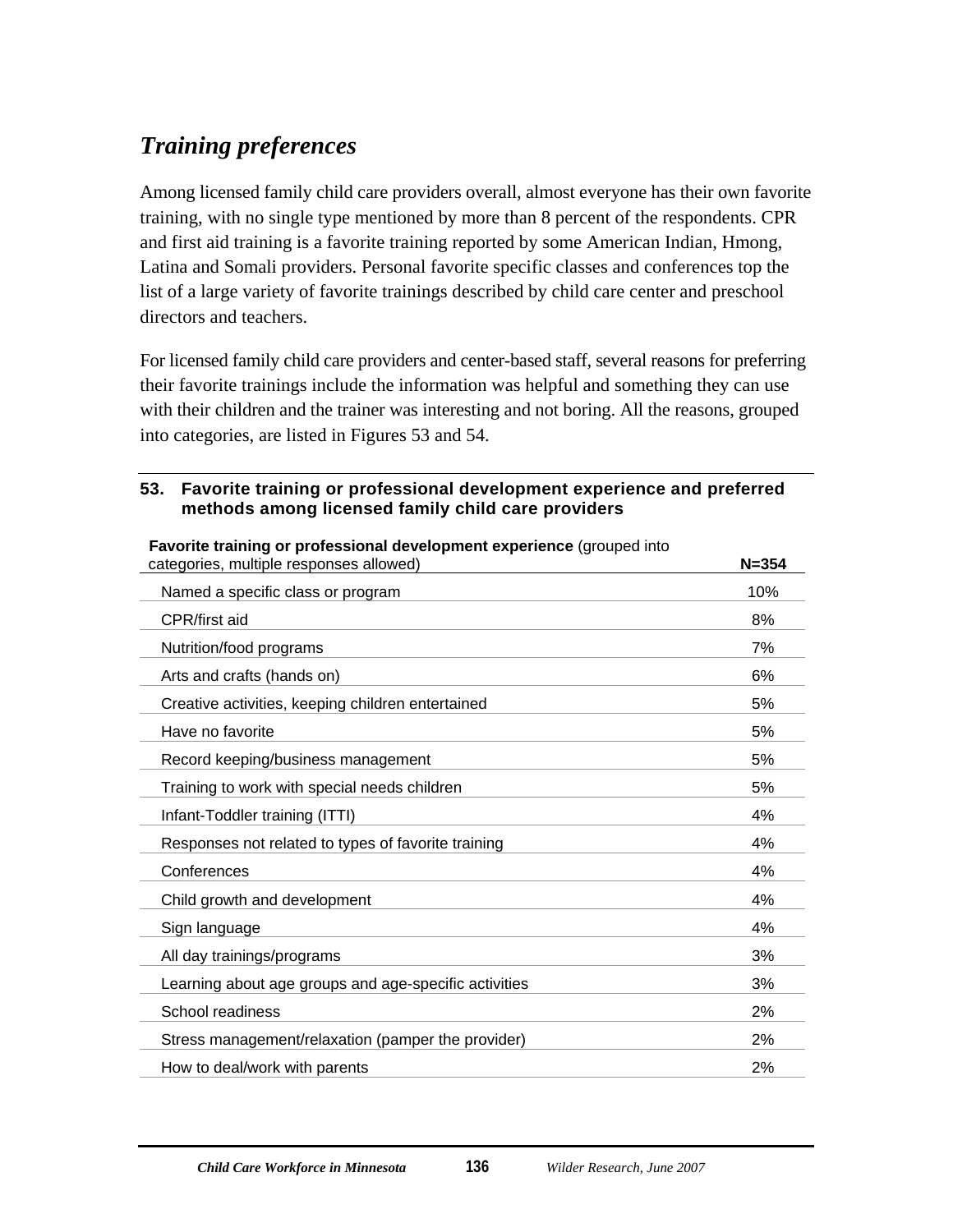| Favorite training or professional development experience (grouped into<br>categories, multiple responses allowed) (continued) | $N = 354$ |
|-------------------------------------------------------------------------------------------------------------------------------|-----------|
| Disciplining children                                                                                                         | 2%        |
| <b>Essential elements</b>                                                                                                     | 2%        |
| Motivational speaker                                                                                                          | 2%        |
| Online classes                                                                                                                | 1%        |
| Behavior and behavior management                                                                                              | 1%        |
| Learning how to start a child care business                                                                                   | 1%        |
| <b>Cultural diversity</b>                                                                                                     | 1%        |
| Networking with other providers                                                                                               | 1%        |
| College classes                                                                                                               | 1%        |
| <b>Tom Copeland</b>                                                                                                           | 1%        |
| Literacy training                                                                                                             | 1%        |
| Named specific trainer                                                                                                        | 1%        |
| Hands on (unspecified)                                                                                                        | 1%        |
| How to deal with bullies                                                                                                      | 1%        |
| Reasons why it was their favorite (grouped into categories,<br>multiple responses allowed)                                    | $N = 354$ |
| Information was helpful/informational                                                                                         | 28%       |
| Instructor was very good                                                                                                      | 10%       |
| It was interesting (not boring or repetitive)                                                                                 | 10%       |
| Learned something can take back to children                                                                                   | 7%        |
| Gave new ideas                                                                                                                | 6%        |
| Could relate to the other people involved                                                                                     | 5%        |
| Hands-on learning                                                                                                             | 5%        |
| Able to network with other providers                                                                                          | 4%        |
| It was fun (unspecified)                                                                                                      | 4%        |
| Liked the variety of classes and trainings                                                                                    | 3%        |
| Taught how to deal with special needs                                                                                         | 3%        |
| Learned a lot about child development                                                                                         | 3%        |
| Information was very in depth/detailed                                                                                        | 2%        |
| Training fit schedule/was convenient                                                                                          | 2%        |
| liked working with that particular age group                                                                                  | 2%        |
| Improved nutrition and safety                                                                                                 | 2%        |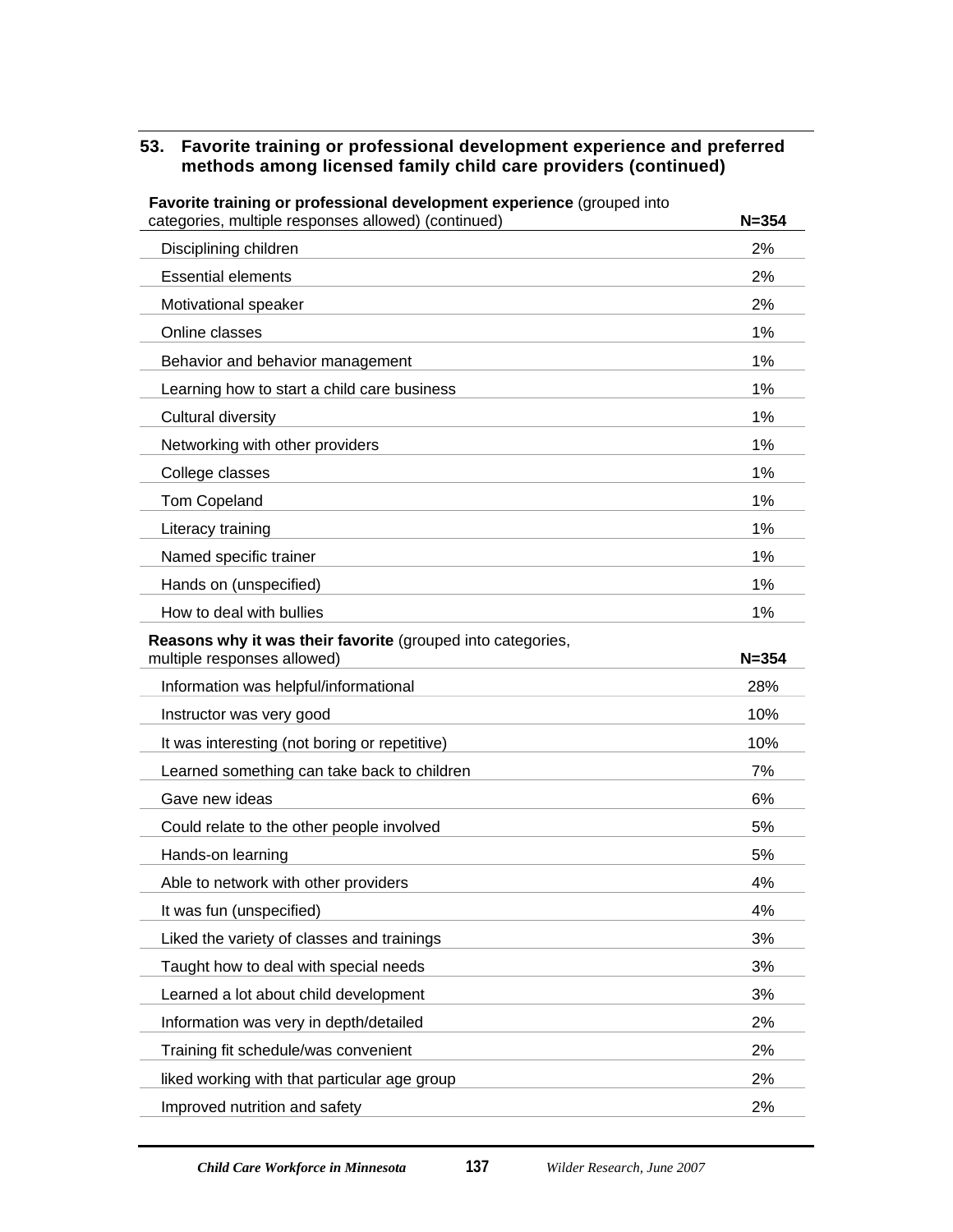| <b>Reasons why it was their favorite</b> (grouped into categories, multiple responses |           |
|---------------------------------------------------------------------------------------|-----------|
| allowed) (continued)                                                                  | $N = 354$ |
| Learned more about the business end of child care                                     | 2%        |
| Related information learned to own children                                           | $1\%$     |
| Motivational speaker was inspiring                                                    | 1%        |
| Liked the small group interactions                                                    | 1%        |
| Staff was friendly                                                                    | 1%        |
| Helped get children prepared for school                                               | 1%        |
| What was learned could possibly save lives                                            | 1%        |
| Learned about behavior and discipline                                                 | 1%        |
| Felt good about self                                                                  | $< 1\%$   |
| Got the training done in one day                                                      | $< 1\%$   |
| Learned how to relax and reduce tension                                               | $< 1\%$   |
| Cost effective                                                                        | $< 1\%$   |
| Helped find needed resources                                                          | $< 1\%$   |
| Provided motivation to keep doing child care                                          | $< 1\%$   |
| Other                                                                                 | 18%       |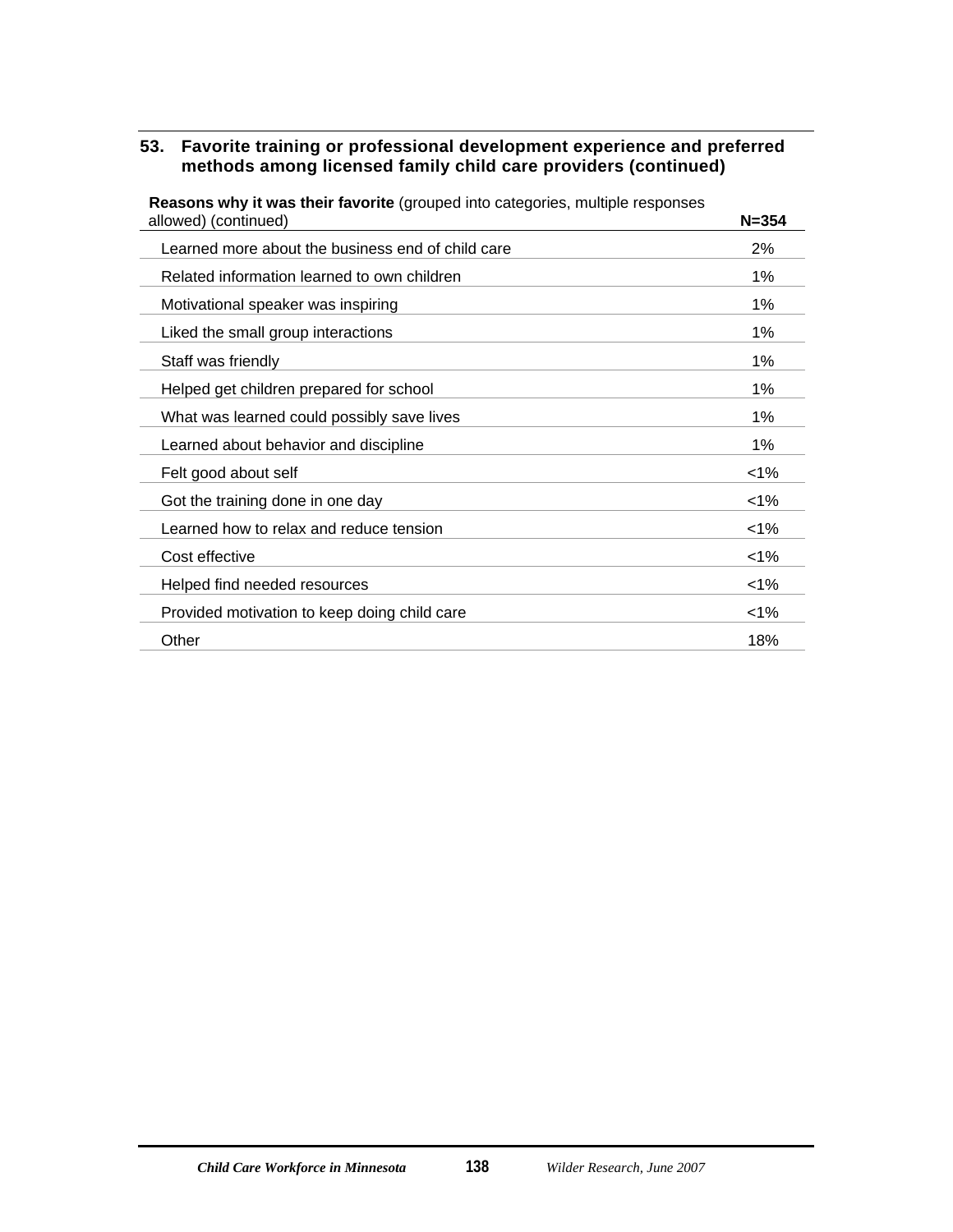| Favorite training or professional development<br>experience (grouped into categories, multiple<br>responses allowed) | American<br><b>Indian</b><br>$N = 34$ | <b>Hmong</b><br>$N=67$ | Latina<br>$N = 43$ | <b>Somali</b><br>$N=13$ |
|----------------------------------------------------------------------------------------------------------------------|---------------------------------------|------------------------|--------------------|-------------------------|
| CPR/first aid                                                                                                        | 24%                                   | 18%                    | 19%                | 54%                     |
| Said have no favorite                                                                                                | 9%                                    | 33%                    | 2%                 | 0%                      |
| Child growth and development                                                                                         | 12%                                   | 7%                     | 12%                | 8%                      |
| How to communicate with kids                                                                                         | 0%                                    | 6%                     | 0%                 | 23%                     |
| Named specific class or program                                                                                      | 15%                                   | 1%                     | 5%                 | 0%                      |
| Behavior and behavior management                                                                                     | 3%                                    | 3%                     | 5%                 | 8%                      |
| Literacy training                                                                                                    | 0%                                    | 12%                    | 5%                 | 0%                      |
| Nutrition/food programs                                                                                              | 3%                                    | 9%                     | 5%                 | 0%                      |
| Learning about age groups and<br>age-specific activities                                                             | 0%                                    | 1%                     | 2%                 | 8%                      |
| Creative activities, keeping kids entertained                                                                        | 3%                                    | 3%                     | 5%                 | 0%                      |
| Arts and crafts (hands on)                                                                                           | 0%                                    | 0%                     | 9%                 | 0%                      |
| Infant-toddler (ITTI)                                                                                                | 3%                                    | 1%                     | 5%                 | 0%                      |
| Non-responsive answer                                                                                                | 9%                                    | 0%                     | 0%                 | 0%                      |
| Conferences                                                                                                          | 3%                                    | 0%                     | 5%                 | 0%                      |
| School readiness                                                                                                     | 3%                                    | 0%                     | 2%                 | 0%                      |
| Hands-on, unspecified                                                                                                | 3%                                    | 0%                     | 2%                 | 0%                      |
| College classes                                                                                                      | 3%                                    | 0%                     | 2%                 | 0%                      |
| Sign language                                                                                                        | 0%                                    | 0%                     | 5%                 | 0%                      |
| All day trainings/programs                                                                                           | 0%                                    | 0%                     | 5%                 | 0%                      |
| Record keeping/business management                                                                                   | 0%                                    | 1%                     | 2%                 | 0%                      |
| How to deal/work with parents                                                                                        | 0%                                    | 1%                     | 2%                 | 0%                      |
| <b>Tom Copeland</b>                                                                                                  | 3%                                    | 0%                     | 0%                 | 0%                      |
| Online classes                                                                                                       | 3%                                    | 0%                     | 0%                 | $0\%$                   |
| Disciplining children                                                                                                | 3%                                    | 0%                     | 0%                 | 0%                      |
| Learning key words in other languages                                                                                | 0%                                    | 0%                     | 2%                 | 0%                      |
| Learning how to start a child care business                                                                          | 0%                                    | 1%                     | 0%                 | 0%                      |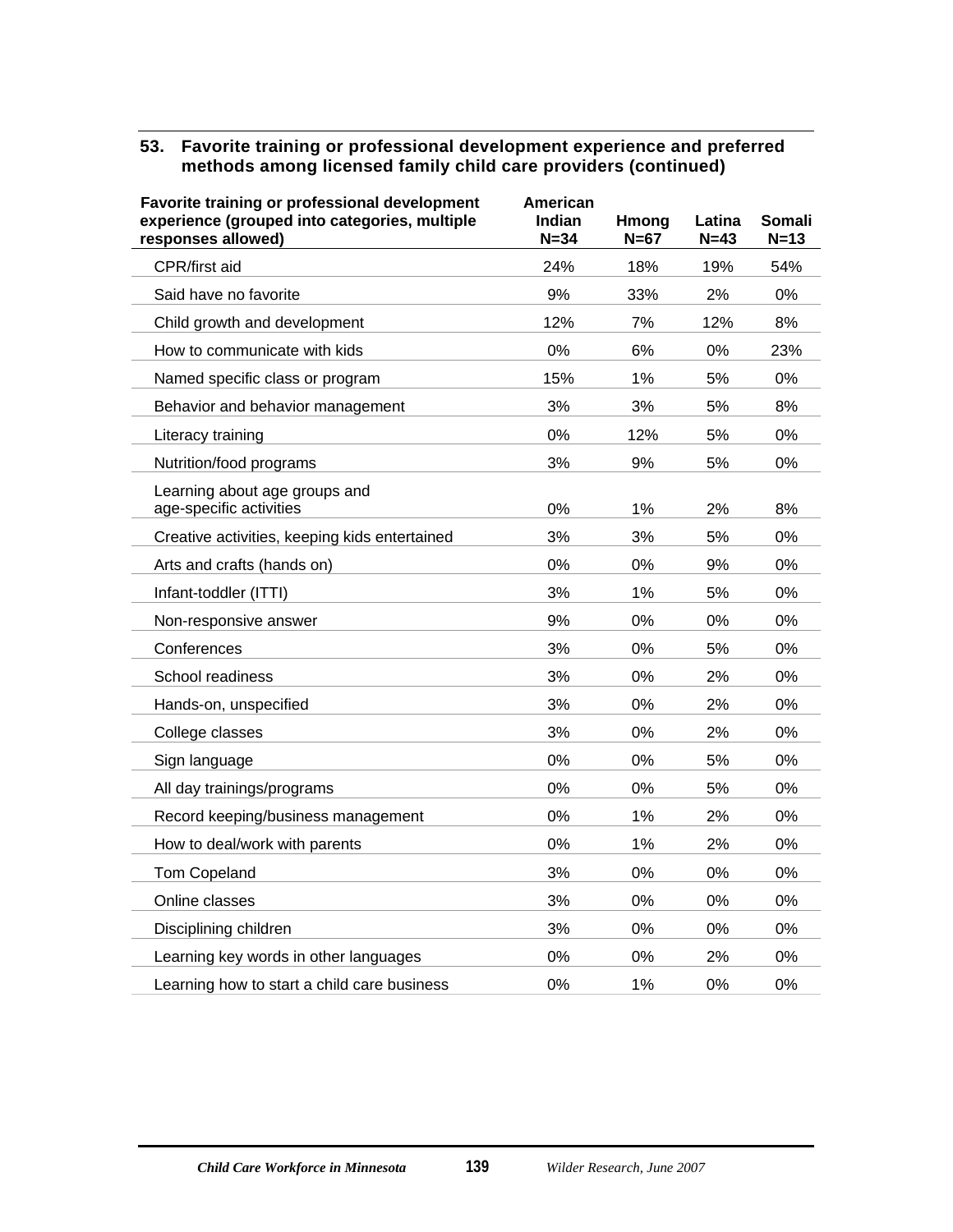| Reasons why it was their favorite (grouped into      | American<br><b>Indian</b> | <b>Hmong</b> | Latina | Somali |
|------------------------------------------------------|---------------------------|--------------|--------|--------|
| categories, multiple responses allowed)              | $N = 34$                  | $N=67$       | $N=43$ | $N=13$ |
| Information was helpful/informational                | 32%                       | 18%          | 12%    | 54%    |
| Improved nutrition and safety                        | 15%                       | 18%          | 5%     | 15%    |
| Learned something can take back to children          | 3%                        | 4%           | 28%    | 8%     |
| Do not know why                                      | 6%                        | 22%          | 0%     | 0%     |
| Learned about behavior and discipline                | 0%                        | 4%           | 5%     | 15%    |
| Helped get children prepared for school              | 0%                        | 13%          | 7%     | 0%     |
| Instructor was very good                             | 12%                       | 0%           | 7%     | 0%     |
| Non-responsive answer                                | 6%                        | 10%          | 2%     | 0%     |
| Comment specific to training received                | 3%                        | 0%           | 7%     | 8%     |
| What was learned could possibly save lives           | 0%                        | 3%           | 12%    | 0%     |
| Liked the small group interactions                   | 9%                        | 0%           | 5%     | 0%     |
| Gave new ideas                                       | 6%                        | 3%           | 2%     | 0%     |
| Learned a lot about child development                | 6%                        | 0%           | 5%     | 0%     |
| It was interesting (not boring or repetitive)        | 6%                        | 1%           | 2%     | 0%     |
| It was fun (unspecified)                             | 6%                        | 0%           | 2%     | 0%     |
| Able to network with other providers                 | 3%                        | 0%           | 5%     | 0%     |
| Related the information learned to own children      | 3%                        | 1%           | 2%     | 0%     |
| Liked working with that particular age group         | 6%                        | 0%           | 0%     | 0%     |
| Cost effective                                       | 0%                        | 0%           | 5%     | 0%     |
| Liked the variety of classes and trainings           | 0%                        | 0%           | 5%     | 0%     |
| Could relate to the other people involved            | 3%                        | 1%           | 0%     | 0%     |
| It was hands-on learning                             | 3%                        | 1%           | 0%     | 0%     |
| Learned more about the business end of<br>child care | 0%                        | 3%           | 0%     | 0%     |
| In my own home                                       | 3%                        | 0%           | 0%     | 0%     |
| Staff was friendly                                   | 0%                        | 0%           | 2%     | 0%     |
| Information was very in-depth/detailed               | 0%                        | 0%           | 2%     | 0%     |
| Learned how to relax and reduce tension              | 0%                        | 0%           | 2%     | 0%     |
| Counts as/towards college credits/degree             | 0%                        | 0%           | 2%     | 0%     |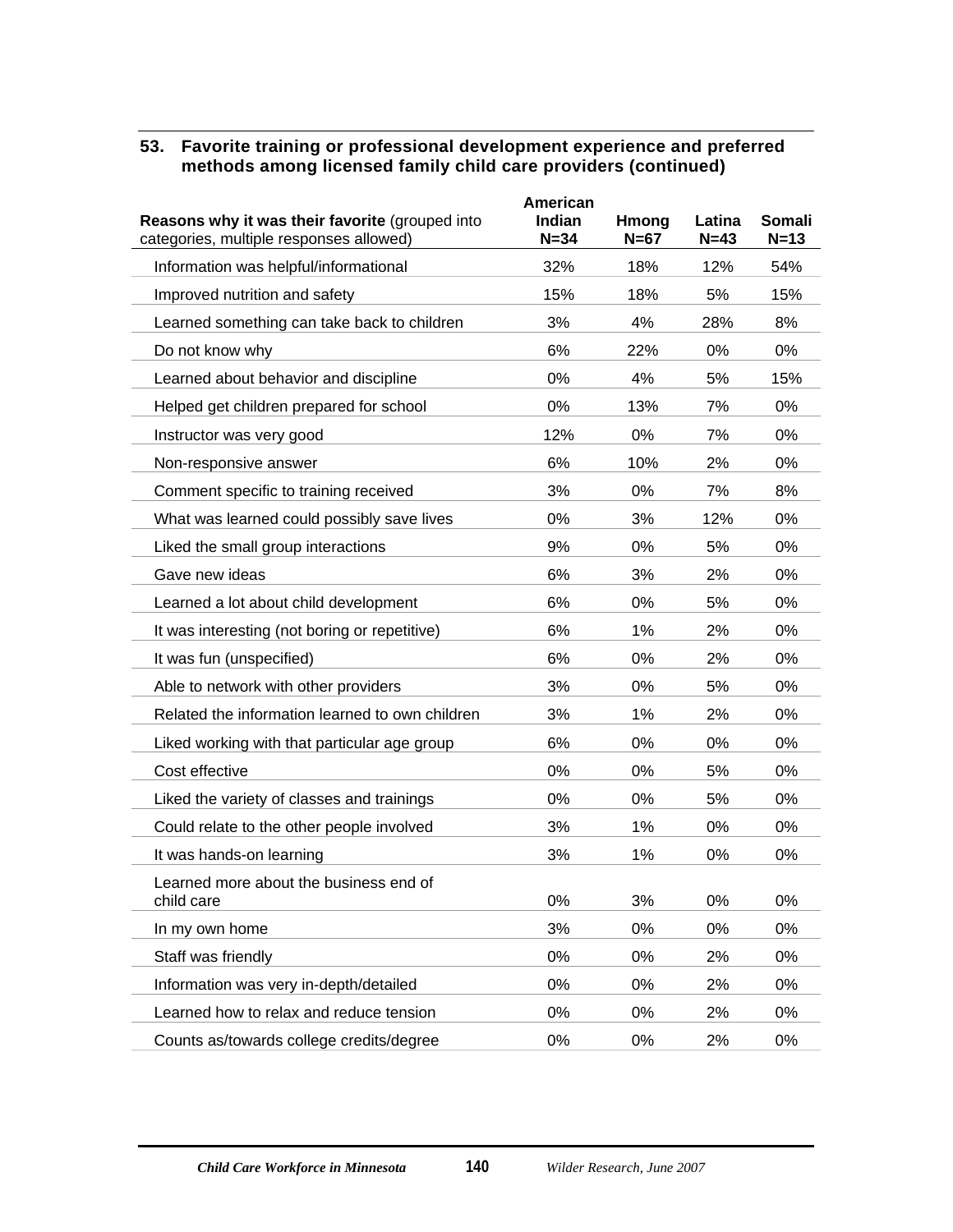| <b>Centers</b>                                                                        | <b>Directors</b> | <b>Teachers</b> | <b>Assistant</b><br><b>Teachers</b> | <b>Aides</b> |
|---------------------------------------------------------------------------------------|------------------|-----------------|-------------------------------------|--------------|
| Favorite training or professional development experience (grouped<br>into categories) | $N=59$           | $N = 228$       | $N=78$                              | $N=72$       |
| Named a specific class or program                                                     | 37%              | 27%             | 31%                                 | 33%          |
| Conferences                                                                           | 15%              | 11%             | 5%                                  | 4%           |
| College classes                                                                       | 0%               | 4%              | 0%                                  | 0%           |
| Literacy training                                                                     | 3%               | 4%              | 1%                                  | 1%           |
| Named specific trainer                                                                | 12%              | 4%              | 3%                                  | 4%           |
| Sign language                                                                         | 0%               | 4%              | 0%                                  | 1%           |
| Hands on                                                                              | 7%               | 4%              | 3%                                  | 4%           |
| CPR/first aid/medical awareness/SIDS                                                  | 2%               | 3%              | 8%                                  | 6%           |
| Motivational speaker                                                                  | 0%               | 3%              | 0%                                  | 0%           |
| At home/self study                                                                    | 0%               | 2%              | 0%                                  | 3%           |
| Creative activities, keeping children entertained and involved                        | 0%               | 2%              | 3%                                  | 0%           |
| Training for working with special needs children                                      | 2%               | 2%              | 8%                                  | 1%           |
| All day trainings/programs                                                            | 2%               | 2%              | 0%                                  | 0%           |
| Arts and crafts (hands on)                                                            | 0%               | 2%              | 1%                                  | 3%           |
| Child growth and development                                                          | 0%               | 1%              | 1%                                  | 1%           |
| Cultural diversity                                                                    | 2%               | 1%              | 6%                                  | 0%           |
| Infant-toddler/ITTI                                                                   | 0%               | 1%              | 1%                                  | 1%           |
| Disciplining children                                                                 | 0%               | 1%              | 0%                                  | 0%           |
| How to deal/work with parents                                                         | 2%               | 1%              | 1%                                  | 1%           |
| Interactive trainings                                                                 | 0%               | 1%              | 0%                                  | 0%           |
| Learning about age groups and age-specific activities                                 | 2%               | 1%              | 0%                                  | 0%           |
| Networking with other providers                                                       | 3%               | 1%              | 1%                                  | 0%           |
| Onsite or in-service training                                                         | 0%               | 1%              | 1%                                  | 1%           |
| School readiness                                                                      | 3%               | 1%              | 0%                                  | 0%           |
| Stress management/relaxation (pamper the provider)                                    | 0%               | 1%              | 0%                                  | 0%           |
| Behavior and behavior management                                                      | 2%               | $< 1\%$         | 5%                                  | 1%           |
| Nutrition/food programs                                                               | 0%               | $< 1\%$         | 0%                                  | 1%           |
| Online classes                                                                        | $0\%$            | $< 1\%$         | 3%                                  | 0%           |
| High school classes                                                                   | 0%               | $0\%$           | 0%                                  | 1%           |
| Learning key words in other languages                                                 | 0%               | 0%              | 1%                                  | 0%           |
| Record keeping/business management                                                    | 2%               | 0%              | 0%                                  | 0%           |
| Responses not related to favorite training                                            | 2%               | 6%              | 12%                                 | 18%          |
| Said have no favorite training                                                        | 3%               | 8%              | 5%                                  | 11%          |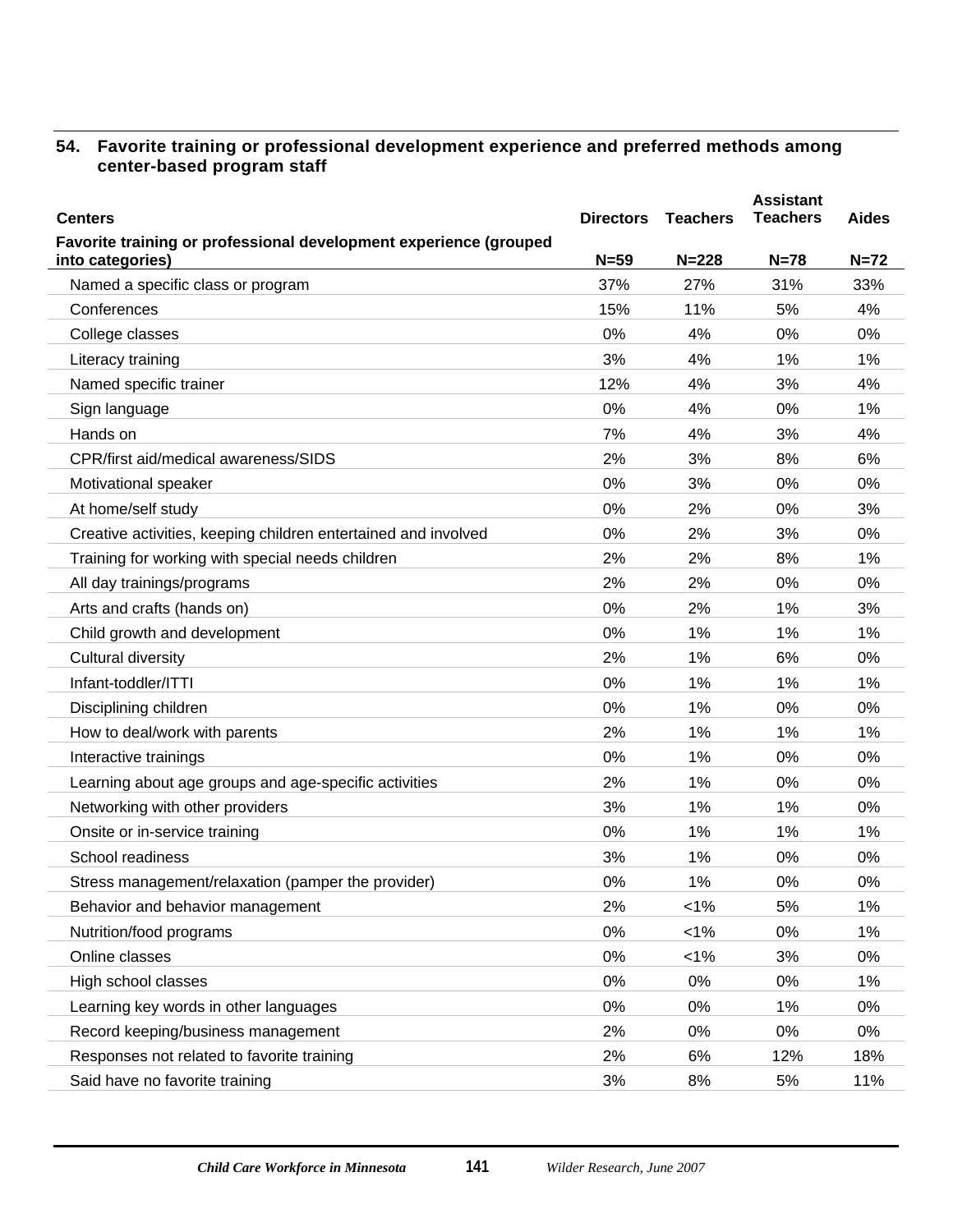| <b>Centers</b>                                                                        | <b>Directors</b> | <b>Teachers</b> | <b>Assistant</b><br><b>Teachers</b> | <b>Aides</b> |
|---------------------------------------------------------------------------------------|------------------|-----------------|-------------------------------------|--------------|
| Reasons why it was their favorite (grouped into categories, multiple                  |                  |                 |                                     |              |
| responses allowed)                                                                    | $N=54$           | $N = 213$       | $N = 72$                            | $N=63$       |
| Information was helpful/informational                                                 | 37%              | 32%             | 35%                                 | 33%          |
| Learned something to take back to the children/something that can<br>actually be used | 7%               | 19%             | 14%                                 | 13%          |
| It was interesting (not boring or repetitive)                                         | 6%               | 15%             | 14%                                 | 11%          |
| Instructor was very good                                                              | 13%              | 13%             | 10%                                 | 8%           |
| It was hands on learning                                                              | 4%               | 12%             | 14%                                 | 10%          |
|                                                                                       |                  |                 |                                     | 2%           |
| Liked the variety of classes and trainings to choose from                             | 9%               | 8%              | 3%                                  |              |
| Comment specific to training that was received                                        | 17%              | 7%              | 10%                                 | 3%           |
| Gave new ideas                                                                        | 4%               | 6%              | 6%                                  | 3%           |
| Able to network with other providers                                                  | 9%               | 5%              | 0%                                  | 3%           |
| Got the training done in one day/all at once                                          | 2%               | 4%              | 0%                                  | 0%           |
| Can relate the information learned to own children                                    | 0%               | 4%              | 3%                                  | 3%           |
| It was fun                                                                            | 2%               | 4%              | 3%                                  | 5%           |
| Training fit schedule/was convenient                                                  | 4%               | 4%              | 3%                                  | 2%           |
| Liked the small class/group interactions                                              | 6%               | 3%              | 3%                                  | 2%           |
| Motivational speaker was inspiring                                                    | 9%               | 3%              | 4%                                  | 0%           |
| Taught how to deal with special needs children                                        | 2%               | 2%              | 3%                                  | 0%           |
| Information was very in-depth/detailed                                                | 0%               | 2%              | 3%                                  | 2%           |
| Motivated to continue doing child care                                                | 2%               | 2%              | 4%                                  | 3%           |
| Felt good about myself                                                                | 0%               | 2%              | 1%                                  | 6%           |
| Learned a lot about child development                                                 | 0%               | 1%              | 1%                                  | 0%           |
| Working with and caring for a particular age group                                    | 0%               | 1%              | 1%                                  | 3%           |
| It was cost effective                                                                 | 2%               | 1%              | 0%                                  | 0%           |
| What was learned could possibly save lives                                            | 0%               | 1%              | 6%                                  | 3%           |
| Helped to find needed resources                                                       | 2%               | 1%              | 0%                                  | 0%           |
| Helped to assist children get prepared for school                                     | 0%               | $< 1\%$         | 0%                                  | 0%           |
| Could relate to the other people involved                                             | 4%               | $< 1\%$         | 3%                                  | 0%           |
| Learned about behavior and discipline                                                 | 0%               | $< 1\%$         | 1%                                  | 0%           |
| Learned how to relax and reduce tension in the care setting                           | 0%               | $1\%$           | 0%                                  | 0%           |
| Staff was friendly                                                                    | 0%               | 0%              | 0%                                  | 2%           |
| Responses not related to favorite training                                            | 0%               | 2%              | 3%                                  | 14%          |
|                                                                                       |                  |                 |                                     |              |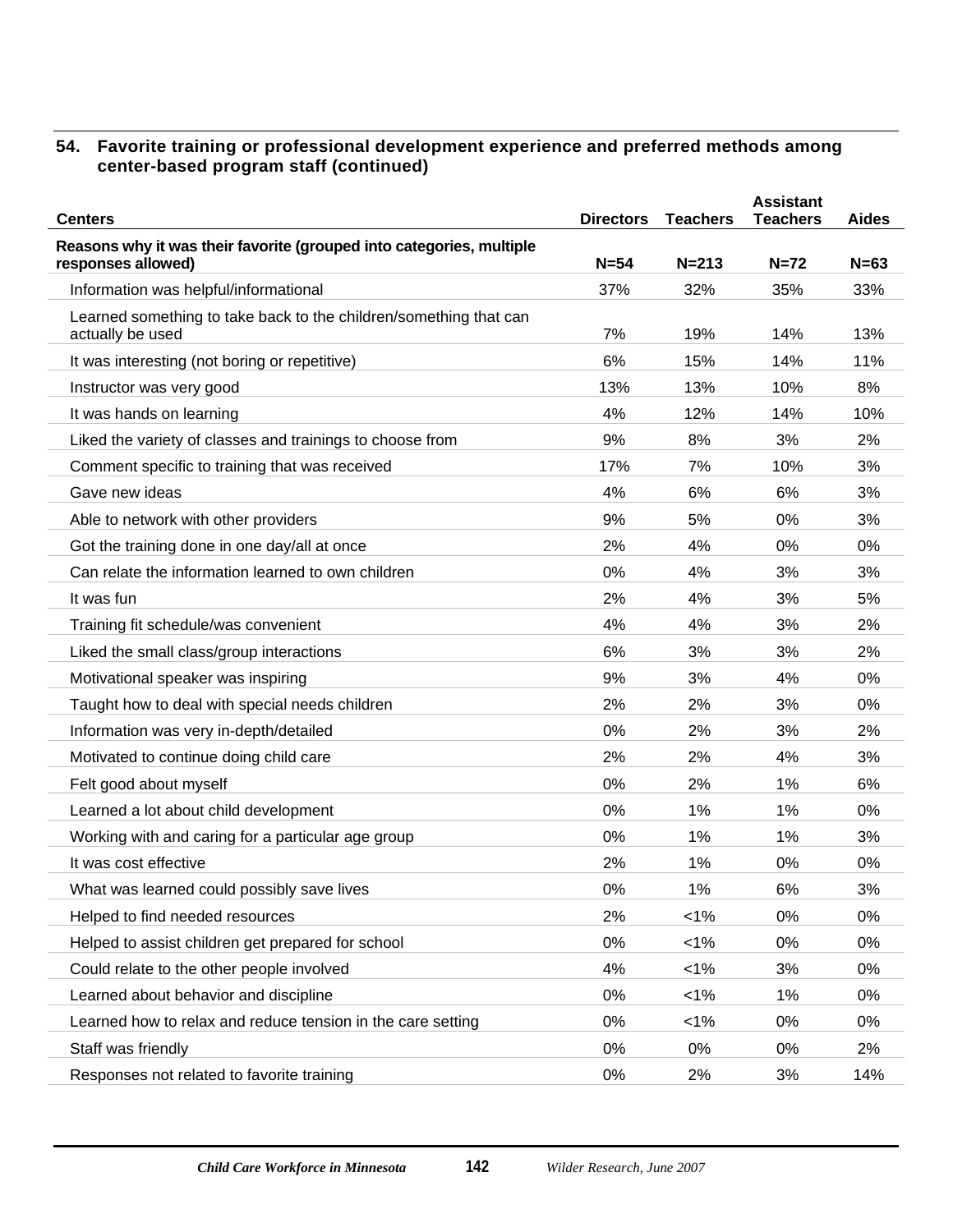| <b>Preschools</b>                                                                     | <b>Directors</b> | <b>Teachers</b> | <b>Assistant</b><br><b>Teachers</b> | <b>Aides</b> |
|---------------------------------------------------------------------------------------|------------------|-----------------|-------------------------------------|--------------|
| Favorite training or professional development experience (grouped<br>into categories) | $N=29$           | $N=83$          | $N=21$                              | $N=20$       |
| Conferences                                                                           | 24%              | 23%             | 19%                                 | 10%          |
| Named specific class or program                                                       | 28%              | 18%             | 29%                                 | 20%          |
| College classes                                                                       | 7%               | 11%             | 5%                                  | 0%           |
| Literacy training                                                                     | 3%               | 8%              | 0%                                  | 0%           |
| Training for working with special needs children                                      | 3%               | 7%              | 0%                                  | 5%           |
| Arts and crafts (hands on)                                                            | 0%               | 5%              | 5%                                  | 0%           |
| Named specific trainer                                                                | 0%               | 5%              | 0%                                  | 5%           |
| Creative activities, keeping children entertained and involved                        | 7%               | 2%              | 0%                                  | 0%           |
| Networking with other providers                                                       | 0%               | 2%              | 0%                                  | 0%           |
| All day trainings/programs                                                            | 7%               | 1%              | 0%                                  | 0%           |
| Child growth and development                                                          | 0%               | 1%              | 0%                                  | 0%           |
| CPR/first aid/medical awareness/SIDS                                                  | 3%               | 1%              | 14%                                 | 0%           |
| How to spot abuse/neglect                                                             | 0%               | 1%              | 0%                                  | 0%           |
| Motivational speaker                                                                  | 0%               | 1%              | 0%                                  | 0%           |
| Online classes                                                                        | 0%               | 1%              | $0\%$                               | 0%           |
| Onsite or in-service training                                                         | 0%               | 1%              | 10%                                 | 0%           |
| School readiness                                                                      | 0%               | 1%              | 5%                                  | 0%           |
| Hands on (unspecified)                                                                | 3%               | 0%              | 0%                                  | 5%           |
| Behavior and behavior management                                                      | 3%               | 0%              | 0%                                  | 10%          |
| Cultural diversity                                                                    | 0%               | 0%              | 0%                                  | 10%          |
| High school classes                                                                   | 0%               | 0%              | 0%                                  | 5%           |
| Infant-toddler/ITTI                                                                   | 0%               | 0%              | 0%                                  | 5%           |
| Responses not related to types of favorite training                                   | 0%               | 0%              | 0%                                  | 20%          |
| Said have no favorite                                                                 | 10%              | 8%              | 14%                                 | 5%           |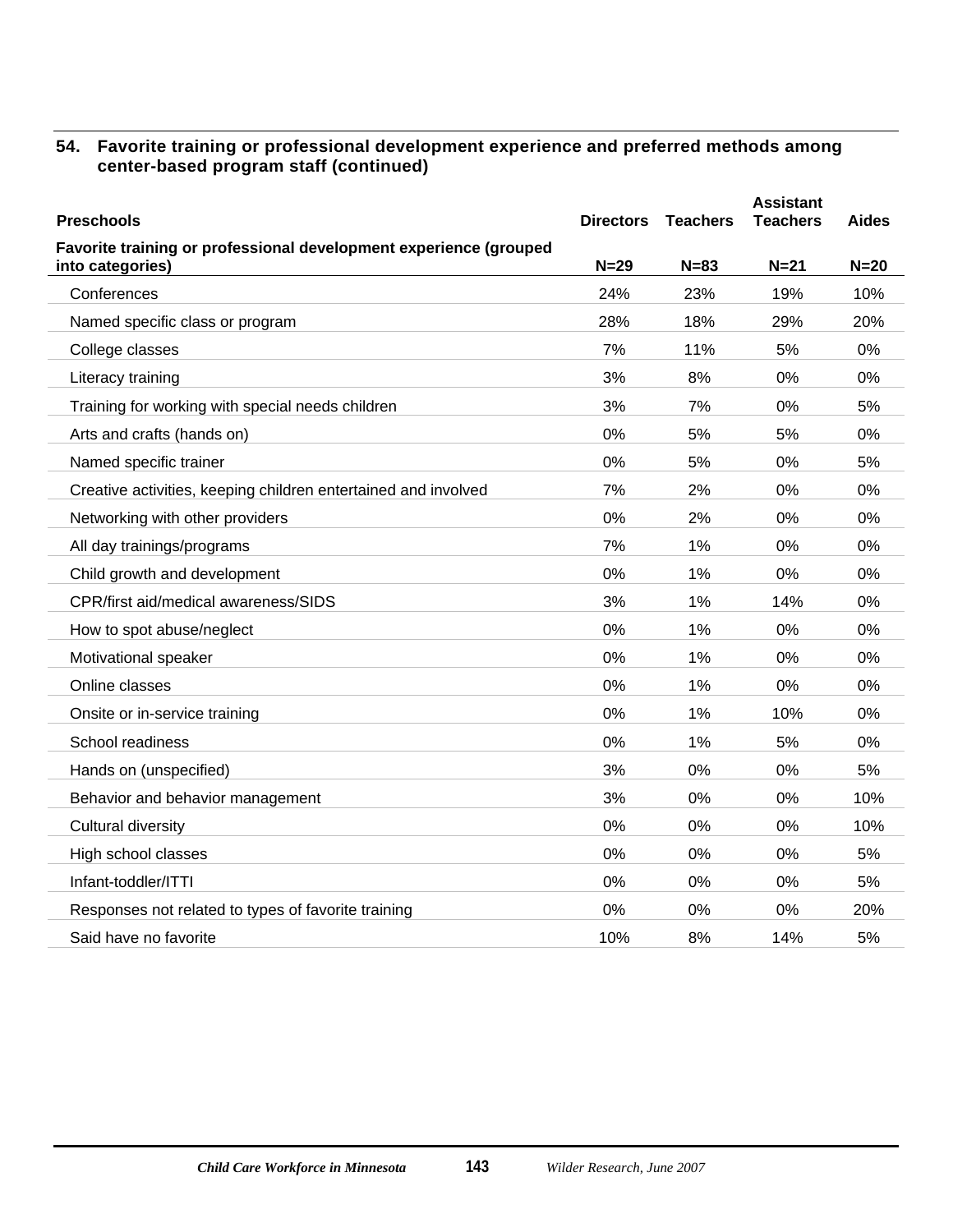| <b>Preschools</b>                                                                          | <b>Directors</b> | <b>Teachers</b> | <b>Assistant</b><br><b>Teachers</b> | <b>Aides</b> |
|--------------------------------------------------------------------------------------------|------------------|-----------------|-------------------------------------|--------------|
| Reasons why it was their favorite (grouped into categories, multiple<br>responses allowed) | $N=25$           | $N=75$          | $N=17$                              | $N=16$       |
| Information was helpful/informational                                                      | 32%              | 35%             | 35%                                 | 56%          |
| Learned something to take back to the children/something that can<br>actually be used      | 40%              | 16%             | 0%                                  | 6%           |
| Instructor was very good                                                                   | 16%              | 15%             | 29%                                 | 6%           |
| Gave new ideas                                                                             | 8%               | 13%             | 18%                                 | 6%           |
| It was hands on learning                                                                   | 4%               | 13%             | 6%                                  | 6%           |
| Liked the variety of classes and trainings to choose from                                  | 12%              | 11%             | 12%                                 | 13%          |
| It was interesting (not boring or repetitive)                                              | 16%              | 11%             | 6%                                  | 0%           |
| Comment specific to training that was received                                             | 0%               | 7%              | 0%                                  | 0%           |
| Able to network with other providers                                                       | 12%              | 7%              | 12%                                 | 0%           |
| Can relate the information learned to own children                                         | 0%               | 4%              | 0%                                  | 6%           |
| Information was very in-depth/detailed                                                     | 12%              | 4%              | 0%                                  | 0%           |
| Taught how to deal with special needs children                                             | $0\%$            | 4%              | 0%                                  | $0\%$        |
| Training fit schedule/was convenient                                                       | 4%               | 4%              | 6%                                  | 0%           |
| Got degree or certification                                                                | 0%               | 3%              | 0%                                  | 0%           |
| It was cost effective                                                                      | 0%               | 3%              | 0%                                  | 0%           |
| Kept motivated to continue doing child care                                                | 0%               | 3%              | 0%                                  | 6%           |
| Motivational speaker was inspiring                                                         | 0%               | 3%              | 0%                                  | 0%           |
| It was fun (unspecified)                                                                   | $0\%$            | 1%              | 0%                                  | 13%          |
| Learned a lot about child development                                                      | 4%               | 1%              | 6%                                  | 6%           |
| Got the training done in one day/all at once                                               | 0%               | 0%              | 6%                                  | 6%           |
| Helped to assist children get prepared for school                                          | 4%               | 0%              | 0%                                  | 0%           |
| Liked working with and caring for a particular age group                                   | 0%               | 0%              | 0%                                  | 6%           |
| Liked the small class/group interactions                                                   | 0%               | 0%              | 6%                                  | 6%           |
| Learned about behavior and discipline                                                      | 0%               | 0%              | 0%                                  | 6%           |
| Staff was friendly                                                                         | 0%               | 0%              | 6%                                  | 0%           |
| What was learned could possibly save lives                                                 | 0%               | $0\%$           | 6%                                  | $0\%$        |
| Responses not related to favorite training                                                 | 0%               | 0%              | 0%                                  | 19%          |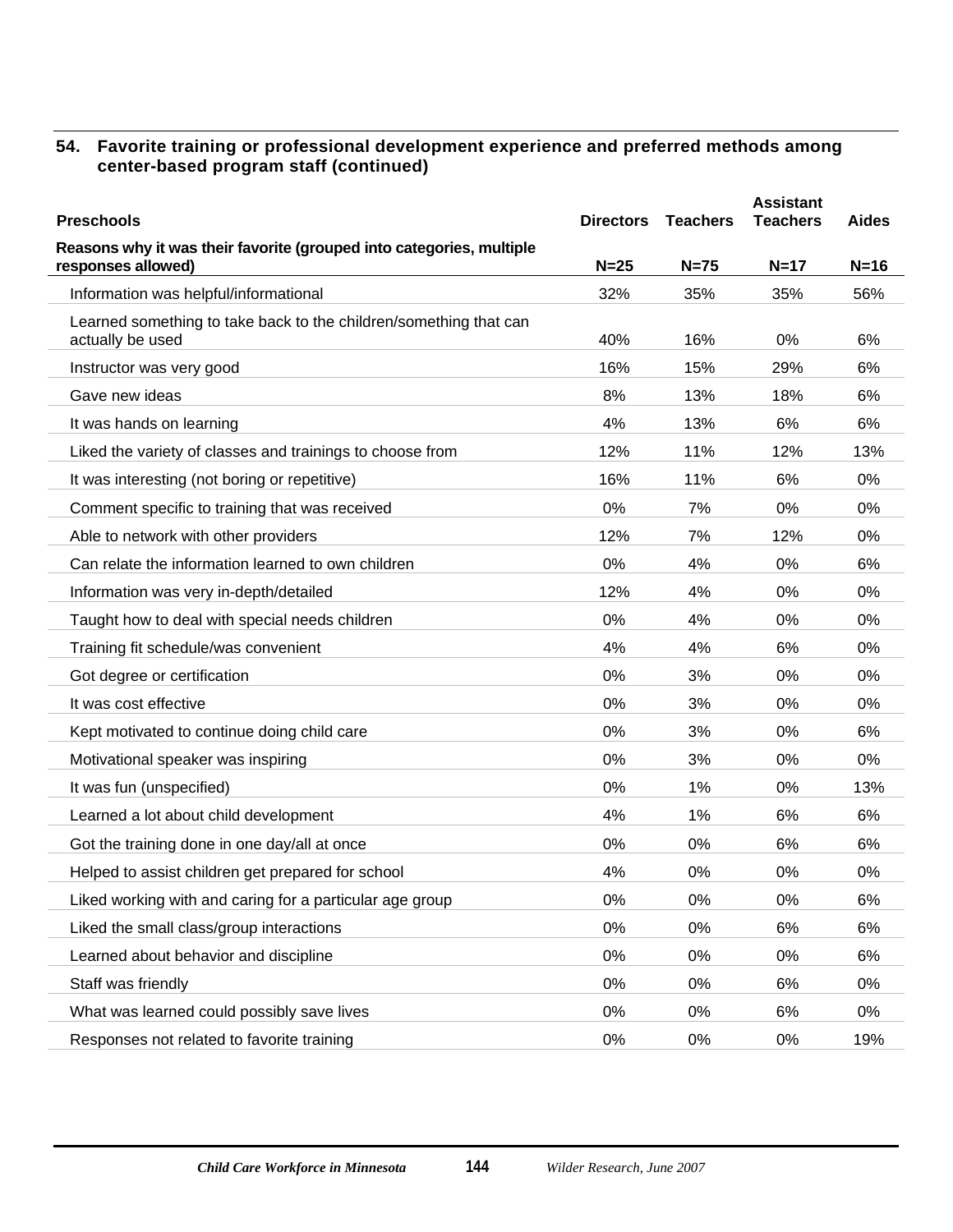| School-age programs                                                                   | <b>Directors</b> | <b>Teachers</b> | <b>Assistant</b><br><b>Teachers</b> | <b>Aides</b> |
|---------------------------------------------------------------------------------------|------------------|-----------------|-------------------------------------|--------------|
| Favorite training or professional development experience (grouped<br>into categories) | $N = 31$         | $N=42$          | $N=19$                              | $N=27$       |
| Named specific class or program                                                       | 19%              | 21%             | 26%                                 | 15%          |
| College classes                                                                       | 3%               | 10%             | 0%                                  | 4%           |
| Named specific trainer                                                                | 3%               | 10%             | 0%                                  | 11%          |
| Conferences                                                                           | 16%              | 7%              | 5%                                  | 0%           |
| Arts and crafts (hands on)                                                            | 3%               | 5%              | 0%                                  | 0%           |
| CPR/first aid/medical awareness/SIDS                                                  | 3%               | 5%              | 21%                                 | 15%          |
| Motivational speaker                                                                  | 0%               | 5%              | 0%                                  | 0%           |
| Training for working with special needs children                                      | 10%              | 5%              | 5%                                  | 0%           |
| Hands on                                                                              | 0%               | 2%              | 0%                                  | 4%           |
| Child growth and development                                                          | 6%               | 2%              | 5%                                  | 11%          |
| Creative activities, keeping children entertained and involved                        | 10%              | 2%              | 0%                                  | 7%           |
| Cultural diversity                                                                    | 6%               | 2%              | 0%                                  | 0%           |
| Online classes                                                                        | 0%               | 2%              | 0%                                  | 0%           |
| School readiness                                                                      | 0%               | 2%              | 0%                                  | 0%           |
| Sign language                                                                         | 0%               | 2%              | 5%                                  | 0%           |
| Behavior and behavior management                                                      | 0%               | 0%              | 0%                                  | 4%           |
| Disciplining children                                                                 | 3%               | 0%              | 0%                                  | 7%           |
| How to deal with bullies                                                              | 0%               | 0%              | 5%                                  | 0%           |
| Like to provide/give training                                                         | 3%               | 0%              | 0%                                  | 0%           |
| Infant-toddler/ITTI                                                                   | 0%               | 0%              | 0%                                  | 4%           |
| Interactive trainings                                                                 | 0%               | 0%              | 5%                                  | 0%           |
| Learning about age groups and age-specific activities                                 | 0%               | 0%              | 5%                                  | 0%           |
| Onsite or in-service training                                                         | 0%               | 0%              | 5%                                  | 4%           |
| Record keeping/business management                                                    | 3%               | 0%              | 0%                                  | 0%           |
| Responses not related to favorite training                                            | 6%               | 10%             | 5%                                  | 15%          |
| Said have no favorite                                                                 | 3%               | 7%              | 5%                                  | 0%           |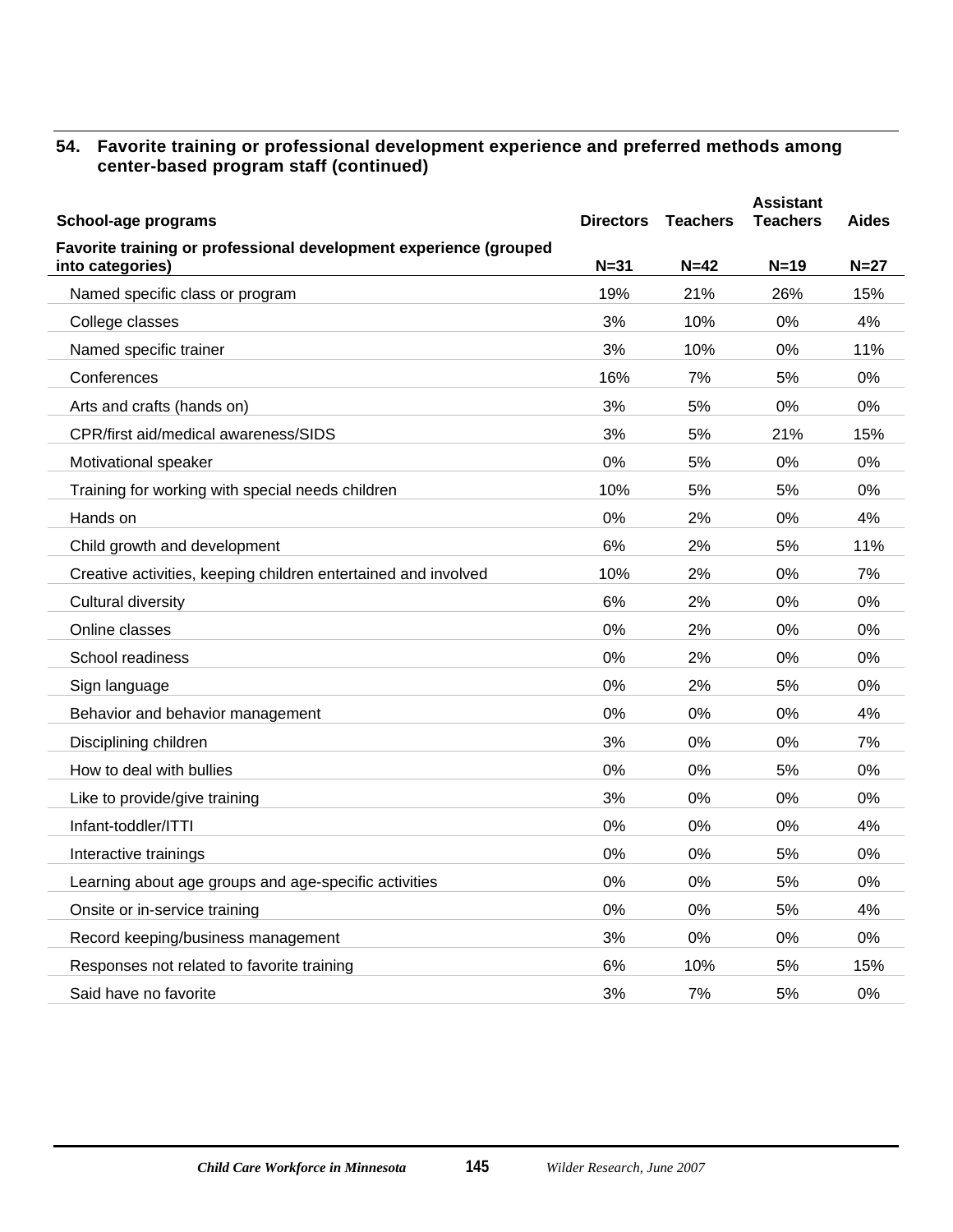| School-age programs                                                  | <b>Directors</b> | <b>Teachers</b> | <b>Assistant</b><br><b>Teachers</b> | <b>Aides</b> |
|----------------------------------------------------------------------|------------------|-----------------|-------------------------------------|--------------|
| Reasons why it was their favorite (grouped into categories, multiple |                  |                 |                                     |              |
| responses allowed)                                                   | $N=28$           | $N=36$          | $N = 18$                            | $N=25$       |
| Learned something to take back to the children/something that can    |                  |                 |                                     |              |
| actually be used                                                     | 21%              | 31%             | 17%                                 | 8%           |
| It was interesting (not boring or repetitive)                        | 7%               | 25%             | 17%                                 | 8%           |
| Information was helpful/informational                                | 32%              | 19%             | 11%                                 | 28%          |
| Instructor was very good                                             | 14%              | 17%             | 11%                                 | 12%          |
| It was hands on learning                                             | 11%              | 11%             | 11%                                 | 4%           |
| Liked the variety of classes and trainings to choose from            | 4%               | 6%              | 6%                                  | 0%           |
| Comment specific to training that was received                       | 11%              | 3%              | 6%                                  | 4%           |
| Gave new ideas                                                       | 4%               | 3%              | 6%                                  | 4%           |
| Could relate the information learned to own children                 | 7%               | 3%              | 0%                                  | 4%           |
| Liked the small class/group interactions                             | 4%               | 3%              | 6%                                  | 0%           |
| Was able to network with other providers                             | 7%               | 3%              | 11%                                 | 0%           |
| Information was very in-depth/detailed                               | 7%               | 3%              | $0\%$                               | 0%           |
| It was fun                                                           | 0%               | 3%              | 0%                                  | 4%           |
| Learned a lot about child development                                | 4%               | 3%              | 0%                                  | 4%           |
| Motivational speaker was inspiring                                   | 4%               | 3%              | 0%                                  | 0%           |
| Helped to find needed resources                                      | 4%               | 0%              | 0%                                  | 0%           |
| Helped to assist children get prepared for school                    | 4%               | 0%              | 0%                                  | 0%           |
| Could relate to the other people involved                            | 0%               | 0%              | 6%                                  | 4%           |
| Learned more about the business end of child care                    | 4%               | 0%              | 0%                                  | 0%           |
| It was cost effective                                                | 4%               | 0%              | 0%                                  | 0%           |
| Kept motivated to continue doing child care                          | 0%               | 0%              | 0%                                  | 4%           |
| Learned about behavior and discipline                                | 0%               | 0%              | 6%                                  | 8%           |
| Felt good about myself                                               | $0\%$            | 0%              | 0%                                  | 4%           |
| Only training they had                                               | 0%               | 0%              | 0%                                  | 4%           |
| Staff was friendly                                                   | 0%               | 0%              | 0%                                  | 4%           |
| Taught how to deal with special needs children                       | 7%               | 0%              | 0%                                  | 4%           |
| What was learned could possibly save lives                           | 0%               | 0%              | 6%                                  | 8%           |
|                                                                      |                  |                 |                                     |              |
| Responses not related to favorite training                           | 7%               | 8%              | 6%                                  | 12%          |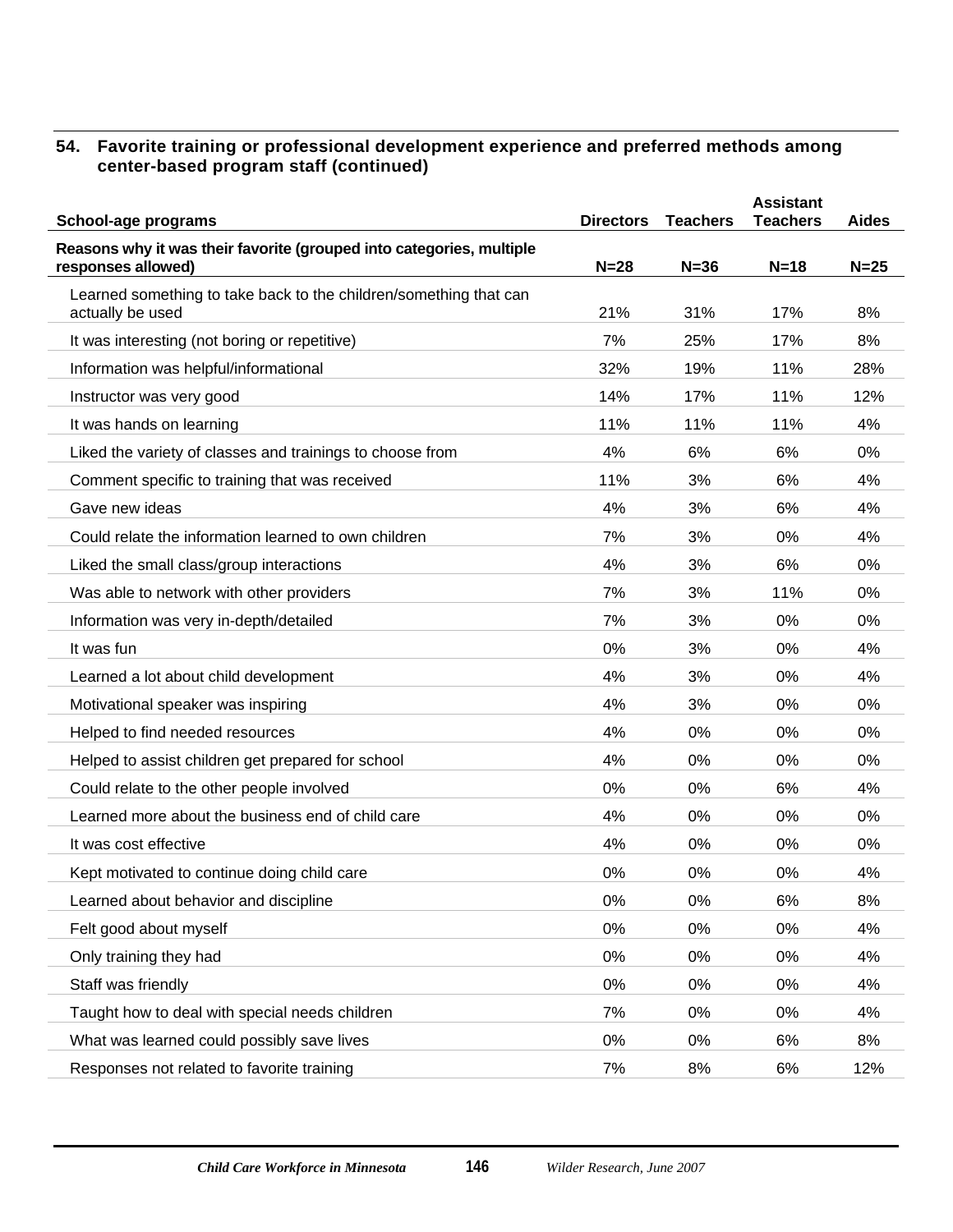# *CCR&R training needs assessment results*

The 2006 training needs assessment conducted and tabulated by four of the six CCR&R regional sites found some common responses about provider training preferences, particularly among licensed family child care providers. However, these results should be interpreted with caution because of the varied methods and response rates of the surveys.

In general, providers prefer trainings on a Monday or Tuesday evening, starting at 6:30 p.m. and lasting for two hours, or on Saturdays, starting at 9:00 a.m. and lasting four to six hours. Any month except December or during the summer is acceptable, but January-April seems to be the most popular months to attend trainings.

Providers most commonly prefer an in-service or a credit hours format much more than college-based credits or CEUs. The most preferred topics are child development and interactions with children, followed by learning environments and curriculum, and communicating with parents.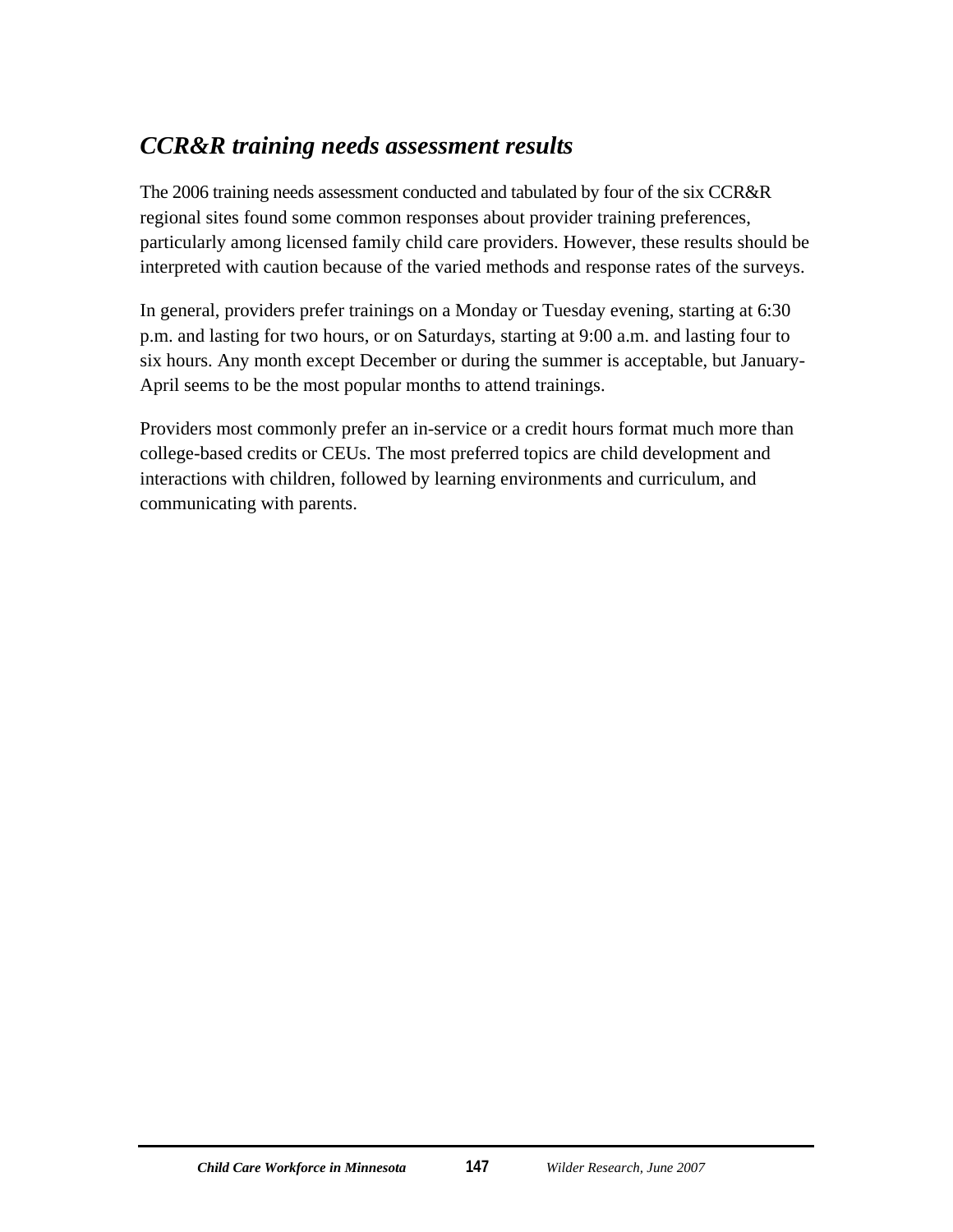# **Conclusions**

Based on survey and focus group discussion results and discussion with the study advisory committee, researchers offer the following recommendations to ensure that the child care professional development delivery system is effective and that opportunities are inclusive of and accessible to all providers.

# **1. Implement an accountability process that ensures delivery of quality training through rigorous evaluation and regular assessments of trainers and the organizations responsible for training.**

Perhaps more than anything, child care teachers and licensed providers want their professional development and training experiences to be worth the time and money. To that end, trainers should be rigorously evaluated or credentialed. In addition, the professional development system should be accountable to regularly assess and review the extent to which the training needs of the child care workforce are being met in each region of the state.

# **2. Implement and maintain a standard method for documenting completion of training hours by core content.**

Even when providers and teachers keep training records, categorizing their training experience by core content area is largely up to them. Ideally, the professional development system would have a registry of approved high-quality trainings categorized by core content and a method for recording completion of trainings by individuals in the child care workforce. Documenting completion of training this way would require individual providers and teachers only to report their participation in trainings not included in the training registry.

# **3. Improve the quality of trainers and training content.**

Trainers must engage training participants in ways that respect their time, culture and intelligence. Trainers must have recent experience working in a child care setting or with children in addition to degrees or other credentials, and they must be able to effectively facilitate the learning of child care providers from a wide variety of backgrounds.

Trainers should provide innovative approaches and strategies for supporting child development, with a much heavier focus on specific skills and techniques for meeting specific needs of children, rather than on broad theoretical overviews. Providers requested a larger number and greater variety of training options on specific topics to ensure that they are able to choose those that are relevant to their particular needs, especially options for different age groups and different child care settings.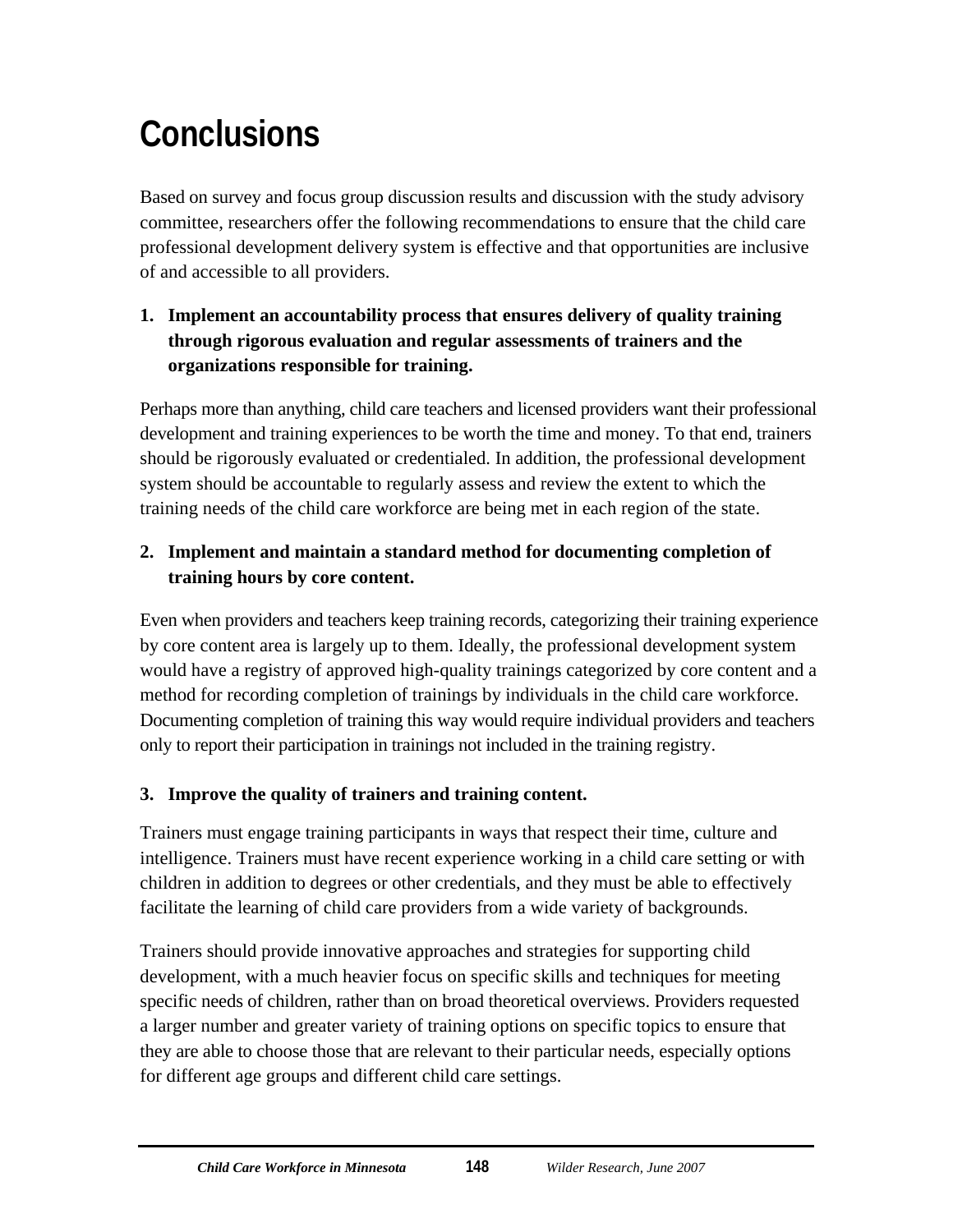Providers and teachers want trainings to deliver new ideas and new approaches, not refresher courses, especially for experienced providers who have taken the same required course multiple times.

Providers and teachers prefer training methods that are interactive and include opportunities to apply and practice what they are learning. They also want to be provided with handouts, examples and/or samples that they can try with the children in their care. They tend to not like trainings that are didactic and that use videos as their main method.

# **4. Improve access to professional development and training opportunities.**

Provide and publicize more local training options. Hold trainings on a regular basis in several regular sites in each district that do not require extensive travel. Offer a variety of dates and times for each training, especially for mandatory trainings and trainings in Hmong, Spanish and Somali languages.

Since nearly all providers have Internet access, support more online training options, especially as a way to increase the amount of training available in remote areas and for very specific topics or interests. However, do not increase online options at the expense of hands-on trainings, which most providers and teachers prefer.

If classes are offered evenings during the work week, start them after 6:30 p.m. to allow enough time to get there, taking into account the usual pick-up times and travel times.

Hmong, Somali and Spanish speakers asked for more trainings and a greater variety of trainings in their own languages. In particular, they and American Indian providers expressed interest in training on behavior management, early literacy and working with parents.

Increase financial assistance to improve access to required first aid and CPR training. Simplify the process and guidelines for training grants and scholarships, and provide support and training on how to prepare the grant application.

Because providers typically cannot be reimbursed for a training until after they have completed it, providers would like a different approach to training registration that does not require payment months in advance, which requires them to carry the cost of training personally until they can be reimbursed.

Finally, the use of relationship-based professional development, which includes on-site mentoring and coaching, should be encouraged, supported and eligible for receiving credit hours. At present, fewer than one in five providers and teachers report using a mentor, coach or consultant in the past two years. This training approach addresses issues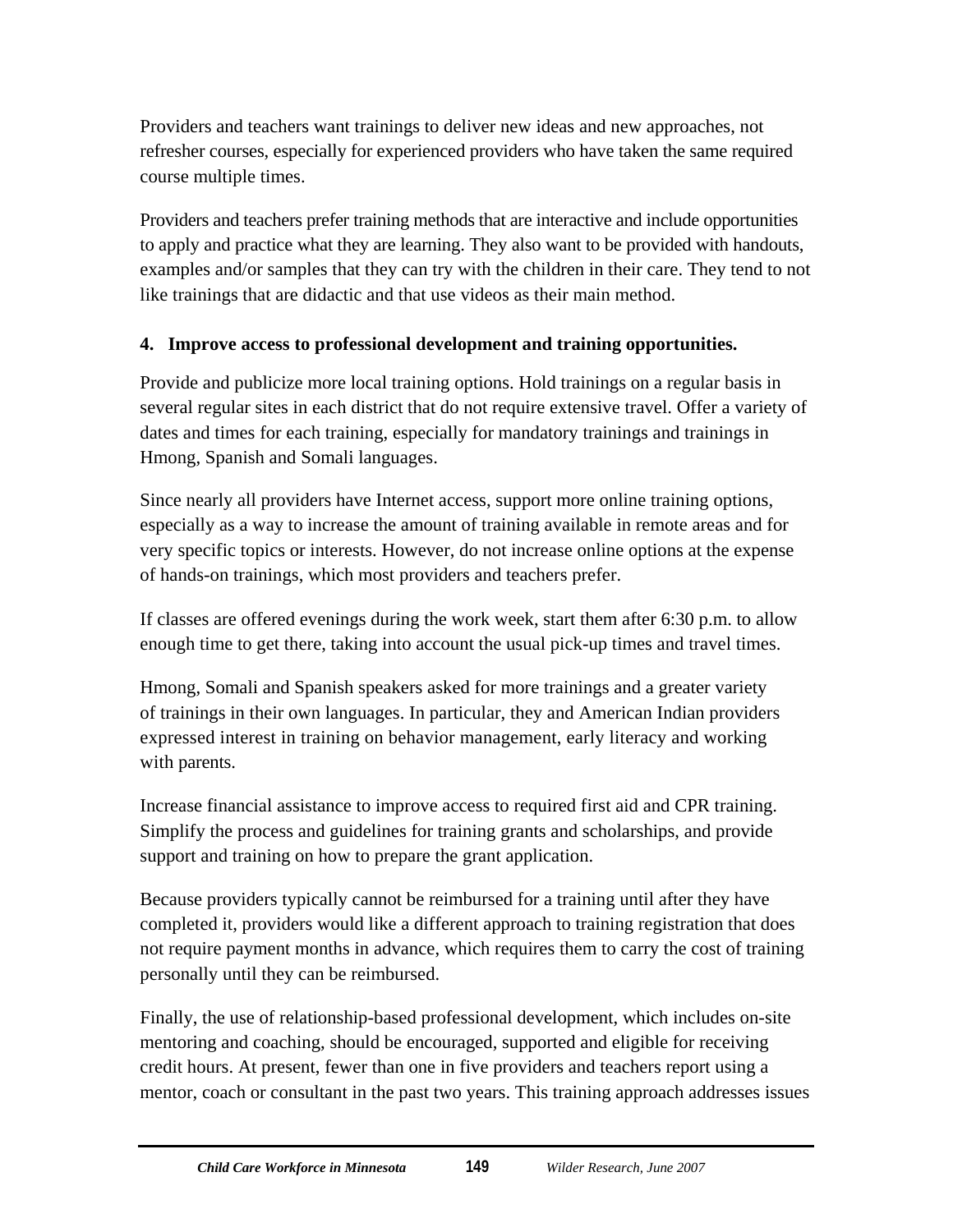of access while delivering training in ways that are attractive to child care providers and teachers (i.e., hands-on and specific to their language, cultural and other needs).

# **5. Improve information about training.**

Provide Hmong, Somali and Spanish-speaking providers training calendars and newsletters in their languages and far enough in advance so they can plan to attend.

Ensure that training advertisements are an accurate representation of what will be offered in the training, including specific information about the training topic and the trainer, as well as the children's age group, type of child care setting and types of activities that will be focused on in the training. When possible, training should be advertised directly to center-based teachers and aides rather than through directors to ensure timely notification.

# **6. Continue and support public and private efforts to enhance the knowledge and skills of the child care workforce.**

While Minnesota has a highly experienced child care workforce, with providers and teachers averaging 10 or more years in the field, the educational achievement levels are not as high. For example, about a third of child care center teachers and 10 percent of licensed family child care providers have child care-related bachelor's degrees or higher.

One way to increase these educational levels is by supporting T.E.A.C.H. (Teacher Education And Compensation Helps), a scholarship program that helps child care providers earn a college degree in early childhood education or child development. The scholarship pays for a large portion of college tuition and books and also provides assistance with transportation and costs for substitutes. Successful scholarship recipients also qualify for a pay raise or bonus upon completion of their scholarship contract.

In addition to encouraging the child care workforce to attain college degrees, efforts should be supported to inform providers and teachers about all the core competencies and to obtain training in all core content areas. The basics of health, safety and nutrition; child growth and development; and effective learning environments for young children are fairly well covered. More attention should be paid to encouraging providers to seek training in child assessments and lesson planning for individual developmental needs and trainings that involve working with families and communities.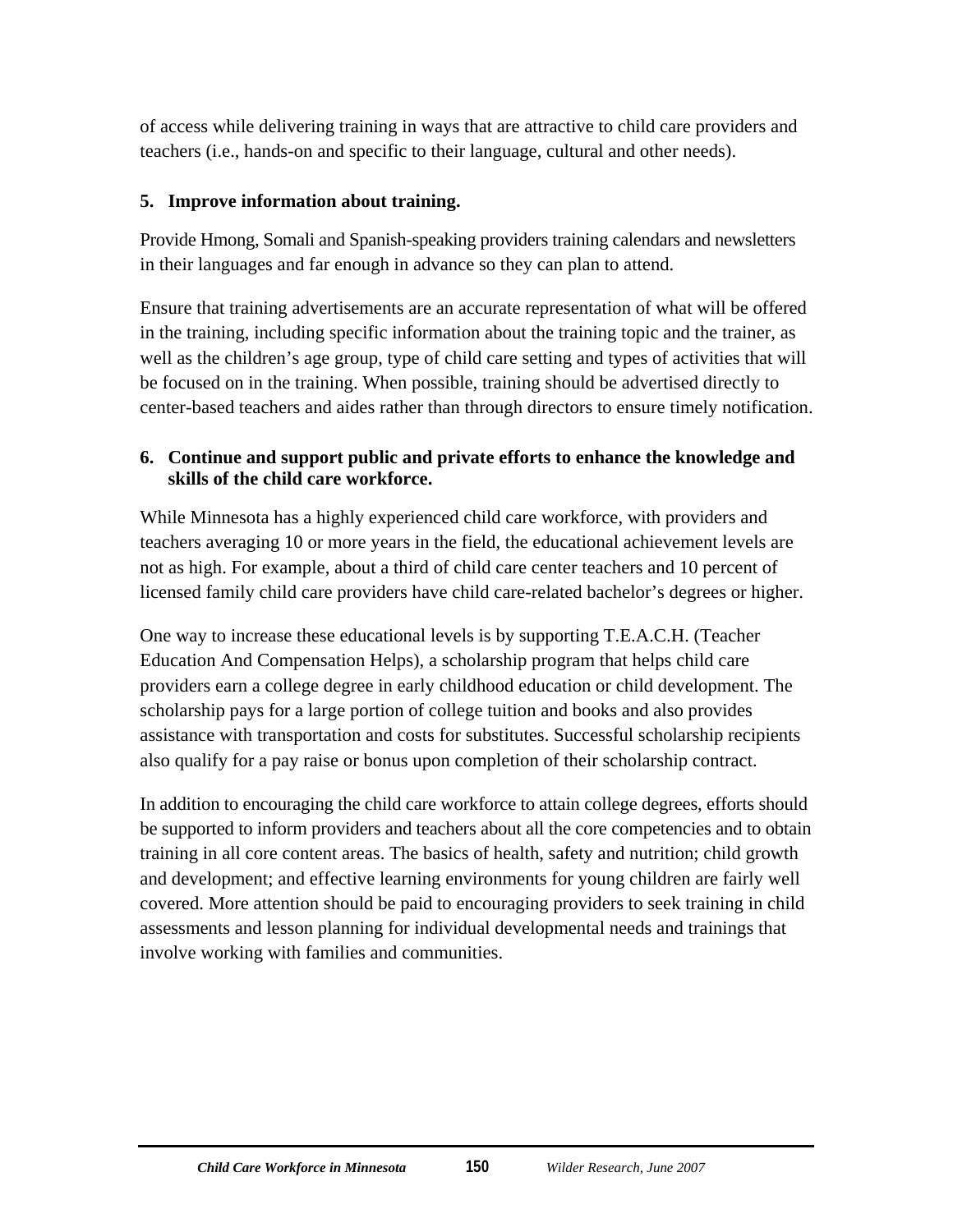# **7. Support public and private efforts to increase the diversity of the child care workforce.**

The child care workforce has seen some small gains with respect to diversity in the past six or seven years. This study found that assistant teachers and aides in center-based programs are more diverse than teachers and directors with respect to race, ethnicity and language, particularly Spanish, and have shown the only apparent increases in diversity since 2000.

Encourage and support licensed family child care providers and center-based assistant teachers and aides from various cultural communities to attain more education, training and teaching responsibility, while at the same time supporting the development of culture-specific, center-based programs.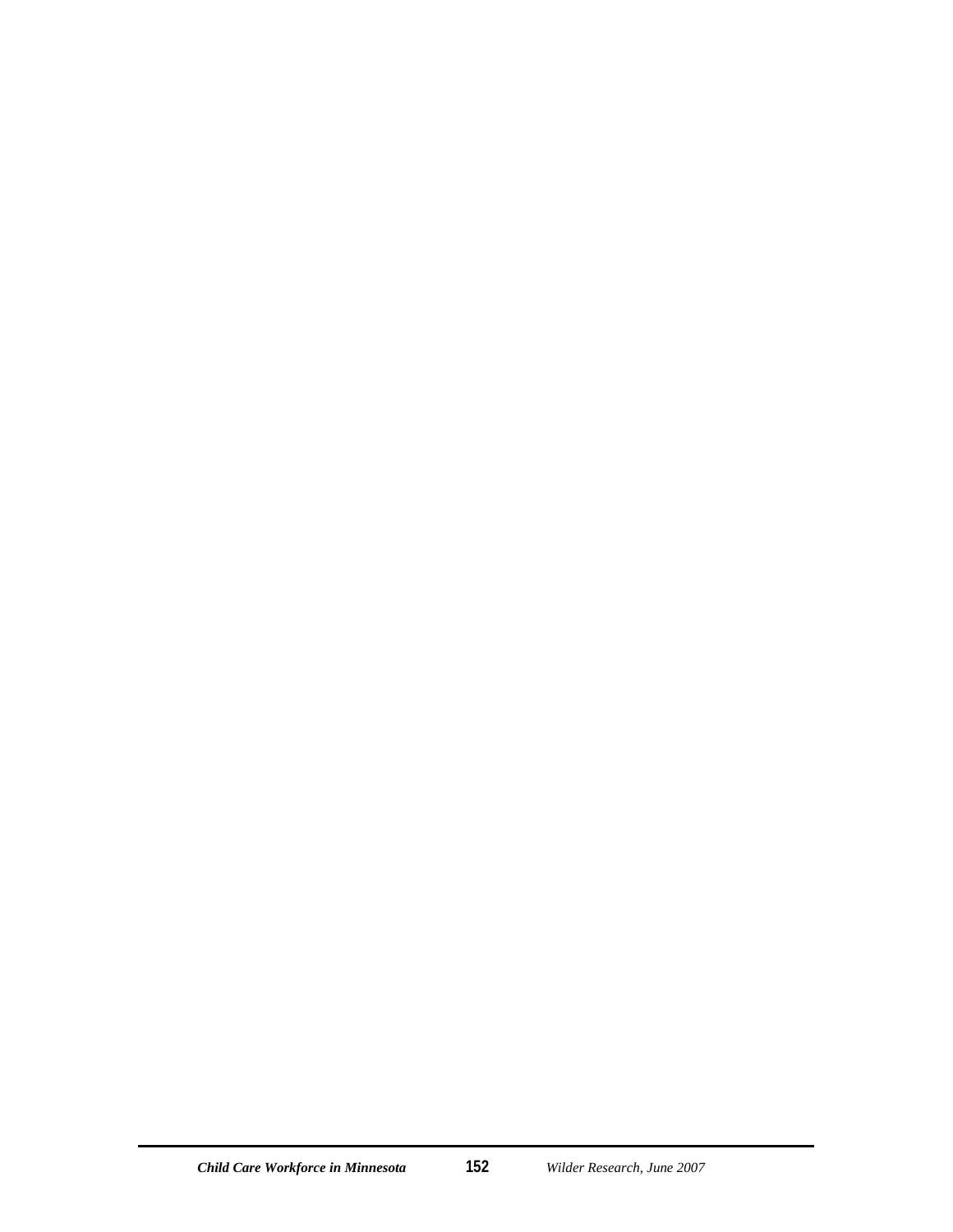# **Appendices**

*Calculating size of child care workforce* 

*Details of core content training for licensed family child care providers and center-based teachers* 

*Family Child Care Licensure Definitions*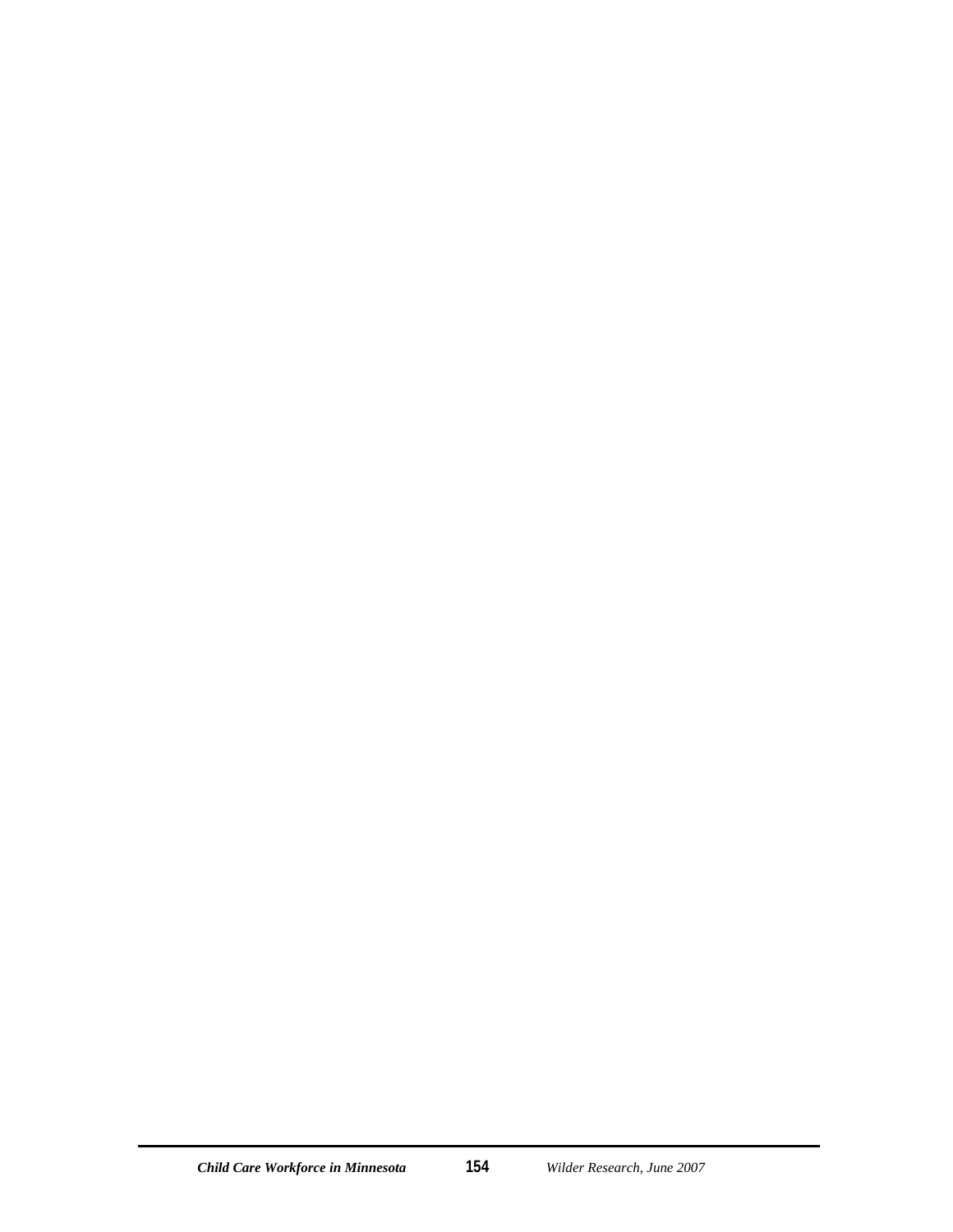# *Calculating size of child care workforce*

# Calculating size of licensed family child care workforce

- Number of licensed family child care providers: 10,491
- 8 percent had one partner who also provides care: 839
- 1 percent had two partners who also provide care: 210
- <sup>1</sup> percent had three or more partners who also provide care: 315
- <sup>1</sup> 13 percent had one paid assistant: 1364
- 4 percent had two paid assistants: 839
- 2 percent had three or more paid assistants: 629
- Total licensed family child care workforce: 14,687
- Average number of providers: 1.4

# Calculating size of center-based child care workforce

|            | <b>Assistant</b> |                 |                 |       |              |  |  |  |
|------------|------------------|-----------------|-----------------|-------|--------------|--|--|--|
|            | <b>Directors</b> | <b>Teachers</b> | <b>Teachers</b> | Aides | <b>Total</b> |  |  |  |
| Centers    | 1,060            | 5.484           | 2.178           | 3.125 | 11,847       |  |  |  |
| Preschools | 519              | 1,460           | 465             | 611   | 3,055        |  |  |  |
| School-age | 471              | 2.208           | 2.357           | 1.854 | 6,890        |  |  |  |
| Total      | 2,050            | 9,152           | 5,000           | 5,590 | 21,792       |  |  |  |

Average number of staff type (number of current staff divided by number of completed surveys) multiplied by total number of programs

# **Centers**

Directors: 216/169 x 829 = 1060 Teachers: 1118/169 x 829 = 5484 Assistant teachers: 444/169 x 829 = 2178 Aides: 637/169 x 829 = 3125 Average number of staff: 14.29

#### Preschools

Directors: 96/96 x 519 = 519 Teachers: 270/96 x 519 = 1460 Assistant teachers: 86/96 x 519 = 465 Aides: 113/96 x 519 = 611 Average number of staff: 5.89

#### School-age

Directors:  $60/63 \times 495 = 471$ Teachers: 281/63 x 495 = 2208 Assistant teachers: 300/63 x 495 = 2357 Aides: 236/63 x 495 = 1854 Average number of staff: 13.92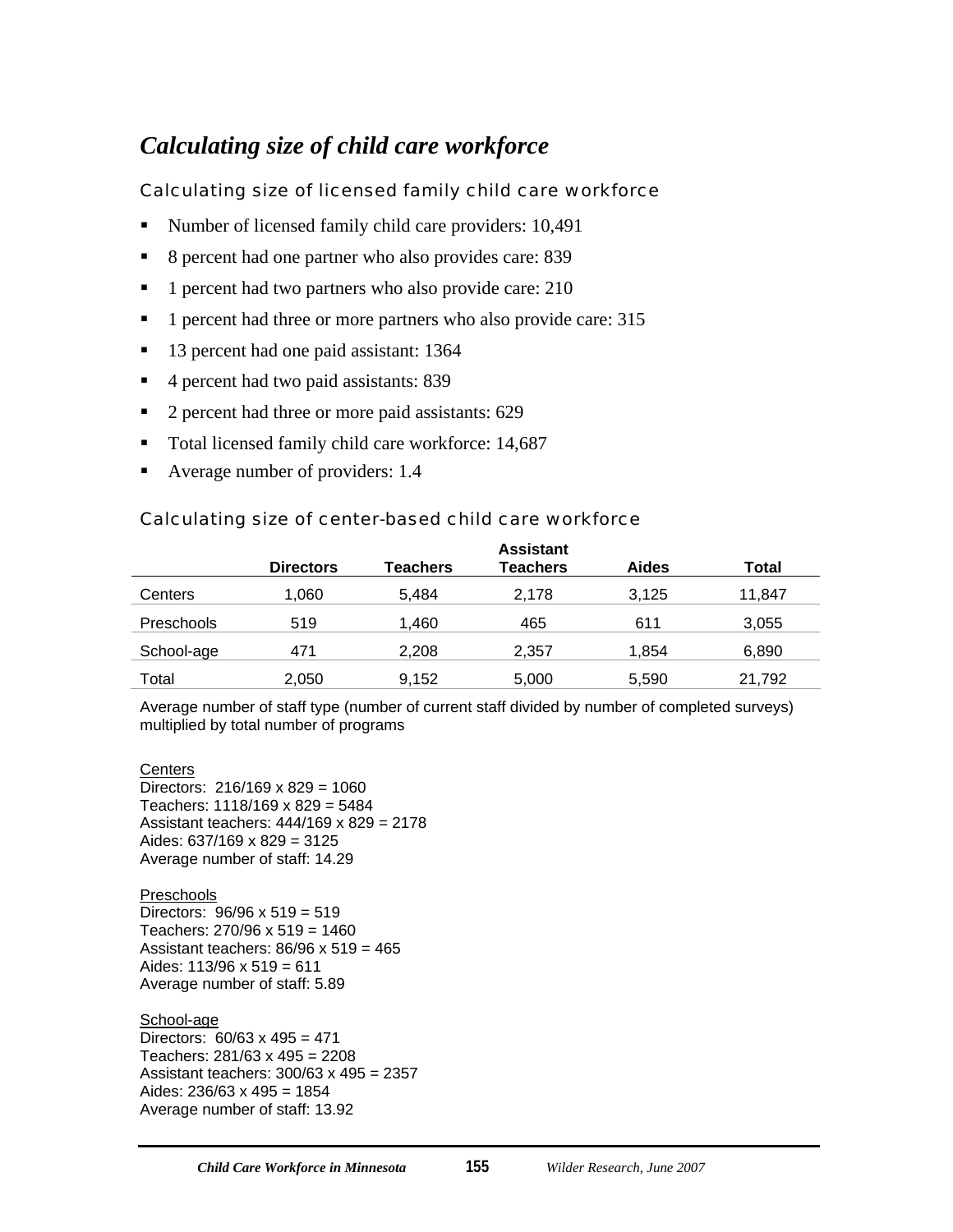# *Details of core content training for licensed family child care providers and center-based teachers*

# **A1. Child growth and development training: licensed family child care providers**

**Received training in…** 

**Child growth and development – training on how children gain language and develop physically, cognitively, emotionally and socially** 

| <b>Number of sessions attended</b>                                                                                           | $N = 292$ |
|------------------------------------------------------------------------------------------------------------------------------|-----------|
| 0                                                                                                                            | 27%       |
| 1                                                                                                                            | 22%       |
| $\overline{2}$                                                                                                               | 20%       |
| $3-8$                                                                                                                        | 26%       |
| $9 - 14$                                                                                                                     | 3%        |
| 15 or more                                                                                                                   | 2%        |
| Mean number of sessions (including respondents who indicated no sessions)                                                    | 2.6       |
| Mean number of sessions (respondents indicating one or more sessions)                                                        | 3.5       |
| Total hours trained in this area                                                                                             | $N = 293$ |
| $\mathbf 0$                                                                                                                  | 27%       |
| 1                                                                                                                            | 2%        |
| $\overline{2}$                                                                                                               | 19%       |
| $3-5$                                                                                                                        | 19%       |
| $6 - 9$                                                                                                                      | 15%       |
| 10 or more                                                                                                                   | 18%       |
| Mean number of hours (including respondents who indicated no hours)                                                          | 6.0       |
| Mean number of hours (respondents indicating one or more hours)                                                              | 8.2       |
| Main sources and sponsors of training (respondents reporting one or more<br>training hours only, multiple responses allowed) | $N = 215$ |
| Child Care Resource and Referral agencies                                                                                    | 48%       |
| County                                                                                                                       | 11%       |
| Higher education                                                                                                             | 11%       |
| <b>MLFCCA</b>                                                                                                                | 6%        |
| Providers Choice, Inc.                                                                                                       | 6%        |

*Note: 292 of 354 respondents (83 percent) provided detailed training information. Training sources or sponsors listed include only those reported by 5 percent or more of respondents to this question. Numerous sources of training were identified by less than 5 percent of respondents.*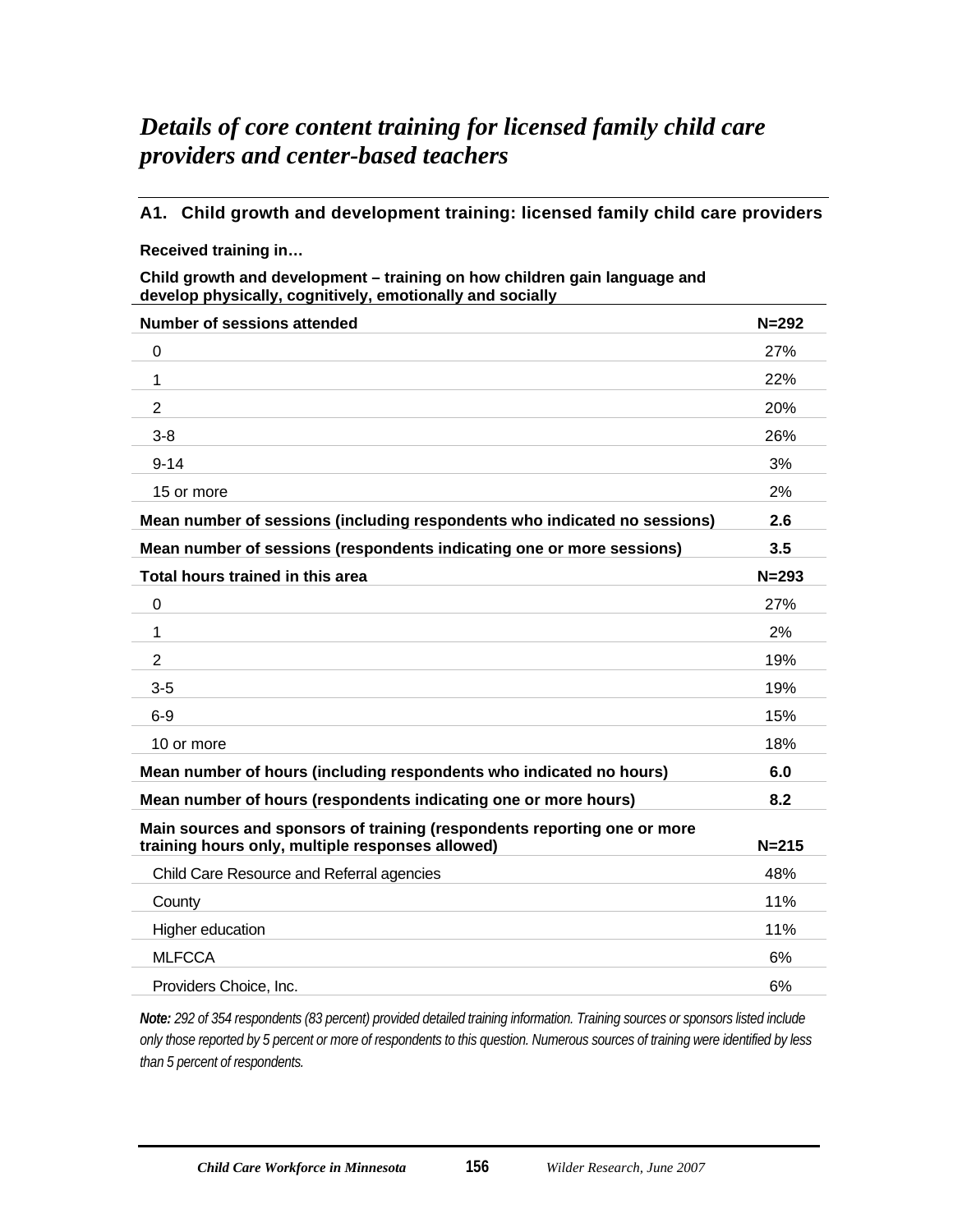# **A2. Learning environment and curriculum training: licensed family child care providers**

**Received training in…** 

#### **Learning environment and curriculum - how to establish an environment that provides learning experiences to meet each child's needs, capabilities and interests**

| <b>Number of sessions attended</b>                                                                                           | $N = 292$ |
|------------------------------------------------------------------------------------------------------------------------------|-----------|
| 0                                                                                                                            | 35%       |
| $\mathbf 1$                                                                                                                  | 27%       |
| $\overline{2}$                                                                                                               | 19%       |
| $3-8$                                                                                                                        | 15%       |
| $9 - 14$                                                                                                                     | 2%        |
| 15 or more                                                                                                                   | 2%        |
| Mean number of sessions (including respondents who indicated no sessions)                                                    | 2.0       |
| Mean number of sessions (respondents indicating one or more sessions)                                                        | 3.1       |
| Total hours trained in this area                                                                                             | $N = 293$ |
| $\mathbf 0$                                                                                                                  | 34%       |
| 1                                                                                                                            | 3%        |
| 2                                                                                                                            | 19%       |
| $3 - 5$                                                                                                                      | 20%       |
| $6-9$                                                                                                                        | 12%       |
| 10 or more                                                                                                                   | 11%       |
| Mean number of hours (including respondents who indicated no hours)                                                          | 5.0       |
| Mean number of hours (respondents indicating one or more hours)                                                              | 7.6       |
| Main sources and sponsors of training (respondents reporting one or more<br>training hours only, multiple responses allowed) | $N = 192$ |
| Child Care Resource and Referral agencies                                                                                    | 45%       |
| County                                                                                                                       | 11%       |
| Higher education                                                                                                             | 9%        |
| Providers Choice, Inc.                                                                                                       | 7%        |
| Provider meeting                                                                                                             | 7%        |
| <b>MLFCCA</b>                                                                                                                | 6%        |

*Note: 292 of 354 respondents (83 percent) provided detailed training information. Training sources or sponsors listed include only those reported by 5 percent or more of respondents to this question. Numerous sources of training were identified by less than 5 percent of respondents.*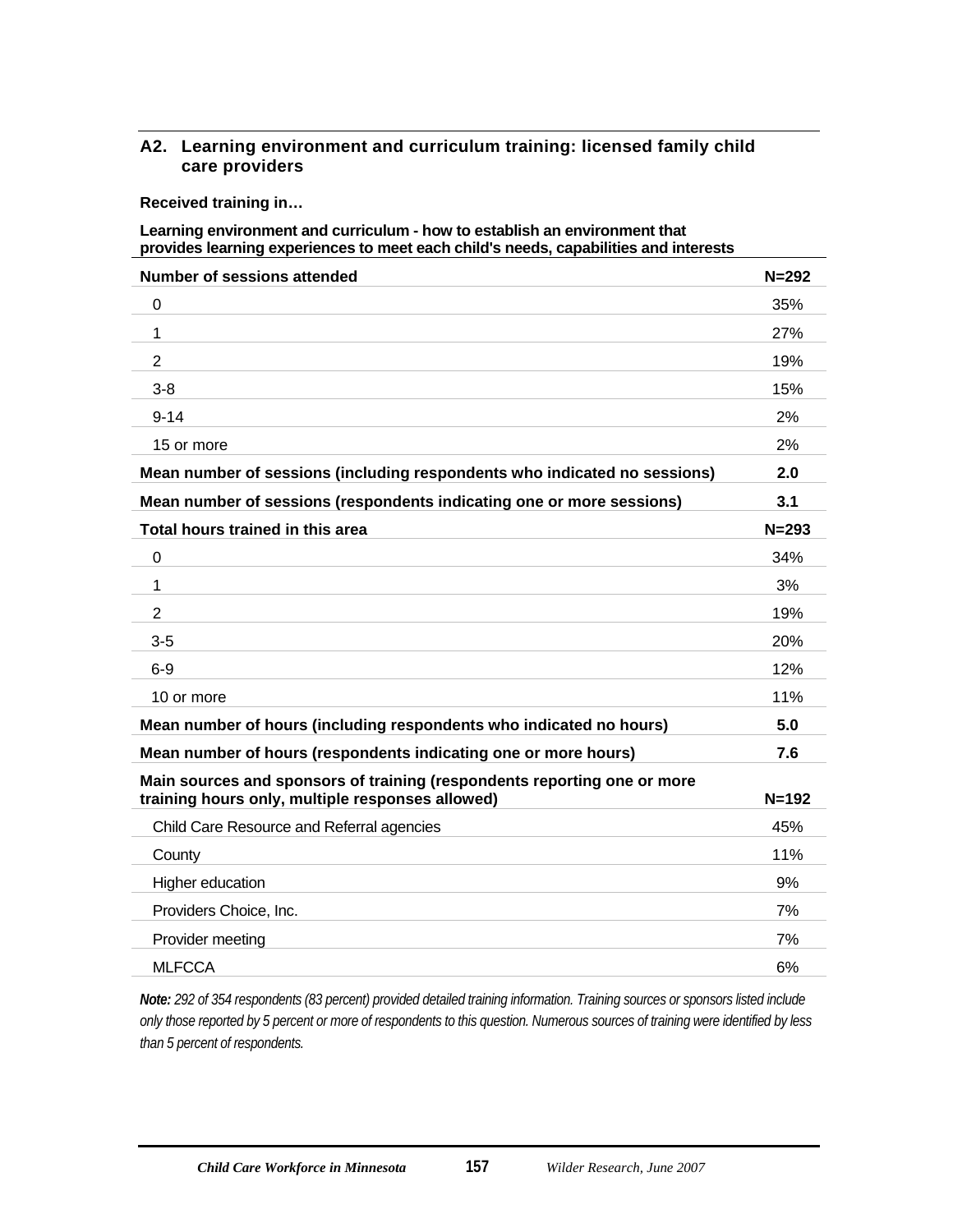# **A3. Assessment and planning for individual needs training: licensed family child care providers**

**Received training in…** 

#### **Assessment and planning for individual needs – how to observe and assess what children know and can do in order to provide curriculum and instruction that addresses their developmental and learning needs**

| <b>Number of sessions attended</b>                                                                                           | $N = 291$ |
|------------------------------------------------------------------------------------------------------------------------------|-----------|
| $\mathbf 0$                                                                                                                  | 65%       |
| 1                                                                                                                            | 16%       |
| $\overline{2}$                                                                                                               | 8%        |
| $3-8$                                                                                                                        | 8%        |
| $9 - 14$                                                                                                                     | 1%        |
| 15 or more                                                                                                                   | 1%        |
| Mean number of sessions (including respondents who indicated no sessions)                                                    | 1.0       |
| Mean number of sessions (respondents indicating one or more sessions)                                                        | 3.0       |
| Total hours trained in this area                                                                                             | $N = 292$ |
| 0                                                                                                                            | 65%       |
| 1                                                                                                                            | 2%        |
| $\overline{2}$                                                                                                               | 10%       |
| $3-5$                                                                                                                        | 11%       |
| $6-9$                                                                                                                        | 7%        |
| 10 or more                                                                                                                   | 5%        |
| Mean number of hours (including respondents who indicated no hours)                                                          | 2.3       |
| Mean number of hours (respondents indicating one or more hours)                                                              | 6.6       |
| Main sources and sponsors of training (respondents reporting one or more<br>training hours only, multiple responses allowed) | $N = 102$ |
|                                                                                                                              | 42%       |
| Child Care Resource and Referral agencies                                                                                    |           |
| County                                                                                                                       | 17%       |
| Higher education                                                                                                             | 10%       |
| <b>MLFCCA</b>                                                                                                                | 6%        |

*Note: 291 of 354 respondents (82 percent) provided detailed training information. Training sources or sponsors listed include only those reported by 5 percent or more of respondents to this question. Numerous sources of training were identified by less than 5 percent of respondents.*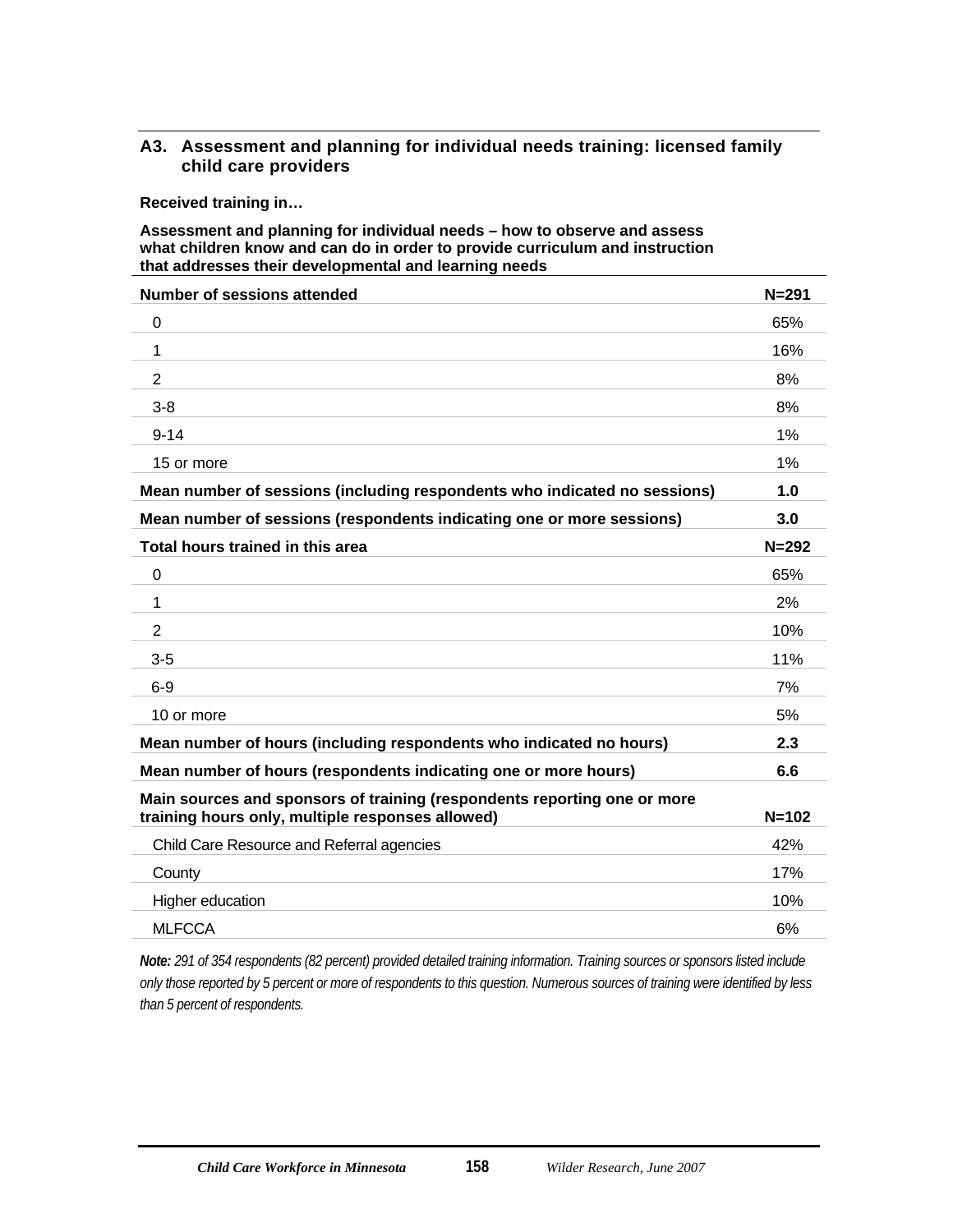# **A4. Interactions with children training: licensed family child care providers**

**Received training in…** 

**Interactions with children – training on how to establish supportive relationships with children and guide them as individuals and as a part of a group** 

| <b>Number of sessions attended</b>                                                                                           | $N = 292$ |
|------------------------------------------------------------------------------------------------------------------------------|-----------|
| $\mathbf 0$                                                                                                                  | 45%       |
| 1                                                                                                                            | 28%       |
| 2                                                                                                                            | 14%       |
| $3-8$                                                                                                                        | 10%       |
| $9 - 14$                                                                                                                     | 1%        |
| 15 or more                                                                                                                   | 1%        |
| Mean number of sessions (including respondents who indicated no sessions)                                                    | 1.3       |
| Mean number of sessions (respondents indicating one or more sessions)                                                        | 2.3       |
| Total hours trained in this area                                                                                             | $N = 293$ |
| $\Omega$                                                                                                                     | 45%       |
| 1                                                                                                                            | 4%        |
| $\overline{2}$                                                                                                               | 22%       |
| $3-5$                                                                                                                        | 14%       |
| $6-9$                                                                                                                        | 9%        |
| 10 or more                                                                                                                   | 5%        |
| Mean number of hours (including respondents who indicated no hours)                                                          | 2.7       |
| Mean number of hours (respondents indicating one or more hours)                                                              | 4.9       |
| Main sources and sponsors of training (respondents reporting one or more<br>training hours only, multiple responses allowed) | $N = 161$ |
| Child Care Resource and Referral agencies                                                                                    | 47%       |
| County                                                                                                                       | 10%       |
| Providers Choice, Inc.                                                                                                       | 9%        |
| Higher education                                                                                                             | 9%        |
|                                                                                                                              |           |

*Note: 292 of 354 respondents (83 percent) provided detailed training information. Training sources or sponsors listed include only those reported by 5 percent or more of respondents to this question. Numerous sources of training were identified by less than 5 percent of respondents.*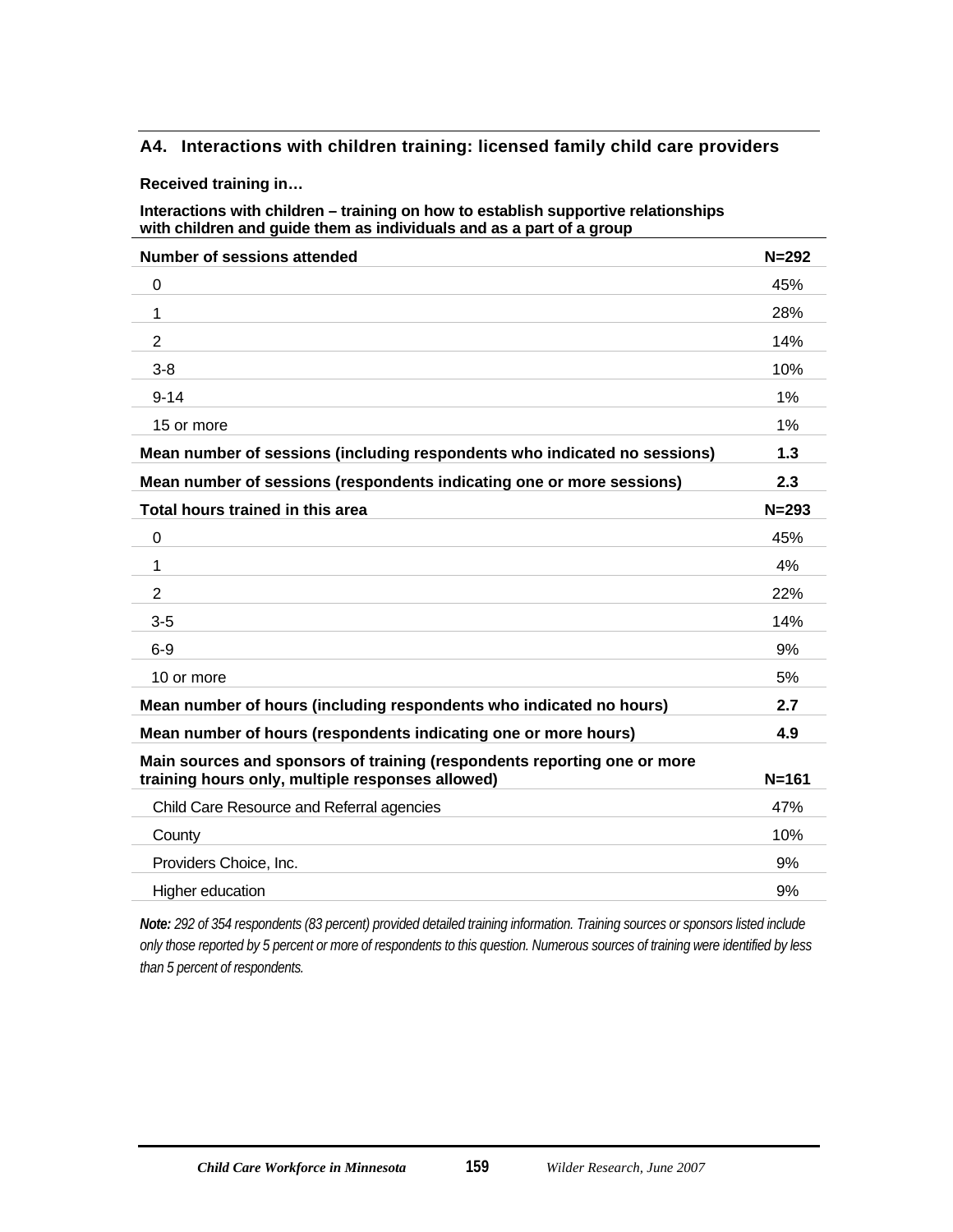# **A5. Families and communities training: licensed family child care providers**

**Received training in…** 

**Families and communities – training on how to work collaboratively with families and organizations to meet children's needs, and to encourage the community's involvement with early childhood education and care** 

| <b>Number of sessions attended</b>                                                                                           | $N = 293$ |
|------------------------------------------------------------------------------------------------------------------------------|-----------|
| 0                                                                                                                            | 70%       |
| 1                                                                                                                            | 15%       |
| $\overline{2}$                                                                                                               | 8%        |
| $3-8$                                                                                                                        | 5%        |
| $9 - 14$                                                                                                                     | $1\%$     |
| 15 or more                                                                                                                   | 1%        |
| Mean number of sessions (including respondents who indicated no sessions)                                                    | 0.8       |
| Mean number of sessions (respondents indicating one or more sessions)                                                        | 2.8       |
| Total hours trained in this area                                                                                             | $N = 293$ |
| $\mathbf 0$                                                                                                                  | 70%       |
| 1                                                                                                                            | 2%        |
| 2                                                                                                                            | 11%       |
| $3-5$                                                                                                                        | 9%        |
| $6-9$                                                                                                                        | 4%        |
| 10 or more                                                                                                                   | 3%        |
| Mean number of hours (including respondents who indicated no hours)                                                          | 1.9       |
| Mean number of hours (respondents indicating one or more hours)                                                              | 6.3       |
| Main sources and sponsors of training (respondents reporting one or more<br>training hours only, multiple responses allowed) | $N=87$    |
| Child Care Resource and Referral agencies                                                                                    | 34%       |
| County                                                                                                                       | 13%       |
| Higher education                                                                                                             | 6%        |
| Provider meeting                                                                                                             | 6%        |
| <b>ECFE</b>                                                                                                                  | 5%        |
| <b>MLFCCA</b>                                                                                                                | 5%        |
| Providers Choice, Inc.                                                                                                       | 5%        |

*Note: 293 of 354 respondents (83 percent) provided detailed training information. Training sources or sponsors listed include only those reported by 5 percent or more of respondents to this question. Numerous sources of training were identified by less than 5 percent of respondents.*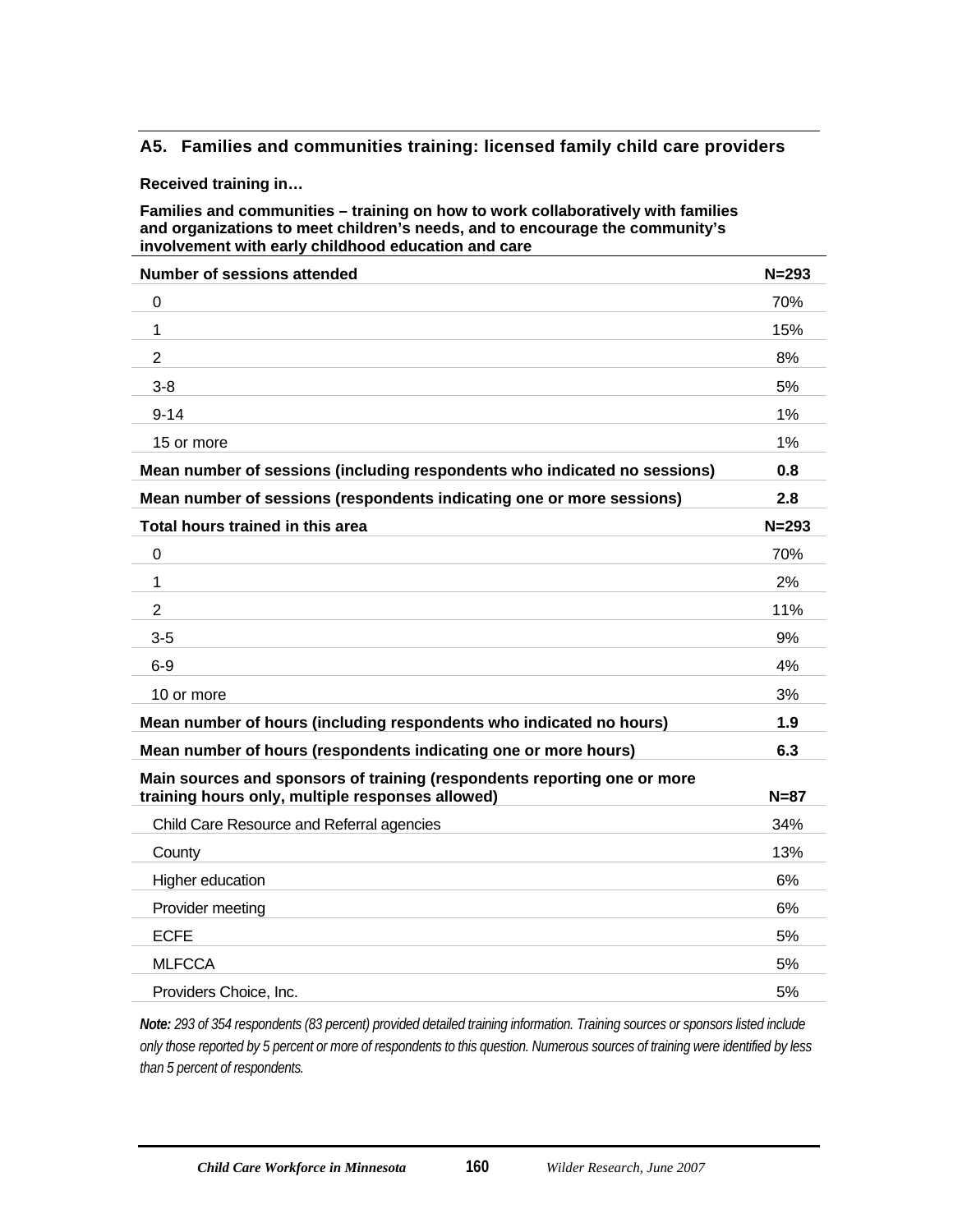### **A6. Health, safety and nutrition training: licensed family child care providers**

**Received training in…** 

**Health, safety and nutrition – training on how to establish and maintain an environment that ensures children's health, safety and nourishment** 

| <b>Number of sessions attended</b>                                                                                           | $N = 293$ |
|------------------------------------------------------------------------------------------------------------------------------|-----------|
| $\Omega$                                                                                                                     | 2%        |
| 1                                                                                                                            | 10%       |
| 2                                                                                                                            | 23%       |
| $3 - 8$                                                                                                                      | 60%       |
| $9 - 14$                                                                                                                     | 5%        |
| 15 or more                                                                                                                   | $< 1\%$   |
| Mean number of sessions (including respondents who indicated no sessions)                                                    | 4.1       |
| Mean number of sessions (respondents indicating one or more sessions)                                                        | 4.2       |
| Total hours trained in this area                                                                                             | $N = 293$ |
| $\mathbf 0$                                                                                                                  | 2%        |
| 1                                                                                                                            | 1%        |
| $\overline{2}$                                                                                                               | 11%       |
| $3-5$                                                                                                                        | 17%       |
| $6-9$                                                                                                                        | 23%       |
| 10 or more                                                                                                                   | 45%       |
| Mean number of hours (including respondents who indicated no hours)                                                          | 9.6       |
| Mean number of hours (respondents indicating one or more hours)                                                              | 9.8       |
| Main sources and sponsors of training (respondents reporting one or more<br>training hours only, multiple responses allowed) | $N = 287$ |
| Child Care Resource and Referral agencies                                                                                    | 38%       |
|                                                                                                                              |           |
| Providers Choice, Inc.                                                                                                       | 34%       |
| <b>Red Cross</b>                                                                                                             | 28%       |
| County                                                                                                                       | 18%       |
| Fire and police/hospital/public safety                                                                                       | 13%       |
| Public health                                                                                                                | 8%        |
| Nutrition or food programs                                                                                                   | 7%        |
| Provider meeting                                                                                                             | 6%        |
| Higher education                                                                                                             | 5%        |

*Note: 293 of 354 respondents (83 percent) provided detailed training information. Training sources or sponsors listed include only those reported by 5 percent or more of respondents to this question. Numerous sources of training were identified by less than 5 percent of respondents.*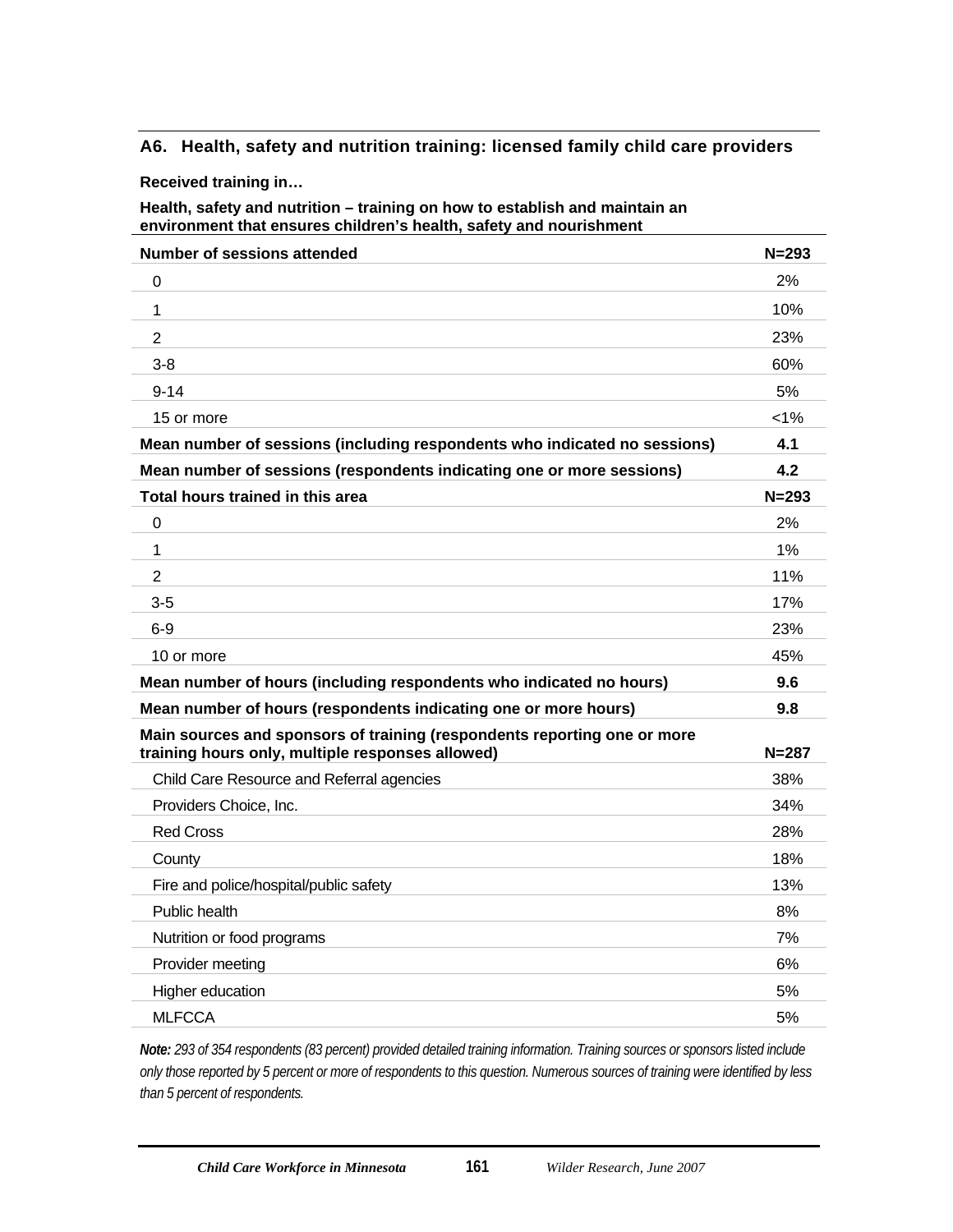# **A7. Program planning and evaluation training: licensed family child care providers**

**Received training in…** 

#### **Program planning and evaluation – how to establish, implement, evaluate and enhance operation of an early childhood education and care program**

| <b>Number of sessions attended</b>                                                                                           | $N = 292$ |
|------------------------------------------------------------------------------------------------------------------------------|-----------|
| 0                                                                                                                            | 76%       |
| 1                                                                                                                            | 15%       |
| $\overline{2}$                                                                                                               | 3%        |
| $3 - 8$                                                                                                                      | 4%        |
| $9 - 14$                                                                                                                     | $< 1\%$   |
| 15 or more                                                                                                                   | 1%        |
| Mean number of sessions (including respondents who indicated no sessions)                                                    | 0.6       |
| Mean number of sessions (respondents indicating one or more sessions)                                                        | 2.6       |
| Total hours trained in this area                                                                                             | $N = 293$ |
| 0                                                                                                                            | 75%       |
| 1                                                                                                                            | 4%        |
| $\overline{2}$                                                                                                               | 9%        |
| $3-5$                                                                                                                        | 5%        |
| $6-9$                                                                                                                        | 3%        |
| 10 or more                                                                                                                   | 3%        |
| Mean number of hours (including respondents who indicated no hours)                                                          | 1.6       |
| Mean number of hours (respondents indicating one or more hours)                                                              | 6.3       |
| Main sources and sponsors of training (respondents reporting one or more<br>training hours only, multiple responses allowed) | $N=72$    |
| Child Care Resource and Referral agencies                                                                                    | 46%       |
| County                                                                                                                       | 14%       |
| Higher education                                                                                                             | 11%       |
| <b>MLFCCA</b>                                                                                                                | 6%        |

*Note: 292 of 354 respondents (83 percent) provided detailed training information. Training sources or sponsors listed include only those reported by 5 percent or more of respondents to this question. Numerous sources of training were identified by less than 5 percent of respondents.*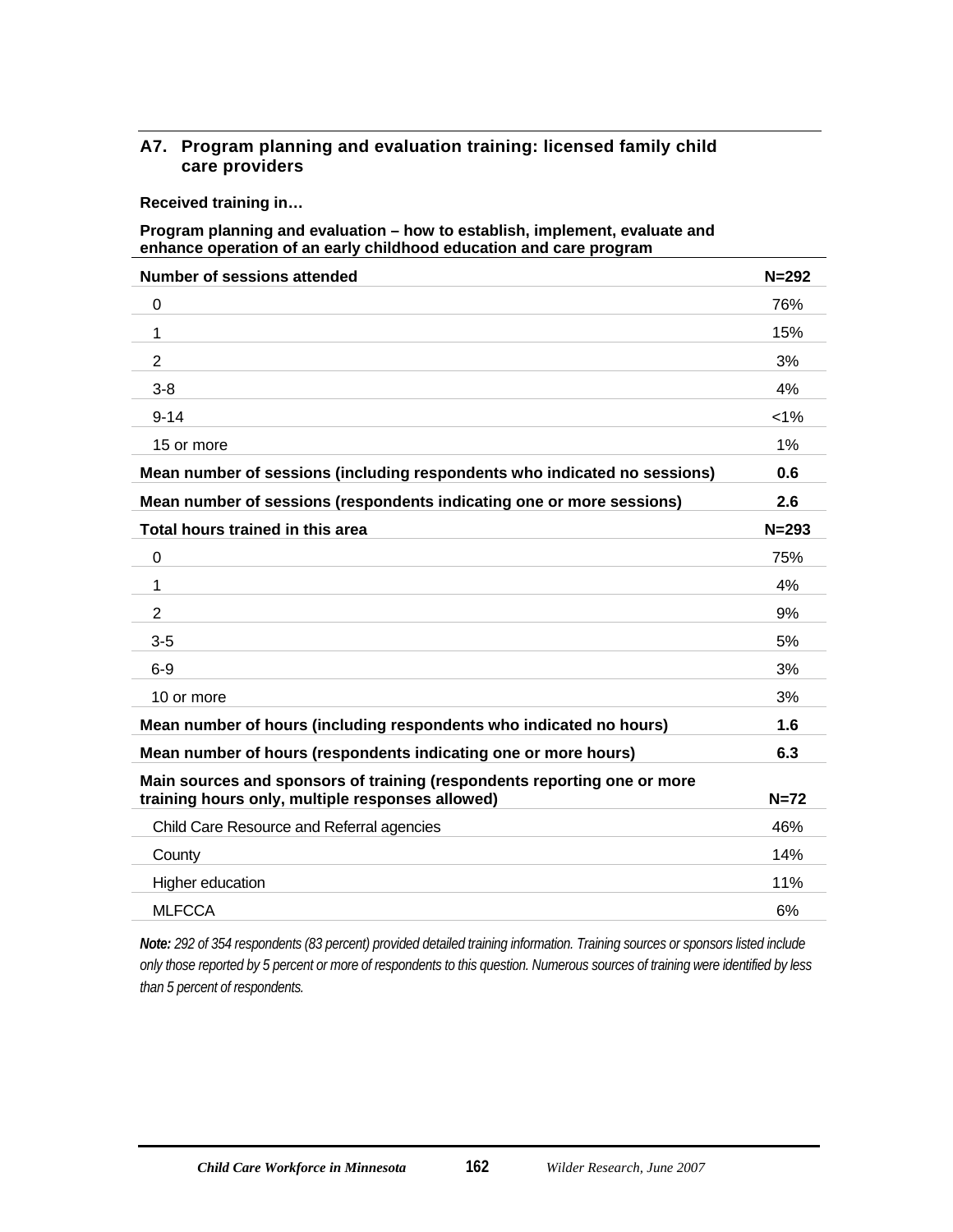# **A8. Professional development and leadership training: licensed family child care providers**

**Received training in…** 

#### **Professional development and leadership – training on how to serve children and families in a professional manner, and participate in the community as a representative of early childhood education and care**

| <b>Number of sessions attended</b>                                                                                           | $N = 293$ |
|------------------------------------------------------------------------------------------------------------------------------|-----------|
| 0                                                                                                                            | 75%       |
| 1                                                                                                                            | 12%       |
| 2                                                                                                                            | 6%        |
| $3-8$                                                                                                                        | 4%        |
| $9 - 14$                                                                                                                     | 2%        |
| 15 or more                                                                                                                   | 1%        |
| Mean number of sessions (including respondents who indicated no sessions)                                                    | 0.8       |
| Mean number of sessions (respondents indicating one or more sessions)                                                        | 3.2       |
| Total hours trained in this area                                                                                             | $N = 293$ |
| $\mathbf 0$                                                                                                                  | 75%       |
| 1                                                                                                                            | 2%        |
| 2                                                                                                                            | 10%       |
| $3-5$                                                                                                                        | 5%        |
| $6-9$                                                                                                                        | 3%        |
| 10 or more                                                                                                                   | 5%        |
| Mean number of hours (including respondents who indicated no hours)                                                          | 2.0       |
| Mean number of hours (respondents indicating one or more hours)                                                              | 8.1       |
| Main sources and sponsors of training (respondents reporting one or more<br>training hours only, multiple responses allowed) | $N=74$    |
| Child Care Resource and Referral agencies                                                                                    | 38%       |
| County                                                                                                                       | 15%       |
| Higher education                                                                                                             | 9%        |
| <b>MLFCCA</b>                                                                                                                | 8%        |
| Providers Choice, Inc.                                                                                                       | 7%        |
| Provider meeting                                                                                                             | 5%        |

*Note: 293 of 354 respondents (83 percent) provided detailed training information. Training sources or sponsors listed include only those reported by 5 percent or more of respondents to this question. Numerous sources of training were identified by less than 5 percent of respondents.*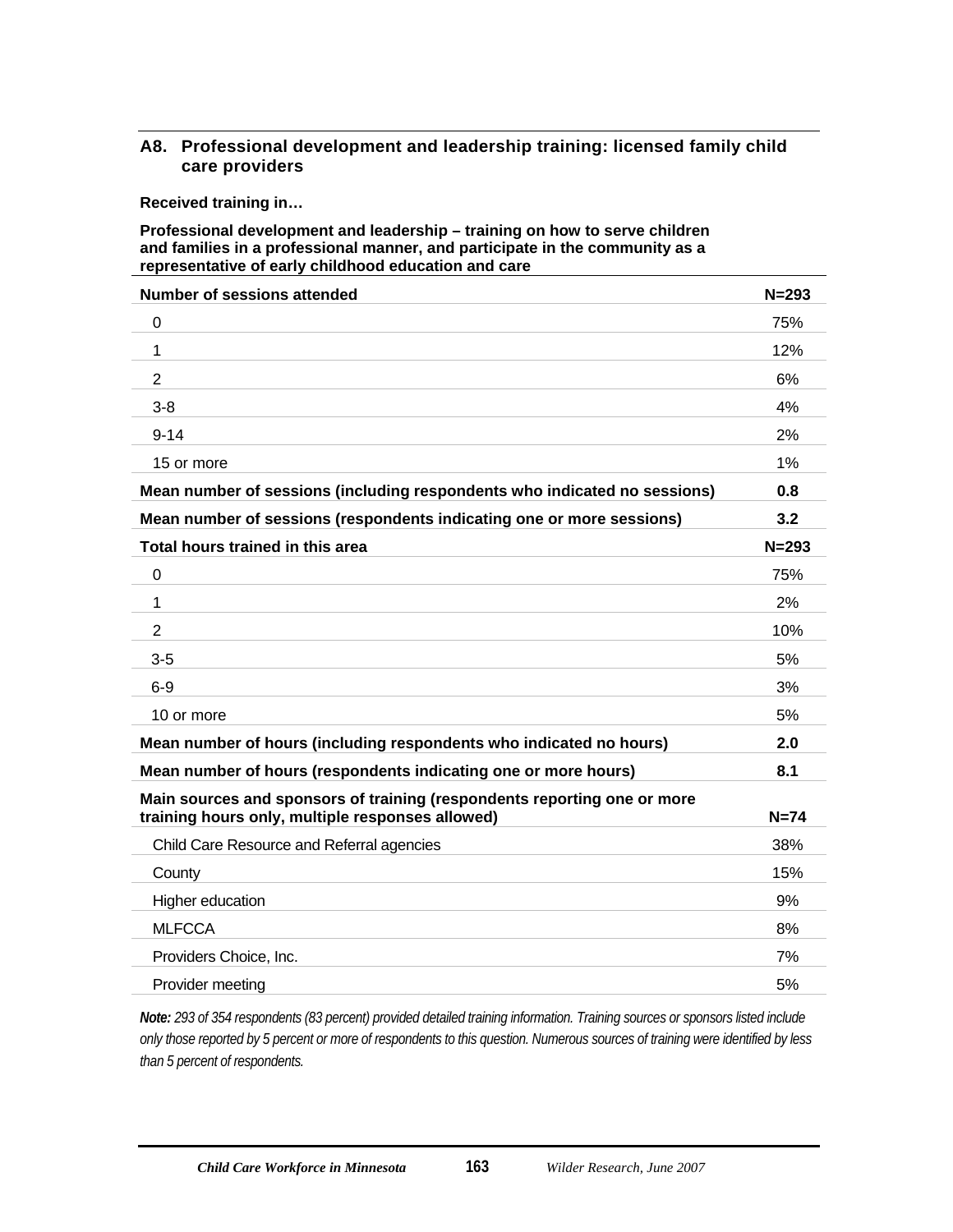# **A9. Business planning and recordkeeping training: licensed family child care providers**

**Received training in…** 

#### **Business planning and recordkeeping – training on how to establish an on-going system for running and planning a child care business**

| <b>Number of sessions attended</b>                                                                                           | $N = 293$ |
|------------------------------------------------------------------------------------------------------------------------------|-----------|
| $\mathbf 0$                                                                                                                  | 57%       |
| 1                                                                                                                            | 27%       |
| $\overline{2}$                                                                                                               | 9%        |
| $3 - 8$                                                                                                                      | 6%        |
| $9 - 14$                                                                                                                     | 1%        |
| 15 or more                                                                                                                   | 0%        |
| Mean number of sessions (including respondents who indicated no sessions)                                                    | 0.9       |
| Mean number of sessions (respondents indicating one or more sessions)                                                        | 2.0       |
| Total hours trained in this area                                                                                             | $N = 293$ |
| $\mathbf 0$                                                                                                                  | 57%       |
| 1                                                                                                                            | 4%        |
| $\overline{2}$                                                                                                               | 19%       |
| $3-5$                                                                                                                        | 9%        |
| $6-9$                                                                                                                        | 6%        |
| 10 or more                                                                                                                   | 4%        |
| Mean number of hours (including respondents who indicated no hours)                                                          | 1.9       |
| Mean number of hours (respondents indicating one or more hours)                                                              | 4.5       |
| Main sources and sponsors of training (respondents reporting one or more<br>training hours only, multiple responses allowed) | $N = 126$ |
| Child Care Resource and Referral agencies                                                                                    | 39%       |
| County                                                                                                                       | 19%       |
| Providers Choice, Inc.                                                                                                       | 9%        |
| Provider meeting                                                                                                             | 8%        |
| Accounting/bookkeeping                                                                                                       | 6%        |

*Note: 293 of 354 respondents (83 percent) provided detailed training information. Training sources or sponsors listed include only those reported by 5 percent or more of respondents to this question. Numerous sources of training were identified by less than 5 percent of respondents.*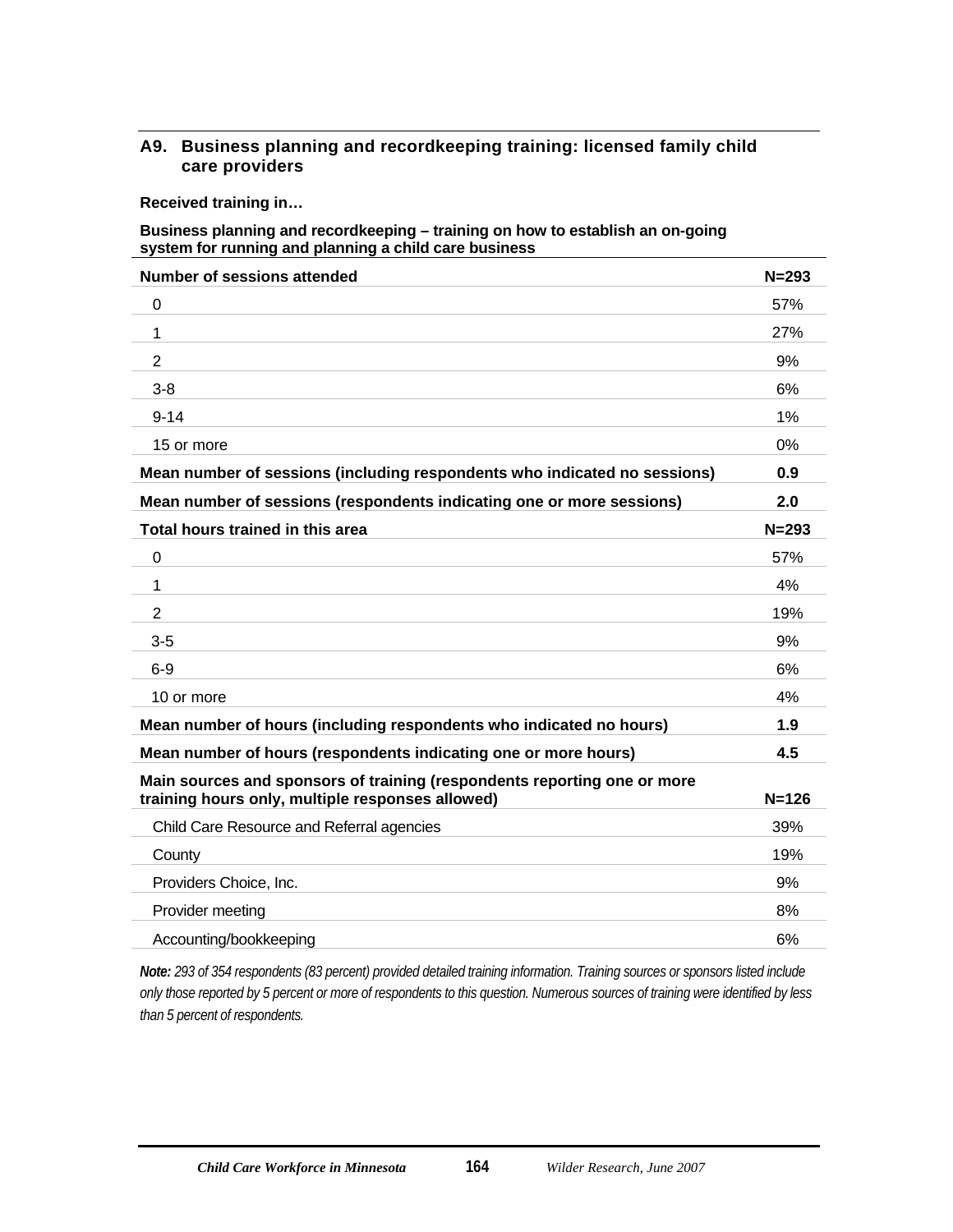| <b>Number of sessions</b>                          |                               |                                  |                                   | <b>Hours of training</b>                   |                |                               |                                 |                                          |                                            |                |
|----------------------------------------------------|-------------------------------|----------------------------------|-----------------------------------|--------------------------------------------|----------------|-------------------------------|---------------------------------|------------------------------------------|--------------------------------------------|----------------|
| <b>Core content</b><br>training area               | <b>Mean</b><br>(all<br>cases) | <b>Median</b><br>(all)<br>cases) | Mean (one<br>or more<br>sessions) | <b>Median (one</b><br>or more<br>sessions) | <b>Maximum</b> | <b>Mean</b><br>(all<br>cases) | <b>Median</b><br>(all<br>cases) | <b>Mean</b><br>(one or<br>more<br>hours) | <b>Median</b><br>(one or<br>more<br>hours) | <b>Maximum</b> |
| Child growth and<br>development                    | $(n=209)$<br>3.1              | $\overline{c}$                   | $(n=158)$<br>4.1                  | $\overline{2}$                             | 32             | $(n=225)$<br>10.1             | 6                               | $(n=174)$<br>13.0                        | 8                                          | 80             |
| Learning<br>environment and<br>curriculum          | $(n=211)$<br>2.5              | 1                                | $(n=156)$<br>3.4                  | $\overline{2}$                             | 32             | $(n=227)$<br>8.5              | 4                               | $(n=172)$<br>11.2                        | 7.5                                        | 100            |
| Assessment and<br>planning for<br>individual needs | $(n=215)$<br>1.8              | 1                                | $(n=122)$<br>3.2                  | $\overline{2}$                             | 32             | $(n=225)$<br>5.6              | $\overline{2}$                  | $(n=132)$<br>9.6                         | 5                                          | 80             |
| Interactions with<br>children                      | $(n=215)$<br>2.1              | 1                                | $(n=131)$<br>3.5                  | $\overline{2}$                             | 32             | $(n=226)$<br>6.2              | $\overline{c}$                  | $(n=142)$<br>9.9                         | 5                                          | 80             |
| Families and<br>communities                        | $(n=221)$<br>1.4              | 1                                | $(n=116)$<br>2.7                  | $\overline{2}$                             | 20             | $(n=230)$<br>5.0              | 1.75                            | $(n=125)$<br>9.1                         | 4.5                                        | 80             |
| Health, safety<br>and nutrition                    | $(n=210)$<br>3.3              | $\overline{2}$                   | $(n=169)$<br>4.1                  | $\overline{2}$                             | 40             | $(n=222)$<br>8.9              | 4                               | $(n=181)$<br>11.0                        | 6                                          | 80             |
| Program<br>planning and<br>evaluation              | $(n=226)$<br>1.5              | 0                                | $(n=91)$<br>3.7                   | $\overline{2}$                             | 80             | $(n=233)$<br>4.0              | 0                               | $(n=98)$<br>9.4                          | $\overline{4}$                             | 80             |
| Professional<br>development<br>and leadership      | $(n=224)$<br>1.5              | 1                                | $(n=115)$<br>2.9                  | $\overline{2}$                             | 13             | $(n=231)$<br>6.0              | 1                               | $(n=122)$<br>11.4                        | 6                                          | 80             |
| <b>Business</b><br>planning and<br>record-keeping  | $(n=240)$<br>0.3              | 0                                | $(n=26)$<br>2.7                   | $\overline{2}$                             | 6              | $(n=242)$<br>1.6              | 0                               | $(n=28)$<br>13.6                         | 4                                          | 160            |

# **A10. Core content training completed: center teachers**

*Note: Ns vary by core content area due to missing responses. Ns for medians are equivalent to sample sizes shown for corresponding means.*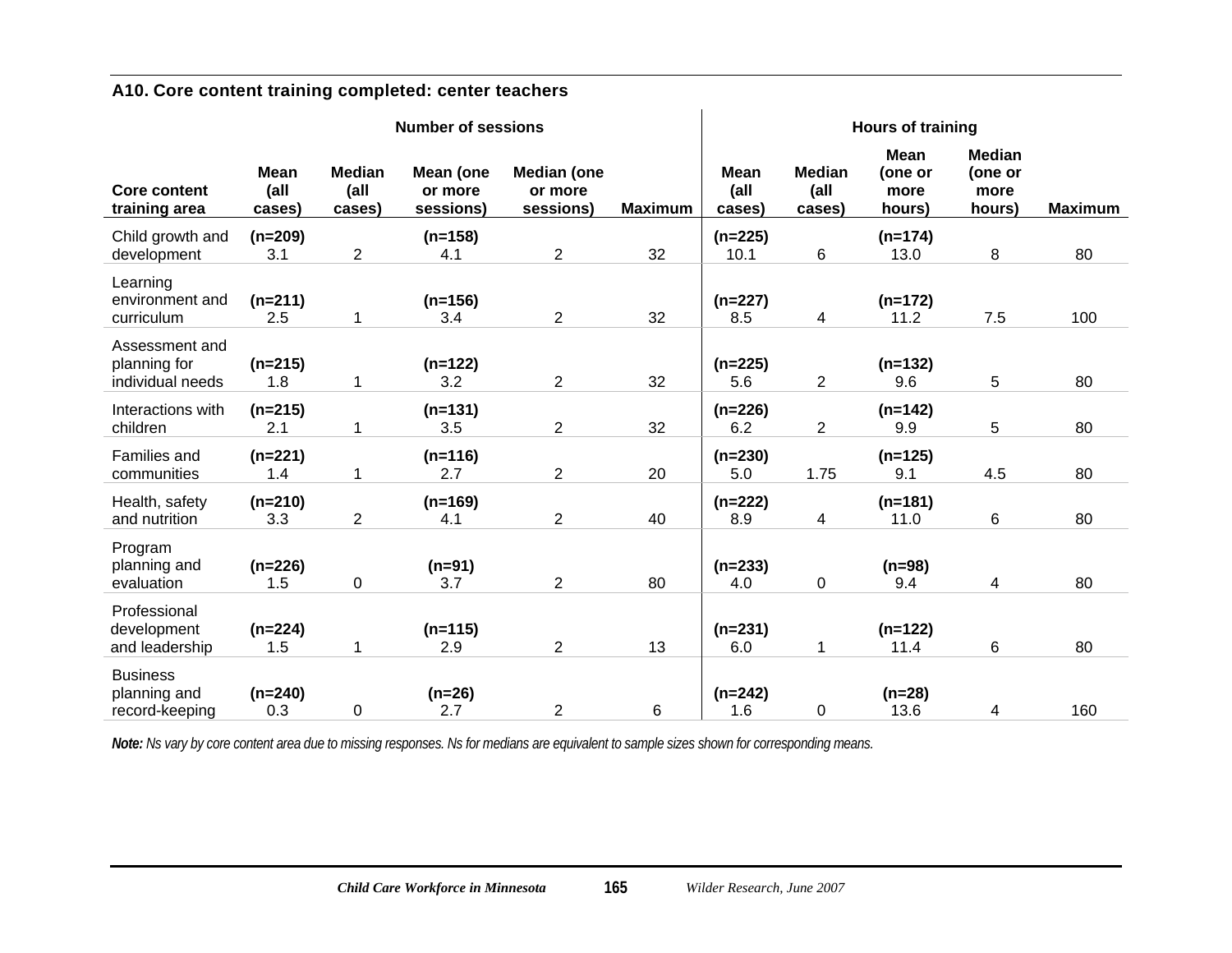# **A11. Child growth and development training: center teachers**

**Received training in…** 

#### **Child growth and development – training on how children gain language and develop physically, cognitively, emotionally and socially**

| <b>Number of sessions attended</b>                                                                                           | $N = 209$  |
|------------------------------------------------------------------------------------------------------------------------------|------------|
| 0                                                                                                                            | 24%        |
| 1                                                                                                                            | <b>20%</b> |
| 2                                                                                                                            | 19%        |
| $3 - 8$                                                                                                                      | 28%        |
| $9 - 14$                                                                                                                     | 7%         |
| 15 or more                                                                                                                   | 2%         |
| Mean number of sessions (including respondents who indicated no sessions)                                                    | 3.1        |
| Mean number of sessions (respondents indicating one or more sessions)                                                        | 4.1        |
| Total hours trained in this area                                                                                             | $N = 225$  |
| 0                                                                                                                            | 23%        |
| 1                                                                                                                            | 3%         |
| 2                                                                                                                            | 11%        |
| $3 - 5$                                                                                                                      | 13%        |
| $6-9$                                                                                                                        | 17%        |
| 10 or more                                                                                                                   | 33%        |
| Mean number of hours (including respondents who indicate no hours)                                                           | 10.1       |
| Mean number of hours (respondents indicating one or more hours)                                                              | 13.0       |
| Main sources and sponsors of training (respondents reporting one or more<br>training hours only, multiple responses allowed) | $N = 217$  |
| Child Care Resource and Referral agencies                                                                                    | 21%        |
| Higher education (MnSCU, tribal or community colleges)                                                                       | 17%        |
| Caregiver's center or program (in-service led by director, staff, outside trainer)                                           | 16%        |
| <b>SEEDS literacy training</b>                                                                                               | 8%         |
| Individual (self-study, including Internet)                                                                                  | 7%         |
| <b>MnAEYC</b>                                                                                                                | 6%         |
| Conference/workshop                                                                                                          | 6%         |

*Note: 209 of 352 respondents (59 percent) provided detailed training information. Training sources or sponsors listed include only those reported by 5 percent or more of respondents to this question. Numerous sources of training were identified by less than 5 percent of respondents.*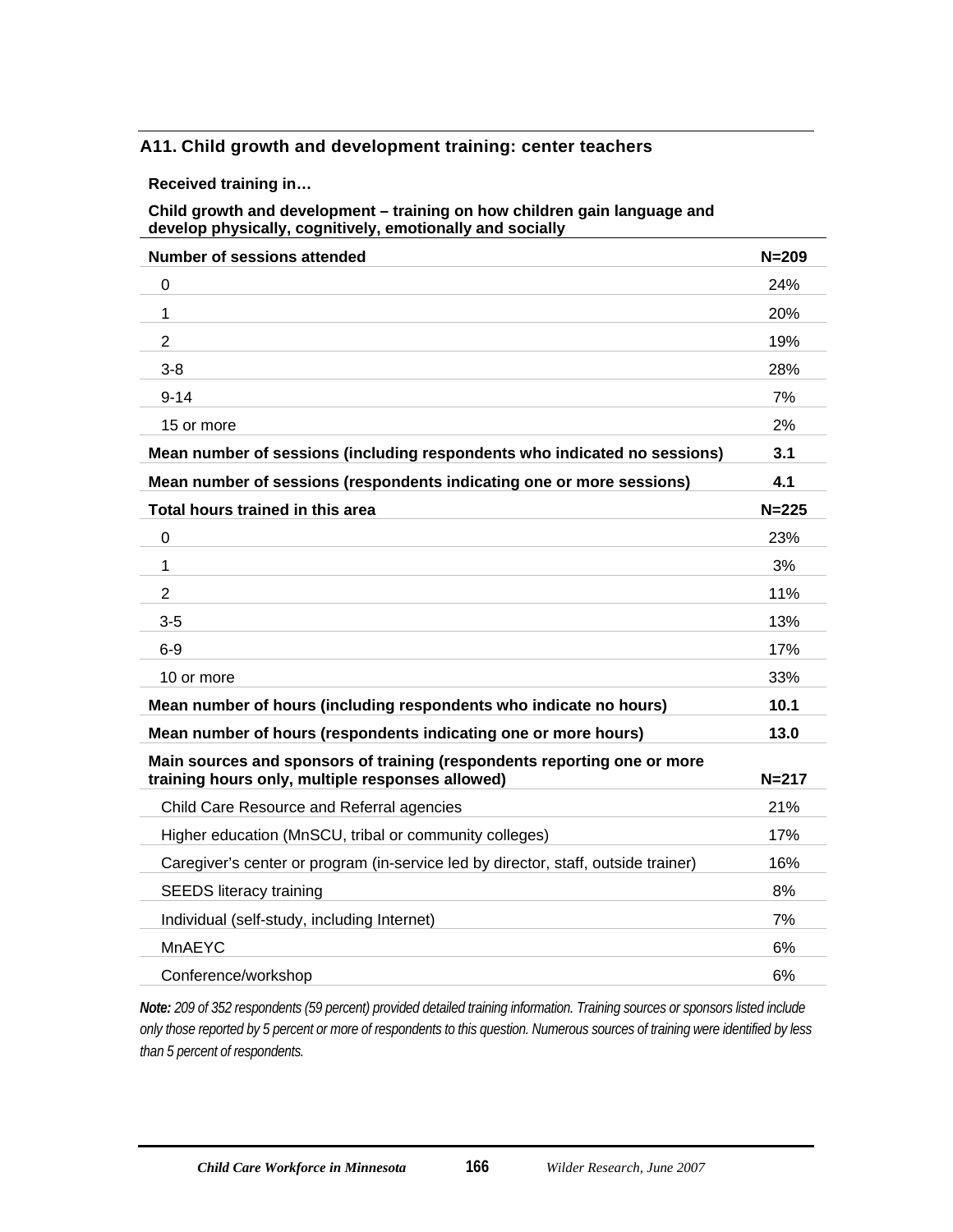# **A12. Learning environment and curriculum training: center teachers**

**Received training in…** 

**Learning environment and curriculum - how to establish an environment that provides learning experiences to meet each child's needs, capabilities and interests** 

| <b>Number of sessions attended</b>                                                                                           | $N = 211$ |
|------------------------------------------------------------------------------------------------------------------------------|-----------|
| 0                                                                                                                            | 26%       |
| 1                                                                                                                            | 25%       |
| 2                                                                                                                            | 18%       |
| $3-8$                                                                                                                        | 24%       |
| $9 - 14$                                                                                                                     | 6%        |
| 15 or more                                                                                                                   | 1%        |
| Mean number of sessions (including respondents who indicated no sessions)                                                    | 2.5       |
| Mean number of sessions (respondents indicating one or more sessions)                                                        | 3.4       |
| Total hours trained in this area                                                                                             | $N = 227$ |
| 0                                                                                                                            | 24%       |
| 1                                                                                                                            | 3%        |
| 2                                                                                                                            | 11%       |
| $3-5$                                                                                                                        | 18%       |
| $6-9$                                                                                                                        | 16%       |
| 10 or more                                                                                                                   | 28%       |
| Mean number of hours (including respondents who indicated no hours)                                                          | 8.5       |
| Mean number of hours (respondents indicating one or more hours)                                                              | 11.2      |
| Main sources and sponsors of training (respondents reporting one or more<br>training hours only, multiple responses allowed) | $N = 206$ |
| Child Care Resource and Referral agencies                                                                                    | 21%       |
| Caregiver's center or program (in-service led by director, staff, outside trainer)                                           | 17%       |
| Higher education (MnSCU, tribal or community colleges)                                                                       | 16%       |
| Individual (self-study, including Internet)                                                                                  | 7%        |
| Conference/workshop                                                                                                          | 6%        |
| <b>SEEDS literacy training</b>                                                                                               | 6%        |
| <b>MnAEYC</b>                                                                                                                | 5%        |

*Note: 211 of 352 respondents (60 percent) provided detailed training information. Training sources or sponsors listed include only those reported by 5 percent or more of respondents to this question. Numerous sources of training were identified by less than 5 percent of respondents.*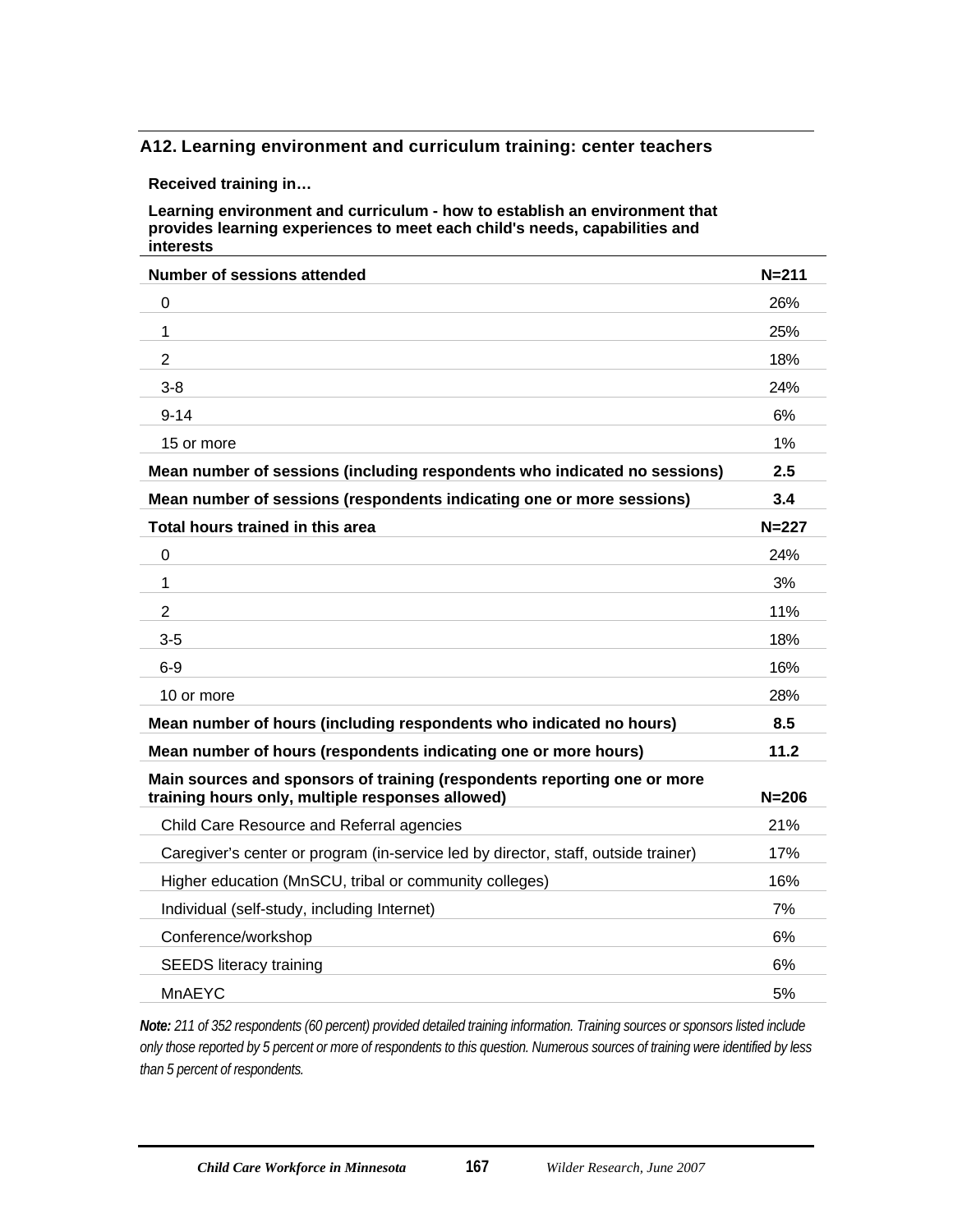## **A13. Assessment and planning for individual needs training: center teachers**

**Received training in…** 

**Assessment and planning for individual needs – how to observe and assess what children know and can do in order to provide curriculum and instruction that addresses their developmental and learning needs** 

| <b>Number of sessions attended</b>                                                                                           | $N = 215$ |
|------------------------------------------------------------------------------------------------------------------------------|-----------|
| 0                                                                                                                            | 43%       |
| 1                                                                                                                            | 20%       |
| $\overline{2}$                                                                                                               | 16%       |
| $3-8$                                                                                                                        | 18%       |
| $9 - 14$                                                                                                                     | 2%        |
| 15 or more                                                                                                                   | 1%        |
| Mean number of sessions (including respondents who indicated no sessions)                                                    | 1.8       |
| Mean number of sessions (respondents indicating one or more sessions)                                                        | 3.2       |
| Total hours trained in this area                                                                                             | $N = 225$ |
| $\mathbf 0$                                                                                                                  | 41%       |
| 1                                                                                                                            | 4%        |
| $\overline{2}$                                                                                                               | 9%        |
| $3-5$                                                                                                                        | 17%       |
| $6-9$                                                                                                                        | 9%        |
| 10 or more                                                                                                                   | 19%       |
| Mean number of hours (including respondents who indicated no hours)                                                          | 5.6       |
| Mean number of hours (respondents indicating one or more hours)                                                              | 9.6       |
| Main sources and sponsors of training (respondents reporting one or more<br>training hours only, multiple responses allowed) | $N = 165$ |
| Child Care Resource and Referral agencies                                                                                    | 20%       |
| Caregiver's center or program (in-service led by director, staff, outside trainer)                                           | 20%       |
| Higher education (MnSCU, tribal or community colleges)                                                                       | 19%       |
| Individual (self-study, including Internet)                                                                                  | 6%        |
| Conference/workshop                                                                                                          | 6%        |

*Note: 215 of 352 respondents (61 percent) provided detailed training information. Training sources or sponsors listed include only those reported by 5 percent or more of respondents to this question. Numerous sources of training were identified by less than 5 percent of respondents.*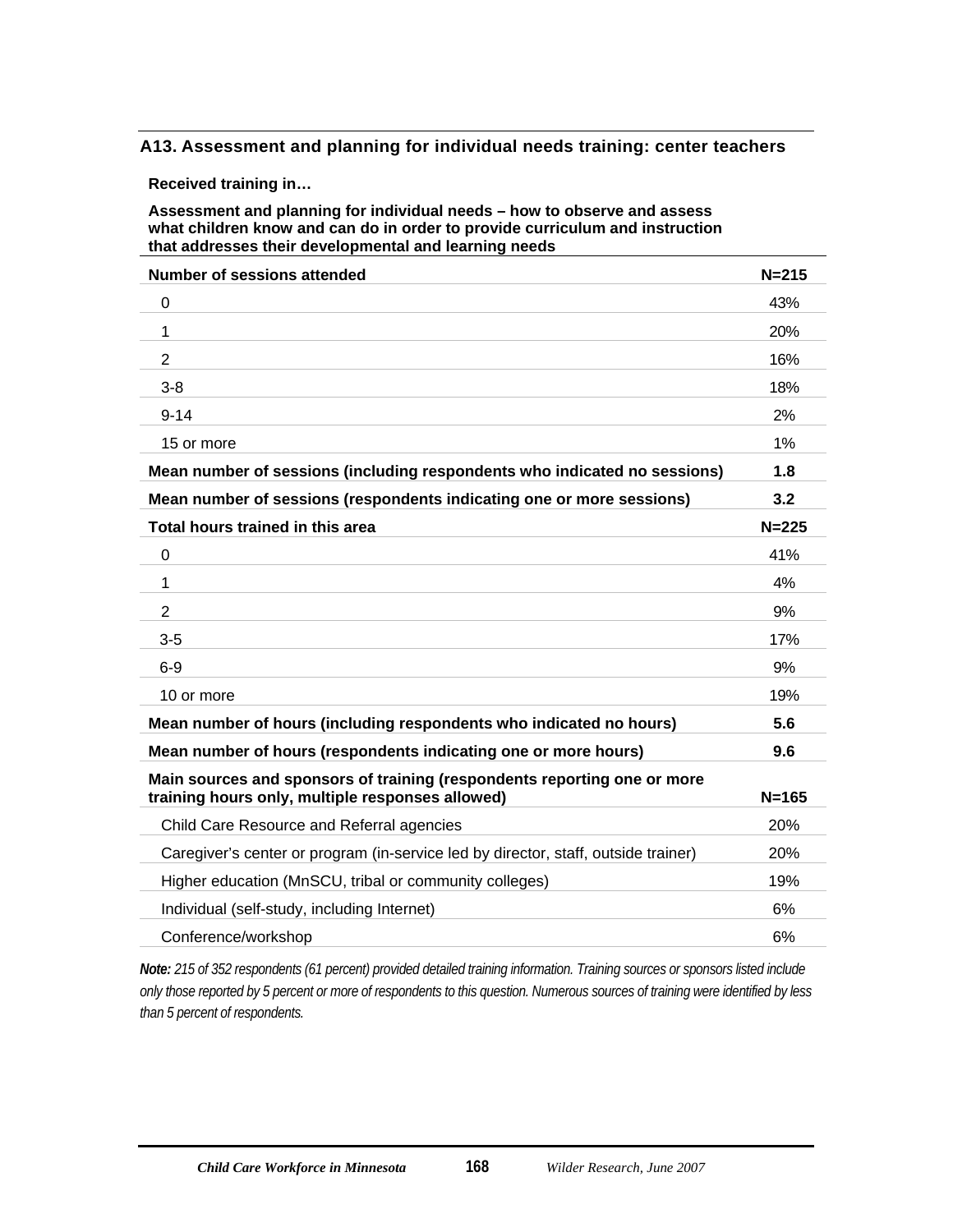# **A14. Interactions with children training: center teachers**

**Received training in…** 

**Interactions with children – training on how to establish supportive relationships with children and guide them as individuals and as a part of a group** 

| Number of sessions attended                                                                                                  | $N = 215$ |
|------------------------------------------------------------------------------------------------------------------------------|-----------|
| 0                                                                                                                            | 39%       |
| 1                                                                                                                            | 20%       |
| $\overline{2}$                                                                                                               | 17%       |
| $3 - 8$                                                                                                                      | 19%       |
| $9 - 14$                                                                                                                     | 4%        |
| 15 or more                                                                                                                   | 1%        |
| Mean number of sessions (including respondents who indicated no sessions)                                                    | 2.1       |
| Mean number of sessions (respondents indicating one or more sessions)                                                        | 3.5       |
| Total hours trained in this area                                                                                             | N=226     |
| $\mathbf 0$                                                                                                                  | 37%       |
| 1                                                                                                                            | 4%        |
| $\overline{2}$                                                                                                               | 12%       |
| $3 - 5$                                                                                                                      | 17%       |
| $6-9$                                                                                                                        | 9%        |
| 10 or more                                                                                                                   | 21%       |
| Mean number of hours (including respondents who indicated no hours)                                                          | 6.2       |
| Mean number of hours (respondents indicating one or more hours)                                                              | 9.9       |
| Main sources and sponsors of training (respondents reporting one or more<br>training hours only, multiple responses allowed) | $N = 168$ |
| Caregiver's center or program (in-service led by director, staff, outside trainer)                                           | 19%       |
| Child Care Resource and Referral agencies                                                                                    | 18%       |
| Higher education (MnSCU, tribal or community colleges)                                                                       | 15%       |
| Conference/workshop                                                                                                          | 6%        |
| Individual (self-study, including Internet)                                                                                  | 6%        |
| <b>MnAEYC</b>                                                                                                                | 6%        |

*Note: 215 of 352 respondents (61 percent) provided detailed training information. Training sources or sponsors listed include only those reported by 5 percent or more of respondents to this question. Numerous sources of training were identified by less than 5 percent of respondents.*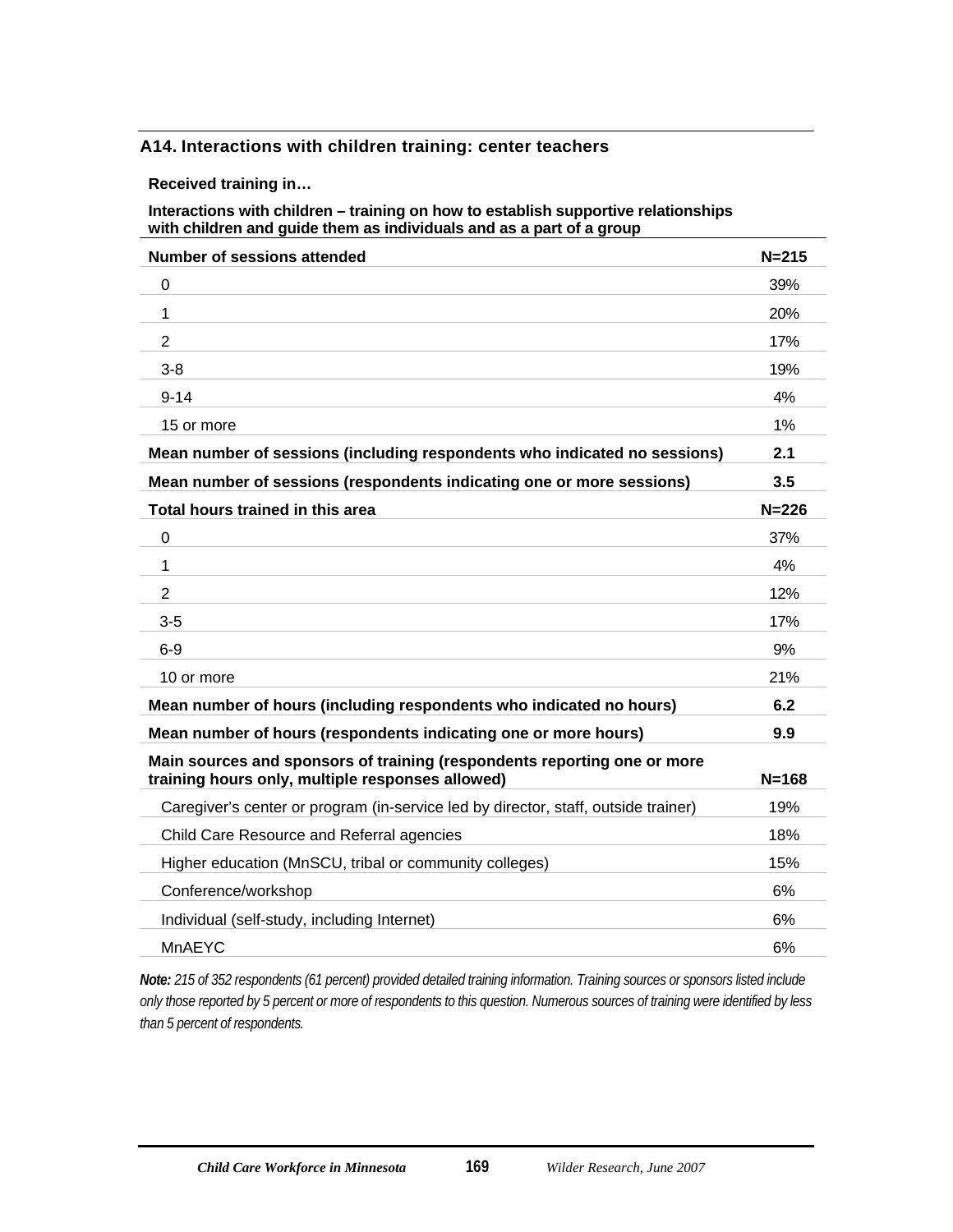## **A15. Families and communities training: center teachers**

**Received training in…** 

**Families and communities – training on how to work collaboratively with families and organizations to meet children's needs, and to encourage the community's involvement with early childhood education and care** 

| <b>Number of sessions attended</b>                                                                                           | $N = 221$ |
|------------------------------------------------------------------------------------------------------------------------------|-----------|
| 0                                                                                                                            | 48%       |
| 1                                                                                                                            | 25%       |
| $\overline{2}$                                                                                                               | 10%       |
| $3 - 8$                                                                                                                      | 14%       |
| $9 - 14$                                                                                                                     | 3%        |
| 15 or more                                                                                                                   | 0%        |
| Mean number of sessions (including respondents who indicated no sessions)                                                    | 1.4       |
| Mean number of sessions (respondents indicating one or more sessions)                                                        | 2.7       |
| Total hours trained in this area                                                                                             | $N = 230$ |
| 0                                                                                                                            | 46%       |
| 1                                                                                                                            | 4%        |
| $\overline{2}$                                                                                                               | 14%       |
| $3-5$                                                                                                                        | 10%       |
| $6-9$                                                                                                                        | 9%        |
| 10 or more                                                                                                                   | 17%       |
| Mean number of hours (including respondents who indicated no hours)                                                          | 5.0       |
| Mean number of hours (respondents indicating one or more hours)                                                              | 9.1       |
| Main sources and sponsors of training (respondents reporting one or more<br>training hours only, multiple responses allowed) | $N = 145$ |
| Child Care Resource and Referral agencies                                                                                    | 21%       |
| Caregiver's center or program (in-service led by director, staff, outside trainer)                                           | 19%       |
| Higher education (MnSCU, tribal or community colleges)                                                                       | 15%       |
| Conference/workshop                                                                                                          | 6%        |
| <b>MnAEYC</b>                                                                                                                | 6%        |

*Note: 221 of 352 respondents (63 percent) provided detailed training information. Training sources or sponsors listed include only those reported by 5 percent or more of respondents to this question. Numerous sources of training were identified by less than 5 percent of respondents.*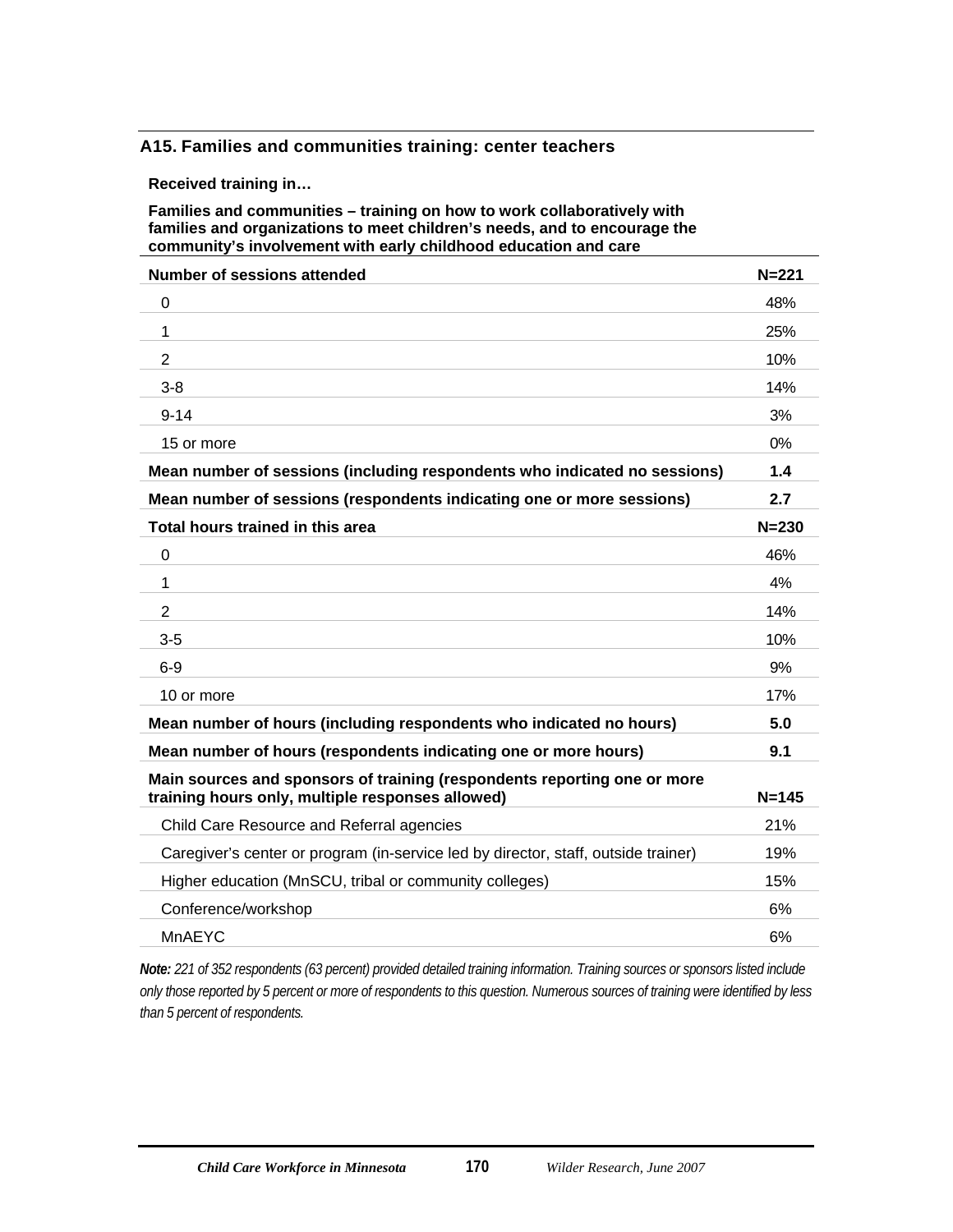#### **A16. Health, safety and nutrition training: center teachers**

**Received training in…** 

**Health, safety and nutrition – training on how to establish and maintain an environment that ensures children's health, safety and nourishment** 

| <b>Number of sessions attended</b>                                                                                           | $N = 210$ |
|------------------------------------------------------------------------------------------------------------------------------|-----------|
| 0                                                                                                                            | 20%       |
| 1                                                                                                                            | 23%       |
| 2                                                                                                                            | 21%       |
| $3 - 8$                                                                                                                      | 26%       |
| $9 - 14$                                                                                                                     | 8%        |
| 15 or more                                                                                                                   | 2%        |
| Mean number of sessions (including respondents who indicated no sessions)                                                    | 3.3       |
| Mean number of sessions (respondents indicating one or more sessions)                                                        | 4.1       |
| Total hours trained in this area                                                                                             | $N = 222$ |
| 0                                                                                                                            | 18%       |
| $\mathbf{1}$                                                                                                                 | 9%        |
| $\overline{2}$                                                                                                               | 11%       |
| $3-5$                                                                                                                        | 16%       |
| $6-9$                                                                                                                        | 12%       |
| 10 or more                                                                                                                   | 34%       |
| Mean number of hours (including respondents who indicated no hours)                                                          | 8.9       |
| Mean number of hours (respondents indicating one or more hours)                                                              | 11.0      |
| Main sources and sponsors of training (respondents reporting one or more<br>training hours only, multiple responses allowed) | $N = 233$ |
| Caregiver's center or program (in-service led by director, staff, outside trainer)                                           | 20%       |
| Higher education (MnSCU, Tribal or community colleges)                                                                       | 14%       |
| <b>Red Cross</b>                                                                                                             | 14%       |
| Fire and police department/hospital and EMS/public safety                                                                    | 13%       |
| Child Care Resource and Referral agencies                                                                                    | 11%       |
|                                                                                                                              |           |

*Note: 210 of 352 respondents (60 percent) provided detailed training information. Training sources or sponsors listed include only those reported by 5 percent or more of respondents to this question. Numerous sources of training were identified by less than 5 percent of respondents.*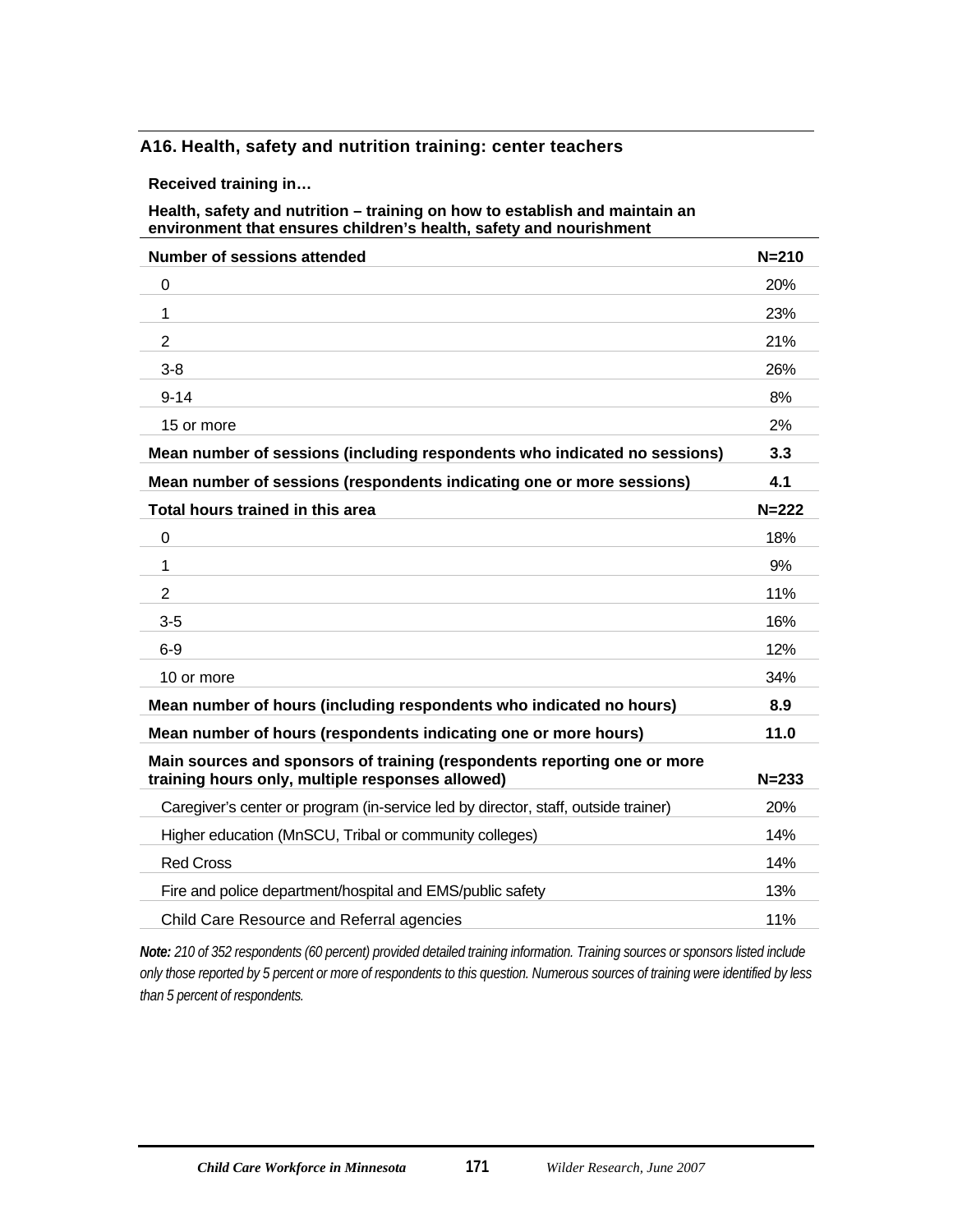### **A17. Program planning and evaluation training: center teachers**

**Received training in…** 

**Program planning and evaluation – how to establish, implement, evaluate and enhance operation of an early childhood education and care program** 

| Number of sessions attended                                                                                                  | $N = 226$ |
|------------------------------------------------------------------------------------------------------------------------------|-----------|
| $\mathbf 0$                                                                                                                  | 60%       |
| 1                                                                                                                            | 17%       |
| $\overline{2}$                                                                                                               | 11%       |
| $3 - 8$                                                                                                                      | 9%        |
| $9 - 14$                                                                                                                     | 2%        |
| 15 or more                                                                                                                   | 1%        |
| Mean number of sessions (including respondents who indicated no sessions)                                                    | 1.5       |
| Mean number of sessions (respondents indicating one or more sessions)                                                        | 3.6       |
| Total hours trained in this area                                                                                             | $N = 233$ |
| $\mathbf 0$                                                                                                                  | 58%       |
| 1                                                                                                                            | 6%        |
| $\overline{2}$                                                                                                               | 7%        |
| $3-5$                                                                                                                        | 12%       |
| $6 - 9$                                                                                                                      | 6%        |
| 10 or more                                                                                                                   | 12%       |
| Mean number of hours (including respondents who indicated no hours)                                                          | 4.0       |
| Mean number of hours (respondents indicating one or more hours)                                                              | 9.4       |
| Main sources and sponsors of training (respondents reporting one or more<br>training hours only, multiple responses allowed) | $N = 106$ |
| Caregiver's center or program (in-service led by director, staff, outside trainer)                                           | 21%       |
| Child Care Resource and Referral agencies                                                                                    | 20%       |
| Higher education (MnSCU, tribal or community colleges)                                                                       | 17%       |

*Note: 226 of 352 respondents (64 percent) provided detailed training information. Training sources or sponsors listed include only those reported by 5 percent or more of respondents to this question. Numerous sources of training were identified by less than 5 percent of respondents.*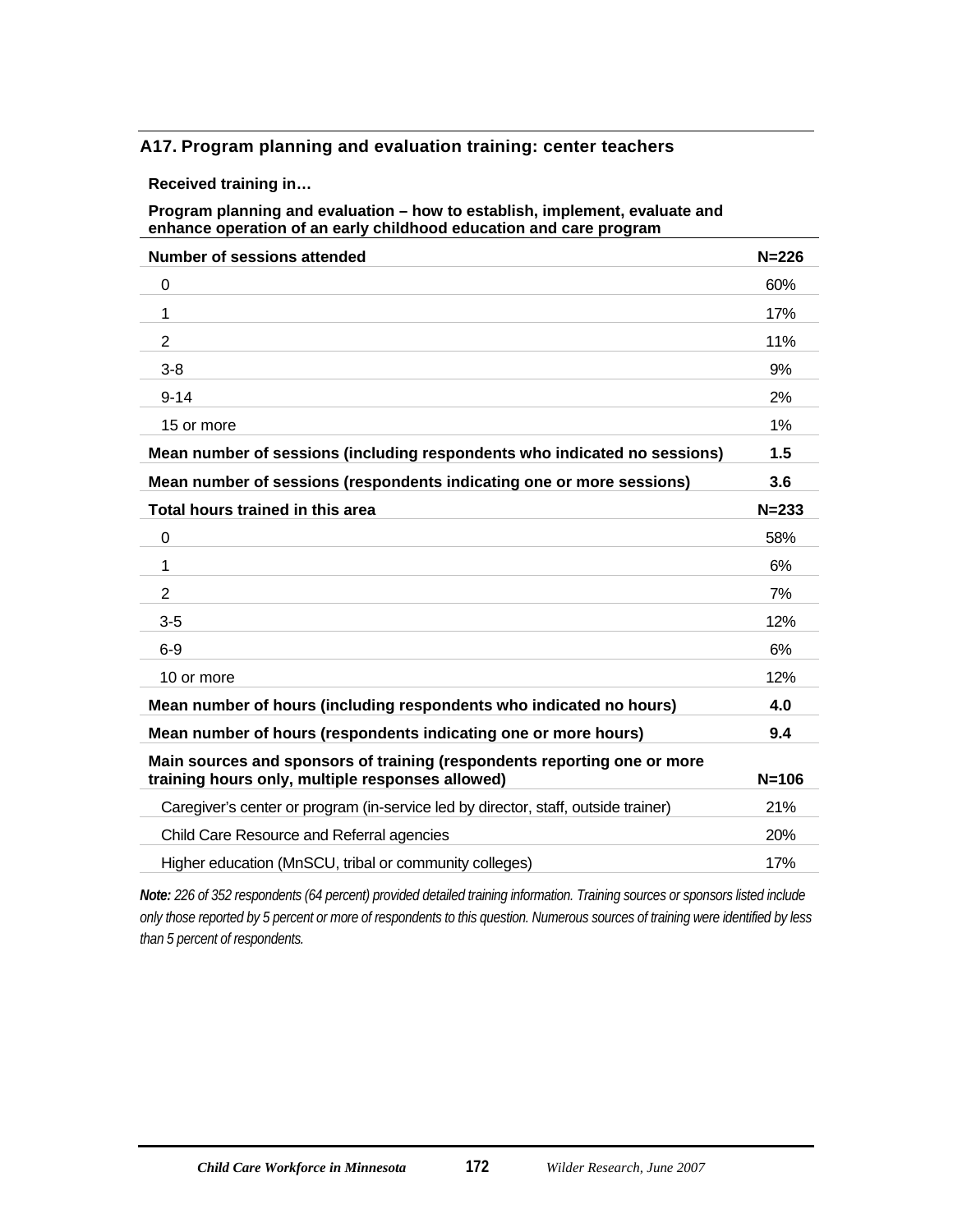#### **A18. Professional development and leadership training: center teachers**

**Received training in…** 

**Professional development and leadership – training on how to serve children and families in a professional manner, and participate in the community as a representative of early childhood education and care** 

| Number of sessions attended                                                                                                  | $N = 224$ |
|------------------------------------------------------------------------------------------------------------------------------|-----------|
| 0                                                                                                                            | 49%       |
| $\mathbf{1}$                                                                                                                 | 22%       |
| $\overline{2}$                                                                                                               | 9%        |
| $3 - 8$                                                                                                                      | 17%       |
| $9 - 14$                                                                                                                     | 2%        |
| 15 or more                                                                                                                   | 0%        |
| Mean number of sessions (including respondents who indicated no sessions)                                                    | 1.5       |
| Mean number of sessions (respondents indicating one or more sessions)                                                        | 2.9       |
| Total hours trained in this area                                                                                             | $N = 231$ |
| $\overline{0}$                                                                                                               | 47%       |
| 1                                                                                                                            | 6%        |
| $\overline{2}$                                                                                                               | 8%        |
| $3-5$                                                                                                                        | 10%       |
| $6-9$                                                                                                                        | 9%        |
| 10 or more                                                                                                                   | 19%       |
| Mean number of hours (including respondents who indicated no hours)                                                          | 6.0       |
| Mean number of hours (respondents indicating one or more hours)                                                              | 11.4      |
| Main sources and sponsors of training (respondents reporting one or more<br>training hours only, multiple responses allowed) | $N = 149$ |
| Caregiver's center or program (in-service led by director, staff, outside trainer)                                           | 24%       |
| Higher education (MnSCU, tribal or community colleges)                                                                       | 17%       |
| Child Care Resource and Referral agencies                                                                                    | 15%       |
| Conference/workshop                                                                                                          | 8%        |
| School/district (non-higher education)                                                                                       | 5%        |

*Note: 224 of 352 respondents (64 percent) provided detailed training information. Training sources or sponsors listed include only those reported by 5 percent or more of respondents to this question. Numerous sources of training were identified by less than 5 percent of respondents.*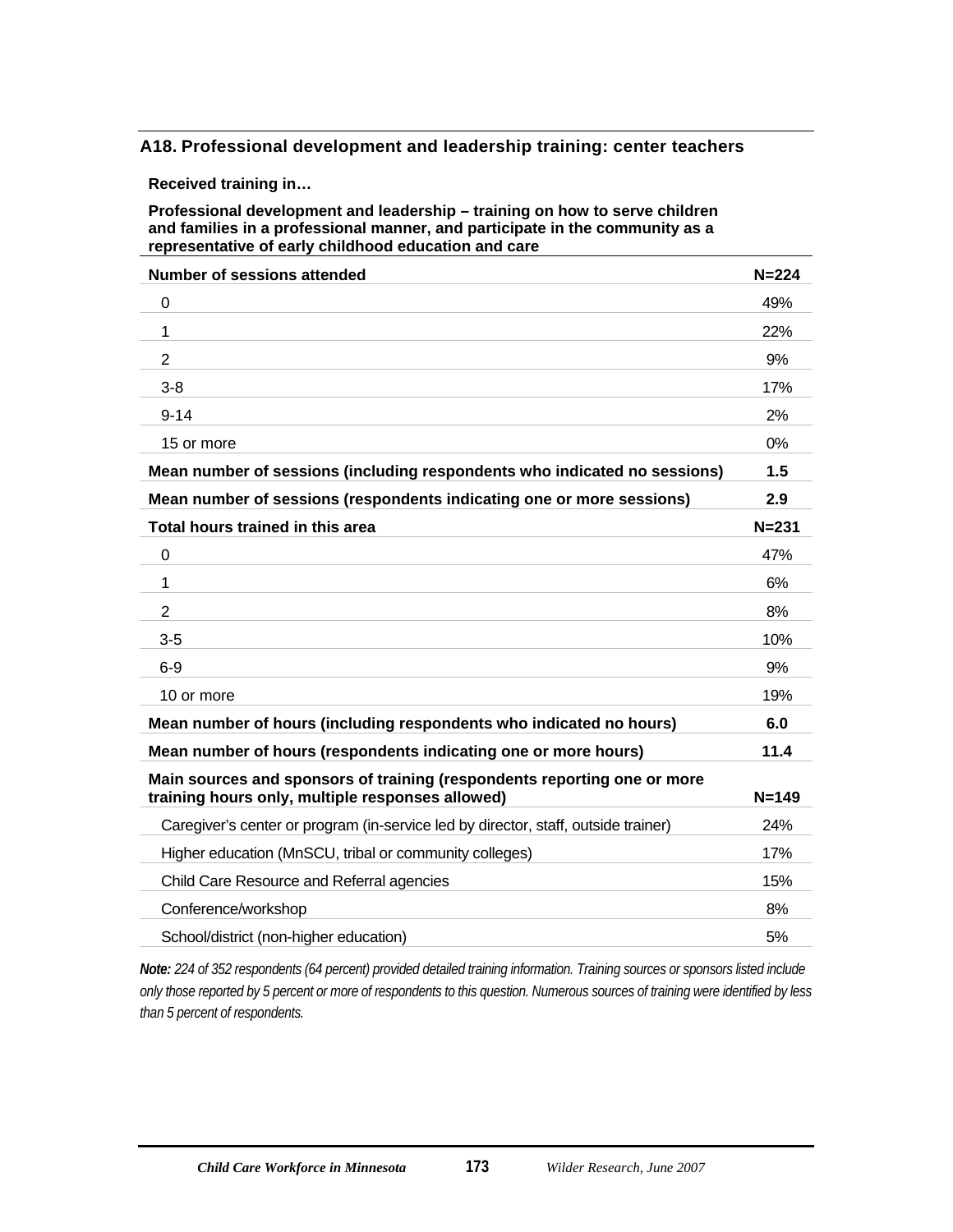#### **A19. Business planning and recordkeeping training: center teachers**

**Received training in…** 

**Business planning and recordkeeping – training on how to establish an on-going system for running and planning a child care business** 

| Number of sessions attended                                                                                                  | $N = 240$ |
|------------------------------------------------------------------------------------------------------------------------------|-----------|
| $\mathbf 0$                                                                                                                  | 89%       |
| 1                                                                                                                            | 3%        |
| $\overline{2}$                                                                                                               | 4%        |
| $3-8$                                                                                                                        | 4%        |
| $9 - 14$                                                                                                                     | $0\%$     |
| 15 or more                                                                                                                   | 0%        |
| Mean number of sessions (including respondents who indicated no sessions)                                                    | 0.3       |
| Mean number of sessions (respondents indicating one or more sessions)                                                        | 2.7       |
| Total hours trained in this area                                                                                             | $N = 242$ |
| $\mathbf 0$                                                                                                                  | 88%       |
| 1                                                                                                                            | 2%        |
| 2                                                                                                                            | 1%        |
| $3-5$                                                                                                                        | 5%        |
| $6-9$                                                                                                                        | 0%        |
| 10 or more                                                                                                                   | 3%        |
| Mean number of hours (including respondents who indicated no hours)                                                          | 1.6       |
| Mean number of hours (respondents indicating one or more hours)                                                              | 13.6      |
| Main sources and sponsors of training (respondents reporting one or more<br>training hours only, multiple responses allowed) | $N=30$    |
| Higher education (MnSCU, tribal or community colleges)                                                                       | 30%       |
| Caregiver's center or program (in-service led by director, staff, outside trainer)                                           | 15%       |
| Child Care Resource and Referral agencies                                                                                    | 11%       |
| Individual (self-study, including Internet)                                                                                  | 7%        |

*Note: 240 of 352 respondents (68 percent) provided detailed training information. Training sources or sponsors listed include only those reported by 5 percent or more of respondents to this question. Numerous sources of training were identified by less than 5 percent of respondents.*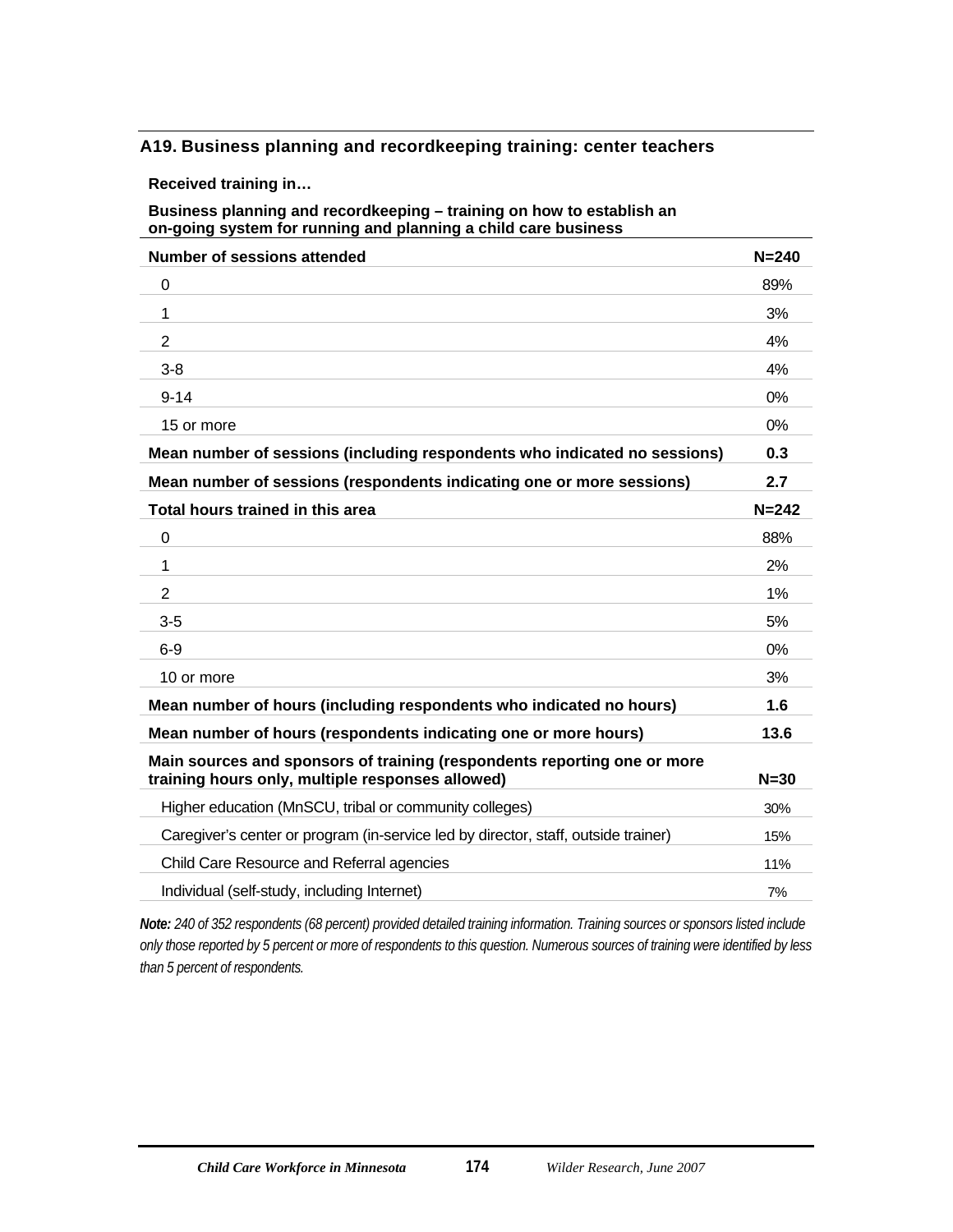#### **A20. Core content training completed: preschool teachers**

|                                                 | <b>Number of sessions</b>     |                                 |                                      |                                               |                | <b>Hours of training</b> |                              |                                |                                            |                |
|-------------------------------------------------|-------------------------------|---------------------------------|--------------------------------------|-----------------------------------------------|----------------|--------------------------|------------------------------|--------------------------------|--------------------------------------------|----------------|
| Core content training area                      | <b>Mean</b><br>(all<br>cases) | <b>Median</b><br>(all<br>cases) | Mean<br>(one or<br>more<br>sessions) | <b>Median</b><br>(one or<br>more<br>sessions) | <b>Maximum</b> | Mean (all<br>cases)      | <b>Median</b><br>(all cases) | Mean (one<br>or more<br>hours) | <b>Median</b><br>(one or<br>more<br>hours) | <b>Maximum</b> |
| Child growth and development                    | $(n=92)$<br>2.8               | $\overline{2}$                  | $(n=70)$<br>3.7                      | $\overline{2}$                                | 24             | $(n=101)$<br>10.8        | 5                            | $(n=79)$<br>13.8               | 10                                         | 100            |
| Learning environment and<br>curriculum          | $(n=95)$<br>2.8               | $\overline{2}$                  | $(n=68)$<br>4.0                      | 3                                             | 19             | $(n=103)$<br>9.7         | 4                            | $(n=76)$<br>13.1               | 8                                          | 200            |
| Assessment and planning for<br>individual needs | $(n=91)$<br>1.6               |                                 | $(n=52)$<br>2.8                      | $\overline{2}$                                | 13             | $(n=101)$<br>5.2         | $\overline{2}$               | $(n=62)$<br>8.4                | 6.25                                       | 50             |
| Interactions with children                      | $(n=99)$<br>1.4               |                                 | $(n=52)$<br>2.6                      | $\overline{2}$                                | 11             | $(n=103)$<br>3.9         | $\overline{2}$               | $(n=56)$<br>7.2                | 5                                          | 50             |
| Families and communities                        | $(n=102)$<br>0.9              | 0                               | $(n=27)$<br>3.5                      | 2                                             | 32             | $(n=106)$<br>2.5         | 0                            | $(n=31)$<br>8.6                | 4                                          | 96             |
| Health, safety and nutrition                    | $(n=96)$<br>2.3               | $\overline{2}$                  | $(n=74)$<br>3.0                      | $\overline{2}$                                | 12             | $(n=101)$<br>8.6         | 8                            | $(n=79)$<br>11.0               | 9                                          | 56             |
| Program planning and<br>evaluation              | $(n=99)$<br>0.9               | 0                               | $(n=38)$<br>2.4                      | $\overline{2}$                                | 11             | $(n=103)$<br>2.1         | 0                            | $(n=42)$<br>5.2                | 3                                          | 27             |
| Professional development<br>and leadership      | $(n=100)$<br>0.8              | 0                               | $(n=29)$<br>2.7                      | $\overline{2}$                                | 16             | $(n=104)$<br>2.6         | 0                            | $(n=33)$<br>8.1                | 5                                          | 40             |
| Business planning and<br>recordkeeping          | $(n=106)$<br>0.1              | 0                               | $(n=7)$<br>1.3                       |                                               | 3              | $(n=107)$<br>0.6         | 0                            | $(n=8)$<br>8.3                 | 5.5                                        | 25             |

*Note: Ns vary by core content area due to missing responses. Ns for medians are equivalent to sample sizes shown for corresponding means.*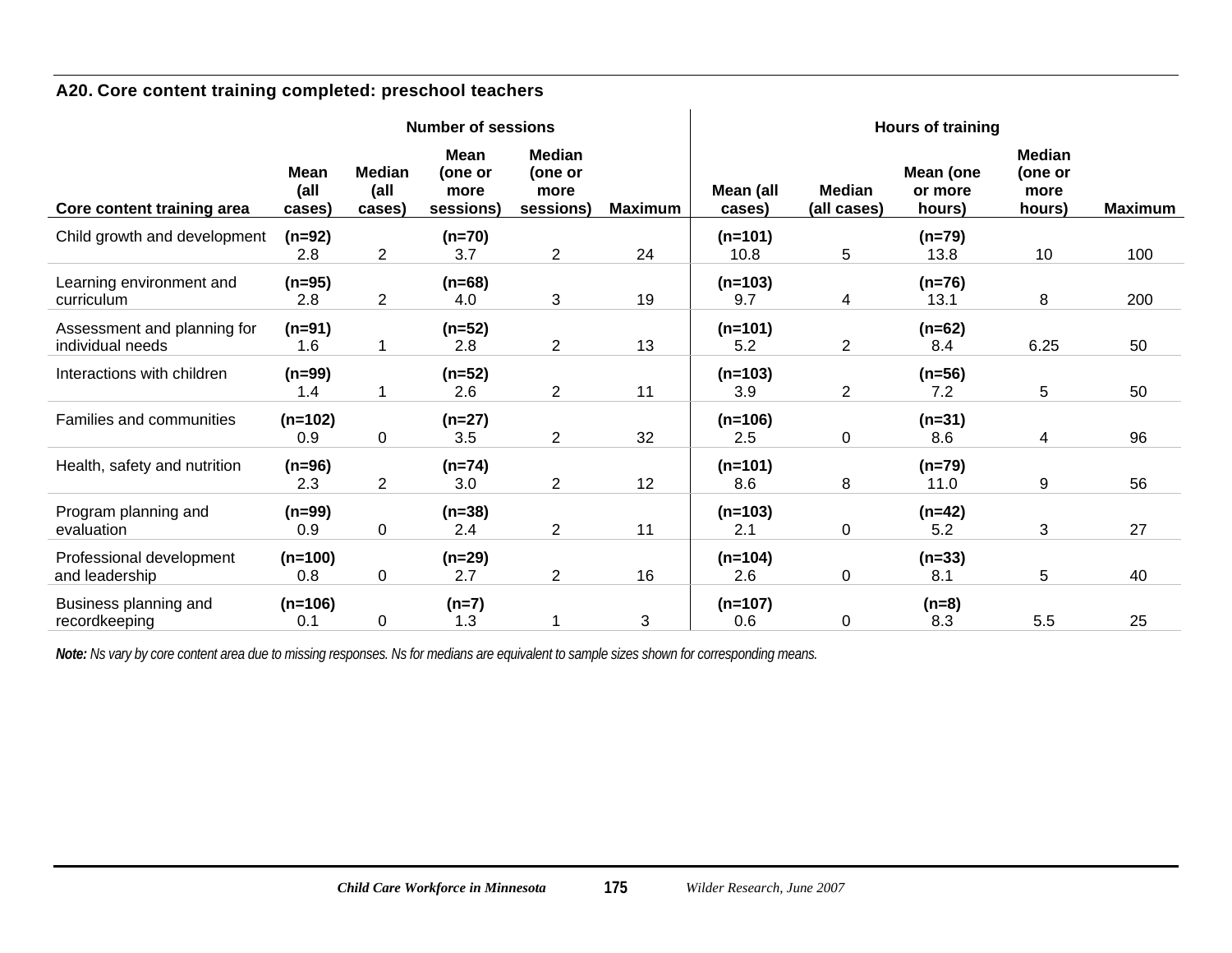#### **A21. Child growth and development training: preschool teachers**

**Received training in…** 

**Child growth and development – training on how children gain language and develop physically, cognitively, emotionally and socially** 

| <b>Number of sessions attended</b>                                                                                           | $N = 92$  |
|------------------------------------------------------------------------------------------------------------------------------|-----------|
| $\Omega$                                                                                                                     | 24%       |
| $\mathbf{1}$                                                                                                                 | 21%       |
| $\overline{2}$                                                                                                               | 24%       |
| $3 - 8$                                                                                                                      | 26%       |
| $9 - 14$                                                                                                                     | 2%        |
| 15 or more                                                                                                                   | 3%        |
| Mean number of sessions (including respondents who indicated no sessions)                                                    | 2.8       |
| Mean number of sessions (respondents indicating one or more sessions)                                                        | 3.7       |
| Total hours trained in this area                                                                                             | $N = 101$ |
| $\mathbf 0$                                                                                                                  | 22%       |
| $\mathbf{1}$                                                                                                                 | 5%        |
| $\overline{2}$                                                                                                               | 7%        |
| $3 - 5$                                                                                                                      | 19%       |
| $6-9$                                                                                                                        | 8%        |
| 10 or more                                                                                                                   | 40%       |
| Mean number of hours (including respondents who indicated no hours)                                                          | 10.8      |
| Mean number of hours (respondents indicating one or more hours)                                                              | 13.8      |
| Main sources and sponsors of training (respondents reporting one or more<br>training hours only, multiple responses allowed) | $N = 101$ |
| Higher education (MnSCU, tribal or community colleges)                                                                       | 27%       |
| Caregiver's center or program (in-service led by director, staff, outside trainer)                                           | 15%       |
| Child Care Resource and Referral agencies                                                                                    | 12%       |
| School/district (non-higher education)                                                                                       | 9%        |
| Conference/workshop                                                                                                          | 9%        |
| <b>ECFE</b>                                                                                                                  | 6%        |

*Note: 92 of 126 respondents (73 percent) provided detailed training information. Training sources or sponsors listed include only those reported by 5 percent or more of respondents to this question. Numerous sources of training were identified by less than 5 percent of respondents.*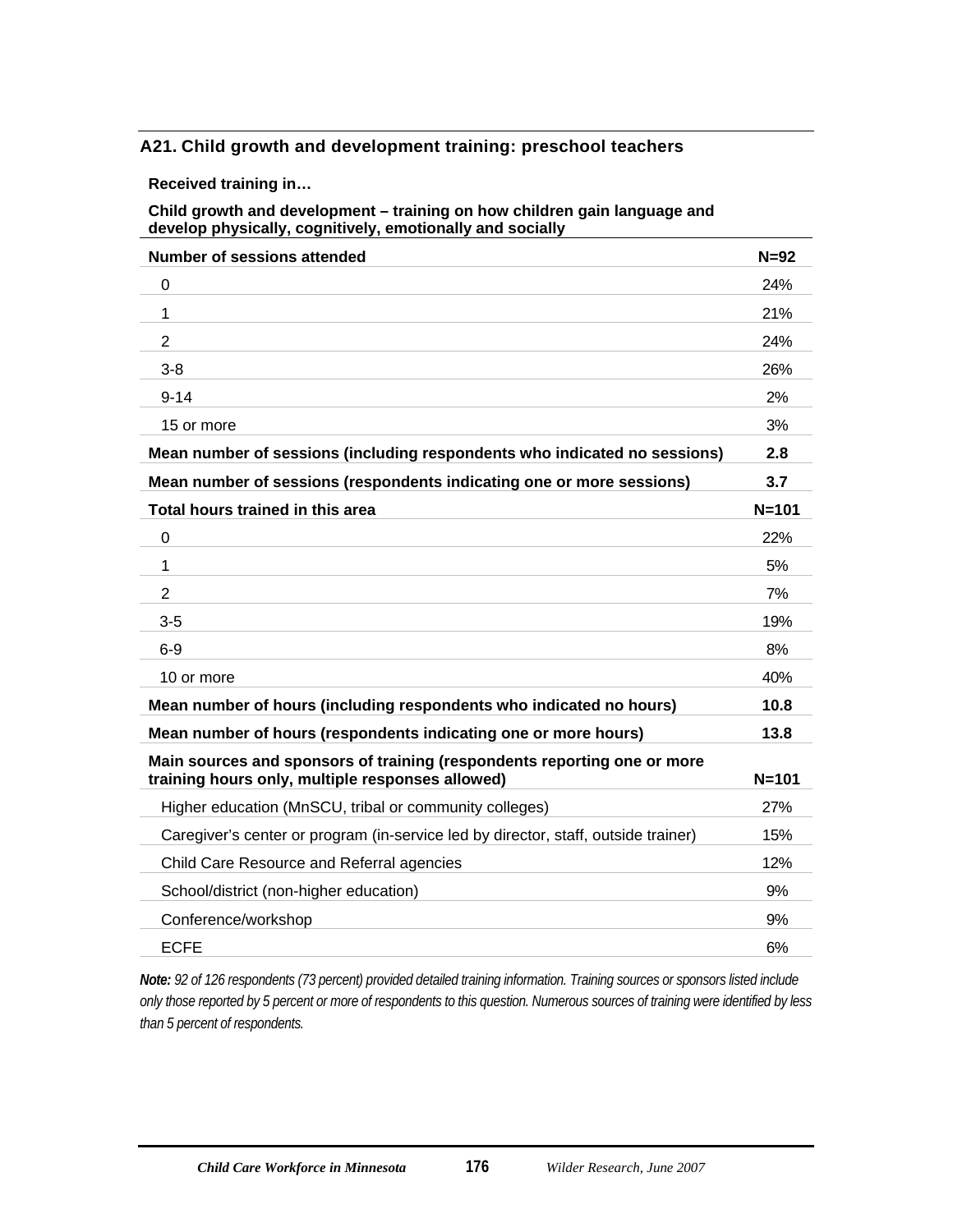#### **A22. Learning environment and curriculum training: preschool teachers**

**Received training in…** 

**Learning environment and curriculum – how to establish an environment that provides learning experiences to meet each child's needs, capabilities and interests** 

| <b>Number of sessions attended</b>                                                                                           | $N=95$    |
|------------------------------------------------------------------------------------------------------------------------------|-----------|
| 0                                                                                                                            | 28%       |
| 1                                                                                                                            | 15%       |
| $\overline{2}$                                                                                                               | 15%       |
| $3-8$                                                                                                                        | 35%       |
| $9 - 14$                                                                                                                     | 5%        |
| 15 or more                                                                                                                   | 2%        |
| Mean number of sessions (including respondents who indicated no sessions)                                                    | 2.8       |
| Mean number of sessions (respondents indicating one or more sessions)                                                        | 4.0       |
| Total hours trained in this area                                                                                             | $N = 103$ |
| $\overline{0}$                                                                                                               | 26%       |
| 1                                                                                                                            | 3%        |
| $\overline{2}$                                                                                                               | 5%        |
| $3-5$                                                                                                                        | 19%       |
| $6 - 9$                                                                                                                      | 16%       |
| 10 or more                                                                                                                   | 31%       |
| Mean number of hours (including respondents who indicated no hours)                                                          | 9.7       |
| Mean number of hours (respondents indicating one or more hours)                                                              | 13.1      |
| Main sources and sponsors of training (respondents reporting one or more<br>training hours only, multiple responses allowed) | $N = 102$ |
| Child Care Resource and Referral agencies                                                                                    | 19%       |
| Higher education (MnSCU, tribal or community colleges)                                                                       | 19%       |
| Conference/workshop                                                                                                          | 17%       |
| Caregiver's center or program (in-service led by director, staff, outside trainer)                                           | 13%       |
| <b>ECFE</b>                                                                                                                  | 13%       |
| <b>SEEDS literacy training</b>                                                                                               | 5%        |

*Note: 95 of 126 respondents (75 percent) provided detailed training information. Training sources or sponsors listed include only those reported by 5 percent or more of respondents to this question. Numerous sources of training were identified by less than 5 percent of respondents.*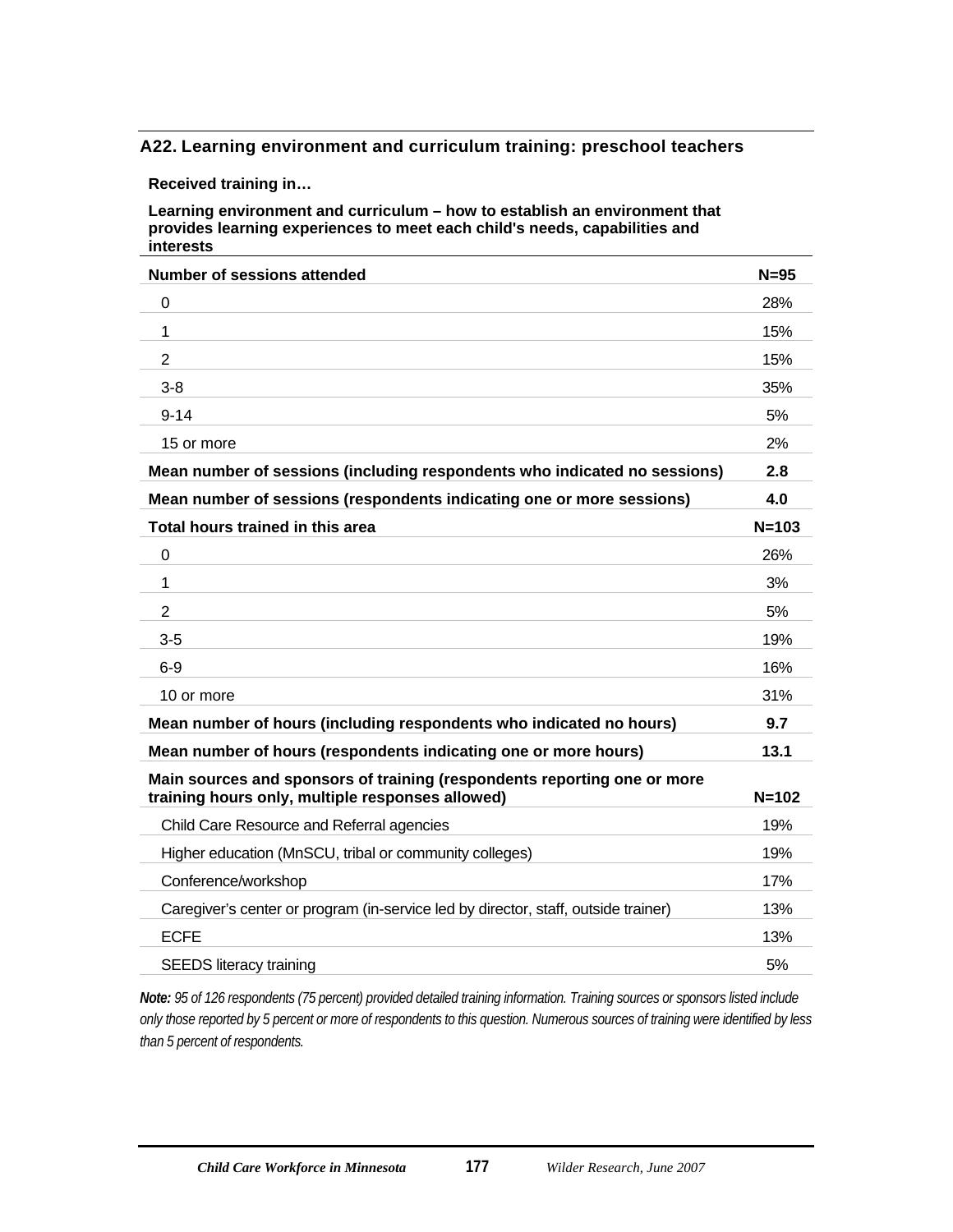#### **A23. Assessment and planning for individual needs training: preschool teachers**

**Received training in…** 

**Assessment and planning for individual needs – how to observe and assess what children know and can do in order to provide curriculum and instruction that addresses their developmental and learning needs** 

| <b>Number of sessions attended</b>                                                                                           | $N = 91$  |
|------------------------------------------------------------------------------------------------------------------------------|-----------|
| 0                                                                                                                            | 43%       |
| $\mathbf{1}$                                                                                                                 | 19%       |
| $\overline{2}$                                                                                                               | 20%       |
| $3-8$                                                                                                                        | 15%       |
| $9 - 14$                                                                                                                     | 3%        |
| 15 or more                                                                                                                   | 0%        |
| Mean number of sessions (including respondents who indicated no sessions)                                                    | 1.6       |
| Mean number of sessions (respondents indicating one or more sessions)                                                        | 2.8       |
| Total hours trained in this area                                                                                             | $N = 101$ |
| 0                                                                                                                            | 39%       |
| 1                                                                                                                            | 5%        |
| 2                                                                                                                            | 9%        |
| $3-5$                                                                                                                        | 12%       |
| $6-9$                                                                                                                        | 15%       |
| 10 or more                                                                                                                   | 21%       |
| Mean number of hours (including respondents who indicated no hours)                                                          | 5.2       |
| Mean number of hours (respondents indicating one or more hours)                                                              | 8.4       |
| Main sources and sponsors of training (respondents reporting one or more<br>training hours only, multiple responses allowed) | $N = 82$  |
| Higher education (MnSCU, tribal or community colleges)                                                                       | 27%       |
| Child Care Resource and Referral agencies                                                                                    | 16%       |
| Conference/workshop                                                                                                          | 13%       |
| School/district (non-higher education)                                                                                       | 11%       |
| <b>ECFE</b>                                                                                                                  | 8%        |
| <b>SEEDS literacy training</b>                                                                                               | 6%        |
| <b>MnAEYC</b>                                                                                                                | 5%        |
| Caregiver's center or program (in-service led by director, staff, outside trainer)                                           | 5%        |

*Note: 91 of 126 respondents (72 percent) provided detailed training information. Training sources or sponsors listed include only those reported by 5 percent or more of respondents to this question. Numerous sources of training were identified by less than 5 percent of respondents.*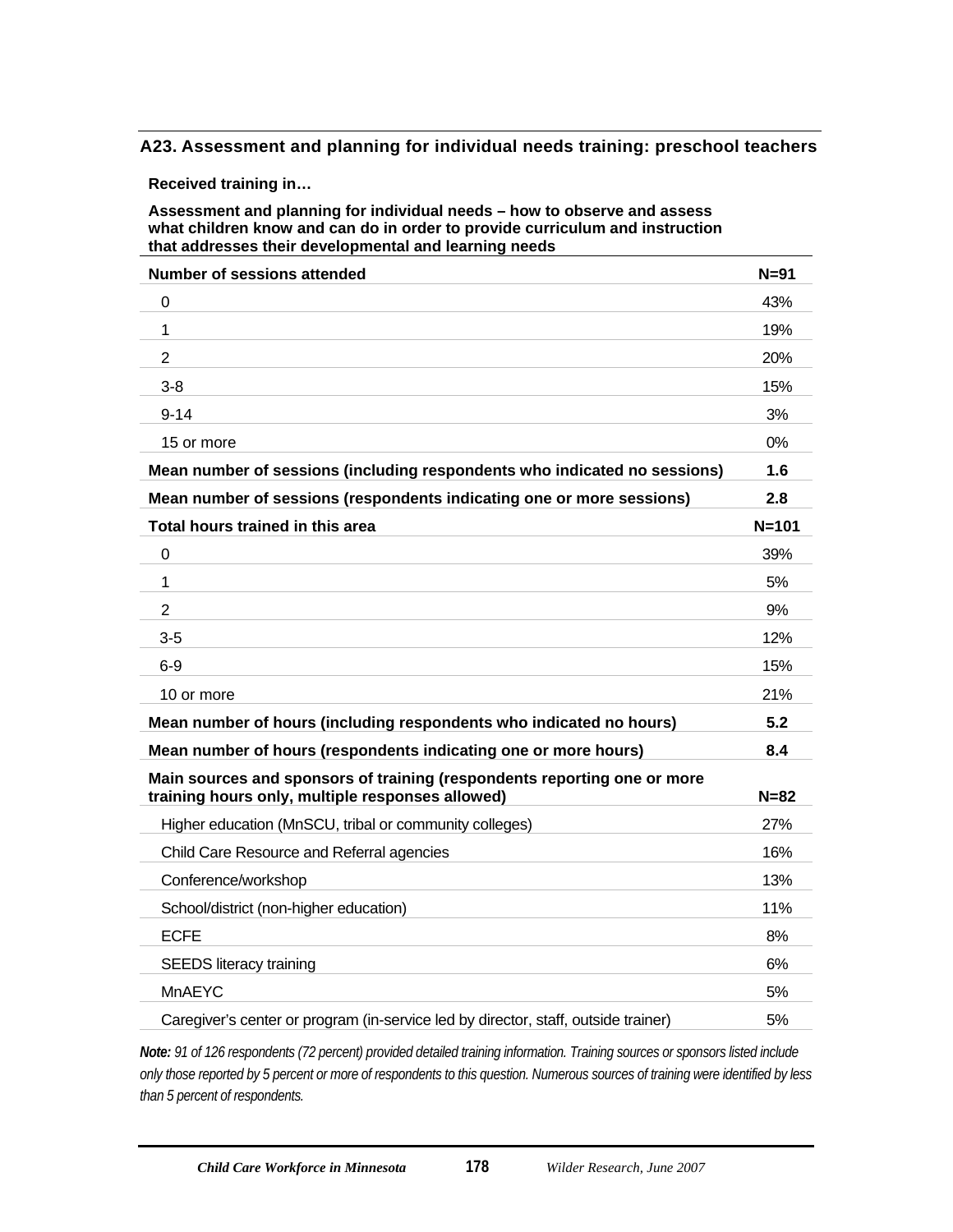#### **A24. Interactions with children training: preschool teachers**

**Received training in…** 

**Interactions with children – training on how to establish supportive relationships with children and guide them as individuals and as a part of a group** 

| <b>Number of sessions attended</b>                                                                                           | $N=99$    |
|------------------------------------------------------------------------------------------------------------------------------|-----------|
| $\Omega$                                                                                                                     | 47%       |
| 1                                                                                                                            | 21%       |
| 2                                                                                                                            | 12%       |
| $3-8$                                                                                                                        | 17%       |
| $9 - 14$                                                                                                                     | 2%        |
| 15 or more                                                                                                                   | 0%        |
| Mean number of sessions (including respondents who indicated no sessions)                                                    | 1.4       |
| Mean number of sessions (respondents indicating one or more sessions)                                                        | 2.6       |
| Total hours trained in this area                                                                                             | $N = 103$ |
| $\Omega$                                                                                                                     | 46%       |
| $\mathbf{1}$                                                                                                                 | 3%        |
| 2                                                                                                                            | 7%        |
| $3-5$                                                                                                                        | 19%       |
| $6-9$                                                                                                                        | 17%       |
| 10 or more                                                                                                                   | 8%        |
| Mean number of hours (including respondents who indicated no hours)                                                          | 3.9       |
| Mean number of hours (respondents indicating one or more hours)                                                              | 7.2       |
| Main sources and sponsors of training (respondents reporting one or more<br>training hours only, multiple responses allowed) | $N=70$    |
| Child Care Resource and Referral agencies                                                                                    | 17%       |
| Higher education (MnSCU, tribal or community colleges)                                                                       | 14%       |
| Caregiver's center or program (in-service led by director, staff, outside trainer)                                           | 10%       |
| Conference/workshop                                                                                                          | 9%        |

*Note: 99 of 126 respondents (79 percent) provided detailed training information. Training sources or sponsors listed include only those reported by 5 percent or more of respondents to this question. Numerous sources of training were identified by less than 5 percent of respondents.*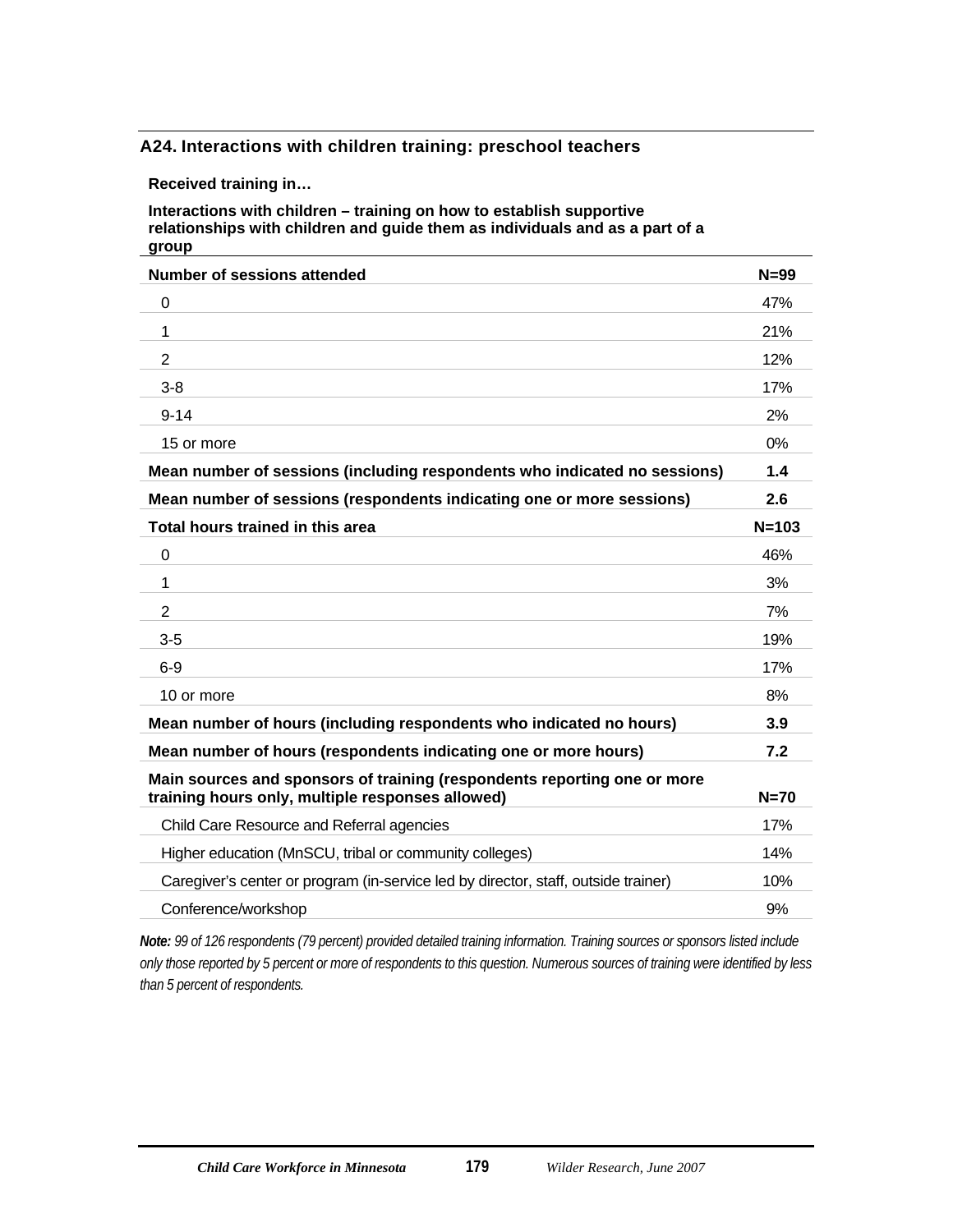#### **A25. Families and communities training: preschool teachers**

**Received training in…** 

**Families and communities – training on how to work collaboratively with families and organizations to meet children's needs, and to encourage the community's involvement with early childhood education and care** 

| <b>Number of sessions attended</b>                                                                                           | $N = 102$ |
|------------------------------------------------------------------------------------------------------------------------------|-----------|
| 0                                                                                                                            | 74%       |
| 1                                                                                                                            | 11%       |
| $\overline{2}$                                                                                                               | 6%        |
| $3-8$                                                                                                                        | 8%        |
| $9 - 14$                                                                                                                     | 1%        |
| 15 or more                                                                                                                   | 1%        |
| Mean number of sessions (including respondents who indicated no sessions)                                                    | 0.9       |
| Mean number of sessions (respondents indicating one or more sessions)                                                        | 3.5       |
| Total hours trained in this area                                                                                             | $N = 106$ |
| $\Omega$                                                                                                                     | 71%       |
| $\mathbf{1}$                                                                                                                 | 4%        |
| 2                                                                                                                            | 6%        |
| $3-5$                                                                                                                        | 10%       |
| $6-9$                                                                                                                        | 4%        |
| 10 or more                                                                                                                   | 6%        |
| Mean number of hours (including respondents who indicated no hours)                                                          | 2.5       |
| Mean number of hours (respondents indicating one or more hours)                                                              | 8.6       |
| Main sources and sponsors of training (respondents reporting one or more<br>training hours only, multiple responses allowed) | $N = 36$  |
| Higher education (MnSCU, tribal or community colleges)                                                                       | 21%       |
| School/district (non-higher education)                                                                                       | 17%       |
| Caregiver's center or program (in-service led by director, staff, outside trainer)                                           | 17%       |
| Conference/workshop                                                                                                          | 14%       |
| Child Care Resource and Referral agencies                                                                                    | 10%       |

*Note: 102 of 126 respondents (81 percent) provided detailed training information. Training sources or sponsors listed include only those reported by 5 percent or more of respondents to this question. Numerous sources of training were identified by less than 5 percent of respondents.*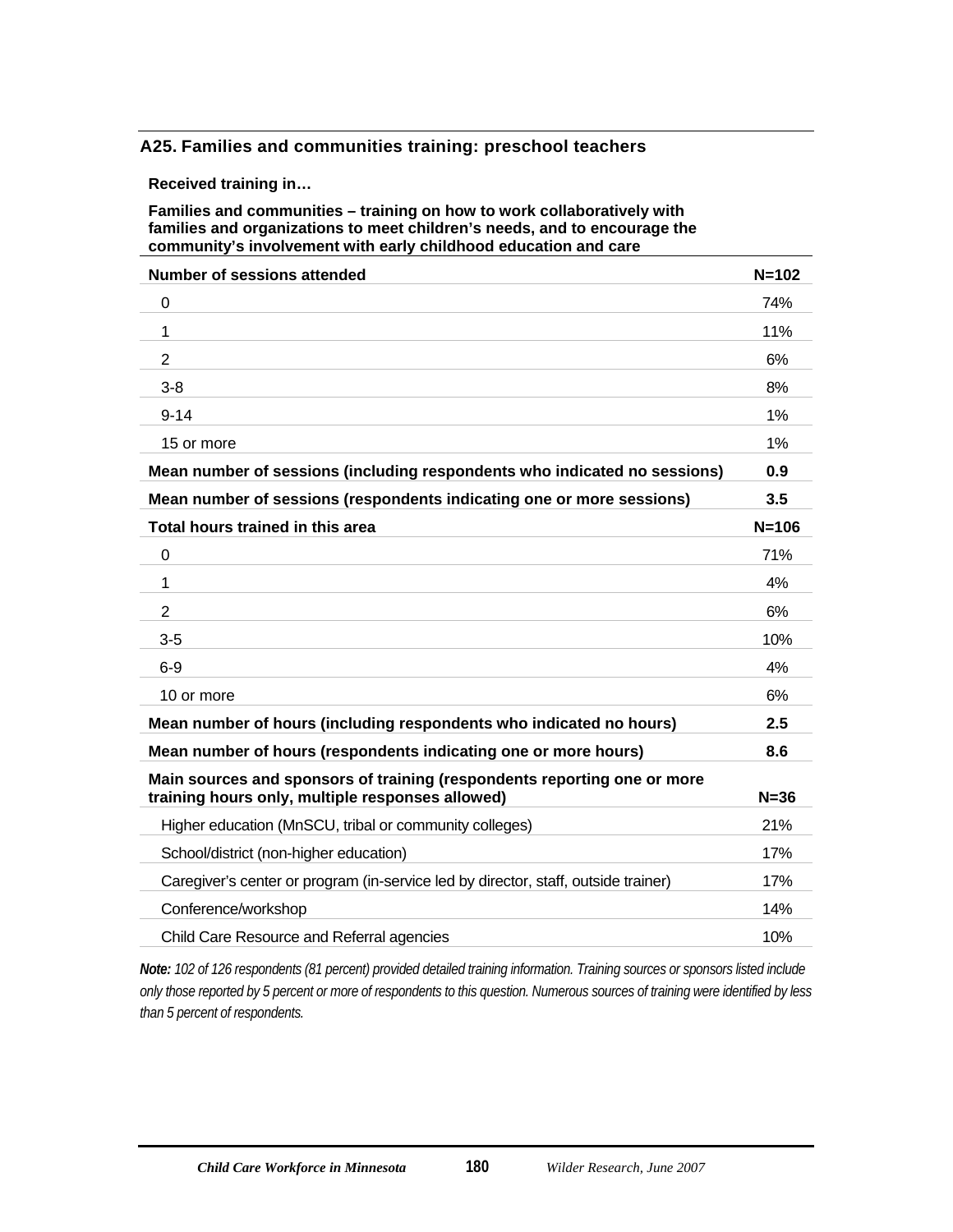#### **A26. Health, safety and nutrition training: preschool teachers**

**Received training in…** 

**Health, safety and nutrition – training on how to establish and maintain an environment that ensures children's health, safety and nourishment** 

| Number of sessions attended                                                                                                  | $N = 96$  |
|------------------------------------------------------------------------------------------------------------------------------|-----------|
| 0                                                                                                                            | 23%       |
| 1                                                                                                                            | 18%       |
| $\overline{2}$                                                                                                               | 23%       |
| $3 - 8$                                                                                                                      | 35%       |
| $9 - 14$                                                                                                                     | 1%        |
| 15 or more                                                                                                                   | 0%        |
| Mean number of sessions (including respondents who indicated no sessions)                                                    | 2.3       |
| Mean number of sessions (respondents indicating one or more sessions)                                                        | 3.0       |
| Total hours trained in this area                                                                                             | $N = 101$ |
| $\mathbf 0$                                                                                                                  | 22%       |
| 1                                                                                                                            | 3%        |
| $\overline{2}$                                                                                                               | 5%        |
| $3-5$                                                                                                                        | 11%       |
| $6-9$                                                                                                                        | 21%       |
| 10 or more                                                                                                                   | 39%       |
| Mean number of hours (including respondents who indicated no hours)                                                          | 8.6       |
| Mean number of hours (respondents indicating one or more hours)                                                              | 11.0      |
| Main sources and sponsors of training (respondents reporting one or more<br>training hours only, multiple responses allowed) | $N = 111$ |
| Fire and police department/hospital and EMS/public safety                                                                    | 35%       |
| <b>Red Cross</b>                                                                                                             | 32%       |
| Caregiver's center or program (in-service led by director, staff, outside trainer)                                           | 10%       |
| <b>ECFE</b>                                                                                                                  | 8%        |
| Higher education (MnSCU, tribal or community colleges)                                                                       | 6%        |
| School/district (non-higher education)                                                                                       | 5%        |
|                                                                                                                              |           |

*Note: 96 of 126 respondents (76 percent) provided detailed training information. Training sources or sponsors listed include only those reported by 5 percent or more of respondents to this question. Numerous sources of training were identified by less than 5 percent of respondents.*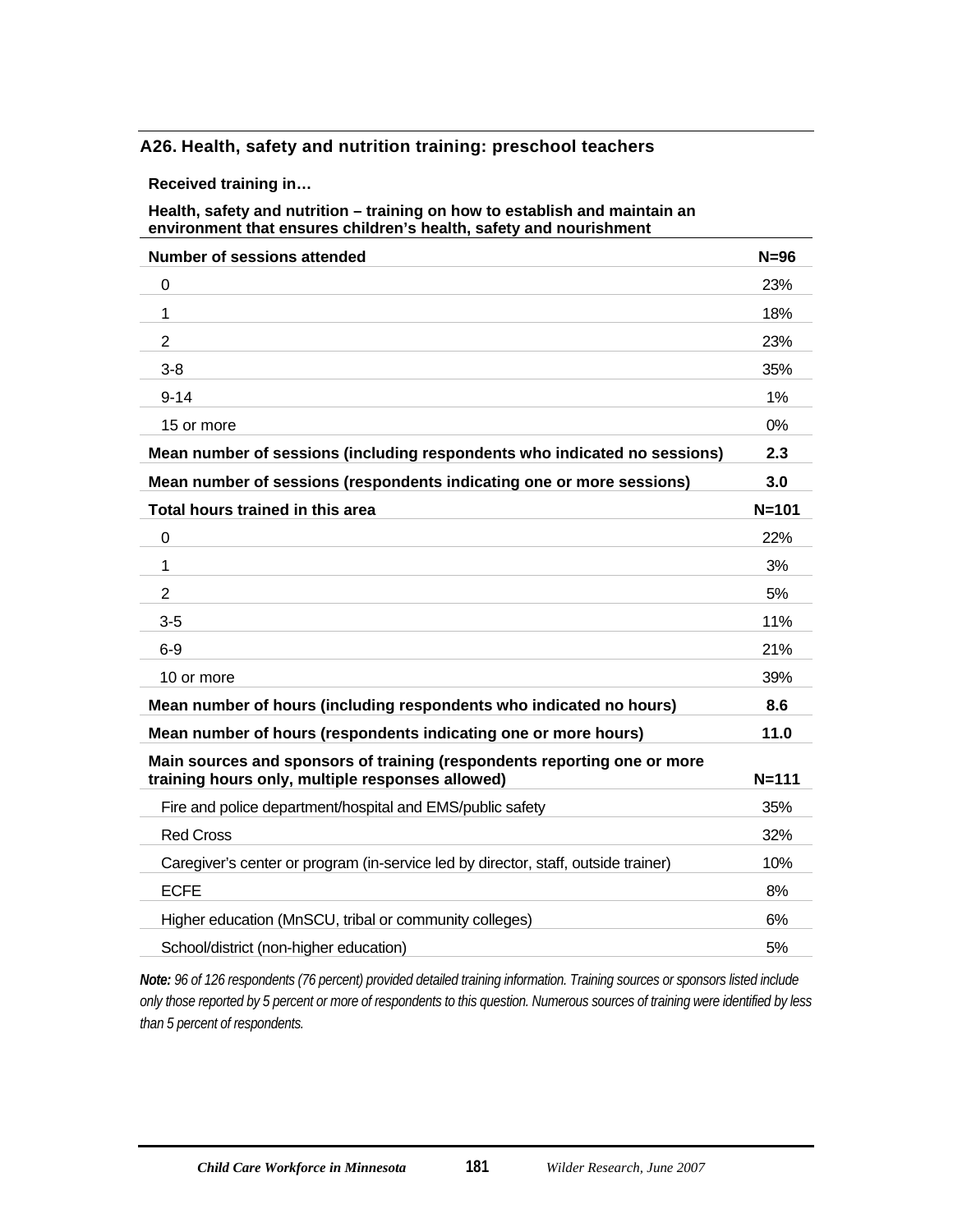#### **A27. Program planning and evaluation training: preschool teachers**

**Received training in…** 

**Program planning and evaluation – how to establish, implement, evaluate, and enhance operation of an early childhood education and care program** 

| <b>Number of sessions attended</b>                                                                                           | $N = 99$  |
|------------------------------------------------------------------------------------------------------------------------------|-----------|
| 0                                                                                                                            | 62%       |
| 1                                                                                                                            | 18%       |
| $\overline{2}$                                                                                                               | 14%       |
| $3-8$                                                                                                                        | 3%        |
| $9 - 14$                                                                                                                     | 3%        |
| 15 or more                                                                                                                   | 0%        |
| Mean number of sessions (including respondents who indicated no sessions)                                                    | 0.9       |
| Mean number of sessions (respondents indicating one or more sessions)                                                        | 2.4       |
| Total hours trained in this area                                                                                             | $N = 103$ |
| 0                                                                                                                            | 59%       |
| 1                                                                                                                            | 5%        |
| $\overline{2}$                                                                                                               | 12%       |
| $3-5$                                                                                                                        | 13%       |
| $6-9$                                                                                                                        | 8%        |
| 10 or more                                                                                                                   | 4%        |
| Mean number of hours (including respondents who indicated no hours)                                                          | 2.1       |
| Mean number of hours (respondents indicating one or more hours)                                                              | 5.2       |
| Main sources and sponsors of training (respondents reporting one or more<br>training hours only, multiple responses allowed) | $N=48$    |
| Higher education (MnSCU, tribal or community colleges)                                                                       | 19%       |
| Conference/workshop                                                                                                          | 16%       |
| Caregiver's center or program (in-service led by director, staff, outside trainer)                                           | 14%       |
| School/district (non-higher education)                                                                                       | 5%        |
| <b>SEEDS literacy training</b>                                                                                               | 5%        |
| <b>ECFE</b>                                                                                                                  | 5%        |

*Note: 99 of 126 respondents (77 percent) provided detailed training information. Training sources or sponsors listed include only those reported by 5 percent or more of respondents to this question. Numerous sources of training were identified by less than 5 percent of respondents.*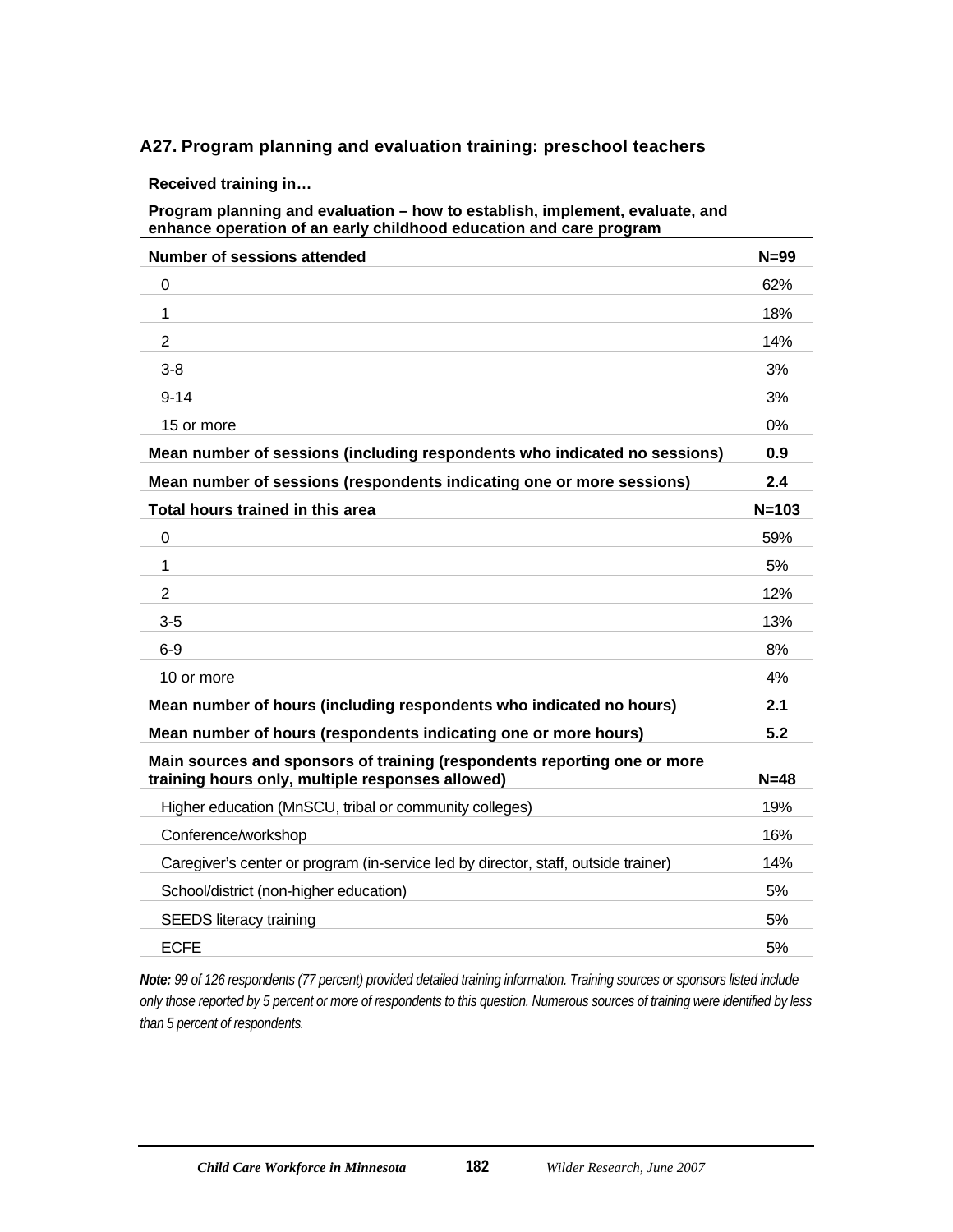#### **A28. Professional development and leadership training: preschool teachers**

**Received training in…** 

**Professional development and leadership – training on how to serve children and families in a professional manner, and participate in the community as a representative of early childhood education and care** 

| Number of sessions attended                                                                                                  | $N = 100$ |
|------------------------------------------------------------------------------------------------------------------------------|-----------|
| 0                                                                                                                            | 71%       |
| 1                                                                                                                            | 14%       |
| 2                                                                                                                            | 5%        |
| $3-8$                                                                                                                        | 9%        |
| $9 - 14$                                                                                                                     | 0%        |
| 15 or more                                                                                                                   | 1%        |
| Mean number of sessions (including respondents who indicated no sessions)                                                    | 0.8       |
| Mean number of sessions (respondents indicating one or more sessions)                                                        | 2.7       |
| Total hours trained in this area                                                                                             | $N = 104$ |
| $\mathbf 0$                                                                                                                  | 68%       |
| 1                                                                                                                            | 4%        |
| $\overline{2}$                                                                                                               | 4%        |
| $3-5$                                                                                                                        | 12%       |
| $6-9$                                                                                                                        | 7%        |
| 10 or more                                                                                                                   | 6%        |
| Mean number of hours (including respondents who indicated no hours)                                                          | 2.6       |
| Mean number of hours (respondents indicating one or more hours)                                                              | 8.1       |
| Main sources and sponsors of training (respondents reporting one or more<br>training hours only, multiple responses allowed) | $N=45$    |
| Higher education (MnSCU, tribal or community colleges)                                                                       | 15%       |
| <b>ECFE</b>                                                                                                                  | 12%       |
| Conference/workshop                                                                                                          | 12%       |
| Caregiver's center or program (in-service led by director, staff, outside trainer)                                           | 12%       |
| Child Care Resource and Referral agencies                                                                                    | 9%        |
| School/district (non-higher education)                                                                                       | 6%        |

*Note: 100 of 126 respondents (79 percent) provided detailed training information. Training sources or sponsors listed include only those reported by 5 percent or more of respondents to this question. Numerous sources of training were identified by less than 5 percent of respondents.*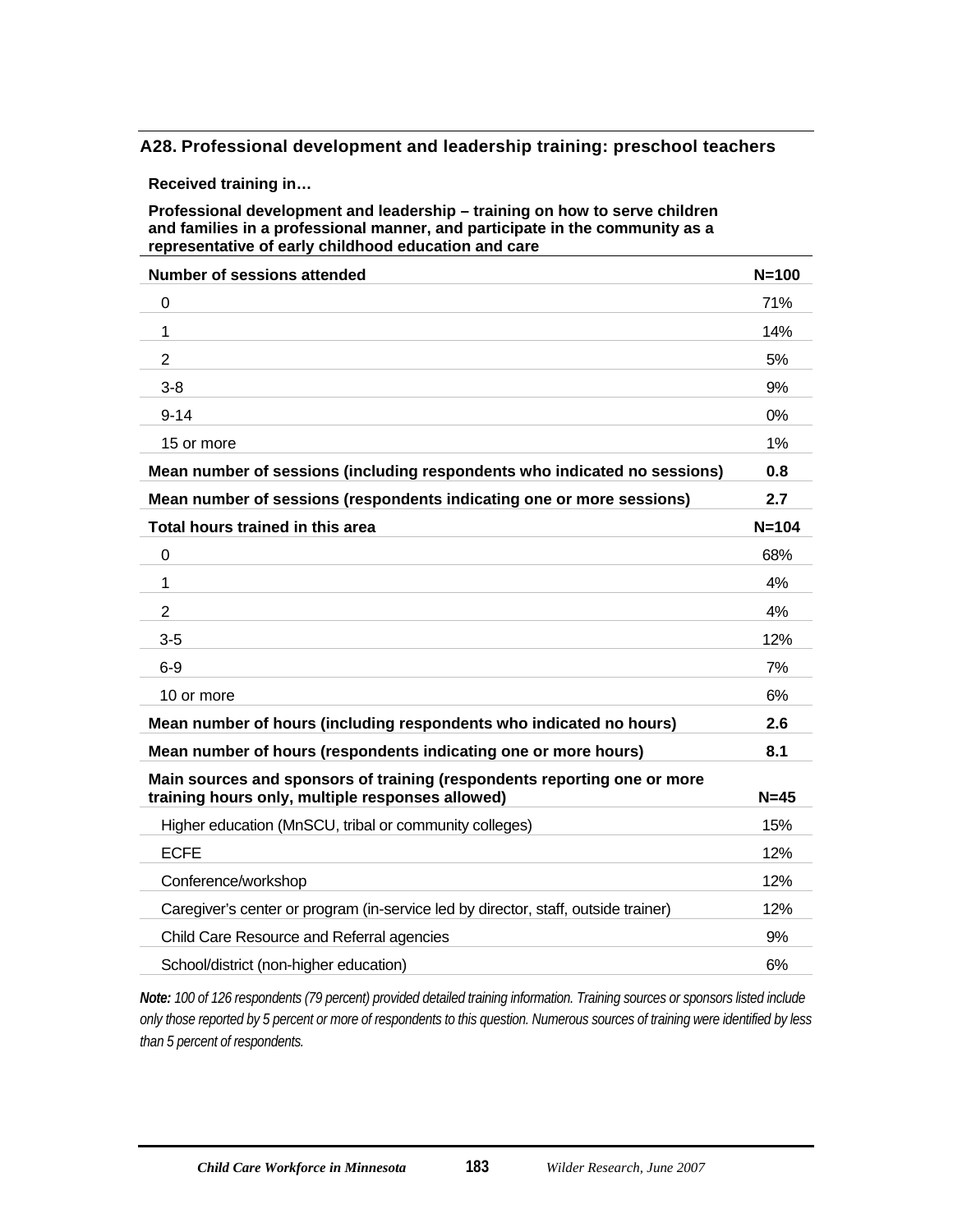#### **A29. Business planning and recordkeeping training: preschool teachers**

**Received training in…** 

**Business planning and recordkeeping – training on how to establish an on-going system for running and planning a child care business** 

| Number of sessions attended                                                                                                                                                                                                                                                                      | $N = 106$ |
|--------------------------------------------------------------------------------------------------------------------------------------------------------------------------------------------------------------------------------------------------------------------------------------------------|-----------|
| $\mathbf 0$                                                                                                                                                                                                                                                                                      | 93%       |
| 1                                                                                                                                                                                                                                                                                                | 6%        |
| $\overline{2}$                                                                                                                                                                                                                                                                                   | $0\%$     |
| $3-8$                                                                                                                                                                                                                                                                                            | 1%        |
| $9 - 14$                                                                                                                                                                                                                                                                                         | 0%        |
| 15 or more                                                                                                                                                                                                                                                                                       | $0\%$     |
| Mean number of sessions (including respondents who indicated no sessions)                                                                                                                                                                                                                        | 0.1       |
| Mean number of sessions (respondents indicating one or more sessions)                                                                                                                                                                                                                            | 1.3       |
| Total hours trained in this area                                                                                                                                                                                                                                                                 | $N = 107$ |
| 0                                                                                                                                                                                                                                                                                                | 93%       |
| 1                                                                                                                                                                                                                                                                                                | $1\%$     |
| $\overline{2}$                                                                                                                                                                                                                                                                                   | 1%        |
| $3-5$                                                                                                                                                                                                                                                                                            | 2%        |
| $6-9$                                                                                                                                                                                                                                                                                            | 2%        |
| 10 or more                                                                                                                                                                                                                                                                                       | 2%        |
| Mean number of hours (including respondents who indicated no hours)                                                                                                                                                                                                                              | 0.6       |
| Mean number of hours (respondents indicating one or more hours)                                                                                                                                                                                                                                  | 8.3       |
| Sources and sponsors of training mentioned (respondents reporting one or<br>more training hours only, multiple responses allowed)                                                                                                                                                                | $N=9$     |
| Conference/workshop, caregiver's center or program (in-service led by director, staff,<br>outside trainer), higher education (MnSCU, tribal or community colleges), Minnesota<br>Department of Education (state programs), Department of Human Services (including<br>social services/licensing) |           |

*Note: 106 of 126 respondents (84 percent) provided detailed training information. Training sources or sponsors listed include only those reported by 5 percent or more of respondents to this question. Numerous sources of training were identified by less than 5 percent of respondents. Actual percentages are not listed for instances of nine or less respondents to a particular item.*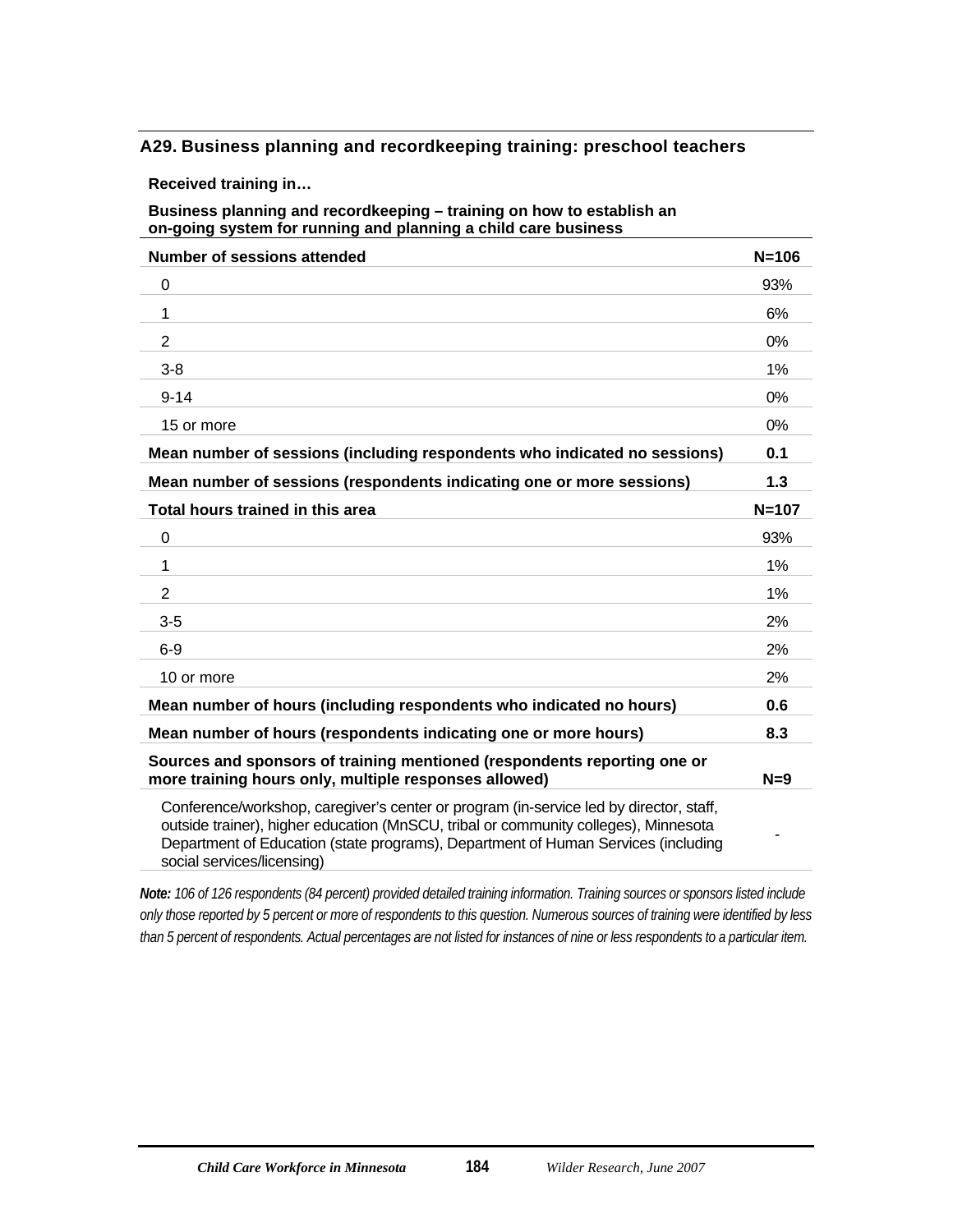#### **A30. Core content training completed: school-age teachers**

|                                     |                        | <b>Number of sessions</b>       |                                   |                                               |                 | Hours of training   |                                 |                                   |                                            |                |
|-------------------------------------|------------------------|---------------------------------|-----------------------------------|-----------------------------------------------|-----------------|---------------------|---------------------------------|-----------------------------------|--------------------------------------------|----------------|
| Core content training area          | Mean<br>(all<br>cases) | <b>Median</b><br>(all<br>cases) | Mean (one<br>or more<br>sessions) | <b>Median</b><br>(one or<br>more<br>sessions) | <b>Maximum</b>  | Mean (all<br>cases) | <b>Median</b><br>(all<br>cases) | Mean<br>(one or<br>more<br>hours) | <b>Median</b><br>(one or<br>more<br>hours) | <b>Maximum</b> |
| Child growth and development        | $(n=40)$               |                                 | $(n=29)$                          |                                               |                 | $(n=44)$            |                                 | $(n=33)$                          |                                            |                |
|                                     | 3.0                    | $\overline{2}$                  | 4.1                               | $\overline{2}$                                | 24              | 8.4                 | 4.5                             | 11.3                              | $\overline{7}$                             | 72             |
| Learning environment and curriculum | $(n=41)$               |                                 | $(n=25)$                          |                                               |                 | $(n=45)$            |                                 | $(n=29)$                          |                                            |                |
|                                     | 1.6                    | $\overline{2}$                  | 2.6                               | $\overline{2}$                                | 8               | 4.7                 | 4                               | 7.3                               | 6                                          | 28             |
| Assessment and planning for         | $(n=45)$               |                                 | $(n=20)$                          |                                               |                 | $(n=47)$            |                                 | $(n=22)$                          |                                            |                |
| individual needs                    | 1.2                    | $\mathbf 0$                     | 2.7                               | $\overline{2}$                                | 10 <sup>°</sup> | 3.0                 | 0                               | 6.5                               | 5.625                                      | 40             |
| Interactions with children          | $(n=43)$               |                                 | $(n=26)$                          |                                               |                 | $(n=46)$            |                                 | $(n=29)$                          |                                            |                |
|                                     | 2.1                    | 1                               | 3.5                               | $\overline{2}$                                | 15              | 4.9                 | 4                               | 7.9                               | 5                                          | 60             |
| Families and communities            | $(n=45)$               |                                 | $(n=20)$                          |                                               |                 | $(n=47)$            |                                 | $(n=22)$                          |                                            |                |
|                                     | 1.7                    | $\mathbf{0}$                    | 3.8                               | $\overline{2}$                                | 32              | 4.1                 | 0                               | 8.8                               | 4.5                                        | 96             |
| Health, safety and nutrition        | $(n=39)$               |                                 | $(n=31)$                          |                                               |                 | $(n=47)$            |                                 | $(n=39)$                          |                                            |                |
|                                     | 2.1                    | $\overline{2}$                  | 2.6                               | $\overline{2}$                                | $\overline{7}$  | 6.4                 | 6                               | 7.8                               | 8                                          | 31             |
| Program planning and evaluation     | $(n=45)$               |                                 | $(n=19)$                          |                                               |                 | $(n=47)$            |                                 | $(n=21)$                          |                                            |                |
|                                     | 1.0                    | $\mathbf{0}$                    | 2.4                               | $\overline{2}$                                | $\overline{7}$  | 2.4                 | 0                               | 5.3                               | 5                                          | 10             |
| Professional development and        | $(n=44)$               |                                 | $(n=21)$                          |                                               |                 | $(n=46)$            |                                 | $(n=23)$                          |                                            |                |
| leadership                          | 1.4                    | 0                               | 2.9                               | $\overline{2}$                                | 20              | 3.1                 | 0.5                             | 6.1                               | 5                                          | 24             |
| Business planning and recordkeeping | $(n=47)$               |                                 | $(n=6)$                           |                                               |                 | $(n=48)$            |                                 | $(n=7)$                           |                                            |                |
|                                     | 0.4                    | 0                               | 3.0                               | $\overline{2}$                                | 6               | 1.0                 | 0                               | 7.1                               | 6                                          | 10             |

*Note: Ns vary by core content area due to missing responses. Ns for medians are equivalent to sample sizes shown for corresponding means.*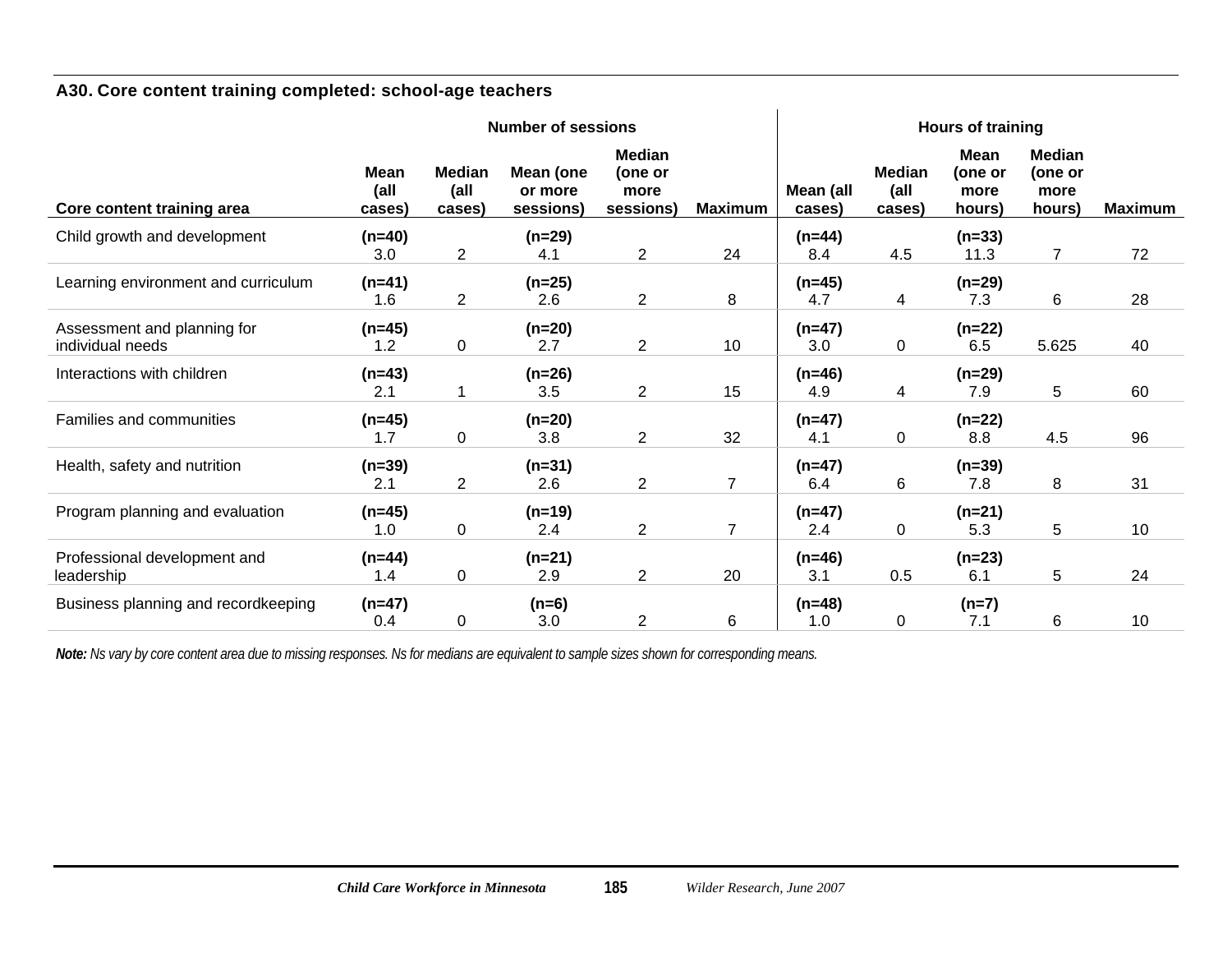#### **A31. Child growth and development training: school-age teachers**

**Received training in…** 

**Child growth and development – training on how children gain language and develop physically, cognitively, emotionally and socially** 

| <b>Number of sessions attended</b>                                                                                           | $N=40$   |
|------------------------------------------------------------------------------------------------------------------------------|----------|
| 0                                                                                                                            | 28%      |
| 1                                                                                                                            | 18%      |
| $\overline{2}$                                                                                                               | 25%      |
| $3 - 8$                                                                                                                      | 20%      |
| $9 - 14$                                                                                                                     | 8%       |
| 15 or more                                                                                                                   | 3%       |
| Mean number of sessions (including respondents who indicated no sessions)                                                    | 3.0      |
| Mean number of sessions (respondents indicating one or more sessions)                                                        | 4.1      |
| Total hours trained in this area                                                                                             | $N = 44$ |
| $\mathbf 0$                                                                                                                  | 25%      |
| 1                                                                                                                            | 2%       |
| $\overline{2}$                                                                                                               | 11%      |
| $3-5$                                                                                                                        | 18%      |
| $6-9$                                                                                                                        | 18%      |
| 10 or more                                                                                                                   | 25%      |
| Mean number of hours (including respondents who indicated no hours)                                                          | 8.4      |
| Mean number of hours (respondents indicating one or more hours)                                                              | 11.3     |
| Main sources and sponsors of training (respondents reporting one or more<br>training hours only, multiple responses allowed) | $N=42$   |
| <b>MNSACA</b>                                                                                                                | 26%      |
| Higher education (MnSCU, tribal or community colleges)                                                                       | 17%      |
| Child Care Resource and Referral agencies                                                                                    | 11%      |
| Caregiver's center or program (in-service led by director, staff, outside trainer)                                           | 11%      |
| School/district (non-higher education)                                                                                       | 9%       |
| Conference/workshop                                                                                                          | 9%       |
| <b>SEEDS literacy training</b>                                                                                               | 6%       |
| Minnesota Department of Education (state programs)                                                                           | 6%       |

*Note: 40 of 65 respondents (62 percent) provided detailed training information. Training sources or sponsors listed include only those reported by 5 percent or more of respondents to this question. Numerous sources of training were identified by less than 5 percent of respondents.*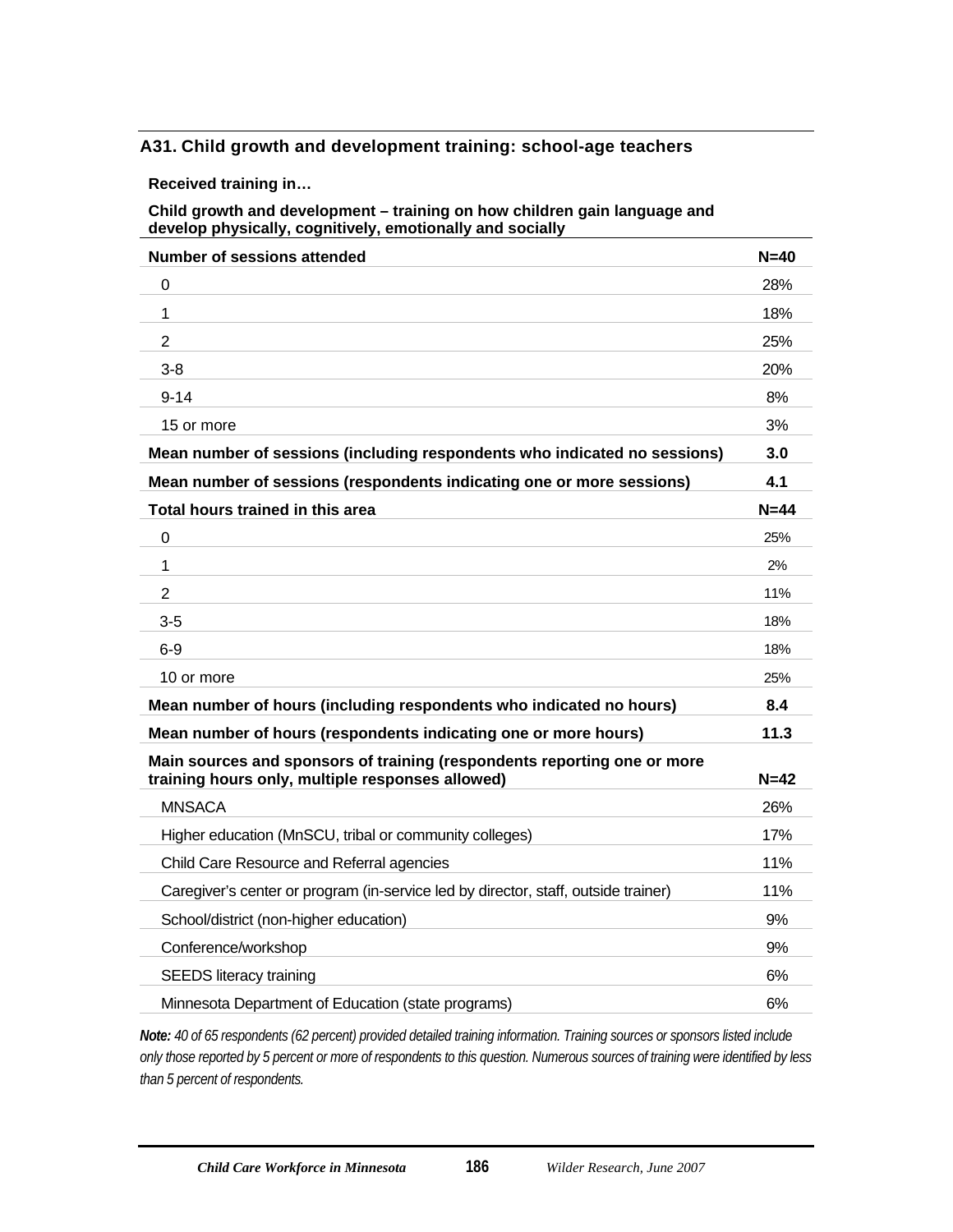#### **A32. Learning environment and curriculum training: school-age teachers**

**Received training in…** 

**Learning environment and curriculum – how to establish an environment that provides learning experiences to meet each child's needs, capabilities and interests** 

| <b>Number of sessions attended</b>                                                                                           | $N=41$   |
|------------------------------------------------------------------------------------------------------------------------------|----------|
| $\Omega$                                                                                                                     | 39%      |
| 1                                                                                                                            | 10%      |
| $\overline{2}$                                                                                                               | 34%      |
| $3 - 8$                                                                                                                      | 17%      |
| $9 - 14$                                                                                                                     | 0%       |
| 15 or more                                                                                                                   | 0%       |
| Mean number of sessions (including respondents who indicated no sessions)                                                    | 1.6      |
| Mean number of sessions (respondents indicating one or more sessions)                                                        | 2.6      |
| Total hours trained in this area                                                                                             | $N=45$   |
| $\Omega$                                                                                                                     | 36%      |
| 1                                                                                                                            | 2%       |
| $\overline{2}$                                                                                                               | 7%       |
| $3 - 5$                                                                                                                      | 20%      |
| $6-9$                                                                                                                        | 18%      |
| 10 or more                                                                                                                   | 18%      |
| Mean number of hours (including respondents who indicated no hours)                                                          | 4.7      |
| Mean number of hours (respondents indicating one or more hours)                                                              | 7.3      |
| Main sources and sponsors of training (respondents reporting one or more<br>training hours only, multiple responses allowed) | $N = 39$ |
| <b>MNSACA</b>                                                                                                                | 22%      |
| Child Care Resource and Referral agencies                                                                                    | 19%      |
| Caregiver's center or program (in-service led by director, staff, outside trainer)                                           | 19%      |
| Higher education (MnSCU, tribal or community colleges)                                                                       | 16%      |
| <b>Head Start</b>                                                                                                            | 6%       |

*Note: 41 of 65 respondents (63 percent) provided detailed training information. Training sources or sponsors listed include only those reported by 5 percent or more of respondents to this question. Numerous sources of training were identified by less than 5 percent of respondents.*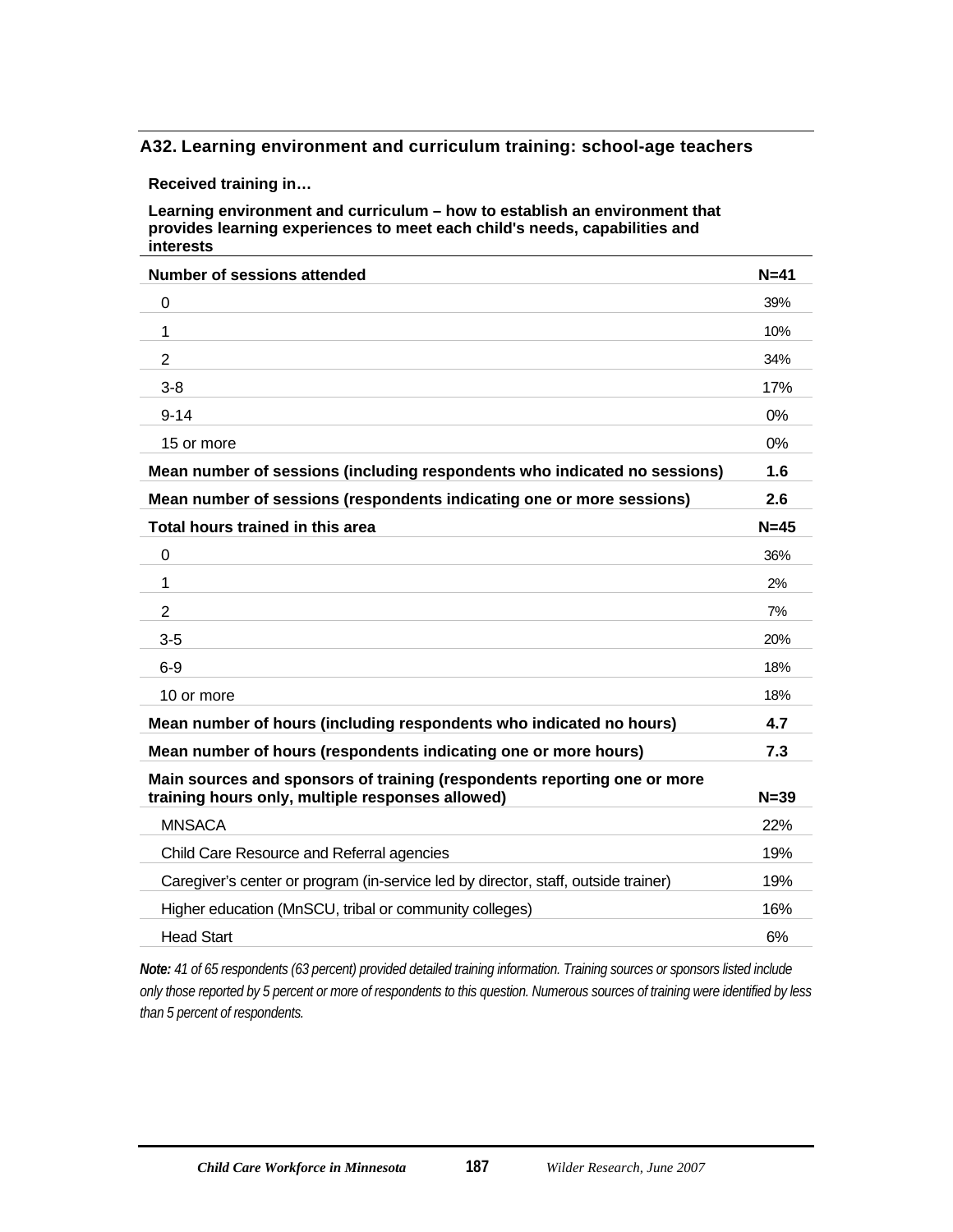#### **A33. Assessment and planning for individual needs training: school-age teachers**

**Received training in…** 

#### **Assessment and planning for individual needs – how to observe and assess what children know and can do in order to provide curriculum and instruction that addresses their developmental and learning needs**

| <b>Number of sessions attended</b>                                                                                           | $N=45$ |
|------------------------------------------------------------------------------------------------------------------------------|--------|
| 0                                                                                                                            | 56%    |
| 1                                                                                                                            | 11%    |
| $\overline{2}$                                                                                                               | 20%    |
| $3-8$                                                                                                                        | 11%    |
| $9 - 14$                                                                                                                     | 2%     |
| 15 or more                                                                                                                   | $0\%$  |
| Mean number of sessions (including respondents who indicated no sessions)                                                    | 1.2    |
| Mean number of sessions (respondents indicating one or more sessions)                                                        | 2.7    |
| Total hours trained in this area                                                                                             | $N=47$ |
| $\mathbf 0$                                                                                                                  | 53%    |
| 1                                                                                                                            | 6%     |
| 2                                                                                                                            | 6%     |
| $3-5$                                                                                                                        | 11%    |
| $6-9$                                                                                                                        | 19%    |
| 10 or more                                                                                                                   | 4%     |
| Mean number of hours (including respondents who indicated no hours)                                                          | 3.0    |
| Mean number of hours (respondents indicating one or more hours)                                                              | 6.5    |
| Main sources and sponsors of training (respondents reporting one or more<br>training hours only, multiple responses allowed) | $N=25$ |
| Higher education (MnSCU, tribal or community colleges)                                                                       | 27%    |
| Caregiver's center or program (in-service led by director, staff, outside trainer)                                           | 18%    |
| Child Care Resource and Referral agencies                                                                                    | 9%     |
| <b>MNSACA</b>                                                                                                                | 9%     |
| <b>Head Start</b>                                                                                                            | 5%     |
| School/district (non-higher education)                                                                                       | 5%     |
| <b>ECFE</b>                                                                                                                  | 5%     |
| Public health                                                                                                                | 5%     |

*Note: 45 of 65 respondents (69 percent) provided detailed training information. Training sources or sponsors listed include only those reported by 5 percent or more of respondents to this question. Numerous sources of training were identified by less than 5 percent of respondents.*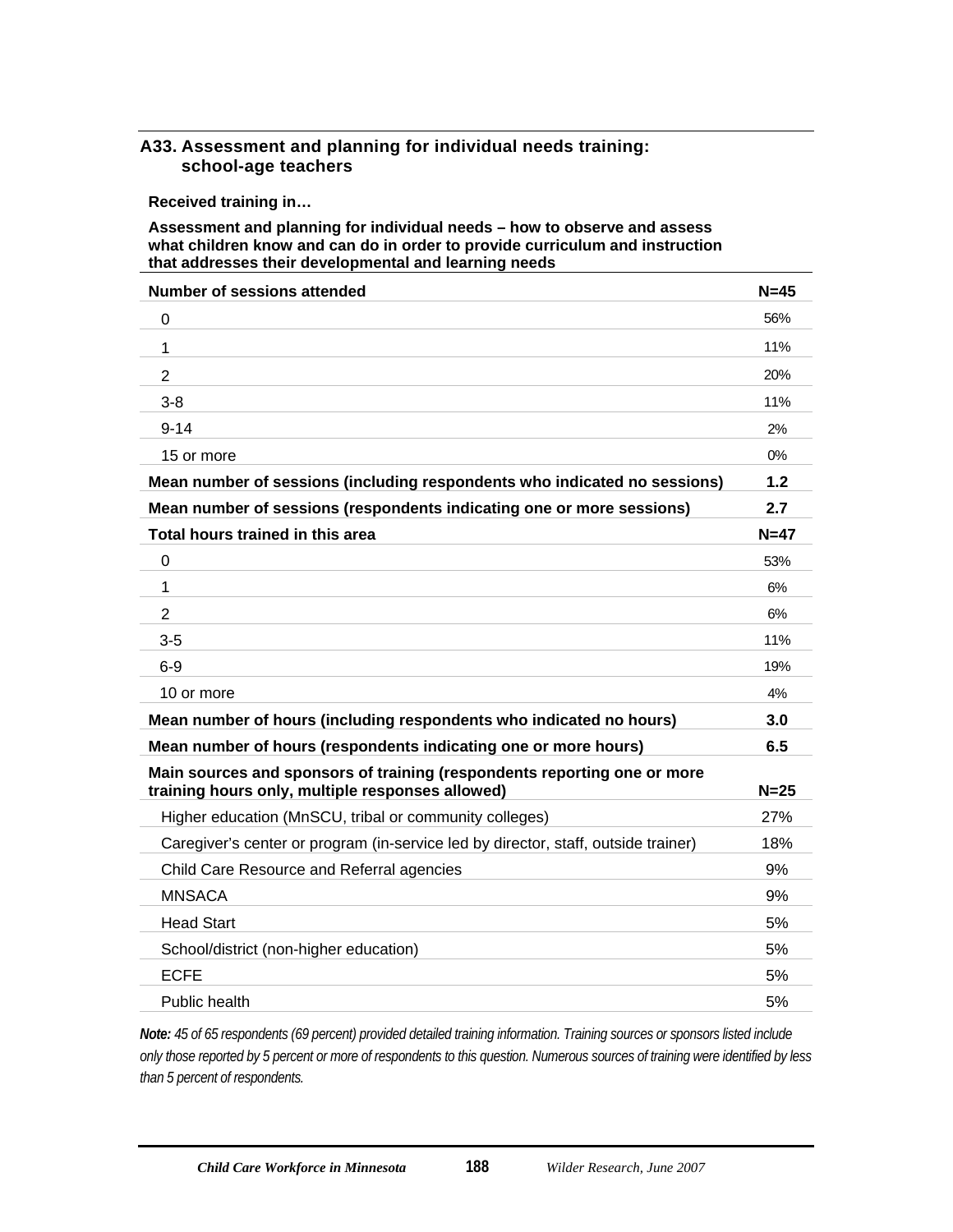#### **A34. Interactions with children training: school-age teachers**

**Received training in…** 

**Interactions with children – training on how to establish supportive relationships with children and guide them as individuals and as a part of a group** 

| <b>Number of sessions attended</b>                                                                                           | $N=43$ |
|------------------------------------------------------------------------------------------------------------------------------|--------|
| $\Omega$                                                                                                                     | 40%    |
| 1                                                                                                                            | 12%    |
| $\overline{2}$                                                                                                               | 21%    |
| $3 - 8$                                                                                                                      | 21%    |
| $9 - 14$                                                                                                                     | 5%     |
| 15 or more                                                                                                                   | 2%     |
| Mean number of sessions (including respondents who indicated no sessions)                                                    | 2.1    |
| Mean number of sessions (respondents indicating one or more sessions)                                                        | 3.5    |
| Total hours trained in this area                                                                                             | $N=46$ |
| $\mathbf 0$                                                                                                                  | 37%    |
| 1                                                                                                                            | 2%     |
| $\overline{2}$                                                                                                               | 2%     |
| $3-5$                                                                                                                        | 28%    |
| $6-9$                                                                                                                        | 24%    |
| 10 or more                                                                                                                   | 7%     |
| Mean number of hours (including respondents who indicated no hours)                                                          | 4.9    |
| Mean number of hours (respondents indicating one or more hours)                                                              | 7.9    |
| Main sources and sponsors of training (respondents reporting one or more<br>training hours only, multiple responses allowed) | $N=36$ |
| Caregiver's center or program (in-service led by director, staff, outside trainer)                                           | 27%    |
| <b>MNSACA</b>                                                                                                                | 20%    |
| Higher education (MnSCU, tribal or community colleges)                                                                       | 17%    |
| Conference/workshop                                                                                                          | 10%    |

*Note: 43 of 65 respondents (66 percent) provided detailed training information. Training sources or sponsors listed include only those reported by 5 percent or more of respondents to this question. Numerous sources of training were identified by less than 5 percent of respondents.*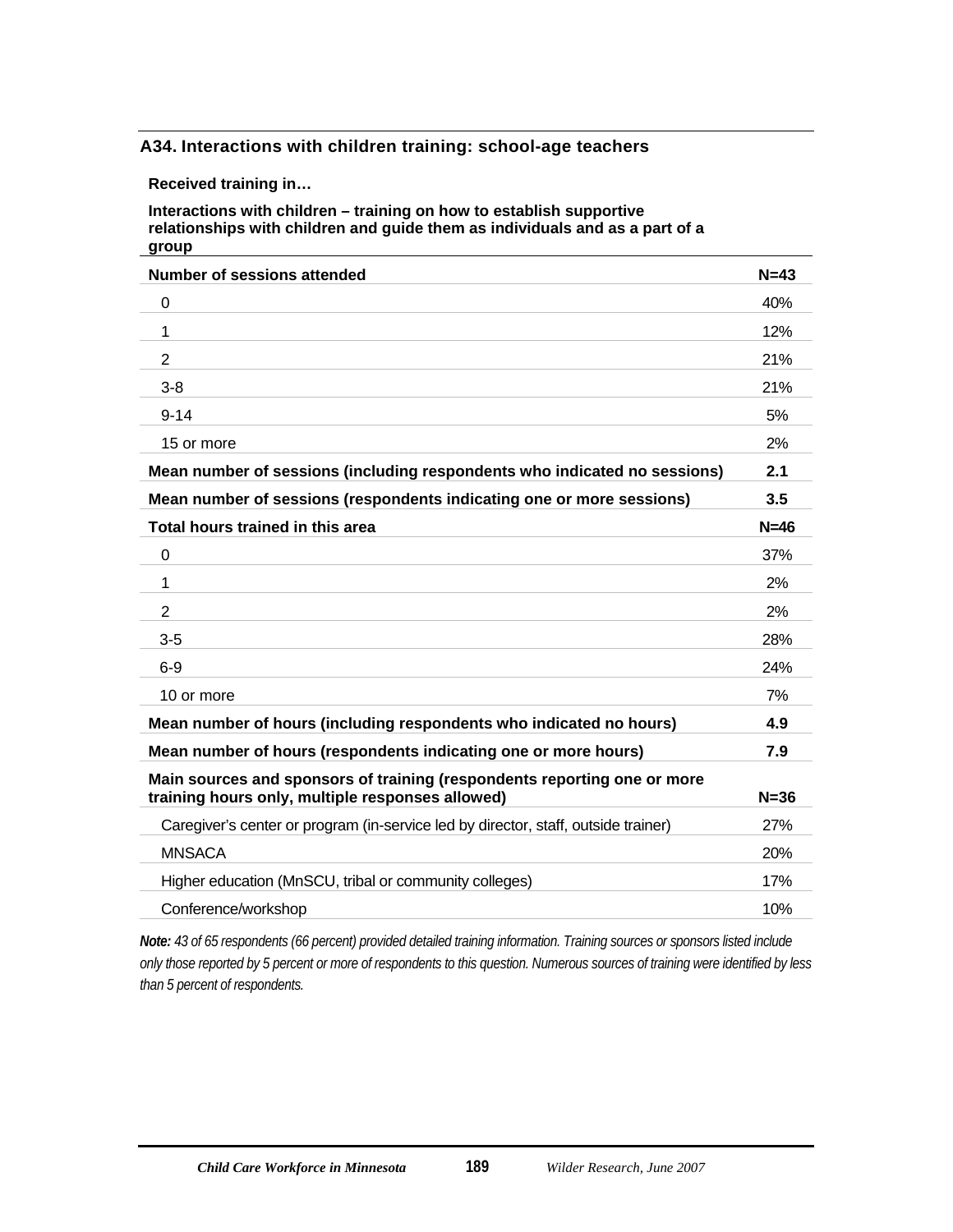#### **A35. Families and communities training: school-age teachers**

**Received training in…** 

**Families and communities – training on how to work collaboratively with families and organizations to meet children's needs, and to encourage the community's involvement with early childhood education and care** 

| <b>Number of sessions attended</b>                                                                                           | $N=45$ |
|------------------------------------------------------------------------------------------------------------------------------|--------|
| $\mathbf 0$                                                                                                                  | 56%    |
| 1                                                                                                                            | 9%     |
| 2                                                                                                                            | 27%    |
| $3-8$                                                                                                                        | 7%     |
| $9 - 14$                                                                                                                     | 0%     |
| 15 or more                                                                                                                   | 2%     |
| Mean number of sessions (including respondents who indicated no sessions)                                                    | 1.7    |
| Mean number of sessions (respondents indicating one or more sessions)                                                        | 3.8    |
| Total hours trained in this area                                                                                             | $N=47$ |
| $\mathbf 0$                                                                                                                  | 55%    |
| 1                                                                                                                            | 4%     |
| 2                                                                                                                            | 2%     |
| $3-5$                                                                                                                        | 19%    |
| $6-9$                                                                                                                        | 15%    |
| 10 or more                                                                                                                   | 4%     |
| Mean number of hours (including respondents who indicated no hours)                                                          | 4.1    |
| Mean number of hours (respondents indicating one or more hours)                                                              | 8.8    |
| Main sources and sponsors of training (respondents reporting one or more<br>training hours only, multiple responses allowed) | $N=27$ |
| Higher education (MnSCU, tribal or community colleges)                                                                       | 26%    |
| Caregiver's center or program (in-service led by director, staff, outside trainer)                                           | 22%    |
| Local associations and other local sources                                                                                   | 17%    |
| <b>MNSACA</b>                                                                                                                | 13%    |
| Conference/workshop                                                                                                          | 13%    |
| <b>Head Start</b>                                                                                                            | 9%     |

*Note: 45 of 65 respondents (69 percent) provided detailed training information. Training sources or sponsors listed include only those reported by 5 percent or more of respondents to this question. Numerous sources of training were identified by less than 5 percent of respondents.*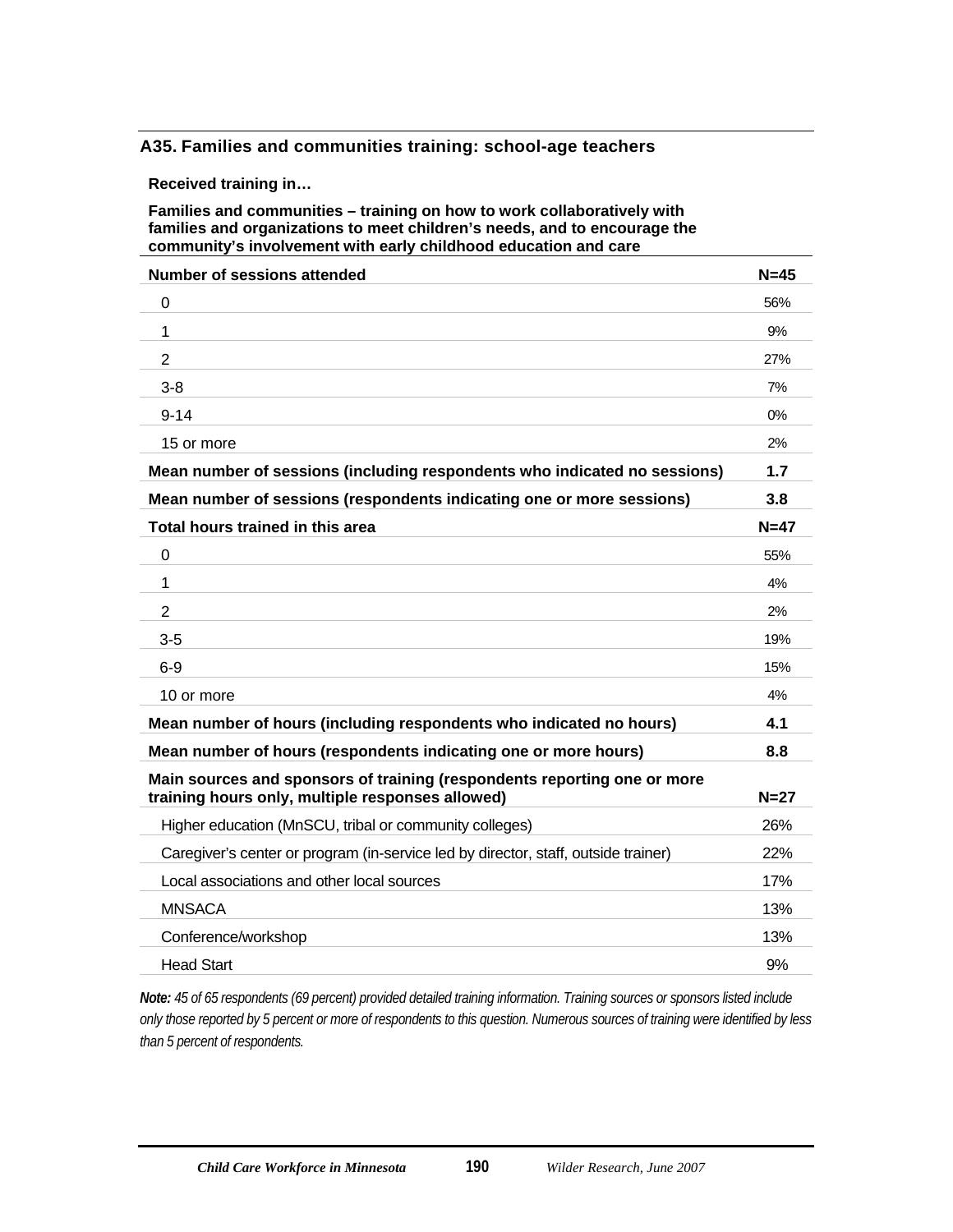#### **A36. Health, safety and nutrition training: school-age teachers**

**Received training in…** 

**Health, safety and nutrition – training on how to establish and maintain an environment that ensures children's health, safety and nourishment** 

| <b>Number of sessions attended</b>                                                                                           | $N = 39$ |
|------------------------------------------------------------------------------------------------------------------------------|----------|
| 0                                                                                                                            | 21%      |
| $\mathbf{1}$                                                                                                                 | 18%      |
| $\overline{2}$                                                                                                               | 36%      |
| $3 - 8$                                                                                                                      | 26%      |
| $9 - 14$                                                                                                                     | 0%       |
| 15 or more                                                                                                                   | 0%       |
| Mean number of sessions (including respondents who indicated no sessions)                                                    | 2.1      |
| Mean number of sessions (respondents indicating one or more sessions)                                                        | 2.6      |
| Total hours trained in this area                                                                                             | $N=47$   |
| $\overline{0}$                                                                                                               | 17%      |
| 1                                                                                                                            | 6%       |
| 2                                                                                                                            | 9%       |
| $3 - 5$                                                                                                                      | 17%      |
| $6-9$                                                                                                                        | 17%      |
| 10 or more                                                                                                                   | 34%      |
| Mean number of hours (including respondents who indicated no hours)                                                          | 6.4      |
| Mean number of hours (respondents indicating one or more hours)                                                              | 7.8      |
| Main sources and sponsors of training (respondents reporting one or more<br>training hours only, multiple responses allowed) | $N=45$   |
| Fire and police department/hospital and EMS/public safety                                                                    | 33%      |
| <b>Red Cross</b>                                                                                                             | 15%      |
| Own center or program (in-service led by director, staff, outside trainer)                                                   | 15%      |
| Higher education (MnSCU, tribal or community colleges)                                                                       | 8%       |
| <b>Head Start</b>                                                                                                            | 5%       |
| Public health                                                                                                                | 5%       |
| School/district (non-higher education)                                                                                       | 5%       |

*Note: 39 of 65 respondents (60 percent) provided detailed training information. Training sources or sponsors listed include only those reported by 5 percent or more of respondents to this question. Numerous sources of training were identified by less than 5 percent of respondents.*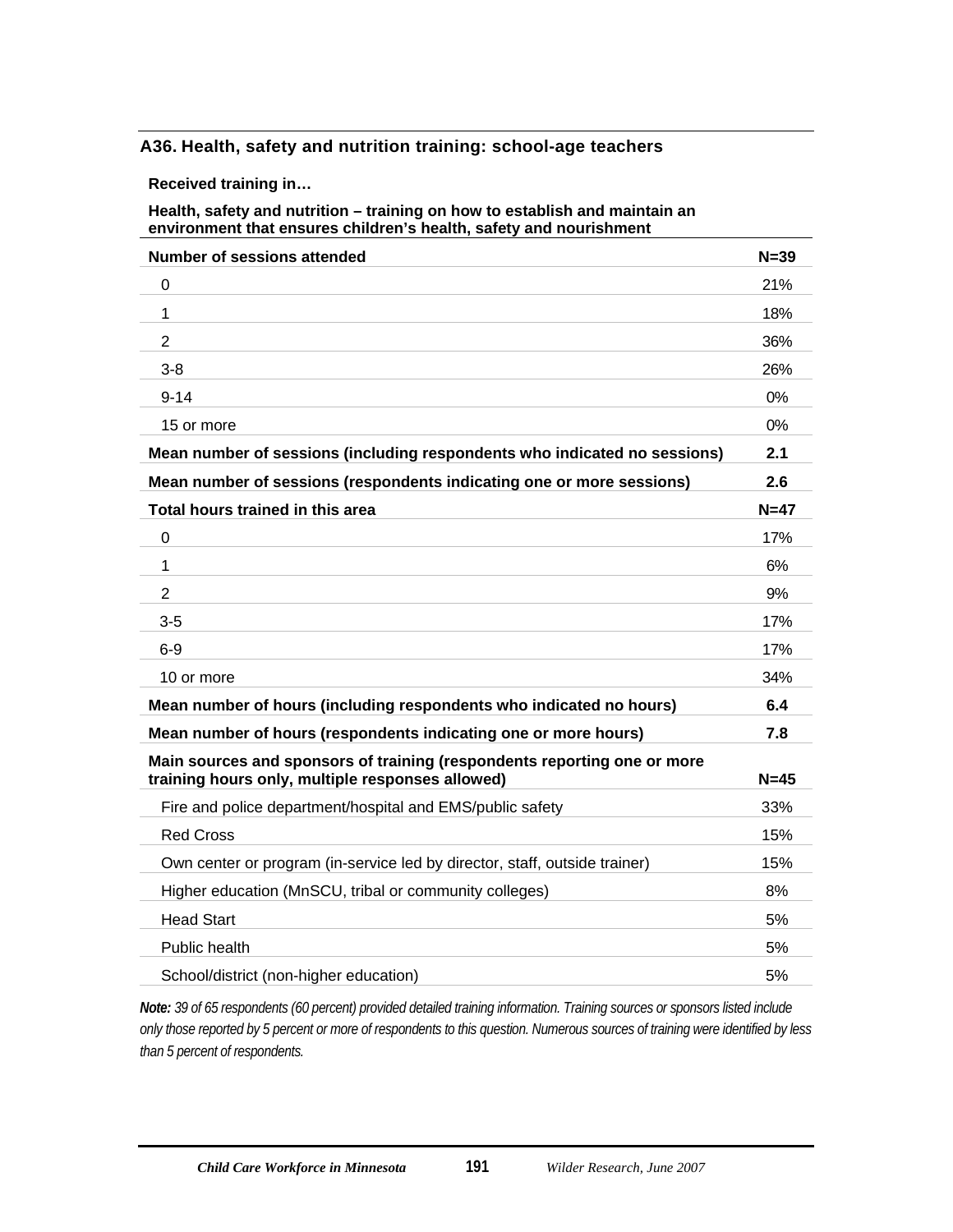#### **A37. Program planning and evaluation training: school-age teachers**

**Received training in…** 

**Program planning and evaluation – how to establish, implement, evaluate, and enhance operation of an early childhood education and care program** 

| <b>Number of sessions attended</b>                                                                                           | $N=45$ |
|------------------------------------------------------------------------------------------------------------------------------|--------|
| 0                                                                                                                            | 58%    |
| 1                                                                                                                            | 11%    |
| $\overline{2}$                                                                                                               | 18%    |
| $3-8$                                                                                                                        | 13%    |
| $9 - 14$                                                                                                                     | 0%     |
| 15 or more                                                                                                                   | 0%     |
| Mean number of sessions (including respondents who indicated no sessions)                                                    | 1.0    |
| Mean number of sessions (respondents indicating one or more sessions)                                                        | 2.4    |
| Total hours trained in this area                                                                                             | $N=47$ |
| 0                                                                                                                            | 55%    |
| 1                                                                                                                            | 2%     |
| $\overline{2}$                                                                                                               | 9%     |
| $3-5$                                                                                                                        | 15%    |
| $6-9$                                                                                                                        | 15%    |
| 10 or more                                                                                                                   | 4%     |
| Mean number of hours (including respondents who indicated no hours)                                                          | 2.4    |
| Mean number of hours (respondents indicating one or more hours)                                                              | 5.3    |
| Main sources and sponsors of training (respondents reporting one or more<br>training hours only, multiple responses allowed) | $N=25$ |
| Caregiver's center or program (in-service led by director, staff, outside trainer)                                           | 27%    |
| Higher education (MnSCU, tribal or community colleges)                                                                       | 18%    |
| <b>MNSACA</b>                                                                                                                | 14%    |
| <b>Head Start</b>                                                                                                            | 9%     |
| School/district (non-higher education)                                                                                       | 5%     |
| <b>ECFE</b>                                                                                                                  | 5%     |

*Note: 45 of 65 respondents (69 percent) provided detailed training information. Training sources or sponsors listed include only those reported by 5 percent or more of respondents to this question. Numerous sources of training were identified by less than 5 percent of respondents.*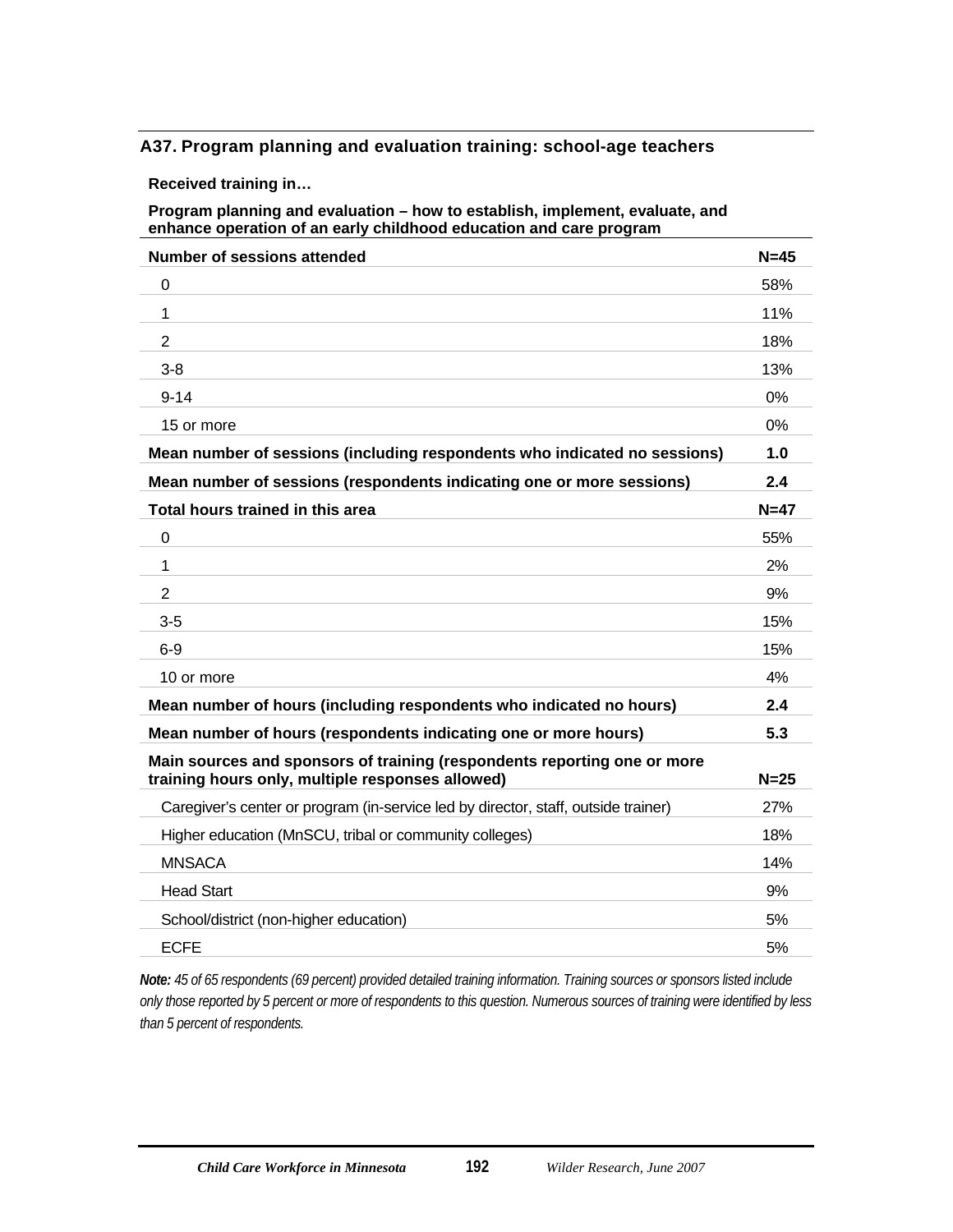#### **A38. Professional development and leadership training: school-age teachers**

**Received training in…** 

**Professional development and leadership – training on how to serve children and families in a professional manner, and participate in the community as a representative of early childhood education and care** 

| Number of sessions attended                                                                                                  | $N = 44$ |
|------------------------------------------------------------------------------------------------------------------------------|----------|
| $\Omega$                                                                                                                     | 52%      |
| 1                                                                                                                            | 20%      |
| $\overline{2}$                                                                                                               | 16%      |
| $3-8$                                                                                                                        | 9%       |
| $9 - 14$                                                                                                                     | 0%       |
| 15 or more                                                                                                                   | 2%       |
| Mean number of sessions (including respondents who indicated no sessions)                                                    | 1.4      |
| Mean number of sessions (respondents indicating one or more sessions)                                                        | 2.9      |
| Total hours trained in this area                                                                                             | $N=46$   |
| $\Omega$                                                                                                                     | 50%      |
| 1                                                                                                                            | 7%       |
| $\overline{2}$                                                                                                               | 7%       |
| $3-5$                                                                                                                        | 15%      |
| $6-9$                                                                                                                        | 11%      |
| 10 or more                                                                                                                   | 11%      |
| Mean number of hours (including respondents who indicated no hours)                                                          | 3.1      |
| Mean number of hours (respondents indicating one or more hours)                                                              | 6.1      |
| Main sources and sponsors of training (respondents reporting one or more<br>training hours only, multiple responses allowed) | $N=29$   |
| Caregiver's center or program (in-service led by director, staff, outside trainer)                                           | 21%      |
| <b>MNSACA</b>                                                                                                                | 21%      |
| Higher education (MnSCU, tribal or community colleges)                                                                       | 17%      |
| <b>Head Start</b>                                                                                                            | 13%      |

*Note: 44 of 65 respondents (69 percent) provided detailed training information. Training sources or sponsors listed include only those reported by 5 percent or more of respondents to this question. Numerous sources of training were identified by less than 5 percent of respondents.*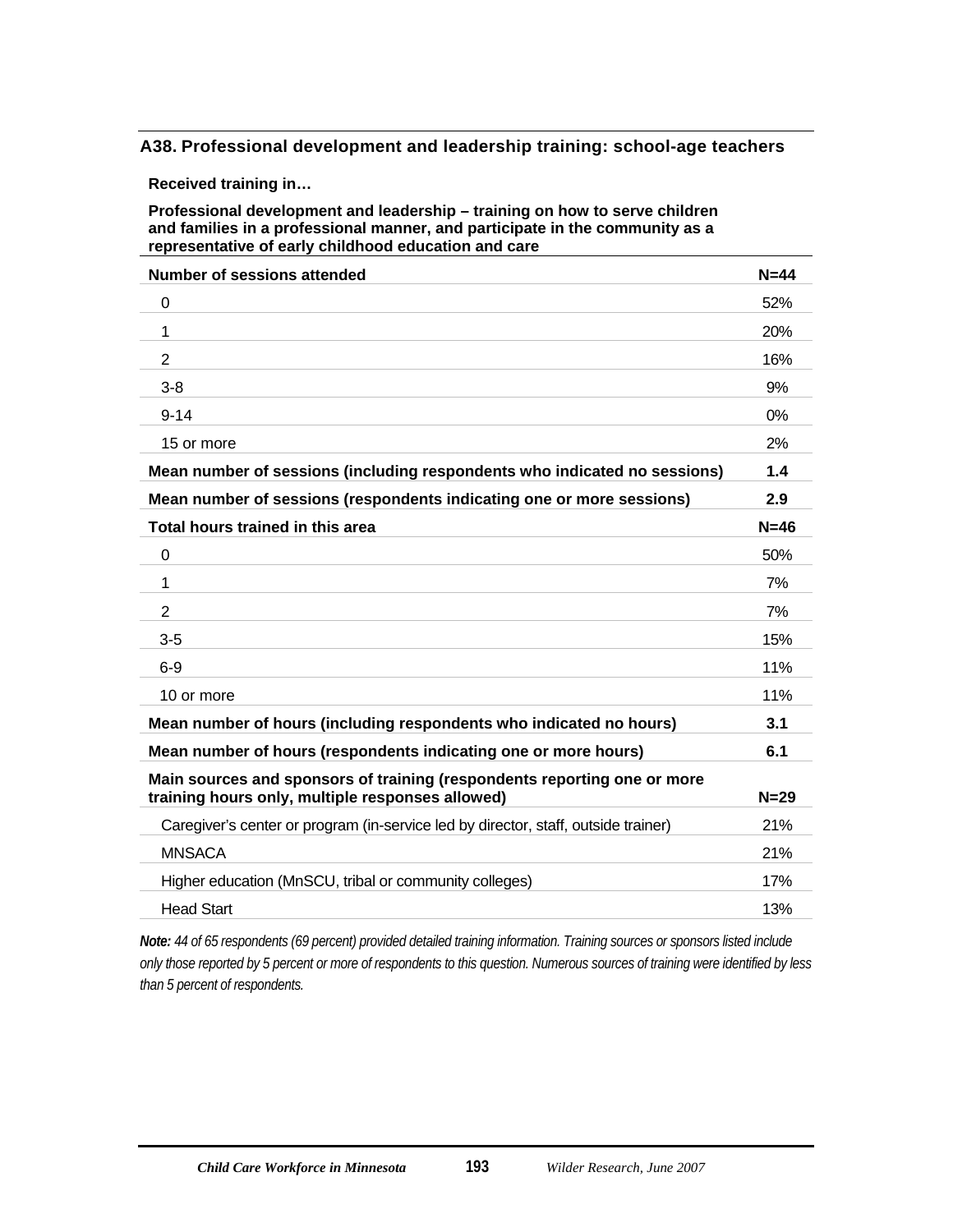#### **A39. Business planning and recordkeeping training: school-age teachers**

**Received training in…** 

**Business planning and recordkeeping – training on how to establish an ongoing system for running and planning a child care business** 

| <b>Number of sessions attended</b>                                                                                                | $N=47$ |
|-----------------------------------------------------------------------------------------------------------------------------------|--------|
| $\Omega$                                                                                                                          | 87%    |
| 1                                                                                                                                 | $0\%$  |
| $\overline{2}$                                                                                                                    | 9%     |
| $3 - 8$                                                                                                                           | 4%     |
| $9 - 14$                                                                                                                          | 0%     |
| 15 or more                                                                                                                        | $0\%$  |
| Mean number of sessions (including respondents who indicated no sessions)                                                         | 0.4    |
| Mean number of sessions (respondents indicating one or more sessions)                                                             | 3.0    |
| Total hours trained in this area                                                                                                  | $N=48$ |
| $\overline{0}$                                                                                                                    | 85%    |
| 1                                                                                                                                 | $0\%$  |
| 2                                                                                                                                 | $0\%$  |
| $3-5$                                                                                                                             | 2%     |
| $6-9$                                                                                                                             | 8%     |
| 10 or more                                                                                                                        | 4%     |
| Mean number of hours (including respondents who indicated no hours)                                                               | 1.0    |
| Mean number of hours (respondents indicating one or more hours)                                                                   | 7.1    |
| Sources and sponsors of training mentioned (respondents reporting one or<br>more training hours only, multiple responses allowed) | $N=9$  |
| Higher education (MnSCU, tribal or community colleges), Head Start, ECFE, MNSACA                                                  |        |
|                                                                                                                                   |        |

*Note: 47 of 65 respondents (72 percent) provided detailed training information. Training sources or sponsors listed include only those reported by 5 percent or more of respondents to this question. Numerous sources of training were identified by less than 5 percent of respondents. Actual percentages are not listed for instances of nine or less respondents to a particular item.*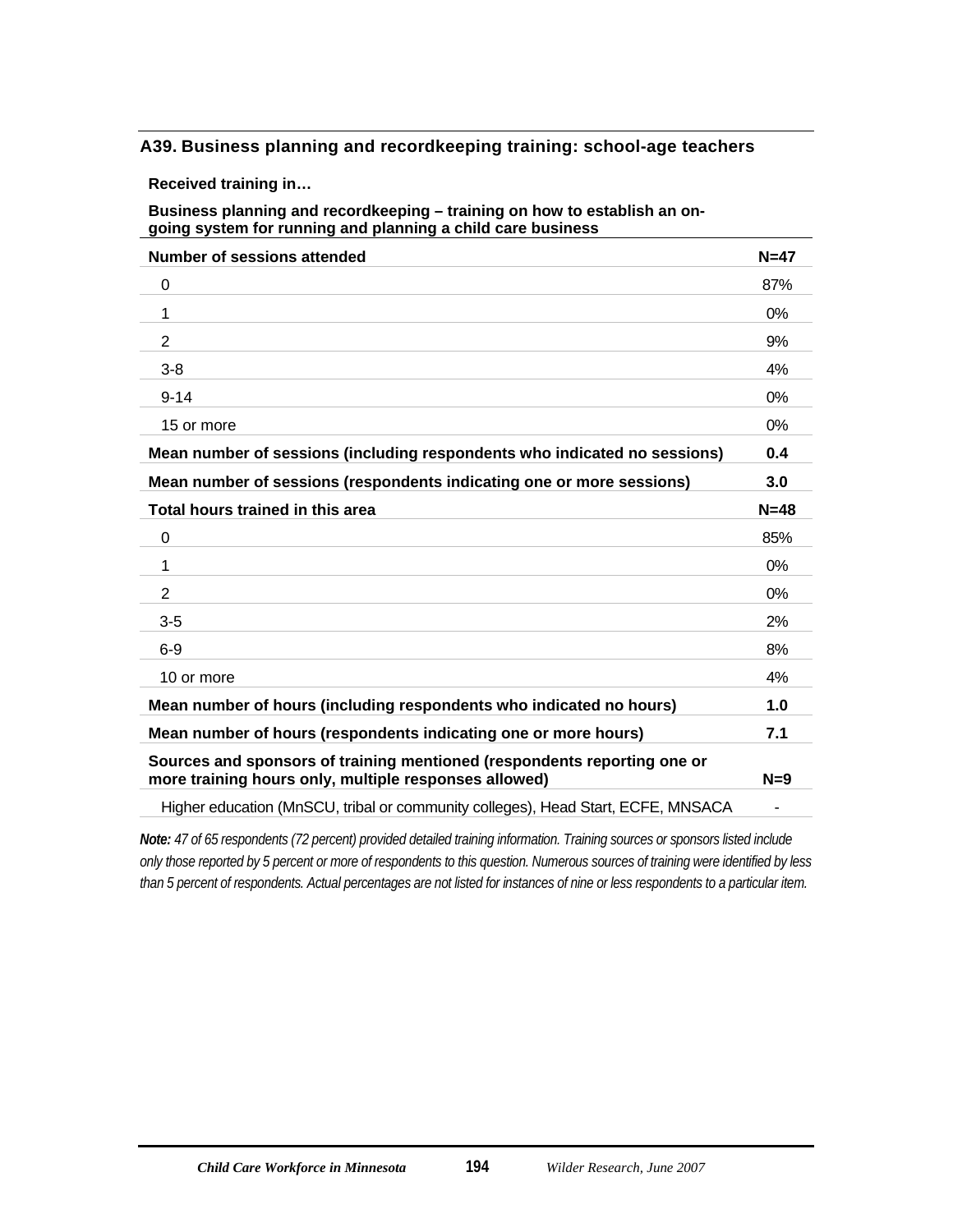# *Family Child Care Licensure Definitions*

## **Family Child Care**

**Class A:** The license holder may care for up to ten children at the same time, including no more than six children under school-age. Of the six children under school-age, no more than three children may be infants and toddlers. Of the three infants and toddlers, no more than two may be infants. One adult caregiver is required.

**Class B1:** This is a specialized infant and toddler license. The license holder may care for up to five children at the same time, including no more than three children under schoolage. No more than three of the children may be infants. One adult caregiver is required.

**Class B2:** This is a specialized infant and toddler license. The license holder may care for up to six children at the same time, including no more than four children under school-age. No more than two of the children two may be infants. One adult caregiver is required.

## **Group Family Child Care**

**Class C1:** The license holder may care for up to ten children at the same time, including no more than eight children under school age. Of the total children under school-age, no more than three shall be infants and toddlers. Of this total, no more than two shall be infants. One adult caregiver is required.

**Class C2:** The license holder may care for up to 12 children at the same time, including no more than ten children under school age. Of the total children under school-age, no more than two may be infants and toddlers, and no more than one may be an infant. One adult caregiver is required.

**Class C3:** The license holder may care for up to 14 children at the same time, including no more than ten children under school age. Of the total children under school-age, no more than four may be infants and toddlers. Of the total infants and toddlers, no more than three may be infants. Two caregivers are required, one of whom may be a helper if there is no more than one infant or toddler present.

**Class D:** This is a specialized infant and toddler license. The license holder may care for up to nine children at the same time, including no more than seven children under school-age. Of the total children, no more than four may be infants. Two adult caregivers are required.

*Note: The provider's own children ten years of age or younger are included in the license capacity and age distribution restrictions for all licenses.*